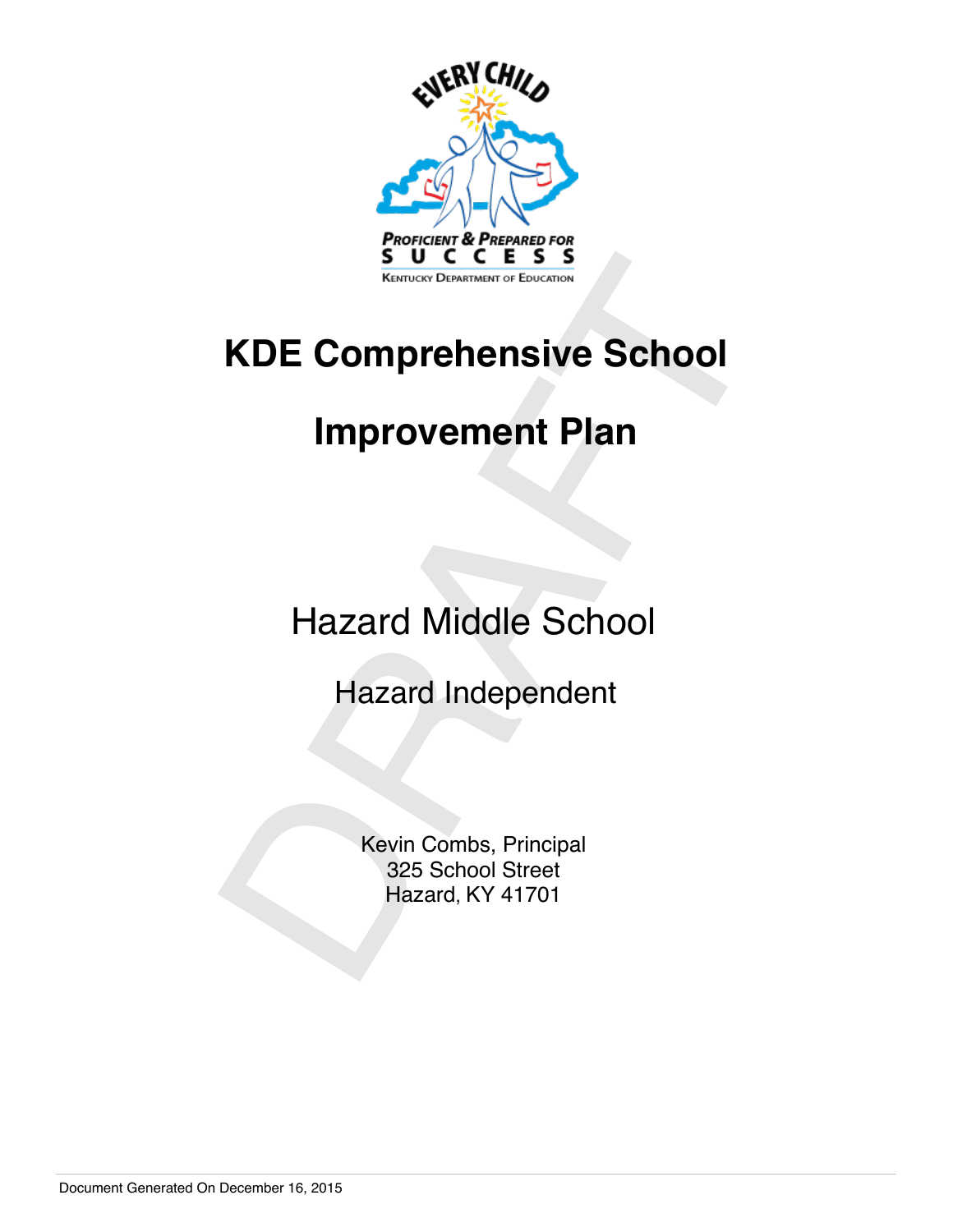# **TABLE OF CONTENTS**

| <b>Executive Summary</b>                                                                                               |
|------------------------------------------------------------------------------------------------------------------------|
|                                                                                                                        |
|                                                                                                                        |
|                                                                                                                        |
|                                                                                                                        |
|                                                                                                                        |
|                                                                                                                        |
|                                                                                                                        |
| <b>Comprehensive School Improvement Plan 2015-2016</b>                                                                 |
|                                                                                                                        |
|                                                                                                                        |
| Goal 1: Increase the average combined reading and math proficiency ratings for all students in the non-duplicated gap  |
| Goal 2: Increase the percentage of students who are college ready from 58.7% to 75.8% by 2018-2019. 14                 |
| Goal 3: Increase the percentage of effective Principal and Teachers from % in 2015 to % in 2020. 16                    |
| Goal 4: Ensure that the Program Review Process is an ongoing, reflective analysis used to identify strengths and areas |
| of improvement while ensuring a school-wide natural integration of the program skills across all contents 17           |
| Goal 5: Hazard Middle School will reduce the total number of students scoring Novice in reading and math by 50% by     |
| Goal 6: Increase the average combined reading and math KPREP scores for middle school students from 58.7% to           |
|                                                                                                                        |
| 27                                                                                                                     |

### **KDE Needs Assessment**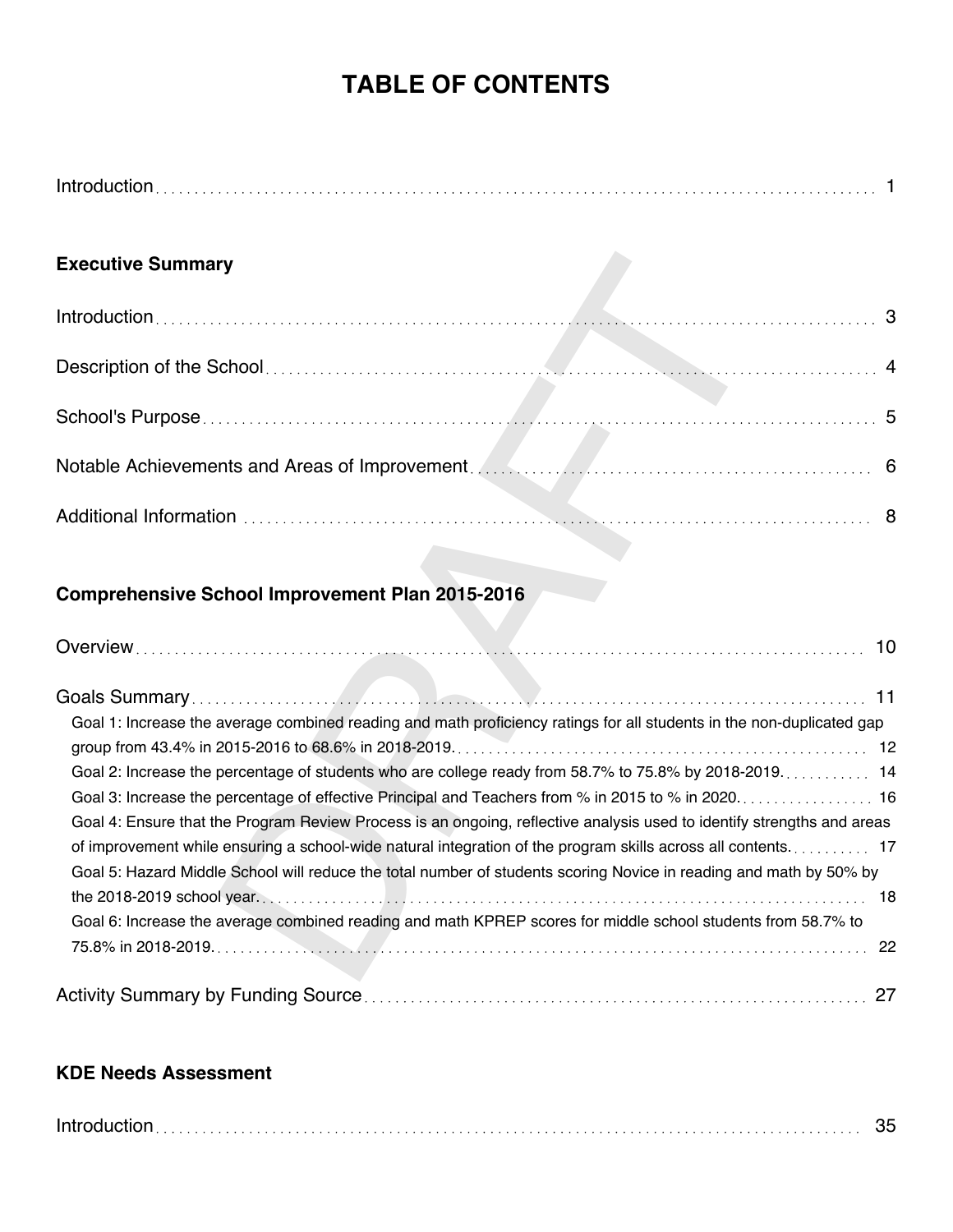# **KDE Compliance and Accountability - Schools**

### **KDE Assurances - School**

# **The Missing Piece**

| <b>KDE Compliance and Accountability - Schools</b> |
|----------------------------------------------------|
| 42                                                 |
| 43                                                 |
| <b>KDE Assurances - School</b>                     |
| 97                                                 |
|                                                    |
| <b>The Missing Piece</b>                           |
| 104                                                |
| 105                                                |
| 106                                                |
| 107                                                |
| 109                                                |
| 111                                                |
| 112                                                |
| 113                                                |
| 114                                                |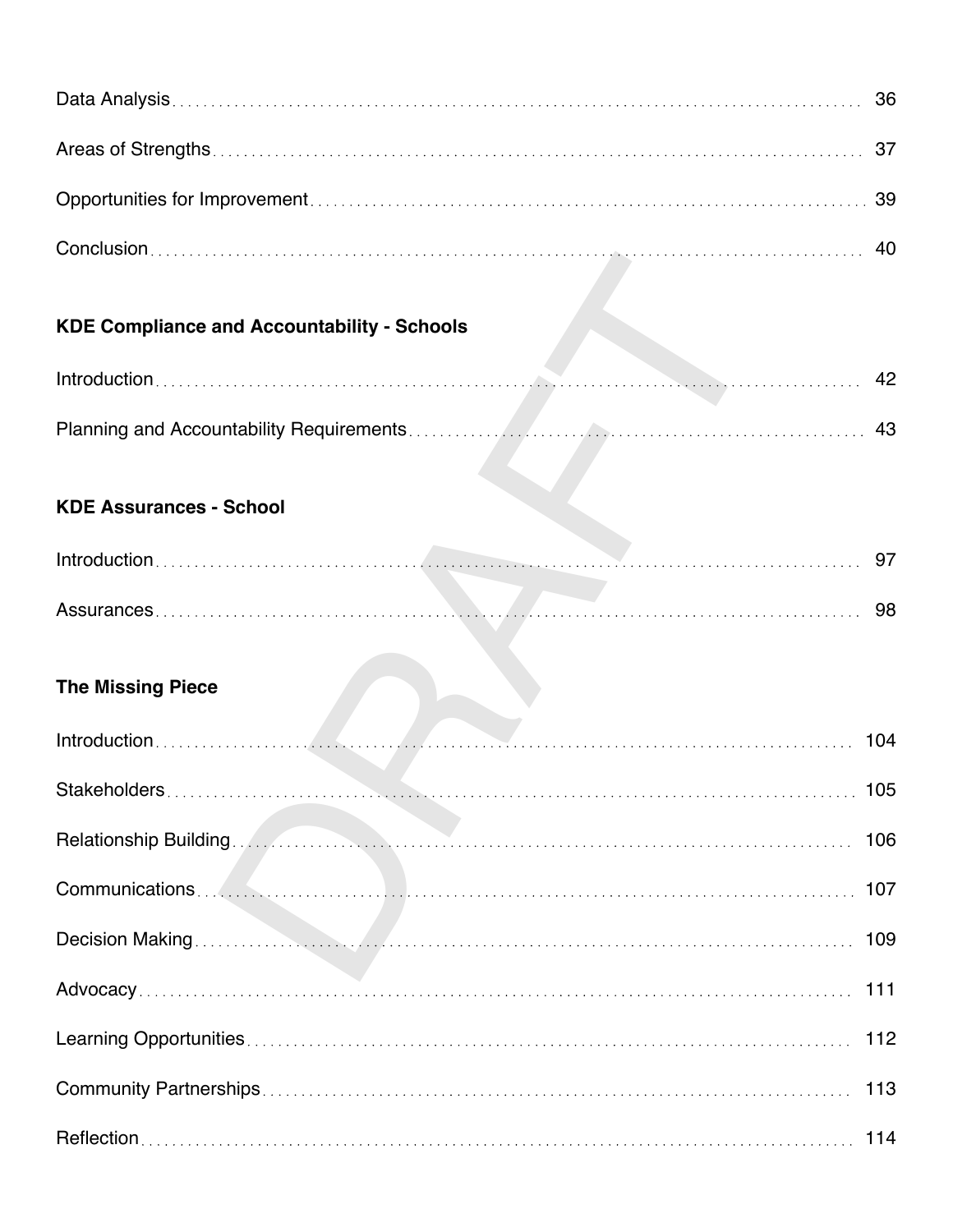|--|--|--|

# **Improvement Plan Stakeholder Involvement**

# **School Safety Report**

| $Introduction \dots 120$ |  |  |  |
|--------------------------|--|--|--|
|                          |  |  |  |

# **Equitable Access Diagnostic**

|                                    | 118 |
|------------------------------------|-----|
| <b>School Safety Report</b>        |     |
|                                    | 120 |
|                                    | 121 |
| <b>Equitable Access Diagnostic</b> |     |
|                                    | 124 |
|                                    | 125 |
|                                    | 126 |
|                                    | 128 |
|                                    |     |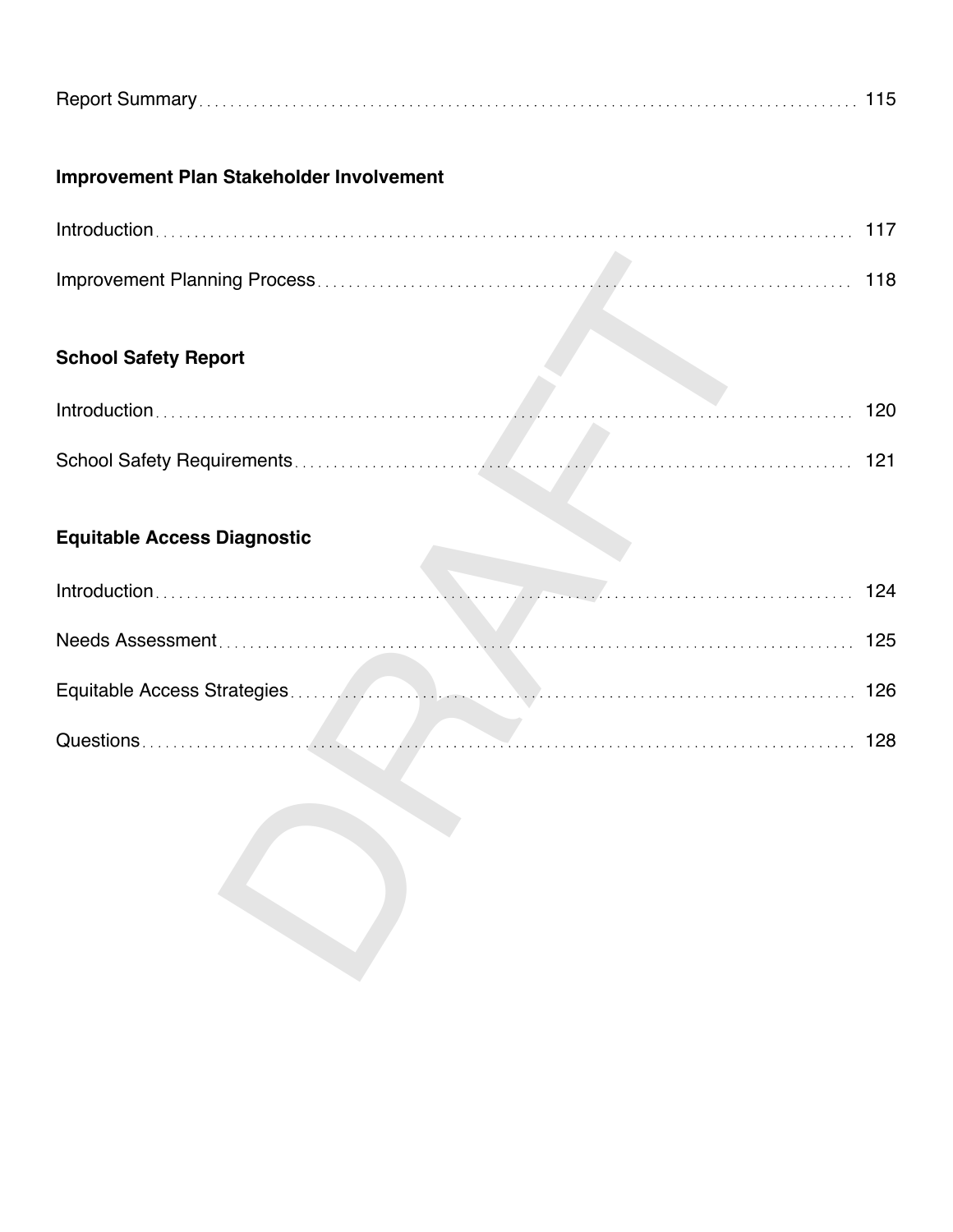# **Introduction**

between subgroups of students, by building upon school and district capacity the<br>nonnections between the funds that flow into the district and the priority needs is<br>ment must be based on careful and honest analysis of data The process of Improvement Planning in Kentucky is used as the means of determining how schools and districts will plan to ensure that students reach proficiency and beyond by 2015. The process focuses school and district improvement efforts on student needs by bringing together all stakeholders to plan for improvement, by focusing planning efforts on priority needs and closing achievement gaps between subgroups of students, by building upon school and district capacity for high quality planning, and by making connections between the funds that flow into the district and the priority needs in schools. Your school's plans for improvement must be based on careful and honest analysis of data, address all content areas, and clearly address gaps in student achievement.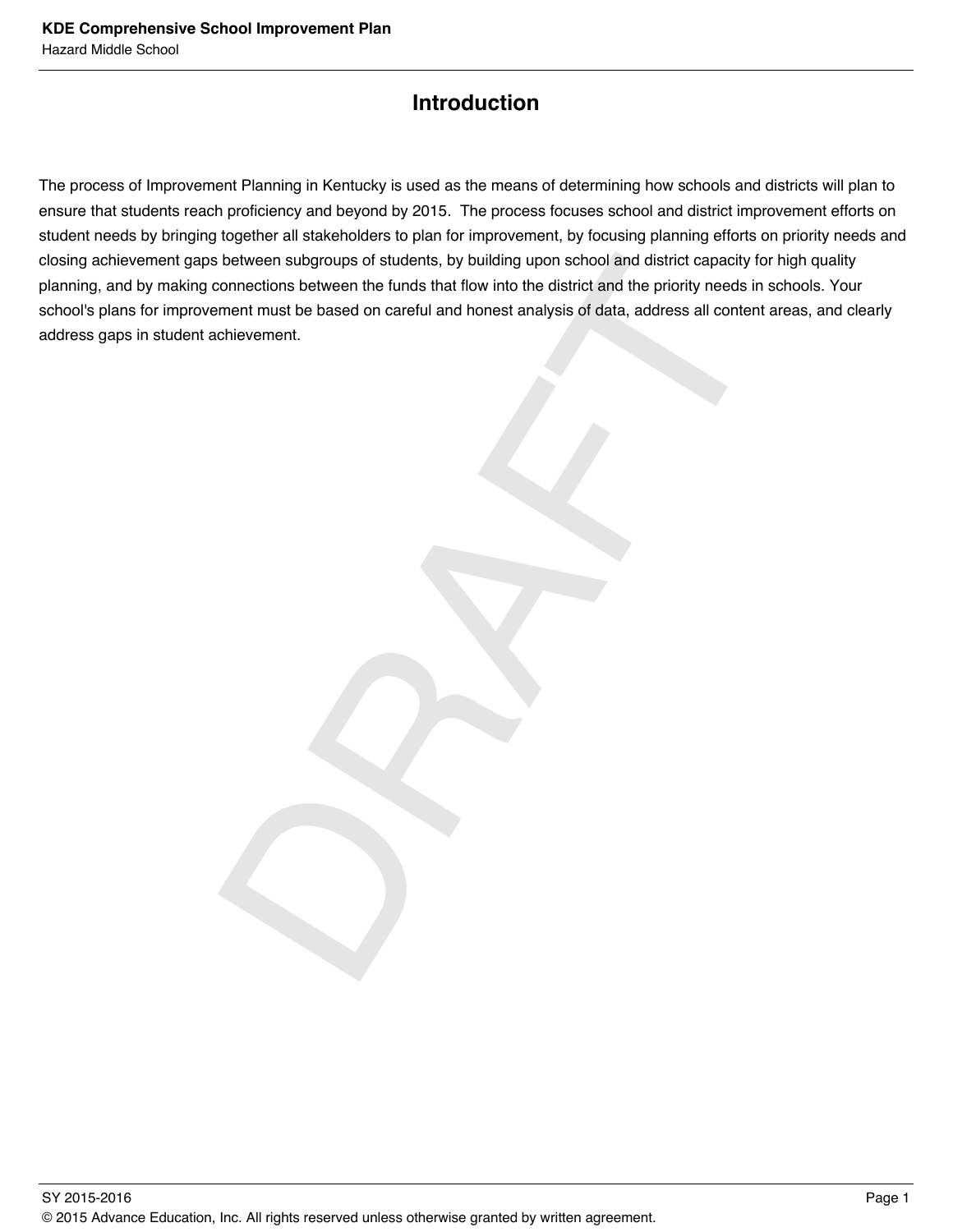# Executive Summary **Executive Summary**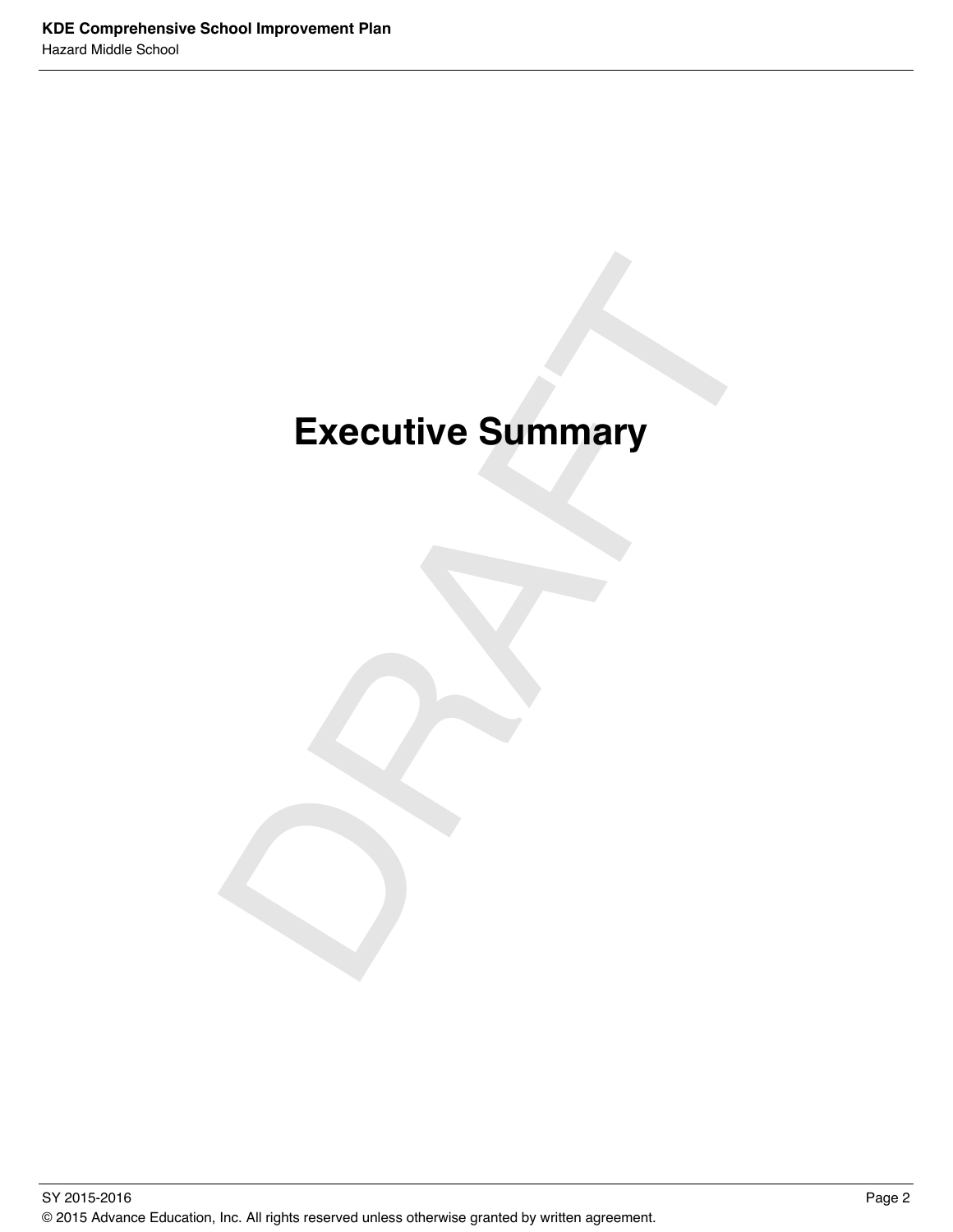#### **Introduction**

Every school has its own story to tell. The context in which teaching and learning takes place influences the processes and procedures by which the school makes decisions around curriculum, instruction, and assessment. The context also impacts the way a school stays faithful to its vision. Many factors contribute to the overall narrative such as an identification of stakeholders, a description of stakeholder engagement, the trends and issues affecting the school, and the kinds of programs and services that a school implements to support student learning.

Summary (ES) is to provide a school with an opportunity to describe in narrative form<br>doing so, the public and members of the school community will have a more complete per<br>ses of self-reflection for continuous improvement The purpose of the Executive Summary (ES) is to provide a school with an opportunity to describe in narrative form the strengths and challenges it encounters. By doing so, the public and members of the school community will have a more complete picture of how the school perceives itself and the process of self-reflection for continuous improvement. This summary is structured for the school to reflect on how it provides teaching and learning on a day to day basis.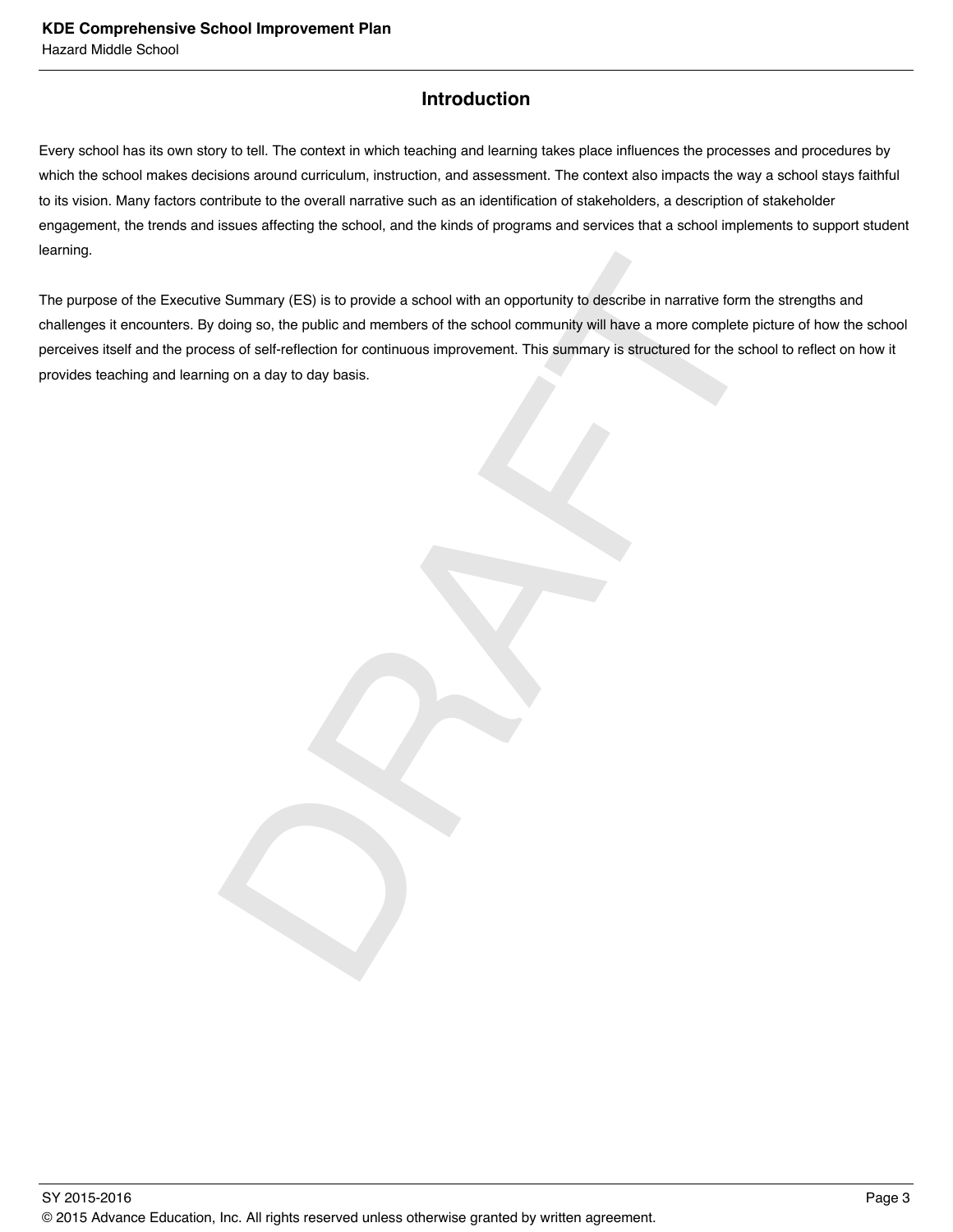#### **Description of the School**

**Describe the school's size, community/communities, location, and changes it has experienced in the last three years. Include demographic information about the students, staff, and community at large. What unique features and challenges are associated with the community/communities the school serves?**

unities the school serves?<br>
Not will be a distinguished school with the award of a High Performing School. Hazard Morel School District that has just celebrated over 100 years of providing quality educated School is laso o This year Hazard Middle school will be a distinguished school with the award of a High Performing School. Hazard Middle is one of three schools in the Hazard Independent School District that has just celebrated over 100 years of providing quality education to the students of Hazard, Kentucky. Hazard Middle School is also one of the three schools in the Hazard Independent school district that earned SACS (Southern Association of Colleges and Schools Council on Accreditation and School Improvement) accreditation through June 30th, 2020. Hazard is a small town in eastern Kentucky that has at times thrived because of the coal industry. However, the recent economic crisis facing our area and the coal industry has had an impact on our community. At the present time, our free and reduced lunch numbers are over fifty percent (54%) of our student population. With the layoffs from coal companies and the loss of small local businesses, that percentage is sure to increase. In addition, the impact from the struggling local economy will affect the number of referrals to the Family Resource Youth Service Center in our school. This program offers family assistance of clothing, food, school supplies and more to families struggling to make ends meet. Also, Family Resource Youth Service Center works with local agencies to bring in support for families that need the assistance. Hazard Middle School has four grade level math teachers, four Language Arts teachers, two social studies teachers, two science teachers, one practical living and P.E. teacher, three SED teachers, three instructional assistants, one guidance counselor and one principal. In addition, the middle school shares teachers with the elementary and the high school. We have a half day librarian, half day music, art, technology and band teacher. We also share a school nurse with the other schools in the district, with the nurse spending at least nine hours at the middle school. The welcome mat that meets all those who enter the front door of our school sets the tone for Hazard Middle School. "Working Together=Winning Together= Bulldog Pride" is written across the mat. We take pride in knowing that our students are and always will be our number one concern. Improving student achievement, preparing our students to be college and career ready, preparing our students for the next level of high school, instructing them on career paths/education with their ILP's, lowering discipline referrals, increasing community involvement and maintaining a positive climate that is conducive to student achievement are goals we have established. To help with the transition to high school, our school offers our 8th grade students classes for high school credit: Algebra .5, Algebra 1, Environmental Science, Integrated Science, PE I, and Computer Coding. Our vision statement, "Every student will leave HMS with the skills necessary to be successful and independent," and HMS Mission Statement: "Hazard Middle School will provide all students with the necessary knowledge and skills needed to succeed and be productive citizens" is hanging in every classroom. We celebrate our students' successes and pledge to continually seek ways to improve every aspect of our school. We buy into the philosophy of the school district/high school with "Just Win". Students understand that with education, extracurricular activities, and anything they try, they will give their best effort and will strive to be the best and give their best effort. Our faculty will always work hard to provide our student's the skills needed to "Just Win".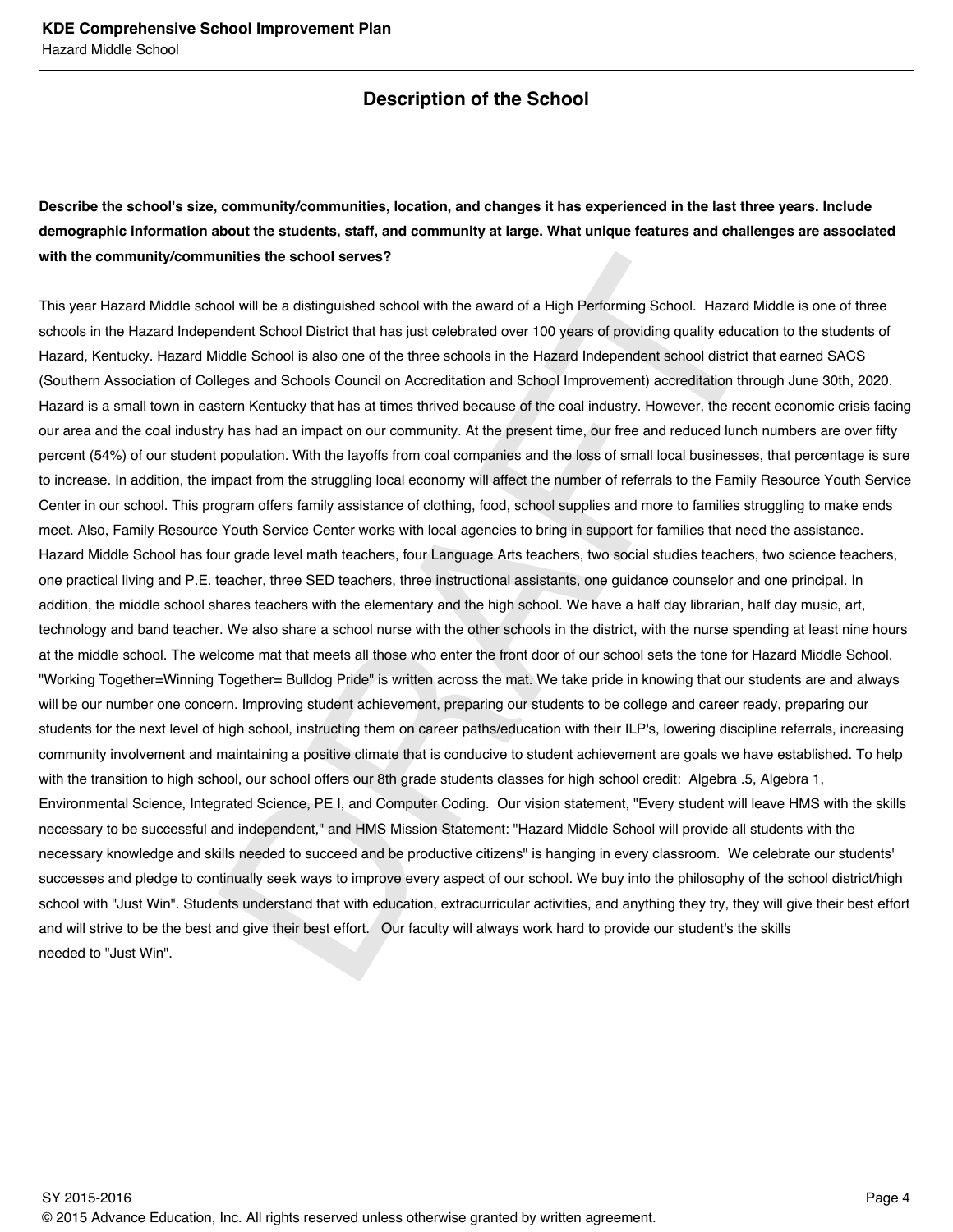#### **School's Purpose**

#### **Provide the school's purpose statement and ancillary content such as mission, vision, values, and/or beliefs. Describe how the school embodies its purpose through its program offerings and expectations for students.**

Middle School is to provide all students with the necessary knowledge and skills need<br>ty and staff members work as a team to assist students in achieving their goals and members)<br>ty and staff members work as a team to assi Our school mission at Hazard Middle School is to provide all students with the necessary knowledge and skills needed to succeed and be productive citizens. The faculty and staff members work as a team to assist students in achieving their goals and meeting their needs. ESS, AIMS (Achieving in Middle School) classes, and Response to Intervention are offered to students needing additional academic assistance. PBIS, Positive Behavioral Interventions and Supports, has been implemented throughout the school. This program promotes and acknowledges good citizenship, manners, and positive reinforcement throughout the school with student success constantly recognized. Leadership and Advisor /Advisee classes are offered to all students with the use of the computer program Ripple Effects. We provide many field trip opportunities and assemblies for our students to ensure that they are exposed to a wide variety of educational experiences. Parental involvement and community partnerships continue to be an asset for our school both financially and educationally. Hazard Middle School is dedicated to providing equal services and opportunities to all students regardless of race, gender, origin or background. We currently monitor all classes to ensure that the students in each class are diverse. With no exceptions, we offer the same opportunities for each student who is enrolled in the school. In addition, all students are encouraged to become involved in extra-curricular activities and HMS is continually striving to increase participation by offering a wide variety of activities and interests. Football, basketball, baseball, softball, volleyball, soccer, track, golf and cheer-leading are athletic opportunities that exist. Last year our JV cheerleading squad made up of middle school students won the 14th region JV cheerleading championship. This year will be our first year to offer an archery club for our middle school students as well as our afternoon clubs of: art and book clubs. In addition, our Student Technology Leadership Program (STLP), Academic Team, student government, Kentucky Youth Assembly, Speech, book club, yearbook, chorus, art and band provide "extras" for students to become involved and enhance their selected interests. We even have an Avian Team or "Chicken Club" that competes with Avian Clubs at the Kentucky State Fair. Our middle school chorus has grown to over 75 members this year and are getting invites to perform at events across Eastern Kentucky. Our program reviews focus on providing education and opportunities for the total student. All students are provided exposure to Arts and Humanities classes, Practical Living /career studies and writing is stressed across the curriculum. This year we are also offering our 6th grade social studies classes the opportunity to work with High School Spanish students to incorporate language with cultural instruction and working with the same students with Economic principles as they perform an Economic Fair to showcases their ideas. Our faculty will also broaden its instruction in the areas of Art, ELA, Math, Science, and Social Studies to include the Global Competency component of our Program Review. Community partnerships and parental support continue to enable HMS to provide our students with educational experiences and resources that may have exceeded our financial means. The local police are included in our anti-bullying assemblies and help HMS in presenting "Bullying" in our schools/responsible use of technology/prevention methods/and reactive measures to inform our middle school students. The HCTC Greater Hazard Area Performing Arts Series sponsors The Missoula Children's Theater. This is another example of a community partnership that involves and offers HMS students an artistic resource and outlet for showcasing their talent.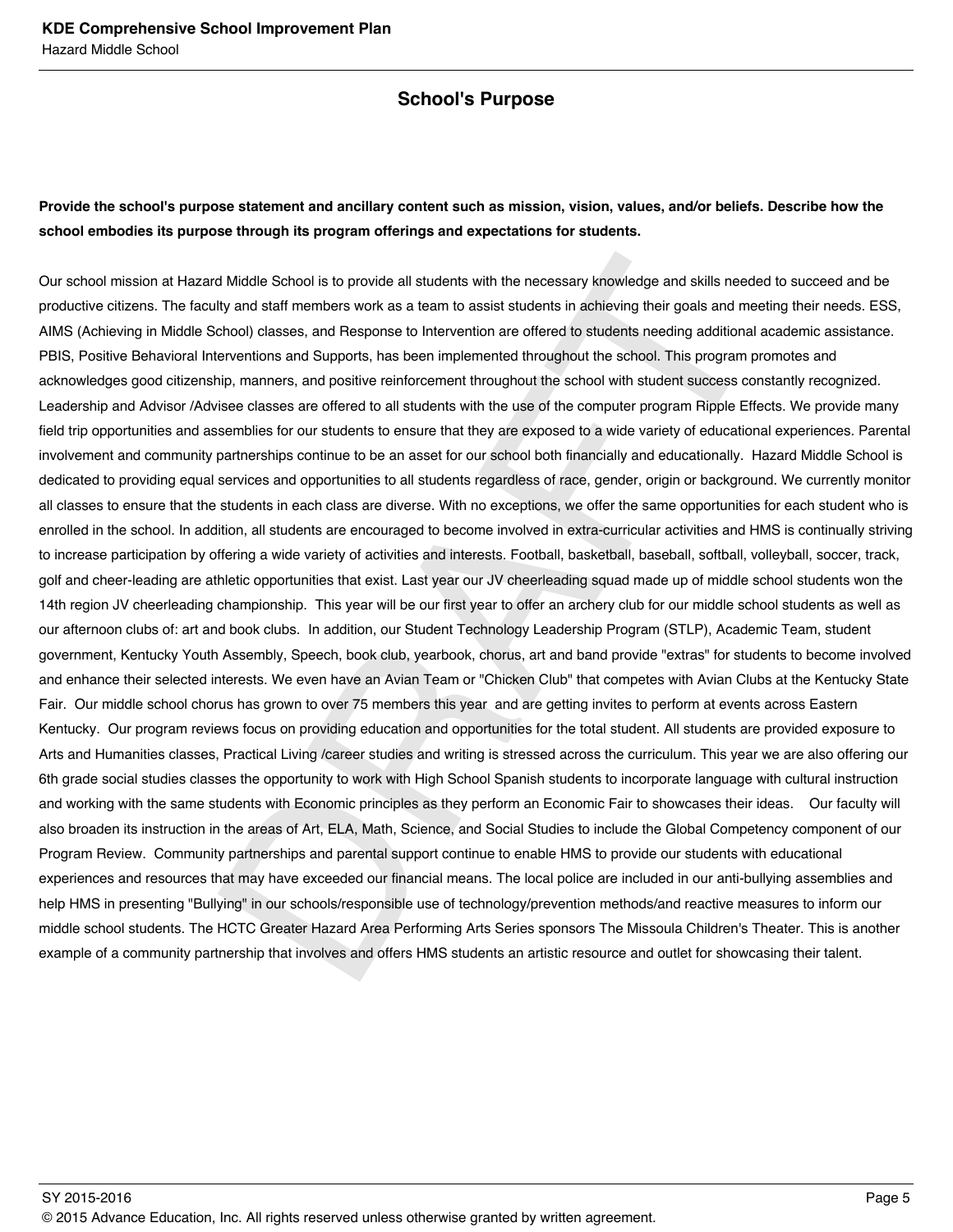#### **Notable Achievements and Areas of Improvement**

#### **Describe the school's notable achievements and areas of improvement in the last three years. Additionally, describe areas for improvement that the school is striving to achieve in the next three years.**

achievements and areas of improvement in the last three years. Additionally, describe<br>chieve in the next three years. Hazard Middle School and Hazard Independent is accre<br>Schools. Our athletic teams cheerleading squads con Describe the school's notable achievements and areas of improvement in the last three years. Additionally, describe areas for improvement that the school is striving to achieve in the next three years. Hazard Middle School and Hazard Independent is accredited by the Southern Association of Colleges and Schools. Our athletic teams cheerleading squads continue to win tournaments across the state while our Avian Team competed at the Kentucky State Fair and came in second. The HMS speech team placed 4th at KHSSL State competition, 3rd at the KESDA state competition and received the Efficiency Award at KESDA. The Academic teams continue to win the Governor's Cup, district, place at region and many of the members have moved on to state competition. Members of student government presented bills at KYA (Kentucky Youth Assembly) and had them pass both the House and Senate. The chorus and the leadership class have developed, written and performed assemblies for Constitution Day, Remembering 9/11, Veteran's Day and other holiday celebrations. Several of our middle school band students are members of the high school Band of Gold. Our STLP club competed at region and moved on to state competition for the first time in school history. Preparing our students to become productive citizens is a vital component of HMS education. HMS is active in community service and has raised funds for the local veterans during our "Pennies for Patriots" campaign. Helping to give back to Coal For Kids organization with a loose change drive and raising money for the families affected by the downtown fire this past year. Shoe boxes filled with personal hygiene items were decorated and filled by the fifth grade and Thanksgiving food baskets were prepared by each homeroom at HMS. We were awarded a Fuel Up to Play 60 grant for opportunities that will empower students to take charge in making small, everyday changes at school. HMS has active community partnerships with many local agencies, businesses and organizations. ASAP, Unite, our local district health department, the local fire and police are involved in the total education of our students from drug awareness to PSI (postponing sexual involvement) classes. With the support of staff and ARH we continue to use the "Fitness Fair" that informs and encourages healthy life choices for students. The Perry County 4-H has provided curriculum guidance and support with the Reality Store, conflict resolution classes, science night and practical living education. Local churches and the backpack program and KRCC have aided our school in meeting the nutritional and emotional needs of our students. The school, with the help of Camp Nathanael, teaches morals and leadership skills once a month during the school day. KVEC plays a major role in our professional development and content leadership networks. We strive to improve as educators by participating in professional development to better able us to implement the Kentucky Core Content Standards, utilize RTI strategies and assessment for learning. Differentiation training, instructional strategies, and formation of rigorous learning targets are areas of improvement that have been targeted. Progress monitoring through Think Link have been very informative in determining instructional levels, RTI placement, and student's academic needs. Grade level PLC meetings will continue to provide collaboration and on-going discussions concerning student needs in addition to professional discussions involved in increasing student achievement. Content specific PLC teams have been formed to examine and identify gaps created and to create a scope and sequence of activities and lessons to be taught in Math Plus/RTI and Reading Plus/RTI classes. An Advisor/Advisee class has been extended to the schedule this year in order to provide consistent, caring, and continuous adult guidance at school through the organization of a planned class and supportive peer group. This year, our Advisor/Advisee classes will use KVEC sponsored Ripple Effects to help guide students through problem-solving framework for addressing behavior challenges in school settings. The class focuses on building a relationship an adult/mentor in the school to assist the adolescent and become their advocate. Intervention for at risk students is a priority for improving student achievement at HMS. Purchasing resources of IXL math/ELA for the entire student body will help move Tier 1 and Tier 2 groups toward proficiency and help close the achievement gaps. The 8th grade student body will also use the Win College Readiness System of Soft Skills,College Readiness, CRC Supplemental Skills, and Career Readiness. This program will also help meet our School Vision statement of providing the necessary skills to successful and independent as they transition to the high school. This KVEC sponsored software will give students the opportunity to help meet benchmarks in content areas and work on career readiness skills that will be outlined SY 2015-2016 Page 6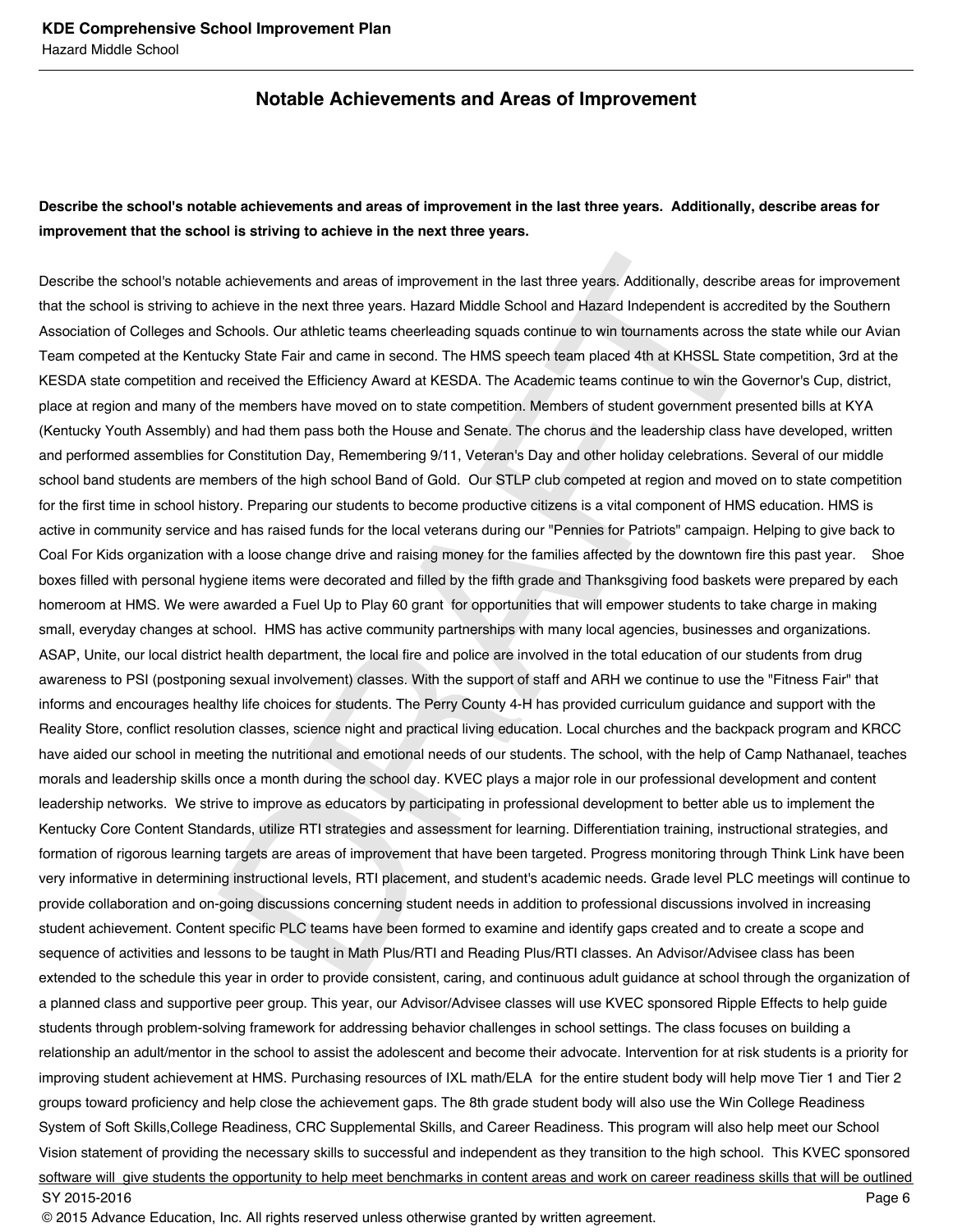Hazard Middle School

in their ILP's.

DRAFT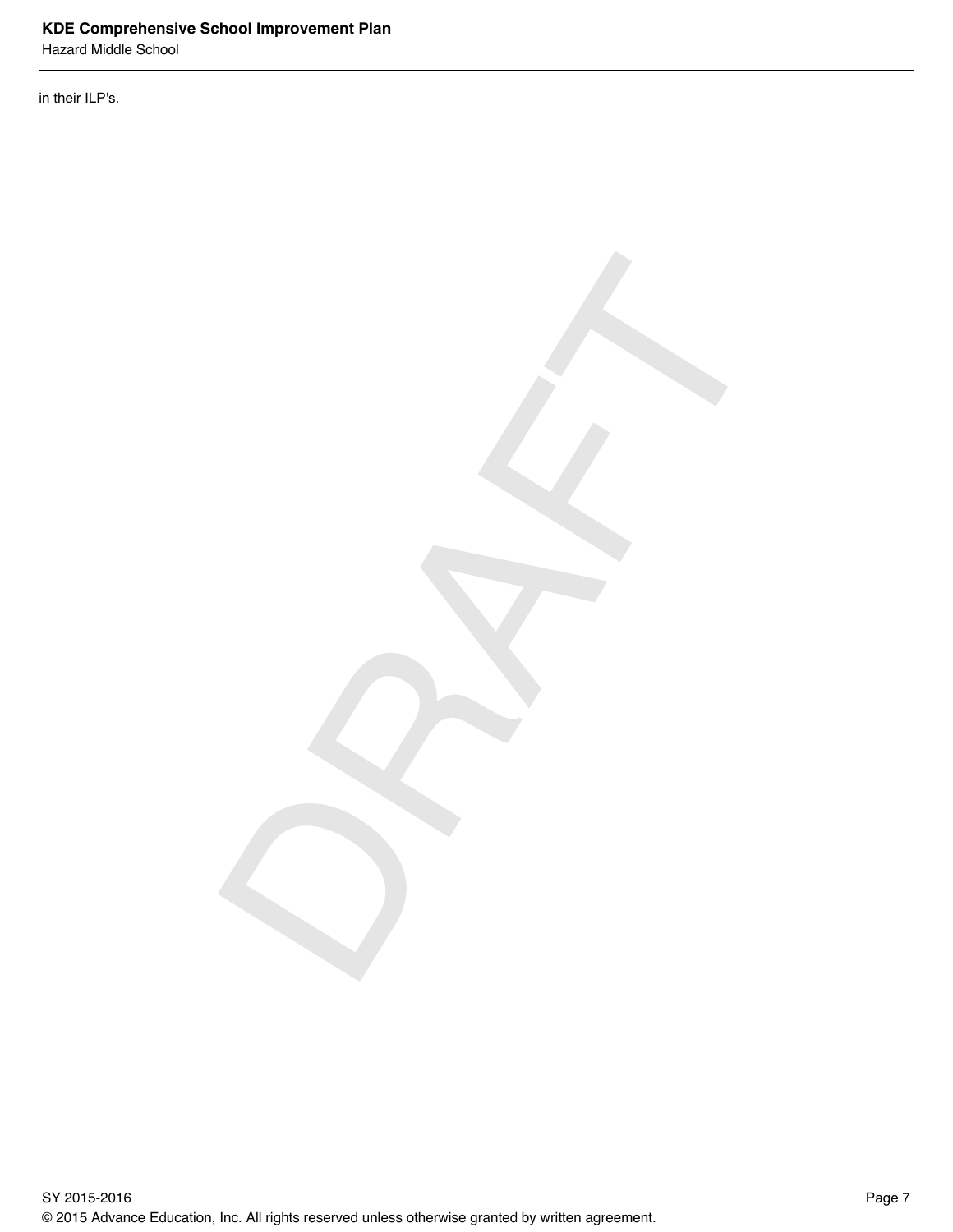#### **Additional Information**

#### **Provide any additional information you would like to share with the public and community that were not prompted in the previous sections.**

brity at Hazard Middle School. HMS participates in the Safe Schools hotline. This toll- for anyone to report suspected offenses anonymously. Exit doors are locked during the chronic particle that covers the inside and outs Safety is our number one priority at Hazard Middle School. HMS participates in the Safe Schools hotline. This toll- free number allows students, parents, teachers, or anyone to report suspected offenses anonymously. Exit doors are locked during the day and a security camera system has been installed that covers the inside and outside of the building. The school works with local law enforcement agencies and has an open door policy for visits from the police canine unit. Local law officers also participate in educational assemblies such as antibullying or the legal ramifications of bullying. The officers also patrol the school and help with dismissal routines at the end of the school day. They often do walk through visits to determine areas of concern from a safety perspective. The local fire department gets involved in our fire drills and gives us feedback on evacuation practices. The local safety teams also gets involved in our a school wide and district wide lockdown scenario every year. Students practice drills to prepare them for emergencies or situations regarding safety and teachers and staff are trained in our emergency response action plan. Bright orange emergency preparedness procedure flip charts hang in every classroom. Entrance into the school building is through a buzzer system and every door remains locked unless visitors are buzzed into the building. All visitors are monitored with a visitor tag/ID that they have to wear at all times. All staff must wear their ID badges at all times inside of the building in case of an emergency.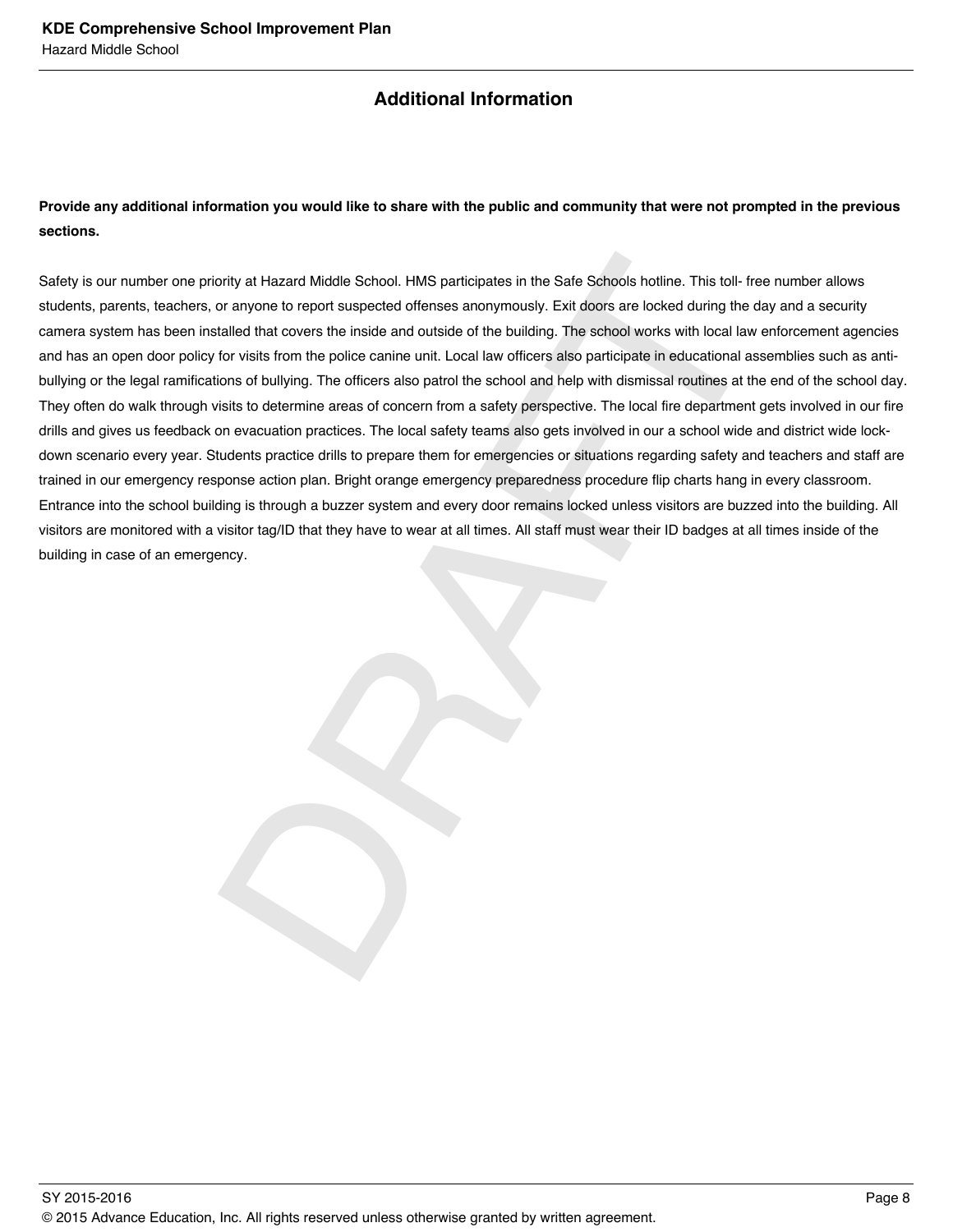# ensive School Improvement Pla<br>2016<br>DRAFT PLATER SCHOOL **Comprehensive School Improvement Plan 2015- 2016**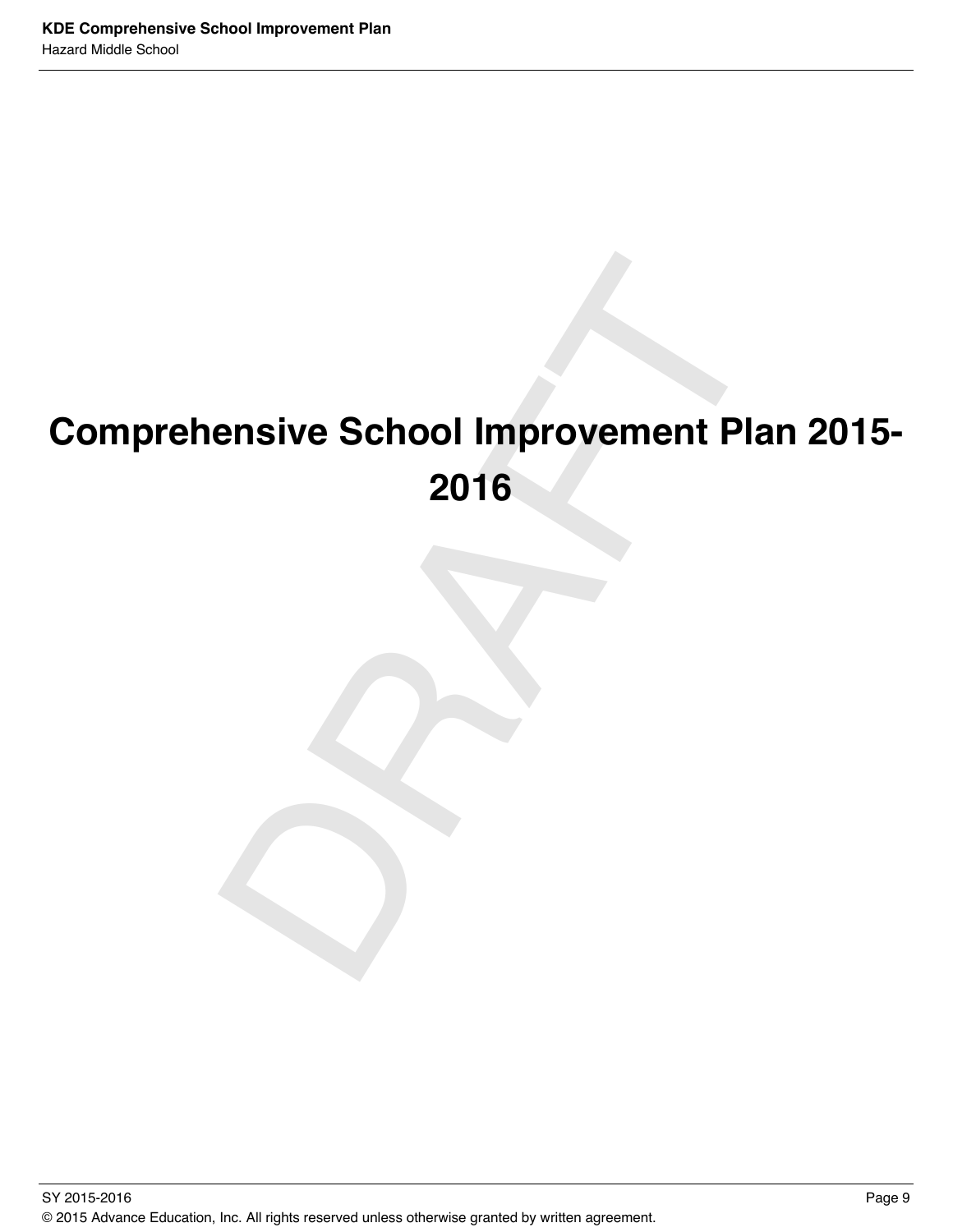Hazard Middle School

# **Overview**

#### **Plan Name**

Comprehensive School Improvement Plan 2015-2016

#### **Plan Description**

DRAFT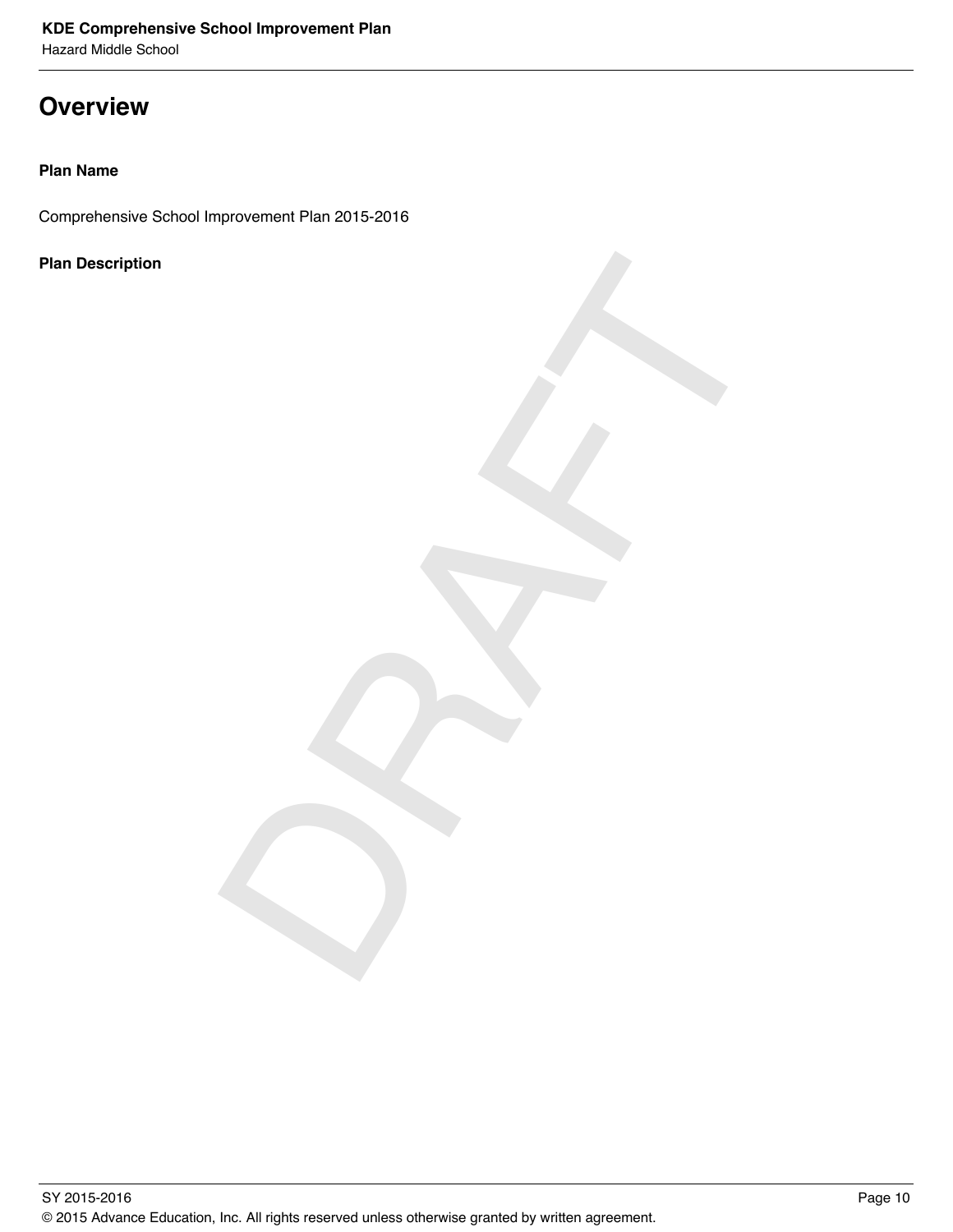# **Goals Summary**

| <b>Goals Summary</b> |                                                                                                                                                                                                                                                     |                                                  |                  |                      |  |  |  |  |
|----------------------|-----------------------------------------------------------------------------------------------------------------------------------------------------------------------------------------------------------------------------------------------------|--------------------------------------------------|------------------|----------------------|--|--|--|--|
|                      | The following is a summary of the goals encompassed in this plan. The details for each goal are available in the next section.                                                                                                                      |                                                  |                  |                      |  |  |  |  |
| $\#$                 | <b>Goal Name</b>                                                                                                                                                                                                                                    | <b>Goal Details</b>                              | <b>Goal Type</b> | <b>Total Funding</b> |  |  |  |  |
|                      | Increase the average combined reading and math<br>proficiency ratings for all students in the non-<br>duplicated gap group from 43.4% in 2015-2016 to<br>68.6% in 2018-2019.                                                                        | Objectives: 1<br>Strategies: 3<br>Activities: 9  | Academic         | \$6000               |  |  |  |  |
| $ 2\rangle$          | Increase the percentage of students who are<br>college ready from 58.7% to 75.8% by 2018-2019.                                                                                                                                                      | Objectives: 1<br>Strategies: 3<br>Activities: 5  | Academic         | \$0                  |  |  |  |  |
| lЗ                   | Increase the percentage of effective Principal and<br>Teachers from % in 2015 to % in 2020.                                                                                                                                                         | Objectives: 1<br>Strategies: 2<br>Activities: 4  | Organizational   | \$500                |  |  |  |  |
| $\overline{4}$       | Ensure that the Program Review Process is an<br>ongoing, reflective analysis used to identify<br>strengths and areas of improvement while ensuring Activities: 5<br>a school-wide natural integration of the program<br>skills across all contents. | Objectives: 1<br>Strategies: 1                   | Organizational   | l\$0                 |  |  |  |  |
| $\overline{5}$       | Hazard Middle School will reduce the total number<br>of students scoring Novice in reading and math by<br>50% by the 2018-2019 school year.                                                                                                         | Objectives: 3<br>Strategies: 4<br>Activities: 13 | Organizational   | \$7400               |  |  |  |  |
| 6                    | Increase the average combined reading and math<br>KPREP scores for middle school students from<br>58.7% to 75.8% in 2018-2019.                                                                                                                      | Objectives: 1<br>Strategies: 7<br>Activities: 19 | Organizational   | \$10300              |  |  |  |  |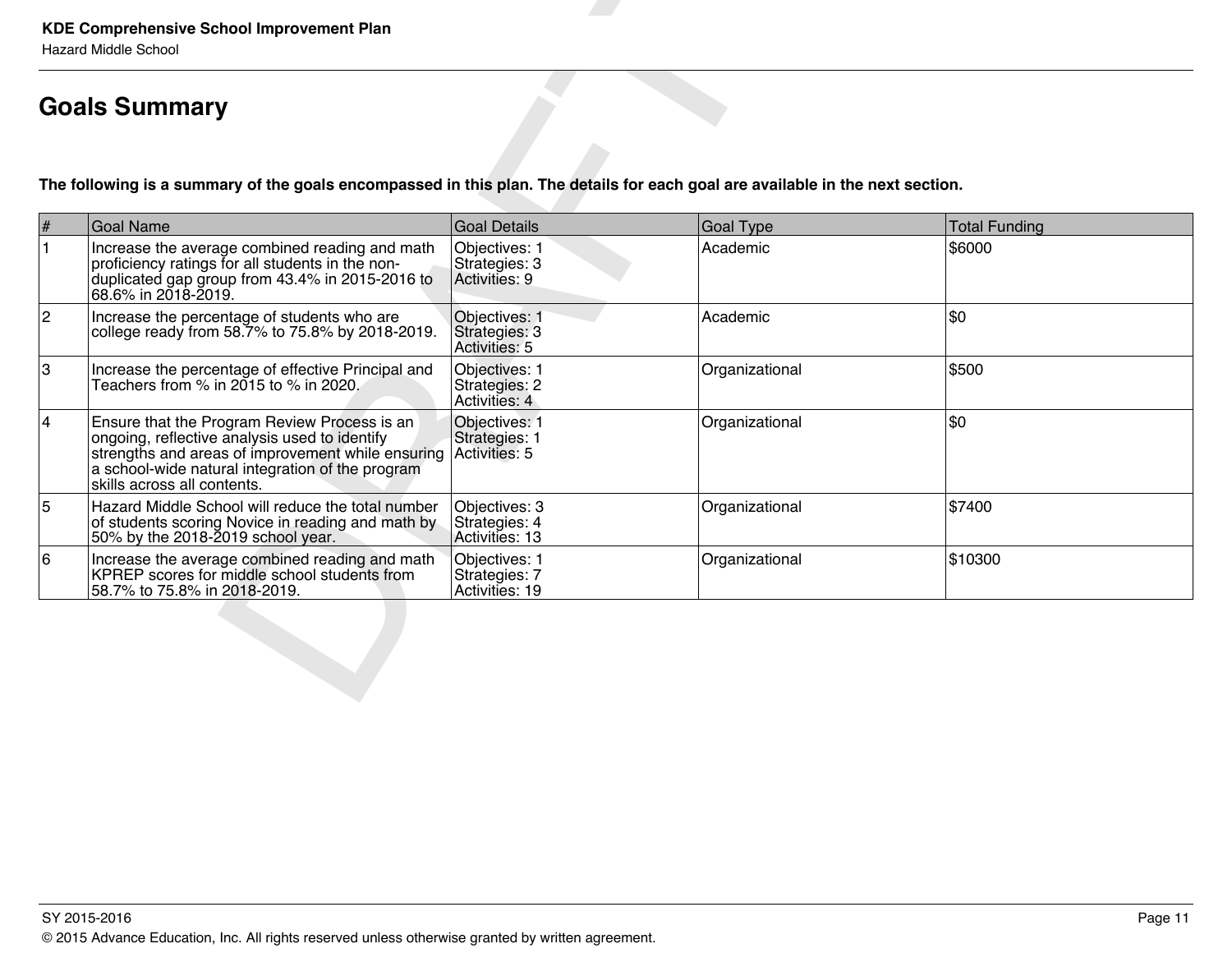# **Goal 1: Increase the average combined reading and math proficiency ratings for all students in the non-duplicated gap group from 43.4% in 2015-2016 to 68.6% in 2018-2019.**

#### **Measurable Objective 1:**

#### **Strategy 1:**

| Activity - ESS Identification                                                                                 | Activity Type Begin Date |             | <b>End Date</b> | <b>Resource</b><br><b>Assigned</b> | <b>Source Of</b><br> Fundina | <b>Staff</b><br><b>Responsible</b>               |
|---------------------------------------------------------------------------------------------------------------|--------------------------|-------------|-----------------|------------------------------------|------------------------------|--------------------------------------------------|
| Students who scored Novice or Apprentice on the KPREP Test will be<br>referred for ESS after-school tutoring. | Tutoring                 | 108/10/2015 | 105/13/2016     | \$0                                | No Funding<br>Reauired       | Teachers.<br>Principal.<br>Counselor.<br>'Other, |

| <b>KDE Comprehensive School Improvement Plan</b><br><b>Hazard Middle School</b>                                                                                                                                                                                                                                                                                                                    |               |                   |                 |                      |                            |                                                                          |
|----------------------------------------------------------------------------------------------------------------------------------------------------------------------------------------------------------------------------------------------------------------------------------------------------------------------------------------------------------------------------------------------------|---------------|-------------------|-----------------|----------------------|----------------------------|--------------------------------------------------------------------------|
| Goal 1: Increase the average combined reading and math proficiency ratings for all students in                                                                                                                                                                                                                                                                                                     |               |                   |                 |                      |                            |                                                                          |
| the non-duplicated gap group from 43.4% in 2015-2016 to 68.6% in 2018-2019.                                                                                                                                                                                                                                                                                                                        |               |                   |                 |                      |                            |                                                                          |
| <b>Measurable Objective 1:</b><br>3% of Fifth, Sixth, Seventh and Eighth grade Black or African-American, Asian, Economically Disadvantaged, Hispanic or Latino, Students with Disabilities and Native<br>Hawaiian or Other Pacific Islander students will demonstrate a proficiency in averaged combined Reading and in Mathematics by 05/13/2016 as measured by<br><b>KPREP Scores.</b>          |               |                   |                 |                      |                            |                                                                          |
| Strategy 1:<br>Extended School Services - ESS will be provided after school for students in the gap groups. The goal of ESS is to increase student achievement through math and<br>reading intervention activities designed to meet student needs. ESS will increase student acheivement in targeted areas of need.<br>Category: Learning Systems<br><b>Research Cited: Targeted Interventions</b> |               |                   |                 |                      |                            |                                                                          |
| Activity - ESS Identification                                                                                                                                                                                                                                                                                                                                                                      | Activity Type | Begin Date        | End Date        | Resource<br>Assigned | Source Of<br>Funding       | Staff<br>Responsible                                                     |
| Students who scored Novice or Apprentice on the KPREP Test will be<br>referred for ESS after-school tutoring.                                                                                                                                                                                                                                                                                      | Tutoring      | 08/10/2015        | 05/13/2016      | l\$0                 | No Funding<br>Required     | Teachers,<br>Principal,<br>Counselor.<br>Other.                          |
| Activity - After School ESS                                                                                                                                                                                                                                                                                                                                                                        | Activity Type | <b>Begin Date</b> | <b>End Date</b> | Resource<br>Assigned | Source Of<br>Funding       | Staff<br>Responsible                                                     |
| ESS after school tutoring will concentrate on reading and math skills. ESS<br>will concentrate on small group instruction, guided reading, individualized<br>assignments aimed at improving student acheivement. Each grade level<br>will have one math ESS teacher and one ESS reading teacher.                                                                                                   | Tutoring      | 10/01/2015        | 05/13/2016      | \$5000               | <b>District</b><br>Funding | District Staff.<br>Teachers,<br>Principal,<br>Counselor,<br><b>Other</b> |
| <b>Activity - ESS Programs</b>                                                                                                                                                                                                                                                                                                                                                                     | Activity Type | Begin Date        | <b>End Date</b> | Resource             | Source Of                  | Staff                                                                    |

| <b>Activity - ESS Programs</b>                                                                                                 | Activity Type | Begin Date | <b>End Date</b> | <b>Resource</b><br><b>Assigned</b> | Source Of<br>IFundina         | <b>Staff</b><br><b>Responsible</b>                                |
|--------------------------------------------------------------------------------------------------------------------------------|---------------|------------|-----------------|------------------------------------|-------------------------------|-------------------------------------------------------------------|
| Students will utilize Reading Intervention Programs and the "IXL Math<br>Program" to increase acheivement in reading and math. | Tutoring      | 10/01/2015 | 05/13/2016      | \$0                                | No Funding<br><b>Required</b> | District Staff,<br>Principal,<br> Counselor,<br>Teacher.<br>Other |

#### **Strategy 2:**

RTI Plus Curriculum Alignment - Content-specific teams will align the curriculum for the Math Plus (RTI) Classes and the Reading Plus (RTI) Classes. The contentspecific teams will meet bi-monthly.

#### SY 2015-2016 Page 12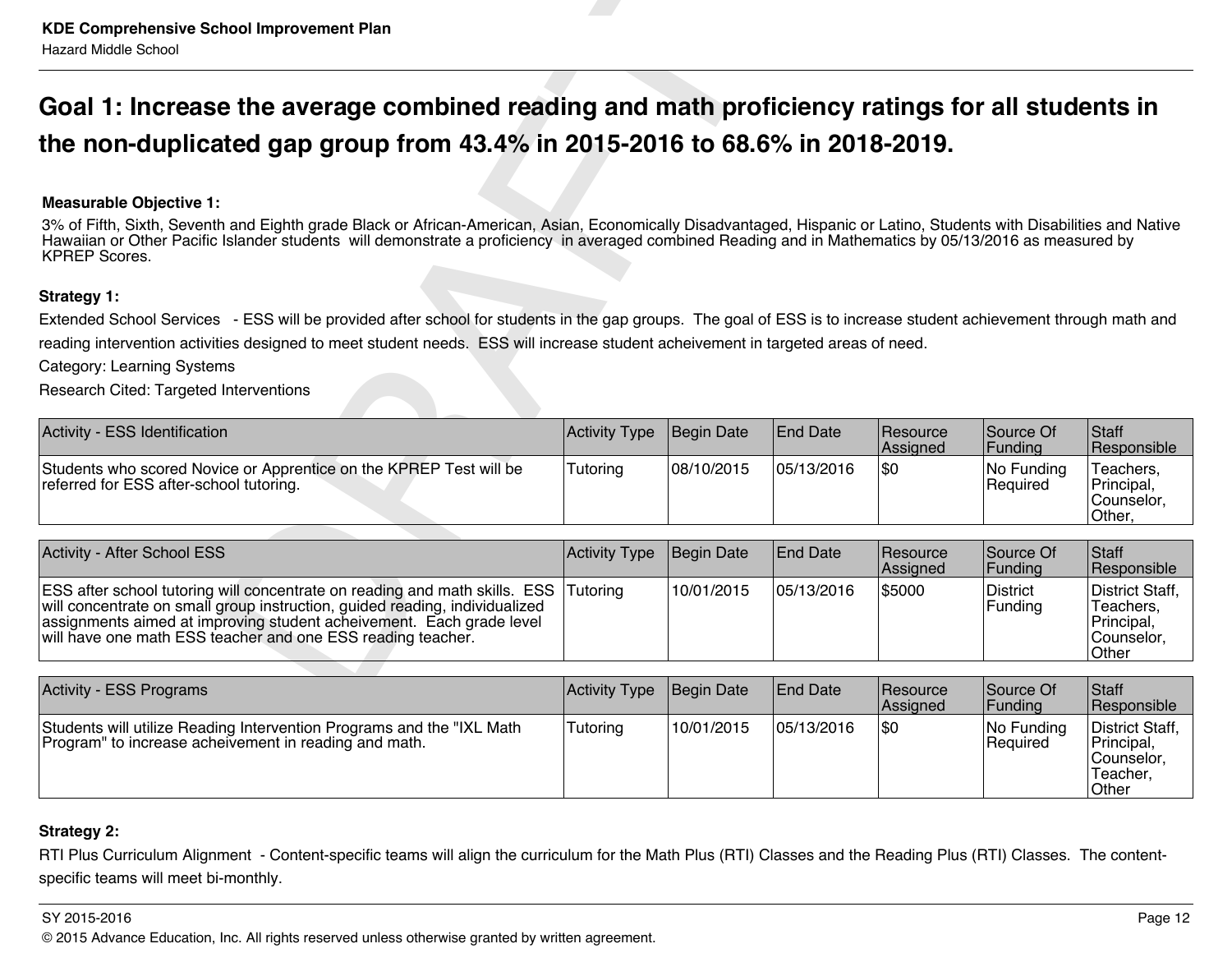#### Category: Learning Systems

| <b>KDE Comprehensive School Improvement Plan</b><br><b>Hazard Middle School</b>                                                                                                                                                                                                                       |                                |                   |                 |                      |                            |                                                                          |
|-------------------------------------------------------------------------------------------------------------------------------------------------------------------------------------------------------------------------------------------------------------------------------------------------------|--------------------------------|-------------------|-----------------|----------------------|----------------------------|--------------------------------------------------------------------------|
| Category: Learning Systems                                                                                                                                                                                                                                                                            |                                |                   |                 |                      |                            |                                                                          |
| Research Cited: RTI                                                                                                                                                                                                                                                                                   |                                |                   |                 |                      |                            |                                                                          |
| Activity - Targeted Interventions for Gap Students                                                                                                                                                                                                                                                    | Activity Type                  | <b>Begin Date</b> | <b>End Date</b> | Resource<br>Assigned | Source Of<br>Funding       | Staff<br>Responsible                                                     |
| Content-specific teams will design a scope and sequence of activities and<br>lessons to be taught during Math Plus Class and/or Reading Plus Class.<br>Team will provide all Math Plus/Reading Plus teachers with materials and<br>resources needed to increase student achievement.                  | Academic<br>Support<br>Program | 08/10/2015        | 05/13/2016      | \$0                  | No Funding<br>Required     | Teachers.<br>Principal,<br>Other                                         |
| Activity - Individualized Math/Reading Interventions                                                                                                                                                                                                                                                  | <b>Activity Type</b>           | Begin Date        | <b>End Date</b> | Resource<br>Assigned | Source Of<br>Funding       | Staff<br>Responsible                                                     |
| Gap group students will be provided targeted math and reading<br>interventions through Learning Farm. Moby Max, Edmodo, WIN Learning,<br>IXL Math, and other resources to increase achievement in reading and<br>math.                                                                                | Academic<br>Support<br>Program | 08/10/2015        | 05/13/2016      | \$0                  | No Funding<br>Required     | Teachers.<br>Principal,<br>Other                                         |
| Activity - Purchase Reading Intervention Program Materials                                                                                                                                                                                                                                            | <b>Activity Type</b>           | <b>Begin Date</b> | End Date        | Resource             | Source Of                  | Staff                                                                    |
|                                                                                                                                                                                                                                                                                                       |                                |                   |                 | Assigned             | Funding                    | Responsible                                                              |
| The school will purchase and provide teachers with reading intervention<br>resources in order for them to address the needs of at-risk students in<br>Response To Intervention Activities and in Extended School Services.<br>These materials will focus on comprehension skills and decoding skills. | Academic<br>Support<br>Program | 08/10/2015        | 05/13/2016      | \$1000               | School<br>Council<br>Funds | Teachers,<br>Principal,<br><b>District Office</b><br>Personnel,<br>Other |
| Strategy 3:                                                                                                                                                                                                                                                                                           |                                |                   |                 |                      |                            |                                                                          |
|                                                                                                                                                                                                                                                                                                       |                                |                   |                 |                      |                            |                                                                          |
| Collaborate and Utilize Community Resources - Hazard Middle School will collaborate to increase the involvement of citizens of the community and encourage them to                                                                                                                                    |                                |                   |                 |                      |                            |                                                                          |
| become more active in the educational process. School administration and faculty will foster a relationship with community services and businesses which encourages                                                                                                                                   |                                |                   |                 |                      |                            |                                                                          |
| active involvement with the school and the educational process.                                                                                                                                                                                                                                       |                                |                   |                 |                      |                            |                                                                          |
| Category: Stakeholder Engagement                                                                                                                                                                                                                                                                      |                                |                   |                 |                      |                            |                                                                          |
| Research Cited: Community involvement strengthens the educational process and learning experience of all students.                                                                                                                                                                                    |                                |                   |                 |                      |                            |                                                                          |
| $\Lambda$ and the $\Lambda$ HMO $\Omega$ is a second to $\Omega$ the second                                                                                                                                                                                                                           | $\mathbf{L}$                   |                   |                 |                      | ۔ ما<br>$\sim$             | یر دہ ا                                                                  |

#### **Strategy 3:**

| <b>Activity - HMS Community Outreach</b>                                                                                                                                                                                                                           | Activity Type | Begin Date | <b>End Date</b> | <b>Resource</b><br>Assigned | Source Of<br><b>Funding</b> | <b>Staff</b><br>Responsible                            |
|--------------------------------------------------------------------------------------------------------------------------------------------------------------------------------------------------------------------------------------------------------------------|---------------|------------|-----------------|-----------------------------|-----------------------------|--------------------------------------------------------|
| Outreach to parents and community through: beginning of the year<br>orientation, open house each midterm, daily updated teacher blogs, parent   Engagement<br>training in Infinite Campus, scheduled parent conferences, newspaper<br>articles, and school website | Community     | 08/10/2015 | 05/13/2016      | \$0                         | No Funding<br>Required      | Principal,<br>Counselor,<br> Faculty, Staff,<br> Other |
|                                                                                                                                                                                                                                                                    |               |            |                 |                             |                             |                                                        |

| <b>HMS Promote Citizen Involvement</b><br>Activity | Activity Type | Begin Date | End Date | <b>Resource</b><br><b>Assigned</b> | Source Of<br>l Fundina | Staff<br>Responsible |
|----------------------------------------------------|---------------|------------|----------|------------------------------------|------------------------|----------------------|
|----------------------------------------------------|---------------|------------|----------|------------------------------------|------------------------|----------------------|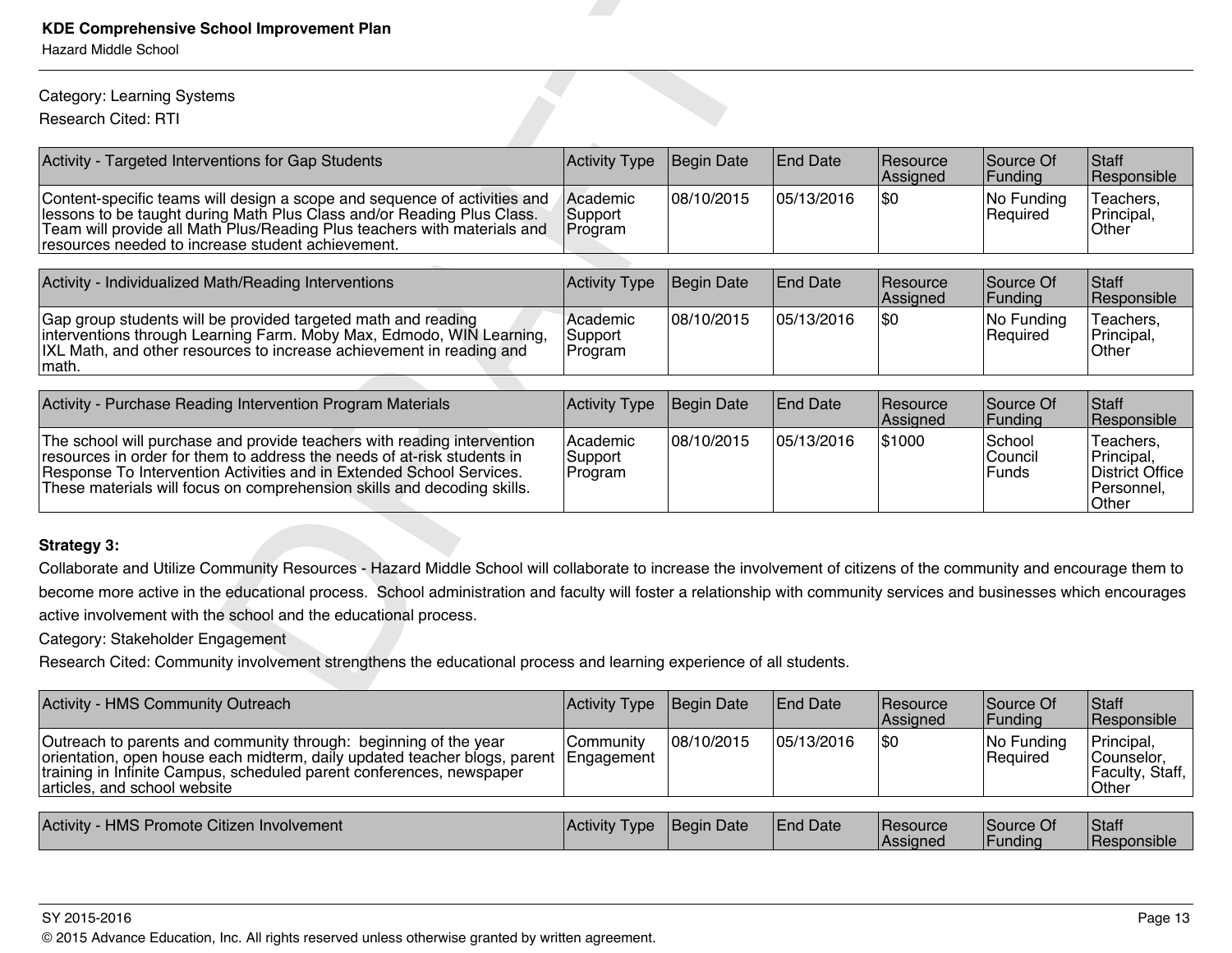| <b>KDE Comprehensive School Improvement Plan</b><br><b>Hazard Middle School</b>                                                                                                                                                                                                                                                                                                                                                                                                                                                                                                                                                                                                                                                                                                      |                         |            |                 |                      |                        |                                                                |
|--------------------------------------------------------------------------------------------------------------------------------------------------------------------------------------------------------------------------------------------------------------------------------------------------------------------------------------------------------------------------------------------------------------------------------------------------------------------------------------------------------------------------------------------------------------------------------------------------------------------------------------------------------------------------------------------------------------------------------------------------------------------------------------|-------------------------|------------|-----------------|----------------------|------------------------|----------------------------------------------------------------|
| Continue Career Day as a means to introduce citizen volunteers to<br>participate more actively in the educational process. At the present time<br>the following community services and businesses are providing support to<br>the school: ISBE -- a group which provides financial support; City of<br>Hazard -- provides use of the Hazard Pavilion and services of the Hazard<br>City Police; Kentucky River Community Care -- provides daily counseling<br>services; Perry County Health Department -- Postponing Sexual<br>Involvement classes; Perry County Library -- provides bookmobile services<br>on site; 4H -- Avian Club, Science Fan Night, and Talking with TJ;<br>McDonald's -- Acts of Kindness free Happy Meals; Appalachian Regional<br>Hospital -- Fitness Fair. | Community<br>Engagement | 08/10/2015 | 05/13/2016      | \$0                  | No Funding<br>Required | Principal,<br>FRYSC,<br>Counselor,<br>Faculty, Staff,<br>Other |
|                                                                                                                                                                                                                                                                                                                                                                                                                                                                                                                                                                                                                                                                                                                                                                                      |                         |            |                 |                      |                        |                                                                |
| Activity - HMS Student Community Service                                                                                                                                                                                                                                                                                                                                                                                                                                                                                                                                                                                                                                                                                                                                             | <b>Activity Type</b>    | Begin Date | <b>End Date</b> | Resource<br>Assigned | Source Of<br>Funding   | Staff<br>Responsible                                           |
| Expand community service projects conducted by students. Current<br>projects are financial support of the Arthritis Foundation, Breast Cancer<br>Awareness, Thanksgiving Food Boxes, etc.                                                                                                                                                                                                                                                                                                                                                                                                                                                                                                                                                                                            | Community<br>Engagement | 08/10/2015 | 05/13/2016      | \$0                  | No Funding<br>Required | Principal,<br>Counselor,<br>FRYSC,<br>Faculty, Staff,<br>Other |
| Goal 2: Increase the percentage of students who are college ready from 58.7% to 75.8% by 2018-<br>2019.                                                                                                                                                                                                                                                                                                                                                                                                                                                                                                                                                                                                                                                                              |                         |            |                 |                      |                        |                                                                |
| <b>Measurable Objective 1:</b><br>A 3% increase of Eighth grade students will demonstrate a proficiency in Reading, English, and in Mathematics by 05/13/2016 as measured by K-Prep data.                                                                                                                                                                                                                                                                                                                                                                                                                                                                                                                                                                                            |                         |            |                 |                      |                        |                                                                |
| Strategy 1:<br>Explore Interventions - Teachers will administer Explore like tests to students in the 7th & 8th grade,. After reviewing results of the test, teachers will assign individual<br>interventions for students based on those results. Teachers will utilize WIN Learning to address targeted skills.<br>Category: Learning Systems<br>Research Cited: Targeted Interventions                                                                                                                                                                                                                                                                                                                                                                                            |                         |            |                 |                      |                        |                                                                |

| <b>Activity - HMS Student Community Service</b>                                                                                                                                           | Activity Type                  | Begin Date | <b>End Date</b> | <b>Resource</b><br><b>Assigned</b> | Source Of<br><b>Funding</b> | Staff<br>Responsible                                              |
|-------------------------------------------------------------------------------------------------------------------------------------------------------------------------------------------|--------------------------------|------------|-----------------|------------------------------------|-----------------------------|-------------------------------------------------------------------|
| Expand community service projects conducted by students. Current<br>projects are financial support of the Arthritis Foundation, Breast Cancer<br>Awareness, Thanksgiving Food Boxes, etc. | <b>Community</b><br>Engagement | 08/10/2015 | 105/13/2016     | \$0                                | No Funding<br>Required      | Principal,<br> Counselor.<br>IFRYSC.<br> Faculty, Staff,<br>Other |

# **Goal 2: Increase the percentage of students who are college ready from 58.7% to 75.8% by 2018- 2019.**

#### **Measurable Objective 1:**

#### **Strategy 1:**

| Activity - Targeted Interventions                                                                                                                                                                                                      | <b>Activity Type Begin Date</b>          |            | <b>End Date</b> | Resource<br><b>Assigned</b> | <b>Source Of</b><br><b>IFundina</b> | Staff<br><b>Responsible</b>        |
|----------------------------------------------------------------------------------------------------------------------------------------------------------------------------------------------------------------------------------------|------------------------------------------|------------|-----------------|-----------------------------|-------------------------------------|------------------------------------|
| Teachers will design individual interventions according to Explore-like test<br>results. Teachers will make folders with work that addresses targeted<br>skills. Teachers will also utilize the WIN Learning Program to target skills. | <b>IAcademic</b><br> Support<br>IProaram | 08/10/2015 | 05/13/2016      | \$0                         | No Funding<br>Required              | 'Teachers,<br>Principal,<br>∣Other |

#### **Strategy 2:**

HMS Careers - Activities will be provided for the students which will aid in an appreciation of the variety and types of careers. Individual career development activities will also be provided.

#### SY 2015-2016 Page 14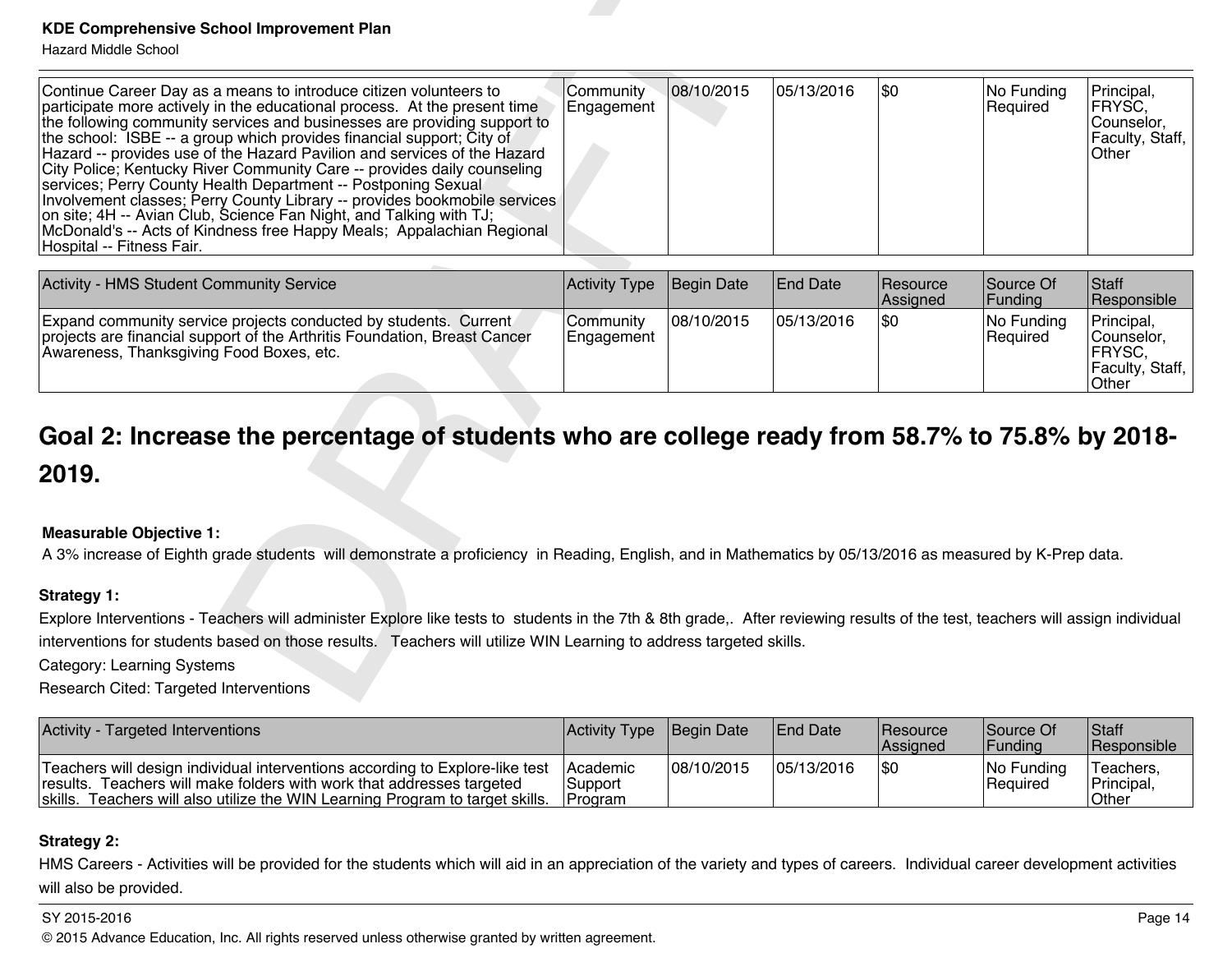#### Category: Career Readiness Pathways

| <b>KDE Comprehensive School Improvement Plan</b><br><b>Hazard Middle School</b>                                                                                                                                                                                                                                                                                                                                                                                                                                                                                                                                                         |                                       |                   |                 |                      |                        |                                                                                                                         |
|-----------------------------------------------------------------------------------------------------------------------------------------------------------------------------------------------------------------------------------------------------------------------------------------------------------------------------------------------------------------------------------------------------------------------------------------------------------------------------------------------------------------------------------------------------------------------------------------------------------------------------------------|---------------------------------------|-------------------|-----------------|----------------------|------------------------|-------------------------------------------------------------------------------------------------------------------------|
| Category: Career Readiness Pathways                                                                                                                                                                                                                                                                                                                                                                                                                                                                                                                                                                                                     |                                       |                   |                 |                      |                        |                                                                                                                         |
| <b>Research Cited: Best Practices</b>                                                                                                                                                                                                                                                                                                                                                                                                                                                                                                                                                                                                   |                                       |                   |                 |                      |                        |                                                                                                                         |
| Activity - HMS Career Day                                                                                                                                                                                                                                                                                                                                                                                                                                                                                                                                                                                                               | <b>Activity Type</b>                  | <b>Begin Date</b> | <b>End Date</b> | Resource<br>Assigned | Source Of<br>Funding   | Staff<br>Responsible                                                                                                    |
| FRYSC/Counseling Department will design a career day for students in<br>grades 5-8. Students will gain an appreciation and understanding of a<br>variety of careers.                                                                                                                                                                                                                                                                                                                                                                                                                                                                    | Career<br>Preparation/O<br>rientation | 08/10/2015        | 05/13/2016      | \$0                  | No Funding<br>Required | FRYSC Staff.<br>Counselor,<br>Principal,<br>Teachers,<br>Other                                                          |
| <b>Activity - HMS Operation Preparation</b>                                                                                                                                                                                                                                                                                                                                                                                                                                                                                                                                                                                             | <b>Activity Type</b>                  | <b>Begin Date</b> | <b>End Date</b> | Resource<br>Assigned | Source Of<br>Funding   | Staff<br>Responsible                                                                                                    |
| During March 2015, trained volunteer community advisors will meet one-<br>on-one with every 8th grade student at our school. The community advisor<br>will receive training which will allow him/her to use the student's Individual<br>Learning Plan or ILP (including career interest inventory and EXPLORE<br>results) to discuss the following: 1. Student career aspirations. 2.<br>Student EXPLORE scores which will indicate whether or not the student is<br>on target for college and/or on target to reach goals. 3. Student course<br>plans which will indicate whether or not the student is taking the correct<br>courses. | Career<br>Preparation/O<br>rientation | 08/10/2015        | 05/13/2016      | \$0                  | No Funding<br>Required | Teachers.<br>Community<br>Volunteers,<br>FRYSC,<br><b>Central Office</b><br>Staff,<br>Counselor,<br>Principal,<br>Other |
|                                                                                                                                                                                                                                                                                                                                                                                                                                                                                                                                                                                                                                         |                                       |                   |                 |                      |                        |                                                                                                                         |
| Activity - HMS ILP - Individual Learning Plan                                                                                                                                                                                                                                                                                                                                                                                                                                                                                                                                                                                           | <b>Activity Type</b>                  | <b>Begin Date</b> | <b>End Date</b> | Resource<br>Assigned | Source Of<br>Funding   | Staff<br>Responsible                                                                                                    |
| The technology resource teacher will collaborate with classroom teachers<br>to assist students in completing their ILP targets. When teachers utilize the<br>resources in the ILP during classroom instruction, students can see the<br>relevance of the content as it relates to their plans for life after high school.                                                                                                                                                                                                                                                                                                               | Career<br>Preparation/O<br>rientation | 08/10/2015        | 05/13/2016      | \$0                  | No Funding<br>Required | Teachers,<br>Principal,<br>Counselor,<br>Other                                                                          |
| Strategy 3:                                                                                                                                                                                                                                                                                                                                                                                                                                                                                                                                                                                                                             |                                       |                   |                 |                      |                        |                                                                                                                         |
| WIN Learning - Students will work independently on this program to prepare for the ACT and college.                                                                                                                                                                                                                                                                                                                                                                                                                                                                                                                                     |                                       |                   |                 |                      |                        |                                                                                                                         |
| Category: Continuous Improvement                                                                                                                                                                                                                                                                                                                                                                                                                                                                                                                                                                                                        |                                       |                   |                 |                      |                        |                                                                                                                         |
| Research Cited: WIN Learning                                                                                                                                                                                                                                                                                                                                                                                                                                                                                                                                                                                                            |                                       |                   |                 |                      |                        |                                                                                                                         |

| Activity - HMS ILP - Individual Learning Plan                                                                                                                                                                                                                                                                                               | Activity Type Begin Date              |             | <b>End Date</b> | <b>IResource</b><br><b>Assigned</b> | Source Of<br><b>IFundina</b>  | <b>Staff</b><br><b>Responsible</b>              |
|---------------------------------------------------------------------------------------------------------------------------------------------------------------------------------------------------------------------------------------------------------------------------------------------------------------------------------------------|---------------------------------------|-------------|-----------------|-------------------------------------|-------------------------------|-------------------------------------------------|
| The technology resource teacher will collaborate with classroom teachers<br>  to assist students in completing their ILP targets. When teachers utilize the Preparation/O<br>resources in the ILP during classroom instruction, students can see the<br>  relevance of the content as it relates to their plans for life after high school. | <b>ICareer</b><br><b>I</b> rientation | 108/10/2015 | 105/13/2016     | \$0                                 | No Funding<br><b>Required</b> | Teachers,<br>Principal,<br>Counselor,<br> Other |

#### **Strategy 3:**

| <b>Activity - WIN Learning</b>                                                                                                                                    | Activity Type                          | Begin Date | <b>End Date</b> | <b>Resource</b><br><b>Assigned</b> | Source Of<br><b>Funding</b>           | <b>Staff</b><br>Responsible                                                  |
|-------------------------------------------------------------------------------------------------------------------------------------------------------------------|----------------------------------------|------------|-----------------|------------------------------------|---------------------------------------|------------------------------------------------------------------------------|
| Students will work daily to acquire new skills in math, locating information<br>and reading. Awards and recognition will be given at the completion of<br>levels. | <b>Academic</b><br>Support<br> Program | 08/10/2015 | 05/13/2016      | \$0                                | GRECC Race   Technology<br>to the Top | <b>Resource</b><br>Teacher,<br><b>Iclassroom</b><br>Iteachers &<br>principal |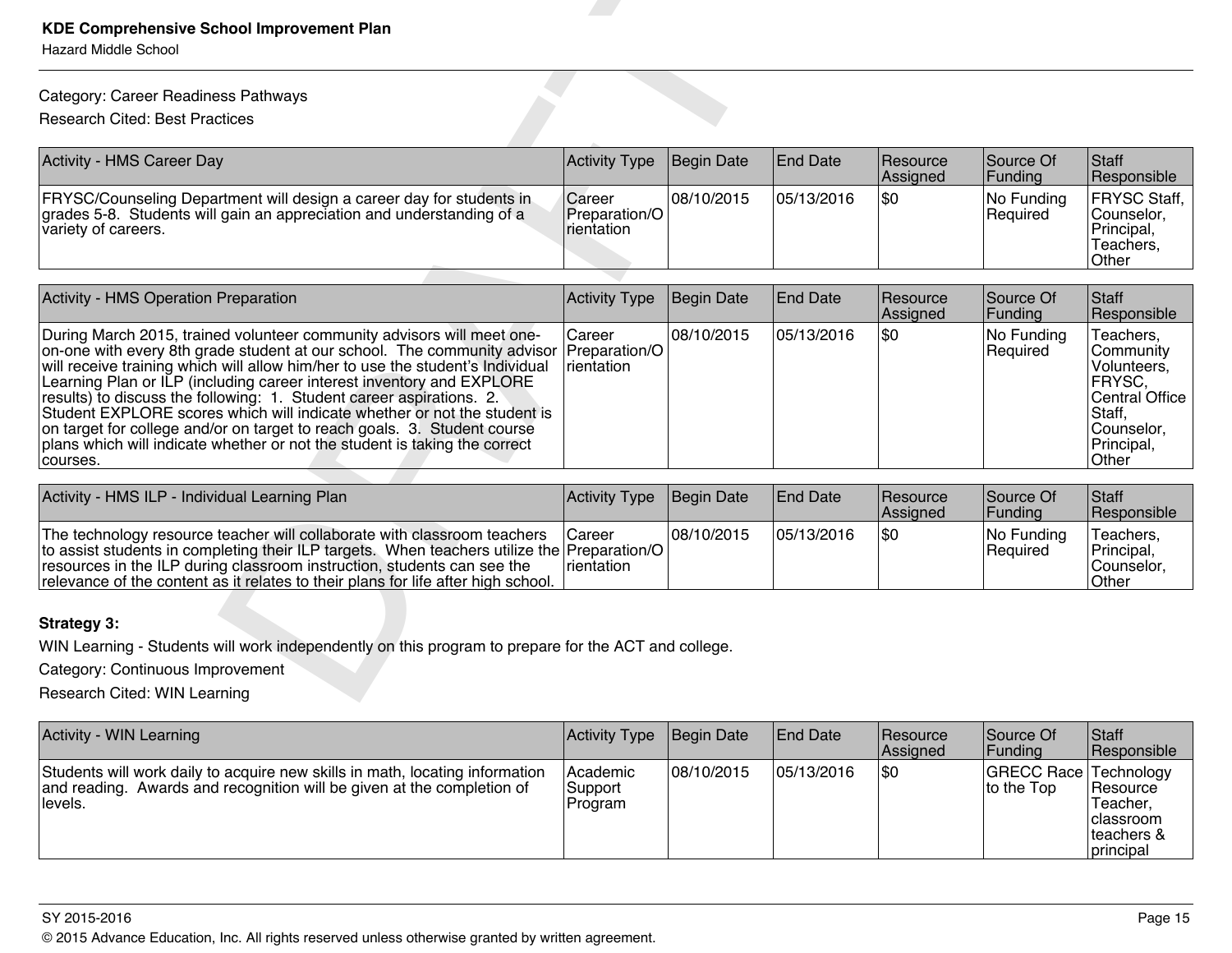# **Goal 3: Increase the percentage of effective Principal and Teachers from % in 2015 to % in 2020.**

#### **Measurable Objective 1:**

#### **Strategy 1:**

| <b>KDE Comprehensive School Improvement Plan</b><br><b>Hazard Middle School</b>                                                                                                                                                                         |                          |                   |                 |                      |                            |                                  |
|---------------------------------------------------------------------------------------------------------------------------------------------------------------------------------------------------------------------------------------------------------|--------------------------|-------------------|-----------------|----------------------|----------------------------|----------------------------------|
| Goal 3: Increase the percentage of effective Principal and Teachers from % in 2015 to % in 2020.                                                                                                                                                        |                          |                   |                 |                      |                            |                                  |
| <b>Measurable Objective 1:</b>                                                                                                                                                                                                                          |                          |                   |                 |                      |                            |                                  |
| collaborate to Ensure that all teachers are knowledgeable of Professional Growth and Effectiveness System (TPGES). Baseline data will be available after first year<br>of implementation by 05/20/2015 as measured by Framework for Effective Teaching. |                          |                   |                 |                      |                            |                                  |
| Strategy 1:                                                                                                                                                                                                                                             |                          |                   |                 |                      |                            |                                  |
| Professional Growth and Effectiveness System - Ensure that all teachers are knowledgeable of TPGES implementation components and expectations.                                                                                                          |                          |                   |                 |                      |                            |                                  |
| Category:                                                                                                                                                                                                                                               |                          |                   |                 |                      |                            |                                  |
|                                                                                                                                                                                                                                                         |                          |                   |                 |                      |                            |                                  |
| Research Cited: Next Generation Learners, TPGES                                                                                                                                                                                                         |                          |                   |                 |                      |                            |                                  |
|                                                                                                                                                                                                                                                         | <b>Activity Type</b>     | <b>Begin Date</b> | <b>End Date</b> | Resource<br>Assigned | Source Of<br>Funding       | Staff<br>Responsible             |
| Principal and teachers will attend ISLN meetings, and Content Network<br>Meetings. Principal requires book study on "Framework for Teaching" by<br>Charlotte Danielson.                                                                                 | Professional<br>Learning | 08/10/2015        | 05/13/2016      | \$500                | <b>District</b><br>Funding | Principal,<br>Teachers,<br>Other |
| Activity - Development of Student Growth Goals                                                                                                                                                                                                          | <b>Activity Type</b>     | <b>Begin Date</b> | <b>End Date</b> | Resource<br>Assigned | Source Of<br>Funding       | Staff<br>Responsible             |
| Activity - Professional Development<br>Teachers will develop student growth goals based on student need<br>identified in data analysis of assessments.                                                                                                  | Professional<br>Learning | 08/10/2015        | 05/13/2016      | \$0                  | No Funding<br>Required     | Teachers.<br>Principal,<br>Other |
|                                                                                                                                                                                                                                                         |                          |                   |                 |                      |                            |                                  |
| Activity - Development of Professional Growth Plan                                                                                                                                                                                                      | <b>Activity Type</b>     | Begin Date        | <b>End Date</b> | Resource<br>Assigned | Source Of<br>Funding       | <b>Staff</b><br>Responsible      |

| Activity - Development of Student Growth Goals                                                                  | Activity Type Begin Date        |            | <b>End Date</b> | <b>I</b> Resource<br><b>Assigned</b> | Source Of<br> Fundina     | Staff<br><b>Responsible</b>      |
|-----------------------------------------------------------------------------------------------------------------|---------------------------------|------------|-----------------|--------------------------------------|---------------------------|----------------------------------|
| Teachers will develop student growth goals based on student need<br>identified in data analysis of assessments. | <b>Professional</b><br>Learning | 08/10/2015 | 05/13/2016      | 1\$C                                 | INo Fundina<br>l Reauired | Teachers.<br>Principal,<br>Other |

| Activity - Development of Professional Growth Plan                                                    | Activity Type Begin Date |             | <b>IEnd Date</b> | <b>IResource</b><br><b>Assigned</b> | Source Of<br> Fundina    | Staff<br>Responsible              |
|-------------------------------------------------------------------------------------------------------|--------------------------|-------------|------------------|-------------------------------------|--------------------------|-----------------------------------|
| Teachers will develop Professional Growth Plans based on self-reflection<br>and student growth needs. | Professional<br>Learning | 108/10/2015 | 105/13/2016      | 1\$0                                | INo Fundina<br> Reauired | 'Principal,<br>Teachers.<br>Other |

#### **Strategy 2:**

HMS Instruction by Highly Qualified Teachers - Each year the principal completes a Highly Qualified Teacher Report and submits the report to the Kentucky's Educational Professional Standards Board. At Hazard Middle School, 143 courses require a Highly Qualified Teacher and Hazard Middle School is 100% in compliance.

Category: Teacher PGES

Research Cited: Educational Professional Standards Board Highly Qualified Report (EPSB)

| Activity<br><b>Highly Qualified Report</b> | I vpe<br><b>Activity</b> | <b>Beain Date</b> | <b>End Date</b> | <b>I</b> Resource<br><b>Assigned</b> | <b>Source Of</b><br>Funding | Staff<br>l Responsible |
|--------------------------------------------|--------------------------|-------------------|-----------------|--------------------------------------|-----------------------------|------------------------|
|--------------------------------------------|--------------------------|-------------------|-----------------|--------------------------------------|-----------------------------|------------------------|

#### SY 2015-2016 Page 16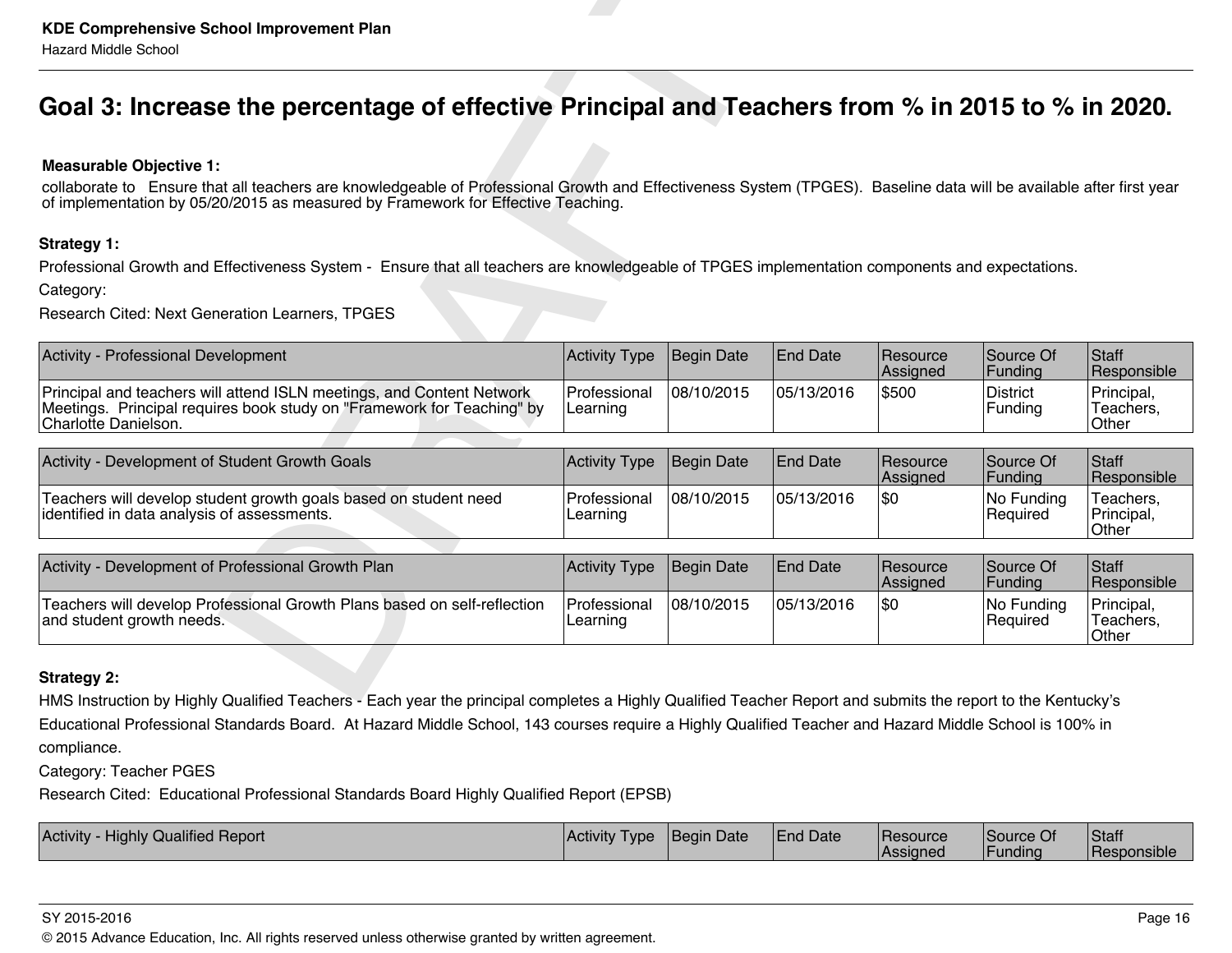| V Qualified<br>Principal will complete a Highly C<br>` Report annuallv. | IProfessional<br>∟earning | 08/10/2015 | 05/13/2016 | ۱¢∩<br>טעו | $ No$ Funding<br>'Requirea | Principa <sub>1</sub><br>Central Office<br>Staff |
|-------------------------------------------------------------------------|---------------------------|------------|------------|------------|----------------------------|--------------------------------------------------|
|                                                                         |                           |            |            |            |                            |                                                  |

# **Goal 4: Ensure that the Program Review Process is an ongoing, reflective analysis used to identify strengths and areas of improvement while ensuring a school-wide natural integration of the program skills across all contents.**

#### **Measurable Objective 1:**

#### **Strategy 1:**

| <b>KDE Comprehensive School Improvement Plan</b><br><b>Hazard Middle School</b>                                                                                                      |                                |            |                 |                      |                        |                                                          |
|--------------------------------------------------------------------------------------------------------------------------------------------------------------------------------------|--------------------------------|------------|-----------------|----------------------|------------------------|----------------------------------------------------------|
| Principal will complete a Highly Qualified Report annually.                                                                                                                          | Professional<br>Learning       | 08/10/2015 | 05/13/2016      | \$0                  | No Funding<br>Required | Principal,<br>Central Office<br>Staff                    |
| Goal 4: Ensure that the Program Review Process is an ongoing, reflective analysis used to                                                                                            |                                |            |                 |                      |                        |                                                          |
| identify strengths and areas of improvement while ensuring a school-wide natural integration of                                                                                      |                                |            |                 |                      |                        |                                                          |
| the program skills across all contents.                                                                                                                                              |                                |            |                 |                      |                        |                                                          |
| <b>Measurable Objective 1:</b><br>collaborate to ensure that the Program Review Process is completed in an ongoing and timely manner by 05/29/2015 as measured by Assessment Results |                                |            |                 |                      |                        |                                                          |
| Strategy 1:                                                                                                                                                                          |                                |            |                 |                      |                        |                                                          |
| Monitor Curriculum Adjustments and Improvements - Teachers and leaders will make instructional planning adjustments, if needed, based on student evidence.                           |                                |            |                 |                      |                        |                                                          |
| Curriculum adjustments and improvements will be monitored for effectiveness.                                                                                                         |                                |            |                 |                      |                        |                                                          |
| Category: Learning Systems                                                                                                                                                           |                                |            |                 |                      |                        |                                                          |
| <b>Research Cited: Best Practices</b>                                                                                                                                                |                                |            |                 |                      |                        |                                                          |
| Activity - Program Review                                                                                                                                                            | <b>Activity Type</b>           | Begin Date | <b>End Date</b> | Resource<br>Assigned | Source Of<br>Funding   | Staff<br>Responsible                                     |
| Teachers and leaders will utilize Program Review Components in<br>classroom settings as required by program review curriculum and policy.                                            | Academic<br>Support<br>Program | 08/10/2015 | 05/13/2016      | <b>SO</b>            | No Funding<br>Required | Principal,<br>Teachers,<br>Counselor,<br>FRYSC,<br>Other |
| Activity - Purpose and Process                                                                                                                                                       | <b>Activity Type</b>           | Begin Date | <b>End Date</b> | Resource<br>Assigned | Source Of<br>Funding   | Staff<br>Responsible                                     |
| Provide information to teachers about the purpose and process of the<br>review. Emphasize the important role of the teacher in implementing high                                     | Policy and<br>Process          | 08/10/2015 | 05/13/2016      | <b>SO</b>            | No Funding<br>Required | <b>Central Office</b><br>Staff.                          |

|                                                                                                                                                                                              |                        |             |             | <b>Assigned</b> | 'Funding                | Responsible                                     |
|----------------------------------------------------------------------------------------------------------------------------------------------------------------------------------------------|------------------------|-------------|-------------|-----------------|-------------------------|-------------------------------------------------|
| Provide information to teachers about the purpose and process of the<br>review. Emphasize the important role of the teacher in implementing high<br><i>c</i> quality instructional programs. | Policy and<br>IProcess | 108/10/2015 | 105/13/2016 |                 | INo Fundina<br>Reauired | Central Office<br>Staff.<br>Principal.<br>Other |

| Activity - Expectations and Procedures                                                                 | Activity Type                   | Begin Date | <b>End Date</b> | <b>IResource</b><br><b>Assigned</b> | Source Of<br>Fundina   | Staff<br><b>Responsible</b>                      |
|--------------------------------------------------------------------------------------------------------|---------------------------------|------------|-----------------|-------------------------------------|------------------------|--------------------------------------------------|
| Inform staff of the expectations and procedures as defined by the district<br>external review process. | <b>Professional</b><br>Learning | 08/10/2015 | 05/13/2016      | 1\$0                                | No Funding<br>Required | Central Office  <br>Staff<br>Principal.<br>Other |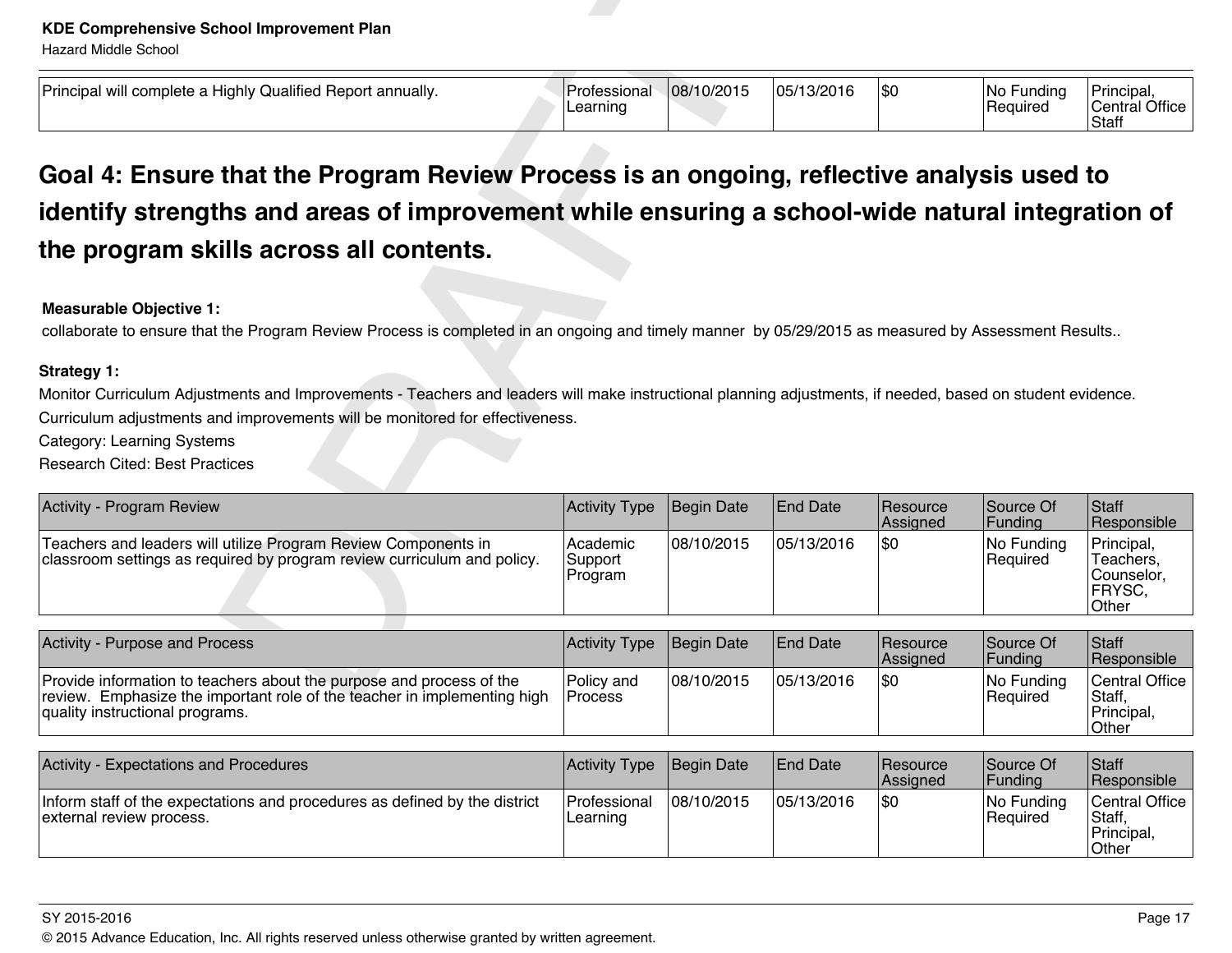| <b>KDE Comprehensive School Improvement Plan</b><br><b>Hazard Middle School</b>                                                                                                                                                                                                                                                                                             |                              |            |                 |                      |                        |                                                              |
|-----------------------------------------------------------------------------------------------------------------------------------------------------------------------------------------------------------------------------------------------------------------------------------------------------------------------------------------------------------------------------|------------------------------|------------|-----------------|----------------------|------------------------|--------------------------------------------------------------|
| <b>Activity - Rubrics</b>                                                                                                                                                                                                                                                                                                                                                   | <b>Activity Type</b>         | Begin Date | <b>End Date</b> | Resource<br>Assigned | Source Of<br>Funding   | Staff<br>Responsible                                         |
| Examine the rubrics used in program review. Consider the existing<br>sources and evidence to inform the overall program assessment.                                                                                                                                                                                                                                         | Policy and<br>Process        | 08/10/2015 | 05/13/2016      | l\$0                 | No Funding<br>Required | Central Office<br>Staff.<br>Principal,<br>Teachers,<br>Other |
| Activity - Review Program Review Ratings                                                                                                                                                                                                                                                                                                                                    | <b>Activity Type</b>         | Begin Date | <b>End Date</b> | Resource<br>Assigned | Source Of<br>Funding   | Staff<br>Responsible                                         |
| Review PR ratings in ASSIST and provide feedback through identifying<br>and analyzing gaps in particular program areas to determine next steps for Process<br>continuous improvement.                                                                                                                                                                                       | Policy and                   | 08/10/2015 | 05/13/2016      | l\$0                 | No Funding<br>Required | Principal,<br>Teachers.<br>Staff, Other                      |
| Goal 5: Hazard Middle School will reduce the total number of students scoring Novice in reading<br>and math by 50% by the 2018-2019 school year.<br><b>Measurable Objective 1:</b><br>collaborate to reduce the total number of students scoring Novice in reading (29) by 6 students per year for a total of 29 over 5 years by 05/13/2016 as measured by K-<br>Prep data. |                              |            |                 |                      |                        |                                                              |
| (shared) Strategy 1:                                                                                                                                                                                                                                                                                                                                                        |                              |            |                 |                      |                        |                                                              |
| Plan Development - Teachers and administrators will develop a plan to reduce novice reduction.                                                                                                                                                                                                                                                                              |                              |            |                 |                      |                        |                                                              |
| Category: Professional Learning & Support                                                                                                                                                                                                                                                                                                                                   |                              |            |                 |                      |                        |                                                              |
| Research Cited: Novice Reduction for Gap Closure Training                                                                                                                                                                                                                                                                                                                   |                              |            |                 |                      |                        |                                                              |
| Activity - Data Review                                                                                                                                                                                                                                                                                                                                                      | <b>Activity Type</b>         | Begin Date | <b>End Date</b> | Resource<br>Assigned | Source Of<br>Funding   | Staff<br>Responsible                                         |
| Student data will be reviewed to identify trends.                                                                                                                                                                                                                                                                                                                           | Policy and<br><b>Process</b> | 08/10/2015 | 05/13/2016      | \$0                  | No Funding<br>Required | Principal,<br> Data Team.                                    |

# **Goal 5: Hazard Middle School will reduce the total number of students scoring Novice in reading and math by 50% by the 2018-2019 school year.**

#### **Measurable Objective 1:**

#### **(shared) Strategy 1:**

| <b>Activity - Data Review</b>                                                                                     | Activity Type                | Begin Date  | End Date        | Resource<br>Assigned        | Source Of<br>Funding   | <b>Staff</b><br>Responsible          |
|-------------------------------------------------------------------------------------------------------------------|------------------------------|-------------|-----------------|-----------------------------|------------------------|--------------------------------------|
| Student data will be reviewed to identify trends.                                                                 | Policy and<br><b>Process</b> | 08/10/2015  | 105/13/2016     | \$0                         | No Funding<br>Required | Principal,<br>Data Team,<br>Teachers |
|                                                                                                                   |                              |             |                 |                             |                        |                                      |
| Activity - Identify "Big Rocks"                                                                                   | Activity Type                | Begin Date  | <b>End Date</b> | <b>Resource</b><br>Assigned | Source Of<br> Funding  | <b>Staff</b><br>Responsible          |
| Administration will identify 3 "Big Rocks" our school will focus on to<br>decrease our number of novice students. | Policy and<br><b>Process</b> | 108/10/2015 | 105/13/2016     | \$0                         | No Funding<br>Required | Principal,<br>Leadership<br>Team     |
|                                                                                                                   |                              |             |                 |                             |                        |                                      |
| Activity - Create a 30-60-90 Plan                                                                                 | Activity Type                | Begin Date  | <b>End Date</b> | Resource<br>Assigned        | Source Of<br> Fundina  | Staff<br>Responsible                 |

#### SY 2015-2016 Page 18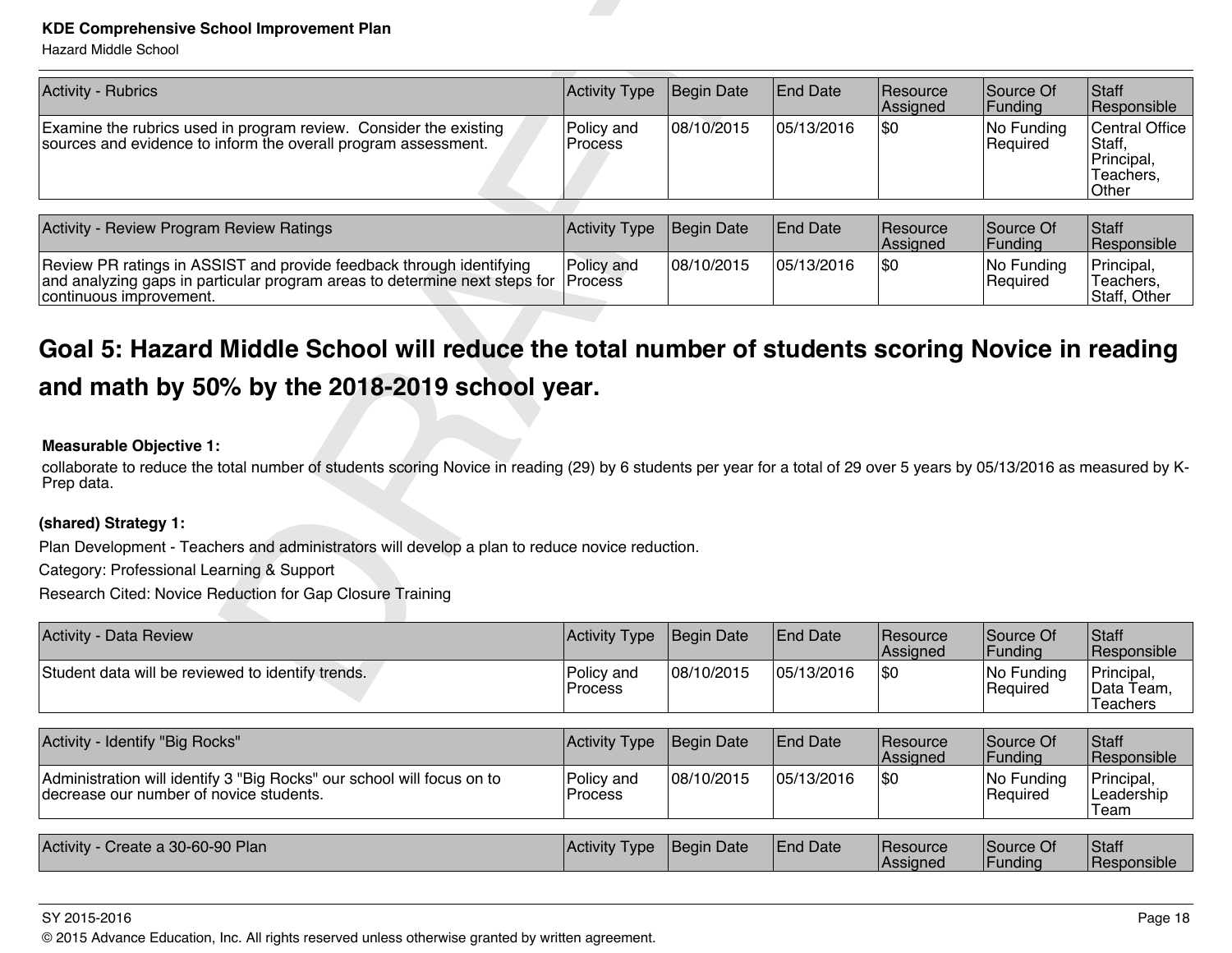| Develop a plan that includes evaluation and monitoring at least very 30<br>days on the processes and assessments that are implemented. | Policy and<br>l Process  | 08/10/2015  | 05/13/2016      | \$0                         | No Funding<br>Required | Principal,<br>Leadership<br>Team.<br>Teachers,<br> SBDM<br> Council |
|----------------------------------------------------------------------------------------------------------------------------------------|--------------------------|-------------|-----------------|-----------------------------|------------------------|---------------------------------------------------------------------|
| <b>Activity - Monitoring</b>                                                                                                           | <b>Activity Type</b>     | Begin Date  | <b>End Date</b> | <b>Resource</b><br>Assigned | Source Of<br> Funding  | Staff<br>Responsible                                                |
| The 30-60-90 plan will be monitored at each interval to evaluate<br>effectiveness, analyze data and check implementation.              | Policy and<br>lProcess ∶ | 108/10/2015 | 05/13/2016      | 1\$0                        | No Funding<br>Required | Principal,<br>Teachers.<br><b>SBDM</b><br> Council                  |

#### **(shared) Strategy 2:**

| <b>KDE Comprehensive School Improvement Plan</b><br><b>Hazard Middle School</b>                                                                            |                                  |                   |                 |                      |                                   |                                                                          |
|------------------------------------------------------------------------------------------------------------------------------------------------------------|----------------------------------|-------------------|-----------------|----------------------|-----------------------------------|--------------------------------------------------------------------------|
| Develop a plan that includes evaluation and monitoring at least very 30<br>days on the processes and assessments that are implemented.                     | Policy and<br>Process            | 08/10/2015        | 05/13/2016      | \$0                  | No Funding<br>Required            | Principal,<br>Leadership<br>Team,<br>Teachers,<br><b>SBDM</b><br>Council |
| Activity - Monitoring                                                                                                                                      | Activity Type                    | <b>Begin Date</b> | <b>End Date</b> | Resource<br>Assigned | Source Of<br>Funding              | Staff<br>Responsible                                                     |
| The 30-60-90 plan will be monitored at each interval to evaluate<br>effectiveness, analyze data and check implementation.                                  | Policy and<br>Process            | 08/10/2015        | 05/13/2016      | \$0                  | No Funding<br>Required            | Principal,<br>Teachers,<br><b>SBDM</b><br>Council                        |
| Category: Professional Learning & Support<br>Research Cited: KSI, Rtl<br>Activity - Teacher Training                                                       | Activity Type                    | <b>Begin Date</b> | <b>End Date</b> | Resource             | Source Of                         | <b>Staff</b>                                                             |
| Teachers and para-professionals will be trained on differentiating<br>instruction and intervention strategies.                                             | Professional<br>Learning         | 08/10/2015        | 05/13/2016      | Assigned<br> \$0     | Funding<br>No Funding<br>Required | Responsible<br>Principal,<br>Teachers                                    |
|                                                                                                                                                            |                                  |                   |                 |                      |                                   |                                                                          |
| Activity - Academic Support Continuum                                                                                                                      | Activity Type                    | <b>Begin Date</b> | <b>End Date</b> | Resource<br>Assigned | Source Of<br>Funding              | <b>Staff</b><br>Responsible                                              |
| All teachers will participate in grade level and vertical, content PLCs.                                                                                   | Professional<br>Learning         | 08/10/2015        | 05/13/2016      | \$0                  | No Funding<br>Required            | Principal,<br><b>Teachers</b>                                            |
| Activity - RtI--Assessment and Evaluation                                                                                                                  | Activity Type                    | <b>Begin Date</b> | <b>End Date</b> | Resource<br>Assigned | Source Of<br>Funding              | <b>Staff</b><br>Responsible                                              |
| Teachers will utilize RtI to support student's individual needs and base<br>individualized instruction on both formal and benchmark assessment<br>results. | Academic<br>Support<br>Program   | 08/10/2015        | 05/13/2016      | \$0                  | No Funding<br>Required            | Principal,<br><b>Teachers</b>                                            |
| Activity - Behavior Support Continuum                                                                                                                      | Activity Type                    | Begin Date        | <b>End Date</b> | Resource<br>Assigned | Source Of<br>Funding              | <b>Staff</b><br>Responsible                                              |
| Behavior interventions will be discussed among the faculty and a system of<br>incentives created to reward students who meet the criteria                  | Behavioral<br>Support<br>Program | 08/10/2015        | 05/13/2016      | \$0                  | No Funding<br>Required            | Principal,<br><b>PBIS</b><br>Committee,<br><b>Teachers</b>               |

#### **Measurable Objective 2:**

collaborate to reduce the total number of students scoring Novice in Mathematics (24) by 5 students per year for a total of 24 over 5 years by 05/13/2016 as measured by K-Prep data.

#### SY 2015-2016 Page 19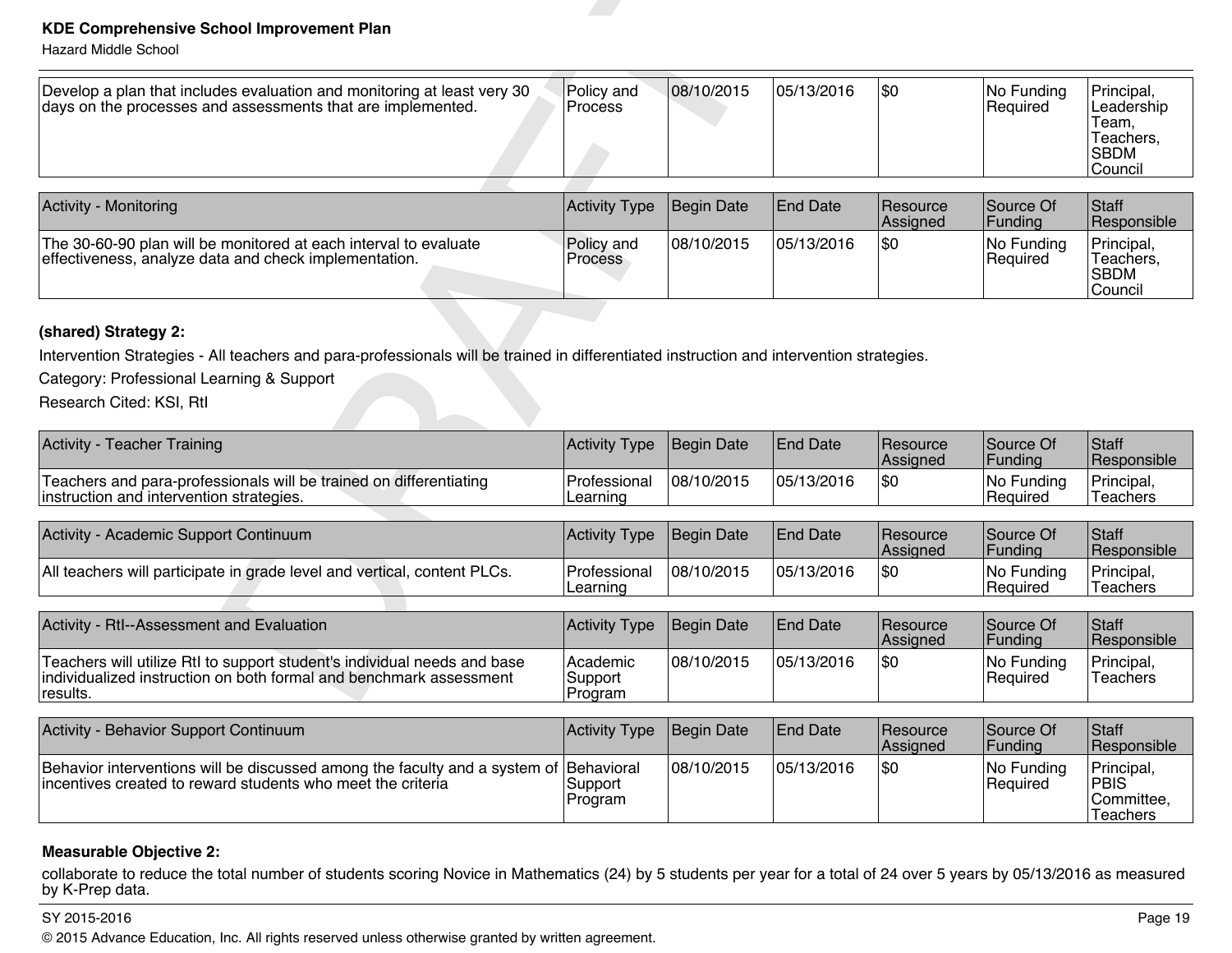#### **(shared) Strategy 1:**

| <b>KDE Comprehensive School Improvement Plan</b><br><b>Hazard Middle School</b>                                                                                                                                                  |                       |                   |                 |                      |                                   |                                                                          |
|----------------------------------------------------------------------------------------------------------------------------------------------------------------------------------------------------------------------------------|-----------------------|-------------------|-----------------|----------------------|-----------------------------------|--------------------------------------------------------------------------|
| (shared) Strategy 1:<br>Plan Development - Teachers and administrators will develop a plan to reduce novice reduction.<br>Category: Professional Learning & Support<br>Research Cited: Novice Reduction for Gap Closure Training |                       |                   |                 |                      |                                   |                                                                          |
| Activity - Data Review                                                                                                                                                                                                           | <b>Activity Type</b>  | <b>Begin Date</b> | <b>End Date</b> | Resource             | Source Of                         | Staff                                                                    |
| Student data will be reviewed to identify trends.                                                                                                                                                                                | Policy and<br>Process | 08/10/2015        | 05/13/2016      | Assigned<br> \$0     | Funding<br>No Funding<br>Required | Responsible<br>Principal,<br>Data Team,<br><b>Teachers</b>               |
| Activity - Identify "Big Rocks"                                                                                                                                                                                                  | <b>Activity Type</b>  | <b>Begin Date</b> | <b>End Date</b> | Resource<br>Assigned | Source Of<br>Funding              | Staff<br>Responsible                                                     |
| Administration will identify 3 "Big Rocks" our school will focus on to<br>decrease our number of novice students.                                                                                                                | Policy and<br>Process | 08/10/2015        | 05/13/2016      | l\$0                 | No Funding<br>Required            | Principal,<br>Leadership<br>Team                                         |
| Activity - Create a 30-60-90 Plan                                                                                                                                                                                                | <b>Activity Type</b>  | <b>Begin Date</b> | <b>End Date</b> | Resource<br>Assigned | Source Of<br>Funding              | Staff<br>Responsible                                                     |
| Develop a plan that includes evaluation and monitoring at least very 30<br>days on the processes and assessments that are implemented.                                                                                           | Policy and<br>Process | 08/10/2015        | 05/13/2016      | l\$0                 | No Funding<br>Required            | Principal,<br>Leadership<br>Team,<br>Teachers,<br><b>SBDM</b><br>Council |
| Activity - Monitoring                                                                                                                                                                                                            | <b>Activity Type</b>  | <b>Begin Date</b> | <b>End Date</b> | Resource<br>Assigned | Source Of<br>Funding              | Staff<br>Responsible                                                     |
| The 30-60-90 plan will be monitored at each interval to evaluate<br>effectiveness, analyze data and check implementation.                                                                                                        | Policy and<br>Process | 08/10/2015        | 05/13/2016      | l\$0                 | No Funding<br>Required            | Principal,<br>Teachers,<br><b>SBDM</b><br>Council                        |

#### **(shared) Strategy 2:**

Intervention Strategies - All teachers and para-professionals will be trained in differentiated instruction and intervention strategies.

Category: Professional Learning & Support

Research Cited: KSI, RtI

| <b>Activity - Teacher Training</b>                                                                              | Activity Type                   | Begin Date | <b>End Date</b> | <b>Resource</b><br><b>Assigned</b> | lSource Of<br><b>Funding</b>         | <sup>1</sup> Staff<br><b>Responsible</b> |
|-----------------------------------------------------------------------------------------------------------------|---------------------------------|------------|-----------------|------------------------------------|--------------------------------------|------------------------------------------|
| Teachers and para-professionals will be trained on differentiating<br>linstruction and intervention strategies. | <b>Professional</b><br>Learning | 08/10/2015 | 05/13/2016      | \$0                                | No Funding<br><i><b>Required</b></i> | Principal,<br>Teachers                   |

#### SY 2015-2016 Page 20

© 2015 Advance Education, Inc. All rights reserved unless otherwise granted by written agreement.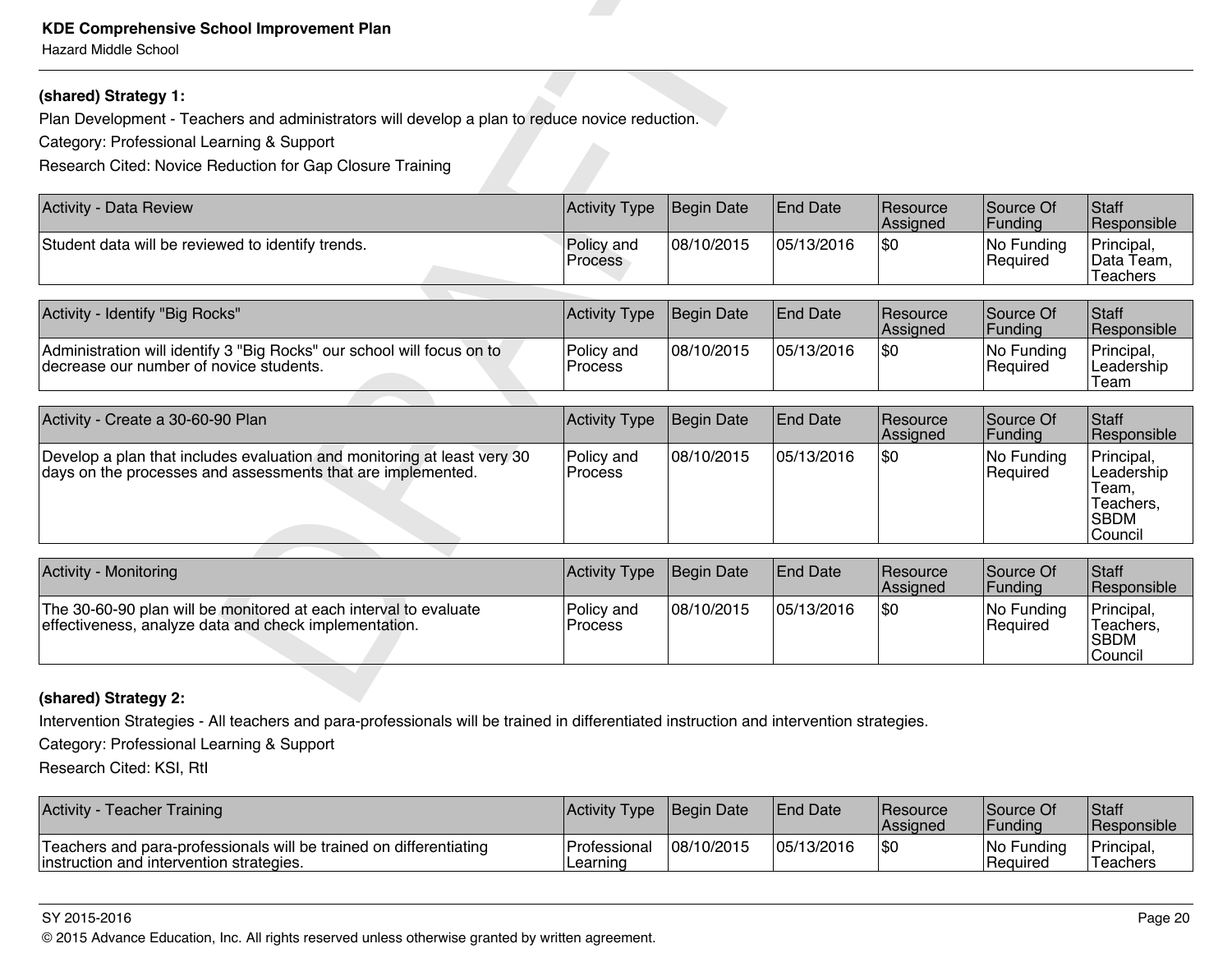| <b>KDE Comprehensive School Improvement Plan</b><br><b>Hazard Middle School</b>                                                                                                                                                                                                                                                                      |                                |                   |                 |                      |                        |                                                     |
|------------------------------------------------------------------------------------------------------------------------------------------------------------------------------------------------------------------------------------------------------------------------------------------------------------------------------------------------------|--------------------------------|-------------------|-----------------|----------------------|------------------------|-----------------------------------------------------|
| Activity - Academic Support Continuum                                                                                                                                                                                                                                                                                                                | <b>Activity Type</b>           | <b>Begin Date</b> | <b>End Date</b> | Resource<br>Assigned | Source Of<br>Funding   | <b>Staff</b><br>Responsible                         |
| All teachers will participate in grade level and vertical, content PLCs.                                                                                                                                                                                                                                                                             | Professional<br>Learning       | 08/10/2015        | 05/13/2016      | l\$0                 | No Funding<br>Required | Principal,<br><b>Teachers</b>                       |
| Activity - RtI--Assessment and Evaluation                                                                                                                                                                                                                                                                                                            | <b>Activity Type</b>           | <b>Begin Date</b> | <b>End Date</b> | Resource<br>Assigned | Source Of<br>Funding   | Staff<br>Responsible                                |
| Teachers will utilize RtI to support student's individual needs and base<br>individualized instruction on both formal and benchmark assessment<br>results.                                                                                                                                                                                           | Academic<br>Support<br>Program | 08/10/2015        | 05/13/2016      | l\$0                 | No Funding<br>Required | Principal,<br>Teachers                              |
| Activity - Behavior Support Continuum                                                                                                                                                                                                                                                                                                                | <b>Activity Type</b>           | <b>Begin Date</b> | End Date        | Resource<br>Assigned | Source Of<br>Funding   | Staff<br>Responsible                                |
| Behavior interventions will be discussed among the faculty and a system of Behavioral<br>incentives created to reward students who meet the criteria                                                                                                                                                                                                 | Support<br>Program             | 08/10/2015        | 105/13/2016     | l\$0                 | No Funding<br>Required | Principal,<br><b>PBIS</b><br>Committee,<br>Teachers |
| <b>Measurable Objective 3:</b><br>collaborate to reduce the overall non-duplicated gap group from 37.9% to 46.6% by 05/13/2016 as measured by K-Prep data.<br>Strategy 1:<br>Data Analysis - HMS will use gather data about student understanding and achievement and use this information to drive instruction.<br>Category: Continuous Improvement |                                |                   |                 |                      |                        |                                                     |
| Research Cited: Data for Continuous School Improvement                                                                                                                                                                                                                                                                                               |                                |                   |                 |                      |                        |                                                     |
| Activity - Data Analysis and Reflection                                                                                                                                                                                                                                                                                                              | <b>Activity Type</b>           | <b>Begin Date</b> | <b>End Date</b> | Resource<br>Assigned | Source Of<br>Funding   | <b>Staff</b><br>Responsible                         |
| Teachers will use student work/data, ThinkLink Data, observations,<br>assignments to reflect on and improve instructional strategies used with<br>non-duplicated gap group.                                                                                                                                                                          | Professional<br>Learning       | 08/10/2015        | 05/13/2016      | l\$0                 | No Funding<br>Required | Principal,<br>Teachers                              |
| Activity - Revision of Teaching Strategies                                                                                                                                                                                                                                                                                                           | <b>Activity Type</b>           | <b>Begin Date</b> | End Date        | Resource<br>Assigned | Source Of<br>Funding   | Staff<br>Responsible                                |

#### **Measurable Objective 3:**

#### **Strategy 1:**

| Activity - Data Analysis and Reflection                                                                                                                                      | Activity Type Begin Date          |            | <b>IEnd Date</b> | <b>Resource</b><br><b>Assigned</b> | Source Of<br> Fundina      | Staff<br><b>Responsible</b> |
|------------------------------------------------------------------------------------------------------------------------------------------------------------------------------|-----------------------------------|------------|------------------|------------------------------------|----------------------------|-----------------------------|
| Teachers will use student work/data, ThinkLink Data, observations,<br>assignments to reflect on and improve instructional strategies used with<br> non-duplicated gap group. | <b>IProfessional</b><br> Learning | 08/10/2015 | 05/13/2016       | 1\$0                               | $ No$ Funding<br> Reauired | 'Principal,<br>Teachers     |

| Activity - Revision of Teaching Strategies                                                                     | <b>Activity Type</b>           | <b>IBeain Date</b> | <b>IEnd Date</b> | <b>IResource</b><br><b>Assigned</b> | lSource Of<br><b>IFundina</b> | <b>Staff</b><br>Responsible |
|----------------------------------------------------------------------------------------------------------------|--------------------------------|--------------------|------------------|-------------------------------------|-------------------------------|-----------------------------|
| Teachers will revise their instructional strategies based on student<br>achievement data and individual needs. | <b>Direct</b><br>I Instruction | 08/10/2015         | 05/13/2016       | \$0                                 | No Funding<br> Reauired       | Teachers                    |

#### **Strategy 2:**

Multiple Sources of Instruction - Teachers will utilize a variety of instructional resources to aid in student achievement and the understanding/attainment of standards.

Category: Learning Systems

Research Cited: ESS, KSI, RtI

| Activity<br>IXL Math & Reading | $\blacksquare$ Activity<br>I vpe | Begin Date | End Date | <b>I</b> Resource<br>Assigned | Source Of<br>Funding | Staff<br><b>Responsible</b> |
|--------------------------------|----------------------------------|------------|----------|-------------------------------|----------------------|-----------------------------|
|--------------------------------|----------------------------------|------------|----------|-------------------------------|----------------------|-----------------------------|

#### SY 2015-2016 Page 21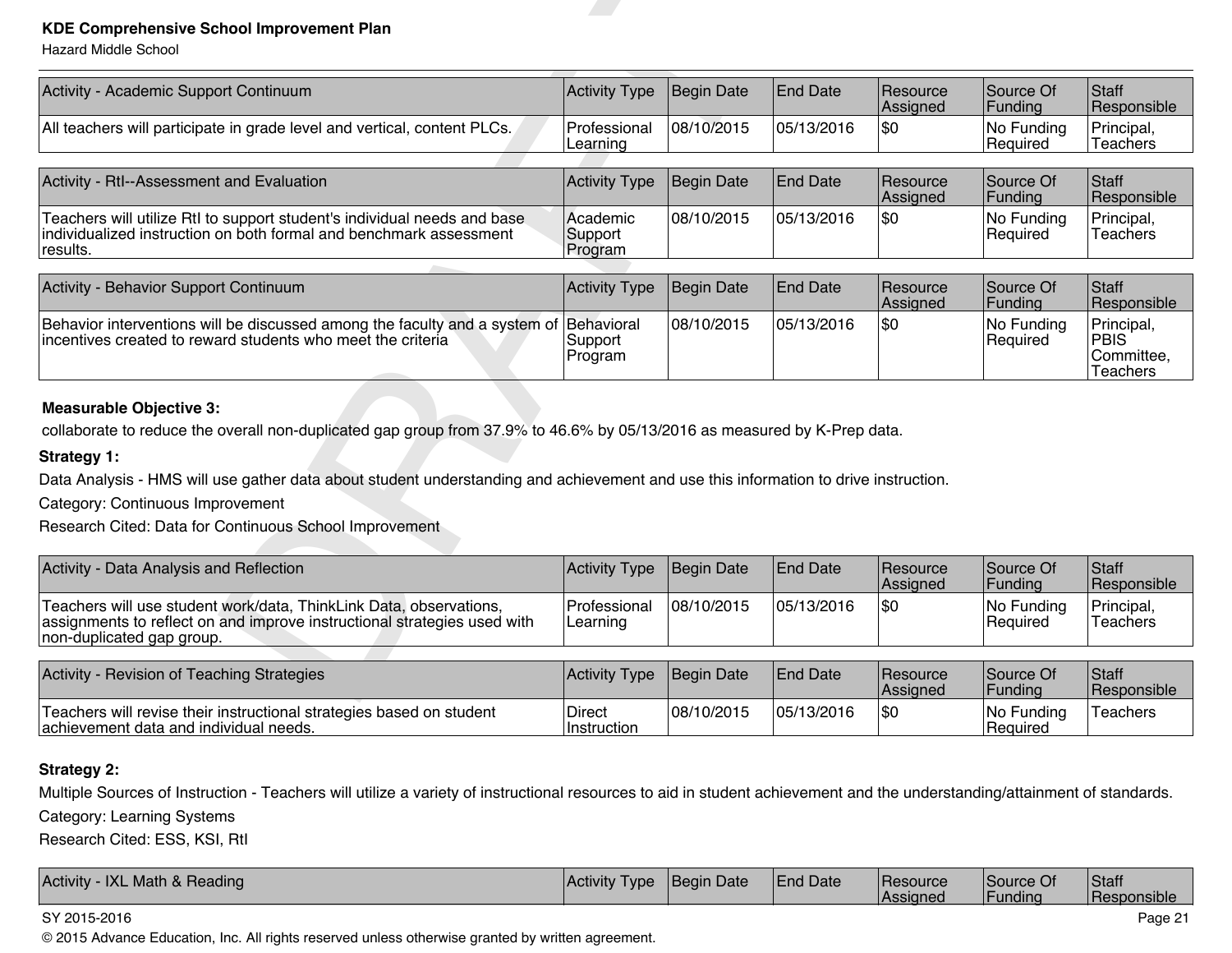| Academic<br>Support<br>Program,                                 | 08/10/2015                                                                                                                                                                                                            | 05/13/2016      | \$5400               | <b>District</b><br>Funding                                                                                                                                  | Principal,<br>Teachers                                                                           |
|-----------------------------------------------------------------|-----------------------------------------------------------------------------------------------------------------------------------------------------------------------------------------------------------------------|-----------------|----------------------|-------------------------------------------------------------------------------------------------------------------------------------------------------------|--------------------------------------------------------------------------------------------------|
| Tutoring                                                        |                                                                                                                                                                                                                       |                 |                      |                                                                                                                                                             |                                                                                                  |
| Activity Type                                                   | <b>Begin Date</b>                                                                                                                                                                                                     | <b>End Date</b> | Resource<br>Assigned | Source Of<br>Funding                                                                                                                                        | Staff<br>Responsible                                                                             |
| Academic<br>Support<br>Program,<br>Tutoring                     | 10/01/2015                                                                                                                                                                                                            | 05/05/2016      | \$2000               | <b>District</b><br>Funding                                                                                                                                  | Principal,<br><b>Teachers</b>                                                                    |
| <b>Activity Type</b>                                            | <b>Begin Date</b>                                                                                                                                                                                                     | <b>End Date</b> | Resource             | Source Of                                                                                                                                                   | Staff<br>Responsible                                                                             |
| Academic<br>Support<br>Program,<br><b>Direct</b><br>Instruction | 08/10/2015                                                                                                                                                                                                            | 05/13/2016      | \$0                  | No Funding<br>Required                                                                                                                                      | Principal,<br><b>Teachers</b>                                                                    |
|                                                                 |                                                                                                                                                                                                                       |                 |                      |                                                                                                                                                             |                                                                                                  |
|                                                                 |                                                                                                                                                                                                                       |                 |                      |                                                                                                                                                             |                                                                                                  |
|                                                                 |                                                                                                                                                                                                                       |                 |                      |                                                                                                                                                             |                                                                                                  |
|                                                                 |                                                                                                                                                                                                                       |                 |                      |                                                                                                                                                             |                                                                                                  |
|                                                                 |                                                                                                                                                                                                                       |                 |                      |                                                                                                                                                             |                                                                                                  |
|                                                                 |                                                                                                                                                                                                                       |                 |                      | IXL Math & Reading - Teachers will implement the IXL Program in Math Classes, Math Plus, Reading Classes, Reading Plus and ESS curriculum. Students will be |                                                                                                  |
|                                                                 | Teachers will use IXL for instructional support in attainment of standards in<br>Technology,<br>needed. Placements in services is based on teacher observation, student<br>students from 58.7% to 75.8% in 2018-2019. |                 |                      | Assigned<br>collaborate to increase the average combined Reading and Math scores by 3% by 05/13/2016 as measured by K-Prep data.                            | Funding<br>Goal 6: Increase the average combined reading and math KPREP scores for middle school |

# **Goal 6: Increase the average combined reading and math KPREP scores for middle school students from 58.7% to 75.8% in 2018-2019.**

#### **Measurable Objective 1:**

#### **Strategy 1:**

Category: Integrated Methods for Learning

Research Cited: IXL

| Activity - Monitor IXL Math & Reading                                                                                 | Activity Type Begin Date              |             | <b>IEnd Date</b> | <b>Resource</b><br><b>Assigned</b> | Source Of<br><b>IFundina</b>   | Staff<br><b>Responsible</b>                         |
|-----------------------------------------------------------------------------------------------------------------------|---------------------------------------|-------------|------------------|------------------------------------|--------------------------------|-----------------------------------------------------|
| Monitor the implementation of the IXL program and track student progress<br>on IXL math and reading for all students. | <b>Academic</b><br>Support<br>Program | 108/10/2015 | 05/13/2016       | \$0                                | INo Fundina<br><b>Required</b> | Principal,<br><b>Iclassroom</b><br><b>Iteachers</b> |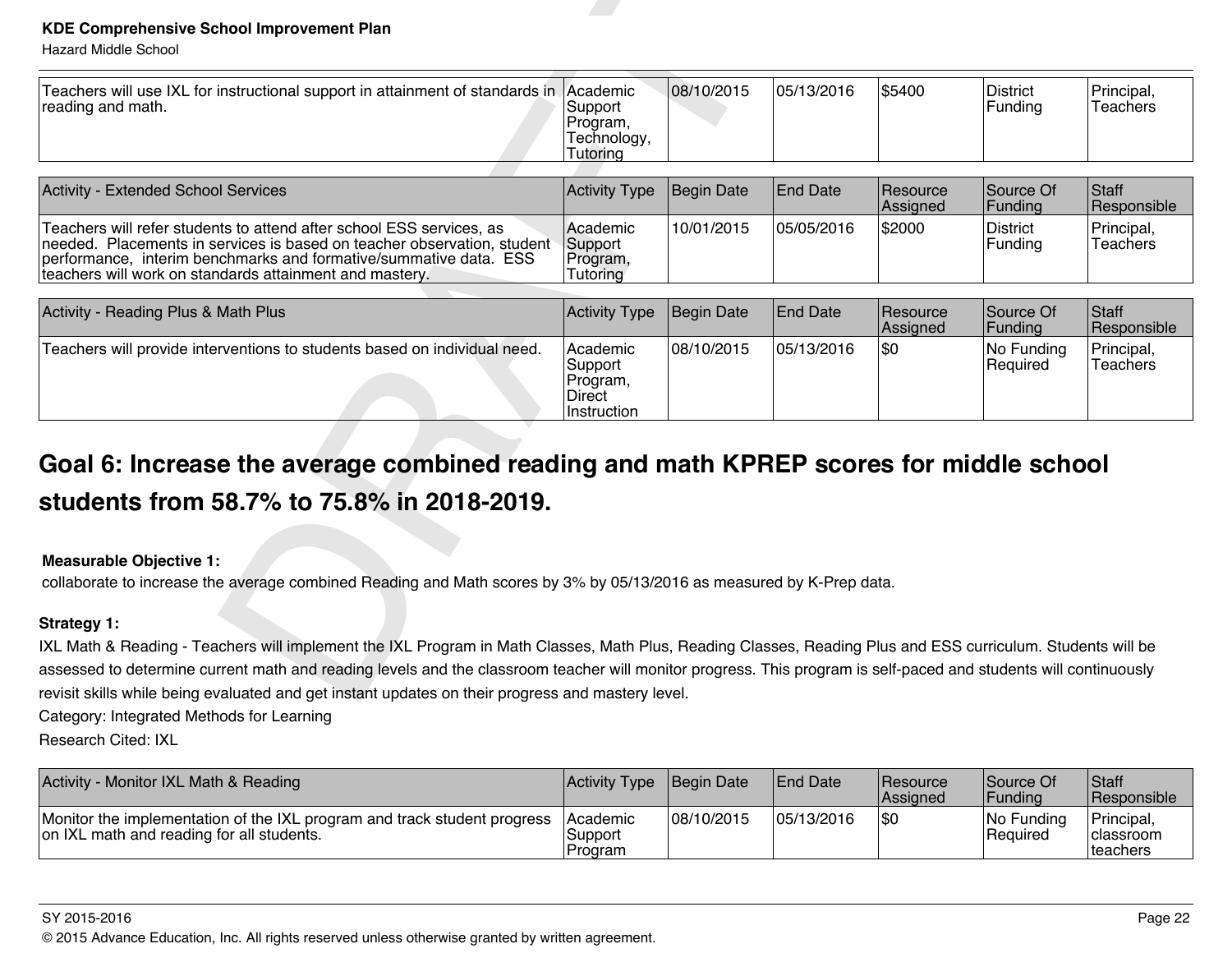#### **Strategy 2:**

| <b>KDE Comprehensive School Improvement Plan</b><br><b>Hazard Middle School</b>                                                                                                                                                                                                                       |                                |                   |                 |                      |                            |                                                                     |
|-------------------------------------------------------------------------------------------------------------------------------------------------------------------------------------------------------------------------------------------------------------------------------------------------------|--------------------------------|-------------------|-----------------|----------------------|----------------------------|---------------------------------------------------------------------|
| <b>Strategy 2:</b>                                                                                                                                                                                                                                                                                    |                                |                   |                 |                      |                            |                                                                     |
| Professional Learning Curriculum Communities - Content-specific teams will meet monthly to refine the implementation of the common core standards in all subject                                                                                                                                      |                                |                   |                 |                      |                            |                                                                     |
| areas.                                                                                                                                                                                                                                                                                                |                                |                   |                 |                      |                            |                                                                     |
| Category: Professional Learning & Support                                                                                                                                                                                                                                                             |                                |                   |                 |                      |                            |                                                                     |
| Research Cited: Curriculum Assessment and Alignment                                                                                                                                                                                                                                                   |                                |                   |                 |                      |                            |                                                                     |
| Activity - Content-Specific Teams                                                                                                                                                                                                                                                                     | Activity Type                  | <b>Begin Date</b> | <b>End Date</b> | Resource<br>Assigned | Source Of<br>Funding       | Staff<br>Responsible                                                |
| Content teams will examine and compare "working curriculum" with<br>common core standards to identify gaps. Once gaps have been identified,<br>modifications will be made to the curriculum to eliminate gaps.                                                                                        | Academic<br>Support<br>Program | 08/10/2015        | 05/13/2016      | \$0                  | No Funding<br>Required     | Content<br>Teachers,<br>Special<br>Teachers,<br>Principal,<br>Other |
|                                                                                                                                                                                                                                                                                                       |                                |                   |                 |                      |                            |                                                                     |
| Activity - Content-Specific Professional Development                                                                                                                                                                                                                                                  | <b>Activity Type</b>           | Begin Date        | <b>End Date</b> | Resource<br>Assigned | Source Of<br>Funding       | Staff<br>Responsible                                                |
| Content specific professional development will be provided to promote<br>effective instructional classroom practices. Content specific facilitators will<br>meet with teams to enhance and develop new activities and instructional<br>practices for further implementation of common core standards. | Professional<br>Learning       | 08/10/2015        | 05/13/2016      | \$500                | <b>District</b><br>Funding | Principal,<br>Teachers,<br>Other                                    |
|                                                                                                                                                                                                                                                                                                       |                                |                   |                 |                      |                            |                                                                     |
| Activity - Grade Level PLC                                                                                                                                                                                                                                                                            | <b>Activity Type</b>           | Begin Date        | <b>End Date</b> | Resource<br>Assigned | Source Of<br>Funding       | <b>Staff</b><br>Responsible                                         |
| Grade Level PLC meetings will occur bi-monthly or more as needed. On-<br>going conversations concerning student needs will occur. Teachers will<br>actively discuss new ways to increase student achievement in all subject<br>areas, especially reading and math.                                    | Professional<br>Learning       | 08/10/2015        | 05/13/2016      | \$0                  | No Funding<br>Required     | Teachers.<br>Principal,<br>Other                                    |
|                                                                                                                                                                                                                                                                                                       |                                |                   |                 |                      |                            |                                                                     |
| <b>Strategy 3:</b>                                                                                                                                                                                                                                                                                    |                                |                   |                 |                      |                            |                                                                     |
| Universal Screening - Teachers will monitor student achievement through ThinkLink data.                                                                                                                                                                                                               |                                |                   |                 |                      |                            |                                                                     |
| Category: Management Systems                                                                                                                                                                                                                                                                          |                                |                   |                 |                      |                            |                                                                     |
| Docograph Citad: Drogrape Monitoring                                                                                                                                                                                                                                                                  |                                |                   |                 |                      |                            |                                                                     |

| Activity - Content-Specific Professional Development                                                                                                                                                                                                                                                  | Activity Type Begin Date          |             | <b>End Date</b> | <b>IResource</b><br>Assigned | Source Of<br> Fundina      | <b>Staff</b><br><b>Responsible</b> |
|-------------------------------------------------------------------------------------------------------------------------------------------------------------------------------------------------------------------------------------------------------------------------------------------------------|-----------------------------------|-------------|-----------------|------------------------------|----------------------------|------------------------------------|
| Content specific professional development will be provided to promote<br>effective instructional classroom practices. Content specific facilitators will<br>meet with teams to enhance and develop new activities and instructional<br>practices for further implementation of common core standards. | <b>IProfessional</b><br>ILearning | 108/10/2015 | 105/13/2016     | \$500                        | District<br><b>Funding</b> | Principal,<br>Teachers.<br>Other   |

| Activity - Grade Level PLC                                                                                                                                                                                                                                         | Activity Type Begin Date |             | <b>End Date</b> | <b>IResource</b><br><b>Assigned</b> | Source Of<br><b>Funding</b> | <b>Staff</b><br><b>Responsible</b>      |
|--------------------------------------------------------------------------------------------------------------------------------------------------------------------------------------------------------------------------------------------------------------------|--------------------------|-------------|-----------------|-------------------------------------|-----------------------------|-----------------------------------------|
| Grade Level PLC meetings will occur bi-monthly or more as needed. On-<br>going conversations concerning student needs will occur. Teachers will<br>actively discuss new ways to increase student achievement in all subject<br>areas, especially reading and math. | Professional<br>Learning | 108/10/2015 | 105/13/2016     | 1\$C                                | $ No$ Funding<br>Required   | Teachers.<br>Principal,<br><b>Other</b> |

#### **Strategy 3:**

Research Cited: Progress Monitoring

| Activity - ThinkLink Assessment                                                                                                                                            | Activity Type                    | Begin Date  | <b>End Date</b> | <b>Resource</b><br><b>Assigned</b> | <b>Source Of</b><br> Funding | Staff<br><b>Responsible</b>                           |
|----------------------------------------------------------------------------------------------------------------------------------------------------------------------------|----------------------------------|-------------|-----------------|------------------------------------|------------------------------|-------------------------------------------------------|
| Students will be assessed three times a year to determine progress and<br>areas of need. Instruction will be adjusted to meet individual needs<br>dentified by screenings. | l Academic<br>Support<br>Program | 108/10/2015 | 105/13/2016     | \$1000                             | District<br>Funding          | Principal,<br>Counselor.<br>Teachers.<br><b>Other</b> |

#### **Strategy 4:**

Supplemental Curriculum Strategies - Teachers will use differentiated instructional strategies and activities to enhance student learning.

#### SY 2015-2016 Page 23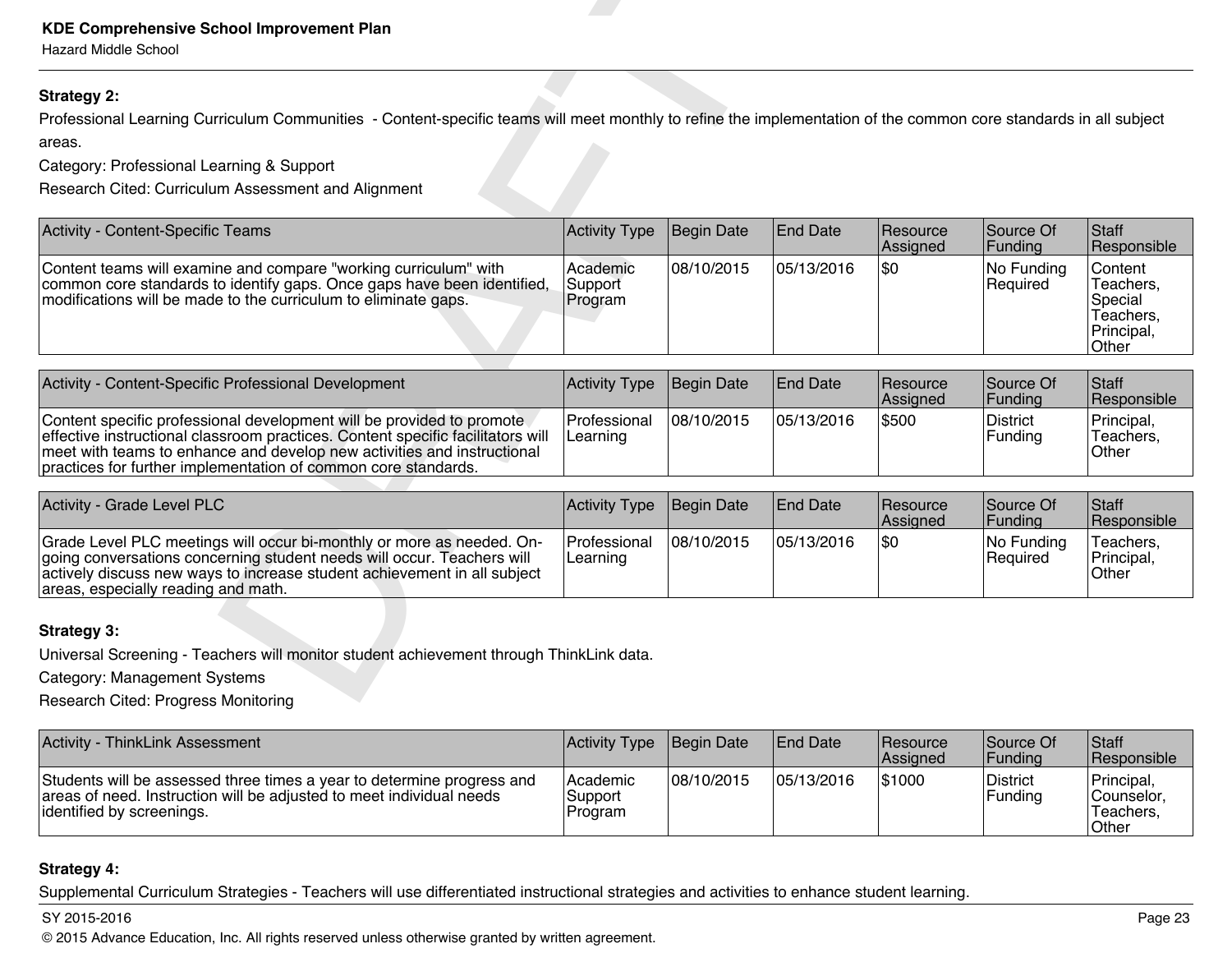#### Category: Learning Systems

| <b>KDE Comprehensive School Improvement Plan</b><br><b>Hazard Middle School</b>                                                                                                                                                                                                                                                                                         |                                                            |                   |                 |                      |                         |                                                                     |
|-------------------------------------------------------------------------------------------------------------------------------------------------------------------------------------------------------------------------------------------------------------------------------------------------------------------------------------------------------------------------|------------------------------------------------------------|-------------------|-----------------|----------------------|-------------------------|---------------------------------------------------------------------|
| Category: Learning Systems<br><b>Research Cited: Best Practice</b>                                                                                                                                                                                                                                                                                                      |                                                            |                   |                 |                      |                         |                                                                     |
| <b>Activity - AIMS</b>                                                                                                                                                                                                                                                                                                                                                  | Activity Type                                              | <b>Begin Date</b> | <b>End Date</b> | Resource<br>Assigned | Source Of<br>Funding    | <b>Staff</b><br>Responsible                                         |
| Guided study hall (AIMS) will be provided after the regular school day. In<br>order to increase student achievement, teachers will recommend students<br>on an as-needed basis to AIMS.                                                                                                                                                                                 | Academic<br>Support<br>Program                             | 08/10/2015        | 05/13/2016      | \$0                  | No Funding<br>Required  | Principal,<br>Teachers.<br>Counselor,<br>Other                      |
|                                                                                                                                                                                                                                                                                                                                                                         |                                                            |                   |                 |                      |                         |                                                                     |
| Activity - Accelerated Reader (AR)                                                                                                                                                                                                                                                                                                                                      | Activity Type                                              | Begin Date        | <b>End Date</b> | Resource<br>Assigned | Source Of<br>Funding    | <b>Staff</b><br>Responsible                                         |
| Language Arts Teachers will continue to implement and refine the<br>Accelerated Reader Program into their regular curriculum. The AR<br>Program will allow students to improve and/or accelerate their reading<br>comprehension and skills. Language Arts teachers will give students an AR<br>grade. Students who recieve a certain number of points will be rewarded. | Academic<br>Support<br>Program                             | 08/10/2015        | 05/13/2016      | \$5000               | Title I<br>Schoolwide   | Principal,<br>Teachers,<br>Librarian.<br>Technology<br>Staff, Other |
|                                                                                                                                                                                                                                                                                                                                                                         |                                                            |                   |                 |                      |                         |                                                                     |
| Activity - Academic Field Trips                                                                                                                                                                                                                                                                                                                                         | <b>Activity Type</b>                                       | <b>Begin Date</b> | <b>End Date</b> | Resource<br>Assigned | Source Of<br>Funding    | <b>Staff</b><br>Responsible                                         |
| Teachers will plan field trips that enhance and support the common core<br>standards. Students will demonstrate an increased knowledge by making<br>real world connections with classroom activities.                                                                                                                                                                   | <b>Field Trip</b>                                          | 08/10/2015        | 05/13/2016      | \$1000               | Other                   | FRYSC Staff,<br>Teachers<br>Principal,<br>Other                     |
|                                                                                                                                                                                                                                                                                                                                                                         |                                                            |                   |                 |                      |                         |                                                                     |
| <b>Activity - Student Planners</b>                                                                                                                                                                                                                                                                                                                                      | <b>Activity Type</b>                                       | <b>Begin Date</b> | <b>End Date</b> | Resource<br>Assigned | Source Of<br>Funding    | <b>Staff</b><br>Responsible                                         |
| Students will be provided academic planners. Teachers require students to Academic<br>write daily academic targets for all classes.                                                                                                                                                                                                                                     | Support<br>Program                                         | 08/10/2015        | 05/13/2016      | 51000                | General Fund Principal, | Teachers.<br>Other                                                  |
|                                                                                                                                                                                                                                                                                                                                                                         |                                                            |                   |                 |                      |                         |                                                                     |
| <b>Activity - Reality Store</b>                                                                                                                                                                                                                                                                                                                                         | <b>Activity Type</b>                                       | <b>Begin Date</b> | <b>End Date</b> | Resource<br>Assigned | Source Of<br>Funding    | <b>Staff</b><br>Responsible                                         |
| The Reality Store is the real life culminating event for the financial literacy<br>unit taught in 7th grade. The Perry County Extension Office provides the<br>financial literacy curriculum and coordinates the Reality Store.                                                                                                                                         | Academic<br>Support<br>Program,<br>Community<br>Engagement | 08/10/2015        | 05/13/2016      | l\$0                 | No Funding<br>Required  | Teachers,<br>Principal,<br>Counselor,<br>FRYSC,<br>Other            |

#### **Strategy 5:**

Content Literacy - Teachers will reinforce literacy skills in all content areas.

Category: Integrated Methods for Learning

Research Cited: Literacy Initiative

#### SY 2015-2016 Page 24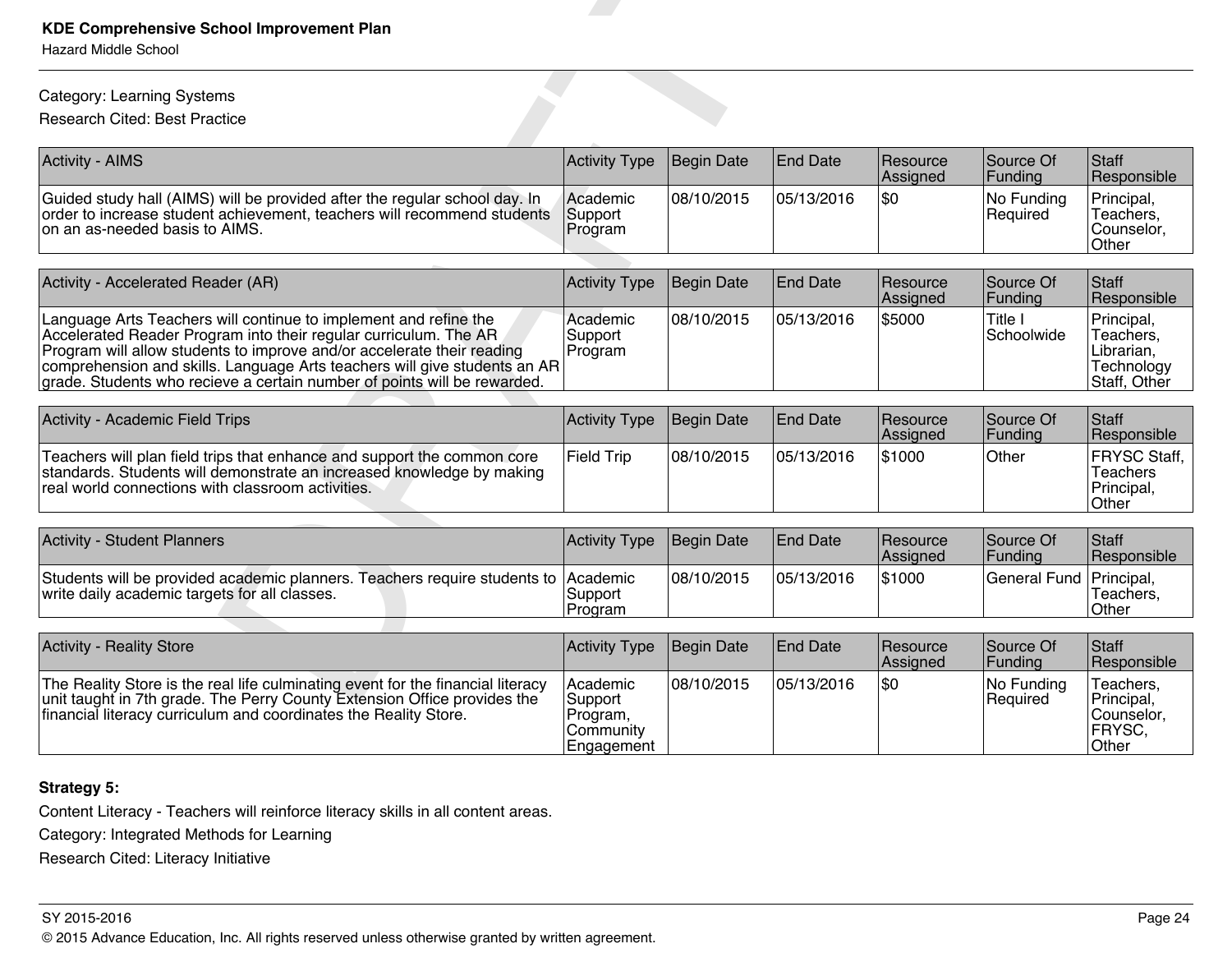| <b>KDE Comprehensive School Improvement Plan</b>                                                                                                                                                                                                                                                                                                                                                                                                                     |                                |                   |                 |                      |                        |                                                               |
|----------------------------------------------------------------------------------------------------------------------------------------------------------------------------------------------------------------------------------------------------------------------------------------------------------------------------------------------------------------------------------------------------------------------------------------------------------------------|--------------------------------|-------------------|-----------------|----------------------|------------------------|---------------------------------------------------------------|
| <b>Hazard Middle School</b>                                                                                                                                                                                                                                                                                                                                                                                                                                          |                                |                   |                 |                      |                        |                                                               |
| Activity - Reading Across the Curriculum                                                                                                                                                                                                                                                                                                                                                                                                                             | <b>Activity Type</b>           | <b>Begin Date</b> | <b>End Date</b> | Resource<br>Assigned | Source Of<br>Funding   | Staff<br>Responsible                                          |
| Teachers will incorporate reading in all content areas. Students will read,<br>discuss, and use vocabulary words from the content areas. Students will<br>define commonly used words in the content area passages.                                                                                                                                                                                                                                                   | Academic<br>Support<br>Program | 08/10/2015        | 05/13/2016      | \$0                  | No Funding<br>Required | Teachers.<br>Principal,<br>KVEC -<br>Carole<br>Mullins, Other |
| Activity - Writing Across the Curriculum                                                                                                                                                                                                                                                                                                                                                                                                                             | Activity Type                  | <b>Begin Date</b> | <b>End Date</b> | Resource<br>Assigned | Source Of<br>Funding   | Staff<br>Responsible                                          |
| Teachers will incorporate writing in all content areas and monitored through Academic<br>the Writing Program Review.                                                                                                                                                                                                                                                                                                                                                 | Support<br>Program             | 08/10/2015        | 05/13/2016      | \$0                  | No Funding<br>Required | Teachers,<br>Principal, J.<br>Roll, Other                     |
| Activity - Challenger Mission                                                                                                                                                                                                                                                                                                                                                                                                                                        | Activity Type                  | <b>Begin Date</b> | <b>End Date</b> | Resource<br>Assigned | Source Of<br>Funding   | Staff<br>Responsible                                          |
| Continue Challenger Mission, increase student awareness and proficiency<br>in science while integrating science across all curricular areas.                                                                                                                                                                                                                                                                                                                         | Academic<br>Support<br>Program | 08/10/2015        | 05/13/2016      | \$1800               | District<br>Funding    | Teachers,<br>Principal,<br>Other                              |
| Strategy 6:                                                                                                                                                                                                                                                                                                                                                                                                                                                          |                                |                   |                 |                      |                        |                                                               |
| Classroom Instruction - All teachers will instruct students based on a curriculum aligned with the Common Core Standards. All students will receive instruction from an                                                                                                                                                                                                                                                                                              |                                |                   |                 |                      |                        |                                                               |
| aligned, articulated curriculum.                                                                                                                                                                                                                                                                                                                                                                                                                                     |                                |                   |                 |                      |                        |                                                               |
| Category: Continuous Improvement                                                                                                                                                                                                                                                                                                                                                                                                                                     |                                |                   |                 |                      |                        |                                                               |
| Research Cited: Curriculum Assessment and Alignment                                                                                                                                                                                                                                                                                                                                                                                                                  |                                |                   |                 |                      |                        |                                                               |
| Activity - Units/Lesson Plans/Assessment                                                                                                                                                                                                                                                                                                                                                                                                                             | Activity Type                  | <b>Begin Date</b> | <b>End Date</b> | Resource<br>Assigned | Source Of<br>Funding   | Staff<br>Responsible                                          |
| Teachers will utilize units of study with embedded lesson plans in their<br>classrooms. Units of study are intentional plans for teaching and learning<br>that address content standards in a meaningful way. All teachers in all<br>subject areas will submit units and assessments through CIITS. Formative<br>Assessment along with other assessments will be utilized throughout the<br>unit. Well-designed units and formative assessments ensure that students | <b>Direct</b><br>Instruction   | 08/10/2015        | 05/13/2016      | \$0                  | No Funding<br>Required | Teachers,<br>Principal,<br>Other                              |

#### **Strategy 6:**

| Activity - Units/Lesson Plans/Assessment                                                                                                                                                                                                                                                                                                                                                                                                                                                           | <b>Activity Type</b>          | Begin Date  | <b>End Date</b> | <b>Resource</b><br>Assigned | Source Of<br> Funding  | Staff<br>Responsible                    |
|----------------------------------------------------------------------------------------------------------------------------------------------------------------------------------------------------------------------------------------------------------------------------------------------------------------------------------------------------------------------------------------------------------------------------------------------------------------------------------------------------|-------------------------------|-------------|-----------------|-----------------------------|------------------------|-----------------------------------------|
| Teachers will utilize units of study with embedded lesson plans in their<br>classrooms. Units of study are intentional plans for teaching and learning<br>that address content standards in a meaningful way. All teachers in all<br>subject areas will submit units and assessments through CIITS. Formative<br>Assessment along with other assessments will be utilized throughout the<br>unit. Well-designed units and formative assessments ensure that students<br>will learn at high levels. | <b>Direct</b><br>IInstruction | 108/10/2015 | 105/13/2016     | 1\$0                        | No Funding<br>Required | Teachers,<br>Principal,<br><b>Other</b> |

| <b>Activity - Teacher Blogs</b>                                                                                                                                                                                                                                                      | Activity Type Begin Date |             | <b>End Date</b> | <b>Resource</b><br>Assigned | Source Of<br><b>Funding</b> | Staff<br><b>Responsible</b>                     |
|--------------------------------------------------------------------------------------------------------------------------------------------------------------------------------------------------------------------------------------------------------------------------------------|--------------------------|-------------|-----------------|-----------------------------|-----------------------------|-------------------------------------------------|
| Teachers will post course/grade level daily activities on the Hazard Middle<br>School Website. The technology resource teacher will assist teachers with   Involvement<br>this process. Parents will be asked to check the website to keep apprised<br>of their child's assignments. | <b>IParent</b>           | 108/10/2015 | 05/13/2016      | 1\$0                        | No Funding<br> Reauired     | 'Teachers,<br> Parents,<br>Principal,<br> Other |

|  | Activity<br>l echnoloav. | ⊺Activity<br><i>I</i> vpe | Begin Date | End Date | l Resource<br>Assianec | Source Of<br>Funding | <b>Staff</b><br>Responsible |
|--|--------------------------|---------------------------|------------|----------|------------------------|----------------------|-----------------------------|
|--|--------------------------|---------------------------|------------|----------|------------------------|----------------------|-----------------------------|

#### SY 2015-2016 Page 25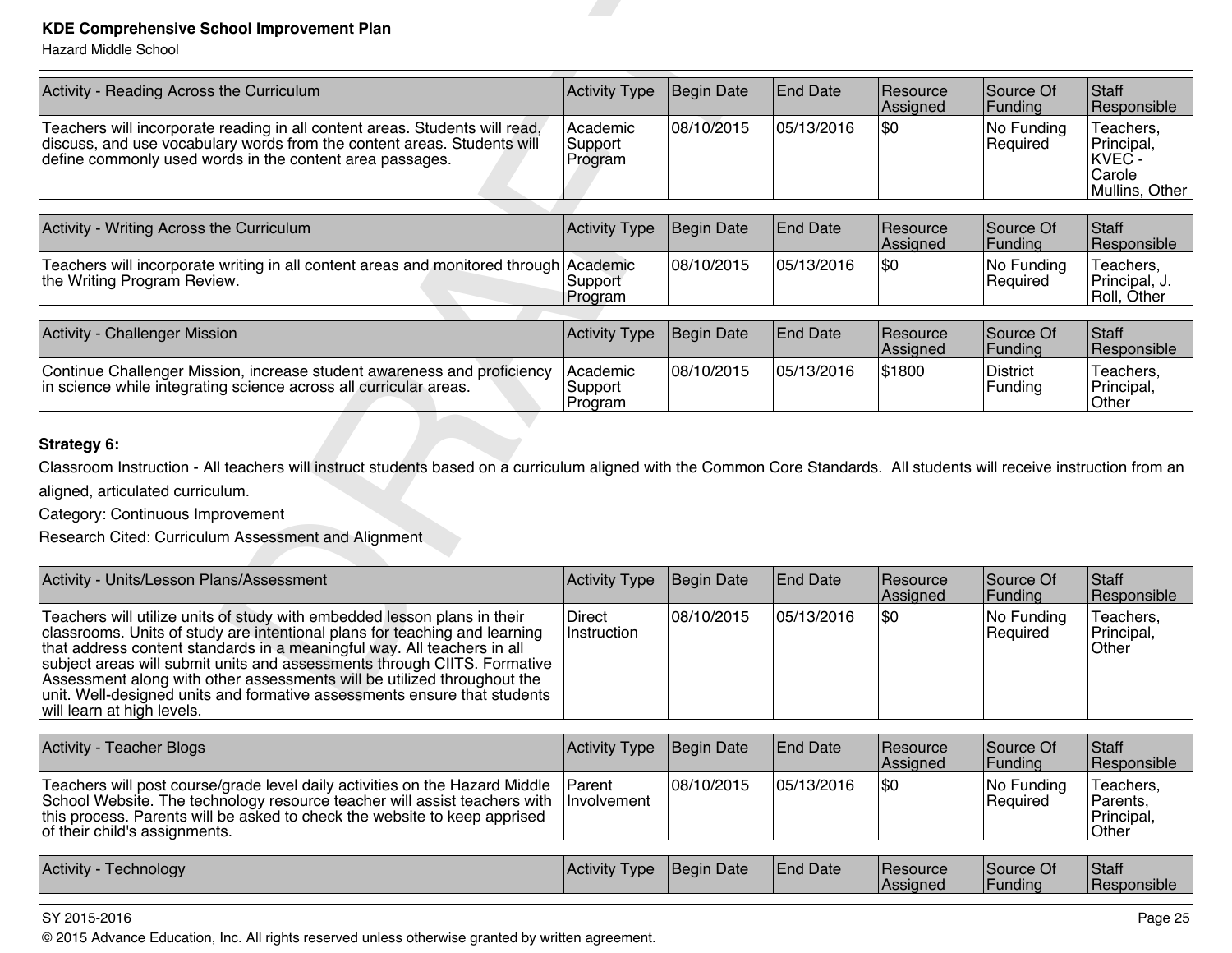| <b>KDE Comprehensive School Improvement Plan</b><br><b>Hazard Middle School</b>                                                                                                                                                                                                                                                                                               |                                |                   |                 |                      |                        |                                                                                                                      |
|-------------------------------------------------------------------------------------------------------------------------------------------------------------------------------------------------------------------------------------------------------------------------------------------------------------------------------------------------------------------------------|--------------------------------|-------------------|-----------------|----------------------|------------------------|----------------------------------------------------------------------------------------------------------------------|
| The technology resource teacher will provide follow-up and support for<br>classroom technology integration. All students will receive instruction with<br>appropriate technology integration. ILP'S will be implemented in all<br>classrooms.                                                                                                                                 | Technology                     | 08/10/2015        | 05/13/2016      | \$0                  | No Funding<br>Required | Teachers,<br>Principal, J.<br>Clair, Other                                                                           |
| Activity - Program Review                                                                                                                                                                                                                                                                                                                                                     | <b>Activity Type</b>           | <b>Begin Date</b> | <b>End Date</b> | Resource<br>Assigned | Source Of<br>Funding   | <b>Staff</b><br>Responsible                                                                                          |
| Students will receive instruction in Writing, Practical Living/Career Studies,<br>and Arts/Humanities as defined by the KDE Program Review. The<br>curriculum in each of these subject areas will define what students should<br>know and be able to do in these content areas. All content area teachers<br>will work to achieve the goals set forth by the Program Reviews. | Academic<br>Support<br>Program | 08/10/2015        | 05/13/2016      | \$0                  | No Funding<br>Required | Teachers,<br>Principal,<br><b>Bobby</b><br>Bowling,<br>JoAnn Hall,<br>Jennifer Roll,<br>Marcia<br>Thompson,<br>Other |
| Activity - Master Schedule                                                                                                                                                                                                                                                                                                                                                    | <b>Activity Type</b>           | <b>Begin Date</b> | <b>End Date</b> | Resource<br>Assigned | Source Of<br>Funding   | <b>Staff</b><br>Responsible                                                                                          |
| Grade level schedules will be compiled into a master schedule. Grade level Academic<br>schedules will reflect maximum use of instructional time.                                                                                                                                                                                                                              | Support<br>Program             | 08/03/2015        | 05/20/2016      | \$0                  | No Funding<br>Required | Principal,<br>Counselor,<br>Teachers,<br>Other                                                                       |
| <b>Strategy 7:</b>                                                                                                                                                                                                                                                                                                                                                            |                                |                   |                 |                      |                        |                                                                                                                      |
| Attendance - Excessive student tardiness and absenteeism continue to be a barrier to student learning. Consequently, improved attendance will enhance the<br>opportunities and probability of increasing student achievement. The SBDM will evaluate and revise attendance policy implementation in an effort to improve<br>attendance.                                       |                                |                   |                 |                      |                        |                                                                                                                      |
| <b>Category: Management Systems</b>                                                                                                                                                                                                                                                                                                                                           |                                |                   |                 |                      |                        |                                                                                                                      |
| <b>Research Cited: Targeted Interventions</b>                                                                                                                                                                                                                                                                                                                                 |                                |                   |                 |                      |                        |                                                                                                                      |
| Activity - Daily Attendance Monitoring                                                                                                                                                                                                                                                                                                                                        | <b>Activity Type</b>           | <b>Begin Date</b> | <b>End Date</b> | Resource<br>Assigned | Source Of<br>Funding   | <b>Staff</b><br>Responsible                                                                                          |
| Attendance clerk will produce a call report of absent students. Staff will                                                                                                                                                                                                                                                                                                    | <b>Behavioral</b>              | 08/10/2015        | 05/13/2016      | \$0                  | No Fundina             | Attendance                                                                                                           |

| <b>Activity - Master Schedule</b>                                                                                                                | <b>Activity Type</b> | Begin Date  | <b>IEnd Date</b> | <b>IResource</b><br><b>Assigned</b> | Source Of<br> Fundina          | Staff<br><b>Responsible</b>                      |
|--------------------------------------------------------------------------------------------------------------------------------------------------|----------------------|-------------|------------------|-------------------------------------|--------------------------------|--------------------------------------------------|
| Grade level schedules will be compiled into a master schedule. Grade level Academic<br>schedules will reflect maximum use of instructional time. | Support<br>Program   | 108/03/2015 | 105/20/2016      | 1\$0                                | INo Fundina<br><b>Required</b> | Principal,<br>Counselor.<br>'Teachers.<br> Other |

#### **Strategy 7:**

| Activity - Daily Attendance Monitoring                                                                                                 | Activity Type                    | Begin Date  | <b>End Date</b> | <b>Resource</b><br>Assigned | Source Of<br> Funding  | Staff<br>Responsible                                                                                                                |
|----------------------------------------------------------------------------------------------------------------------------------------|----------------------------------|-------------|-----------------|-----------------------------|------------------------|-------------------------------------------------------------------------------------------------------------------------------------|
| Attendance clerk will produce a call report of absent students. Staff will<br>contact parents/guardians concerning the absent student. | Behavioral<br>Support<br>Program | 108/10/2015 | 105/13/2016     | <b>\\$0</b>                 | No Funding<br>Required | Attendance<br><sup>'</sup> Clerk,<br><b>Homeless</b><br>Grant,<br> Assistant.<br>Principal,<br> FRYSC.<br> Counselor.<br>DPP, Other |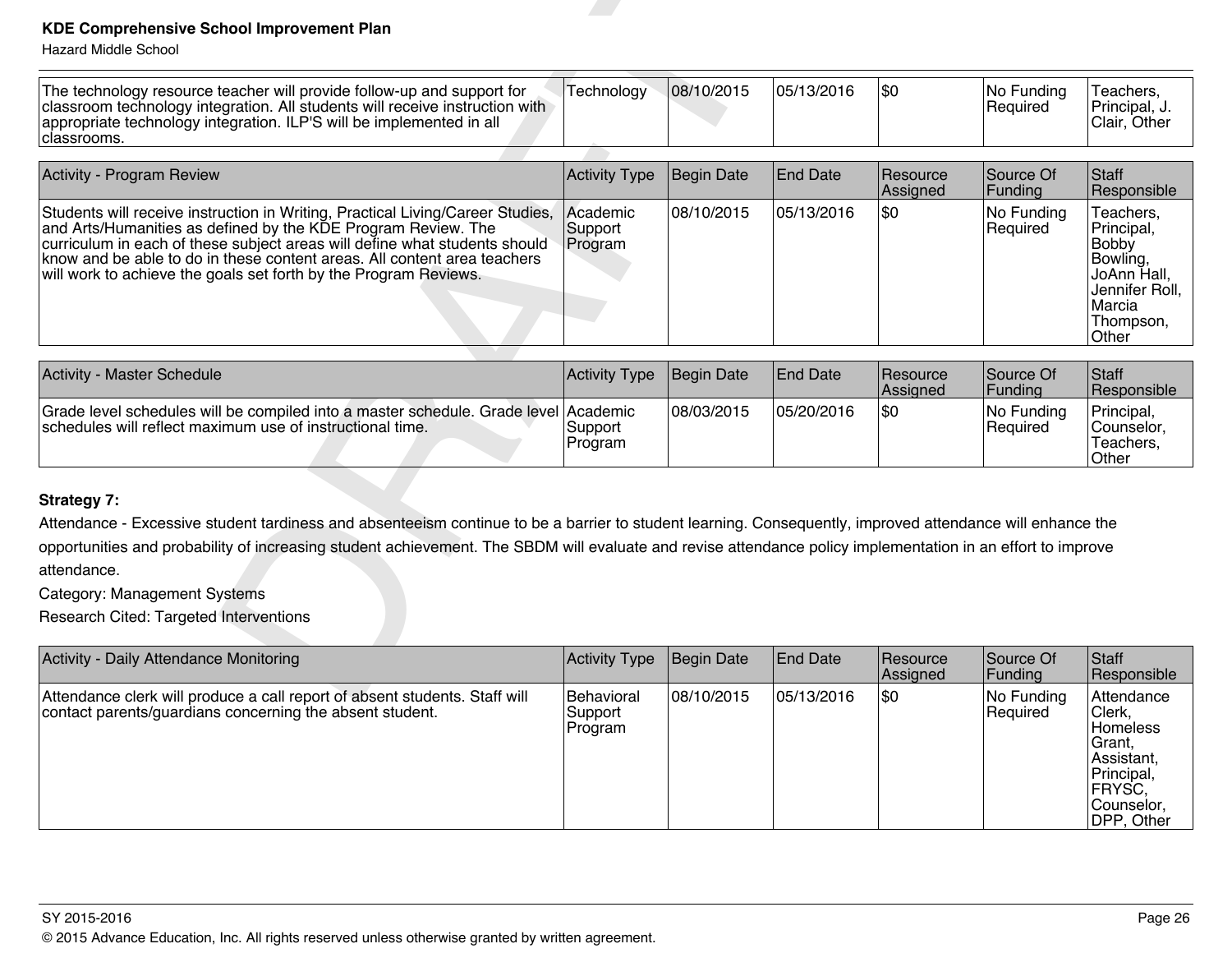# **Activity Summary by Funding Source**

#### **Below is a breakdown of your activities by funding source**

#### **School Council Funds**

| <b>Activity Name</b>                                  | Activity Description                                                                                                                                                                                                                                                                                         | Activity Type                           | Begin Date  | <b>End Date</b> | Resource<br>Assigned | <b>Staff</b><br>Responsible                                        |
|-------------------------------------------------------|--------------------------------------------------------------------------------------------------------------------------------------------------------------------------------------------------------------------------------------------------------------------------------------------------------------|-----------------------------------------|-------------|-----------------|----------------------|--------------------------------------------------------------------|
| Purchase Reading<br>Intervention Program<br>Materials | The school will purchase and provide teachers with reading<br>intervention resources in order for them to address the<br>Ineeds of at-risk students in Response To Intervention<br>Activities and in Extended School Services. These<br>materials will focus on comprehension skills and decoding<br>skills. | <b>Academic</b><br> Support<br> Program | 108/10/2015 | 105/13/2016     | \$1000               | Teachers.<br>Principal,<br>District Office<br>Personnel.<br> Other |
|                                                       |                                                                                                                                                                                                                                                                                                              |                                         |             | Total           | \$1000               |                                                                    |

#### **GRECC Race to the Top**

| <b>KDE Comprehensive School Improvement Plan</b><br><b>Hazard Middle School</b> |                                                                                                                                                                                                                                                                                                             |                                |                   |                 |                      |                                                                            |
|---------------------------------------------------------------------------------|-------------------------------------------------------------------------------------------------------------------------------------------------------------------------------------------------------------------------------------------------------------------------------------------------------------|--------------------------------|-------------------|-----------------|----------------------|----------------------------------------------------------------------------|
|                                                                                 | <b>Activity Summary by Funding Source</b>                                                                                                                                                                                                                                                                   |                                |                   |                 |                      |                                                                            |
|                                                                                 | Below is a breakdown of your activities by funding source                                                                                                                                                                                                                                                   |                                |                   |                 |                      |                                                                            |
| <b>School Council Funds</b>                                                     |                                                                                                                                                                                                                                                                                                             |                                |                   |                 |                      |                                                                            |
| <b>Activity Name</b>                                                            | <b>Activity Description</b>                                                                                                                                                                                                                                                                                 | <b>Activity Type</b>           | <b>Begin Date</b> | End Date        | Resource<br>Assigned | Staff<br>Responsible                                                       |
| <b>Purchase Reading</b><br>Intervention Program<br><b>Materials</b>             | The school will purchase and provide teachers with reading<br>intervention resources in order for them to address the<br>needs of at-risk students in Response To Intervention<br>Activities and in Extended School Services. These<br>materials will focus on comprehension skills and decoding<br>skills. | Academic<br>Support<br>Program | 08/10/2015        | 05/13/2016      | \$1000               | Teachers.<br>Principal,<br>District Office<br>Personnel,<br>Other          |
| <b>GRECC Race to the Top</b>                                                    |                                                                                                                                                                                                                                                                                                             |                                |                   | <b>Total</b>    | \$1000               |                                                                            |
| <b>Activity Name</b>                                                            | <b>Activity Description</b>                                                                                                                                                                                                                                                                                 | <b>Activity Type</b>           | <b>Begin Date</b> | End Date        | Resource<br>Assigned | Staff<br>Responsible                                                       |
| <b>WIN Learning</b>                                                             | Students will work daily to acquire new skills in math,<br>locating information and reading. Awards and recognition<br>will be given at the completion of levels.                                                                                                                                           | Academic<br>Support<br>Program | 08/10/2015        | 05/13/2016      | \$0                  | Technology<br>Resource<br>Teacher,<br>classroom<br>teachers &<br>principal |
|                                                                                 |                                                                                                                                                                                                                                                                                                             |                                |                   | <b>Total</b>    | ∣\$0                 |                                                                            |
| <b>General Fund</b>                                                             |                                                                                                                                                                                                                                                                                                             |                                |                   |                 |                      |                                                                            |
| <b>Activity Name</b>                                                            | <b>Activity Description</b>                                                                                                                                                                                                                                                                                 | <b>Activity Type</b>           | <b>Begin Date</b> | <b>End Date</b> | Resource<br>Assigned | Staff<br>Responsible                                                       |

#### **General Fund**

| <b>Activity Name</b> | Activity Description                                                                                                           | Activity Type   Begin Date       |            | <b>End Date</b> | <b>Resource</b><br><b>Assigned</b> | Staff<br>Responsible              |
|----------------------|--------------------------------------------------------------------------------------------------------------------------------|----------------------------------|------------|-----------------|------------------------------------|-----------------------------------|
| Student Planners     | Students will be provided academic planners. Teachers<br>require students to write daily academic targets for all<br>Iclasses. | l Academic<br>Support<br>Program | 08/10/2015 | 05/13/2016      | 1\$1000                            | Principal,<br>Teachers.<br> Other |
|                      |                                                                                                                                |                                  |            | Total           | 51000                              |                                   |

#### **District Funding**

| <b>Activity Name</b> | <b>Activity Description</b> | <b>Activity</b><br><b>Type</b> | <b>Begin</b><br>Date | <b>End Date</b> | <b>Resource</b><br>Assigned | Staff<br><b>Responsible</b> |
|----------------------|-----------------------------|--------------------------------|----------------------|-----------------|-----------------------------|-----------------------------|
|                      |                             |                                |                      |                 |                             |                             |

#### SY 2015-2016 Page 27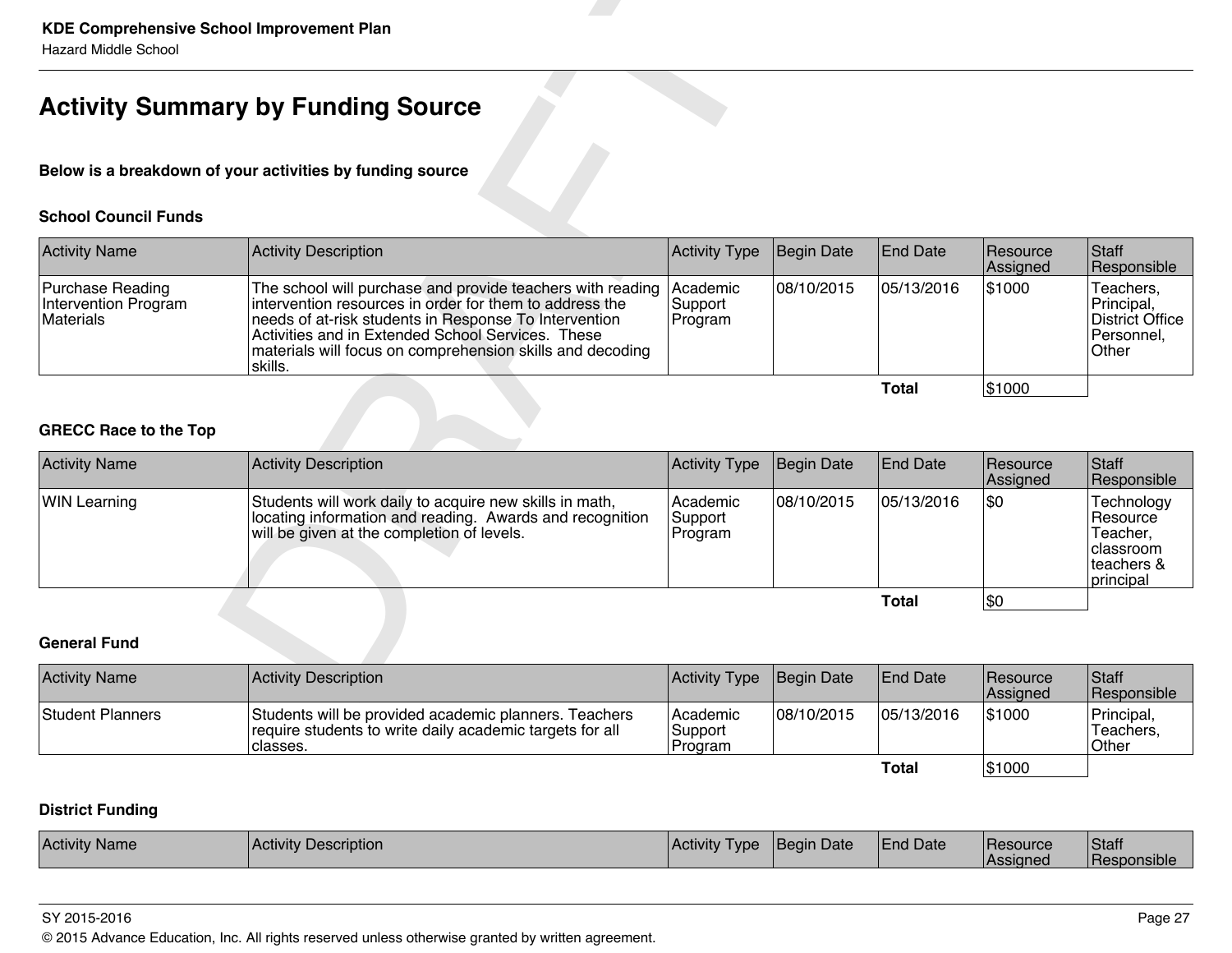| <b>No Funding Required</b>                   |                                                                                                                                                                                                                                                                                                          |                                                            |            |              |         |                                                                          |
|----------------------------------------------|----------------------------------------------------------------------------------------------------------------------------------------------------------------------------------------------------------------------------------------------------------------------------------------------------------|------------------------------------------------------------|------------|--------------|---------|--------------------------------------------------------------------------|
|                                              |                                                                                                                                                                                                                                                                                                          |                                                            |            | <b>Total</b> | \$16200 |                                                                          |
| After School ESS                             | ESS after school tutoring will concentrate on reading and<br>math skills. ESS will concentrate on small group<br>instruction, guided reading, individualized assignments<br>aimed at improving student acheivement. Each grade level<br>will have one math ESS teacher and one ESS reading<br>teacher.   | Tutoring                                                   | 10/01/2015 | 05/13/2016   | \$5000  | District Staff,<br>Teachers,<br>Principal,<br>Counselor,<br><b>Other</b> |
| Content-Specific<br>Professional Development | Content specific professional development will be provided<br>to promote effective instructional classroom practices.<br>Content specific facilitators will meet with teams to enhance<br>and develop new activities and instructional practices for<br>further implementation of common core standards. | Professional<br>Learning                                   | 08/10/2015 | 05/13/2016   | 5500    | Principal,<br>Teachers,<br>Other                                         |
| <b>ThinkLink Assessment</b>                  | Students will be assessed three times a year to determine<br>progress and areas of need. Instruction will be adjusted to<br>meet individual needs identified by screenings.                                                                                                                              | Academic<br> Support<br>Program                            | 08/10/2015 | 05/13/2016   | 51000   | Principal,<br>Counselor,<br>Teachers,<br>Other                           |
| <b>IXL Math &amp; Reading</b>                | Teachers will use IXL for instructional support in attainment<br>of standards in reading and math.                                                                                                                                                                                                       | Academic<br>Support<br>Program,<br>Technology,<br>Tutoring | 08/10/2015 | 05/13/2016   | \$5400  | Principal,<br><b>Teachers</b>                                            |
| <b>Professional Development</b>              | Principal and teachers will attend ISLN meetings, and<br>Content Network Meetings. Principal requires book study<br>on "Framework for Teaching" by Charlotte Danielson.                                                                                                                                  | Professional<br>Learning                                   | 08/10/2015 | 05/13/2016   | \$500   | Principal,<br>Teachers,<br>Other                                         |
| <b>Extended School Services</b>              | Teachers will refer students to attend after school ESS<br>services, as needed. Placements in services is based on<br>teacher observation, student performance, interim<br>benchmarks and formative/summative data. ESS teachers<br>will work on standards attainment and mastery.                       | Academic<br>Support<br>Program,<br>Tutoring                | 10/01/2015 | 05/05/2016   | \$2000  | Principal,<br><b>Teachers</b>                                            |
| <b>Challenger Mission</b>                    | Continue Challenger Mission, increase student awareness<br>and proficiency in science while integrating science across<br>all curricular areas.                                                                                                                                                          | Academic<br>Support<br>Program                             | 08/10/2015 | 05/13/2016   | \$1800  | Teachers,<br>Principal,<br>Other                                         |

| <b>Activity Name</b>          | Activity Description                                                                                                                                                                                                                      | <b>Activity Type</b>           | Begin Date | <b>End Date</b> | Resource<br>Assigned | Staff<br>Responsible                                                |
|-------------------------------|-------------------------------------------------------------------------------------------------------------------------------------------------------------------------------------------------------------------------------------------|--------------------------------|------------|-----------------|----------------------|---------------------------------------------------------------------|
| <b>Targeted Interventions</b> | Teachers will design individual interventions according to<br>Explore-like test results. Teachers will make folders with<br>work that addresses targeted skills. Teachers will also<br>utilize the WIN Learning Program to target skills. | Academic<br>Support<br>Program | 08/10/2015 | 05/13/2016      | \$0                  | Teachers.<br>Principal,<br>Other                                    |
| Rubrics                       | Examine the rubrics used in program review. Consider the Policy and<br>existing sources and evidence to inform the overall program Process<br>lassessment.                                                                                |                                | 08/10/2015 | 105/13/2016     | \$0                  | <b>Central Office</b><br>Staff,<br>Principal,<br>Teachers,<br>Other |

#### SY 2015-2016 Page 28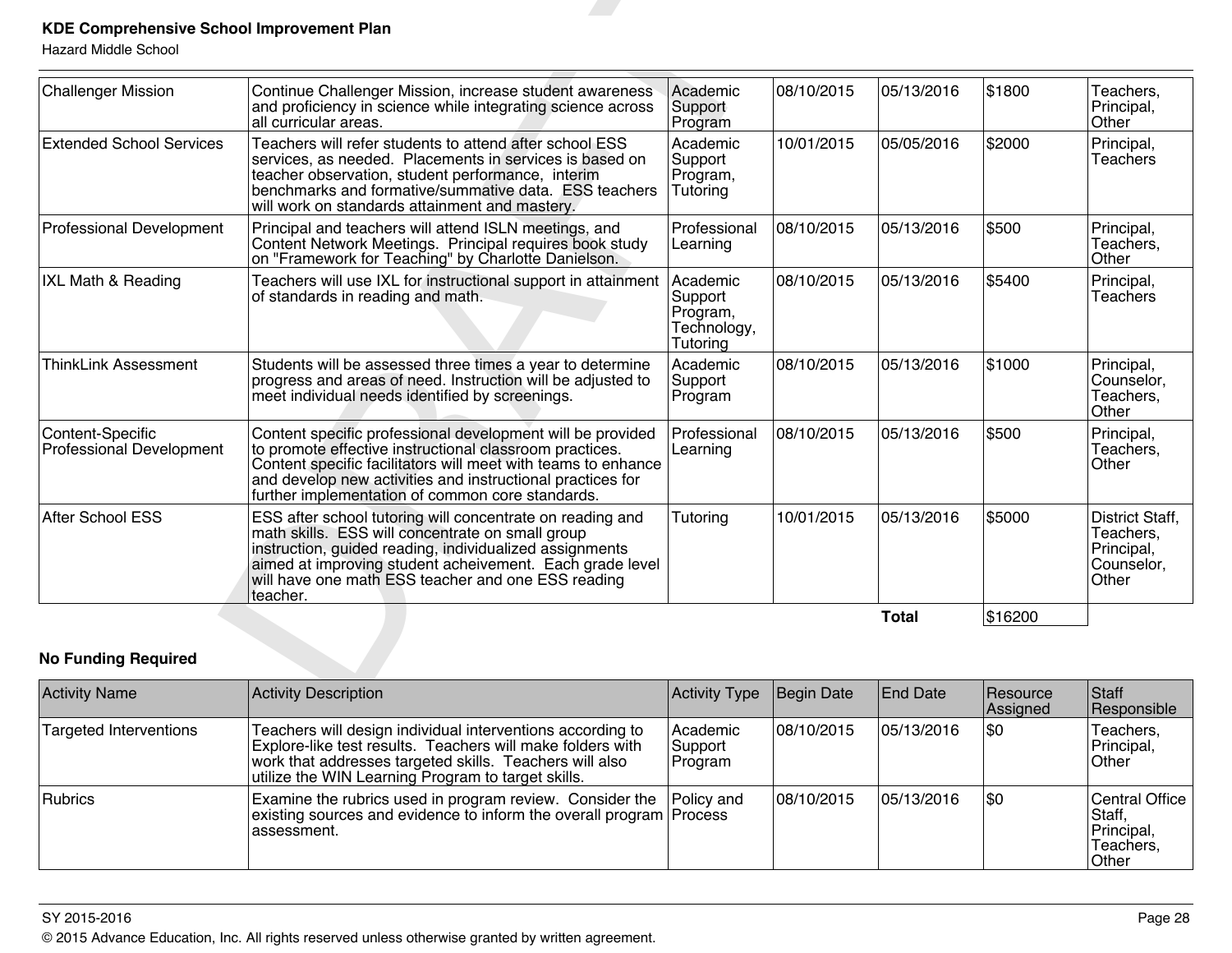| <b>KDE Comprehensive School Improvement Plan</b><br><b>Hazard Middle School</b> |                                                                                                                                                                                                                                                                                                                                                                                     |                                |            |            |            |                                                                                                               |
|---------------------------------------------------------------------------------|-------------------------------------------------------------------------------------------------------------------------------------------------------------------------------------------------------------------------------------------------------------------------------------------------------------------------------------------------------------------------------------|--------------------------------|------------|------------|------------|---------------------------------------------------------------------------------------------------------------|
| <b>Program Review</b>                                                           | Students will receive instruction in Writing, Practical<br>Living/Career Studies, and Arts/Humanities as defined by<br>the KDE Program Review. The curriculum in each of these<br>subject areas will define what students should know and be<br>able to do in these content areas. All content area teachers<br>will work to achieve the goals set forth by the Program<br>Reviews. | Academic<br>Support<br>Program | 08/10/2015 | 05/13/2016 | l\$0       | Teachers,<br>Principal,<br>Bobby<br>Bowling,<br>JoAnn Hall,<br>Jennifer Roll,<br>Marcia<br>Thompson,<br>Other |
| <b>Academic Support</b><br>Continuum                                            | All teachers will participate in grade level and vertical,<br>content PLCs.                                                                                                                                                                                                                                                                                                         | Professional<br>Learning       | 08/10/2015 | 05/13/2016 | \$0        | Principal,<br><b>Teachers</b>                                                                                 |
| <b>AIMS</b>                                                                     | Guided study hall (AIMS) will be provided after the regular<br>school day. In order to increase student achievement,<br>teachers will recommend students on an as-needed basis<br>∣to AIMS.                                                                                                                                                                                         | Academic<br>Support<br>Program | 08/10/2015 | 05/13/2016 | \$0        | Principal,<br>Teachers,<br>Counselor,<br>Other                                                                |
| Create a 30-60-90 Plan                                                          | Develop a plan that includes evaluation and monitoring at<br>least very 30 days on the processes and assessments that<br>are implemented.                                                                                                                                                                                                                                           | Policy and<br>Process          | 08/10/2015 | 05/13/2016 | l\$0       | Principal,<br>Leadership<br>Team,<br>Teachers,<br><b>SBDM</b><br>Council                                      |
| Targeted Interventions for<br>Gap Students                                      | Content-specific teams will design a scope and sequence of<br>activities and lessons to be taught during Math Plus Class<br>and/or Reading Plus Class. Team will provide all Math<br>Plus/Reading Plus teachers with materials and resources<br>needed to increase student achievement.                                                                                             | Academic<br>Support<br>Program | 08/10/2015 | 05/13/2016 | \$0        | Teachers,<br>Principal,<br>Other                                                                              |
| <b>ESS Identification</b>                                                       | Students who scored Novice or Apprentice on the KPREP<br>Test will be referred for ESS after-school tutoring.                                                                                                                                                                                                                                                                       | Tutoring                       | 08/10/2015 | 05/13/2016 | l\$0       | Teachers,<br>Principal,<br>Counselor,<br>Other,                                                               |
| Monitoring                                                                      | The 30-60-90 plan will be monitored at each interval to<br>evaluate effectiveness, analyze data and check<br>implementation.                                                                                                                                                                                                                                                        | Policy and<br>Process          | 08/10/2015 | 05/13/2016 | l\$0       | Principal,<br>Teachers.<br><b>SBDM</b><br>Council                                                             |
| Content-Specific Teams                                                          | Content teams will examine and compare "working"<br>curriculum" with common core standards to identify gaps.<br>Once gaps have been identified, modifications will be made Program<br>to the curriculum to eliminate gaps.                                                                                                                                                          | Academic<br>Support            | 08/10/2015 | 05/13/2016 | l\$0       | Content<br>Teachers,<br>Special<br>Teachers,<br>Principal,<br>Other                                           |
| Identify "Big Rocks"                                                            | Administration will identify 3 "Big Rocks" our school will<br>focus on to decrease our number of novice students.                                                                                                                                                                                                                                                                   | Policy and<br>Process          | 08/10/2015 | 05/13/2016 | <b>\$0</b> | Principal,<br>Leadership<br>Team                                                                              |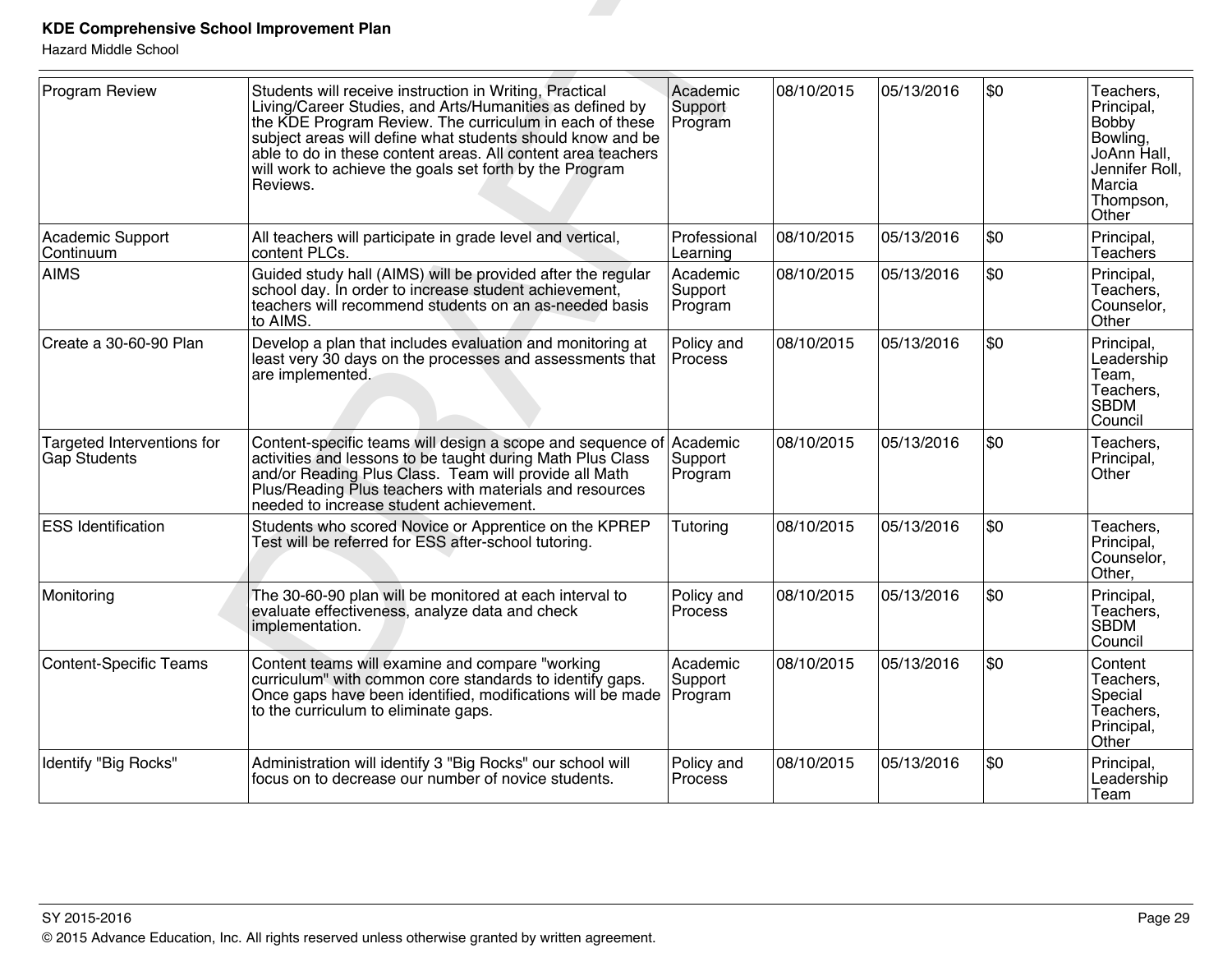| <b>KDE Comprehensive School Improvement Plan</b><br><b>Hazard Middle School</b> |                                                                                                                                                                                                                                                                                                                                                                                                                                                                                                                                                                                                                                              |                                                            |            |            |     |                                                                                                                         |
|---------------------------------------------------------------------------------|----------------------------------------------------------------------------------------------------------------------------------------------------------------------------------------------------------------------------------------------------------------------------------------------------------------------------------------------------------------------------------------------------------------------------------------------------------------------------------------------------------------------------------------------------------------------------------------------------------------------------------------------|------------------------------------------------------------|------------|------------|-----|-------------------------------------------------------------------------------------------------------------------------|
| <b>HMS Operation Preparation</b>                                                | During March 2015, trained volunteer community advisors<br>will meet one-on-one with every 8th grade student at our<br>school. The community advisor will receive training which<br>will allow him/her to use the student's Individual Learning<br>Plan or ILP (including career interest inventory and<br>EXPLORE results) to discuss the following: 1. Student<br>career aspirations. 2. Student EXPLORE scores which will<br>indicate whether or not the student is on target for college<br>and/or on target to reach goals. 3. Student course plans<br>which will indicate whether or not the student is taking the<br>correct courses. | Career<br>Preparation/O<br>rientation                      | 08/10/2015 | 05/13/2016 | \$0 | Teachers,<br>Community<br>Volunteers,<br>FRYSC,<br><b>Central Office</b><br>Staff,<br>Counselor,<br>Principal,<br>Other |
| <b>Revision of Teaching</b><br><b>Strategies</b>                                | Teachers will revise their instructional strategies based on<br>student achievement data and individual needs.                                                                                                                                                                                                                                                                                                                                                                                                                                                                                                                               | <b>Direct</b><br>Instruction                               | 08/10/2015 | 05/13/2016 | \$0 | <b>Teachers</b>                                                                                                         |
| Writing Across the<br>Curriculum                                                | Teachers will incorporate writing in all content areas and<br>monitored through the Writing Program Review.                                                                                                                                                                                                                                                                                                                                                                                                                                                                                                                                  | Academic<br>Support<br>Program                             | 08/10/2015 | 05/13/2016 | \$0 | Teachers.<br>Principal, J.<br>Roll, Other                                                                               |
| Monitor IXL Math & Reading                                                      | Monitor the implementation of the IXL program and track<br>student progress on IXL math and reading for all students.                                                                                                                                                                                                                                                                                                                                                                                                                                                                                                                        | Academic<br>Support<br>Program                             | 08/10/2015 | 05/13/2016 | \$0 | Principal,<br>classroom<br>teachers                                                                                     |
| <b>Reality Store</b>                                                            | The Reality Store is the real life culminating event for the<br>financial literacy unit taught in 7th grade. The Perry County<br>Extension Office provides the financial literacy curriculum<br>and coordinates the Reality Store.                                                                                                                                                                                                                                                                                                                                                                                                           | Academic<br>Support<br>Program,<br>Community<br>Engagement | 08/10/2015 | 05/13/2016 | \$0 | Teachers,<br>Principal,<br>Counselor,<br>FRYSC,<br>Other                                                                |
| Individualized Math/Reading<br>Interventions                                    | Gap group students will be provided targeted math and<br>reading interventions through Learning Farm. Moby Max,<br>Edmodo, WIN Learning, IXL Math, and other resources to<br>increase achievement in reading and math.                                                                                                                                                                                                                                                                                                                                                                                                                       | Academic<br>Support<br>Program                             | 08/10/2015 | 05/13/2016 | \$0 | Teachers,<br>Principal,<br>Other                                                                                        |
| Master Schedule                                                                 | Grade level schedules will be compiled into a master<br>schedule. Grade level schedules will reflect maximum use<br>of instructional time.                                                                                                                                                                                                                                                                                                                                                                                                                                                                                                   | Academic<br>Support<br>Program                             | 08/03/2015 | 05/20/2016 | \$0 | Principal,<br>Counselor,<br>Teachers,<br>Other                                                                          |
| <b>HMS Student Community</b><br>Service                                         | Expand community service projects conducted by students.<br>Current projects are financial support of the Arthritis<br>Foundation, Breast Cancer Awareness, Thanksgiving Food<br>Boxes, etc.                                                                                                                                                                                                                                                                                                                                                                                                                                                 | Community<br>Engagement                                    | 08/10/2015 | 05/13/2016 | \$0 | Principal,<br>Counselor,<br> FRYSC,<br>Faculty, Staff,<br>Other                                                         |
|                                                                                 | Expectations and Procedures Inform staff of the expectations and procedures as defined<br>by the district external review process.                                                                                                                                                                                                                                                                                                                                                                                                                                                                                                           | Professional<br>Learning                                   | 08/10/2015 | 05/13/2016 | \$0 | <b>Central Office</b><br>Staff,<br>Principal,<br>Other                                                                  |
| Behavior Support Continuum                                                      | Behavior interventions will be discussed among the faculty<br>and a system of<br>incentives created to reward students who meet the criteria                                                                                                                                                                                                                                                                                                                                                                                                                                                                                                 | Behavioral<br>Support<br>Program                           | 08/10/2015 | 05/13/2016 | \$0 | Principal,<br><b>PBIS</b><br>Committee,<br><b>Teachers</b>                                                              |
| Development of Professional<br>Growth Plan                                      | Teachers will develop Professional Growth Plans based on<br>self-reflection and student growth needs.                                                                                                                                                                                                                                                                                                                                                                                                                                                                                                                                        | Professional<br>Learning                                   | 08/10/2015 | 05/13/2016 | \$0 | Principal,<br>Teachers,<br>Other                                                                                        |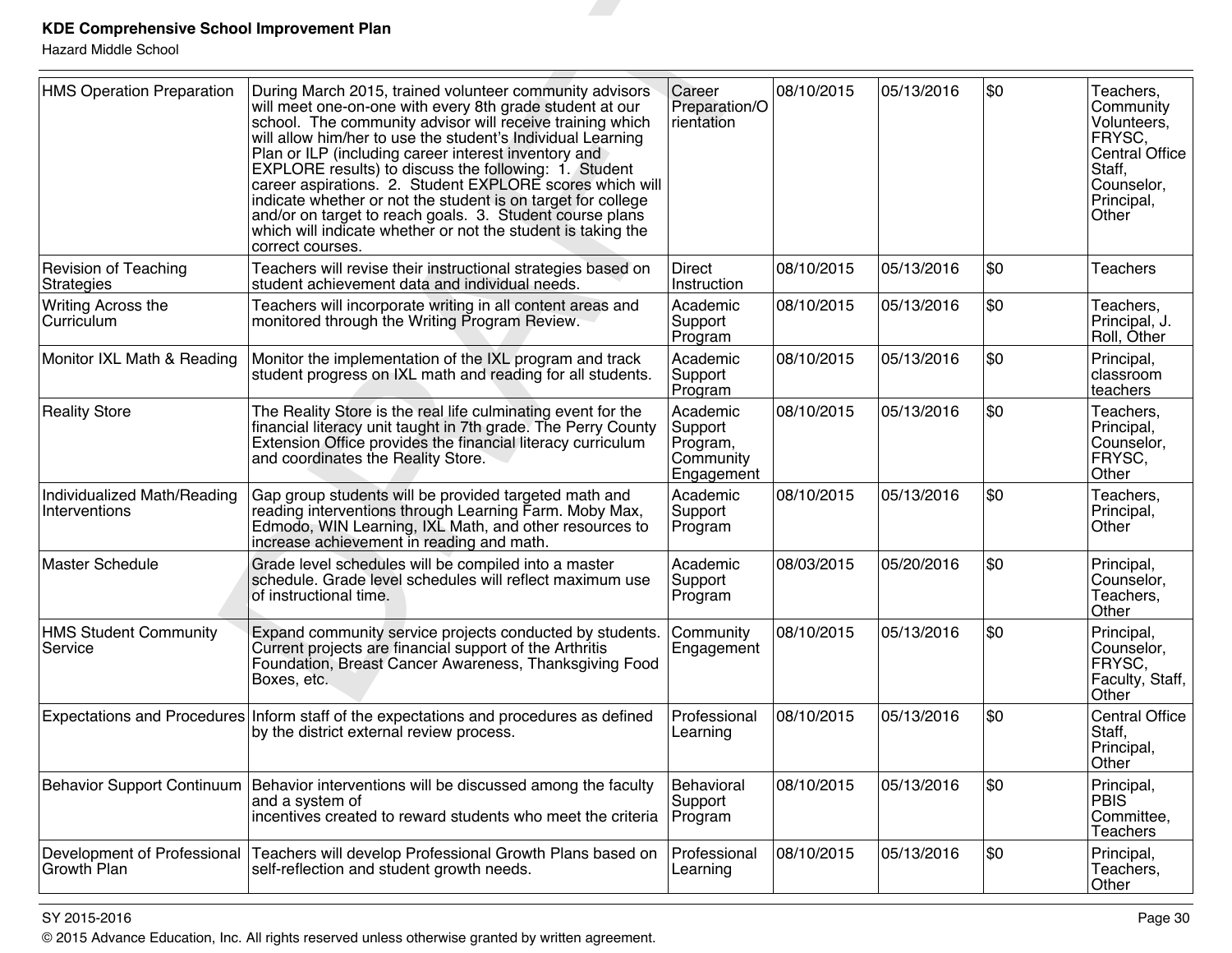| <b>KDE Comprehensive School Improvement Plan</b><br><b>Hazard Middle School</b> |                                                                                                                                                                                                                                                                                                                                 |                                       |            |            |     |                                                               |
|---------------------------------------------------------------------------------|---------------------------------------------------------------------------------------------------------------------------------------------------------------------------------------------------------------------------------------------------------------------------------------------------------------------------------|---------------------------------------|------------|------------|-----|---------------------------------------------------------------|
| <b>Grade Level PLC</b>                                                          | Grade Level PLC meetings will occur bi-monthly or more as<br>needed. On- going conversations concerning student needs Learning<br>will occur. Teachers will actively discuss new ways to<br>increase student achievement in all subject areas,<br>especially reading and math.                                                  | Professional                          | 08/10/2015 | 05/13/2016 | \$0 | Teachers,<br>Principal,<br>Other                              |
| <b>HMS Community Outreach</b>                                                   | Outreach to parents and community through: beginning of<br>the year orientation, open house each midterm, daily<br>updated teacher blogs, parent training in Infinite Campus,<br>scheduled parent conferences, newspaper articles, and<br>school website                                                                        | Community<br>Engagement               | 08/10/2015 | 05/13/2016 | \$0 | Principal,<br>Counselor,<br>Faculty, Staff,<br>Other          |
| Technology                                                                      | The technology resource teacher will provide follow-up and<br>support for classroom technology integration. All students<br>will receive instruction with appropriate technology<br>integration. ILP'S will be implemented in all classrooms.                                                                                   | Technology                            | 08/10/2015 | 05/13/2016 | \$0 | Teachers,<br>Principal, J.<br>Clair, Other                    |
| <b>Teacher Blogs</b>                                                            | Teachers will post course/grade level daily activities on the<br>Hazard Middle School Website. The technology resource<br>teacher will assist teachers with this process. Parents will<br>be asked to check the website to keep apprised of their<br>child's assignments.                                                       | Parent<br>Involvement                 | 08/10/2015 | 05/13/2016 | \$0 | Teachers,<br>Parents,<br>Principal,<br>Other                  |
| Reading Across the<br>Curriculum                                                | Teachers will incorporate reading in all content areas.<br>Students will read, discuss, and use vocabulary words from<br>the content areas. Students will define commonly used<br>words in the content area passages.                                                                                                           | Academic<br>Support<br>Program        | 08/10/2015 | 05/13/2016 | \$0 | Teachers,<br>Principal,<br>KVEC -<br>Carole<br>Mullins, Other |
| <b>Review Program Review</b><br>Ratings                                         | Review PR ratings in ASSIST and provide feedback<br>through identifying and analyzing gaps in particular program Process<br>areas to determine next steps for continuous improvement.                                                                                                                                           | Policy and                            | 08/10/2015 | 05/13/2016 | \$0 | Principal,<br>Teachers,<br>Staff, Other                       |
| HMS ILP - Individual<br>Learning Plan                                           | The technology resource teacher will collaborate with<br>classroom teachers to assist students in completing their<br>ILP targets. When teachers utilize the resources in the ILP<br>during classroom instruction, students can see the<br>relevance of the content as it relates to their plans for life<br>after high school. | Career<br>Preparation/O<br>rientation | 08/10/2015 | 05/13/2016 | \$0 | Teachers,<br>Principal,<br>Counselor,<br>Other                |
| Data Analysis and Reflection                                                    | Teachers will use student work/data, ThinkLink Data,<br>observations, assignments to reflect on and improve<br>instructional strategies used with non-duplicated gap group.                                                                                                                                                     | Professional<br>Learning              | 08/10/2015 | 05/13/2016 | \$0 | Principal,<br><b>Teachers</b>                                 |
| Rtl--Assessment and<br>Evaluation                                               | Teachers will utilize RtI to support student's individual<br>needs and base individualized instruction on both formal<br>and benchmark assessment results.                                                                                                                                                                      | Academic<br>Support<br>Program        | 08/10/2015 | 05/13/2016 | \$0 | Principal,<br><b>Teachers</b>                                 |
| Development of Student<br><b>Growth Goals</b>                                   | Teachers will develop student growth goals based on<br>student need identified in data analysis of assessments.                                                                                                                                                                                                                 | Professional<br>Learning              | 08/10/2015 | 05/13/2016 | \$0 | Teachers,<br>Principal,<br>Other                              |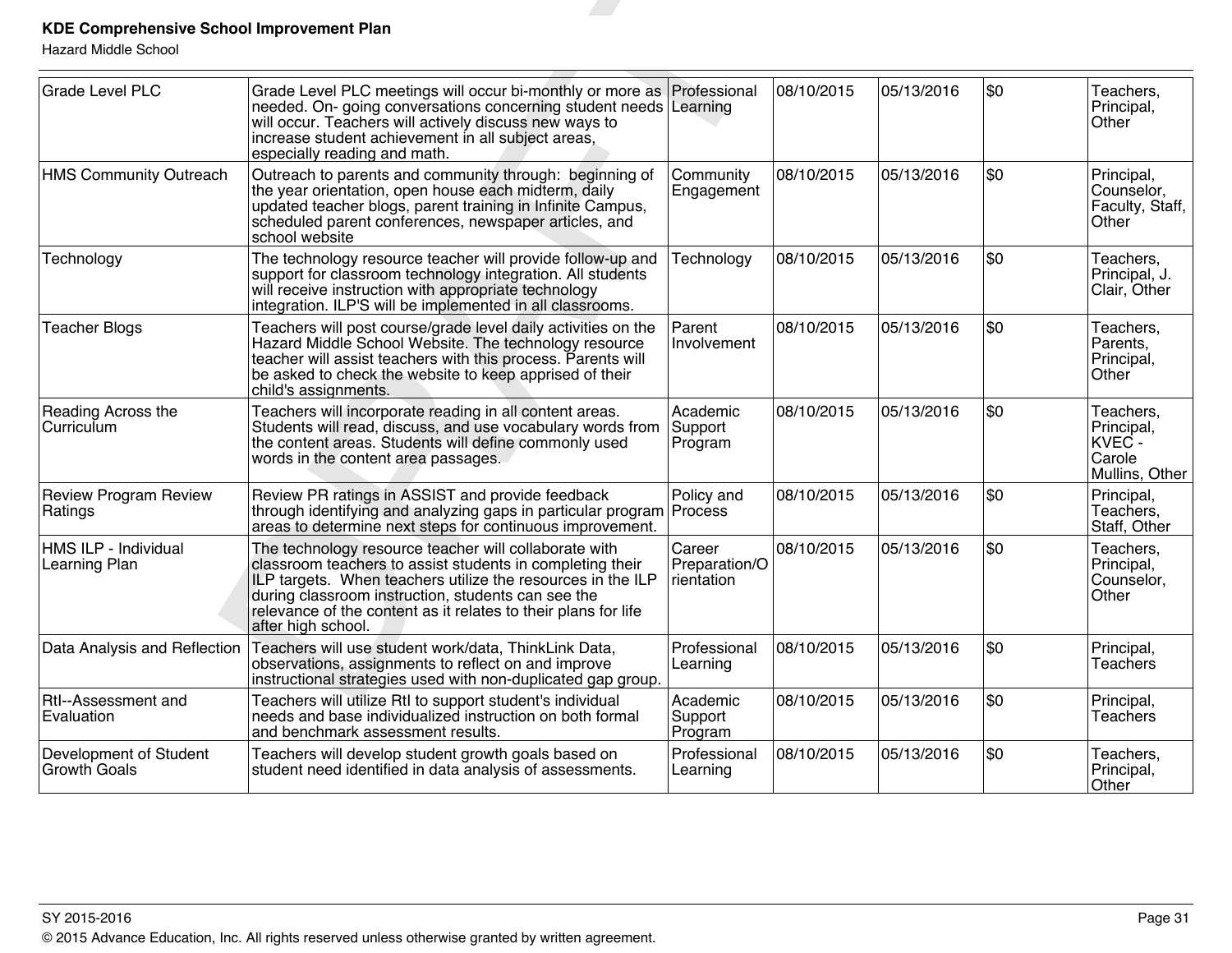| <b>KDE Comprehensive School Improvement Plan</b><br><b>Hazard Middle School</b> |                                                                                                                                                                                                                                                                                                                                                                                                                                                                                                                                                                                                                                                                                                                                                                                               |                                                                 |            |            |     |                                                                       |
|---------------------------------------------------------------------------------|-----------------------------------------------------------------------------------------------------------------------------------------------------------------------------------------------------------------------------------------------------------------------------------------------------------------------------------------------------------------------------------------------------------------------------------------------------------------------------------------------------------------------------------------------------------------------------------------------------------------------------------------------------------------------------------------------------------------------------------------------------------------------------------------------|-----------------------------------------------------------------|------------|------------|-----|-----------------------------------------------------------------------|
| <b>HMS Promote Citizen</b><br>Involvement                                       | Continue Career Day as a means to introduce citizen<br>volunteers to participate more actively in the educational<br>process. At the present time the following community<br>services and businesses are providing support to the<br>school: ISBE -- a group which provides financial support;<br>City of Hazard -- provides use of the Hazard Pavilion and<br>services of the Hazard City Police; Kentucky River<br>Community Care -- provides daily counseling services;<br>Perry County Health Department -- Postponing Sexual<br>Involvement classes; Perry County Library -- provides<br>bookmobile services on site; 4H -- Avian Club, Science Fan<br>Night, and Talking with TJ; McDonald's -- Acts of Kindness<br>free Happy Meals; Appalachian Regional Hospital --<br>Fitness Fair. | Community<br>Engagement                                         | 08/10/2015 | 05/13/2016 | \$0 | Principal,<br>FRYSC,<br>Counselor,<br>Faculty, Staff,<br>Other        |
| <b>Teacher Training</b>                                                         | Teachers and para-professionals will be trained on<br>differentiating instruction and intervention strategies.                                                                                                                                                                                                                                                                                                                                                                                                                                                                                                                                                                                                                                                                                | Professional<br>Learning                                        | 08/10/2015 | 05/13/2016 | \$0 | Principal,<br><b>Teachers</b>                                         |
| Units/Lesson<br>Plans/Assessment                                                | Teachers will utilize units of study with embedded lesson<br>plans in their classrooms. Units of study are intentional<br>plans for teaching and learning that address content<br>standards in a meaningful way. All teachers in all subject<br>areas will submit units and assessments through CIITS.<br>Formative Assessment along with other assessments will<br>be utilized throughout the unit. Well-designed units and<br>formative assessments ensure that students will learn at<br>high levels.                                                                                                                                                                                                                                                                                      | Direct<br>Instruction                                           | 08/10/2015 | 05/13/2016 | \$0 | Teachers,<br>Principal,<br>Other                                      |
| Reading Plus & Math Plus                                                        | Teachers will provide interventions to students based on<br>individual need.                                                                                                                                                                                                                                                                                                                                                                                                                                                                                                                                                                                                                                                                                                                  | Academic<br>Support<br>Program,<br><b>Direct</b><br>Instruction | 08/10/2015 | 05/13/2016 | \$0 | Principal,<br>Teachers                                                |
| Data Review                                                                     | Student data will be reviewed to identify trends.                                                                                                                                                                                                                                                                                                                                                                                                                                                                                                                                                                                                                                                                                                                                             | Policy and<br><b>Process</b>                                    | 08/10/2015 | 05/13/2016 | \$0 | Principal,<br>Data Team,<br><b>Teachers</b>                           |
| <b>ESS Programs</b>                                                             | Students will utilize Reading Intervention Programs and the<br>"IXL Math Program" to increase acheivement in reading and<br>math.                                                                                                                                                                                                                                                                                                                                                                                                                                                                                                                                                                                                                                                             | Tutoring                                                        | 10/01/2015 | 05/13/2016 | \$0 | District Staff,<br>Principal,<br>Counselor,<br>Teacher,<br>Other      |
| <b>HMS Career Day</b>                                                           | FRYSC/Counseling Department will design a career day for<br>students in grades 5-8. Students will gain an appreciation<br>and understanding of a variety of careers.                                                                                                                                                                                                                                                                                                                                                                                                                                                                                                                                                                                                                          | Career<br>Preparation/O<br>rientation                           | 08/10/2015 | 05/13/2016 | \$0 | <b>FRYSC Staff,</b><br>Counselor,<br>Principal,<br>Teachers,<br>Other |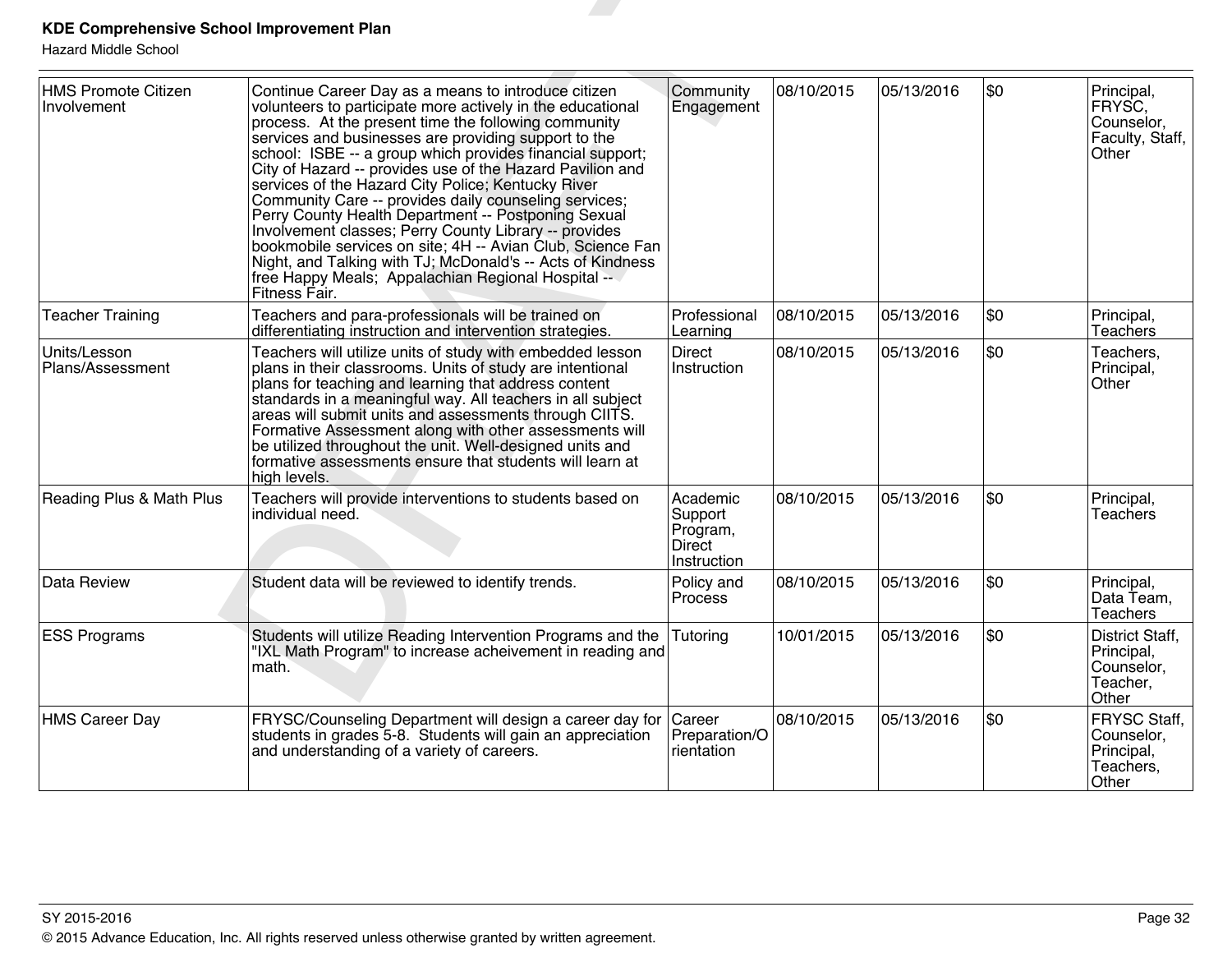| <b>KDE Comprehensive School Improvement Plan</b><br><b>Hazard Middle School</b> |                                                                                                                                                                                                                                                                                                                                                                               |                                  |            |                 |                      |                                                                                                                     |
|---------------------------------------------------------------------------------|-------------------------------------------------------------------------------------------------------------------------------------------------------------------------------------------------------------------------------------------------------------------------------------------------------------------------------------------------------------------------------|----------------------------------|------------|-----------------|----------------------|---------------------------------------------------------------------------------------------------------------------|
| Daily Attendance Monitoring                                                     | Attendance clerk will produce a call report of absent<br>students. Staff will contact parents/guardians concerning<br>the absent student.                                                                                                                                                                                                                                     | Behavioral<br>Support<br>Program | 08/10/2015 | 05/13/2016      | \$0                  | Attendance<br>Clerk,<br><b>Homeless</b><br>Grant,<br>Assistant.<br>Principal,<br>FRYSC.<br>Counselor,<br>DPP, Other |
| <b>Highly Qualified Report</b>                                                  | Principal will complete a Highly Qualified Report annually.                                                                                                                                                                                                                                                                                                                   | Professional<br>Learning         | 08/10/2015 | 05/13/2016      | \$0                  | Principal,<br>Central Office<br>Staff                                                                               |
| <b>Purpose and Process</b>                                                      | Provide information to teachers about the purpose and<br>process of the review. Emphasize the important role of the<br>teacher in implementing high quality instructional programs.                                                                                                                                                                                           | Policy and<br>Process            | 08/10/2015 | 05/13/2016      | \$0                  | <b>Central Office</b><br>Staff,<br>Principal,<br>Other                                                              |
| Program Review                                                                  | Teachers and leaders will utilize Program Review<br>Components in classroom settings as required by program<br>review curriculum and policy.                                                                                                                                                                                                                                  | Academic<br>Support<br>Program   | 08/10/2015 | 05/13/2016      | \$0                  | Principal,<br>Teachers.<br>Counselor,<br>FRYSC.<br>Other                                                            |
|                                                                                 |                                                                                                                                                                                                                                                                                                                                                                               |                                  |            | <b>Total</b>    | ∣\$Օ                 |                                                                                                                     |
| <b>Title I Schoolwide</b>                                                       |                                                                                                                                                                                                                                                                                                                                                                               |                                  |            |                 |                      |                                                                                                                     |
| <b>Activity Name</b>                                                            | <b>Activity Description</b>                                                                                                                                                                                                                                                                                                                                                   | <b>Activity Type</b>             | Begin Date | <b>End Date</b> | Resource<br>Assigned | <b>Staff</b><br>Responsible                                                                                         |
| Accelerated Reader (AR)                                                         | Language Arts Teachers will continue to implement and<br>refine the Accelerated Reader Program into their regular<br>curriculum. The AR Program will allow students to improve<br>and/or accelerate their reading comprehension and skills.<br>Language Arts teachers will give students an AR grade.<br>Students who recieve a certain number of points will be<br>rewarded. | Academic<br>Support<br>Program   | 08/10/2015 | 05/13/2016      | \$5000               | Principal,<br>Teachers.<br>Librarian,<br>Technology<br>Staff, Other                                                 |
|                                                                                 |                                                                                                                                                                                                                                                                                                                                                                               |                                  |            | <b>Total</b>    | \$5000               |                                                                                                                     |

# **Title I Schoolwide**

| <b>Activity Name</b>    | Activity Description                                                                                                                                                                                                                                                                                                                                                          | Activity Type                   | Begin Date  | <b>End Date</b> | <b>Resource</b><br><b>Assigned</b> | Staff<br>Responsible                                                |
|-------------------------|-------------------------------------------------------------------------------------------------------------------------------------------------------------------------------------------------------------------------------------------------------------------------------------------------------------------------------------------------------------------------------|---------------------------------|-------------|-----------------|------------------------------------|---------------------------------------------------------------------|
| Accelerated Reader (AR) | Language Arts Teachers will continue to implement and<br>refine the Accelerated Reader Program into their regular<br>curriculum. The AR Program will allow students to improve<br>and/or accelerate their reading comprehension and skills.<br>Language Arts teachers will give students an AR grade.<br>Students who recieve a certain number of points will be<br>rewarded. | Academic<br>Support<br> Program | 108/10/2015 | 05/13/2016      | 1\$5000                            | Principal,<br>Teachers,<br>Librarian,<br>Technology<br>Staff, Other |
|                         |                                                                                                                                                                                                                                                                                                                                                                               |                                 |             | Total           | \$5000                             |                                                                     |

# **Other**

| <b>Activity Name</b> | Activity Description                                                                                                                                                                                         | Activity Type     | Begin Date | <b>End Date</b> | Resource<br><b>Assigned</b> | Staff<br>Responsible                                           |
|----------------------|--------------------------------------------------------------------------------------------------------------------------------------------------------------------------------------------------------------|-------------------|------------|-----------------|-----------------------------|----------------------------------------------------------------|
| Academic Field Trips | Teachers will plan field trips that enhance and support the<br>common core standards. Students will demonstrate an<br> increased knowledge by making real world connections with  <br>Iclassroom activities. | <b>Field Trip</b> | 08/10/2015 | 105/13/2016     | \$1000                      | <b>FRYSC Staff,</b><br><b>Teachers</b><br>Principal,<br> Other |
|                      |                                                                                                                                                                                                              |                   |            | Total           | \$1000                      |                                                                |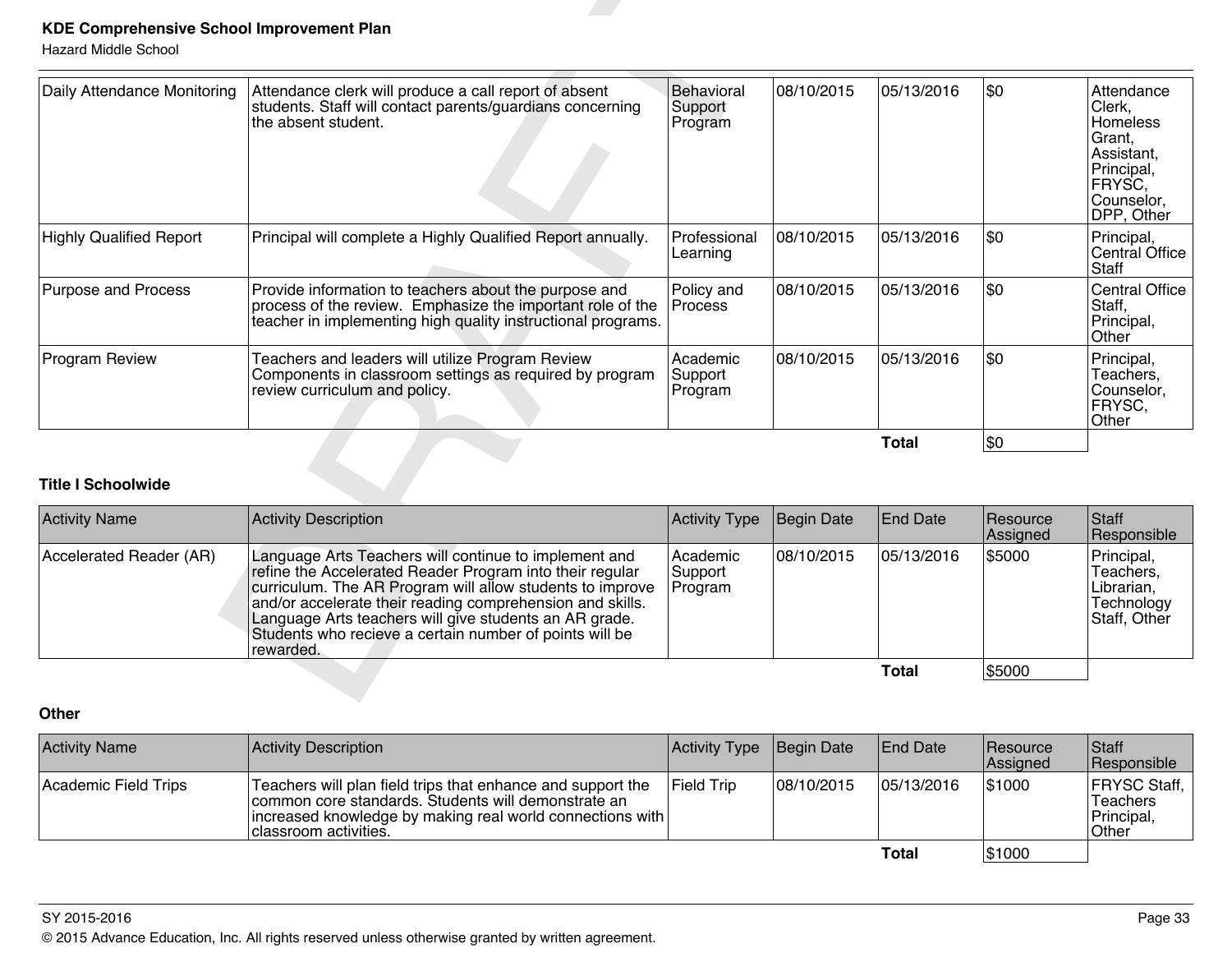# hool Improvement Plan<br>
KDE Needs Assessment<br>
CRDE Needs Assessment<br>
CRDE Needs Assessment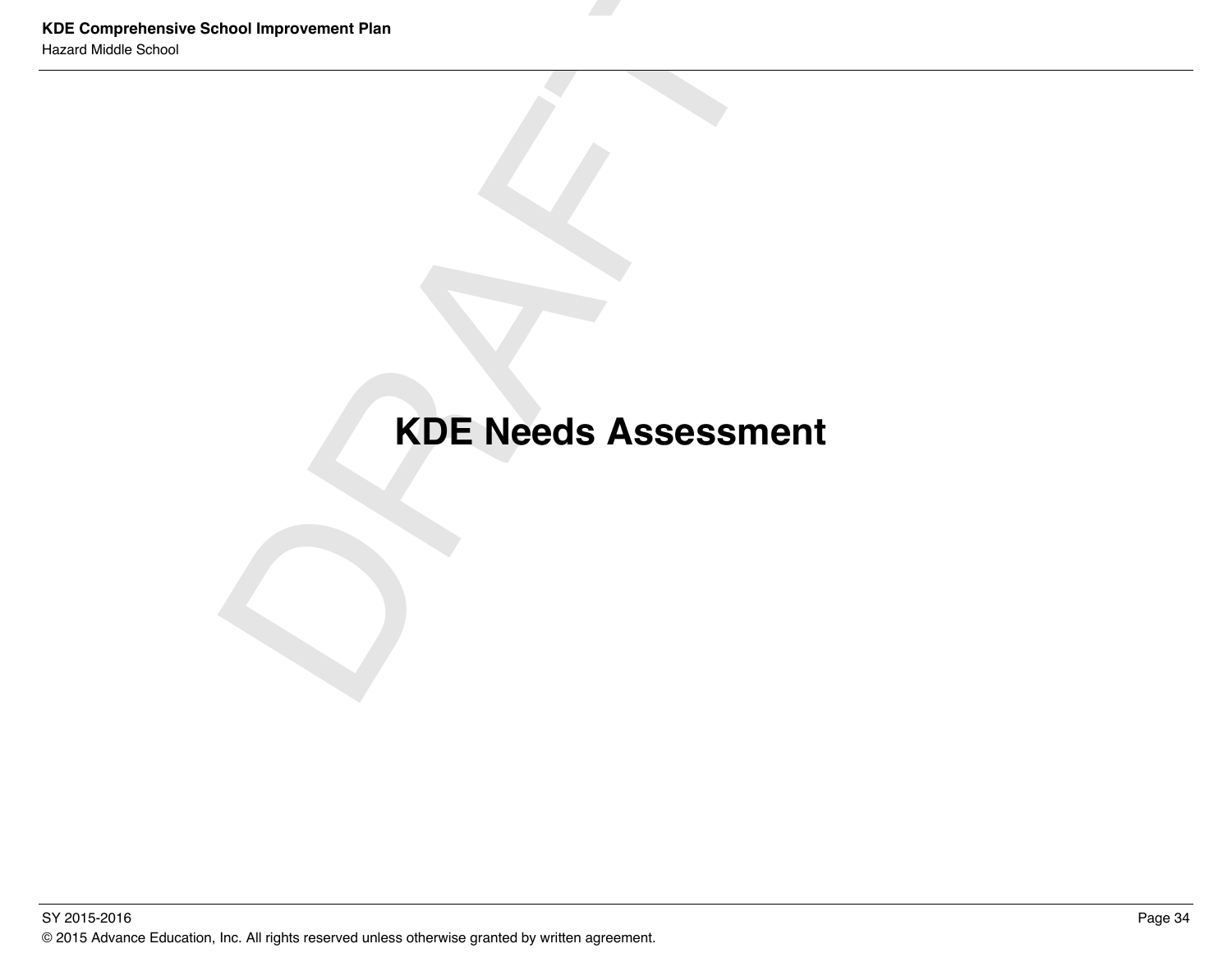# **Introduction**

DRAFT

The purpose of the School Needs Assessment is to use data and information to prioritize allocation of resources and activities.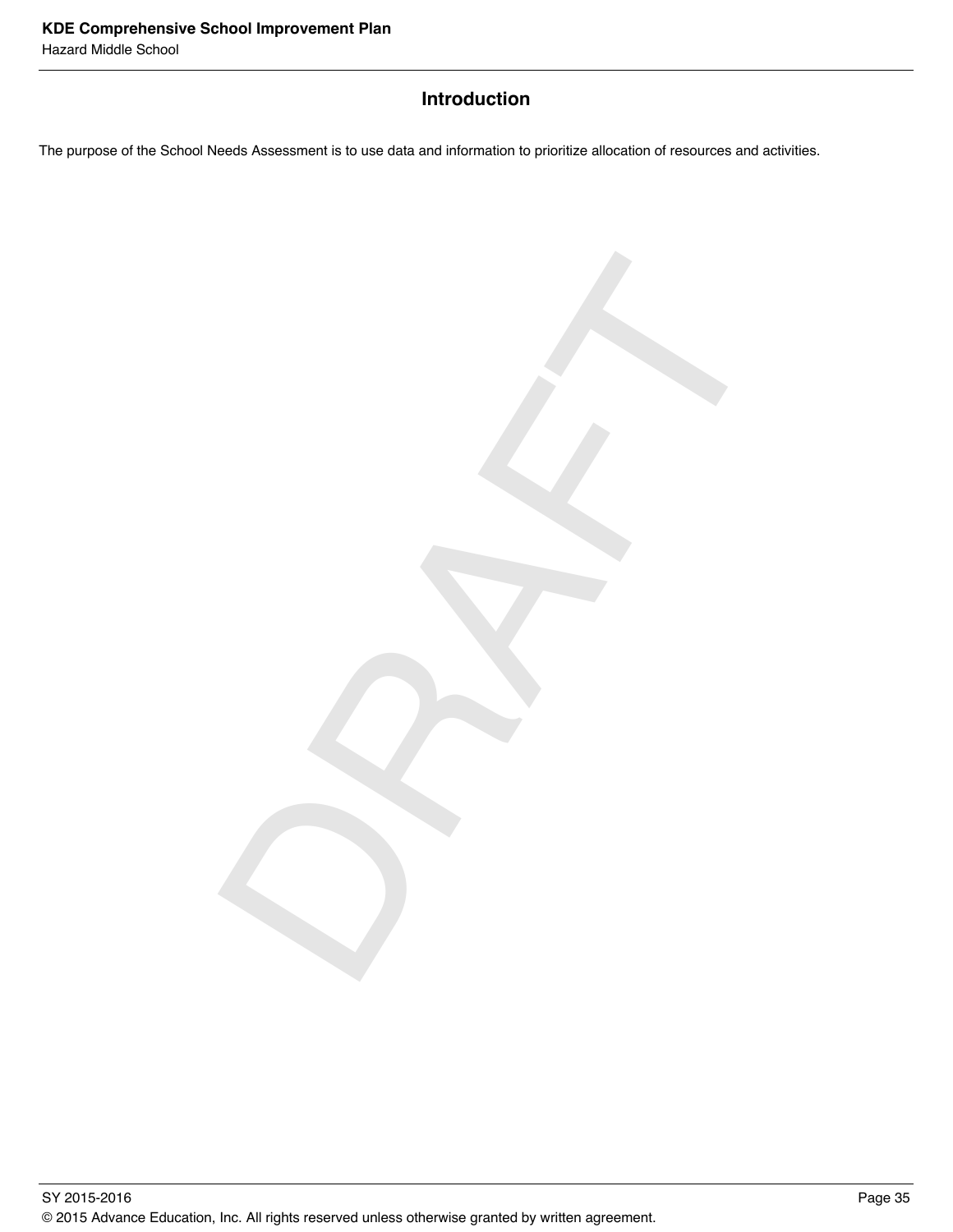# **Data Analysis**

**What question(s) are you trying to answer with the data and information provided to you? What does the data/information tell you? What does the data/information not tell you?**

1. The questions we are trying to answer with the data and information provided to us are:

\* Does the data indicate gaps in/between the general population and the gap group?

\* Does the data indicate areas of strengths and weaknesses?

\* How can we use the data to reduce gaps and increase student achievement?

\* Based on the data, can we identify and target at risk students that are scoring below proficient?

\* Does the data supply us with enough information to set measurable goals for improvement?

2. By analyzing the data provided, we have concluded the following:

\*

\*Our school needs to increase the averaged combined reading and math KPREP scores for all students (grade 5-8) from a 58.7 to a 75.8 by the 2018-2019 school year.

\* Our school needs to increase the averaged combined reading and math proficiency for all students (grade 5-8) in the non-duplicated gap group from a 46.4 to a 68.6 by the 2018-2019 school year.

3. By analyzing the data provided, we concluded that the data did not give us enough information on the following:

g to answer with the data and information provided to us are:<br>
in/between the general population and the gap group?<br>
so its trengths and weaknesses?<br>
so reduce gaps and increase student schierement?<br>
preduce gaps and incre \*The data did not provide information on sub-domains for each content area; this was previously provided on state assessments. \*The data did not provide information about student performance on specific types of assessment items - Extended Response, Multiple Choice, etc; this was previously provided on state assessments.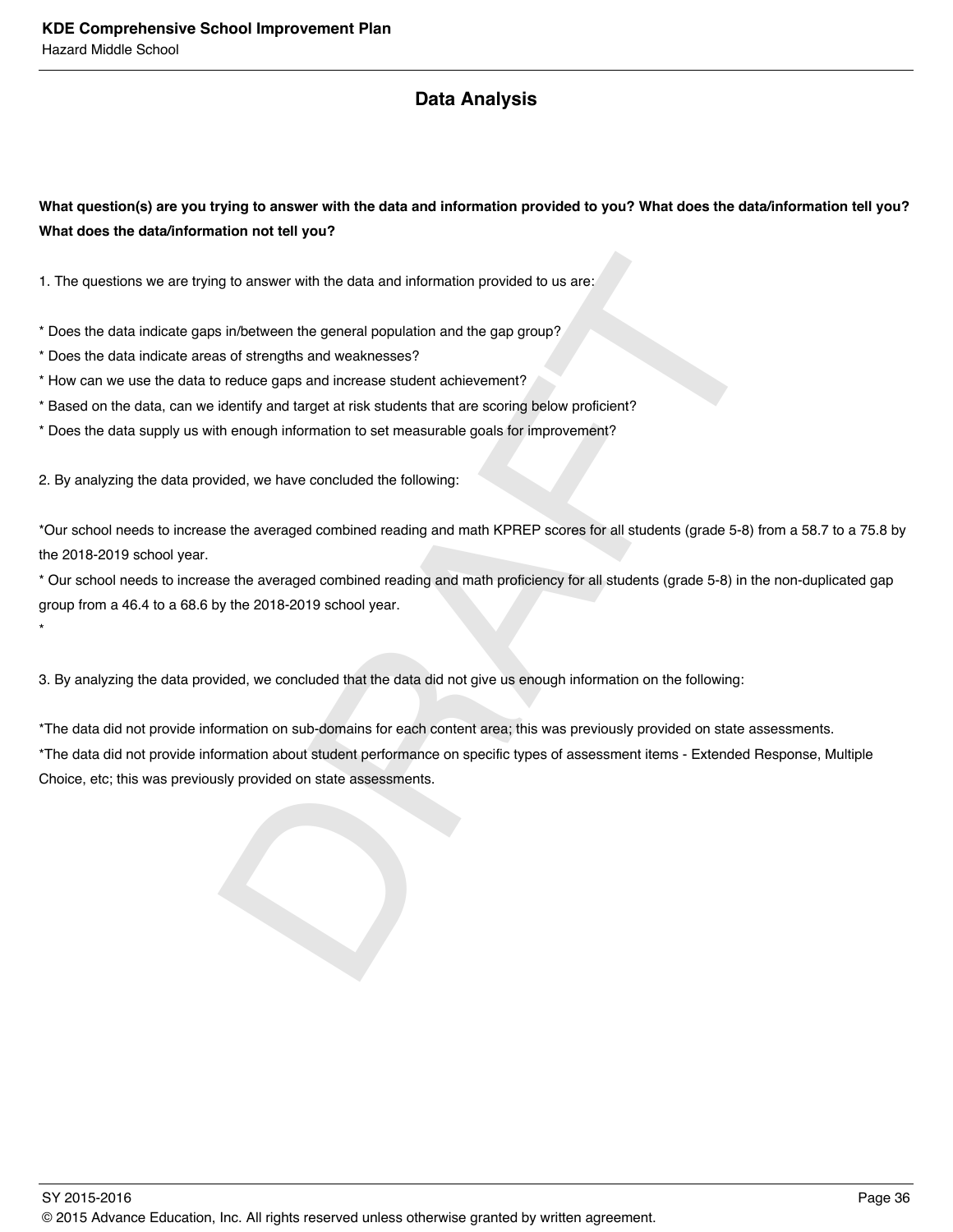# **Areas of Strengths**

# **What were the areas of strength you noted? What actions are you implementing to sustain the areas of strength? What is there cause to celebrate?**

1. The areas of strength we noted were:

nder Were:<br>
The second the Delivery Target of 60.0 with a score of 65.4<br>
Proficient/Distinguished is 11% above state average in Reading.<br>
Proficient/Distinguished is 9% above state average in Reading.<br>
Proficient/Distingui \*As a school, our reading scores exceeded the Delivery Target of 60.0 with a score of 65.4 \*As a school, our percentage Proficient/Distinguished is 11% above state average in Reading. \*As a school, our percentage Proficient/Distinguished is 9% above state average in Mathematics. \*As a school, our percentage Proficient/Distinguished is above state average in Social Studies. \*As a school, our percentage Proficient/Distinguished is above state average in Reading. \*As a school, our percentage Proficient/Distinguished is above state average in Writing and Language Mechanics.

2. We are implementing the following actions to sustain our areas of strength:

\*School-wide discipline initiative - PBIS (Positive Behavior Interventions and Support).

\*Guided study hall - AIMS (Achieving In Middle School).

\*Academic Field Trips

\*WinLearning

\*IXL--Reading and math

\* Mondopad distance learning

\*Progress Monitoring- ThinkLink Data

\*Specific instruction in the Kentucky Common Core Standards

\*Working with KVEC offices on new science and social studies standards and testing

\*Techniques to review previous content such as bell ringers, how to write productive learning targets and monitor progress \*Professional Development

\*PLC - Professional Learning Communities- agendas for grade level and content areas

\*Additional instructional resources.

\*ESS - Extended School Services

\*RTI - Response To Intervention

\*Formative Assessment

\*Clear Learning Targets

\*Targets aligned by assessments

\*Teacher Blogs

\*Increase Parental Involvement

\*Improve Student Attendance

3. The following gives us cause to celebrate:

\*As a school, our percentage Proficient/Distinguished is above state average in Math, Reading, Language Mechanics, and Writing. \*As a school, our percentage novice is below state average in Math, Reading, Language Mechanics, Writing and Science.

SY 2015-2016 Page 37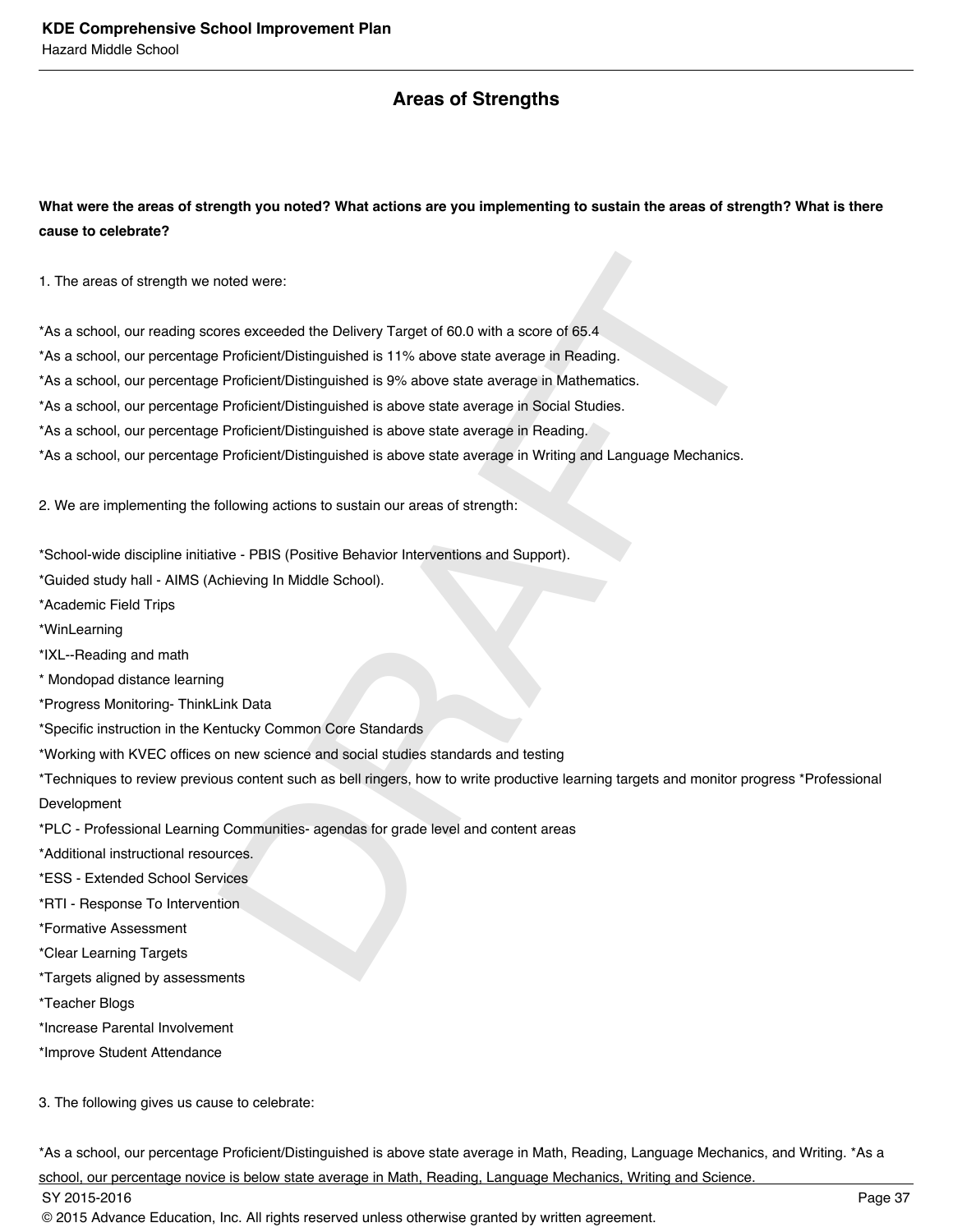SY 2015-2016 Page 38 © 2015 Advance Education, Inc. All rights reserved unless otherwise granted by written agreement.

DRAFT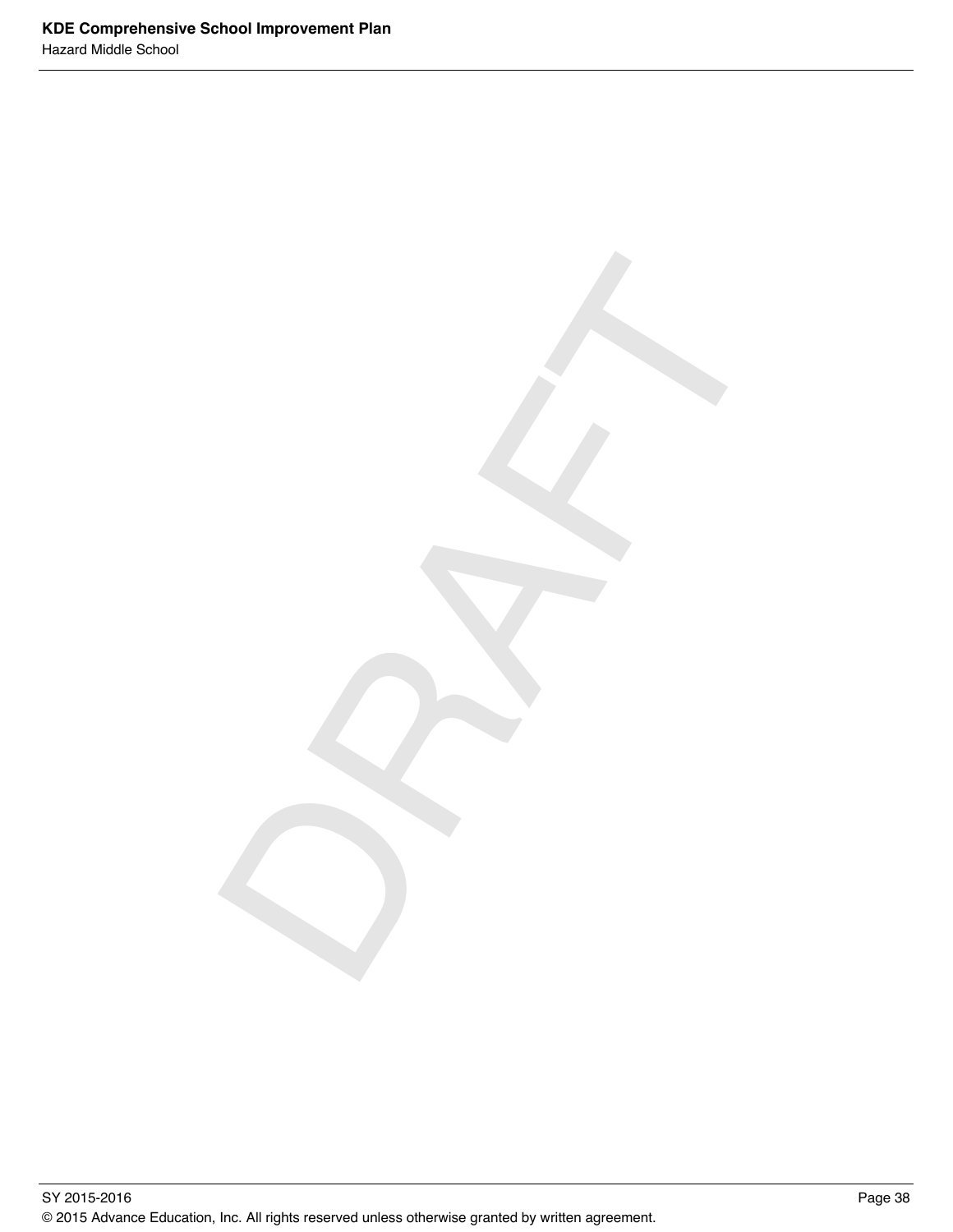# **Opportunities for Improvement**

### **What were areas in need of improvement? What plans are you making to improve the areas of need?**

The following areas are in need of improvement:

et the averaged combined reading and math KPREP scores for elementary and middle et the averaged combined reading and math proficiency for all students in the non-duplie<br>the the averaged combined reading and math proficien \*Our school needs to increase the averaged combined reading and math KPREP scores for elementary and middle school students. \*Our school needs to increase the averaged combined reading and math proficiency for all students in the non-duplicated gap group. \*Our school needs to increase the fifth grade Social Studies Proficient/Distinguished

We are making the following plans to improve our areas of needs:

\*Implement the use of the IXL Online Math, Reading and Social Studies Programs for the classroom and blended learning \*Professional

Development

\*Supplemental curriculum strategies

\*Literacy Initiatives

\*Instructional practices aligned with the Kentucky Common Core Standards

\*Progress Monitoring

\*PLC (Professional Learning Communities) - Content Area Specific and Grade Level Specific

\*ESS (Extended School Services)

\*RTI (Response to Intervention) - curriculum alignment of targeted interventions

\*Writing Across the Curriculum

\*Reading Across the Curriculum

\*LDC (Literacy Design Collaborative)

\*Technology integration

\*Improve student attendance

\*Program Review Plan - Writing, Practical Living/Career Studies (ILP's Individual Learning Plans), Arts & Humanities

\*School-wide discipline plan - PBIS (Positive Behavior Interventions and Support)

\*Teach, Review, Monitor, Reteach \*Accelerated Reader

\*Teacher Blogs - Communication with parents

\*Parental Involvement

\*Community Partnership

\*Leadership Opportunities

\*Citizen involvement

\*Making weekly announcements to promote interest in Social Studies "This day in History"

\*WINLearning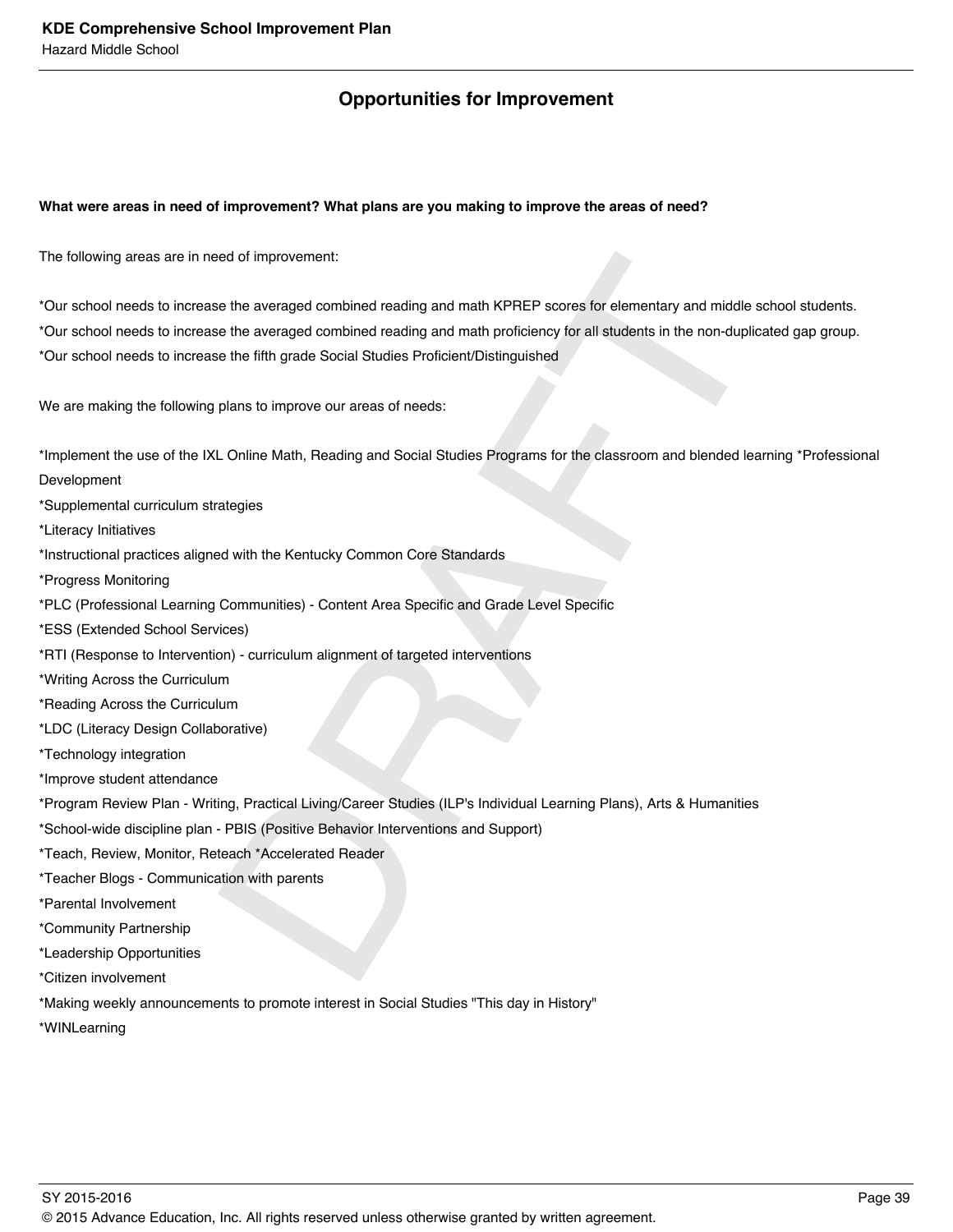# **Conclusion**

### **Reflect on your answers provided in the previous sections. What are your next steps in addressing areas of concern?**

After analyzing our needs assessment, we will utilize the data to establish measurable and achievable goals. We will develop and implement a specific plan to address areas of concern which will guide us in achieving our goals.

sessment, we will utilize the data to establish measurable and achievable goals. We will<br>as of concern which will guide us in achieving our goals.<br>
and concern which will guide us in achieving our goals.<br>
El strategies and We will strive to improve as educators by participating in professional development to better equip us to implement the Kentucky Core Content Standards, utilize RTI strategies and assessment for learning. Differentiation training and content specific strategies and activities are areas of improvement that have been targeted. Progress monitoring through ThinkLink have been very informative in determining instructional levels, RTI placement, and student's academic needs. Grade level PLC meetings will continue to provide collaboration and ongoing discussions concerning student needs in addition to professional discussions involved in increasing student achievement. Content specific PLC teams are formed to examine and identify gaps created and to create a scope and sequence of activities and lessons to be taught in Math Plus/RTI and Reading Plus/RTI classes. Staff will work in PLC meetings with other teachers to collaborate on strategies on ways students can be moved academically from one tier group to a higher tier group. Student planners have provided a tool for teachers and students to focus of daily academic targets and to see if students are mastering these targets. Creative scheduling has enabled student exposure to a wider variety of classes and curriculum including AIMS, Reading and Math plus, practical living, arts and humanities and career studies.

Intervention for at risk students is a priority for improving student achievement at HMS. Resources that focus on building a foundation in math and reading are lacking at the middle school level. A lack of fluency in simple math functions and basic decoding skills in reading is detrimental to the understanding and cognition of higher level middle school standards. Purchasing resources for Tier 1 and Tier 2 interventions will be a priority. 8th grade teachers will be WIN Learning program to help 8th grade students gather the necessary skills to prepare students in career readiness, college readiness and soft skills. These programs and data will follow the students to the high school level and will help them earn benchmarks that will help them succeed and be productive citizens beyond the middle school level. The WIN Math program will prepare students and teachers for the NEXT Generation Classrooms with Effective Teaching strategies.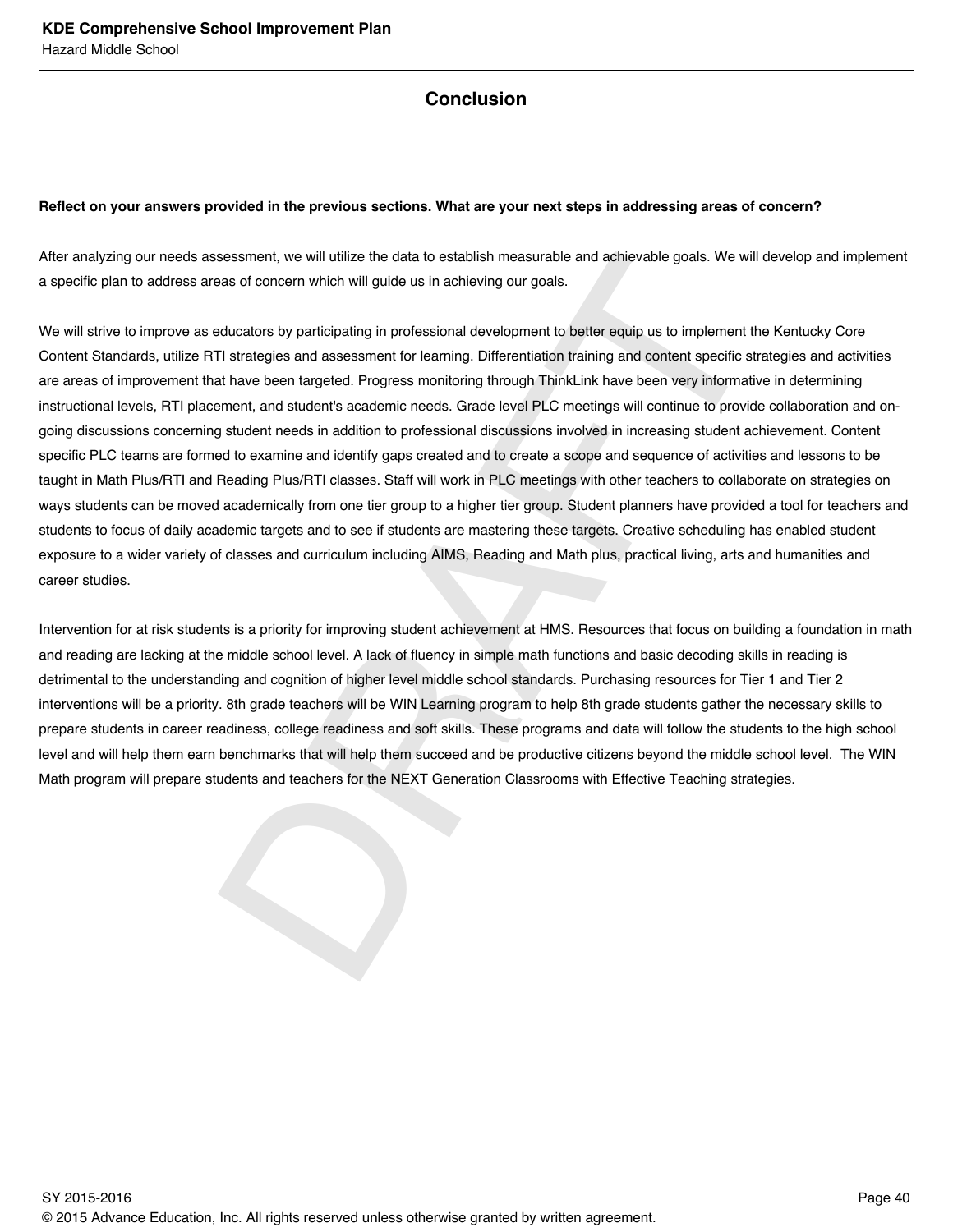# pliance and Accountability - S **KDE Compliance and Accountability - Schools**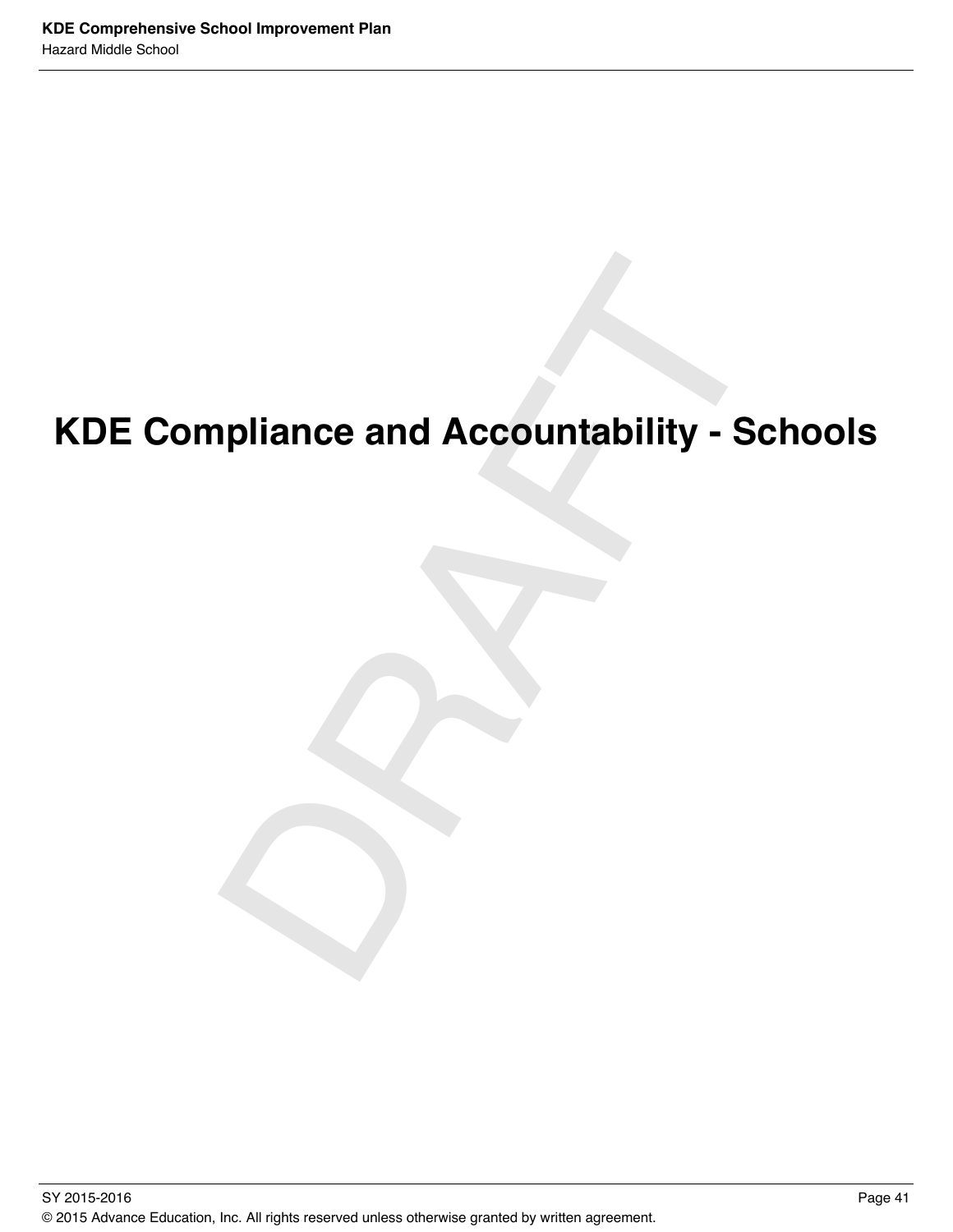# **Introduction**

The process of Improvement Planning in Kentucky is used as the means of determining how schools and districts will plan to ensure that students reach proficiency and beyond by 2015. The process focuses school and district improvement efforts on student needs by bringing together all stakeholders to plan for improvement, by focusing planning efforts on priority needs and closing achievement gaps between subgroups of students, by building upon school and district capacity for high quality planning, and by making connections between the funds that flow into the district and the priority needs in schools.

meth must be based on careful and honest analysis of data, address all content area<br>wement must be based on careful and honest analysis of data, address all content area Your school's plans for improvement must be based on careful and honest analysis of data, address all content areas, and clearly address gaps in student achievement.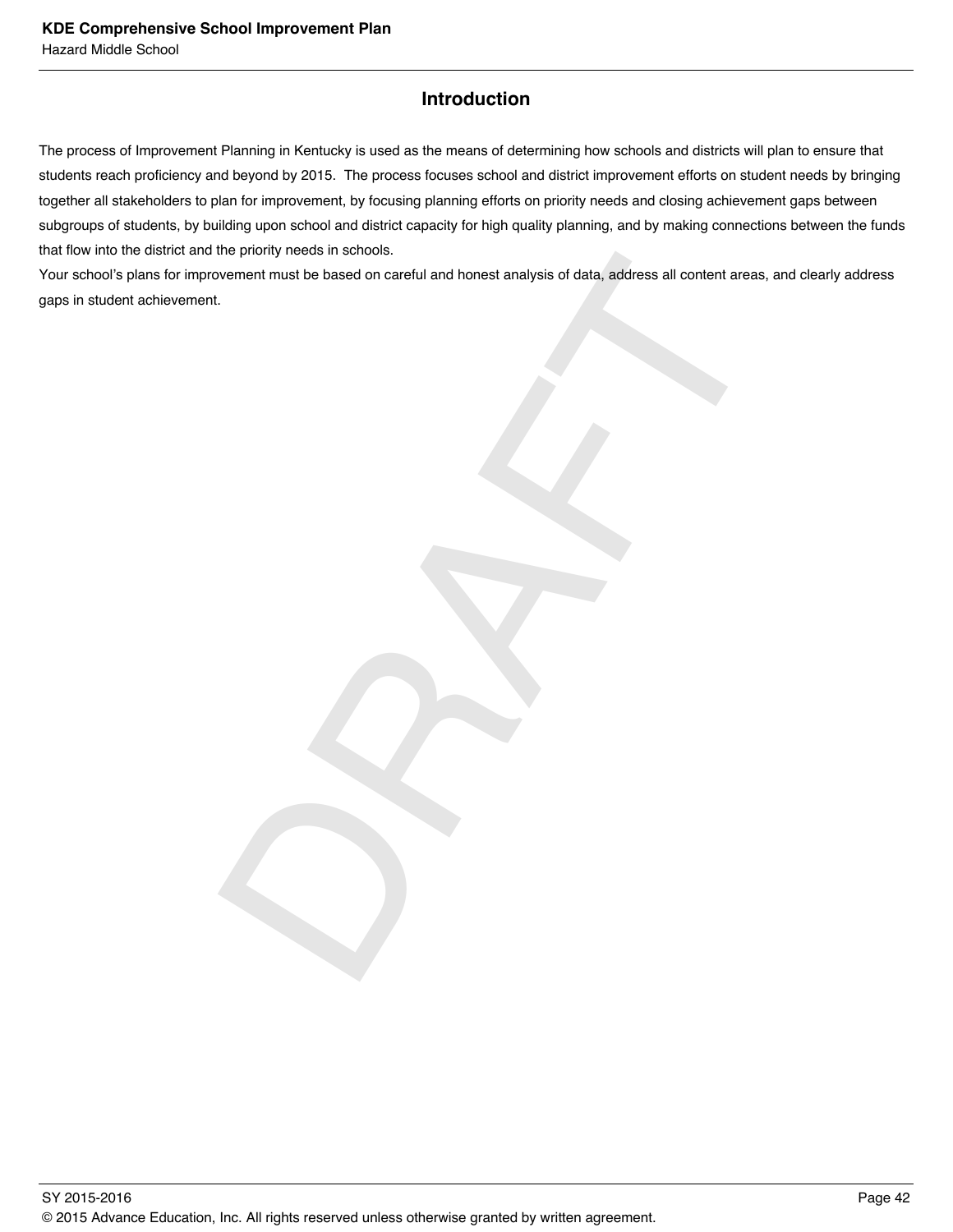# **Planning and Accountability Requirements**

### **The school has identified specific strategies to address areas for improvement identified in the TELLKY Survey results.**

### **Goal 1:**

### **Measurable Objective 1:**

### **Strategy1:**

| Goal 1:                                                                                                                                      |                                |                   |                 |                                   |                                |
|----------------------------------------------------------------------------------------------------------------------------------------------|--------------------------------|-------------------|-----------------|-----------------------------------|--------------------------------|
| PL/CS Curriculum and Instruction: Aligned and Rigorous Curriculum                                                                            |                                |                   |                 |                                   |                                |
|                                                                                                                                              |                                |                   |                 |                                   |                                |
| <b>Measurable Objective 1:</b>                                                                                                               |                                |                   |                 |                                   |                                |
| 50% of Fifth, Sixth, Seventh and Eighth grade students will demonstrate a behavior that shows students knowledge of historical and current   |                                |                   |                 |                                   |                                |
| leaders. in Social Studies by 05/08/2013 as measured by classroom teachers assessments                                                       |                                |                   |                 |                                   |                                |
| Strategy1:                                                                                                                                   |                                |                   |                 |                                   |                                |
| Collaboration of Content Areas - Social Studies teachers will collaborate with other disciplines to integrate knowledge about historical and |                                |                   |                 |                                   |                                |
| current leaders.                                                                                                                             |                                |                   |                 |                                   |                                |
| Category:                                                                                                                                    |                                |                   |                 |                                   |                                |
| Research Cited: null                                                                                                                         |                                |                   |                 |                                   |                                |
|                                                                                                                                              |                                |                   |                 |                                   |                                |
|                                                                                                                                              |                                |                   |                 |                                   |                                |
| <b>Activity - Historical and Current Leaders</b>                                                                                             | <b>Activity</b><br><b>Type</b> | <b>Begin Date</b> | <b>End Date</b> | <b>Funding Amount</b><br>& Source | <b>Staff Responsible</b>       |
| Teachers will bring in current news articles<br>about world events and their resspective<br>governmental leaders.                            | Direct<br>Instruction          | 08/13/2012        | 05/08/2013      | \$0 - No Funding<br>Required      | <b>Social Studies Teachers</b> |
|                                                                                                                                              |                                |                   |                 |                                   |                                |
| <b>Measurable Objective 2:</b>                                                                                                               |                                |                   |                 |                                   |                                |
| 75% of Fifth, Sixth, Seventh and Eighth grade students will demonstrate a proficiency in seven or more of the NHES Standards as defined      |                                |                   |                 |                                   |                                |
| by NASPE in Health/Physical Education by 05/08/2013 as measured by formative and summative assessments.                                      |                                |                   |                 |                                   |                                |
|                                                                                                                                              |                                |                   |                 |                                   |                                |
|                                                                                                                                              |                                |                   |                 |                                   |                                |
| Strategy1:                                                                                                                                   |                                |                   |                 |                                   |                                |
| Health/PE Comprehensive Program - The health and PE curriculum will provide a school-based program that will include FITT principles,        |                                |                   |                 |                                   |                                |
| PECAT, and expand the h ealth/physical education content areas as defined by NHES, NASPE, and NSPE.                                          |                                |                   |                 |                                   |                                |
| Category:                                                                                                                                    |                                |                   |                 |                                   |                                |
|                                                                                                                                              |                                |                   |                 |                                   |                                |

### **Measurable Objective 2:**

### **Strategy1:**

Research Cited: null

| <b>Activity - Getting Fit</b>                                                                                                | <b>Activity</b><br><b>Type</b> | Begin Date   End Date |            | <b>Funding Amount</b><br><b>&amp; Source</b> | <b>Staff Responsible</b> |
|------------------------------------------------------------------------------------------------------------------------------|--------------------------------|-----------------------|------------|----------------------------------------------|--------------------------|
| Students will actively participate in a PE<br>program that is aligned with ten national<br>expectations as defined by NASPE. | Direct<br>Instruction          | 08/08/2012            | 05/08/2013 | \$0 - No Funding<br><b>Reauired</b>          | Health/PE teacher        |

SY 2015-2016 Page 43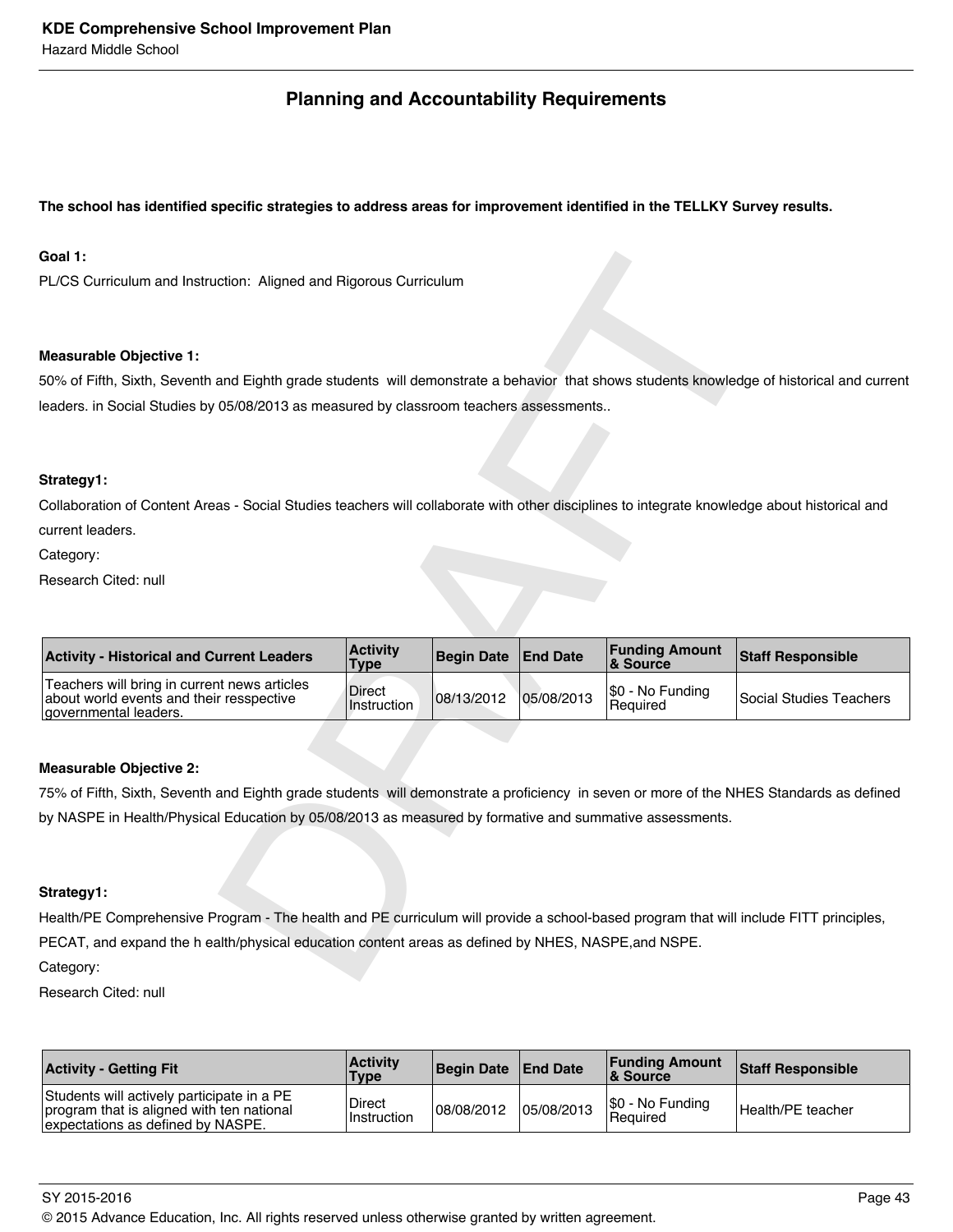### **Measurable Objective 3:**

80% of Fourth, Fifth, Sixth, Seventh and Eighth grade students will demonstrate a proficiency their knowledge of how tax revenue is used and to become more aware of what our financial system has to offer.. in Mathematics by 05/13/2013 as measured by teacher observations and assessments..

### **Strategy1:**

| <b>Activity - Career Day</b>                                                 | <b>Activity</b><br><b>Type</b>                | Begin Date End Date |            | <b>Funding Amount</b><br><b>&amp; Source</b> | Staff Responsible                  |
|------------------------------------------------------------------------------|-----------------------------------------------|---------------------|------------|----------------------------------------------|------------------------------------|
| Studnets will listen to guest speakers discuss<br>financial careers/systems. | Community <br>  Engagement 08/08/2012   19/19 |                     | 12/13/2012 | S0 - No Funding<br><b>Required</b>           | <b>Guidance</b><br>Counselor/FRYSC |

### **Measurable Objective 4:**

### **Strategy1:**

| Strategy1:                                                                                                                                                                                                                                                                                          |                                |                   |                 |                                   |                                      |
|-----------------------------------------------------------------------------------------------------------------------------------------------------------------------------------------------------------------------------------------------------------------------------------------------------|--------------------------------|-------------------|-----------------|-----------------------------------|--------------------------------------|
| Career Day - Guess speakers from various financial institutions will discuss role in finances.                                                                                                                                                                                                      |                                |                   |                 |                                   |                                      |
| Category:                                                                                                                                                                                                                                                                                           |                                |                   |                 |                                   |                                      |
| Research Cited: null                                                                                                                                                                                                                                                                                |                                |                   |                 |                                   |                                      |
|                                                                                                                                                                                                                                                                                                     |                                |                   |                 |                                   |                                      |
|                                                                                                                                                                                                                                                                                                     |                                |                   |                 |                                   |                                      |
| <b>Activity - Career Day</b>                                                                                                                                                                                                                                                                        | <b>Activity</b><br><b>Type</b> | <b>Begin Date</b> | <b>End Date</b> | <b>Funding Amount</b><br>& Source | <b>Staff Responsible</b>             |
| Studnets will listen to guest speakers discuss<br>financial careers/systems.                                                                                                                                                                                                                        | Community<br>Engagement        | 08/08/2012        | 12/13/2012      | \$0 - No Funding<br>Required      | Guidance<br>Counselor/FRYSC          |
|                                                                                                                                                                                                                                                                                                     |                                |                   |                 |                                   |                                      |
| <b>Measurable Objective 4:</b>                                                                                                                                                                                                                                                                      |                                |                   |                 |                                   |                                      |
| 75% of Fifth, Sixth, Seventh and Eighth grade students will demonstrate a behavior where students will regularly use problem-solving and                                                                                                                                                            |                                |                   |                 |                                   |                                      |
| critical thinking skills to interpret and analyze data in Health/Physical Education by 05/06/2013 as measured by teacher                                                                                                                                                                            |                                |                   |                 |                                   |                                      |
| observation/assessments and evaluation of student work                                                                                                                                                                                                                                              |                                |                   |                 |                                   |                                      |
|                                                                                                                                                                                                                                                                                                     |                                |                   |                 |                                   |                                      |
|                                                                                                                                                                                                                                                                                                     |                                |                   |                 |                                   |                                      |
| Strategy1:                                                                                                                                                                                                                                                                                          |                                |                   |                 |                                   |                                      |
| Classroom Instruction/Active Participation - Students will use problem solving skills and critical thinking skills to analyze data about the                                                                                                                                                        |                                |                   |                 |                                   |                                      |
| present state of their physical wellness and use these skills and all available information to come up with ways to improve their physical                                                                                                                                                          |                                |                   |                 |                                   |                                      |
| wellness.                                                                                                                                                                                                                                                                                           |                                |                   |                 |                                   |                                      |
| Category:                                                                                                                                                                                                                                                                                           |                                |                   |                 |                                   |                                      |
| Research Cited: null                                                                                                                                                                                                                                                                                |                                |                   |                 |                                   |                                      |
|                                                                                                                                                                                                                                                                                                     |                                |                   |                 |                                   |                                      |
|                                                                                                                                                                                                                                                                                                     |                                |                   |                 |                                   |                                      |
| <b>Activity - Physical Wellness Chart</b>                                                                                                                                                                                                                                                           | <b>Activity</b><br>Type        | <b>Begin Date</b> | <b>End Date</b> | <b>Funding Amount</b><br>& Source | <b>Staff Responsible</b>             |
| Monitor student progress through individual<br>physical achievement awareness charts.<br>Students will complete charts to build<br>awareness and motivation of their progress.<br>The emphasis here is on progress so even<br>students working at different levels can chart<br>significiant gains. | Academic<br>Support<br>Program | 08/13/2012        | 05/06/2013      | \$0 - No Funding<br>Required      | <b>Physical Education</b><br>Teacher |
|                                                                                                                                                                                                                                                                                                     |                                |                   |                 |                                   |                                      |

### **Goal 2:**

PL/CS Curriculium and Instruction: Student Performance

### **Measurable Objective 1:**

demonstrate a behavior by using the ILP to research career options. by 05/08/2013 as measured by annual review conducted by teacher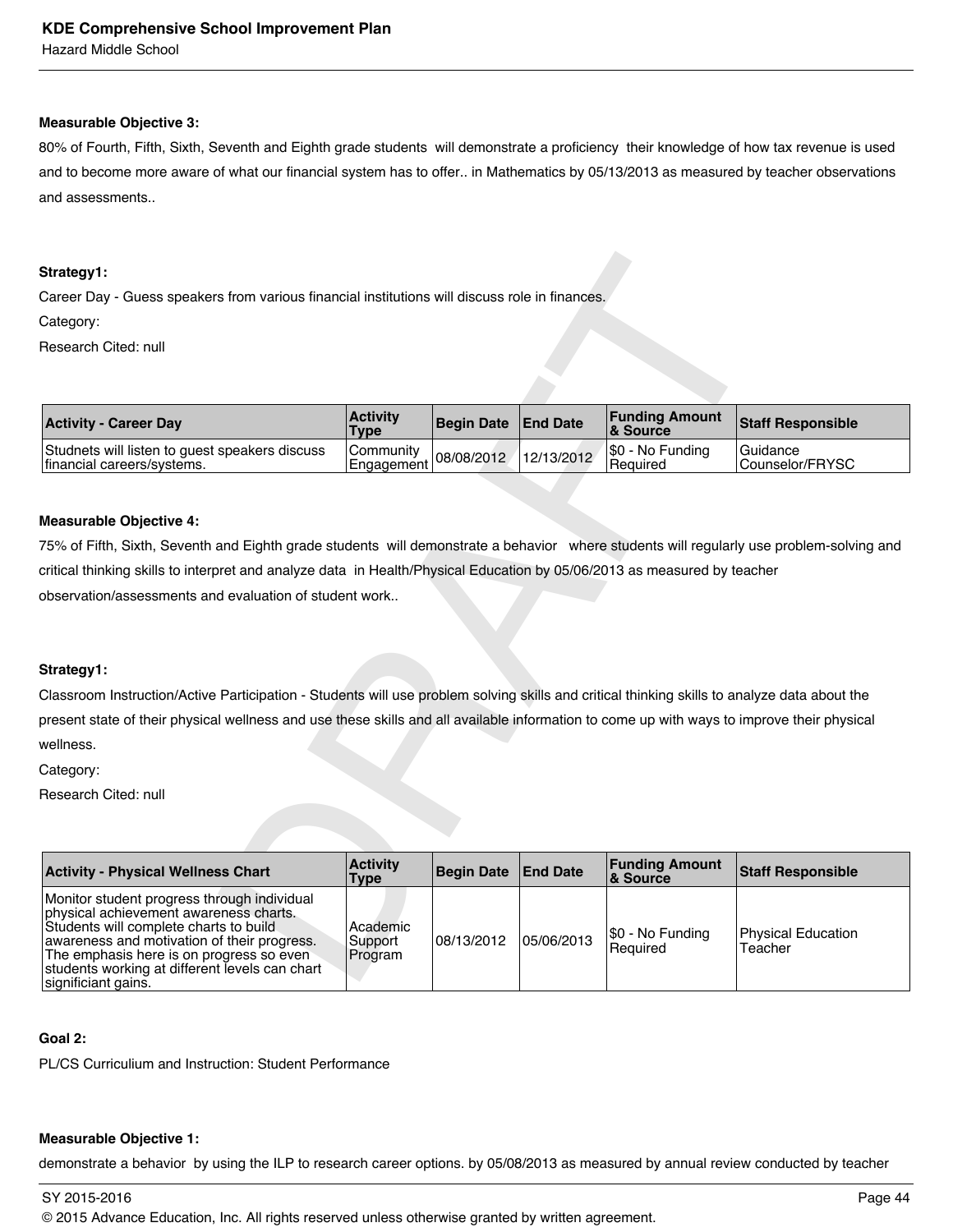and advisors as well as ILP completion status report.

### **Strategy1:**

Career research across the curriculum - Teachers will implement the ILP into the course work in multiple subject areas as well as in the

PL/CS classrooms.

Category:

| <b>Activity - Implementation of ILP across the</b><br><b>curriculum</b>     | ∣Activitv<br><b>Type</b>                         | Begin Date End Date |            | <b>Funding Amount</b><br>8 Source | <b>Staff Responsible</b>                  |
|-----------------------------------------------------------------------------|--------------------------------------------------|---------------------|------------|-----------------------------------|-------------------------------------------|
| Students will have access to the ILP in courses 1<br>across the curriculum. | Career<br>Preparation/108/08/2012<br>Orientation |                     | 05/08/2013 | \$0 - No Funding<br>l Reauired    | Technology instructor and<br>lother staff |

### **Measurable Objective 2:**

### **Strategy1:**

| Research Cited: null                                                                                                                                                                 |                                       |                   |                 |                                   |                                                          |
|--------------------------------------------------------------------------------------------------------------------------------------------------------------------------------------|---------------------------------------|-------------------|-----------------|-----------------------------------|----------------------------------------------------------|
| Activity - Implementation of ILP across the<br>curriculum                                                                                                                            | <b>Activity</b><br><b>Type</b>        | <b>Begin Date</b> | <b>End Date</b> | <b>Funding Amount</b><br>& Source | <b>Staff Responsible</b>                                 |
| Students will have access to the ILP in courses<br>across the curriculum.                                                                                                            | Career<br>Preparation/<br>Orientation | 08/08/2012        | 05/08/2013      | \$0 - No Funding<br>Required      | Technology instructor and<br>other staff                 |
|                                                                                                                                                                                      |                                       |                   |                 |                                   |                                                          |
| <b>Measurable Objective 2:</b>                                                                                                                                                       |                                       |                   |                 |                                   |                                                          |
| collaborate to use assessment data as a guide, teachers and students work together to construct the Individual Learning Plan. by 05/06/2013                                          |                                       |                   |                 |                                   |                                                          |
| as measured by Evaluation of student work.                                                                                                                                           |                                       |                   |                 |                                   |                                                          |
|                                                                                                                                                                                      |                                       |                   |                 |                                   |                                                          |
|                                                                                                                                                                                      |                                       |                   |                 |                                   |                                                          |
| Strategy1:                                                                                                                                                                           |                                       |                   |                 |                                   |                                                          |
| Classroom Instruction/Hands On Active Particiapation. - career awareness teachers will utlize assessment data to assist students in                                                  |                                       |                   |                 |                                   |                                                          |
| completeing their Individual Learning Plan.                                                                                                                                          |                                       |                   |                 |                                   |                                                          |
| Category:                                                                                                                                                                            |                                       |                   |                 |                                   |                                                          |
| Research Cited: null                                                                                                                                                                 |                                       |                   |                 |                                   |                                                          |
|                                                                                                                                                                                      |                                       |                   |                 |                                   |                                                          |
|                                                                                                                                                                                      |                                       |                   |                 |                                   |                                                          |
| <b>Activity - ILP Collaboration</b>                                                                                                                                                  | <b>Activity</b><br><b>Type</b>        | <b>Begin Date</b> | <b>End Date</b> | <b>Funding Amount</b><br>& Source | <b>Staff Responsible</b>                                 |
| Students will work on their ILP's individual with<br>guidance and assistance from their Career<br>teacher. Students will discuss their ILP<br>individually with at least one person. | Career<br>Preparation/<br>Orientation | 08/13/2012        | 05/06/2013      | \$0 - No Funding<br>Required      | <b>Career Studies Teacher</b><br>and Guidance Counselor. |
|                                                                                                                                                                                      |                                       |                   |                 |                                   |                                                          |
| Goal 3:                                                                                                                                                                              |                                       |                   |                 |                                   |                                                          |
|                                                                                                                                                                                      |                                       |                   |                 |                                   |                                                          |
| Increase the average combined reading and math proficiency ratings for all students in the non-duplicated gap group from 43.4% in 2015-                                              |                                       |                   |                 |                                   |                                                          |
| 2016 to 68.6% in 2018-2019.                                                                                                                                                          |                                       |                   |                 |                                   |                                                          |
|                                                                                                                                                                                      |                                       |                   |                 |                                   |                                                          |

### **Goal 3:**

### **Measurable Objective 1:**

10% of Fifth, Sixth, Seventh and Eighth grade Black or African-American, Asian, Economically Disadvantaged, Hispanic or Latino, Students with Disabilities and Native Hawaiian or Other Pacific Islander students will demonstrate a proficiency in averaged combined Reading and in Mathematics by 05/29/2015 as measured by KPREP Scores.

### **Strategy1:**

 $\,$  SY 2015-2016  $\,$  Page 45  $\,$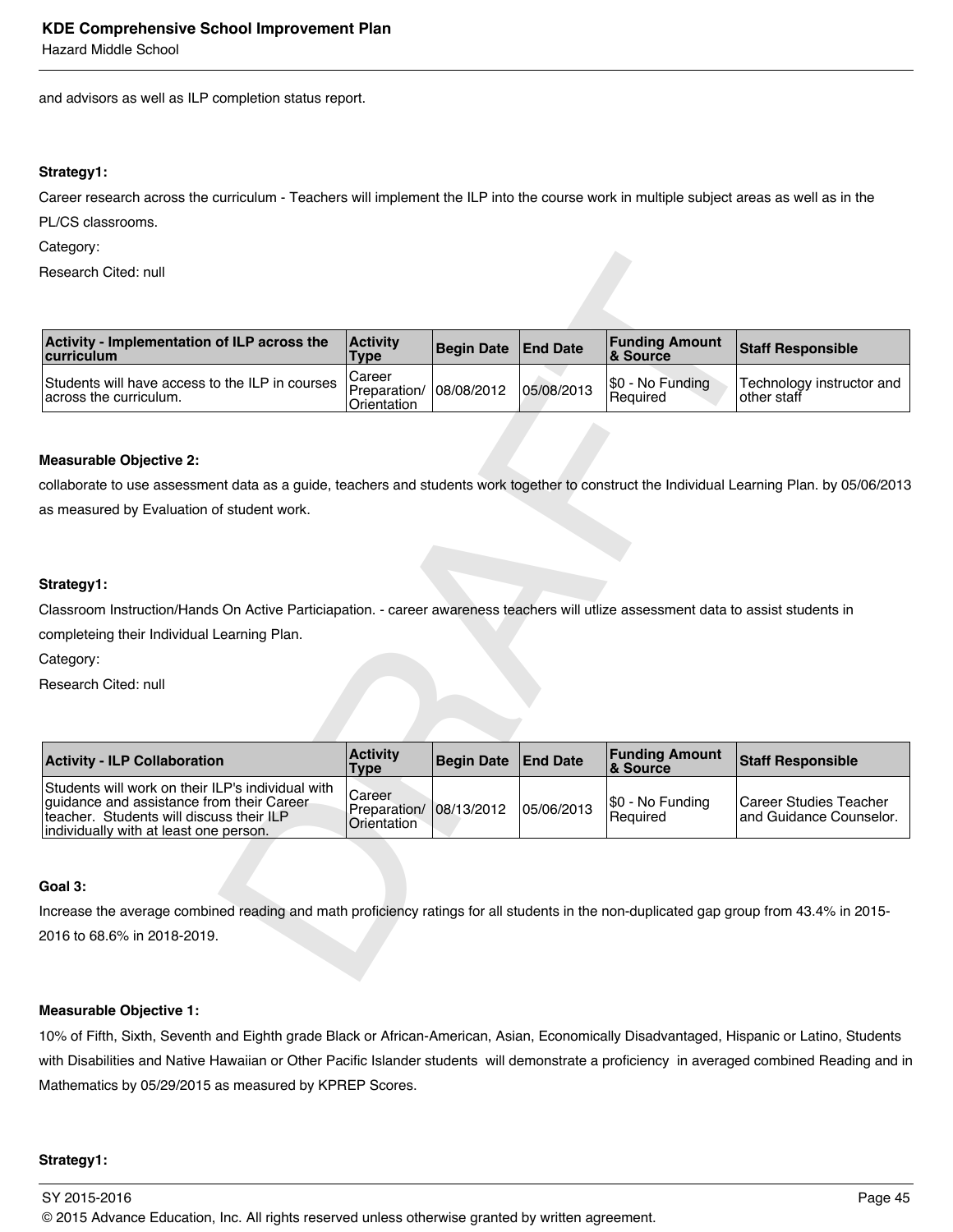Hazard Middle School

RTI Plus Curriculum Alignment - Content-specific teams will align the curriculum for the Math Plus (RTI) Classes and the Reading Plus (RTI)

Classes. The content-specific teams will meet bi-monthly.

Category: Learning Systems

Research Cited: RTI

| <b>Activity - Individualized Math/Reading</b><br>Interventions                                                                                                                                                               | <b>Activity</b><br>Type         | Begin Date   End Date |            | <b>Funding Amount</b><br>8 Source | <b>Staff Responsible</b>   |
|------------------------------------------------------------------------------------------------------------------------------------------------------------------------------------------------------------------------------|---------------------------------|-----------------------|------------|-----------------------------------|----------------------------|
| Gap group students will be provided targeted<br>I math and reading interventions through<br>Learning Farm. Moby Max, Edmodo, WIN<br>Learning, IXL Math, and other resources to<br>lincrease achievement in reading and math. | Academic<br>Support<br> Program | 08/07/2014            | 05/20/2015 | $ \$0 - No Funding$<br>l Reauired | Teachers, Principal, Other |

| <b>Activity - Targeted Interventions for Gap</b><br>Students                                                                                                                                                                                                                                        | <b>Activity</b><br>Type | Begin Date End Date |            | <b>Funding Amount</b><br>8 Source | Staff Responsible          |
|-----------------------------------------------------------------------------------------------------------------------------------------------------------------------------------------------------------------------------------------------------------------------------------------------------|-------------------------|---------------------|------------|-----------------------------------|----------------------------|
| Content-specific teams will design a scope and<br>sequence of activities and lessons to be taught<br>during Math Plus Class and/or Reading Plus<br>Class. Team will provide all Math Plus/Reading Program<br>Plus teachers with materials and resources<br>Ineeded to increase student achievement. | l Academic              | 08/07/2014          | 05/20/2015 | S0 - No Funding<br>l Reauired     | Teachers, Principal, Other |

| <b>Interventions</b>                                                                                                                                                                                                                                                                                           | Type                           | saan bato         | ייש ביינ        | & Source                          | טועוטוועקטטוו וושוכ                                         |
|----------------------------------------------------------------------------------------------------------------------------------------------------------------------------------------------------------------------------------------------------------------------------------------------------------------|--------------------------------|-------------------|-----------------|-----------------------------------|-------------------------------------------------------------|
| Gap group students will be provided targeted<br>math and reading interventions through<br>Learning Farm. Moby Max, Edmodo, WIN<br>Learning, IXL Math, and other resources to<br>increase achievement in reading and math.                                                                                      | Academic<br>Support<br>Program | 08/07/2014        | 05/20/2015      | \$0 - No Funding<br>Required      | Teachers, Principal, Other                                  |
|                                                                                                                                                                                                                                                                                                                |                                |                   |                 |                                   |                                                             |
| <b>Activity - Targeted Interventions for Gap</b><br><b>Students</b>                                                                                                                                                                                                                                            | <b>Activity</b><br><b>Type</b> | <b>Begin Date</b> | <b>End Date</b> | <b>Funding Amount</b><br>& Source | <b>Staff Responsible</b>                                    |
| Content-specific teams will design a scope and<br>sequence of activities and lessons to be taught<br>during Math Plus Class and/or Reading Plus<br>Class. Team will provide all Math Plus/Reading<br>Plus teachers with materials and resources<br>needed to increase student achievement.                     | Academic<br>Support<br>Program | 08/07/2014        | 05/20/2015      | \$0 - No Funding<br>Required      | Teachers, Principal, Other                                  |
|                                                                                                                                                                                                                                                                                                                |                                |                   |                 |                                   |                                                             |
| <b>Activity - Purchase Reading Intervention</b><br><b>Program Materials</b>                                                                                                                                                                                                                                    | <b>Activity</b><br><b>Type</b> | <b>Begin Date</b> | <b>End Date</b> | <b>Funding Amount</b><br>& Source | <b>Staff Responsible</b>                                    |
| The school will purchase and provide teachers<br>with reading intervention resources in order for<br>them to address the needs of at-risk students in<br>Response To Intervention Activities and in<br>Extended School Services. These materials<br>will focus on comprehension skills and<br>decoding skills. | Academic<br>Support<br>Program | 08/07/2014        | 05/20/2015      | \$1000 - School<br>Council Funds  | Teachers, Principal,<br>District Office Personnel,<br>Other |
|                                                                                                                                                                                                                                                                                                                |                                |                   |                 |                                   |                                                             |
| Strategy2:                                                                                                                                                                                                                                                                                                     |                                |                   |                 |                                   |                                                             |
| Extended School Services - ESS will be provided after school for students in the gap groups. The goal of ESS is to increase student                                                                                                                                                                            |                                |                   |                 |                                   |                                                             |
| achievement through math and reading intervention activities designed to meet student needs. ESS will increase student acheivement in                                                                                                                                                                          |                                |                   |                 |                                   |                                                             |
| targeted areas of need.                                                                                                                                                                                                                                                                                        |                                |                   |                 |                                   |                                                             |
| Category: Learning Systems                                                                                                                                                                                                                                                                                     |                                |                   |                 |                                   |                                                             |
| Research Cited: Targeted Interventions                                                                                                                                                                                                                                                                         |                                |                   |                 |                                   |                                                             |
|                                                                                                                                                                                                                                                                                                                |                                |                   |                 |                                   |                                                             |
| <b>Activity - ESS Identification</b>                                                                                                                                                                                                                                                                           | <b>Activity</b><br><b>Type</b> | <b>Begin Date</b> | <b>End Date</b> | <b>Funding Amount</b><br>& Source | <b>Staff Responsible</b>                                    |

### **Strategy2:**

| <b>Activity - ESS Identification</b>                                                                              | <b>Activity</b><br><b>Type</b> | Begin Date   End Date |            | <b>Funding Amount</b><br><b>&amp; Source</b> | <b>Staff Responsible</b>                  |
|-------------------------------------------------------------------------------------------------------------------|--------------------------------|-----------------------|------------|----------------------------------------------|-------------------------------------------|
| Students who scored Novice or Apprentice on<br>the KPREP Test will be referred for ESS after-<br>school tutoring. | Tutoring                       | 108/07/2014           | 05/20/2015 | \$0 - No Funding<br>l Reauired               | Teachers, Principal,<br>Counselor, Other, |

| <b>Activity - ESS Programs</b>                                                                                                     | <b>Activity</b><br>Type | Begin Date   End Date |            | <b>Funding Amount</b><br>8 Source | Staff Responsible                                       |
|------------------------------------------------------------------------------------------------------------------------------------|-------------------------|-----------------------|------------|-----------------------------------|---------------------------------------------------------|
| Students will utilize Reading Intervention<br>Programs and the "IXL Math Program" to<br>lincrease acheivement in reading and math. | Tutoring                | 08/07/2014            | 05/20/2015 | \$0 - No Funding<br>l Reauired    | District Staff, Principal,<br>Counselor, Teacher, Other |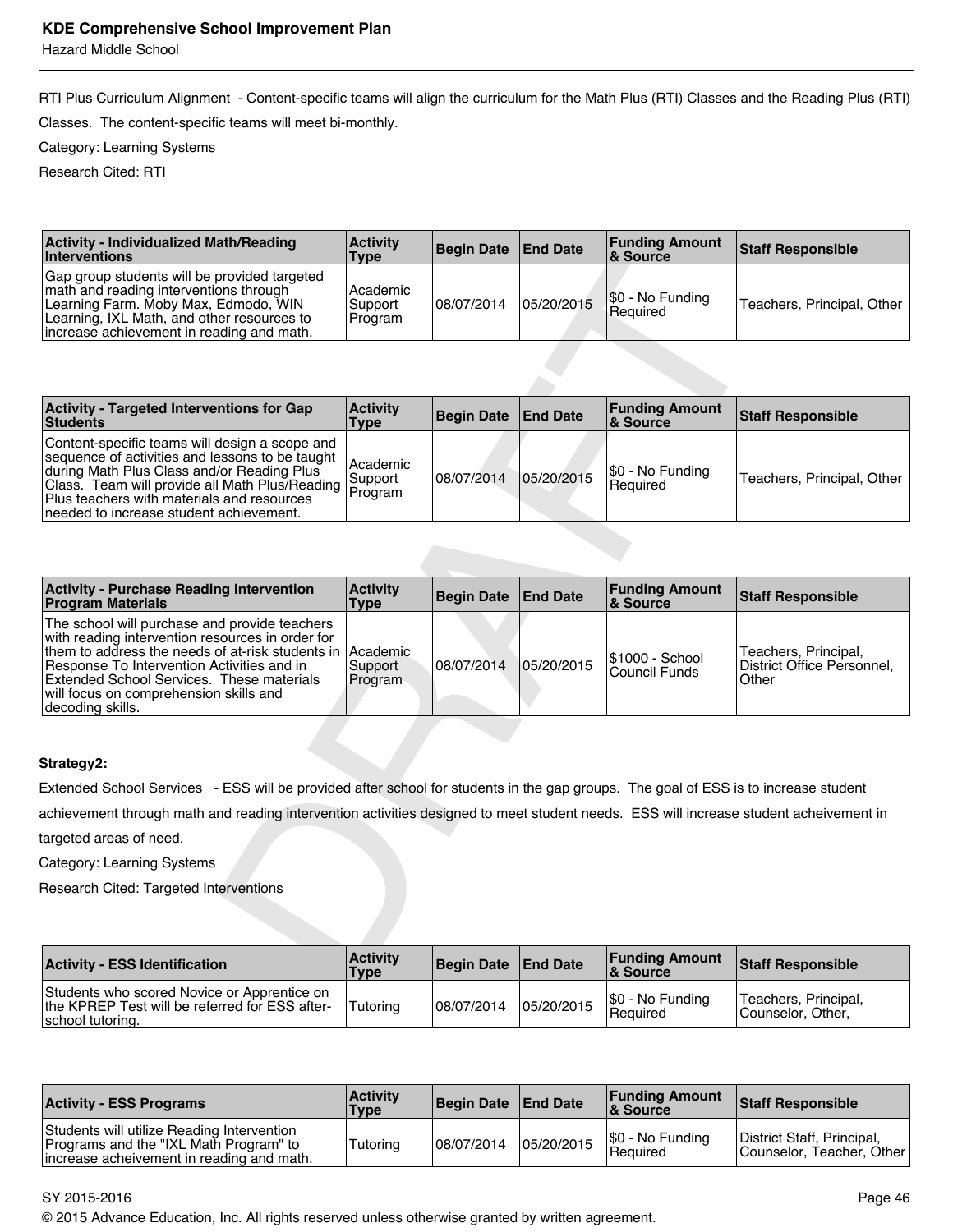| <b>Activity - After School ESS</b>                                                                                                                                                                                                                                                                               | <b>Activity</b><br>Type | Begin Date   End Date |            | <b>Funding Amount</b><br>∣& Source | <b>Staff Responsible</b>                                    |
|------------------------------------------------------------------------------------------------------------------------------------------------------------------------------------------------------------------------------------------------------------------------------------------------------------------|-------------------------|-----------------------|------------|------------------------------------|-------------------------------------------------------------|
| <b>ESS</b> after school tutoring will concentrate on<br>reading and math skills. ESS will concentrate<br>on small group instruction, guided reading,<br>individualized assignments aimed at improving<br>student acheivement. Each grade level will<br>have one math ESS teacher and one ESS<br>reading teacher. | <b>Tutoring</b>         | 108/07/2014           | 05/20/2015 | \$5000 - District<br>Funding       | District Staff, Teachers,<br>Principal, Counselor,<br>Other |

### **Strategy3:**

| reading teacher.                                                                                                                                                                                                                                                                                                                                                                                                                                                                                                                                                                                                                                                                                                                                                                                       |                                |                   |                 |                                   |                                                          |  |  |  |  |
|--------------------------------------------------------------------------------------------------------------------------------------------------------------------------------------------------------------------------------------------------------------------------------------------------------------------------------------------------------------------------------------------------------------------------------------------------------------------------------------------------------------------------------------------------------------------------------------------------------------------------------------------------------------------------------------------------------------------------------------------------------------------------------------------------------|--------------------------------|-------------------|-----------------|-----------------------------------|----------------------------------------------------------|--|--|--|--|
|                                                                                                                                                                                                                                                                                                                                                                                                                                                                                                                                                                                                                                                                                                                                                                                                        |                                |                   |                 |                                   |                                                          |  |  |  |  |
| Strategy3:                                                                                                                                                                                                                                                                                                                                                                                                                                                                                                                                                                                                                                                                                                                                                                                             |                                |                   |                 |                                   |                                                          |  |  |  |  |
| Collaborate and Utilize Community Resources - Hazard Middle School will collaborate to increase the involvement of citizens of the                                                                                                                                                                                                                                                                                                                                                                                                                                                                                                                                                                                                                                                                     |                                |                   |                 |                                   |                                                          |  |  |  |  |
| community and encourage them to become more active in the educational process. School administration and faculty will foster a                                                                                                                                                                                                                                                                                                                                                                                                                                                                                                                                                                                                                                                                         |                                |                   |                 |                                   |                                                          |  |  |  |  |
| relationship with community services and businesses which encourages active involvement with the school and the educational process.                                                                                                                                                                                                                                                                                                                                                                                                                                                                                                                                                                                                                                                                   |                                |                   |                 |                                   |                                                          |  |  |  |  |
| Category: Stakeholder Engagement                                                                                                                                                                                                                                                                                                                                                                                                                                                                                                                                                                                                                                                                                                                                                                       |                                |                   |                 |                                   |                                                          |  |  |  |  |
| Research Cited: Community involvement strengthens the educational process and learning experience of all students.                                                                                                                                                                                                                                                                                                                                                                                                                                                                                                                                                                                                                                                                                     |                                |                   |                 |                                   |                                                          |  |  |  |  |
|                                                                                                                                                                                                                                                                                                                                                                                                                                                                                                                                                                                                                                                                                                                                                                                                        |                                |                   |                 |                                   |                                                          |  |  |  |  |
|                                                                                                                                                                                                                                                                                                                                                                                                                                                                                                                                                                                                                                                                                                                                                                                                        |                                |                   |                 |                                   |                                                          |  |  |  |  |
| <b>Activity - HMS Promote Citizen Involvement</b>                                                                                                                                                                                                                                                                                                                                                                                                                                                                                                                                                                                                                                                                                                                                                      | <b>Activity</b><br><b>Type</b> | <b>Begin Date</b> | <b>End Date</b> | <b>Funding Amount</b><br>& Source | <b>Staff Responsible</b>                                 |  |  |  |  |
| Continue Career Day as a means to introduce<br>citizen volunteers to participate more actively in<br>the educational process. At the present time<br>the following community services and<br>businesses are providing support to the school:<br>ISBE -- a group which provides financial<br>support; City of Hazard -- provides use of the<br>Hazard Pavilion and services of the Hazard City<br>Police; Kentucky River Community Care --<br>provides daily counseling services; Perry<br>County Health Department -- Postponing<br>Sexual Involvement classes; Perry County<br>Library -- provides bookmobile services on site;<br>4H -- Avian Club, Science Fan Night, and<br>Talking with TJ; McDonald's -- Acts of Kindness<br>free Happy Meals; Appalachian Regional<br>Hospital -- Fitness Fair. | Community<br>Engagement        | 08/07/2014        | 05/29/2015      | \$0 - No Funding<br>Required      | Principal, FRYSC,<br>Counselor, Faculty, Staff,<br>Other |  |  |  |  |
|                                                                                                                                                                                                                                                                                                                                                                                                                                                                                                                                                                                                                                                                                                                                                                                                        | <b>Activity</b>                |                   |                 | <b>Funding Amount</b>             |                                                          |  |  |  |  |
| <b>Activity - HMS Student Community Service</b>                                                                                                                                                                                                                                                                                                                                                                                                                                                                                                                                                                                                                                                                                                                                                        | <b>Type</b>                    | <b>Begin Date</b> | <b>End Date</b> | & Source                          | <b>Staff Responsible</b>                                 |  |  |  |  |
| Expand community service projects conducted<br>by students. Current projects are financial<br>support of the Arthritis Foundation, Breast<br>Cancer Awareness, Thanksgiving Food Boxes,<br>etc.                                                                                                                                                                                                                                                                                                                                                                                                                                                                                                                                                                                                        | Community<br>Engagement        | 08/07/2014        | 05/29/2015      | \$0 - No Funding<br>Required      | Principal, Counselor,<br>FRYSC, Faculty, Staff,<br>Other |  |  |  |  |
|                                                                                                                                                                                                                                                                                                                                                                                                                                                                                                                                                                                                                                                                                                                                                                                                        |                                |                   |                 |                                   |                                                          |  |  |  |  |

| <b>Activity - HMS Student Community Service</b>                                                                                                                                                  | <b>Activity</b><br>Type               | Begin Date   End Date |            | <b>Funding Amount</b><br>8 Source | <b>Staff Responsible</b>                                        |
|--------------------------------------------------------------------------------------------------------------------------------------------------------------------------------------------------|---------------------------------------|-----------------------|------------|-----------------------------------|-----------------------------------------------------------------|
| Expand community service projects conducted<br>by students. Current projects are financial<br>support of the Arthritis Foundation, Breast<br>Cancer Awareness, Thanksgiving Food Boxes,<br>⊺etc. | Community<br>Engagement 08/07/2014 IU |                       | 05/29/2015 | S0 - No Funding<br>Required       | Principal, Counselor,<br><b>FRYSC, Faculty, Staff,</b><br>Other |

| <b>Activity - HMS Community Outreach</b>                                                                                                                                                                                                                    | <b>Activity</b><br>Type              | Begin Date   End Date |            | <b>Funding Amount</b><br>∣& Source | <b>Staff Responsible</b>                        |
|-------------------------------------------------------------------------------------------------------------------------------------------------------------------------------------------------------------------------------------------------------------|--------------------------------------|-----------------------|------------|------------------------------------|-------------------------------------------------|
| Outreach to parents and community through:<br>beginning of the year orientation, open house<br>each midterm, daily updated teacher blogs,<br>parent training in Infinite Campus, scheduled<br>parent conferences, newspaper articles, and<br>school website | l Communitv<br>Ingagement 08/07/2014 |                       | 05/29/2015 | \$0 - No Funding<br>l Reauired     | Principal, Counselor,<br> Faculty, Staff, Other |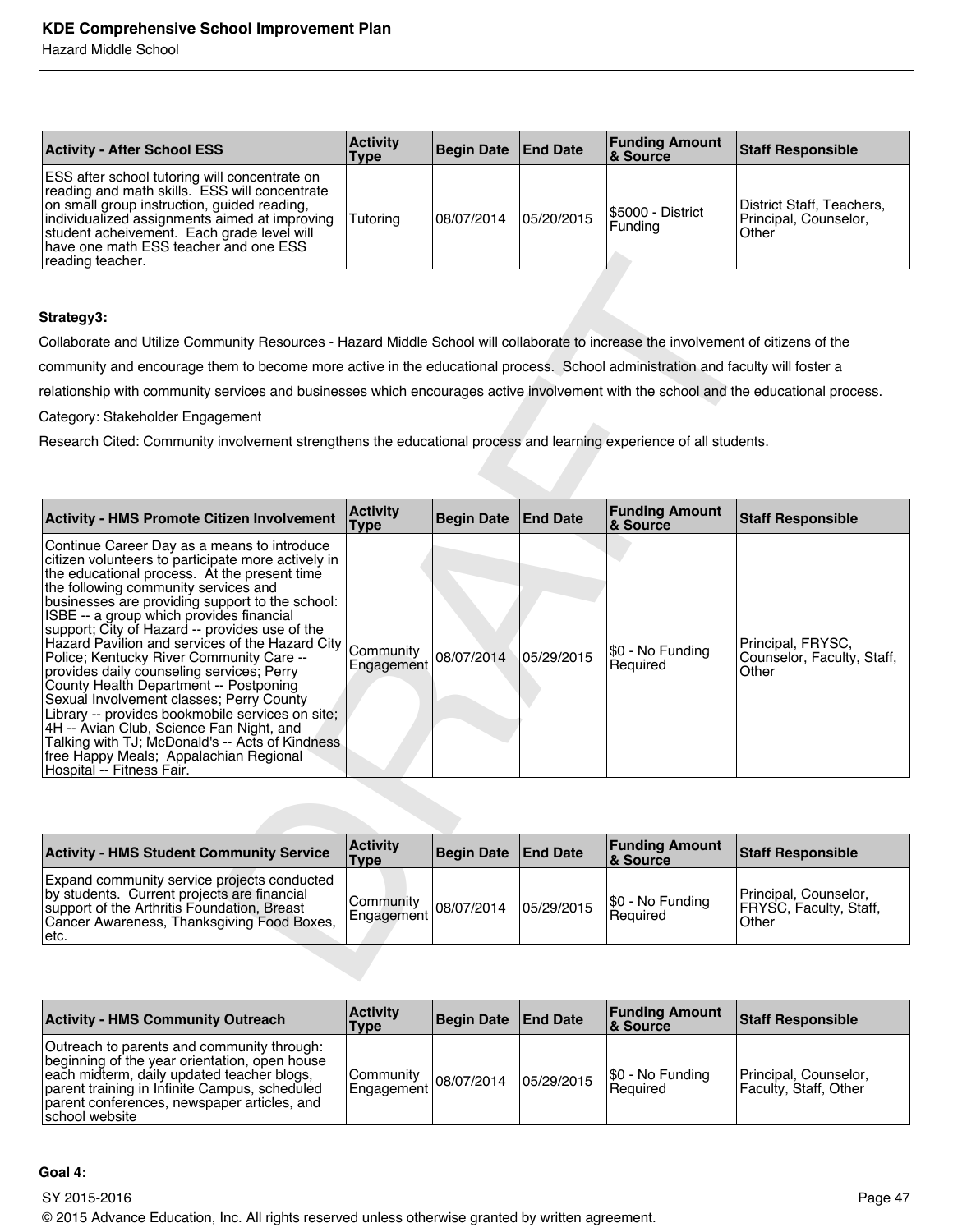Hazard Middle School

Increase the averaged combined reading and math KPREP scores for middle school students from 55.3% to 74.5% in 2017.

### **Measurable Objective 1:**

A 7% increase of Fifth, Sixth, Seventh and Eighth grade students will demonstrate a proficiency in averaged combined Reading and in Mathematics by 05/13/2015 as measured by KPREP Scores.

### **Strategy1:**

| <b>Activity - Purchase IXL Program</b>                                                                                                  | <b>Activity</b><br><b>Type</b> | Begin Date   End Date |            | <b>Funding Amount</b><br>& Source | <b>Staff Responsible</b> |
|-----------------------------------------------------------------------------------------------------------------------------------------|--------------------------------|-----------------------|------------|-----------------------------------|--------------------------|
| School will purchase the IXL Program which will<br>be used by math teachers to increase math<br>proficiency for students in grades 5-8. | Technology                     | 08/07/2014            | 05/20/2015 | \$1000 - School<br>Council Funds  | Principal<br>l Personnel |

| Strategy1:                                                                                                                                      |                                |                   |                 |                                         |                                                                                                                                                            |
|-------------------------------------------------------------------------------------------------------------------------------------------------|--------------------------------|-------------------|-----------------|-----------------------------------------|------------------------------------------------------------------------------------------------------------------------------------------------------------|
| IXL Online Math Program - Teachers will implement the IXL Program in Math Classes, Math Plus and ESS curriculum. Students will be               |                                |                   |                 |                                         |                                                                                                                                                            |
| assessed to determine math level and progress will be monitored by the classroom teacher. This program is self-paced and students will          |                                |                   |                 |                                         |                                                                                                                                                            |
| continuously revisit skills while being evaluated and get instant updates on their progress and mastery level.                                  |                                |                   |                 |                                         |                                                                                                                                                            |
| Category: Integrated Methods for Learning                                                                                                       |                                |                   |                 |                                         |                                                                                                                                                            |
| Research Cited: Experts agree that successful math instruction requires a strong foundation in the fundamentals, as a lack of fluency in        |                                |                   |                 |                                         |                                                                                                                                                            |
| simple math functions is detrimental to the understanding of more challenging standards. The best method for developing these skills is         |                                |                   |                 |                                         |                                                                                                                                                            |
| practice. IXL offers a multitude of practice skills designed to increase math fluency.                                                          |                                |                   |                 |                                         |                                                                                                                                                            |
| Once basic math fluency is attained, best practices recommend carefully monitored progression from easier to more difficult skills.             |                                |                   |                 |                                         |                                                                                                                                                            |
|                                                                                                                                                 |                                |                   |                 |                                         |                                                                                                                                                            |
|                                                                                                                                                 |                                |                   |                 |                                         |                                                                                                                                                            |
| <b>Activity - Purchase IXL Program</b>                                                                                                          | <b>Activity</b><br><b>Type</b> | <b>Begin Date</b> | <b>End Date</b> | <b>Funding Amount</b><br>& Source       | <b>Staff Responsible</b>                                                                                                                                   |
| School will purchase the IXL Program which will<br>be used by math teachers to increase math<br>proficiency for students in grades 5-8.         | Technology                     | 08/07/2014        | 05/20/2015      | \$1000 - School<br><b>Council Funds</b> | Principal<br>Personnel                                                                                                                                     |
|                                                                                                                                                 |                                |                   |                 |                                         |                                                                                                                                                            |
| <b>Activity - Teacher Collaboration</b>                                                                                                         | <b>Activity</b><br>Type        | <b>Begin Date</b> | <b>End Date</b> | <b>Funding Amount</b><br>& Source       | <b>Staff Responsible</b>                                                                                                                                   |
| Teachers will collaborate in the use and<br>implementation of IXL.                                                                              | Professional<br>Learning       | 08/07/2014        | 05/20/2015      | \$0 - No Funding<br>Required            | <b>Math Teachers</b><br><b>Special Education</b><br>Teachers/Instructional<br>Assistants<br><b>ESS Teachers</b><br><b>Technology Teachers</b><br>Principal |
|                                                                                                                                                 |                                |                   |                 |                                         |                                                                                                                                                            |
| <b>Activity - Student Involvement With IXL</b>                                                                                                  | <b>Activity</b><br><b>Type</b> | <b>Begin Date</b> | <b>End Date</b> | <b>Funding Amount</b><br>& Source       | <b>Staff Responsible</b>                                                                                                                                   |
| Students will work independently at their own<br>pace. Opportunities will be provided in Regular<br>Math Classes, Math Plus classes, ESS and at | Technology   05/08/2014        |                   | 05/20/2015      | \$0 - No Funding<br>Doguirod.           | Teachers, Instructional<br>Assistants, Principal,                                                                                                          |

| <b>Activity - Student Involvement With IXL</b>                                                                                                                                                                           | <b>Activity</b><br>Type | Begin Date   End Date |            | <b>Funding Amount</b><br>∣& Source | <b>Staff Responsible</b>                                   |
|--------------------------------------------------------------------------------------------------------------------------------------------------------------------------------------------------------------------------|-------------------------|-----------------------|------------|------------------------------------|------------------------------------------------------------|
| Students will work independently at their own<br>pace. Opportunities will be provided in Regular<br>Math Classes, Math Plus classes, ESS and at<br>home. Student progress will be monitored by<br>the classroom teacher. | Technoloav              | 05/08/2014            | 05/20/2015 | $ \$0 - No Funding$<br>l Reauired  | Teachers, Instructional<br>Assistants, Principal,<br>Other |

| <b>Activity - Parent/Community Training</b>                                                                                                                  | <b>Activity</b><br><b>Type</b> | Begin Date   End Date |            | <b>Funding Amount</b><br>8 Source   | <b>Staff Responsible</b>           |
|--------------------------------------------------------------------------------------------------------------------------------------------------------------|--------------------------------|-----------------------|------------|-------------------------------------|------------------------------------|
| The school will feature a Parent Night used to<br>train parents and community partners in the use $\mathbb{F}_p^{\alpha}$<br>of the IXL Online Math Program. | 'Parent<br><b>Involvement</b>  | 108/07/2014           | 05/22/2015 | \$0 - No Funding<br><b>Required</b> | <b>IMath Teachers</b><br>Principal |

SY 2015-2016 Page 48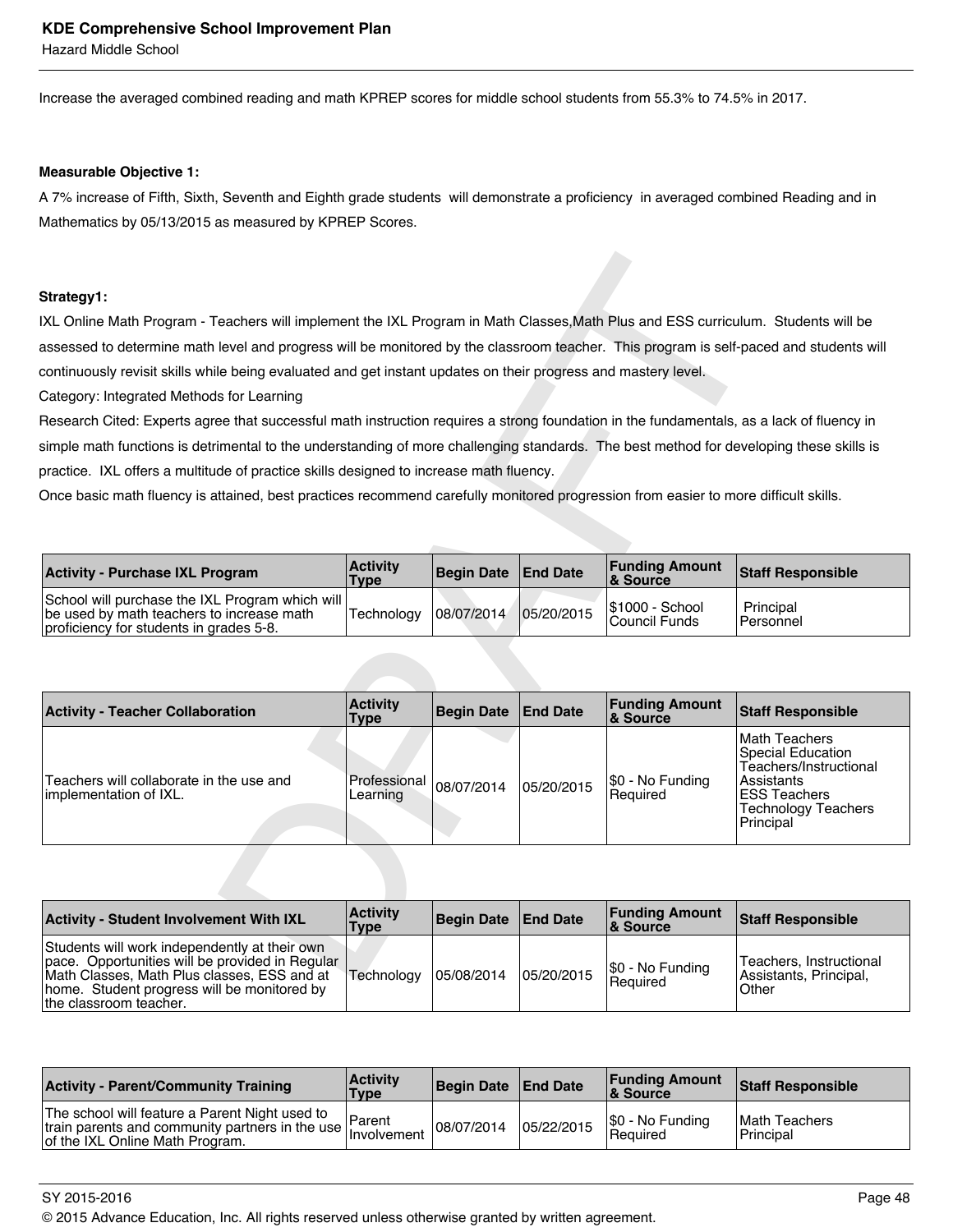### **Strategy2:**

Attendance - Excessive student tardiness and absenteeism continue to be a barrier to student learning. Consequently, improved attendance will enhance the opportunities and probability of increasing student achievement. The SBDM will evaluate and revise attendance policy implementation in an effort to improve attendance.

Category: Management Systems

Research Cited: Targeted Interventions

| <b>Activity - Daily Attendance Monitoring</b>                                                                                                | <b>Activity</b><br>Type                 | Begin Date   End Date |            | <b>Funding Amount</b><br>8 Source | <b>Staff Responsible</b>                                                                      |
|----------------------------------------------------------------------------------------------------------------------------------------------|-----------------------------------------|-----------------------|------------|-----------------------------------|-----------------------------------------------------------------------------------------------|
| Attendance clerk will produce a call report of<br>absent students. Staff will contact<br>parents/quardians concerning the absent<br>student. | <b>Behavioral</b><br>Support<br>Program | 08/07/2014            | 05/20/2015 | \$0 - No Funding<br>Required      | Attendance Clerk.<br>Homeless Grant Assistant,<br>Principal, FRYSC,<br>lCounselor. DPP. Other |

### **Strategy3:**

### Category:

| <b>Activity - Daily Attendance Monitoring</b>                                                                                                                                                                                                                                | <b>Activity</b><br><b>Type</b>   | <b>Begin Date</b> | <b>End Date</b> | <b>Funding Amount</b><br>& Source | <b>Staff Responsible</b>                                                                     |
|------------------------------------------------------------------------------------------------------------------------------------------------------------------------------------------------------------------------------------------------------------------------------|----------------------------------|-------------------|-----------------|-----------------------------------|----------------------------------------------------------------------------------------------|
| Attendance clerk will produce a call report of<br>absent students. Staff will contact<br>parents/guardians concerning the absent<br>student.                                                                                                                                 | Behavioral<br>Support<br>Program | 08/07/2014        | 05/20/2015      | \$0 - No Funding<br>Required      | Attendance Clerk,<br>Homeless Grant Assistant,<br>Principal, FRYSC,<br>Counselor, DPP, Other |
|                                                                                                                                                                                                                                                                              |                                  |                   |                 |                                   |                                                                                              |
| Strategy3:                                                                                                                                                                                                                                                                   |                                  |                   |                 |                                   |                                                                                              |
| Classroom Instruction - All teachers will instruct students based on a curriculum aligned with the Common Core Standards. All students will                                                                                                                                  |                                  |                   |                 |                                   |                                                                                              |
| receive instruction from an aligned, articulated curriculum.                                                                                                                                                                                                                 |                                  |                   |                 |                                   |                                                                                              |
| Category:                                                                                                                                                                                                                                                                    |                                  |                   |                 |                                   |                                                                                              |
| Research Cited: Curriculum Assessment and Alignment                                                                                                                                                                                                                          |                                  |                   |                 |                                   |                                                                                              |
|                                                                                                                                                                                                                                                                              |                                  |                   |                 |                                   |                                                                                              |
| <b>Activity - Teacher Blogs</b>                                                                                                                                                                                                                                              | <b>Activity</b><br><b>Type</b>   | <b>Begin Date</b> | <b>End Date</b> | <b>Funding Amount</b><br>& Source | <b>Staff Responsible</b>                                                                     |
| Teachers will post course/grade level daily<br>activities on the Hazard Middle School Website.<br>The technology resource teacher will assist<br>teachers with this process. Parents will be<br>asked to check the website to keep apprised of<br>their child's assignments. | Parent<br>Involvement            | 08/07/2014        | 05/20/2015      | \$0 - No Funding<br>Required      | Teachers, Parents,<br>Principal, Other                                                       |
|                                                                                                                                                                                                                                                                              |                                  |                   |                 |                                   |                                                                                              |
| <b>Activity - Master Schedule</b>                                                                                                                                                                                                                                            | <b>Activity</b><br><b>Type</b>   | <b>Begin Date</b> | <b>End Date</b> | <b>Funding Amount</b><br>& Source | <b>Staff Responsible</b>                                                                     |
| Grade level schedules will be compiled into a<br>master schedule. Grade level schedules will<br>reflect maximum use of instructional time.                                                                                                                                   | Academic<br>Support<br>Program   | 08/07/2014        | 08/20/2015      | \$0 - No Funding<br>Required      | Principal, Counselor,<br>Teachers, Other                                                     |
|                                                                                                                                                                                                                                                                              |                                  |                   |                 |                                   |                                                                                              |
| <b>Activity - Units/Lesson Plans/Assessments</b>                                                                                                                                                                                                                             | <b>Activity</b><br><b>Type</b>   | <b>Begin Date</b> | <b>End Date</b> | <b>Funding Amount</b><br>& Source | <b>Staff Responsible</b>                                                                     |
| Teachers will utilize units of study with                                                                                                                                                                                                                                    |                                  |                   |                 |                                   |                                                                                              |

| <b>Activity - Master Schedule</b>                                                                                                           | <b>Activity</b><br><b>Type</b> | Begin Date   End Date |            | <b>Funding Amount</b><br>8 Source   | <b>Staff Responsible</b>                 |
|---------------------------------------------------------------------------------------------------------------------------------------------|--------------------------------|-----------------------|------------|-------------------------------------|------------------------------------------|
| Grade level schedules will be compiled into a<br>Imaster schedule. Grade level schedules will<br>reflect maximum use of instructional time. | Academic<br>Support<br>Program | 08/07/2014            | 08/20/2015 | \$0 - No Funding<br><b>Required</b> | Principal, Counselor,<br>Teachers. Other |

| <b>Activity - Units/Lesson Plans/Assessments</b>                                                                                                                                                                                                                                                                                                                                                                                                                                                                | <b>Activity</b><br>Type | <b>Begin Date End Date</b> |            | <b>Funding Amount</b><br>& Source | <b>Staff Responsible</b>   |
|-----------------------------------------------------------------------------------------------------------------------------------------------------------------------------------------------------------------------------------------------------------------------------------------------------------------------------------------------------------------------------------------------------------------------------------------------------------------------------------------------------------------|-------------------------|----------------------------|------------|-----------------------------------|----------------------------|
| Teachers will utilize units of study with<br>embedded lesson plans in their classrooms.<br>Units of study are intentional plans for teaching<br>and learning that address content standards in<br>a meaningful way. All teachers in all subject<br>areas will submit units and assessments<br> through citts. Formative Assessment along with <br>other assessments will be utilized throughout<br>the unit. Well-designed units and formative<br>assessments ensure that students will learn at<br>high levels | Direct<br>Instruction   | 08/07/2014                 | 05/20/2015 | \$0 - No Funding<br>Required      | Teachers, Principal, Other |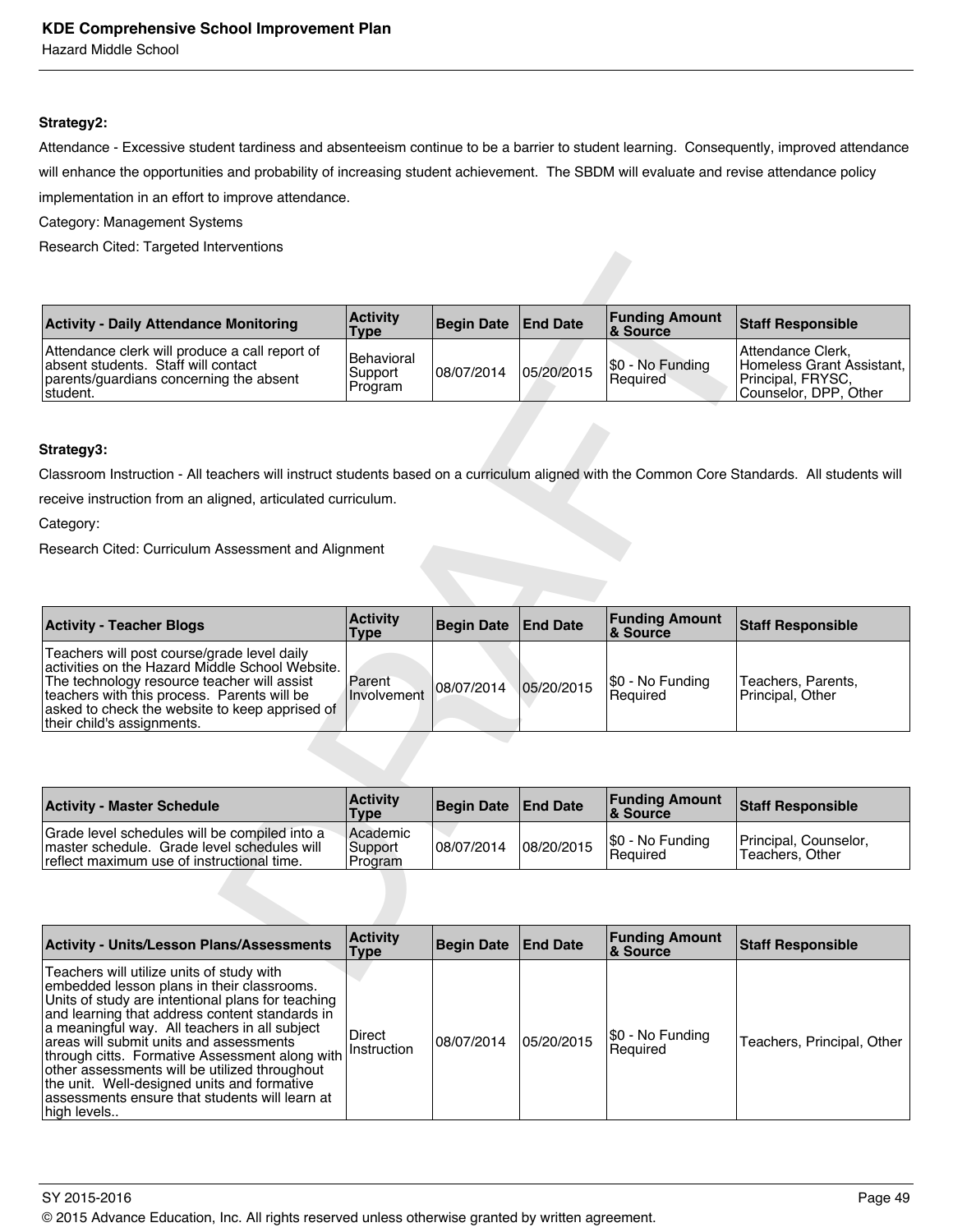Hazard Middle School

| <b>Activity - Technology</b>                                                                                                                                                                                                                     | <b>Activity</b><br>Type | Begin Date   End Date |            | <b>Funding Amount</b><br>∣& Source  | Staff Responsible                       |
|--------------------------------------------------------------------------------------------------------------------------------------------------------------------------------------------------------------------------------------------------|-------------------------|-----------------------|------------|-------------------------------------|-----------------------------------------|
| The technology resource teacher will provide<br>follow-up and support for classroom technology<br>integration. All students will receive instruction<br>with appropriate technology integration. ILP'S<br>will be implemented in all classrooms. | Technology              | 08/07/2014            | 05/20/2015 | \$0 - No Funding<br><b>Reauired</b> | Teachers, Principal, J.<br>Clair. Other |

| <b>Activity - Program Review</b>                                                                                                                                                                                                                                                                                                                                                          | <b>Activity</b><br><b>Type</b> | <b>Begin Date</b> | <b>End Date</b> | <b>Funding Amount</b><br>& Source | <b>Staff Responsible</b>                                                                       |
|-------------------------------------------------------------------------------------------------------------------------------------------------------------------------------------------------------------------------------------------------------------------------------------------------------------------------------------------------------------------------------------------|--------------------------------|-------------------|-----------------|-----------------------------------|------------------------------------------------------------------------------------------------|
| Students will receive instruction in Writing,<br>Practical Living/Career Studies, and<br>Arts/Humanities as defined by the KDE<br>Program Review. The curriculum in each of<br>these subject areas will define what students<br>should know and be able to do in these content<br>areas. All content area teachers will work to<br>achieve the goals set forth by the Program<br>Reviews. | Academic<br>Support<br>Program | 08/07/2014        | 05/20/2015      | \$0 - No Funding<br>Required      | Teachers, Principal, Bobby<br>Bowling, JoAnn Hall,<br>Jennifer Roll, Letha<br>Patterson, Other |
|                                                                                                                                                                                                                                                                                                                                                                                           |                                |                   |                 |                                   |                                                                                                |
| Strategy4:                                                                                                                                                                                                                                                                                                                                                                                |                                |                   |                 |                                   |                                                                                                |
| Content Literacy - Teachers will reinforce literacy skills in all content areas.                                                                                                                                                                                                                                                                                                          |                                |                   |                 |                                   |                                                                                                |
| Category:                                                                                                                                                                                                                                                                                                                                                                                 |                                |                   |                 |                                   |                                                                                                |
| Research Cited: Literacy Initiatives.                                                                                                                                                                                                                                                                                                                                                     |                                |                   |                 |                                   |                                                                                                |
|                                                                                                                                                                                                                                                                                                                                                                                           |                                |                   |                 |                                   |                                                                                                |
| <b>Activity - Writing Across the Curriculum</b>                                                                                                                                                                                                                                                                                                                                           | <b>Activity</b><br><b>Type</b> | <b>Begin Date</b> | <b>End Date</b> | <b>Funding Amount</b><br>& Source | <b>Staff Responsible</b>                                                                       |
| Teachers will incorporate writing in all content<br>areas and monitored through the Writing<br>Program Review.                                                                                                                                                                                                                                                                            | Academic<br>Support<br>Program | 08/07/2014        | 05/20/2015      | \$0 - No Funding<br>Required      | Teachers, Principal, J.<br>Roll, Other                                                         |
|                                                                                                                                                                                                                                                                                                                                                                                           |                                |                   |                 |                                   |                                                                                                |
| <b>Activity - Reading Across the Curriculum</b>                                                                                                                                                                                                                                                                                                                                           | <b>Activity</b><br><b>Type</b> | <b>Begin Date</b> | <b>End Date</b> | <b>Funding Amount</b><br>& Source | <b>Staff Responsible</b>                                                                       |
| Teachers will incorporate reading in all content<br>areas. Students will read, discuss, and use<br>vocabulary words from the content areas.<br>Students will define commonly used words in<br>the content area passages.                                                                                                                                                                  | Academic<br>Support<br>Program | 08/07/2014        | 05/20/2015      | \$0 - No Funding<br>Required      | Teachers, Principal, KVEC<br>- Carole Mullins, Other                                           |
|                                                                                                                                                                                                                                                                                                                                                                                           |                                |                   |                 |                                   |                                                                                                |
| Strategy5:                                                                                                                                                                                                                                                                                                                                                                                |                                |                   |                 |                                   |                                                                                                |
| Supplemental Curriculum Strategies - Teachers will use differentiated instructional strategies and activities to enhance student learning.                                                                                                                                                                                                                                                |                                |                   |                 |                                   |                                                                                                |
| Category: Learning Systems                                                                                                                                                                                                                                                                                                                                                                |                                |                   |                 |                                   |                                                                                                |
| <b>Research Cited: Best Practice</b>                                                                                                                                                                                                                                                                                                                                                      |                                |                   |                 |                                   |                                                                                                |

### **Strategy4:**

| <b>Activity - Writing Across the Curriculum</b>                                                                | <b>Activity</b><br><b>Type</b>    | Begin Date   End Date |            | <b>Funding Amount</b><br>∣& Source | <b>Staff Responsible</b>               |
|----------------------------------------------------------------------------------------------------------------|-----------------------------------|-----------------------|------------|------------------------------------|----------------------------------------|
| Teachers will incorporate writing in all content<br>areas and monitored through the Writing<br>Program Review. | l Academic<br>Support<br>'Program | 08/07/2014            | 05/20/2015 | \$0 - No Funding<br>l Reauired     | Teachers, Principal, J.<br>Roll. Other |

| <b>Activity - Reading Across the Curriculum</b>                                                                                                                                                                          | <b>Activity</b><br>Type         | Begin Date   End Date |            | <b>Funding Amount</b><br>8 Source | Staff Responsible                                      |
|--------------------------------------------------------------------------------------------------------------------------------------------------------------------------------------------------------------------------|---------------------------------|-----------------------|------------|-----------------------------------|--------------------------------------------------------|
| Teachers will incorporate reading in all content<br>areas. Students will read, discuss, and use<br>vocabulary words from the content areas.<br>Students will define commonly used words in<br>the content area passages. | Academic<br>Support<br> Program | 08/07/2014            | 05/20/2015 | \$0 - No Funding<br>Required      | Teachers, Principal, KVEC  <br>- Carole Mullins, Other |

### **Strategy5:**

| <b>Activity - Reality Store</b>                                                                                                                                                                                                       | <b>Activity</b><br>Type                  | Begin Date   End Date |            | <b>Funding Amount</b><br>∣& Source | <b>Staff Responsible</b>                        |
|---------------------------------------------------------------------------------------------------------------------------------------------------------------------------------------------------------------------------------------|------------------------------------------|-----------------------|------------|------------------------------------|-------------------------------------------------|
| The Reality Store is the real life culminating<br>event for the financial literacy unit taught in 7th<br>grade. The Perry County Extension Office<br>provides the financial literacy curriculum and<br>coordinates the Reality Store. | Community<br>I Engagement 08/07/2014 Iv. |                       | 05/20/2015 | [\$0 - No Funding<br>l Reauired    | Teachers, Principal,<br>Counselor, FRYSC, Other |

SY 2015-2016 Page 50

<sup>© 2015</sup> Advance Education, Inc. All rights reserved unless otherwise granted by written agreement.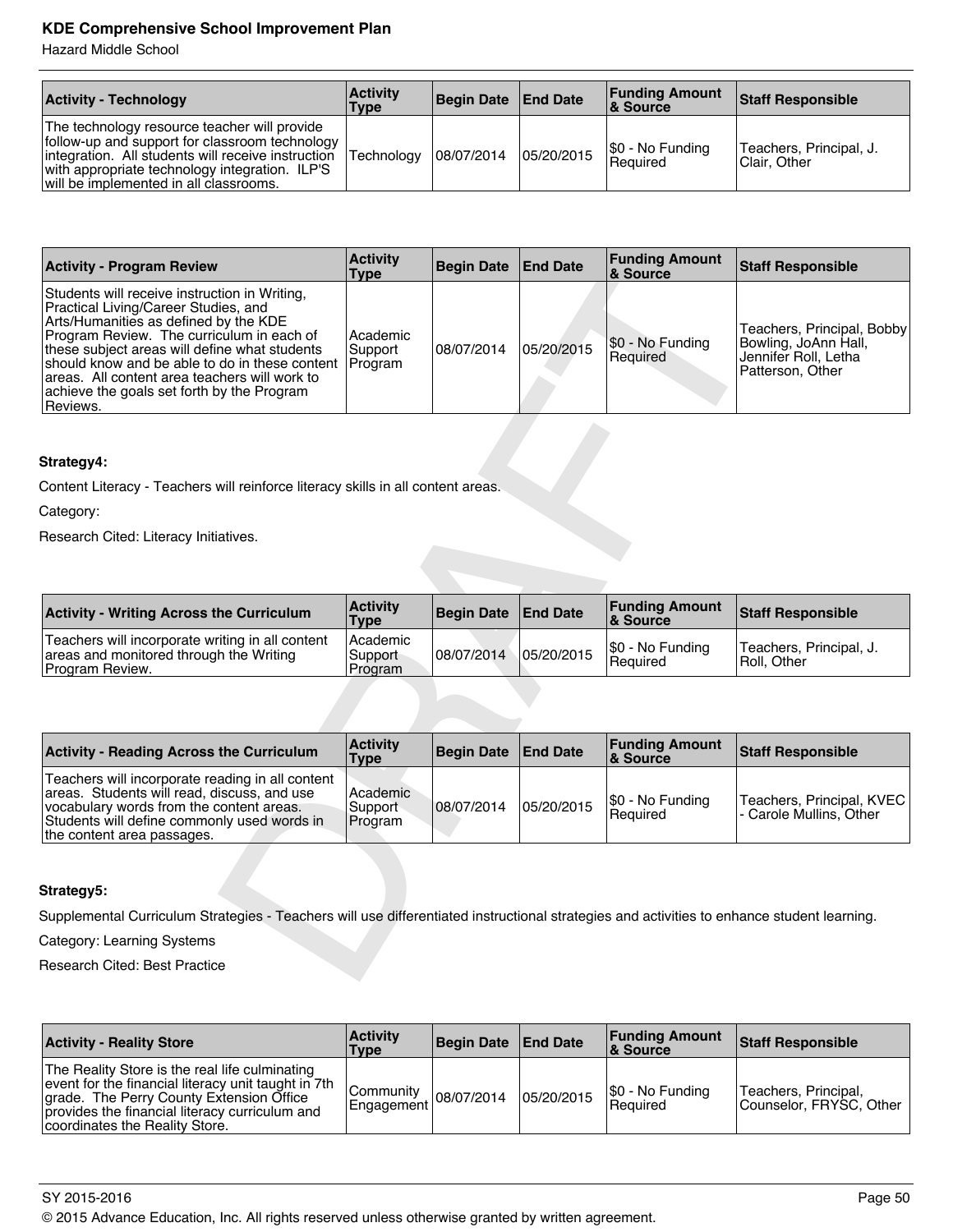Hazard Middle School

| <b>Activity - Accelerated Reader (AR)</b>                                                                                                                                                                                                                                                                                                                                        | <b>Activity</b><br>Type        | Begin Date   End Date |            | <b>Funding Amount</b><br>∣& Source            | <b>Staff Responsible</b>                                      |
|----------------------------------------------------------------------------------------------------------------------------------------------------------------------------------------------------------------------------------------------------------------------------------------------------------------------------------------------------------------------------------|--------------------------------|-----------------------|------------|-----------------------------------------------|---------------------------------------------------------------|
| Language Arts Teachers will continue to<br>implement and refine the Accelerated Reader<br>Program into their regular curriculum. The AR<br>Program will allow students to improve and/or<br>accelerate their reading comprehension and<br>skills. Language Arts teachers will give<br>students an AR grade. Students who recieve a<br>certain number of points will be rewarded. | Academic<br>Support<br>Program | 108/07/2014           | 05/20/2015 | <b>1\$5000 - Title I</b><br><b>Schoolwide</b> | Principal, Teachers,<br>Librarian, Technology<br>Staff. Other |

| <b>Activity - Academic Field Trips</b>                                                                                                                                                                       | <b>Activity</b><br>Type | Begin Date   End Date |             | <b>Funding Amount</b><br>∣& Source | Staff Responsible                                |
|--------------------------------------------------------------------------------------------------------------------------------------------------------------------------------------------------------------|-------------------------|-----------------------|-------------|------------------------------------|--------------------------------------------------|
| Teachers will plan field trips that enhance and<br>support the common core standards. Students<br>will demonstrate an increased knowledge by<br>making real world connections with classroom<br>lactivities. | <b>Field Trip</b>       | 08/07/2014            | 105/20/2015 | <b>S1000 - Other</b>               | <b>FRYSC Staff, Teachers</b><br>Principal, Other |

### **Strategy6:**

| <b>Activity - Content-Specific Teams</b>                                                                                                                                                                             | <b>Activity</b><br>Type        | Begin Date   End Date |            | <b>Funding Amount</b><br>8 Source | Staff Responsible                                             |
|----------------------------------------------------------------------------------------------------------------------------------------------------------------------------------------------------------------------|--------------------------------|-----------------------|------------|-----------------------------------|---------------------------------------------------------------|
| Content teams will examine and compare<br>working curriculum" with common core"<br>standards to identify gaps. Once gaps have<br>been identified, modifications will be made to<br>the curriculum to eliminate gaps. | Academic<br>Support<br>Program | 08/07/2014            | 05/20/2015 | \$0 - No Funding<br>l Reauired    | Content Teachers,<br>Special Teachers,<br>Principal,<br>Other |

| students an AR grade. Students who recieve a<br>certain number of points will be rewarded.                                                                                                                                                                               |                                |                   |                 |                                   |                                                               |  |  |  |  |
|--------------------------------------------------------------------------------------------------------------------------------------------------------------------------------------------------------------------------------------------------------------------------|--------------------------------|-------------------|-----------------|-----------------------------------|---------------------------------------------------------------|--|--|--|--|
|                                                                                                                                                                                                                                                                          |                                |                   |                 |                                   |                                                               |  |  |  |  |
| <b>Activity - Academic Field Trips</b>                                                                                                                                                                                                                                   | <b>Activity</b><br><b>Type</b> | <b>Begin Date</b> | <b>End Date</b> | <b>Funding Amount</b><br>& Source | <b>Staff Responsible</b>                                      |  |  |  |  |
| Teachers will plan field trips that enhance and<br>support the common core standards. Students<br>will demonstrate an increased knowledge by<br>making real world connections with classroom<br>activities.                                                              | <b>Field Trip</b>              | 08/07/2014        | 05/20/2015      | \$1000 - Other                    | <b>FRYSC Staff, Teachers</b><br>Principal, Other              |  |  |  |  |
|                                                                                                                                                                                                                                                                          |                                |                   |                 |                                   |                                                               |  |  |  |  |
| Strategy6:                                                                                                                                                                                                                                                               |                                |                   |                 |                                   |                                                               |  |  |  |  |
| Professional Learning Curriculum Communities - Content-specific teams will meet monthly to refine the implementation of the common core                                                                                                                                  |                                |                   |                 |                                   |                                                               |  |  |  |  |
| standards in all subject areas.                                                                                                                                                                                                                                          |                                |                   |                 |                                   |                                                               |  |  |  |  |
|                                                                                                                                                                                                                                                                          |                                |                   |                 |                                   |                                                               |  |  |  |  |
| Category: Professional Learning & Support                                                                                                                                                                                                                                |                                |                   |                 |                                   |                                                               |  |  |  |  |
| Research Cited: Curriculum Assessment and Alignment.                                                                                                                                                                                                                     |                                |                   |                 |                                   |                                                               |  |  |  |  |
|                                                                                                                                                                                                                                                                          |                                |                   |                 |                                   |                                                               |  |  |  |  |
|                                                                                                                                                                                                                                                                          |                                |                   |                 |                                   |                                                               |  |  |  |  |
| <b>Activity - Content-Specific Teams</b>                                                                                                                                                                                                                                 | <b>Activity</b><br><b>Type</b> | <b>Begin Date</b> | <b>End Date</b> | <b>Funding Amount</b><br>& Source | <b>Staff Responsible</b>                                      |  |  |  |  |
| Content teams will examine and compare<br>"working curriculum" with common core<br>standards to identify gaps. Once gaps have<br>been identified, modifications will be made to<br>the curriculum to eliminate gaps.                                                     | Academic<br>Support<br>Program | 08/07/2014        | 05/20/2015      | \$0 - No Funding<br>Required      | Content Teachers,<br>Special Teachers,<br>Principal,<br>Other |  |  |  |  |
|                                                                                                                                                                                                                                                                          |                                |                   |                 |                                   |                                                               |  |  |  |  |
| <b>Activity - Grade Level PLC</b>                                                                                                                                                                                                                                        | <b>Activity</b><br><b>Type</b> | <b>Begin Date</b> | <b>End Date</b> | <b>Funding Amount</b><br>& Source | <b>Staff Responsible</b>                                      |  |  |  |  |
| Grade Level PLC meetings will occur bi-<br>monthly or more as needed. On-going<br>conversations concerning student needs will<br>occur. Teachers will actively discuss new ways<br>to increase student acheivement in all subject<br>areas, especially reading and math. | Professional<br>Learning       | 08/07/2014        | 05/20/2015      | \$0 - No Funding<br>Required      | Teachers, Principal, Other                                    |  |  |  |  |

| <b>Activity - Content Specific Professional</b><br><b>Development</b>                                                                                                                                                                                                                                          | <b>Activity</b><br>Type  | <b>Begin Date</b> | <b>End Date</b> | <b>Funding Amount</b><br>∣& Source | <b>Staff Responsible</b>         |
|----------------------------------------------------------------------------------------------------------------------------------------------------------------------------------------------------------------------------------------------------------------------------------------------------------------|--------------------------|-------------------|-----------------|------------------------------------|----------------------------------|
| Content specific professional development will<br>be provided to promote effective instructional<br>classroom practices. Content specific<br>facilitators will meet with teams to enhance and<br>develop new activities and instructional<br>practices for further implementation of common<br>core standards. | Professional<br>Learning | 08/07/2014        | 05/20/2015      | I\$500 - District<br>Funding       | Principal.<br>Teachers.<br>Other |

# SY 2015-2016 Page 51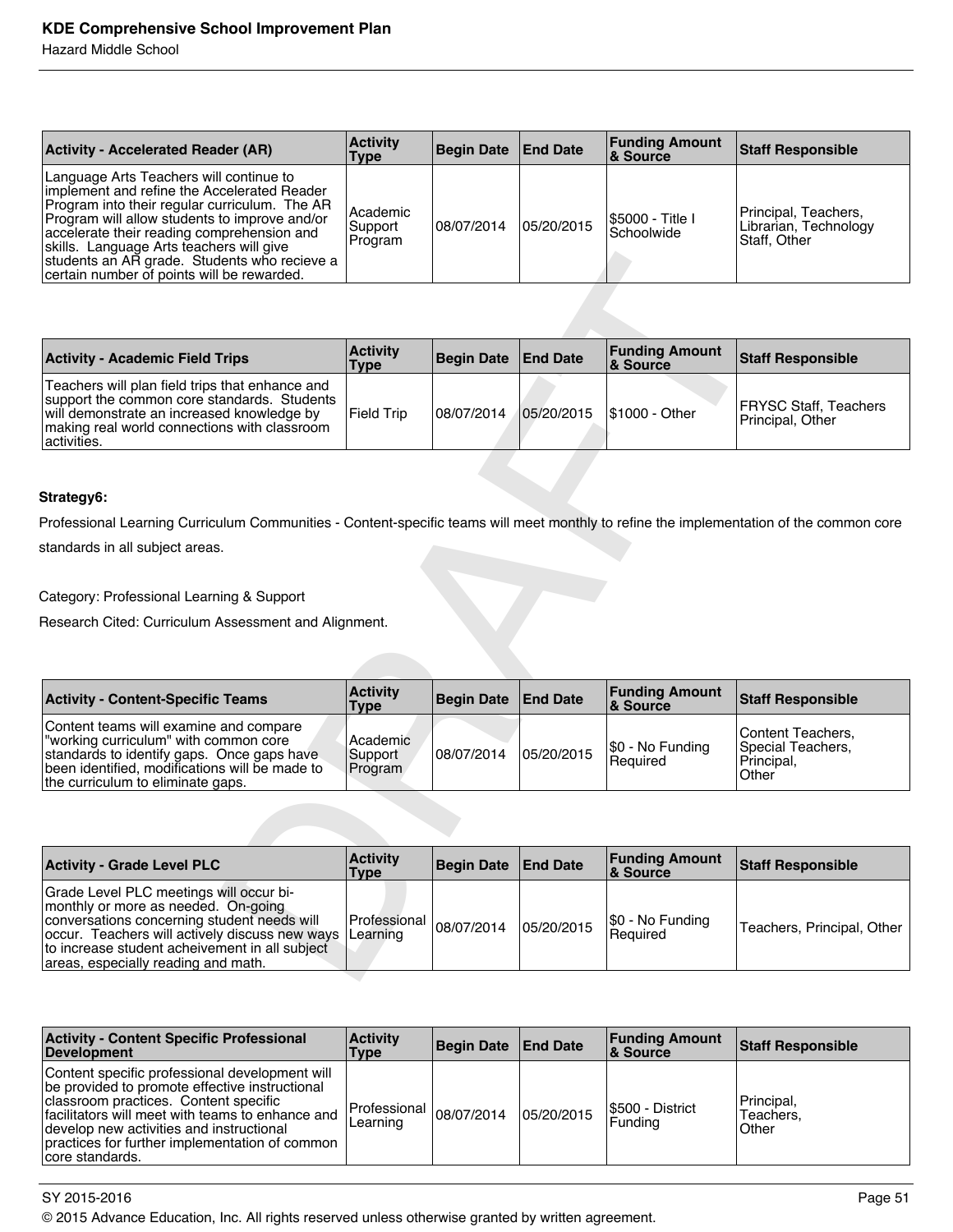### **Goal 5:**

PL/CS Formative and Summative Assessment

### **Measurable Objective 1:**

100% of Sixth, Seventh and Eighth grade students will demonstrate a proficiency in ILP completion that will provide teacher's access to ILP data and interest inventories in Career & Technical by 05/08/2013 as measured by classroom teachers abilitiy to intregrate information into the classroom.

### **Strategy1:**

| data and interest inventories in Career & Technical by 05/08/2013 as measured by classroom teachers abilitiy to intregrate information into |                                       |                   |                 |                                   |                          |
|---------------------------------------------------------------------------------------------------------------------------------------------|---------------------------------------|-------------------|-----------------|-----------------------------------|--------------------------|
| the classroom.                                                                                                                              |                                       |                   |                 |                                   |                          |
|                                                                                                                                             |                                       |                   |                 |                                   |                          |
|                                                                                                                                             |                                       |                   |                 |                                   |                          |
| Strategy1:                                                                                                                                  |                                       |                   |                 |                                   |                          |
| Teacher ILP Collaboration - Information shared and used in monthly PLC meetings.                                                            |                                       |                   |                 |                                   |                          |
| Category:                                                                                                                                   |                                       |                   |                 |                                   |                          |
| Research Cited: null                                                                                                                        |                                       |                   |                 |                                   |                          |
|                                                                                                                                             |                                       |                   |                 |                                   |                          |
| <b>Activity - PLC Collaboration</b>                                                                                                         | <b>Activity</b><br><b>Type</b>        | <b>Begin Date</b> | <b>End Date</b> | <b>Funding Amount</b><br>& Source | <b>Staff Responsible</b> |
| During PLC meetings, examine ILP data and<br>interest inventory results to plan lessons that<br>will improve student performance.           | Career<br>Preparation/<br>Orientation | 08/08/2012        | 05/08/2013      | \$0 - No Funding<br>Required      | All staff.               |
|                                                                                                                                             |                                       |                   |                 |                                   |                          |
| Goal 6:                                                                                                                                     |                                       |                   |                 |                                   |                          |
| PL/CS Professional Development and Support Services                                                                                         |                                       |                   |                 |                                   |                          |
|                                                                                                                                             |                                       |                   |                 |                                   |                          |
|                                                                                                                                             |                                       |                   |                 |                                   |                          |
| <b>Measurable Objective 1:</b>                                                                                                              |                                       |                   |                 |                                   |                          |
| collaborate to provide training to staff regarding the use of ILPs by students by 05/08/2013 as measured by teacher evaluations.            |                                       |                   |                 |                                   |                          |
|                                                                                                                                             |                                       |                   |                 |                                   |                          |
|                                                                                                                                             |                                       |                   |                 |                                   |                          |
| Strategy1:                                                                                                                                  |                                       |                   |                 |                                   |                          |
| Teacher ILP Training - Teachers will be provided training in the use of student ILPs.                                                       |                                       |                   |                 |                                   |                          |
| Category:                                                                                                                                   |                                       |                   |                 |                                   |                          |
| Research Cited: null                                                                                                                        |                                       |                   |                 |                                   |                          |
|                                                                                                                                             |                                       |                   |                 |                                   |                          |
|                                                                                                                                             |                                       |                   |                 |                                   |                          |
|                                                                                                                                             | <b>Activity</b>                       |                   |                 | <b>Funding Amount</b>             |                          |

### **Goal 6:**

### **Measurable Objective 1:**

### **Strategy1:**

| <b>Activity - ILP PD</b>                                                                     | <b>Activity</b><br>Type                 | Begin Date End Date |            | <b>Funding Amount</b><br>& Source | <b>Staff Responsible</b> |
|----------------------------------------------------------------------------------------------|-----------------------------------------|---------------------|------------|-----------------------------------|--------------------------|
| Teachers will attend a training on how to use<br>ILPs to help students develop career goals. | Professional $ 08/08/2012 $<br>Learning |                     | 04/10/2013 | $ \$0 - No Funding$<br>Required   | All staff.               |

### **Measurable Objective 2:**

collaborate to include all teachers and staff in PLC meetings held after school by 05/08/2013 as measured by sign-in sheets and minutes of the meetings after school.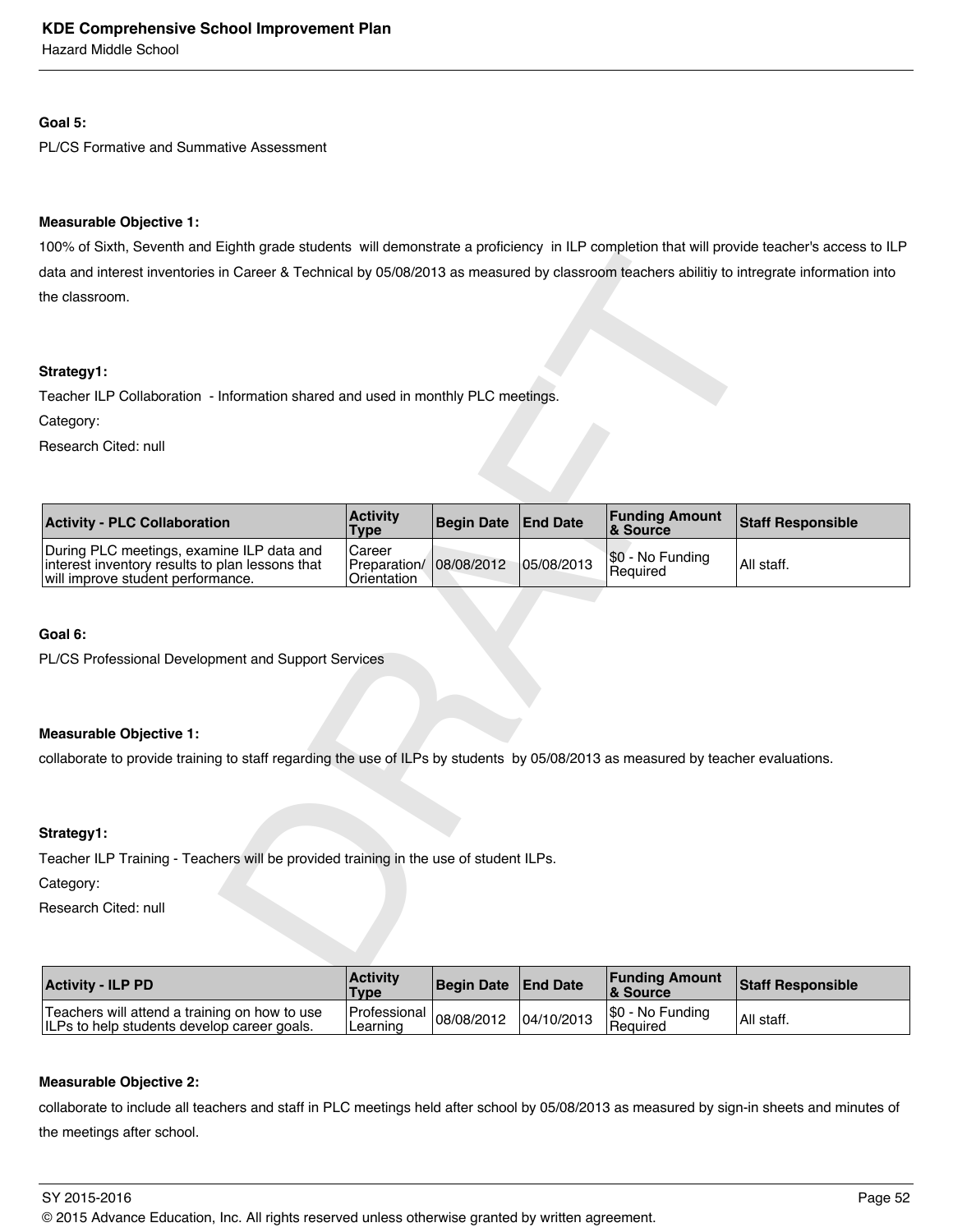Hazard Middle School

### **Strategy1:**

100% PLC Participation - PL/CS teachers and core subject teachers will collaborate on a monthly basis.

Category:

Research Cited: null

| <b>Activity - Faculty Meetings</b>                                         | <b>Activity</b><br><b>Type</b>          | Begin Date End Date |            | <b>Funding Amount</b><br><b>&amp; Source</b> | <b>Staff Responsible</b> |
|----------------------------------------------------------------------------|-----------------------------------------|---------------------|------------|----------------------------------------------|--------------------------|
| All teachers will participate in PLC activiites<br>after school as needed. | Professional $ 08/08/2012 $<br>Learning |                     | 05/08/2013 | S0 - No Funding<br>Required                  | All staff.               |

### **Measurable Objective 3:**

### **Strategy1:**

| <b>Activity - Faculty Meetings</b>                                                                                                      | <b>Activity</b><br>Type        | <b>Begin Date</b> | <b>End Date</b> | <b>Funding Amount</b><br>& Source | <b>Staff Responsible</b> |
|-----------------------------------------------------------------------------------------------------------------------------------------|--------------------------------|-------------------|-----------------|-----------------------------------|--------------------------|
| All teachers will participate in PLC activiites<br>after school as needed.                                                              | Professional<br>Learning       | 08/08/2012        | 05/08/2013      | \$0 - No Funding<br>Required      | All staff.               |
|                                                                                                                                         |                                |                   |                 |                                   |                          |
| <b>Measurable Objective 3:</b>                                                                                                          |                                |                   |                 |                                   |                          |
| collaborate to provide opportunities for professinal development to work with community partners relating to PL/CS by 05/08/2013 as     |                                |                   |                 |                                   |                          |
| measured by documentation of professional development participation                                                                     |                                |                   |                 |                                   |                          |
|                                                                                                                                         |                                |                   |                 |                                   |                          |
|                                                                                                                                         |                                |                   |                 |                                   |                          |
| Strategy1:                                                                                                                              |                                |                   |                 |                                   |                          |
| Professional Development - Teachers will particpate in various professional development opportunities.                                  |                                |                   |                 |                                   |                          |
| Category:                                                                                                                               |                                |                   |                 |                                   |                          |
| Research Cited: null                                                                                                                    |                                |                   |                 |                                   |                          |
|                                                                                                                                         |                                |                   |                 |                                   |                          |
|                                                                                                                                         |                                |                   |                 |                                   |                          |
| <b>Activity - Teachers Choice</b>                                                                                                       | <b>Activity</b><br><b>Type</b> | <b>Begin Date</b> | <b>End Date</b> | <b>Funding Amount</b><br>& Source | <b>Staff Responsible</b> |
| During afterschool PD's, community partners<br>will provide information on PL/CS topics.                                                | Professional<br>Learning       | 08/08/2012        | 05/08/2013      | \$600 - General<br>Fund           | All staff.               |
|                                                                                                                                         |                                |                   |                 |                                   |                          |
| Goal 7:                                                                                                                                 |                                |                   |                 |                                   |                          |
| Increase the percentage of students who are college ready from 58.7% to 75.8% by 2018-2019.                                             |                                |                   |                 |                                   |                          |
|                                                                                                                                         |                                |                   |                 |                                   |                          |
|                                                                                                                                         |                                |                   |                 |                                   |                          |
| <b>Measurable Objective 1:</b>                                                                                                          |                                |                   |                 |                                   |                          |
| A 5% increase of Eighth grade students will demonstrate a proficiency in Reading, English, and in Mathematics by 05/13/2016 as measured |                                |                   |                 |                                   |                          |
| by K-Prep data.                                                                                                                         |                                |                   |                 |                                   |                          |
|                                                                                                                                         |                                |                   |                 |                                   |                          |
|                                                                                                                                         |                                |                   |                 |                                   |                          |
| Strategy1:                                                                                                                              |                                |                   |                 |                                   |                          |

### **Goal 7:**

### **Measurable Objective 1:**

### **Strategy1:**

Explore Interventions - Teachers will administer Explore like tests to students in the 7th & 8th grade,. After reviewing results of the test, teachers will assign individual interventions for students based on those results. Teachers will utilize WIN Learning to address targeted skills.

Category: Learning Systems

Research Cited: Targeted Interventions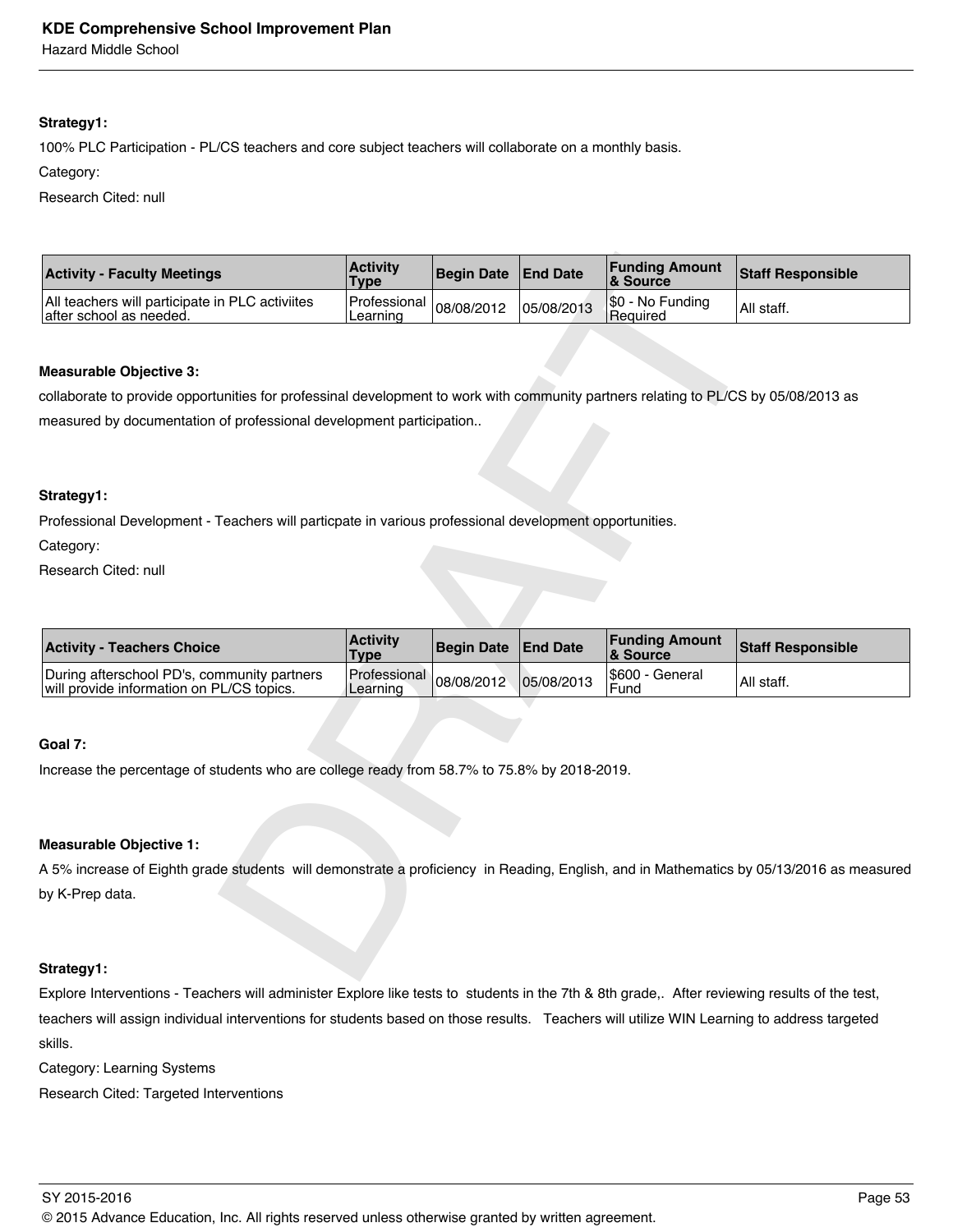Hazard Middle School

| <b>Activity - Targeted Interventions</b>                                                                                                                                                                                                              | <b>Activity</b><br><b>Type</b> | Begin Date   End Date |            | <b>Funding Amount</b><br><b>8</b> Source | Staff Responsible          |
|-------------------------------------------------------------------------------------------------------------------------------------------------------------------------------------------------------------------------------------------------------|--------------------------------|-----------------------|------------|------------------------------------------|----------------------------|
| Teachers will design individual interventions<br>according to Explore-like test results. Teachers Academic<br>will make folders with work that addresses<br>targeted skills. Teachers will also utilize the<br>WIN Learning Program to target skills. | Support<br>Program             | 08/07/2014            | 05/20/2015 | $ \$0 - No Funding$<br><b>Required</b>   | Teachers, Principal, Other |

### **Strategy2:**

| <b>Activity - WIN Learning</b>                                                                                                                                                                                                        | <b>Activity</b><br>Type | Begin Date   End Date |            | <b>Funding Amount</b><br>∣& Source | <b>Staff Responsible</b>                                          |
|---------------------------------------------------------------------------------------------------------------------------------------------------------------------------------------------------------------------------------------|-------------------------|-----------------------|------------|------------------------------------|-------------------------------------------------------------------|
| Students will work daily to acquire new skills in<br>all Suddents will work daily to acquire hew skills in<br>math, locating information and reading. Awards Support<br>and recognition will be given at the completion<br>of levels. | Program                 | 08/10/2015            | 05/13/2016 | \$0 - GRECC Race<br>Ito the Top    | Technology Resource<br>Teacher, classroom<br>teachers & principal |

### **Strategy3:**

| <b>Activity - HMS Career Day</b>                                                                                                                                                                                            | <b>Activity</b><br>Type | Begin Date   End Date |            | <b>Funding Amount</b><br><b>8</b> Source | <b>Staff Responsible</b>                                     |
|-----------------------------------------------------------------------------------------------------------------------------------------------------------------------------------------------------------------------------|-------------------------|-----------------------|------------|------------------------------------------|--------------------------------------------------------------|
| <b>FRYSC/Counseling Department will design a</b><br>career day for students in grades 5-8. Students Preparation/<br>will gain an appreciation and understanding of a $\bigcup_{i=1}^{n}$ orientation<br>variety of careers. |                         | 08/07/2014            | 05/29/2015 | \$0 - No Funding<br>l Reauired           | <b>FRYSC Staff, Counselor,</b><br>Principal, Teachers, Other |

| WIN Learning - Students will work independently on this program to prepare for the ACT and college.                                                                  |                                       |                   |                 |                                   |                                                                          |
|----------------------------------------------------------------------------------------------------------------------------------------------------------------------|---------------------------------------|-------------------|-----------------|-----------------------------------|--------------------------------------------------------------------------|
| Category: Continuous Improvement                                                                                                                                     |                                       |                   |                 |                                   |                                                                          |
| Research Cited: WIN Learning                                                                                                                                         |                                       |                   |                 |                                   |                                                                          |
|                                                                                                                                                                      |                                       |                   |                 |                                   |                                                                          |
| <b>Activity - WIN Learning</b>                                                                                                                                       | <b>Activity</b><br>Type               | <b>Begin Date</b> | <b>End Date</b> | <b>Funding Amount</b><br>& Source | <b>Staff Responsible</b>                                                 |
| Students will work daily to acquire new skills in<br>math, locating information and reading. Awards<br>and recognition will be given at the completion<br>of levels. | Academic<br>Support<br>Program        | 08/10/2015        | 05/13/2016      | \$0 - GRECC Race<br>to the Top    | <b>Technology Resource</b><br>Teacher, classroom<br>teachers & principal |
|                                                                                                                                                                      |                                       |                   |                 |                                   |                                                                          |
| Strategy3:                                                                                                                                                           |                                       |                   |                 |                                   |                                                                          |
| HMS Careers - Activities will be provided for the students which will aid in an appreciation of the variety and types of careers. Individual                         |                                       |                   |                 |                                   |                                                                          |
| career development activities will also be provided.                                                                                                                 |                                       |                   |                 |                                   |                                                                          |
| Category: Career Readiness Pathways                                                                                                                                  |                                       |                   |                 |                                   |                                                                          |
|                                                                                                                                                                      |                                       |                   |                 |                                   |                                                                          |
| Research Cited: Best Practices                                                                                                                                       |                                       |                   |                 |                                   |                                                                          |
|                                                                                                                                                                      |                                       |                   |                 |                                   |                                                                          |
|                                                                                                                                                                      |                                       |                   |                 |                                   |                                                                          |
| <b>Activity - HMS Career Day</b>                                                                                                                                     | <b>Activity</b><br>Type               | <b>Begin Date</b> | <b>End Date</b> | <b>Funding Amount</b><br>& Source | <b>Staff Responsible</b>                                                 |
| FRYSC/Counseling Department will design a<br>career day for students in grades 5-8. Students<br>will gain an appreciation and understanding of a                     | Career<br>Preparation/<br>Orientation | 108/07/2014       | 05/29/2015      | \$0 - No Funding<br>Required      | FRYSC Staff, Counselor,<br>Principal, Teachers, Other                    |
| variety of careers.                                                                                                                                                  |                                       |                   |                 |                                   |                                                                          |
|                                                                                                                                                                      |                                       |                   |                 |                                   |                                                                          |
|                                                                                                                                                                      |                                       |                   |                 |                                   |                                                                          |
| <b>Activity - HMS Operation Preparation</b><br>During March 2015, trained volunteer                                                                                  | <b>Activity</b><br>Type               | <b>Begin Date</b> | <b>End Date</b> | <b>Funding Amount</b><br>& Source | <b>Staff Responsible</b>                                                 |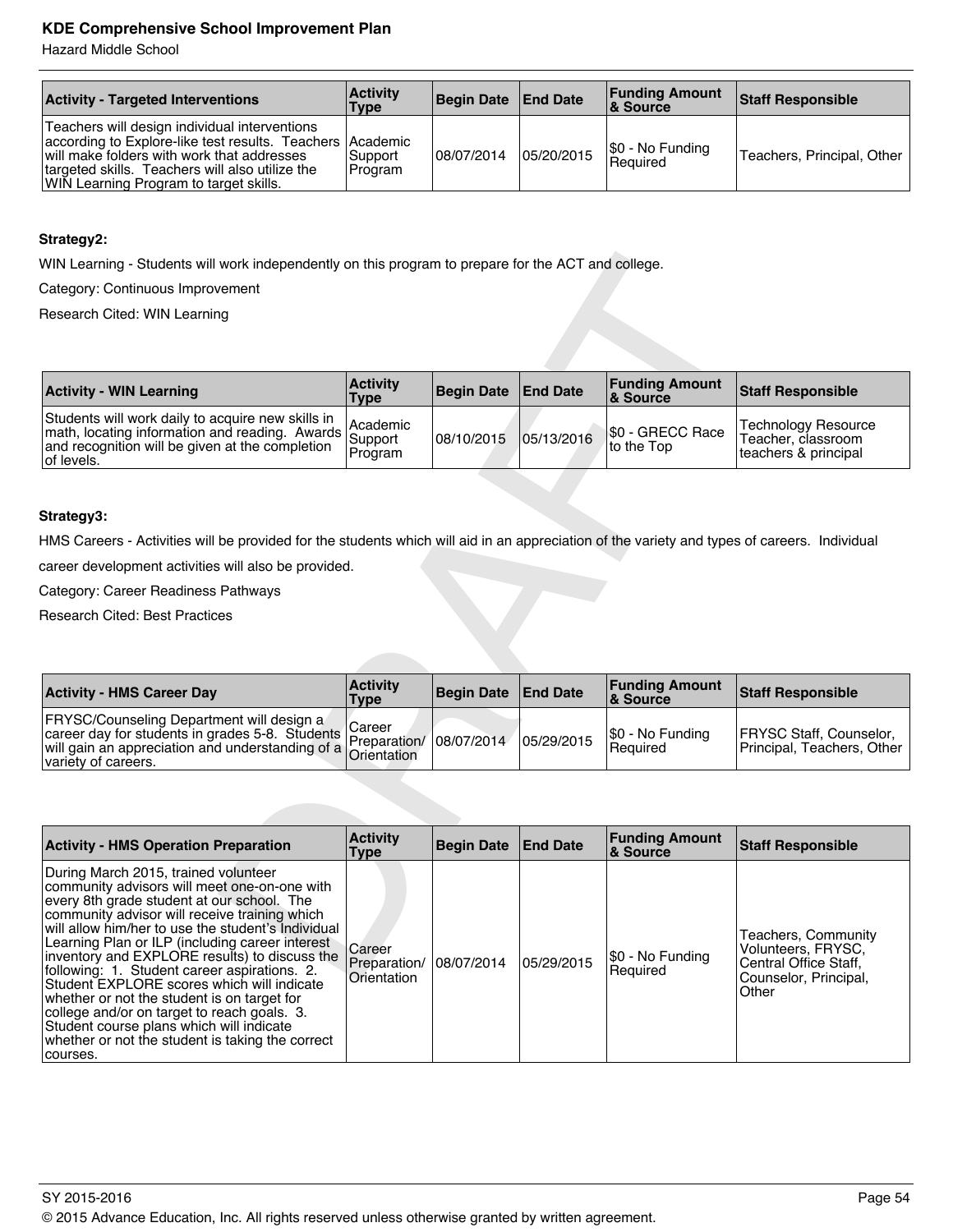Hazard Middle School

| <b>Activity - HMS ILP - Individual Learning Plan</b>                                                                                                                                                                                                                                                                               | Activity<br>'Type                                | Begin Date End Date |            | <b>Funding Amount</b><br>∣& Source  | <b>Staff Responsible</b>                 |
|------------------------------------------------------------------------------------------------------------------------------------------------------------------------------------------------------------------------------------------------------------------------------------------------------------------------------------|--------------------------------------------------|---------------------|------------|-------------------------------------|------------------------------------------|
| The technology resource teacher will<br>collaborate with classroom teachers to assist<br>students in completing their ILP targets. When<br>teachers utilize the resources in the ILP during<br>classroom instruction, students can see the<br>relevance of the content as it relates to their<br>plans for life after high school. | Career<br>Preparation/ 08/07/2014<br>Orientation |                     | 05/29/2015 | \$0 - No Funding<br><b>Required</b> | Teachers, Principal,<br>Counselor. Other |

### **Goal 8:**

### **Measurable Objective 1:**

### **Strategy1:**

| Goal 8:                                                                                                                                         |                                  |                   |                 |                                   |                                                                                  |
|-------------------------------------------------------------------------------------------------------------------------------------------------|----------------------------------|-------------------|-----------------|-----------------------------------|----------------------------------------------------------------------------------|
| In order to promote academic achievement through good behavior, there will be a 9% decrease in the number of office referrals for all           |                                  |                   |                 |                                   |                                                                                  |
| students at Hazard Middle School by June 2017.                                                                                                  |                                  |                   |                 |                                   |                                                                                  |
|                                                                                                                                                 |                                  |                   |                 |                                   |                                                                                  |
|                                                                                                                                                 |                                  |                   |                 |                                   |                                                                                  |
| <b>Measurable Objective 1:</b>                                                                                                                  |                                  |                   |                 |                                   |                                                                                  |
| collaborate to obtain a 3% decrease in office referrals for all students at Hazard Middle School                                                |                                  |                   |                 |                                   | by 06/15/2015 as measured by PBIS                                                |
| documentation and SWIS data                                                                                                                     |                                  |                   |                 |                                   |                                                                                  |
|                                                                                                                                                 |                                  |                   |                 |                                   |                                                                                  |
|                                                                                                                                                 |                                  |                   |                 |                                   |                                                                                  |
| Strategy1:                                                                                                                                      |                                  |                   |                 |                                   |                                                                                  |
| Student Rewards - Teachers will reinforce and reward students who demonstrate appropriate behavior. The students will be recognized             |                                  |                   |                 |                                   |                                                                                  |
| through Student of the Week, Six Weeks Incentive Reward, PBIS Effective Reward System (tickets), Good News postcards sent to homes,             |                                  |                   |                 |                                   |                                                                                  |
| Act of Kindness awards, and recognition on the school website and local newspaper.                                                              |                                  |                   |                 |                                   |                                                                                  |
| Category: Continuous Improvement                                                                                                                |                                  |                   |                 |                                   |                                                                                  |
| Research Cited: Valuing and celebrating appropriate behavior reinforces those who exhibit good behavior and encourages those who                |                                  |                   |                 |                                   |                                                                                  |
| engage in inappropriate behavior to improve thus improving the overall learning environment.                                                    |                                  |                   |                 |                                   |                                                                                  |
|                                                                                                                                                 |                                  |                   |                 |                                   |                                                                                  |
|                                                                                                                                                 |                                  |                   |                 |                                   |                                                                                  |
| <b>Activity - Student Rewards</b>                                                                                                               | <b>Activity</b><br><b>Type</b>   | <b>Begin Date</b> | <b>End Date</b> | <b>Funding Amount</b><br>& Source | <b>Staff Responsible</b>                                                         |
| Students who exhibit appropriate behavior will<br>be rewarded through a variety of programs.                                                    | Behavioral<br>Support<br>Program | 08/07/2014        | 05/20/2015      | \$0 - No Funding<br>Required      | Principal, Teachers,<br>Family Resource,<br>contributions from the<br>community. |
|                                                                                                                                                 |                                  |                   |                 |                                   |                                                                                  |
| Strategy2:                                                                                                                                      |                                  |                   |                 |                                   |                                                                                  |
| Consistency among staff - All certified and classified staff will receive training and/or review during PD on school wide expectations in order |                                  |                   |                 |                                   |                                                                                  |
| to provide consistent behavior responses. Grade level teams will meet to refine classroom behavior routines and expectations.                   |                                  |                   |                 |                                   |                                                                                  |
|                                                                                                                                                 |                                  |                   |                 |                                   |                                                                                  |
| Category: Stakeholder Engagement                                                                                                                |                                  |                   |                 |                                   |                                                                                  |
| Research Cited: Consistency from all staff in enforcing the PBIS program has shown a decrease in inappropriate behaviors among students.        |                                  |                   |                 |                                   |                                                                                  |

### **Strategy2:**

| <b>Activity - PBIS/SWIS</b>                                                                                                                                                                                                                                     | <b>Activity</b><br>Type          | <b>Begin Date End Date</b> |            | <b>Funding Amount</b><br>∣& Source | <b>Staff Responsible</b>                                                        |
|-----------------------------------------------------------------------------------------------------------------------------------------------------------------------------------------------------------------------------------------------------------------|----------------------------------|----------------------------|------------|------------------------------------|---------------------------------------------------------------------------------|
| PBIS Committee will conduct an annual training<br>and review of the PBIS program with all staff.<br>PBIS committee will meet throughout year to<br>analyze behavior trends and identify problem<br>areas and meet with staff to revise or create<br>procedures. | Behavioral<br>Support<br>Program | 08/07/2014                 | 05/20/2015 | \$0 - No Funding<br>Required       | Principal, Counselor, PBIS<br>Committee, PLC Team<br>Leaders, Faculty and Staff |

 $\,$  SY 2015-2016  $\,$  Page 55  $\,$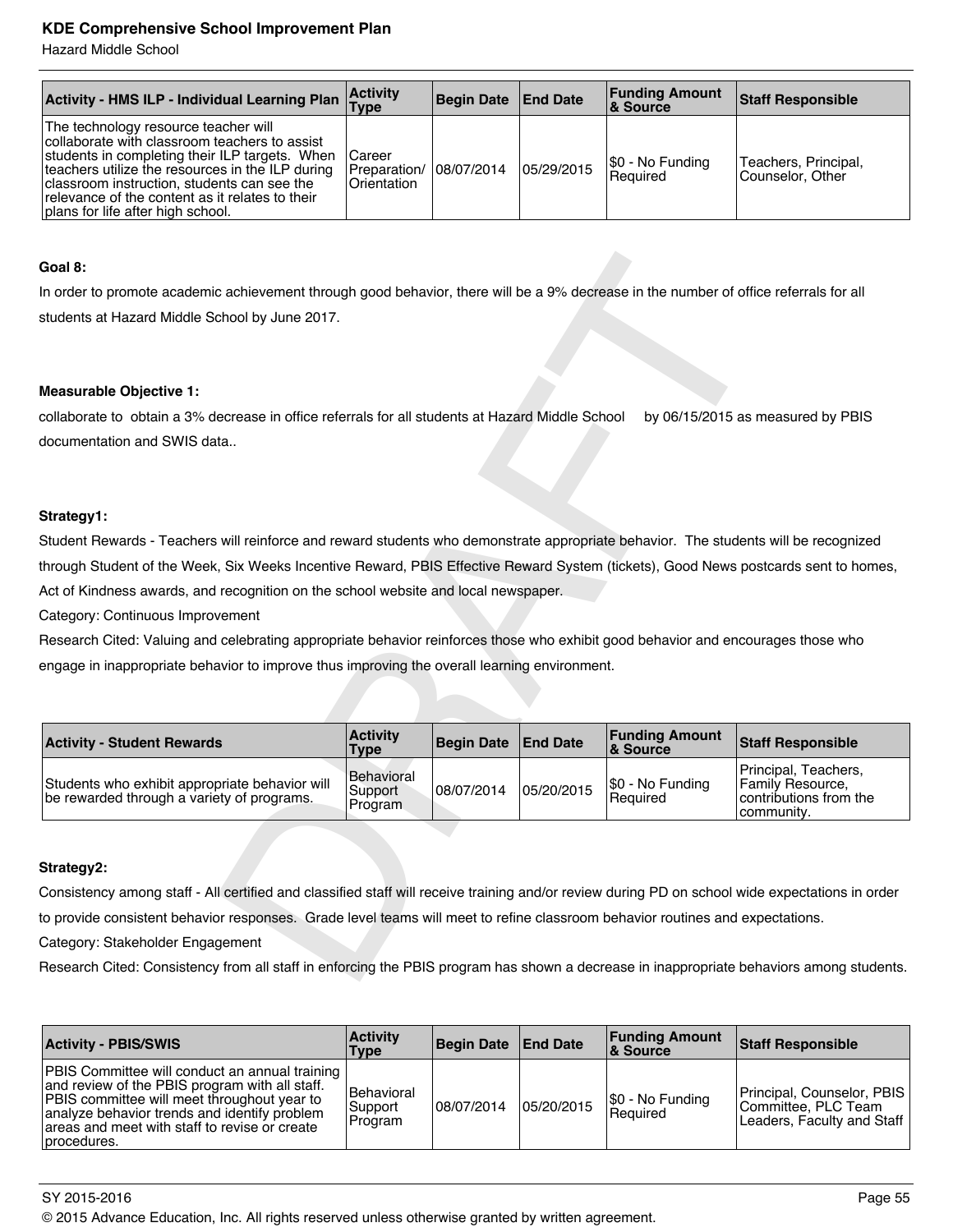Hazard Middle School

### **Strategy3:**

Teach/Review/Reteach - Teachers and staff will teach/review behavior expectations and consequences at the beginning of the school year and after an extended absence for school breaks.

Category: Learning Systems

Research Cited: Reviewing and reteaching behavior expectations reinforces and embeds behavior expectations.

| <b>Activity - Teach/Review/Reteach</b>                                                        | <b>Activity</b><br>Type           | Begin Date   End Date |            | <b>Funding Amount</b><br><b>&amp; Source</b> | <b>Staff Responsible</b>   |
|-----------------------------------------------------------------------------------------------|-----------------------------------|-----------------------|------------|----------------------------------------------|----------------------------|
| Teachers will teach/review/reteach behavior<br>expectations through a series of lesson plans. | Behavioral<br>'Support<br>Program | 108/20/2014           | 05/20/2015 | √\$0 - No Funding<br><b>Required</b>         | Principal, Teachers, other |

### **Strategy4:**

| <b>Activity - Teach/Review/Reteach</b>                                                                                                                                                                                                                                                                                                                                                                        | <b>Activity</b><br><b>Type</b>   | <b>Begin Date</b> | <b>End Date</b> | <b>Funding Amount</b><br>& Source | <b>Staff Responsible</b>        |
|---------------------------------------------------------------------------------------------------------------------------------------------------------------------------------------------------------------------------------------------------------------------------------------------------------------------------------------------------------------------------------------------------------------|----------------------------------|-------------------|-----------------|-----------------------------------|---------------------------------|
| Teachers will teach/review/reteach behavior<br>expectations through a series of lesson plans.                                                                                                                                                                                                                                                                                                                 | Behavioral<br>Support<br>Program | 08/20/2014        | 05/20/2015      | \$0 - No Funding<br>Required      | Principal, Teachers, other      |
|                                                                                                                                                                                                                                                                                                                                                                                                               |                                  |                   |                 |                                   |                                 |
| Strategy4:                                                                                                                                                                                                                                                                                                                                                                                                    |                                  |                   |                 |                                   |                                 |
| Advisor/Advisee - The Advisor/Advisee program is a weekly class consisting of a small group of students and a teacher. Advisor/Advisee is                                                                                                                                                                                                                                                                     |                                  |                   |                 |                                   |                                 |
| intended to build a relationship between students and the teacher which gives emotional, academic and behavioral support.                                                                                                                                                                                                                                                                                     |                                  |                   |                 |                                   |                                 |
| Category: Career Readiness Pathways                                                                                                                                                                                                                                                                                                                                                                           |                                  |                   |                 |                                   |                                 |
| Research Cited: Advisor/Advisee gives students a trusted adult within the school who can help them with a variety of issues and lend                                                                                                                                                                                                                                                                          |                                  |                   |                 |                                   |                                 |
| support.                                                                                                                                                                                                                                                                                                                                                                                                      |                                  |                   |                 |                                   |                                 |
|                                                                                                                                                                                                                                                                                                                                                                                                               |                                  |                   |                 |                                   |                                 |
|                                                                                                                                                                                                                                                                                                                                                                                                               |                                  |                   |                 |                                   |                                 |
| <b>Activity - Advisor/Advisee</b>                                                                                                                                                                                                                                                                                                                                                                             | <b>Activity</b><br><b>Type</b>   | <b>Begin Date</b> | <b>End Date</b> | <b>Funding Amount</b><br>& Source | <b>Staff Responsible</b>        |
| Weekly small group class designed to lend<br>emotional, academic and behavioral support<br>from a trusted adult. Classes are customized to<br>the needs of the group and may consist of<br>character education, study skills, organizational<br>strategies, learning styles, effective problem<br>solving, community service, effective transition<br>from elementary to middle and middle to high<br>school. | Behavioral<br>Support<br>Program | 08/20/2014        | 05/20/2015      | \$0 - No Funding<br>Required      | Guidance Counselor,<br>Teachers |
| Goal 9:                                                                                                                                                                                                                                                                                                                                                                                                       |                                  |                   |                 |                                   |                                 |
| Increase the percentage of effective Principal and Teachers from % in 2015 to % in 2020.                                                                                                                                                                                                                                                                                                                      |                                  |                   |                 |                                   |                                 |
|                                                                                                                                                                                                                                                                                                                                                                                                               |                                  |                   |                 |                                   |                                 |
| <b>Measurable Objective 1:</b>                                                                                                                                                                                                                                                                                                                                                                                |                                  |                   |                 |                                   |                                 |
|                                                                                                                                                                                                                                                                                                                                                                                                               |                                  |                   |                 |                                   |                                 |
| collaborate to Ensure that all teachers are knowledgeable of Professional Growth and Effectiveness System (TPGES). Baseline data will<br>be available after first year of implementation by 05/20/2015 as measured by Framework for Effective Teaching.                                                                                                                                                       |                                  |                   |                 |                                   |                                 |
|                                                                                                                                                                                                                                                                                                                                                                                                               |                                  |                   |                 |                                   |                                 |

### **Goal 9:**

### **Measurable Objective 1:**

### **Strategy1:**

Professional Growth and Effectiveness System - Ensure that all teachers are knowledgeable of TPGES implementation components and

expectations.

Category:

Research Cited: Next Generation Learners, TPGES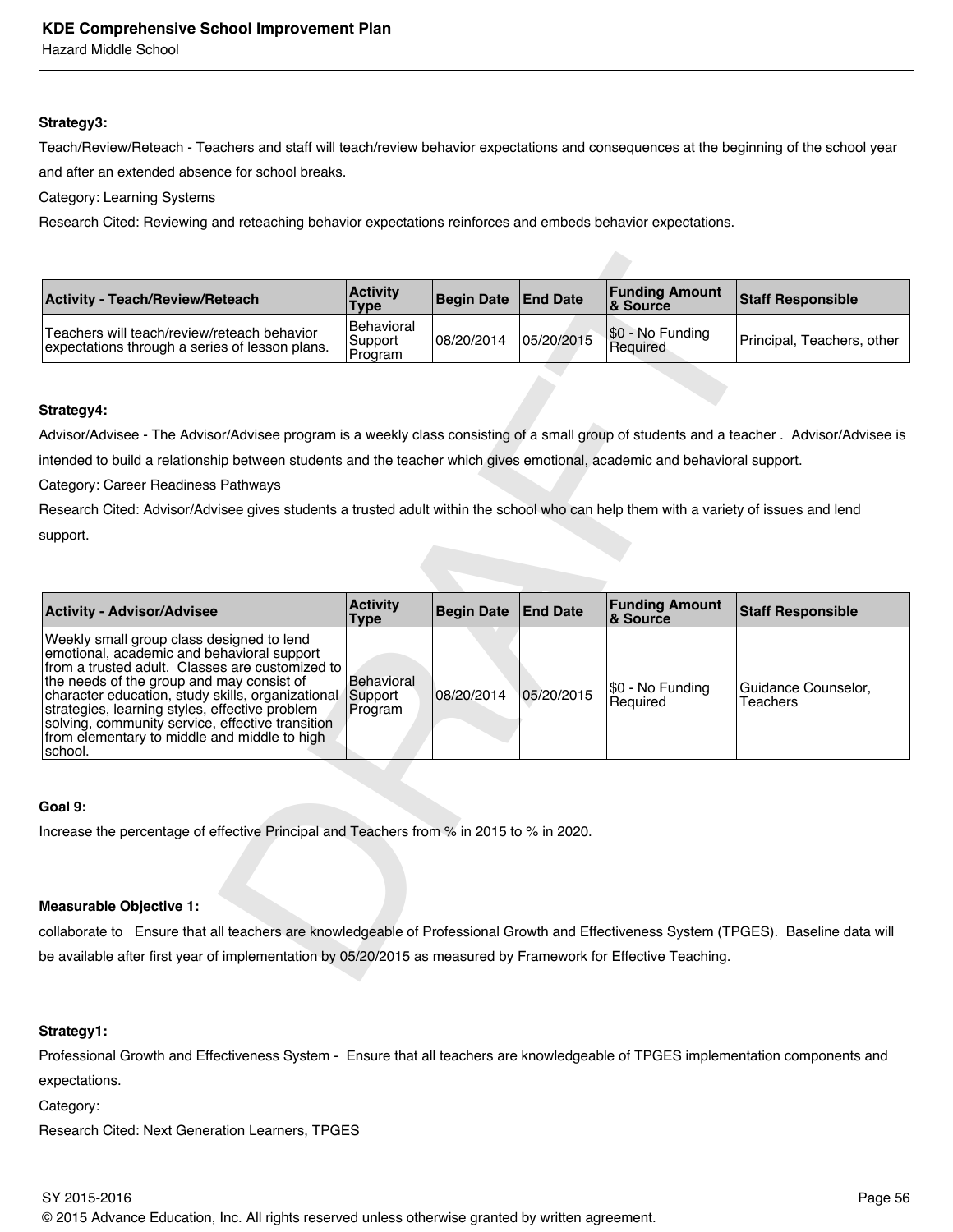Hazard Middle School

| <b>Activity - Professional Development</b>                                                                                                                                   | <b>Activity</b><br>Type                 | Begin Date   End Date |            | <b>Funding Amount</b><br>8 Source   | <b>Staff Responsible</b>   |
|------------------------------------------------------------------------------------------------------------------------------------------------------------------------------|-----------------------------------------|-----------------------|------------|-------------------------------------|----------------------------|
| Principal and teachers will attend ISLN<br>Imeetings, and Content Network Meetings.<br>Principal requires book study on "Framework"<br>for Teaching" by Charlotte Danielson. | Professional $ 08/07/2014 $<br>Learning |                       | 05/20/2015 | I\$500 - District<br><b>Fundina</b> | Principal, Teachers, Other |

| <b>Activity - Development of Student Growth</b><br><b>Goals</b>                                                     | <b>Activity</b><br><b>Type</b>          | Begin Date End Date |            | <b>Funding Amount</b><br>8 Source | <b>Staff Responsible</b>   |
|---------------------------------------------------------------------------------------------------------------------|-----------------------------------------|---------------------|------------|-----------------------------------|----------------------------|
| Teachers will develop student growth goals<br>Ibased on student need identified in data<br>analysis of assessments. | Professional $ 08/07/2014 $<br>Learning |                     | 05/20/2015 | \$0 - No Funding<br>Required      | Teachers, Principal, Other |

| Goals                                                                                                                                                                                | <b>Type</b>                    | begin Dale        | End Dale        | & Source                          | Stall Responsible                  |
|--------------------------------------------------------------------------------------------------------------------------------------------------------------------------------------|--------------------------------|-------------------|-----------------|-----------------------------------|------------------------------------|
| Teachers will develop student growth goals<br>based on student need identified in data<br>analysis of assessments.                                                                   | Professional<br>Learning       | 08/07/2014        | 05/20/2015      | \$0 - No Funding<br>Required      | Teachers, Principal, Other         |
|                                                                                                                                                                                      |                                |                   |                 |                                   |                                    |
| <b>Activity - Development of Professional</b><br><b>Growth Plan</b>                                                                                                                  | <b>Activity</b><br><b>Type</b> | <b>Begin Date</b> | <b>End Date</b> | <b>Funding Amount</b><br>& Source | <b>Staff Responsible</b>           |
| Teachers will develop Professional Growth<br>Plans based on self-reflection and student<br>growth needs.                                                                             | Professional<br>Learning       | 08/07/2014        | 05/20/2015      | \$0 - No Funding<br>Required      | Principal, Teachers, Other         |
|                                                                                                                                                                                      |                                |                   |                 |                                   |                                    |
| Strategy2:                                                                                                                                                                           |                                |                   |                 |                                   |                                    |
| HMS Instruction by Highly Qualified Teachers - Each year the principal completes a Highly Qualified Teacher Report and submits the report                                            |                                |                   |                 |                                   |                                    |
| to the Kentucky's Educational Professional Standards Board. At Hazard Middle School, 143 courses require a Highly Qualified Teacher and                                              |                                |                   |                 |                                   |                                    |
| Hazard Middle School is 100% in compliance.                                                                                                                                          |                                |                   |                 |                                   |                                    |
| Category: Teacher PGES                                                                                                                                                               |                                |                   |                 |                                   |                                    |
| Research Cited: Educational Professional Standards Board Highly Qualified Report (EPSB)                                                                                              |                                |                   |                 |                                   |                                    |
|                                                                                                                                                                                      |                                |                   |                 |                                   |                                    |
|                                                                                                                                                                                      |                                |                   |                 |                                   |                                    |
| <b>Activity - Highly Qualified Report</b>                                                                                                                                            | <b>Activity</b><br><b>Type</b> | <b>Begin Date</b> | <b>End Date</b> | <b>Funding Amount</b><br>& Source | <b>Staff Responsible</b>           |
| Principal will complete a Highly Qualified Report<br>annually.                                                                                                                       | Professional<br>Learning       | 08/07/2014        | 05/29/2015      | \$0 - No Funding<br>Required      | Principal, Central Office<br>Staff |
|                                                                                                                                                                                      |                                |                   |                 |                                   |                                    |
| <b>Goal 10:</b>                                                                                                                                                                      |                                |                   |                 |                                   |                                    |
| Hazard Middle School will reduce the total number of students scoring Novice in reading and math by 50% by the 2018-2019 school year.                                                |                                |                   |                 |                                   |                                    |
|                                                                                                                                                                                      |                                |                   |                 |                                   |                                    |
|                                                                                                                                                                                      |                                |                   |                 |                                   |                                    |
|                                                                                                                                                                                      |                                |                   |                 |                                   |                                    |
| <b>Measurable Objective 1:</b>                                                                                                                                                       |                                |                   |                 |                                   |                                    |
|                                                                                                                                                                                      |                                |                   |                 |                                   |                                    |
| collaborate to reduce the total number of students scoring Novice in reading (29) by 6 students per year for a total of 29 over 5 years by<br>05/13/2016 as measured by K-Prep data. |                                |                   |                 |                                   |                                    |

### **Strategy2:**

| <b>Activity - Highly Qualified Report</b>                                               | <b>Activity</b><br>Type | Begin Date End Date |            | <b>Funding Amount</b><br><b>&amp; Source</b> | <b>Staff Responsible</b>           |
|-----------------------------------------------------------------------------------------|-------------------------|---------------------|------------|----------------------------------------------|------------------------------------|
| Principal will complete a Highly Qualified Report Professional 08/07/2014<br> annually. | Learning                |                     | 05/29/2015 | S0 - No Funding<br>l Reauired                | Principal, Central Office<br>Staff |

### **Goal 10:**

### **Measurable Objective 1:**

### **Strategy1:**

Instruction by Highly Qualified Teachers - Each year the principal completes a Highly Qualified Teacher Report and submits the report to the Kentucky's Educational Professional Standards Board. At the Hazard Middle School, 143 courses require a Highly Qualified Teacher and Hazard Middle School is 100% in compliance.

Category: Teacher PGES

Research Cited: Educational Professional Standards Board Highly Qualified Report (EPSB)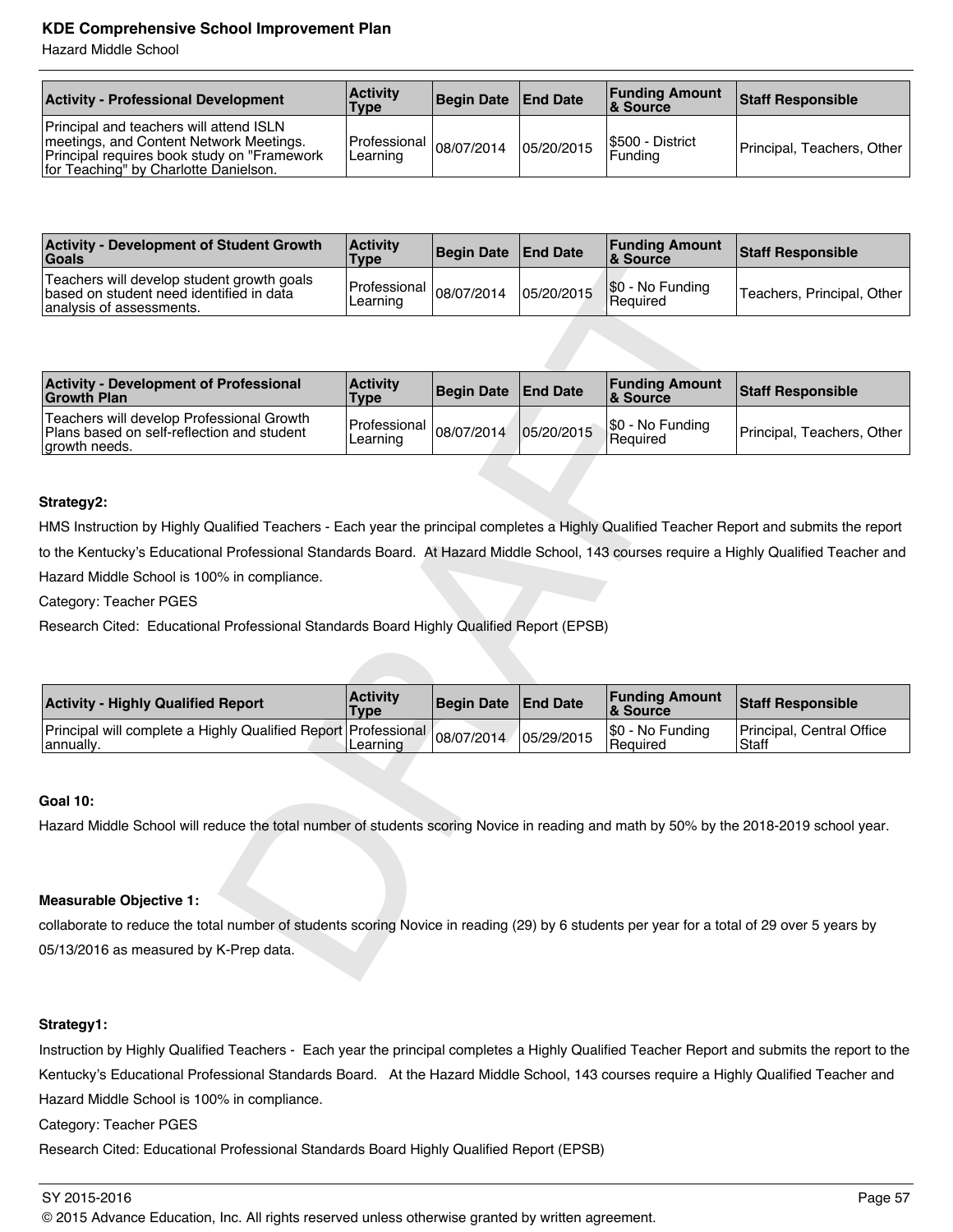Hazard Middle School

| <b>Activity - Highly Qualified Report</b>                    | <b>Activity</b><br>Type                 | Begin Date End Date |            | <b>Funding Amount</b><br>& Source | <b>Staff Responsible</b> |
|--------------------------------------------------------------|-----------------------------------------|---------------------|------------|-----------------------------------|--------------------------|
| Principal will complete Highly Qualified Report<br>annually. | Professional $ 08/07/2014 $<br>Learning |                     | 05/20/2015 | \$0 - No Funding<br>Required      | Principal                |

### **Measurable Objective 2:**

collaborate to reduce the total number of students scoring Novice in Mathematics (24) by 5 students per year for a total of 24 over 5 years by 05/13/2016 as measured by K-Prep data.

### **Strategy1:**

| Strategy1:                                                                                                                                   |                                |                   |                 |                                   |                          |
|----------------------------------------------------------------------------------------------------------------------------------------------|--------------------------------|-------------------|-----------------|-----------------------------------|--------------------------|
| Instruction by Highly Qualified Teachers - Each year the principal completes a Highly Qualified Teacher Report and submits the report to the |                                |                   |                 |                                   |                          |
| Kentucky's Educational Professional Standards Board. At the Hazard Middle School, 143 courses require a Highly Qualified Teacher and         |                                |                   |                 |                                   |                          |
| Hazard Middle School is 100% in compliance.                                                                                                  |                                |                   |                 |                                   |                          |
| Category: Teacher PGES                                                                                                                       |                                |                   |                 |                                   |                          |
| Research Cited: Educational Professional Standards Board Highly Qualified Report (EPSB)                                                      |                                |                   |                 |                                   |                          |
|                                                                                                                                              |                                |                   |                 |                                   |                          |
| <b>Activity - Highly Qualified Report</b>                                                                                                    | <b>Activity</b><br><b>Type</b> | <b>Begin Date</b> | <b>End Date</b> | <b>Funding Amount</b><br>& Source | <b>Staff Responsible</b> |
| Principal will complete Highly Qualified Report<br>annually.                                                                                 | Professional<br>Learning       | 08/07/2014        | 05/20/2015      | \$0 - No Funding<br>Required      | Principal                |
|                                                                                                                                              |                                |                   |                 |                                   |                          |
| <b>Goal 11:</b>                                                                                                                              |                                |                   |                 |                                   |                          |
| Increase the average combined reading and math KPREP scores for middle school students from 58.7% to 75.8% in 2018-2019.                     |                                |                   |                 |                                   |                          |
|                                                                                                                                              |                                |                   |                 |                                   |                          |
|                                                                                                                                              |                                |                   |                 |                                   |                          |
| <b>Measurable Objective 1:</b>                                                                                                               |                                |                   |                 |                                   |                          |
| collaborate to increase the average combined Reading and Math scores by 3% by 05/13/2016 as measured by K-Prep data.                         |                                |                   |                 |                                   |                          |
|                                                                                                                                              |                                |                   |                 |                                   |                          |
|                                                                                                                                              |                                |                   |                 |                                   |                          |
| Strategy1:                                                                                                                                   |                                |                   |                 |                                   |                          |
| Professional Learning Curriculum Communities - Content-specific teams will meet monthly to refine the implementation of the common core      |                                |                   |                 |                                   |                          |
| standards in all subject areas.                                                                                                              |                                |                   |                 |                                   |                          |
| Category: Professional Learning & Support                                                                                                    |                                |                   |                 |                                   |                          |
| Research Cited: Curriculum Assessment and Alignment                                                                                          |                                |                   |                 |                                   |                          |
|                                                                                                                                              |                                |                   |                 |                                   |                          |
|                                                                                                                                              |                                |                   |                 |                                   |                          |

### **Goal 11:**

### **Measurable Objective 1:**

### **Strategy1:**

| <b>Activity - Content-Specific Teams</b>                                                                                                                                                                             | <b>Activity</b><br>Type        | Begin Date   End Date |            | <b>Funding Amount</b><br>∣& Source | <b>Staff Responsible</b>                                |
|----------------------------------------------------------------------------------------------------------------------------------------------------------------------------------------------------------------------|--------------------------------|-----------------------|------------|------------------------------------|---------------------------------------------------------|
| Content teams will examine and compare<br>working curriculum" with common core"<br>standards to identify gaps. Once gaps have<br>been identified, modifications will be made to<br>the curriculum to eliminate gaps. | Academic<br>Support<br>Program | 08/10/2015            | 05/13/2016 | \$0 - No Funding<br>l Reauired     | Content Teachers, Special<br>Teachers, Principal, Other |

### **Strategy2:**

IXL Math & Reading - Teachers will implement the IXL Program in Math Classes, Math Plus, Reading Classes, Reading Plus and ESS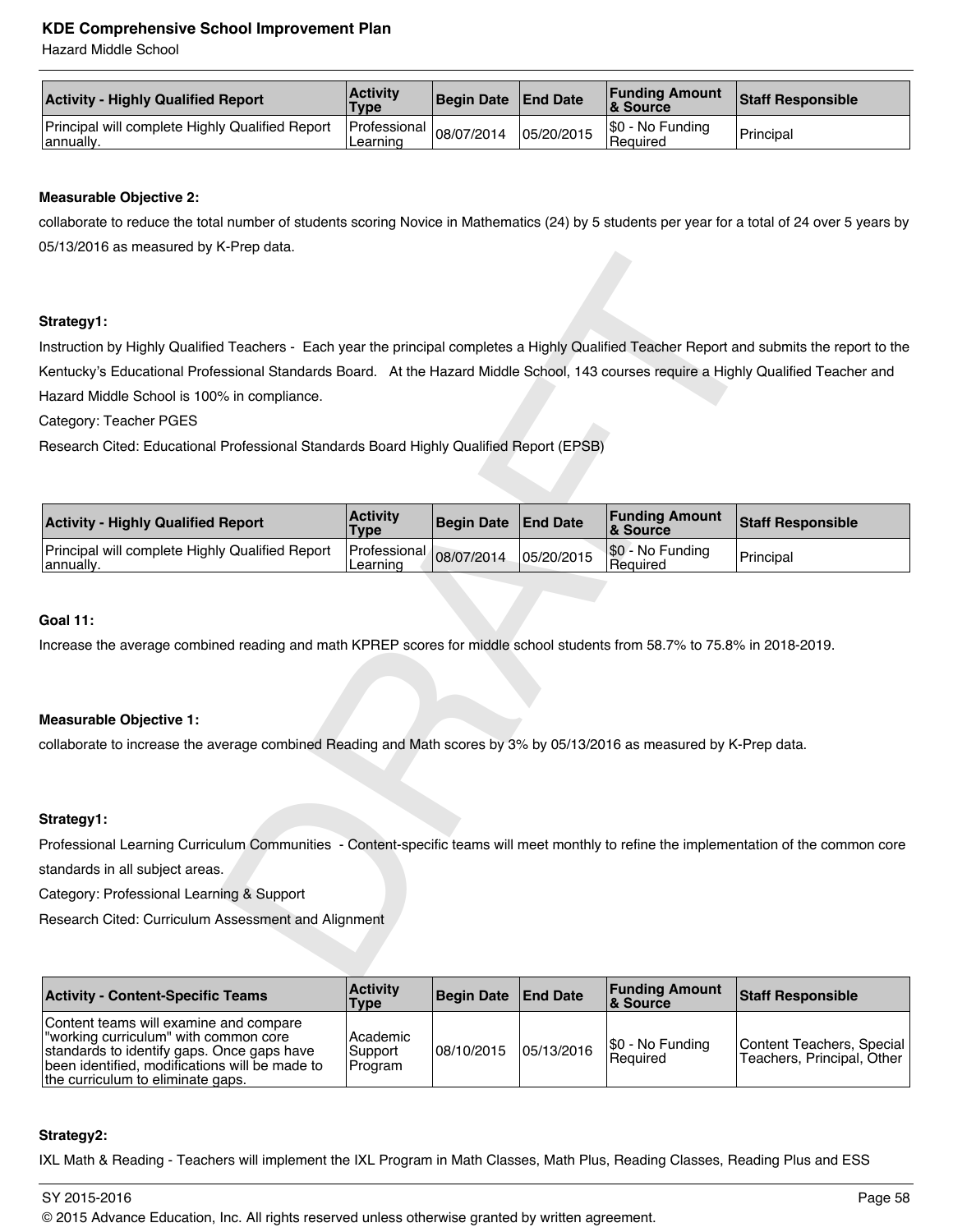Hazard Middle School

curriculum. Students will be assessed to determine current math and reading levels and the classroom teacher will monitor progress. This program is self-paced and students will continuously revisit skills while being evaluated and get instant updates on their progress and mastery level.

Category: Integrated Methods for Learning

Research Cited: IXL

| <b>Activity - Monitor IXL Math &amp; Reading</b>                                                                                            | <b>Activity</b><br><b>Type</b> | <b>Begin Date</b> | <b>End Date</b> | <b>Funding Amount</b><br>& Source                                                                                                                                                                                                                                                                                                  | <b>Staff Responsible</b>         |
|---------------------------------------------------------------------------------------------------------------------------------------------|--------------------------------|-------------------|-----------------|------------------------------------------------------------------------------------------------------------------------------------------------------------------------------------------------------------------------------------------------------------------------------------------------------------------------------------|----------------------------------|
| Monitor the implementation of the IXL program<br>and track student progress on IXL math and<br>reading for all students.                    | Academic<br>Support<br>Program | 08/10/2015        | 05/13/2016      | \$0 - No Funding<br>Required                                                                                                                                                                                                                                                                                                       | Principal, classroom<br>teachers |
|                                                                                                                                             |                                |                   |                 |                                                                                                                                                                                                                                                                                                                                    |                                  |
|                                                                                                                                             |                                |                   |                 |                                                                                                                                                                                                                                                                                                                                    |                                  |
| The school identified specific strategies to increase the average combined reading and math K-Prep proficiency scores.                      |                                |                   |                 |                                                                                                                                                                                                                                                                                                                                    |                                  |
| Goal 1:                                                                                                                                     |                                |                   |                 |                                                                                                                                                                                                                                                                                                                                    |                                  |
| Increase the average combined reading and math proficiency ratings for all students in the non-duplicated gap group from 43.4% in 2015-     |                                |                   |                 |                                                                                                                                                                                                                                                                                                                                    |                                  |
| 2016 to 68.6% in 2018-2019.                                                                                                                 |                                |                   |                 |                                                                                                                                                                                                                                                                                                                                    |                                  |
|                                                                                                                                             |                                |                   |                 |                                                                                                                                                                                                                                                                                                                                    |                                  |
| <b>Measurable Objective 1:</b>                                                                                                              |                                |                   |                 |                                                                                                                                                                                                                                                                                                                                    |                                  |
| 10% of Fifth, Sixth, Seventh and Eighth grade Black or African-American, Asian, Economically Disadvantaged, Hispanic or Latino, Students    |                                |                   |                 |                                                                                                                                                                                                                                                                                                                                    |                                  |
| with Disabilities and Native Hawaiian or Other Pacific Islander students will demonstrate a proficiency in averaged combined Reading and in |                                |                   |                 |                                                                                                                                                                                                                                                                                                                                    |                                  |
| Mathematics by 05/29/2015 as measured by KPREP Scores.                                                                                      |                                |                   |                 |                                                                                                                                                                                                                                                                                                                                    |                                  |
|                                                                                                                                             |                                |                   |                 |                                                                                                                                                                                                                                                                                                                                    |                                  |
| Strategy1:                                                                                                                                  |                                |                   |                 |                                                                                                                                                                                                                                                                                                                                    |                                  |
| RTI Plus Curriculum Alignment - Content-specific teams will align the curriculum for the Math Plus (RTI) Classes and the Reading Plus (RTI) |                                |                   |                 |                                                                                                                                                                                                                                                                                                                                    |                                  |
| Classes. The content-specific teams will meet bi-monthly.                                                                                   |                                |                   |                 |                                                                                                                                                                                                                                                                                                                                    |                                  |
| Category: Learning Systems                                                                                                                  |                                |                   |                 |                                                                                                                                                                                                                                                                                                                                    |                                  |
| <b>Research Cited: RTI</b>                                                                                                                  |                                |                   |                 |                                                                                                                                                                                                                                                                                                                                    |                                  |
|                                                                                                                                             |                                |                   |                 |                                                                                                                                                                                                                                                                                                                                    |                                  |
| <b>Activity - Individualized Math/Reading</b><br><b>Interventions</b>                                                                       | <b>Activity</b><br><b>Type</b> | <b>Begin Date</b> | <b>End Date</b> | <b>Funding Amount</b><br>& Source                                                                                                                                                                                                                                                                                                  | <b>Staff Responsible</b>         |
| Gap group students will be provided targeted<br>math and reading interventions through                                                      | Academic                       |                   |                 | $\mathbf{A}$ $\mathbf{A}$ $\mathbf{A}$ $\mathbf{A}$ $\mathbf{A}$ $\mathbf{A}$ $\mathbf{A}$ $\mathbf{A}$ $\mathbf{A}$ $\mathbf{A}$ $\mathbf{A}$ $\mathbf{A}$ $\mathbf{A}$ $\mathbf{A}$ $\mathbf{A}$ $\mathbf{A}$ $\mathbf{A}$ $\mathbf{A}$ $\mathbf{A}$ $\mathbf{A}$ $\mathbf{A}$ $\mathbf{A}$ $\mathbf{A}$ $\mathbf{A}$ $\mathbf{$ |                                  |

### **The school identified specific strategies to increase the average combined reading and math K-Prep proficiency scores.**

### **Goal 1:**

### **Measurable Objective 1:**

### **Strategy1:**

| <b>Activity - Individualized Math/Reading</b><br>Interventions                                                                                                                                                             | <b>Activity</b><br>Type         | Begin Date   End Date |            | <b>Funding Amount</b><br>∣& Source     | <b>Staff Responsible</b>   |
|----------------------------------------------------------------------------------------------------------------------------------------------------------------------------------------------------------------------------|---------------------------------|-----------------------|------------|----------------------------------------|----------------------------|
| Gap group students will be provided targeted<br>math and reading interventions through<br>Learning Farm. Moby Max, Edmodo, WIN<br>Learning, IXL Math, and other resources to<br>lincrease achievement in reading and math. | Academic<br>Support<br> Program | 08/07/2014            | 05/20/2015 | $ \$0 - No Funding$<br><b>Required</b> | Teachers, Principal, Other |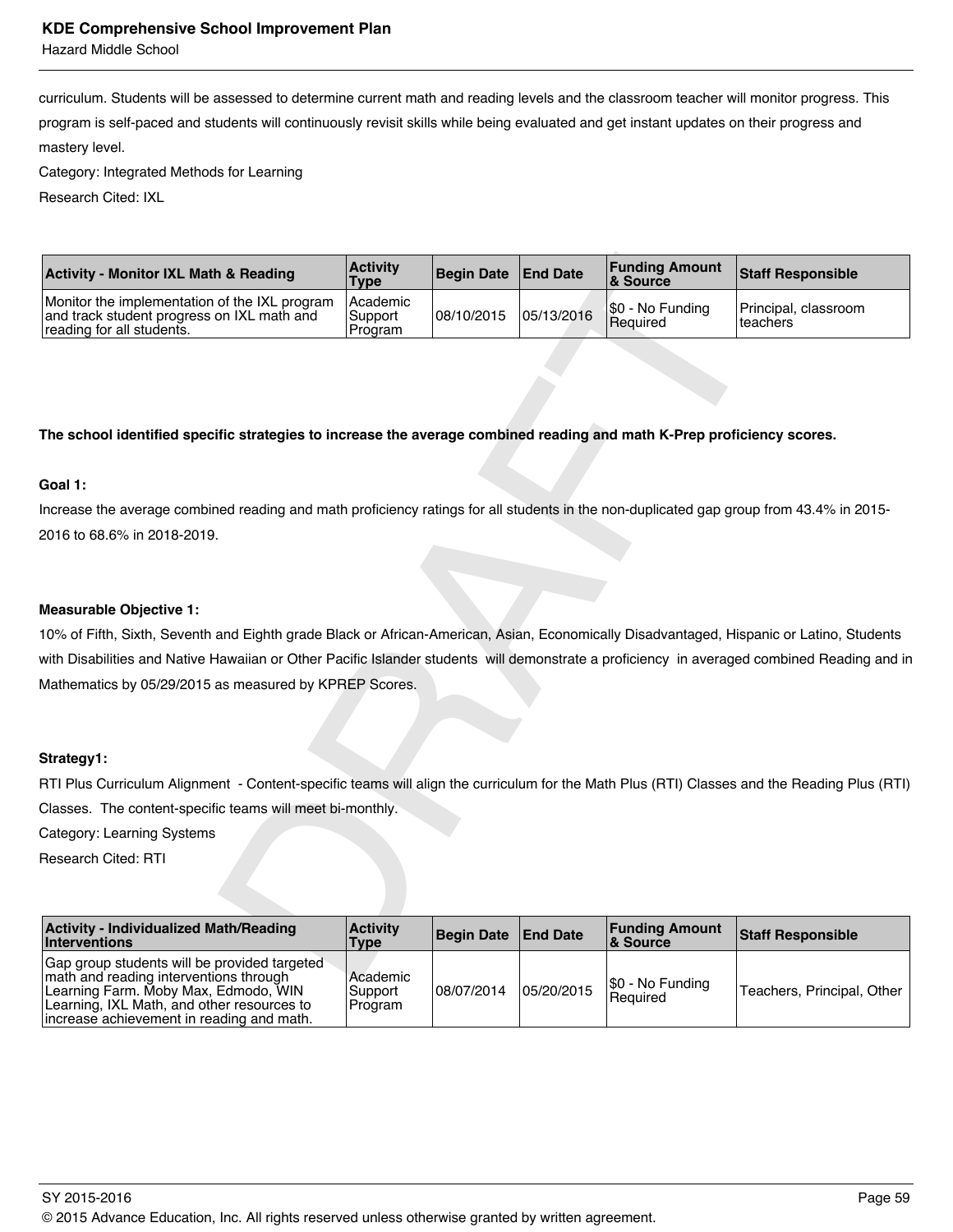Hazard Middle School

| <b>Activity - Purchase Reading Intervention</b><br><b>Program Materials</b>                                                                                                                                                                                                                                              | <b>Activity</b><br>Type | Begin Date   End Date |            | <b>Funding Amount</b><br><b>8</b> Source | <b>Staff Responsible</b>                                    |
|--------------------------------------------------------------------------------------------------------------------------------------------------------------------------------------------------------------------------------------------------------------------------------------------------------------------------|-------------------------|-----------------------|------------|------------------------------------------|-------------------------------------------------------------|
| The school will purchase and provide teachers<br>with reading intervention resources in order for<br>them to address the needs of at-risk students in IAcademic<br>Response To Intervention Activities and in<br>Extended School Services. These materials<br>will focus on comprehension skills and<br>decoding skills. | Support <br>Program     | 08/07/2014            | 05/20/2015 | \$1000 - School<br>l Council Funds       | Teachers, Principal,<br>District Office Personnel,<br>Other |

| <b>Activity - Targeted Interventions for Gap</b><br><b>Students</b>                                                                                                                                                                                                                                 | <b>Activity</b><br><b>Type</b> | Begin Date End Date |            | <b>Funding Amount</b><br>∣& Source | <b>Staff Responsible</b>   |
|-----------------------------------------------------------------------------------------------------------------------------------------------------------------------------------------------------------------------------------------------------------------------------------------------------|--------------------------------|---------------------|------------|------------------------------------|----------------------------|
| Content-specific teams will design a scope and<br>sequence of activities and lessons to be taught<br>during Math Plus Class and/or Reading Plus<br>Class. Team will provide all Math Plus/Reading Program<br>Plus teachers with materials and resources<br>Ineeded to increase student achievement. | Academic<br>Support            | 08/07/2014          | 05/20/2015 | \$0 - No Funding<br>l Reauired     | Teachers, Principal, Other |

### **Strategy2:**

| <b>Activity - Targeted Interventions for Gap</b><br><b>Students</b>                                                                                                                                                                                                                                                                                                                                                                                                                                                                                                                                                                                                                                                                                                                                    | <b>Activity</b><br><b>Type</b> | <b>Begin Date</b> | <b>End Date</b> | <b>Funding Amount</b><br>& Source | <b>Staff Responsible</b>                                 |
|--------------------------------------------------------------------------------------------------------------------------------------------------------------------------------------------------------------------------------------------------------------------------------------------------------------------------------------------------------------------------------------------------------------------------------------------------------------------------------------------------------------------------------------------------------------------------------------------------------------------------------------------------------------------------------------------------------------------------------------------------------------------------------------------------------|--------------------------------|-------------------|-----------------|-----------------------------------|----------------------------------------------------------|
| Content-specific teams will design a scope and<br>sequence of activities and lessons to be taught<br>during Math Plus Class and/or Reading Plus<br>Class. Team will provide all Math Plus/Reading<br>Plus teachers with materials and resources<br>needed to increase student achievement.                                                                                                                                                                                                                                                                                                                                                                                                                                                                                                             | Academic<br>Support<br>Program | 08/07/2014        | 05/20/2015      | \$0 - No Funding<br>Required      | Teachers, Principal, Other                               |
|                                                                                                                                                                                                                                                                                                                                                                                                                                                                                                                                                                                                                                                                                                                                                                                                        |                                |                   |                 |                                   |                                                          |
| Strategy2:                                                                                                                                                                                                                                                                                                                                                                                                                                                                                                                                                                                                                                                                                                                                                                                             |                                |                   |                 |                                   |                                                          |
| Collaborate and Utilize Community Resources - Hazard Middle School will collaborate to increase the involvement of citizens of the                                                                                                                                                                                                                                                                                                                                                                                                                                                                                                                                                                                                                                                                     |                                |                   |                 |                                   |                                                          |
| community and encourage them to become more active in the educational process. School administration and faculty will foster a                                                                                                                                                                                                                                                                                                                                                                                                                                                                                                                                                                                                                                                                         |                                |                   |                 |                                   |                                                          |
| relationship with community services and businesses which encourages active involvement with the school and the educational process.                                                                                                                                                                                                                                                                                                                                                                                                                                                                                                                                                                                                                                                                   |                                |                   |                 |                                   |                                                          |
| Category: Stakeholder Engagement                                                                                                                                                                                                                                                                                                                                                                                                                                                                                                                                                                                                                                                                                                                                                                       |                                |                   |                 |                                   |                                                          |
| Research Cited: Community involvement strengthens the educational process and learning experience of all students.                                                                                                                                                                                                                                                                                                                                                                                                                                                                                                                                                                                                                                                                                     |                                |                   |                 |                                   |                                                          |
|                                                                                                                                                                                                                                                                                                                                                                                                                                                                                                                                                                                                                                                                                                                                                                                                        |                                |                   |                 |                                   |                                                          |
|                                                                                                                                                                                                                                                                                                                                                                                                                                                                                                                                                                                                                                                                                                                                                                                                        |                                |                   |                 |                                   |                                                          |
| <b>Activity - HMS Promote Citizen Involvement</b>                                                                                                                                                                                                                                                                                                                                                                                                                                                                                                                                                                                                                                                                                                                                                      | <b>Activity</b><br><b>Type</b> | <b>Begin Date</b> | <b>End Date</b> | <b>Funding Amount</b><br>& Source | <b>Staff Responsible</b>                                 |
| Continue Career Day as a means to introduce<br>citizen volunteers to participate more actively in<br>the educational process. At the present time<br>the following community services and<br>businesses are providing support to the school:<br>ISBE -- a group which provides financial<br>support; City of Hazard -- provides use of the<br>Hazard Pavilion and services of the Hazard City<br>Police; Kentucky River Community Care --<br>provides daily counseling services; Perry<br>County Health Department -- Postponing<br>Sexual Involvement classes; Perry County<br>Library -- provides bookmobile services on site;<br>4H -- Avian Club, Science Fan Night, and<br>Talking with TJ; McDonald's -- Acts of Kindness<br>free Happy Meals; Appalachian Regional<br>Hospital -- Fitness Fair. | Community<br>Engagement        | 08/07/2014        | 05/29/2015      | \$0 - No Funding<br>Required      | Principal, FRYSC,<br>Counselor, Faculty, Staff,<br>Other |
|                                                                                                                                                                                                                                                                                                                                                                                                                                                                                                                                                                                                                                                                                                                                                                                                        |                                |                   |                 |                                   |                                                          |
|                                                                                                                                                                                                                                                                                                                                                                                                                                                                                                                                                                                                                                                                                                                                                                                                        | <b>Activity</b>                |                   |                 | <b>Funding Amount</b>             |                                                          |

| <b>Activity - HMS Community Outreach</b>                                                                                                                                                                                                                     | <b>Activity</b><br><b>Type</b>                          | Begin Date   End Date |            | <b>Funding Amount</b><br>∣& Source | <b>Staff Responsible</b>                       |
|--------------------------------------------------------------------------------------------------------------------------------------------------------------------------------------------------------------------------------------------------------------|---------------------------------------------------------|-----------------------|------------|------------------------------------|------------------------------------------------|
| Outreach to parents and community through:<br>beginning of the year orientation, open house<br>each midterm, daily updated teacher blogs,<br>parent training in Infinite Campus, scheduled<br>parent conferences, newspaper articles, and<br>Ischool website | Community<br>$\frac{1}{2}$   Engagement 08/07/2014   U. |                       | 05/29/2015 | \$0 - No Funding<br>l Reauired     | Principal, Counselor,<br>Faculty, Staff, Other |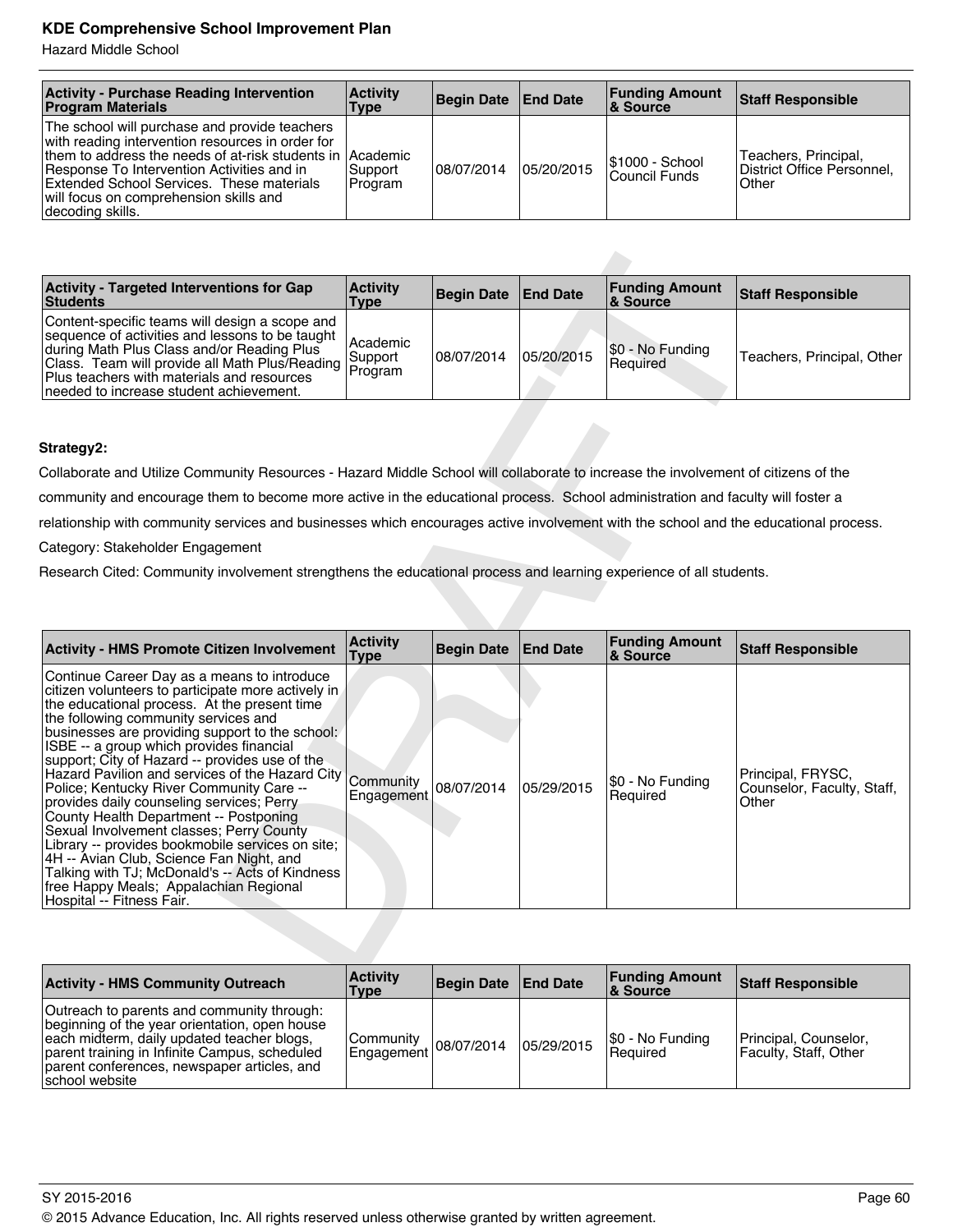Hazard Middle School

| <b>Activity - HMS Student Community Service</b>                                                                                                                                                  | <b>Activity</b><br>Type                   | Begin Date   End Date |            | <b>Funding Amount</b><br>∣& Source | <b>Staff Responsible</b>                                        |
|--------------------------------------------------------------------------------------------------------------------------------------------------------------------------------------------------|-------------------------------------------|-----------------------|------------|------------------------------------|-----------------------------------------------------------------|
| Expand community service projects conducted<br>by students. Current projects are financial<br>support of the Arthritis Foundation, Breast<br>Cancer Awareness, Thanksgiving Food Boxes,<br>∣etc. | Community<br>  Engagement 08/07/2014   U. |                       | 05/29/2015 | $ \$0 - No Funding$<br>l Reauired  | Principal, Counselor,<br><b>FRYSC, Faculty, Staff,</b><br>Other |

### **Strategy3:**

| <b>Activity - ESS Programs</b>                                                                                                    | <b>Activity</b><br><b>Type</b> | Begin Date   End Date |            | <b>Funding Amount</b><br>& Source | <b>Staff Responsible</b>                                |
|-----------------------------------------------------------------------------------------------------------------------------------|--------------------------------|-----------------------|------------|-----------------------------------|---------------------------------------------------------|
| Students will utilize Reading Intervention<br>Programs and the "IXL Math Program" to<br>increase acheivement in reading and math. | Tutoring                       | 08/07/2014            | 05/20/2015 | \$0 - No Funding<br>l Reauired    | District Staff, Principal,<br>Counselor, Teacher, Other |

| Extended School Services - ESS will be provided after school for students in the gap groups. The goal of ESS is to increase student                                                                                                                                                                       |                                |                   |                 |                                   |                                                             |
|-----------------------------------------------------------------------------------------------------------------------------------------------------------------------------------------------------------------------------------------------------------------------------------------------------------|--------------------------------|-------------------|-----------------|-----------------------------------|-------------------------------------------------------------|
| achievement through math and reading intervention activities designed to meet student needs. ESS will increase student acheivement in                                                                                                                                                                     |                                |                   |                 |                                   |                                                             |
| targeted areas of need.                                                                                                                                                                                                                                                                                   |                                |                   |                 |                                   |                                                             |
| Category: Learning Systems                                                                                                                                                                                                                                                                                |                                |                   |                 |                                   |                                                             |
| Research Cited: Targeted Interventions                                                                                                                                                                                                                                                                    |                                |                   |                 |                                   |                                                             |
|                                                                                                                                                                                                                                                                                                           |                                |                   |                 |                                   |                                                             |
|                                                                                                                                                                                                                                                                                                           |                                |                   |                 |                                   |                                                             |
| <b>Activity - ESS Programs</b>                                                                                                                                                                                                                                                                            | <b>Activity</b><br><b>Type</b> | <b>Begin Date</b> | <b>End Date</b> | <b>Funding Amount</b><br>& Source | <b>Staff Responsible</b>                                    |
| Students will utilize Reading Intervention<br>Programs and the "IXL Math Program" to<br>increase acheivement in reading and math.                                                                                                                                                                         | Tutoring                       | 08/07/2014        | 05/20/2015      | \$0 - No Funding<br>Required      | District Staff, Principal,<br>Counselor, Teacher, Other     |
|                                                                                                                                                                                                                                                                                                           |                                |                   |                 |                                   |                                                             |
|                                                                                                                                                                                                                                                                                                           |                                |                   |                 |                                   |                                                             |
| <b>Activity - After School ESS</b>                                                                                                                                                                                                                                                                        | <b>Activity</b><br><b>Type</b> | <b>Begin Date</b> | <b>End Date</b> | <b>Funding Amount</b><br>& Source | <b>Staff Responsible</b>                                    |
| ESS after school tutoring will concentrate on<br>reading and math skills. ESS will concentrate<br>on small group instruction, guided reading,<br>individualized assignments aimed at improving<br>student acheivement. Each grade level will<br>have one math ESS teacher and one ESS<br>reading teacher. | Tutoring                       | 08/07/2014        | 05/20/2015      | \$5000 - District<br>Funding      | District Staff, Teachers,<br>Principal, Counselor,<br>Other |
|                                                                                                                                                                                                                                                                                                           |                                |                   |                 |                                   |                                                             |
|                                                                                                                                                                                                                                                                                                           |                                |                   |                 |                                   |                                                             |
| <b>Activity - ESS Identification</b>                                                                                                                                                                                                                                                                      | <b>Activity</b><br><b>Type</b> | <b>Begin Date</b> | <b>End Date</b> | <b>Funding Amount</b><br>& Source | <b>Staff Responsible</b>                                    |
| Students who scored Novice or Apprentice on<br>the KPREP Test will be referred for ESS after-<br>school tutoring.                                                                                                                                                                                         | Tutoring                       | 08/07/2014        | 05/20/2015      | \$0 - No Funding<br>Required      | Teachers, Principal,<br>Counselor, Other,                   |
|                                                                                                                                                                                                                                                                                                           |                                |                   |                 |                                   |                                                             |
| Goal 2:                                                                                                                                                                                                                                                                                                   |                                |                   |                 |                                   |                                                             |
| Increase the percentage of students who are college ready from 58.7% to 75.8% by 2018-2019.                                                                                                                                                                                                               |                                |                   |                 |                                   |                                                             |
|                                                                                                                                                                                                                                                                                                           |                                |                   |                 |                                   |                                                             |
|                                                                                                                                                                                                                                                                                                           |                                |                   |                 |                                   |                                                             |
|                                                                                                                                                                                                                                                                                                           |                                |                   |                 |                                   |                                                             |

| <b>Activity - ESS Identification</b>                                                                              | <b>Activity</b><br><b>Type</b> | Begin Date   End Date |            | <b>Funding Amount</b><br>∣& Source | <b>Staff Responsible</b>                    |
|-------------------------------------------------------------------------------------------------------------------|--------------------------------|-----------------------|------------|------------------------------------|---------------------------------------------|
| Students who scored Novice or Apprentice on<br>the KPREP Test will be referred for ESS after-<br>school tutoring. | Tutoring                       | 108/07/2014           | 05/20/2015 | \$0 - No Funding<br>l Reauired     | Teachers, Principal,<br>l Counselor. Other. |

### **Goal 2:**

### **Measurable Objective 1:**

A 5% increase of Eighth grade students will demonstrate a proficiency in Reading, English, and in Mathematics by 05/13/2016 as measured by K-Prep data.

### **Strategy1:**

HMS Careers - Activities will be provided for the students which will aid in an appreciation of the variety and types of careers. Individual career development activities will also be provided.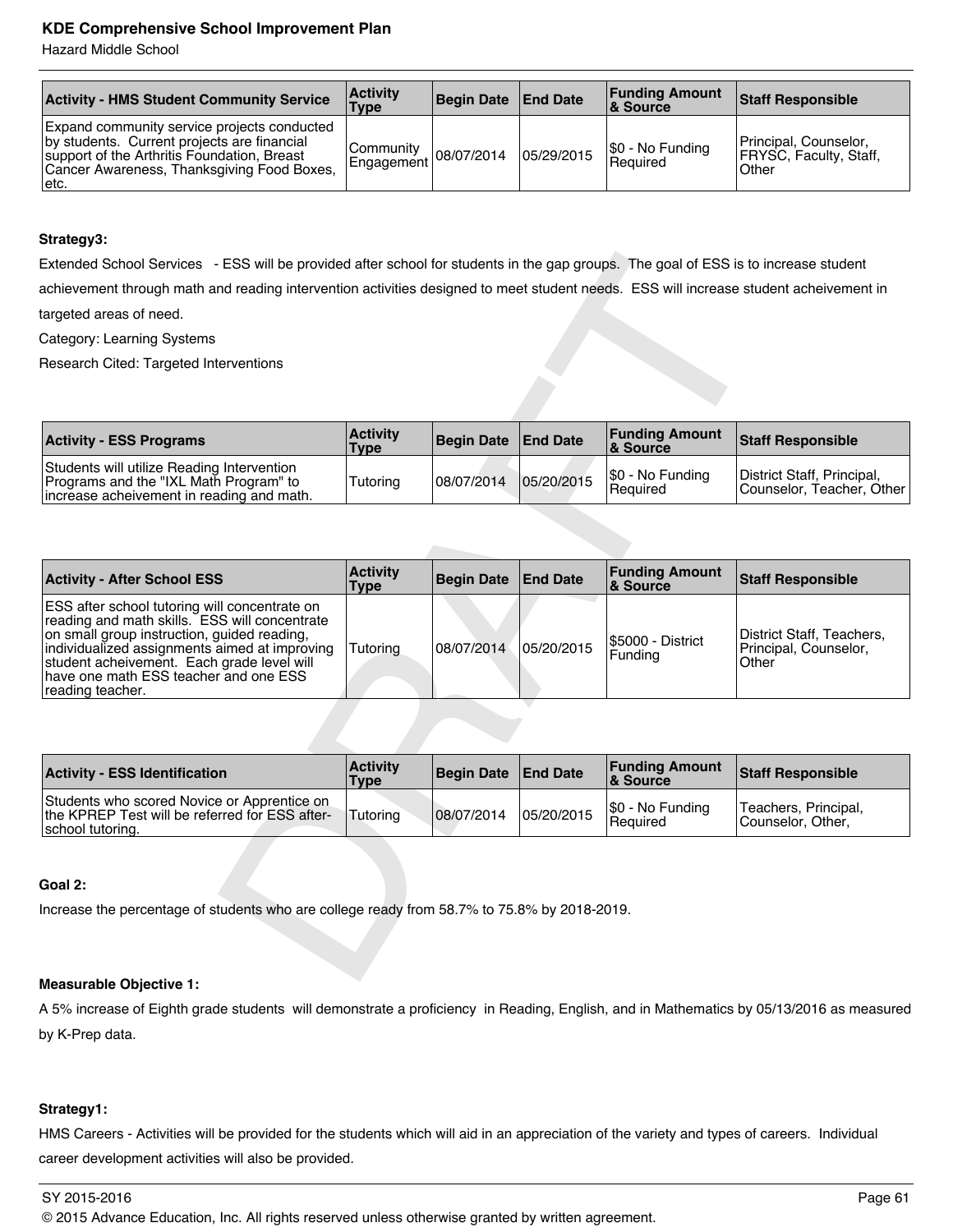### Category: Career Readiness Pathways

Research Cited: Best Practices

| Activity - HMS ILP - Individual Learning Plan                                                                                                                                                                                                                                                                                      | <b>Activity</b><br><b>Type</b>                           | Begin Date   End Date |            | <b>Funding Amount</b><br>8 Source | <b>Staff Responsible</b>                 |
|------------------------------------------------------------------------------------------------------------------------------------------------------------------------------------------------------------------------------------------------------------------------------------------------------------------------------------|----------------------------------------------------------|-----------------------|------------|-----------------------------------|------------------------------------------|
| The technology resource teacher will<br>collaborate with classroom teachers to assist<br>students in completing their ILP targets. When<br>teachers utilize the resources in the ILP during<br>classroom instruction, students can see the<br>relevance of the content as it relates to their<br>plans for life after high school. | <b>ICareer</b><br>Preparation/ 08/07/2014<br>Orientation |                       | 05/29/2015 | \$0 - No Funding<br>l Reauired    | Teachers, Principal,<br>Counselor, Other |

| <b>Activity - HMS Career Day</b>                                                                                                                                                                                                                          | <b>Activity</b><br>Type | Begin Date   End Date |            | <b>Funding Amount</b><br>8 Source | <b>Staff Responsible</b>                                     |
|-----------------------------------------------------------------------------------------------------------------------------------------------------------------------------------------------------------------------------------------------------------|-------------------------|-----------------------|------------|-----------------------------------|--------------------------------------------------------------|
| <b>FRYSC/Counseling Department will design a</b><br>$\frac{1}{1}$ career day for students in grades 5-8. Students $\frac{1}{2}$ Preparation/ $\frac{1}{2}$<br>will gain an appreciation and understanding of a $\vert$ Orientation<br>variety of careers. |                         | 08/07/2014            | 05/29/2015 | $ \$0 - No Funding$<br>l Reauired | <b>FRYSC Staff, Counselor,</b><br>Principal, Teachers, Other |

| Strategy2:                                                                                                                                                                                                                                                                                                                                                                                                                                                                                                                                                                                                                                            |                                       |                   |                 |                                   |                                                                                                      |
|-------------------------------------------------------------------------------------------------------------------------------------------------------------------------------------------------------------------------------------------------------------------------------------------------------------------------------------------------------------------------------------------------------------------------------------------------------------------------------------------------------------------------------------------------------------------------------------------------------------------------------------------------------|---------------------------------------|-------------------|-----------------|-----------------------------------|------------------------------------------------------------------------------------------------------|
|                                                                                                                                                                                                                                                                                                                                                                                                                                                                                                                                                                                                                                                       |                                       |                   |                 |                                   |                                                                                                      |
| During March 2015, trained volunteer<br>community advisors will meet one-on-one with<br>every 8th grade student at our school. The<br>community advisor will receive training which<br>will allow him/her to use the student's Individual<br>Learning Plan or ILP (including career interest<br>inventory and EXPLORE results) to discuss the<br>following: 1. Student career aspirations. 2.<br>Student EXPLORE scores which will indicate<br>whether or not the student is on target for<br>college and/or on target to reach goals. 3.<br>Student course plans which will indicate<br>whether or not the student is taking the correct<br>courses. | Career<br>Preparation/<br>Orientation | 08/07/2014        | 05/29/2015      | \$0 - No Funding<br>Required      | Teachers, Community<br>Volunteers, FRYSC,<br>Central Office Staff.<br>Counselor, Principal,<br>Other |
| <b>Activity - HMS Operation Preparation</b>                                                                                                                                                                                                                                                                                                                                                                                                                                                                                                                                                                                                           | <b>Activity</b><br><b>Type</b>        | <b>Begin Date</b> | <b>End Date</b> | <b>Funding Amount</b><br>& Source | <b>Staff Responsible</b>                                                                             |
|                                                                                                                                                                                                                                                                                                                                                                                                                                                                                                                                                                                                                                                       |                                       |                   |                 |                                   |                                                                                                      |
| FRYSC/Counseling Department will design a<br>career day for students in grades 5-8. Students<br>will gain an appreciation and understanding of a<br>variety of careers.                                                                                                                                                                                                                                                                                                                                                                                                                                                                               | Career<br>Preparation/<br>Orientation | 08/07/2014        | 05/29/2015      | \$0 - No Funding<br>Required      | FRYSC Staff, Counselor,<br>Principal, Teachers, Other                                                |
| <b>Activity - HMS Career Day</b>                                                                                                                                                                                                                                                                                                                                                                                                                                                                                                                                                                                                                      | <b>Activity</b><br><b>Type</b>        | <b>Begin Date</b> | <b>End Date</b> | <b>Funding Amount</b><br>& Source | <b>Staff Responsible</b>                                                                             |
|                                                                                                                                                                                                                                                                                                                                                                                                                                                                                                                                                                                                                                                       |                                       |                   |                 |                                   |                                                                                                      |
| classroom instruction, students can see the<br>relevance of the content as it relates to their<br>plans for life after high school.                                                                                                                                                                                                                                                                                                                                                                                                                                                                                                                   |                                       |                   |                 |                                   |                                                                                                      |

### **Strategy2:**

| <b>Activity - WIN Learning</b>                                                                                                                                                                                                                                              | <b>Activity</b><br>Type | Begin Date   End Date |            | <b>Funding Amount</b><br>8 Source | Staff Responsible                                                        |
|-----------------------------------------------------------------------------------------------------------------------------------------------------------------------------------------------------------------------------------------------------------------------------|-------------------------|-----------------------|------------|-----------------------------------|--------------------------------------------------------------------------|
| Students will work daily to acquire new skills in<br>Students will work daily to acquire new skills in<br>math, locating information and reading. Awards<br>and recognition will be given at the condition<br>and recognition will be given at the completion<br>of levels. | Program                 | 08/10/2015            | 05/13/2016 | I\$0 - GRECC Race<br>to the Top   | <b>Technology Resource</b><br>Teacher, classroom<br>teachers & principal |

### **Strategy3:**

Explore Interventions - Teachers will administer Explore like tests to students in the 7th & 8th grade,. After reviewing results of the test, teachers will assign individual interventions for students based on those results. Teachers will utilize WIN Learning to address targeted skills.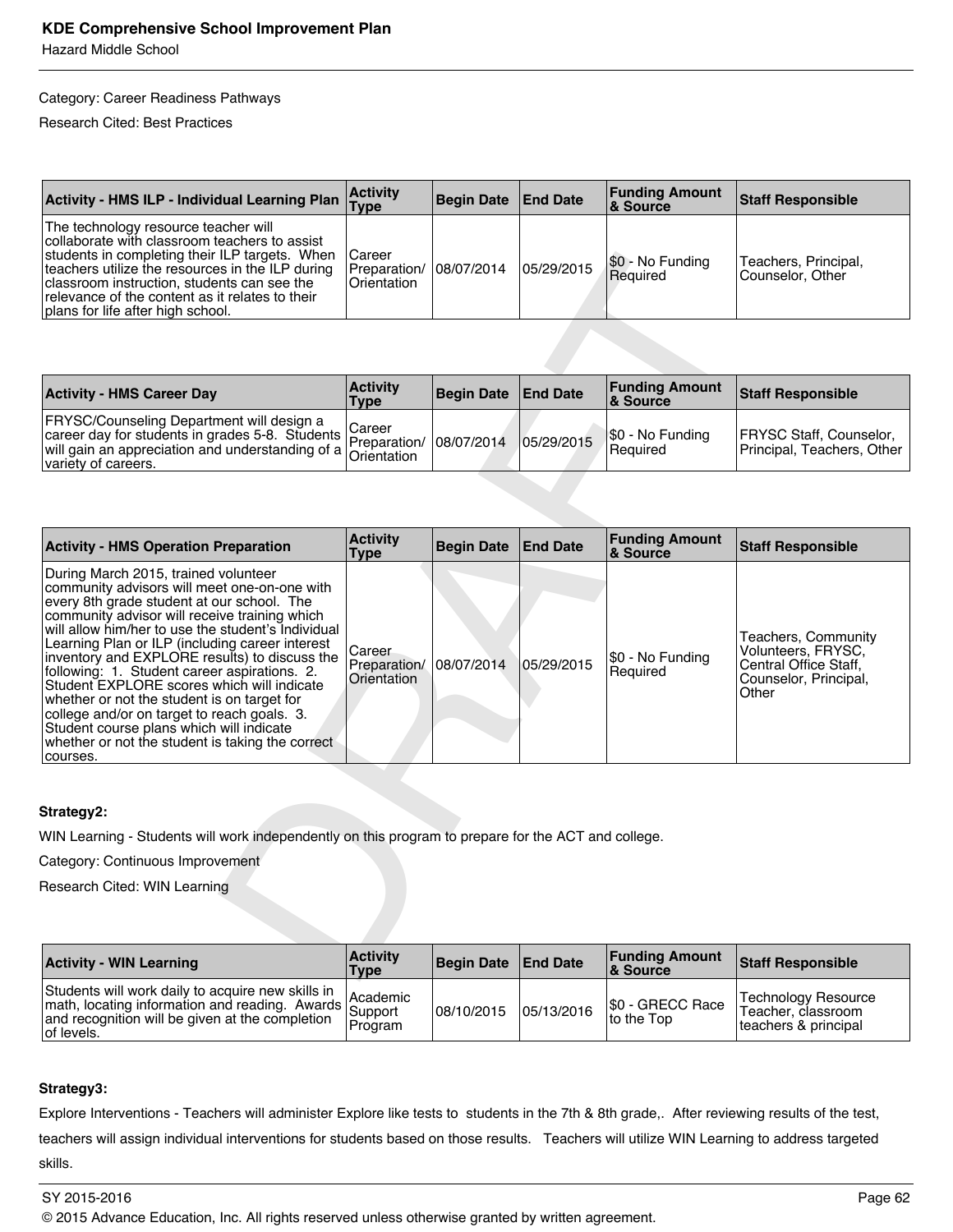### Category: Learning Systems

Research Cited: Targeted Interventions

| <b>Activity - Targeted Interventions</b>                                                                                                                                                                                                              | <b>Activity</b><br>Type | Begin Date   End Date |            | <b>Funding Amount</b><br>∣& Source | Staff Responsible          |
|-------------------------------------------------------------------------------------------------------------------------------------------------------------------------------------------------------------------------------------------------------|-------------------------|-----------------------|------------|------------------------------------|----------------------------|
| Teachers will design individual interventions<br>according to Explore-like test results. Teachers Academic<br>will make folders with work that addresses<br>targeted skills. Teachers will also utilize the<br>WIN Learning Program to target skills. | Support<br> Program     | 108/07/2014           | 05/20/2015 | \$0 - No Funding<br>Required       | Teachers, Principal, Other |

### **Goal 3:**

### **Measurable Objective 1:**

### **Strategy1:**

| will make folders with work that addresses<br>targeted skills. Teachers will also utilize the<br>WIN Learning Program to target skills.   | Support<br>Program             | 08/07/2014        | 05/20/2015      | Required                          | Teachers, Principal, Other         |
|-------------------------------------------------------------------------------------------------------------------------------------------|--------------------------------|-------------------|-----------------|-----------------------------------|------------------------------------|
|                                                                                                                                           |                                |                   |                 |                                   |                                    |
| Goal 3:                                                                                                                                   |                                |                   |                 |                                   |                                    |
| Increase the percentage of effective Principal and Teachers from % in 2015 to % in 2020.                                                  |                                |                   |                 |                                   |                                    |
|                                                                                                                                           |                                |                   |                 |                                   |                                    |
|                                                                                                                                           |                                |                   |                 |                                   |                                    |
| <b>Measurable Objective 1:</b>                                                                                                            |                                |                   |                 |                                   |                                    |
| collaborate to Ensure that all teachers are knowledgeable of Professional Growth and Effectiveness System (TPGES). Baseline data will     |                                |                   |                 |                                   |                                    |
| be available after first year of implementation by 05/20/2015 as measured by Framework for Effective Teaching.                            |                                |                   |                 |                                   |                                    |
|                                                                                                                                           |                                |                   |                 |                                   |                                    |
|                                                                                                                                           |                                |                   |                 |                                   |                                    |
| Strategy1:                                                                                                                                |                                |                   |                 |                                   |                                    |
| HMS Instruction by Highly Qualified Teachers - Each year the principal completes a Highly Qualified Teacher Report and submits the report |                                |                   |                 |                                   |                                    |
| to the Kentucky's Educational Professional Standards Board. At Hazard Middle School, 143 courses require a Highly Qualified Teacher and   |                                |                   |                 |                                   |                                    |
| Hazard Middle School is 100% in compliance.                                                                                               |                                |                   |                 |                                   |                                    |
| Category: Teacher PGES                                                                                                                    |                                |                   |                 |                                   |                                    |
| Research Cited: Educational Professional Standards Board Highly Qualified Report (EPSB)                                                   |                                |                   |                 |                                   |                                    |
|                                                                                                                                           |                                |                   |                 |                                   |                                    |
|                                                                                                                                           |                                |                   |                 |                                   |                                    |
| <b>Activity - Highly Qualified Report</b>                                                                                                 | <b>Activity</b><br><b>Type</b> | <b>Begin Date</b> | <b>End Date</b> | <b>Funding Amount</b><br>& Source | <b>Staff Responsible</b>           |
| Principal will complete a Highly Qualified Report<br>annually.                                                                            | Professional<br>Learning       | 08/07/2014        | 05/29/2015      | \$0 - No Funding<br>Required      | Principal, Central Office<br>Staff |
|                                                                                                                                           |                                |                   |                 |                                   |                                    |
| Strategy2:                                                                                                                                |                                |                   |                 |                                   |                                    |
| Professional Growth and Effectiveness System - Ensure that all teachers are knowledgeable of TPGES implementation components and          |                                |                   |                 |                                   |                                    |
| expectations.                                                                                                                             |                                |                   |                 |                                   |                                    |
| Category:                                                                                                                                 |                                |                   |                 |                                   |                                    |
| Research Cited: Next Generation Learners, TPGES                                                                                           |                                |                   |                 |                                   |                                    |
|                                                                                                                                           |                                |                   |                 |                                   |                                    |

### **Strategy2:**

| <b>Activity - Professional Development</b>                                                                                                                                          | <b>Activity</b><br>Type                 | Begin Date   End Date |            | <b>Funding Amount</b><br>& Source | <b>Staff Responsible</b>   |
|-------------------------------------------------------------------------------------------------------------------------------------------------------------------------------------|-----------------------------------------|-----------------------|------------|-----------------------------------|----------------------------|
| <b>Principal and teachers will attend ISLN</b><br>Imeetings, and Content Network Meetings.<br>Principal requires book study on "Framework"<br>for Teaching" by Charlotte Danielson. | Professional 08/07/2014 Ior<br>Learning |                       | 05/20/2015 | S500 - District<br>Funding        | Principal, Teachers, Other |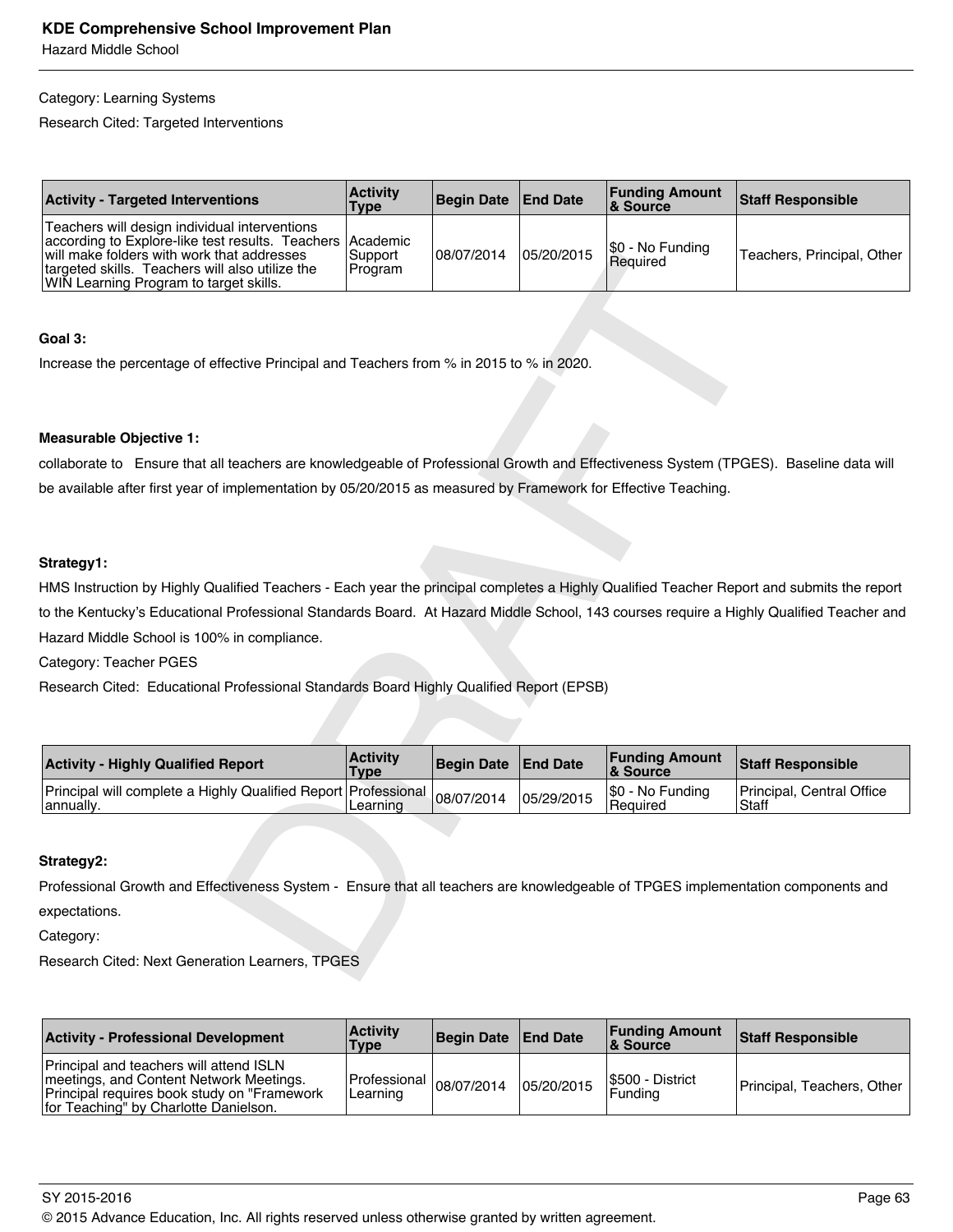Hazard Middle School

| <b>Activity - Development of Professional</b><br><b>Growth Plan</b>                                      | <b>Activity</b><br><b>Type</b>          | Begin Date   End Date |            | <b>Funding Amount</b><br>∣& Source  | <b>Staff Responsible</b>   |
|----------------------------------------------------------------------------------------------------------|-----------------------------------------|-----------------------|------------|-------------------------------------|----------------------------|
| Teachers will develop Professional Growth<br>Plans based on self-reflection and student<br>growth needs. | Professional $ 08/07/2014 $<br>Learning |                       | 05/20/2015 | \$0 - No Funding<br><b>Required</b> | Principal, Teachers, Other |

| <b>Activity - Development of Student Growth</b><br><b>Goals</b>                                                    | <b>Activity</b><br><b>Type</b>          | Begin Date   End Date |            | <b>Funding Amount</b><br>∣& Source | <b>Staff Responsible</b>   |
|--------------------------------------------------------------------------------------------------------------------|-----------------------------------------|-----------------------|------------|------------------------------------|----------------------------|
| Teachers will develop student growth goals<br>based on student need identified in data<br>analysis of assessments. | Professional $ 08/07/2014 $<br>Learning |                       | 05/20/2015 | \$0 - No Funding<br>Required       | Teachers, Principal, Other |

### **Goal 4:**

### **Measurable Objective 1:**

### **Strategy1:**

| Teachers will develop student growth goals<br>based on student need identified in data<br>analysis of assessments.                       | Professional<br>Learning       | 08/07/2014        | 05/20/2015      | \$0 - No Funding<br>Required                       | Teachers, Principal, Other                      |
|------------------------------------------------------------------------------------------------------------------------------------------|--------------------------------|-------------------|-----------------|----------------------------------------------------|-------------------------------------------------|
|                                                                                                                                          |                                |                   |                 |                                                    |                                                 |
| Goal 4:                                                                                                                                  |                                |                   |                 |                                                    |                                                 |
| Ensure that the Program Review Process is an ongoing, reflective analysis used to identify strengths and areas of improvement while      |                                |                   |                 |                                                    |                                                 |
| ensuring a school-wide natural integration of the program skills across all contents.                                                    |                                |                   |                 |                                                    |                                                 |
|                                                                                                                                          |                                |                   |                 |                                                    |                                                 |
|                                                                                                                                          |                                |                   |                 |                                                    |                                                 |
| <b>Measurable Objective 1:</b>                                                                                                           |                                |                   |                 |                                                    |                                                 |
| collaborate to ensure that the Program Review Process is completed in an ongoing and timely manner by 05/29/2015 as measured by          |                                |                   |                 |                                                    |                                                 |
| Assessment Results                                                                                                                       |                                |                   |                 |                                                    |                                                 |
|                                                                                                                                          |                                |                   |                 |                                                    |                                                 |
|                                                                                                                                          |                                |                   |                 |                                                    |                                                 |
| Strategy1:                                                                                                                               |                                |                   |                 |                                                    |                                                 |
| Monitor Curriculum Adjustments and Improvements - Teachers and leaders will make instructional planning adjustments, if needed, based or |                                |                   |                 |                                                    |                                                 |
| student evidence. Curriculum adjustments and improvements will be monitored for effectiveness.                                           |                                |                   |                 |                                                    |                                                 |
| Category: Learning Systems                                                                                                               |                                |                   |                 |                                                    |                                                 |
| <b>Research Cited: Best Practices</b>                                                                                                    |                                |                   |                 |                                                    |                                                 |
|                                                                                                                                          |                                |                   |                 |                                                    |                                                 |
|                                                                                                                                          |                                |                   |                 |                                                    |                                                 |
| <b>Activity - Program Review</b>                                                                                                         | <b>Activity</b><br><b>Type</b> | <b>Begin Date</b> | <b>End Date</b> | <b>Funding Amount</b><br>& Source                  | <b>Staff Responsible</b>                        |
| Teachers and leaders will utilize Program<br>Review Components in classroom settings as                                                  | Academic                       |                   |                 |                                                    |                                                 |
| required by program review curriculum and                                                                                                | Support<br>Program             | 08/07/2014        | 05/29/2015      | \$0 - No Funding<br>Required                       | Principal, Teachers,<br>Counselor, FRYSC, Other |
| policy.                                                                                                                                  |                                |                   |                 |                                                    |                                                 |
|                                                                                                                                          |                                |                   |                 |                                                    |                                                 |
|                                                                                                                                          | <b>Activity</b>                |                   |                 | <b>Funding Amount</b>                              |                                                 |
| <b>Activity - Purpose and Process</b>                                                                                                    | <b>Type</b>                    | <b>Begin Date</b> | <b>End Date</b> | & Source                                           | <b>Staff Responsible</b>                        |
| Provide information to teachers about the<br>purpose and process of the review. Emphasize                                                |                                |                   |                 |                                                    |                                                 |
| اسمطمممة مطة فمالعم                                                                                                                      | Policy and                     | 0.0070044         |                 | $\sqrt{2}$ $\sqrt{200/2}$ $\sqrt{50}$ - No Funding | Central Office Staff,                           |

| <b>Activity - Purpose and Process</b>                                                                                                                                                                | <b>Activity</b><br>Type | Begin Date   End Date |            | <b>Funding Amount</b><br><b>&amp; Source</b> | <b>Staff Responsible</b>                  |
|------------------------------------------------------------------------------------------------------------------------------------------------------------------------------------------------------|-------------------------|-----------------------|------------|----------------------------------------------|-------------------------------------------|
| Provide information to teachers about the<br>purpose and process of the review. Emphasize Policy and<br>the important role of the teacher in<br>implementing high quality instructional<br>programs. | Process                 | 08/07/2014            | 05/29/2015 | \$0 - No Funding<br><b>Required</b>          | Central Office Staff,<br>Principal, Other |

| <b>Activity - Review Program Review Ratings</b>                                                                                                                                  | <b>Activity</b><br>Type      | Begin Date   End Date |            | <b>Funding Amount</b><br>8 Source | Staff Responsible                    |
|----------------------------------------------------------------------------------------------------------------------------------------------------------------------------------|------------------------------|-----------------------|------------|-----------------------------------|--------------------------------------|
| Review PR ratings in ASSIST and provide<br>feedback through identifying and analyzing<br>gaps in particular program areas to determine<br>next steps for continuous improvement. | Policy and<br><b>Process</b> | 08/07/2014            | 05/29/2015 | \$0 - No Funding<br>l Reauired    | Principal, Teachers, Staff,<br>Other |

### SY 2015-2016 Page 64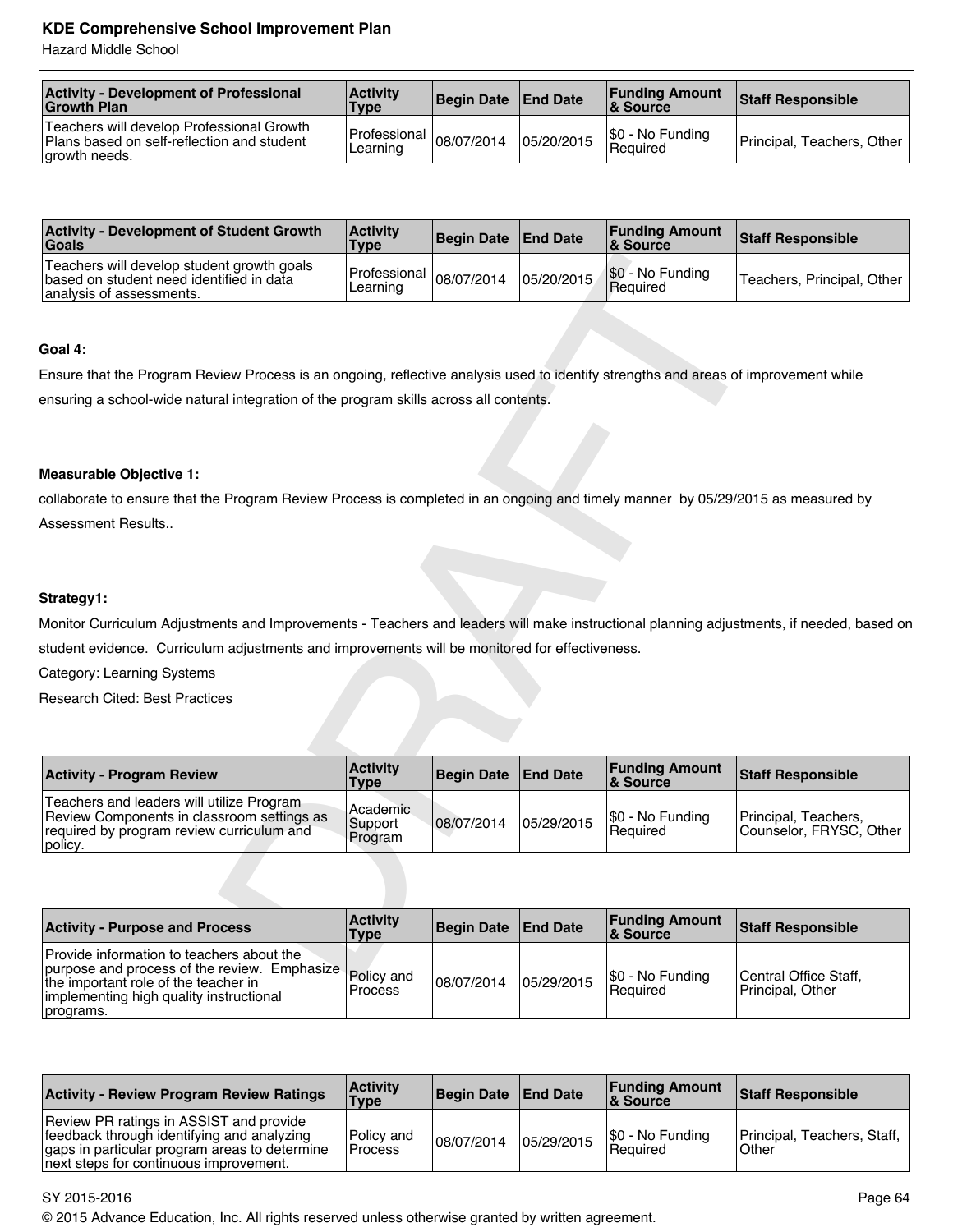Hazard Middle School

| <b>Activity - Rubrics</b>                                                                                                              | <b>Activity</b><br><b>Type</b> | Begin Date   End Date |            | <b>Funding Amount</b><br><b>&amp; Source</b> | <b>Staff Responsible</b>                              |
|----------------------------------------------------------------------------------------------------------------------------------------|--------------------------------|-----------------------|------------|----------------------------------------------|-------------------------------------------------------|
| Examine the rubrics used in program review.<br>Consider the existing sources and evidence to<br>inform the overall program assessment. | Policy and<br><b>Process</b>   | 08/07/2014            | 05/29/2015 | \$0 - No Funding<br>l Reauired               | Central Office Staff,<br>Principal. Teachers. Other I |

| <b>Activity - Expectations and Procedures</b>                                                                                                  | <b>Activity</b><br><b>Type</b> | <b>Begin Date</b> | <b>End Date</b> | <b>Funding Amount</b><br>& Source | <b>Staff Responsible</b>                  |
|------------------------------------------------------------------------------------------------------------------------------------------------|--------------------------------|-------------------|-----------------|-----------------------------------|-------------------------------------------|
| Inform staff of the expectations and procedures<br>as defined by the district external review<br>process.                                      | Professional<br>Learning       | 08/07/2014        | 05/29/2015      | \$0 - No Funding<br>Required      | Central Office Staff,<br>Principal, Other |
|                                                                                                                                                |                                |                   |                 |                                   |                                           |
| Goal 5:                                                                                                                                        |                                |                   |                 |                                   |                                           |
| Hazard Middle School will reduce the total number of students scoring Novice in reading and math by 50% by the 2018-2019 school year.          |                                |                   |                 |                                   |                                           |
|                                                                                                                                                |                                |                   |                 |                                   |                                           |
|                                                                                                                                                |                                |                   |                 |                                   |                                           |
| <b>Measurable Objective 1:</b>                                                                                                                 |                                |                   |                 |                                   |                                           |
| collaborate to reduce the total number of students scoring Novice in reading (29) by 6 students per year for a total of 29 over 5 years by     |                                |                   |                 |                                   |                                           |
| 05/13/2016 as measured by K-Prep data.                                                                                                         |                                |                   |                 |                                   |                                           |
|                                                                                                                                                |                                |                   |                 |                                   |                                           |
|                                                                                                                                                |                                |                   |                 |                                   |                                           |
| Strategy1:                                                                                                                                     |                                |                   |                 |                                   |                                           |
| Instruction by Highly Qualified Teachers - Each year the principal completes a Highly Qualified Teacher Report and submits the report to the   |                                |                   |                 |                                   |                                           |
| Kentucky's Educational Professional Standards Board. At the Hazard Middle School, 143 courses require a Highly Qualified Teacher and           |                                |                   |                 |                                   |                                           |
| Hazard Middle School is 100% in compliance.                                                                                                    |                                |                   |                 |                                   |                                           |
| Category: Teacher PGES                                                                                                                         |                                |                   |                 |                                   |                                           |
| Research Cited: Educational Professional Standards Board Highly Qualified Report (EPSB)                                                        |                                |                   |                 |                                   |                                           |
|                                                                                                                                                |                                |                   |                 |                                   |                                           |
|                                                                                                                                                |                                |                   |                 |                                   |                                           |
| <b>Activity - Highly Qualified Report</b>                                                                                                      | <b>Activity</b><br>Type        | <b>Begin Date</b> | <b>End Date</b> | <b>Funding Amount</b><br>& Source | <b>Staff Responsible</b>                  |
| Principal will complete Highly Qualified Report<br>annually.                                                                                   | Professional<br>Learning       | 08/07/2014        | 05/20/2015      | \$0 - No Funding<br>Required      | Principal                                 |
|                                                                                                                                                |                                |                   |                 |                                   |                                           |
| <b>Measurable Objective 2:</b>                                                                                                                 |                                |                   |                 |                                   |                                           |
| collaborate to reduce the total number of students scoring Novice in Mathematics (24) by 5 students per year for a total of 24 over 5 years by |                                |                   |                 |                                   |                                           |
| 05/13/2016 as measured by K-Prep data.                                                                                                         |                                |                   |                 |                                   |                                           |
|                                                                                                                                                |                                |                   |                 |                                   |                                           |

### **Goal 5:**

### **Measurable Objective 1:**

### **Strategy1:**

| <b>Activity - Highly Qualified Report</b>                    | <b>Activity</b><br><b>Type</b>          | Begin Date End Date |            | <b>Funding Amount</b><br><b>&amp; Source</b> | <b>Staff Responsible</b> |
|--------------------------------------------------------------|-----------------------------------------|---------------------|------------|----------------------------------------------|--------------------------|
| Principal will complete Highly Qualified Report<br> annually | Professional $ 08/07/2014 $<br>Learning |                     | 05/20/2015 | \$0 - No Funding<br>Required                 | 'Principal               |

### **Measurable Objective 2:**

### **Strategy1:**

Instruction by Highly Qualified Teachers - Each year the principal completes a Highly Qualified Teacher Report and submits the report to the Kentucky's Educational Professional Standards Board. At the Hazard Middle School, 143 courses require a Highly Qualified Teacher and Hazard Middle School is 100% in compliance.

Category: Teacher PGES

Research Cited: Educational Professional Standards Board Highly Qualified Report (EPSB)

### SY 2015-2016 Page 65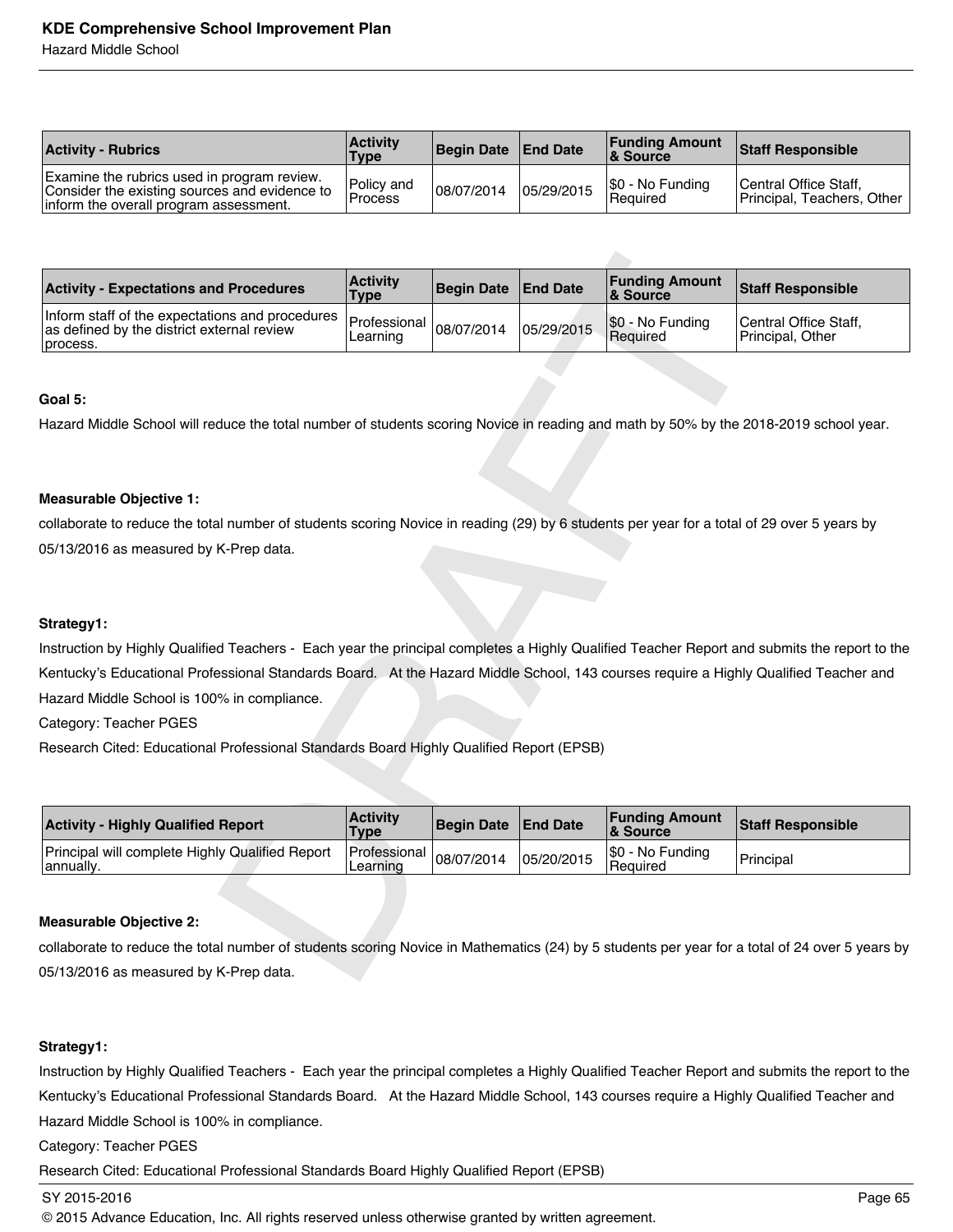| <b>Activity - Highly Qualified Report</b>                    | <b>Activity</b><br><b>Type</b>          | Begin Date   End Date |            | <b>Funding Amount</b><br>& Source   | <b>Staff Responsible</b> |
|--------------------------------------------------------------|-----------------------------------------|-----------------------|------------|-------------------------------------|--------------------------|
| Principal will complete Highly Qualified Report<br>annually. | Professional $ 08/07/2014 $<br>Learning |                       | 05/20/2015 | \$0 - No Funding<br><b>Required</b> | Principal                |

### **Goal 6:**

Increase the average combined reading and math KPREP scores for middle school students from 58.7% to 75.8% in 2018-2019.

### **Measurable Objective 1:**

collaborate to increase the average combined Reading and Math scores by 3% by 05/13/2016 as measured by K-Prep data.

### **Strategy1:**

ed reading and math KPREP scores for middle school students from 58.7% to 75.8% in<br>
versage combined Reading and Math scores by 3% by 05/13/2016 as measured by K-Pr<br>
versage combined Reading and Math scores by 3% by 05/13/ IXL Math & Reading - Teachers will implement the IXL Program in Math Classes, Math Plus, Reading Classes, Reading Plus and ESS curriculum. Students will be assessed to determine current math and reading levels and the classroom teacher will monitor progress. This program is self-paced and students will continuously revisit skills while being evaluated and get instant updates on their progress and mastery level.

Category: Integrated Methods for Learning

Research Cited: IXL

| <b>Activity - Monitor IXL Math &amp; Reading</b>                                                                         | <b>Activity</b><br><b>Type</b>         | Begin Date   End Date |            | <b>Funding Amount</b><br>& Source | <b>Staff Responsible</b>          |
|--------------------------------------------------------------------------------------------------------------------------|----------------------------------------|-----------------------|------------|-----------------------------------|-----------------------------------|
| Monitor the implementation of the IXL program<br>and track student progress on IXL math and<br>reading for all students. | <b>Academic</b><br>'Support<br>Program | 08/10/2015            | 05/13/2016 | \$0 - No Funding<br>l Reauired    | Principal, classroom<br>Iteachers |

### **Strategy2:**

Professional Learning Curriculum Communities - Content-specific teams will meet monthly to refine the implementation of the common core

standards in all subject areas.

Category: Professional Learning & Support

Research Cited: Curriculum Assessment and Alignment

| <b>Activity - Content-Specific Teams</b>                                                                                                                                                                            | <b>Activity</b><br>Type         | Begin Date   End Date |            | <b>Funding Amount</b><br>∣& Source | <b>Staff Responsible</b>                                |
|---------------------------------------------------------------------------------------------------------------------------------------------------------------------------------------------------------------------|---------------------------------|-----------------------|------------|------------------------------------|---------------------------------------------------------|
| Content teams will examine and compare<br>working curriculum" with common core<br>standards to identify gaps. Once gaps have<br>been identified, modifications will be made to<br>the curriculum to eliminate gaps. | Academic<br>Support<br> Program | 108/10/2015           | 05/13/2016 | \$0 - No Funding<br>l Reauired     | Content Teachers, Special<br>Teachers, Principal, Other |

**All children-were screened for kindergarten readiness. If yes, name the assessment.**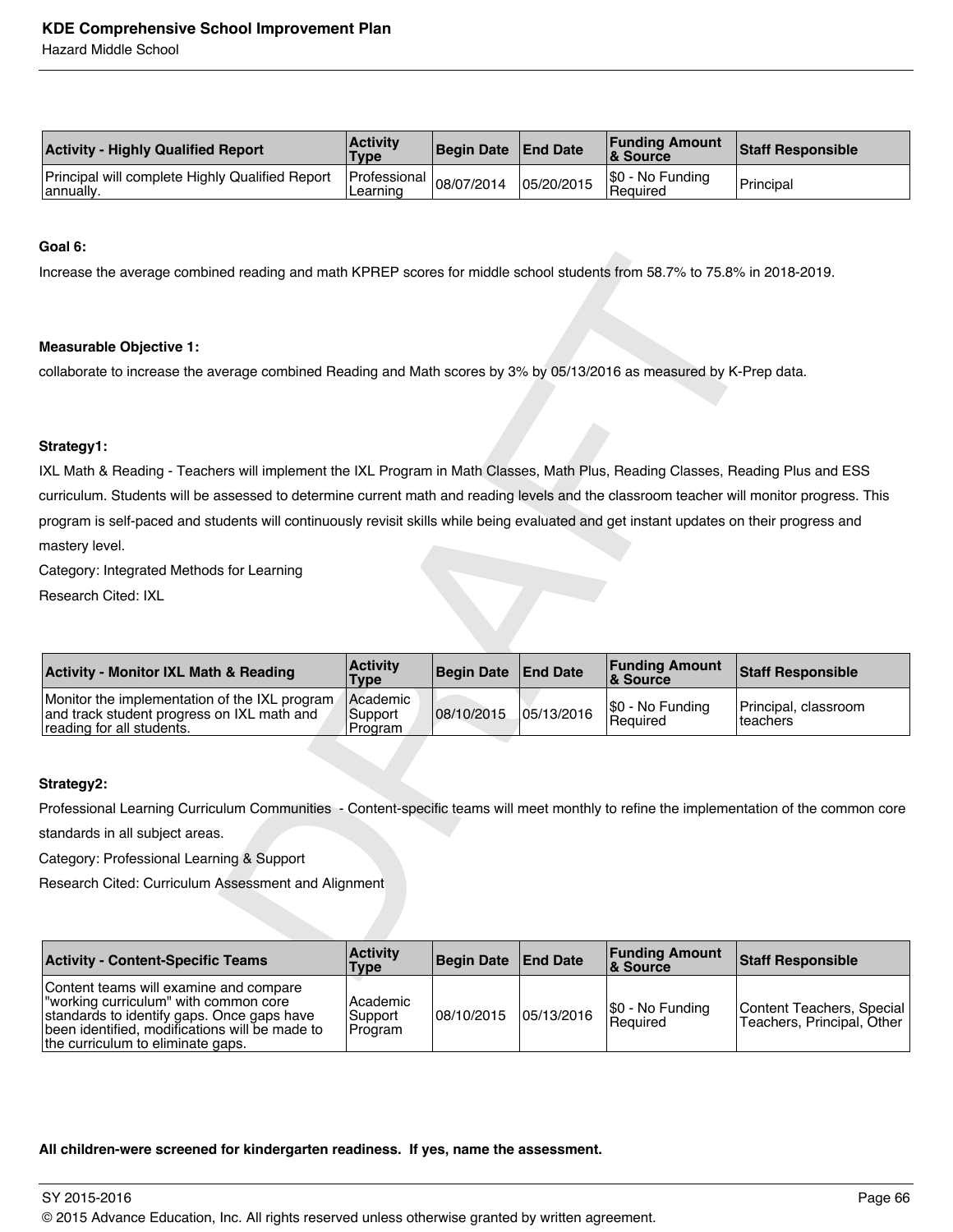N/A (this question does not apply)

### **The school identified specific strategies to increase the percentage of students who are Kindergarten ready.**

N/A (this question does not apply)

**The school identified specific K-3 strategies to increase the average 3rd grade math and reading combined K-Prep proficiency scores.** 

### **Goal 1:**

### **Measurable Objective 1:**

### **Strategy1:**

| scores.                                                                                                                                                                                                                                                                                                                                                                             |                                |                   |                 |                                   |                            |
|-------------------------------------------------------------------------------------------------------------------------------------------------------------------------------------------------------------------------------------------------------------------------------------------------------------------------------------------------------------------------------------|--------------------------------|-------------------|-----------------|-----------------------------------|----------------------------|
| N/A (this question does not apply)                                                                                                                                                                                                                                                                                                                                                  |                                |                   |                 |                                   |                            |
| The school identified specific strategies to address subgroup achievement gaps.                                                                                                                                                                                                                                                                                                     |                                |                   |                 |                                   |                            |
| Goal 1:<br>Increase the average combined reading and math proficiency ratings for all students in the non-duplicated gap group from 43.4% in 2015-<br>2016 to 68.6% in 2018-2019.                                                                                                                                                                                                   |                                |                   |                 |                                   |                            |
| <b>Measurable Objective 1:</b><br>10% of Fifth, Sixth, Seventh and Eighth grade Black or African-American, Asian, Economically Disadvantaged, Hispanic or Latino, Students<br>with Disabilities and Native Hawaiian or Other Pacific Islander students will demonstrate a proficiency in averaged combined Reading and ir<br>Mathematics by 05/29/2015 as measured by KPREP Scores. |                                |                   |                 |                                   |                            |
| Strategy1:<br>RTI Plus Curriculum Alignment - Content-specific teams will align the curriculum for the Math Plus (RTI) Classes and the Reading Plus (RTI)                                                                                                                                                                                                                           |                                |                   |                 |                                   |                            |
| Classes. The content-specific teams will meet bi-monthly.                                                                                                                                                                                                                                                                                                                           |                                |                   |                 |                                   |                            |
| Category: Learning Systems                                                                                                                                                                                                                                                                                                                                                          |                                |                   |                 |                                   |                            |
| <b>Research Cited: RTI</b>                                                                                                                                                                                                                                                                                                                                                          |                                |                   |                 |                                   |                            |
|                                                                                                                                                                                                                                                                                                                                                                                     |                                |                   |                 |                                   |                            |
| <b>Activity - Individualized Math/Reading</b><br>Interventions                                                                                                                                                                                                                                                                                                                      | <b>Activity</b><br><b>Type</b> | <b>Begin Date</b> | <b>End Date</b> | <b>Funding Amount</b><br>& Source | <b>Staff Responsible</b>   |
| Gap group students will be provided targeted<br>math and reading interventions through<br>Learning Farm. Moby Max, Edmodo, WIN<br>Learning, IXL Math, and other resources to<br>increase achievement in reading and math.                                                                                                                                                           | Academic<br>Support<br>Program | 08/07/2014        | 05/20/2015      | \$0 - No Funding<br>Required      | Teachers, Principal, Other |
|                                                                                                                                                                                                                                                                                                                                                                                     |                                |                   |                 |                                   |                            |

| <b>Activity - Purchase Reading Intervention</b><br><b>Program Materials</b>                                                                                                                                                                                                                                               | <b>Activity</b><br>Type | <b>Begin Date End Date</b> |            | <b>Funding Amount</b><br>∣& Source     | <b>Staff Responsible</b>                                    |
|---------------------------------------------------------------------------------------------------------------------------------------------------------------------------------------------------------------------------------------------------------------------------------------------------------------------------|-------------------------|----------------------------|------------|----------------------------------------|-------------------------------------------------------------|
| The school will purchase and provide teachers<br>with reading intervention resources in order for<br>Ithem to address the needs of at-risk students in IAcademic<br>Response To Intervention Activities and in<br>Extended School Services. These materials<br>will focus on comprehension skills and<br>decoding skills. | Support <br> Program    | 08/07/2014                 | 05/20/2015 | <b>S1000 - School</b><br>Council Funds | Teachers, Principal,<br>District Office Personnel.<br>Other |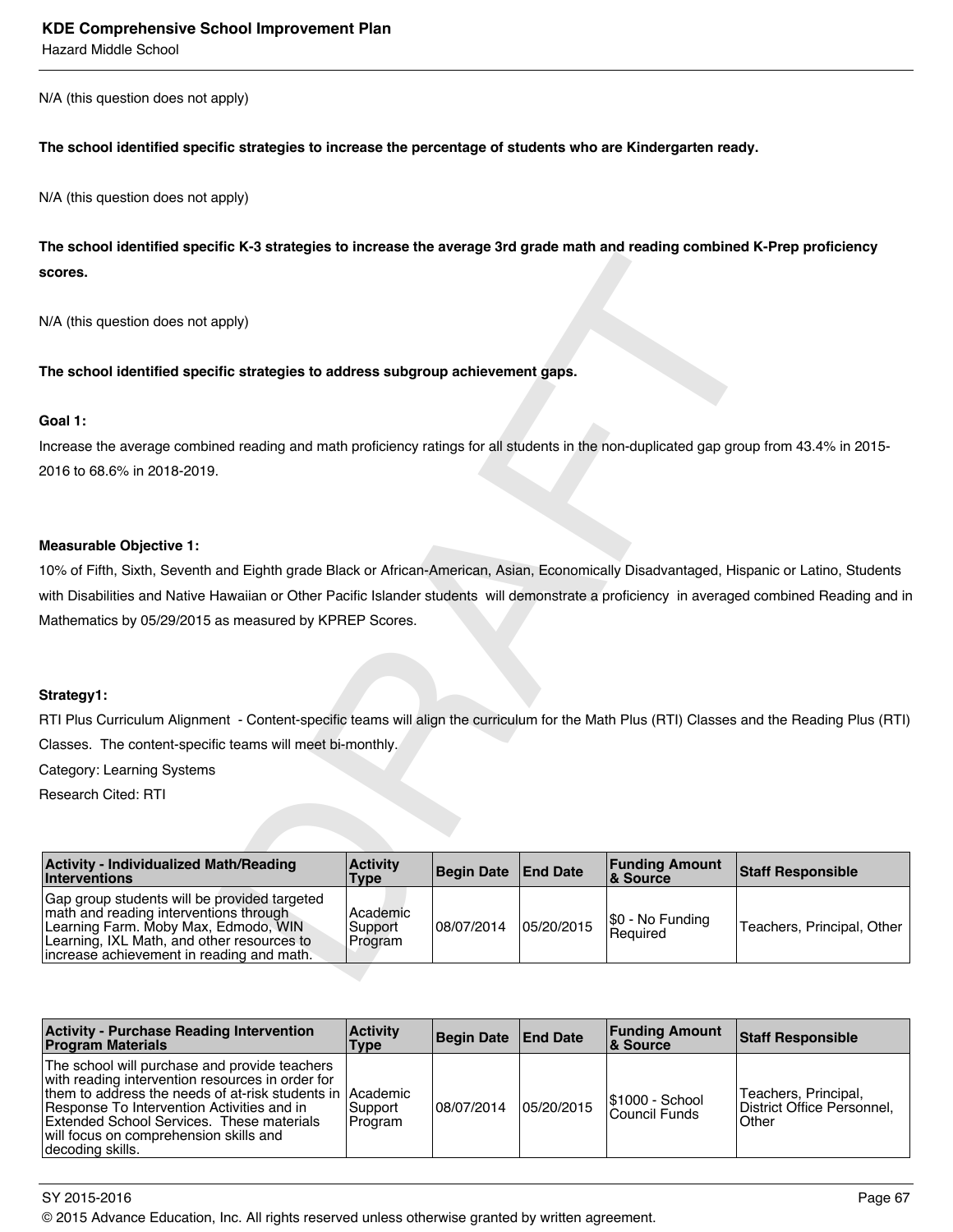| <b>Activity - Targeted Interventions for Gap</b><br>Students                                                                                                                                                                                                                                                                                                                        | <b>Activity</b><br>Type | Begin Date   End Date |            | <b>Funding Amount</b><br>∣& Source | <b>Staff Responsible</b>   |
|-------------------------------------------------------------------------------------------------------------------------------------------------------------------------------------------------------------------------------------------------------------------------------------------------------------------------------------------------------------------------------------|-------------------------|-----------------------|------------|------------------------------------|----------------------------|
| Content-specific teams will design a scope and<br>sequence of activities and lessons to be taught<br>during Math Plus Class and/or Reading Plus<br>Class Class and of Reading Plus<br>Class Team will provide all Math Plus/Reading Program<br>Plus to cohere with materials and resources<br>Plus teachers with materials and resources<br>needed to increase student achievement. | Academic                | 08/07/2014            | 05/20/2015 | $ \$0 - No Funding$<br>l Reauired  | Teachers, Principal, Other |

### **Strategy2:**

| Strategy2:                                                                                                                                                                                                                                                                                                                                                                                                                                                                                                                                                                                                                                                                                                                                                                                             |                                |                   |                 |                                   |                                                          |  |  |
|--------------------------------------------------------------------------------------------------------------------------------------------------------------------------------------------------------------------------------------------------------------------------------------------------------------------------------------------------------------------------------------------------------------------------------------------------------------------------------------------------------------------------------------------------------------------------------------------------------------------------------------------------------------------------------------------------------------------------------------------------------------------------------------------------------|--------------------------------|-------------------|-----------------|-----------------------------------|----------------------------------------------------------|--|--|
| Collaborate and Utilize Community Resources - Hazard Middle School will collaborate to increase the involvement of citizens of the                                                                                                                                                                                                                                                                                                                                                                                                                                                                                                                                                                                                                                                                     |                                |                   |                 |                                   |                                                          |  |  |
| community and encourage them to become more active in the educational process. School administration and faculty will foster a                                                                                                                                                                                                                                                                                                                                                                                                                                                                                                                                                                                                                                                                         |                                |                   |                 |                                   |                                                          |  |  |
| relationship with community services and businesses which encourages active involvement with the school and the educational process.                                                                                                                                                                                                                                                                                                                                                                                                                                                                                                                                                                                                                                                                   |                                |                   |                 |                                   |                                                          |  |  |
| Category: Stakeholder Engagement                                                                                                                                                                                                                                                                                                                                                                                                                                                                                                                                                                                                                                                                                                                                                                       |                                |                   |                 |                                   |                                                          |  |  |
| Research Cited: Community involvement strengthens the educational process and learning experience of all students.                                                                                                                                                                                                                                                                                                                                                                                                                                                                                                                                                                                                                                                                                     |                                |                   |                 |                                   |                                                          |  |  |
|                                                                                                                                                                                                                                                                                                                                                                                                                                                                                                                                                                                                                                                                                                                                                                                                        |                                |                   |                 |                                   |                                                          |  |  |
|                                                                                                                                                                                                                                                                                                                                                                                                                                                                                                                                                                                                                                                                                                                                                                                                        |                                |                   |                 |                                   |                                                          |  |  |
| <b>Activity - HMS Promote Citizen Involvement</b>                                                                                                                                                                                                                                                                                                                                                                                                                                                                                                                                                                                                                                                                                                                                                      | <b>Activity</b><br><b>Type</b> | <b>Begin Date</b> | <b>End Date</b> | <b>Funding Amount</b><br>& Source | <b>Staff Responsible</b>                                 |  |  |
| Continue Career Day as a means to introduce<br>citizen volunteers to participate more actively in<br>the educational process. At the present time<br>the following community services and<br>businesses are providing support to the school:<br>ISBE -- a group which provides financial<br>support; City of Hazard -- provides use of the<br>Hazard Pavilion and services of the Hazard City<br>Police; Kentucky River Community Care --<br>provides daily counseling services; Perry<br>County Health Department -- Postponing<br>Sexual Involvement classes; Perry County<br>Library -- provides bookmobile services on site;<br>4H -- Avian Club, Science Fan Night, and<br>Talking with TJ; McDonald's -- Acts of Kindness<br>free Happy Meals; Appalachian Regional<br>Hospital -- Fitness Fair. | Community<br>Engagement        | 08/07/2014        | 05/29/2015      | \$0 - No Funding<br>Required      | Principal, FRYSC,<br>Counselor, Faculty, Staff,<br>Other |  |  |
|                                                                                                                                                                                                                                                                                                                                                                                                                                                                                                                                                                                                                                                                                                                                                                                                        |                                |                   |                 |                                   |                                                          |  |  |
| <b>Activity - HMS Student Community Service</b>                                                                                                                                                                                                                                                                                                                                                                                                                                                                                                                                                                                                                                                                                                                                                        | <b>Activity</b><br><b>Type</b> | <b>Begin Date</b> | <b>End Date</b> | <b>Funding Amount</b><br>& Source | <b>Staff Responsible</b>                                 |  |  |
| Expand community service projects conducted<br>by students. Current projects are financial<br>support of the Arthritis Foundation, Breast<br>Cancer Awareness, Thanksgiving Food Boxes,<br>etc.                                                                                                                                                                                                                                                                                                                                                                                                                                                                                                                                                                                                        | Community<br>Engagement        | 08/07/2014        | 05/29/2015      | \$0 - No Funding<br>Required      | Principal, Counselor,<br>FRYSC, Faculty, Staff,<br>Other |  |  |
|                                                                                                                                                                                                                                                                                                                                                                                                                                                                                                                                                                                                                                                                                                                                                                                                        |                                |                   |                 |                                   |                                                          |  |  |

| <b>Activity - HMS Student Community Service</b>                                                                                                                                                         | <b>Activity</b><br>Type                | Begin Date   End Date |            | <b>Funding Amount</b><br><b>8</b> Source | Staff Responsible                                               |
|---------------------------------------------------------------------------------------------------------------------------------------------------------------------------------------------------------|----------------------------------------|-----------------------|------------|------------------------------------------|-----------------------------------------------------------------|
| <b>Expand community service projects conducted</b><br>by students. Current projects are financial<br>support of the Arthritis Foundation, Breast<br>Cancer Awareness, Thanksgiving Food Boxes,<br>letc. | Community<br>Engagement 08/07/2014 lu. |                       | 05/29/2015 | \$0 - No Funding<br>Required             | Principal, Counselor,<br><b>FRYSC, Faculty, Staff,</b><br>Other |

| <b>Activity - HMS Community Outreach</b>                                                                                                                                                                                                                    | <b>Activity</b><br>Type                           | Begin Date   End Date |            | <b>Funding Amount</b><br>8 Source   | Staff Responsible                              |
|-------------------------------------------------------------------------------------------------------------------------------------------------------------------------------------------------------------------------------------------------------------|---------------------------------------------------|-----------------------|------------|-------------------------------------|------------------------------------------------|
| Outreach to parents and community through:<br>beginning of the year orientation, open house<br>each midterm, daily updated teacher blogs,<br>parent training in Infinite Campus, scheduled<br>parent conferences, newspaper articles, and<br>school website | Community<br>108/07/2014 IL Engagement 08/07/2014 |                       | 05/29/2015 | \$0 - No Funding<br><b>Required</b> | Principal, Counselor,<br>Faculty, Staff, Other |

### **Strategy3:**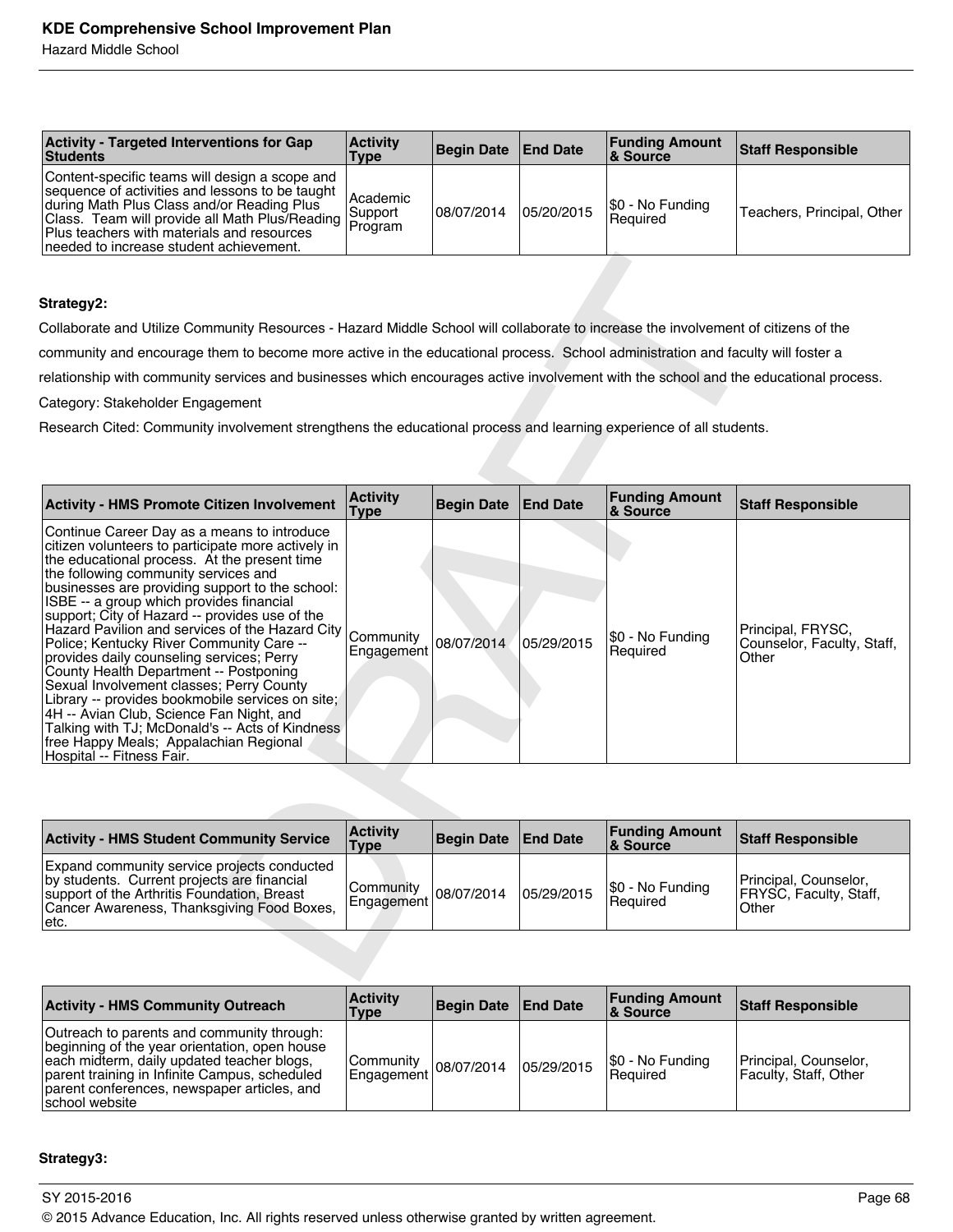Hazard Middle School

Extended School Services - ESS will be provided after school for students in the gap groups. The goal of ESS is to increase student achievement through math and reading intervention activities designed to meet student needs. ESS will increase student acheivement in targeted areas of need.

Category: Learning Systems

Research Cited: Targeted Interventions

| <b>Activity - ESS Programs</b>                                                                                                     | <b>Activity</b><br><b>Type</b> | Begin Date   End Date |            | <b>Funding Amount</b><br>8 Source | <b>Staff Responsible</b>                                |
|------------------------------------------------------------------------------------------------------------------------------------|--------------------------------|-----------------------|------------|-----------------------------------|---------------------------------------------------------|
| Students will utilize Reading Intervention<br>Programs and the "IXL Math Program" to<br>lincrease acheivement in reading and math. | Tutoring                       | 108/07/2014           | 05/20/2015 | [\$0 - No Funding<br>l Reauired   | District Staff, Principal,<br>Counselor, Teacher, Other |

| <b>Activity - ESS Identification</b>                                                                              | <b>Activity</b><br><b>Type</b> | Begin Date   End Date |            | <b>Funding Amount</b><br>8 Source | <b>Staff Responsible</b>                  |
|-------------------------------------------------------------------------------------------------------------------|--------------------------------|-----------------------|------------|-----------------------------------|-------------------------------------------|
| Students who scored Novice or Apprentice on<br>the KPREP Test will be referred for ESS after-<br>school tutoring. | Tutoring                       | 08/07/2014            | 05/20/2015 | \$0 - No Funding<br>l Reauired    | Teachers, Principal,<br>Counselor, Other, |

| <b>Activity - ESS Programs</b>                                                                                                                                                                                                                                                                            | <b>Activity</b><br><b>Type</b> | <b>Begin Date</b> | <b>End Date</b> | <b>Funding Amount</b><br>& Source | <b>Staff Responsible</b>                                    |
|-----------------------------------------------------------------------------------------------------------------------------------------------------------------------------------------------------------------------------------------------------------------------------------------------------------|--------------------------------|-------------------|-----------------|-----------------------------------|-------------------------------------------------------------|
| Students will utilize Reading Intervention<br>Programs and the "IXL Math Program" to<br>increase acheivement in reading and math.                                                                                                                                                                         | Tutoring                       | 08/07/2014        | 05/20/2015      | \$0 - No Funding<br>Required      | District Staff, Principal,<br>Counselor, Teacher, Other     |
|                                                                                                                                                                                                                                                                                                           |                                |                   |                 |                                   |                                                             |
| <b>Activity - ESS Identification</b>                                                                                                                                                                                                                                                                      | <b>Activity</b><br><b>Type</b> | <b>Begin Date</b> | <b>End Date</b> | <b>Funding Amount</b><br>& Source | <b>Staff Responsible</b>                                    |
| Students who scored Novice or Apprentice on<br>the KPREP Test will be referred for ESS after-<br>school tutoring                                                                                                                                                                                          | Tutoring                       | 08/07/2014        | 05/20/2015      | \$0 - No Funding<br>Required      | Teachers, Principal,<br>Counselor, Other,                   |
|                                                                                                                                                                                                                                                                                                           |                                |                   |                 |                                   |                                                             |
| <b>Activity - After School ESS</b>                                                                                                                                                                                                                                                                        | <b>Activity</b><br><b>Type</b> | <b>Begin Date</b> | <b>End Date</b> | <b>Funding Amount</b><br>& Source | <b>Staff Responsible</b>                                    |
| ESS after school tutoring will concentrate on<br>reading and math skills. ESS will concentrate<br>on small group instruction, guided reading,<br>individualized assignments aimed at improving<br>student acheivement. Each grade level will<br>have one math ESS teacher and one ESS<br>reading teacher. | Tutoring                       | 08/07/2014        | 05/20/2015      | \$5000 - District<br>Funding      | District Staff, Teachers,<br>Principal, Counselor,<br>Other |
| Goal 2:<br>Hazard Middle School will reduce the total number of students scoring Novice in reading and math by 50% by the 2018-2019 school year.                                                                                                                                                          |                                |                   |                 |                                   |                                                             |
|                                                                                                                                                                                                                                                                                                           |                                |                   |                 |                                   |                                                             |
| <b>Measurable Objective 1:</b>                                                                                                                                                                                                                                                                            |                                |                   |                 |                                   |                                                             |
| collaborate to reduce the total number of students scoring Novice in Mathematics (24) by 5 students per year for a total of 24 over 5 years by                                                                                                                                                            |                                |                   |                 |                                   |                                                             |
| 05/13/2016 as measured by K-Prep data.                                                                                                                                                                                                                                                                    |                                |                   |                 |                                   |                                                             |
| Strategy1:                                                                                                                                                                                                                                                                                                |                                |                   |                 |                                   |                                                             |
| Instruction by Highly Qualified Teachers - Each year the principal completes a Highly Qualified Teacher Report and submits the report to the                                                                                                                                                              |                                |                   |                 |                                   |                                                             |

#### **Goal 2:**

#### **Measurable Objective 1:**

#### **Strategy1:**

Instruction by Highly Qualified Teachers - Each year the principal completes a Highly Qualified Teacher Report and submits the report to the Kentucky's Educational Professional Standards Board. At the Hazard Middle School, 143 courses require a Highly Qualified Teacher and Hazard Middle School is 100% in compliance.

Category: Teacher PGES

Research Cited: Educational Professional Standards Board Highly Qualified Report (EPSB)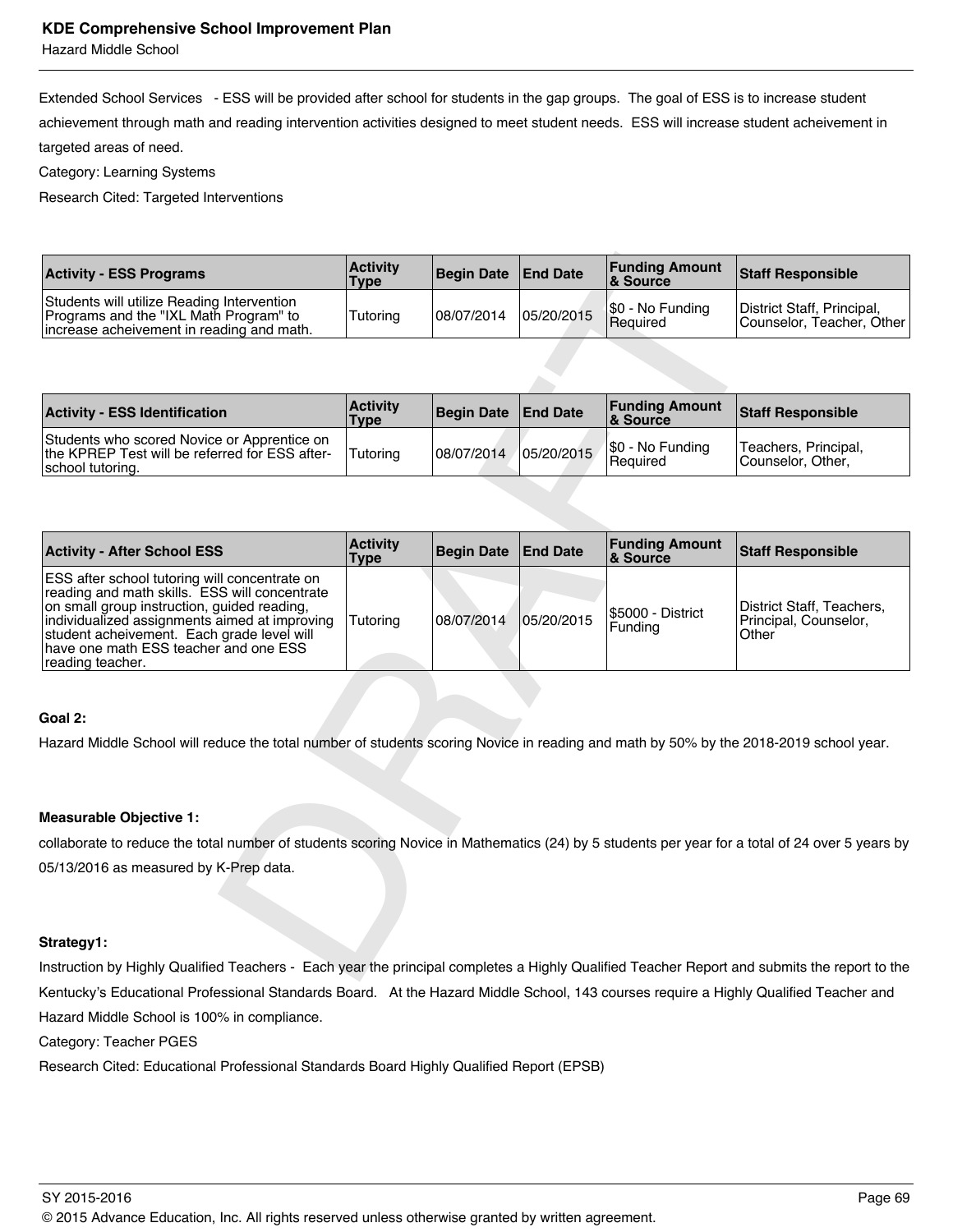Hazard Middle School

| <b>Activity - Highly Qualified Report</b>                    | <b>Activity</b><br>Type                 | Begin Date End Date |            | <b>Funding Amount</b><br><b>&amp; Source</b> | <b>Staff Responsible</b> |
|--------------------------------------------------------------|-----------------------------------------|---------------------|------------|----------------------------------------------|--------------------------|
| Principal will complete Highly Qualified Report<br>annually. | Professional $ 08/07/2014 $<br>Learning |                     | 05/20/2015 | \$0 - No Funding<br>l Reauired               | 'Principal               |

# **Measurable Objective 2:**

collaborate to reduce the total number of students scoring Novice in reading (29) by 6 students per year for a total of 29 over 5 years by 05/13/2016 as measured by K-Prep data.

#### **Strategy1:**

| Strategy1:                                                                                                                                   |                                |                   |                 |                                   |                          |
|----------------------------------------------------------------------------------------------------------------------------------------------|--------------------------------|-------------------|-----------------|-----------------------------------|--------------------------|
| Instruction by Highly Qualified Teachers - Each year the principal completes a Highly Qualified Teacher Report and submits the report to the |                                |                   |                 |                                   |                          |
| Kentucky's Educational Professional Standards Board. At the Hazard Middle School, 143 courses require a Highly Qualified Teacher and         |                                |                   |                 |                                   |                          |
| Hazard Middle School is 100% in compliance.                                                                                                  |                                |                   |                 |                                   |                          |
| Category: Teacher PGES                                                                                                                       |                                |                   |                 |                                   |                          |
| Research Cited: Educational Professional Standards Board Highly Qualified Report (EPSB)                                                      |                                |                   |                 |                                   |                          |
|                                                                                                                                              |                                |                   |                 |                                   |                          |
| <b>Activity - Highly Qualified Report</b>                                                                                                    | <b>Activity</b><br><b>Type</b> | <b>Begin Date</b> | <b>End Date</b> | <b>Funding Amount</b><br>& Source | <b>Staff Responsible</b> |
| Principal will complete Highly Qualified Report<br>annually.                                                                                 | Professional<br>Learning       | 08/07/2014        | 05/20/2015      | \$0 - No Funding<br>Required      | Principal                |
|                                                                                                                                              |                                |                   |                 |                                   |                          |
| Goal 3:                                                                                                                                      |                                |                   |                 |                                   |                          |
| Increase the average combined reading and math KPREP scores for middle school students from 58.7% to 75.8% in 2018-2019.                     |                                |                   |                 |                                   |                          |
|                                                                                                                                              |                                |                   |                 |                                   |                          |
|                                                                                                                                              |                                |                   |                 |                                   |                          |
| <b>Measurable Objective 1:</b>                                                                                                               |                                |                   |                 |                                   |                          |
| collaborate to increase the average combined Reading and Math scores by 3% by 05/13/2016 as measured by K-Prep data.                         |                                |                   |                 |                                   |                          |
|                                                                                                                                              |                                |                   |                 |                                   |                          |
|                                                                                                                                              |                                |                   |                 |                                   |                          |
| Strategy1:                                                                                                                                   |                                |                   |                 |                                   |                          |
| Professional Learning Curriculum Communities - Content-specific teams will meet monthly to refine the implementation of the common core      |                                |                   |                 |                                   |                          |
| standards in all subject areas.                                                                                                              |                                |                   |                 |                                   |                          |
| Category: Professional Learning & Support                                                                                                    |                                |                   |                 |                                   |                          |
| Research Cited: Curriculum Assessment and Alignment                                                                                          |                                |                   |                 |                                   |                          |
|                                                                                                                                              |                                |                   |                 |                                   |                          |
|                                                                                                                                              |                                |                   |                 |                                   |                          |

#### **Goal 3:**

#### **Measurable Objective 1:**

# **Strategy1:**

| <b>Activity - Content-Specific Teams</b>                                                                                                                                                                            | <b>Activity</b><br>Type         | Begin Date   End Date |            | <b>Funding Amount</b><br><b>8</b> Source | <b>Staff Responsible</b>                                |
|---------------------------------------------------------------------------------------------------------------------------------------------------------------------------------------------------------------------|---------------------------------|-----------------------|------------|------------------------------------------|---------------------------------------------------------|
| Content teams will examine and compare<br>working curriculum" with common core<br>standards to identify gaps. Once gaps have<br>been identified, modifications will be made to<br>the curriculum to eliminate gaps. | Academic<br>Support<br> Program | 108/10/2015           | 05/13/2016 | $ \$0 - No Funding$<br>l Reauired        | Content Teachers, Special<br>Teachers, Principal, Other |

# **Strategy2:**

IXL Math & Reading - Teachers will implement the IXL Program in Math Classes, Math Plus, Reading Classes, Reading Plus and ESS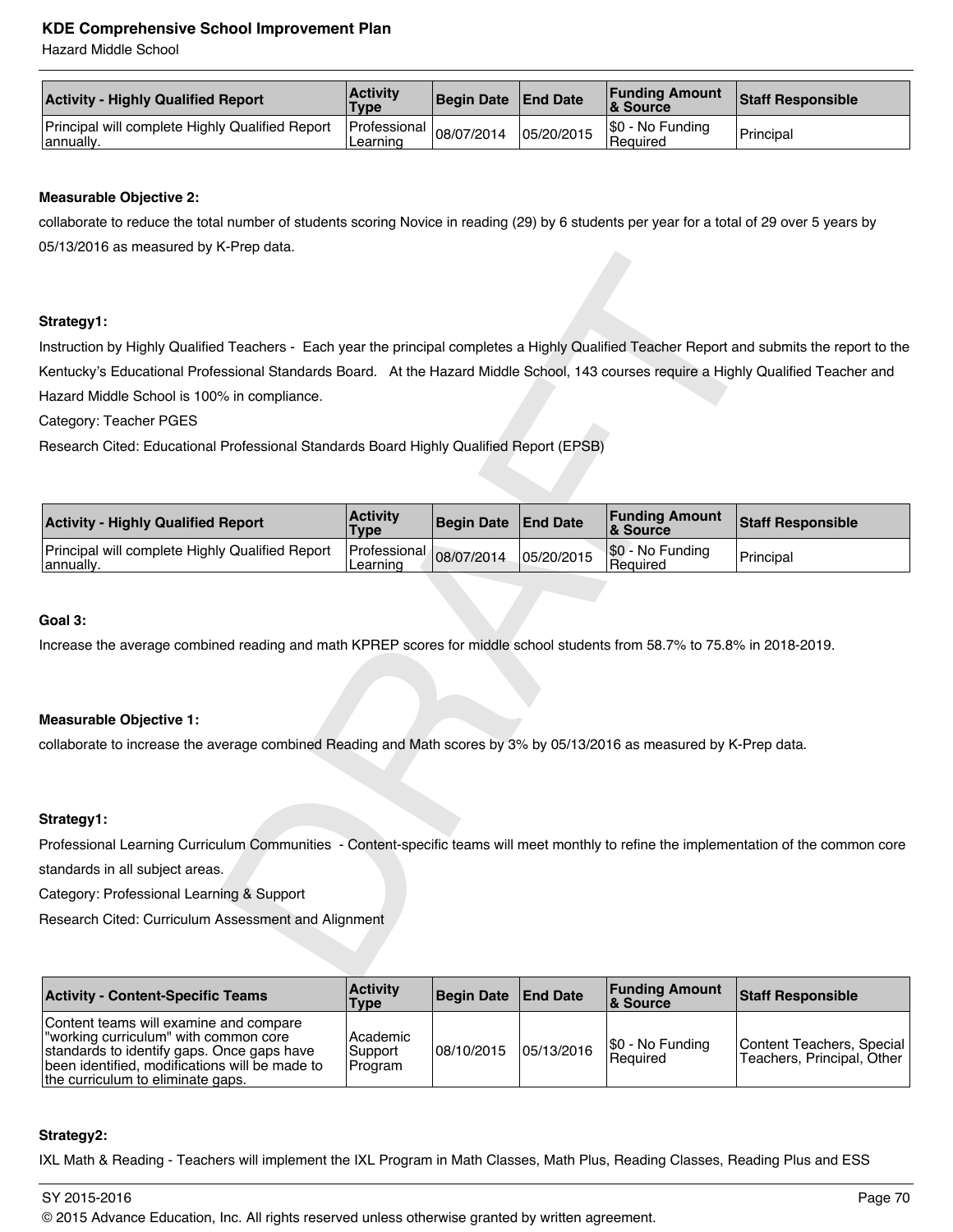Hazard Middle School

curriculum. Students will be assessed to determine current math and reading levels and the classroom teacher will monitor progress. This program is self-paced and students will continuously revisit skills while being evaluated and get instant updates on their progress and mastery level.

Category: Integrated Methods for Learning

Research Cited: IXL

| <b>Activity - Monitor IXL Math &amp; Reading</b>                                                                                                                                                         | <b>Activity</b><br><b>Type</b> | <b>Begin Date</b> | <b>End Date</b> | <b>Funding Amount</b><br>& Source | <b>Staff Responsible</b>         |
|----------------------------------------------------------------------------------------------------------------------------------------------------------------------------------------------------------|--------------------------------|-------------------|-----------------|-----------------------------------|----------------------------------|
| Monitor the implementation of the IXL program<br>and track student progress on IXL math and<br>reading for all students.                                                                                 | Academic<br>Support<br>Program | 08/10/2015        | 05/13/2016      | \$0 - No Funding<br>Required      | Principal, classroom<br>teachers |
|                                                                                                                                                                                                          |                                |                   |                 |                                   |                                  |
|                                                                                                                                                                                                          |                                |                   |                 |                                   |                                  |
| The school identified specific strategies to increase the average freshman graduation rate.                                                                                                              |                                |                   |                 |                                   |                                  |
|                                                                                                                                                                                                          |                                |                   |                 |                                   |                                  |
| N/A (this question does not apply)                                                                                                                                                                       |                                |                   |                 |                                   |                                  |
| The school identified specific strategies to increase the percentage of students who are college and career ready.                                                                                       |                                |                   |                 |                                   |                                  |
|                                                                                                                                                                                                          |                                |                   |                 |                                   |                                  |
| Goal 1:                                                                                                                                                                                                  |                                |                   |                 |                                   |                                  |
| Increase the average combined reading and math proficiency ratings for all students in the non-duplicated gap group from 43.4% in 2015-                                                                  |                                |                   |                 |                                   |                                  |
| 2016 to 68.6% in 2018-2019.                                                                                                                                                                              |                                |                   |                 |                                   |                                  |
|                                                                                                                                                                                                          |                                |                   |                 |                                   |                                  |
| <b>Measurable Objective 1:</b>                                                                                                                                                                           |                                |                   |                 |                                   |                                  |
| 10% of Fifth, Sixth, Seventh and Eighth grade Black or African-American, Asian, Economically Disadvantaged, Hispanic or Latino, Students                                                                 |                                |                   |                 |                                   |                                  |
| with Disabilities and Native Hawaiian or Other Pacific Islander students will demonstrate a proficiency in averaged combined Reading and in                                                              |                                |                   |                 |                                   |                                  |
| Mathematics by 05/29/2015 as measured by KPREP Scores.                                                                                                                                                   |                                |                   |                 |                                   |                                  |
|                                                                                                                                                                                                          |                                |                   |                 |                                   |                                  |
| Strategy1:                                                                                                                                                                                               |                                |                   |                 |                                   |                                  |
|                                                                                                                                                                                                          |                                |                   |                 |                                   |                                  |
| RTI Plus Curriculum Alignment - Content-specific teams will align the curriculum for the Math Plus (RTI) Classes and the Reading Plus (RTI)<br>Classes. The content-specific teams will meet bi-monthly. |                                |                   |                 |                                   |                                  |
| Category: Learning Systems                                                                                                                                                                               |                                |                   |                 |                                   |                                  |
| Research Cited: RTI                                                                                                                                                                                      |                                |                   |                 |                                   |                                  |
|                                                                                                                                                                                                          |                                |                   |                 |                                   |                                  |

#### **The school identified specific strategies to increase the average freshman graduation rate.**

#### **Goal 1:**

#### **Measurable Objective 1:**

#### **Strategy1:**

| <b>Activity - Individualized Math/Reading</b><br>Interventions                                                                                                                                                               | <b>Activity</b><br>Type           | Begin Date   End Date |            | <b>Funding Amount</b><br>∣& Source | <b>Staff Responsible</b>   |
|------------------------------------------------------------------------------------------------------------------------------------------------------------------------------------------------------------------------------|-----------------------------------|-----------------------|------------|------------------------------------|----------------------------|
| Gap group students will be provided targeted<br>I math and reading interventions through<br>Learning Farm. Moby Max, Edmodo, WIN<br>Learning, IXL Math, and other resources to<br>lincrease achievement in reading and math. | Academic<br>l Support<br> Program | 08/07/2014            | 05/20/2015 | $ \$0 - No Funding$<br>l Reauired  | Teachers, Principal, Other |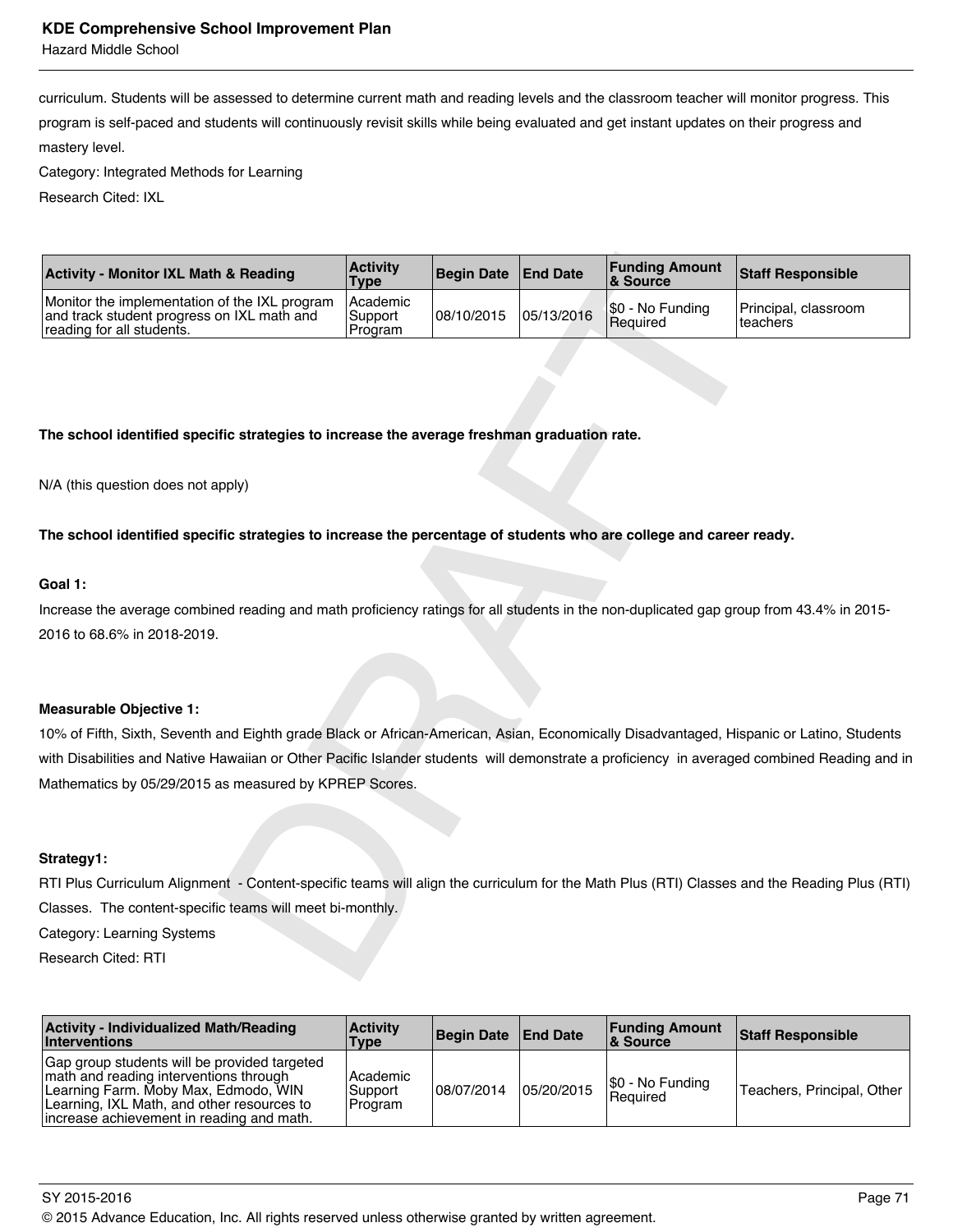Hazard Middle School

| <b>Activity - Purchase Reading Intervention</b><br><b>Program Materials</b>                                                                                                                                                                                                                                              | <b>Activity</b><br>Type | Begin Date   End Date |            | <b>Funding Amount</b><br>∣& Source | <b>Staff Responsible</b>                                      |
|--------------------------------------------------------------------------------------------------------------------------------------------------------------------------------------------------------------------------------------------------------------------------------------------------------------------------|-------------------------|-----------------------|------------|------------------------------------|---------------------------------------------------------------|
| The school will purchase and provide teachers<br>with reading intervention resources in order for<br>them to address the needs of at-risk students in IAcademic<br>Response To Intervention Activities and in<br>Extended School Services. These materials<br>will focus on comprehension skills and<br>decoding skills. | Support<br> Program     | 08/07/2014            | 05/20/2015 | \$1000 - School<br>l Council Funds | Teachers, Principal,<br>District Office Personnel,<br>l Other |

| <b>Activity - Targeted Interventions for Gap</b><br><b>Students</b>                                                                                                                                                                                                                                 | <b>Activity</b><br><b>Type</b> | Begin Date End Date |            | <b>Funding Amount</b><br>∣& Source | <b>Staff Responsible</b>   |
|-----------------------------------------------------------------------------------------------------------------------------------------------------------------------------------------------------------------------------------------------------------------------------------------------------|--------------------------------|---------------------|------------|------------------------------------|----------------------------|
| Content-specific teams will design a scope and<br>sequence of activities and lessons to be taught<br>during Math Plus Class and/or Reading Plus<br>Class. Team will provide all Math Plus/Reading Program<br>Plus teachers with materials and resources<br>Ineeded to increase student achievement. | Academic<br>Support            | 08/07/2014          | 05/20/2015 | S0 - No Funding<br>l Reauired      | Teachers, Principal, Other |

#### **Strategy2:**

| <b>Activity - ESS Programs</b>                                                                                                     | <b>Activity</b><br>Type | Begin Date   End Date |            | <b>Funding Amount</b><br>8 Source | <b>Staff Responsible</b>                                |
|------------------------------------------------------------------------------------------------------------------------------------|-------------------------|-----------------------|------------|-----------------------------------|---------------------------------------------------------|
| Students will utilize Reading Intervention<br>Programs and the "IXL Math Program" to<br>lincrease acheivement in reading and math. | Tutoring                | 108/07/2014           | 05/20/2015 | \$0 - No Funding<br>Required      | District Staff, Principal,<br>Counselor, Teacher, Other |

| <b>Activity - Targeted Interventions for Gap</b><br><b>Students</b>                                                                                                                                                                                                                                       | <b>Activity</b><br><b>Type</b> | <b>Begin Date</b>          | <b>End Date</b> | <b>Funding Amount</b><br>& Source | <b>Staff Responsible</b>                                    |
|-----------------------------------------------------------------------------------------------------------------------------------------------------------------------------------------------------------------------------------------------------------------------------------------------------------|--------------------------------|----------------------------|-----------------|-----------------------------------|-------------------------------------------------------------|
| Content-specific teams will design a scope and<br>sequence of activities and lessons to be taught<br>during Math Plus Class and/or Reading Plus<br>Class. Team will provide all Math Plus/Reading<br>Plus teachers with materials and resources<br>needed to increase student achievement.                | Academic<br>Support<br>Program | 08/07/2014                 | 05/20/2015      | \$0 - No Funding<br>Required      | Teachers, Principal, Other                                  |
|                                                                                                                                                                                                                                                                                                           |                                |                            |                 |                                   |                                                             |
| Strategy2:                                                                                                                                                                                                                                                                                                |                                |                            |                 |                                   |                                                             |
| Extended School Services - ESS will be provided after school for students in the gap groups. The goal of ESS is to increase student                                                                                                                                                                       |                                |                            |                 |                                   |                                                             |
| achievement through math and reading intervention activities designed to meet student needs. ESS will increase student acheivement in                                                                                                                                                                     |                                |                            |                 |                                   |                                                             |
| targeted areas of need.                                                                                                                                                                                                                                                                                   |                                |                            |                 |                                   |                                                             |
| Category: Learning Systems                                                                                                                                                                                                                                                                                |                                |                            |                 |                                   |                                                             |
| Research Cited: Targeted Interventions                                                                                                                                                                                                                                                                    |                                |                            |                 |                                   |                                                             |
|                                                                                                                                                                                                                                                                                                           |                                |                            |                 |                                   |                                                             |
|                                                                                                                                                                                                                                                                                                           |                                |                            |                 |                                   |                                                             |
| <b>Activity - ESS Programs</b>                                                                                                                                                                                                                                                                            | <b>Activity</b><br><b>Type</b> | <b>Begin Date</b>          | <b>End Date</b> | <b>Funding Amount</b><br>& Source | <b>Staff Responsible</b>                                    |
| Students will utilize Reading Intervention<br>Programs and the "IXL Math Program" to<br>increase acheivement in reading and math.                                                                                                                                                                         | Tutoring                       | 08/07/2014                 | 05/20/2015      | \$0 - No Funding<br>Required      | District Staff, Principal,<br>Counselor, Teacher, Other     |
|                                                                                                                                                                                                                                                                                                           |                                |                            |                 |                                   |                                                             |
|                                                                                                                                                                                                                                                                                                           |                                |                            |                 |                                   |                                                             |
| <b>Activity - After School ESS</b>                                                                                                                                                                                                                                                                        | <b>Activity</b><br><b>Type</b> | <b>Begin Date</b>          | <b>End Date</b> | <b>Funding Amount</b><br>& Source | <b>Staff Responsible</b>                                    |
| ESS after school tutoring will concentrate on<br>reading and math skills. ESS will concentrate<br>on small group instruction, guided reading,<br>individualized assignments aimed at improving<br>student acheivement. Each grade level will<br>have one math ESS teacher and one ESS<br>reading teacher. | Tutoring                       | 08/07/2014                 | 05/20/2015      | \$5000 - District<br>Funding      | District Staff, Teachers,<br>Principal, Counselor,<br>Other |
|                                                                                                                                                                                                                                                                                                           |                                |                            |                 |                                   |                                                             |
|                                                                                                                                                                                                                                                                                                           |                                |                            |                 |                                   |                                                             |
| Antivity FCC Identification                                                                                                                                                                                                                                                                               | <b>Activity</b>                | <b>Deain Data</b> End Data |                 | Fundina Amount                    | Ctaff Deepengible                                           |

| <b>Activity - ESS Identification</b>                                                                              | <b>Activity</b><br><b>Type</b> | Begin Date   End Date |            | <b>Funding Amount</b><br>8 Source | <b>Staff Responsible</b>                    |
|-------------------------------------------------------------------------------------------------------------------|--------------------------------|-----------------------|------------|-----------------------------------|---------------------------------------------|
| Students who scored Novice or Apprentice on<br>the KPREP Test will be referred for ESS after-<br>school tutoring. | Tutorina                       | 08/07/2014            | 05/20/2015 | \$0 - No Funding<br>Required      | Teachers, Principal,<br>l Counselor. Other. |

#### **Strategy3:**

Collaborate and Utilize Community Resources - Hazard Middle School will collaborate to increase the involvement of citizens of the community and encourage them to become more active in the educational process. School administration and faculty will foster a relationship with community services and businesses which encourages active involvement with the school and the educational process.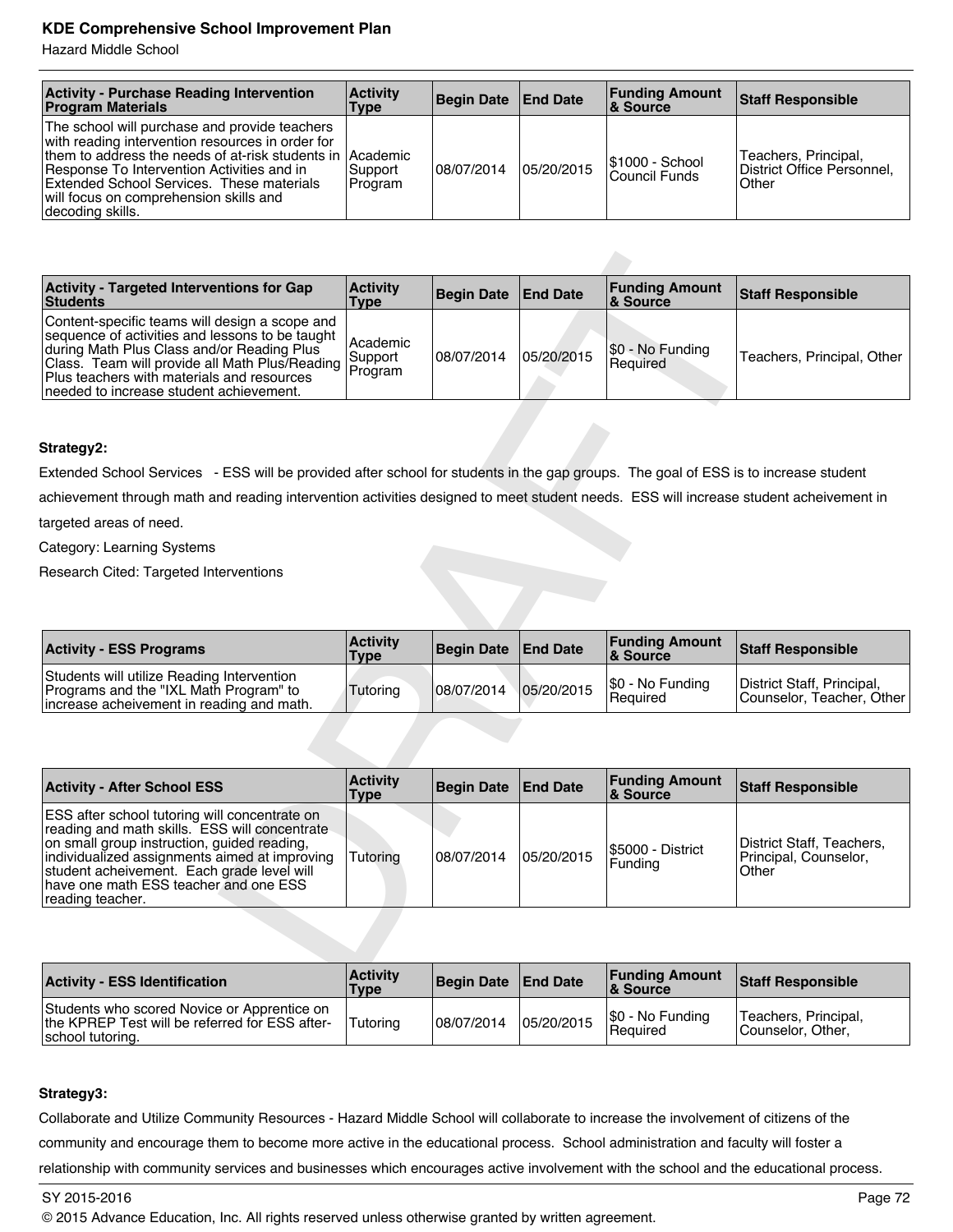#### Category: Stakeholder Engagement

Research Cited: Community involvement strengthens the educational process and learning experience of all students.

| <b>Activity - HMS Promote Citizen Involvement</b>                                                                                                                                                                                                                                                                                                                                                                                                                                                                                                                                                                                                                                                                                                                                                      | <b>Activity</b><br>Type | <b>Begin Date</b> | <b>End Date</b> | <b>Funding Amount</b><br>& Source | <b>Staff Responsible</b>                                 |
|--------------------------------------------------------------------------------------------------------------------------------------------------------------------------------------------------------------------------------------------------------------------------------------------------------------------------------------------------------------------------------------------------------------------------------------------------------------------------------------------------------------------------------------------------------------------------------------------------------------------------------------------------------------------------------------------------------------------------------------------------------------------------------------------------------|-------------------------|-------------------|-----------------|-----------------------------------|----------------------------------------------------------|
| Continue Career Day as a means to introduce<br>citizen volunteers to participate more actively in<br>the educational process. At the present time<br>the following community services and<br>businesses are providing support to the school:<br>ISBE -- a group which provides financial<br>support; City of Hazard -- provides use of the<br>Hazard Pavilion and services of the Hazard City<br>Police; Kentucky River Community Care --<br>provides daily counseling services; Perry<br>County Health Department -- Postponing<br>Sexual Involvement classes; Perry County<br>Library -- provides bookmobile services on site;<br>4H -- Avian Club, Science Fan Night, and<br>Talking with TJ; McDonald's -- Acts of Kindness<br>free Happy Meals; Appalachian Regional<br>Hospital -- Fitness Fair. | Community<br>Engagement | 08/07/2014        | 05/29/2015      | \$0 - No Funding<br>Required      | Principal, FRYSC,<br>Counselor, Faculty, Staff,<br>Other |
|                                                                                                                                                                                                                                                                                                                                                                                                                                                                                                                                                                                                                                                                                                                                                                                                        |                         |                   |                 |                                   |                                                          |
| <b>Activity - HMS Community Outreach</b>                                                                                                                                                                                                                                                                                                                                                                                                                                                                                                                                                                                                                                                                                                                                                               | <b>Activity</b><br>Type | <b>Begin Date</b> | <b>End Date</b> | <b>Funding Amount</b><br>& Source | <b>Staff Responsible</b>                                 |
| Outreach to parents and community through:<br>beginning of the year orientation, open house<br>each midterm, daily updated teacher blogs,<br>parent training in Infinite Campus, scheduled<br>parent conferences, newspaper articles, and<br>school website                                                                                                                                                                                                                                                                                                                                                                                                                                                                                                                                            | Community<br>Engagement | 08/07/2014        | 05/29/2015      | \$0 - No Funding<br>Required      | Principal, Counselor,<br>Faculty, Staff, Other           |
|                                                                                                                                                                                                                                                                                                                                                                                                                                                                                                                                                                                                                                                                                                                                                                                                        |                         |                   |                 |                                   |                                                          |
| <b>Activity - HMS Student Community Service</b>                                                                                                                                                                                                                                                                                                                                                                                                                                                                                                                                                                                                                                                                                                                                                        | <b>Activity</b><br>Type | <b>Begin Date</b> | <b>End Date</b> | <b>Funding Amount</b><br>& Source | <b>Staff Responsible</b>                                 |
| Expand community service projects conducted<br>by students. Current projects are financial<br>support of the Arthritis Foundation, Breast<br>Cancer Awareness, Thanksgiving Food Boxes,<br>etc.                                                                                                                                                                                                                                                                                                                                                                                                                                                                                                                                                                                                        | Community<br>Engagement | 08/07/2014        | 05/29/2015      | \$0 - No Funding<br>Required      | Principal, Counselor,<br>FRYSC, Faculty, Staff,<br>Other |
|                                                                                                                                                                                                                                                                                                                                                                                                                                                                                                                                                                                                                                                                                                                                                                                                        |                         |                   |                 |                                   |                                                          |
| Goal 2:                                                                                                                                                                                                                                                                                                                                                                                                                                                                                                                                                                                                                                                                                                                                                                                                |                         |                   |                 |                                   |                                                          |
| Increase the percentage of students who are college ready from 58.7% to 75.8% by 2018-2019.                                                                                                                                                                                                                                                                                                                                                                                                                                                                                                                                                                                                                                                                                                            |                         |                   |                 |                                   |                                                          |
|                                                                                                                                                                                                                                                                                                                                                                                                                                                                                                                                                                                                                                                                                                                                                                                                        |                         |                   |                 |                                   |                                                          |
| <b>Measurable Objective 1:</b>                                                                                                                                                                                                                                                                                                                                                                                                                                                                                                                                                                                                                                                                                                                                                                         |                         |                   |                 |                                   |                                                          |
| A 5% increase of Fighth grade students, will demonstrate a proficiency, in Beading. English, and in Mathematics by 05/13/2016 as measured                                                                                                                                                                                                                                                                                                                                                                                                                                                                                                                                                                                                                                                              |                         |                   |                 |                                   |                                                          |

| <b>Activity - HMS Community Outreach</b>                                                                                                                                                                                                                    | <b>Activity</b><br>Type            | Begin Date   End Date |            | <b>Funding Amount</b><br>8 Source | <b>Staff Responsible</b>                        |
|-------------------------------------------------------------------------------------------------------------------------------------------------------------------------------------------------------------------------------------------------------------|------------------------------------|-----------------------|------------|-----------------------------------|-------------------------------------------------|
| Outreach to parents and community through:<br>beginning of the year orientation, open house<br>each midterm, daily updated teacher blogs,<br>parent training in Infinite Campus, scheduled<br>parent conferences, newspaper articles, and<br>school website | Community<br>Engagement 08/07/2014 |                       | 05/29/2015 | ¶\$0 - No Funding<br>Required     | Principal, Counselor,<br> Faculty, Staff, Other |

| <b>Activity - HMS Student Community Service</b>                                                                                                                                                         | <b>Activity</b><br>Type                | Begin Date   End Date |            | <b>Funding Amount</b><br>8 Source   | Staff Responsible                                               |
|---------------------------------------------------------------------------------------------------------------------------------------------------------------------------------------------------------|----------------------------------------|-----------------------|------------|-------------------------------------|-----------------------------------------------------------------|
| <b>Expand community service projects conducted</b><br>by students. Current projects are financial<br>support of the Arthritis Foundation, Breast<br>Cancer Awareness, Thanksgiving Food Boxes,<br>letc. | Community<br>Engagement 08/07/2014 lux |                       | 05/29/2015 | \$0 - No Funding<br><b>Required</b> | Principal, Counselor,<br><b>FRYSC, Faculty, Staff,</b><br>Other |

# **Goal 2:**

# **Measurable Objective 1:**

A 5% increase of Eighth grade students will demonstrate a proficiency in Reading, English, and in Mathematics by 05/13/2016 as measured by K-Prep data.

# **Strategy1:**

Explore Interventions - Teachers will administer Explore like tests to students in the 7th & 8th grade,. After reviewing results of the test, teachers will assign individual interventions for students based on those results. Teachers will utilize WIN Learning to address targeted skills.

Category: Learning Systems

#### SY 2015-2016 Page 73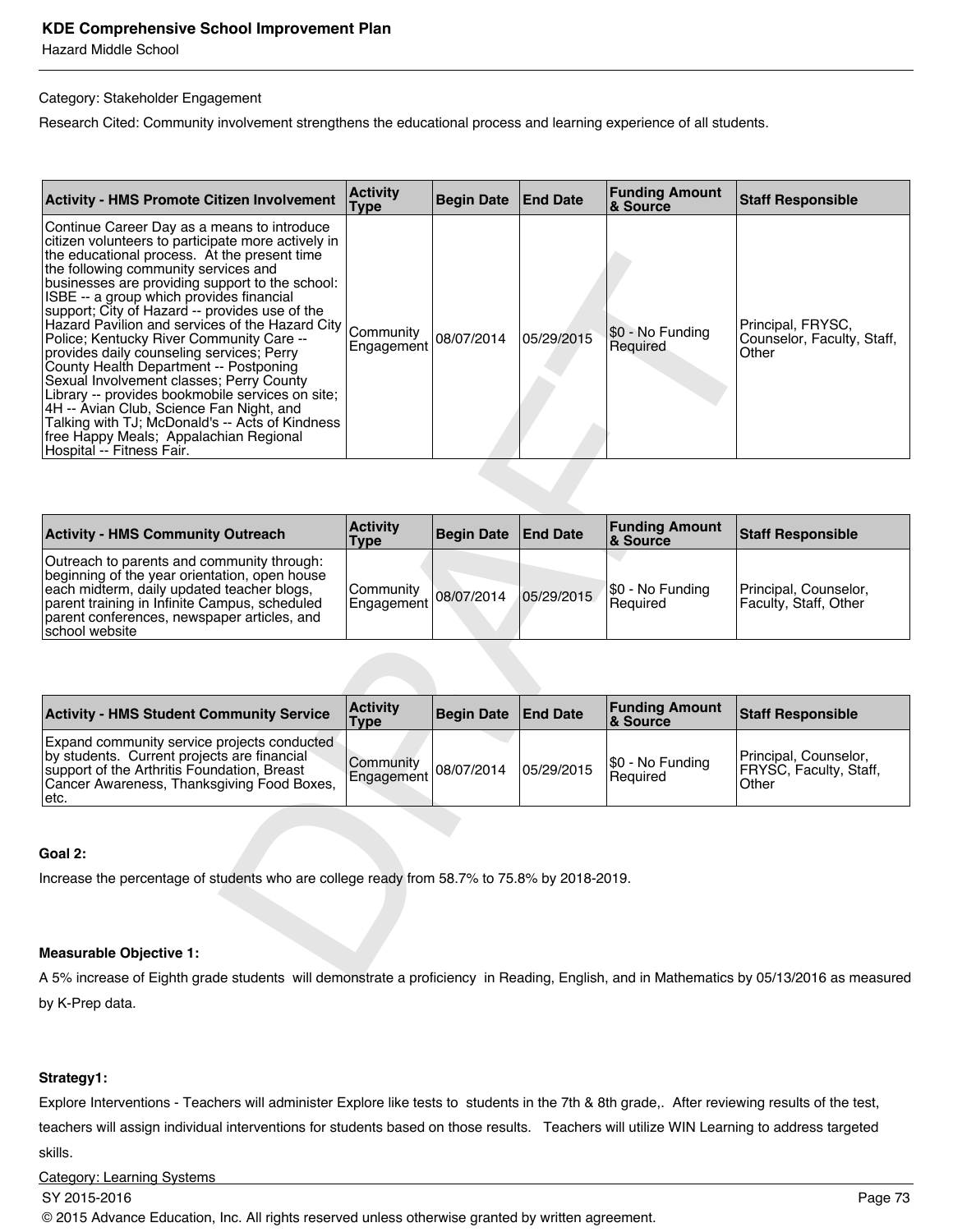Research Cited: Targeted Interventions

| <b>Activity - Targeted Interventions</b>                                                                                                                                                                                                              | <b>Activity</b><br>Type | Begin Date   End Date |            | <b>Funding Amount</b><br>∣& Source | <b>Staff Responsible</b>   |
|-------------------------------------------------------------------------------------------------------------------------------------------------------------------------------------------------------------------------------------------------------|-------------------------|-----------------------|------------|------------------------------------|----------------------------|
| Teachers will design individual interventions<br>according to Explore-like test results. Teachers Academic<br>will make folders with work that addresses<br>targeted skills. Teachers will also utilize the<br>WIN Learning Program to target skills. | Support<br> Program     | 108/07/2014           | 05/20/2015 | \$0 - No Funding<br>l Reauired     | Teachers, Principal, Other |

#### **Strategy2:**

| WIN Learning Program to target skills.                                                                                                                                                                                                                                                                                                                                                                                                                                                                                                                                                                                                                |                                       |                     |                 |                                   |                                                                                                      |
|-------------------------------------------------------------------------------------------------------------------------------------------------------------------------------------------------------------------------------------------------------------------------------------------------------------------------------------------------------------------------------------------------------------------------------------------------------------------------------------------------------------------------------------------------------------------------------------------------------------------------------------------------------|---------------------------------------|---------------------|-----------------|-----------------------------------|------------------------------------------------------------------------------------------------------|
|                                                                                                                                                                                                                                                                                                                                                                                                                                                                                                                                                                                                                                                       |                                       |                     |                 |                                   |                                                                                                      |
| Strategy2:                                                                                                                                                                                                                                                                                                                                                                                                                                                                                                                                                                                                                                            |                                       |                     |                 |                                   |                                                                                                      |
| HMS Careers - Activities will be provided for the students which will aid in an appreciation of the variety and types of careers. Individual                                                                                                                                                                                                                                                                                                                                                                                                                                                                                                          |                                       |                     |                 |                                   |                                                                                                      |
| career development activities will also be provided.                                                                                                                                                                                                                                                                                                                                                                                                                                                                                                                                                                                                  |                                       |                     |                 |                                   |                                                                                                      |
| Category: Career Readiness Pathways                                                                                                                                                                                                                                                                                                                                                                                                                                                                                                                                                                                                                   |                                       |                     |                 |                                   |                                                                                                      |
| <b>Research Cited: Best Practices</b>                                                                                                                                                                                                                                                                                                                                                                                                                                                                                                                                                                                                                 |                                       |                     |                 |                                   |                                                                                                      |
|                                                                                                                                                                                                                                                                                                                                                                                                                                                                                                                                                                                                                                                       |                                       |                     |                 |                                   |                                                                                                      |
|                                                                                                                                                                                                                                                                                                                                                                                                                                                                                                                                                                                                                                                       |                                       |                     |                 |                                   |                                                                                                      |
| <b>Activity - HMS Operation Preparation</b>                                                                                                                                                                                                                                                                                                                                                                                                                                                                                                                                                                                                           | <b>Activity</b><br><b>Type</b>        | <b>Begin Date</b>   | <b>End Date</b> | <b>Funding Amount</b><br>& Source | <b>Staff Responsible</b>                                                                             |
| During March 2015, trained volunteer<br>community advisors will meet one-on-one with<br>every 8th grade student at our school. The<br>community advisor will receive training which<br>will allow him/her to use the student's Individual<br>Learning Plan or ILP (including career interest<br>inventory and EXPLORE results) to discuss the<br>following: 1. Student career aspirations. 2.<br>Student EXPLORE scores which will indicate<br>whether or not the student is on target for<br>college and/or on target to reach goals. 3.<br>Student course plans which will indicate<br>whether or not the student is taking the correct<br>courses. | Career<br>Preparation/<br>Orientation | 08/07/2014          | 05/29/2015      | \$0 - No Funding<br>Required      | Teachers, Community<br>Volunteers, FRYSC,<br>Central Office Staff,<br>Counselor, Principal,<br>Other |
|                                                                                                                                                                                                                                                                                                                                                                                                                                                                                                                                                                                                                                                       |                                       |                     |                 |                                   |                                                                                                      |
| <b>Activity - HMS ILP - Individual Learning Plan</b>                                                                                                                                                                                                                                                                                                                                                                                                                                                                                                                                                                                                  | <b>Activity</b><br><b>Type</b>        | <b>Begin Date</b>   | <b>End Date</b> | <b>Funding Amount</b><br>& Source | <b>Staff Responsible</b>                                                                             |
| The technology resource teacher will<br>collaborate with classroom teachers to assist<br>students in completing their ILP targets. When<br>teachers utilize the resources in the ILP during<br>classroom instruction, students can see the<br>relevance of the content as it relates to their<br>plans for life after high school.                                                                                                                                                                                                                                                                                                                    | Career<br>Preparation/<br>Orientation | 08/07/2014          | 05/29/2015      | \$0 - No Funding<br>Required      | Teachers, Principal,<br>Counselor, Other                                                             |
|                                                                                                                                                                                                                                                                                                                                                                                                                                                                                                                                                                                                                                                       |                                       |                     |                 |                                   |                                                                                                      |
| <b>Activity - HMS Career Dav</b>                                                                                                                                                                                                                                                                                                                                                                                                                                                                                                                                                                                                                      | <b>Activity</b>                       | Begin Date End Date |                 | <b>Funding Amount</b>             | <b>Staff Responsible</b>                                                                             |

| <b>Activity - HMS ILP - Individual Learning Plan</b>                                                                                                                                                                                                                                                                               | <b>Activity</b><br>Type                                 | Begin Date   End Date |            | <b>Funding Amount</b><br>∣& Source | <b>Staff Responsible</b>                 |
|------------------------------------------------------------------------------------------------------------------------------------------------------------------------------------------------------------------------------------------------------------------------------------------------------------------------------------|---------------------------------------------------------|-----------------------|------------|------------------------------------|------------------------------------------|
| The technology resource teacher will<br>collaborate with classroom teachers to assist<br>students in completing their ILP targets. When<br>teachers utilize the resources in the ILP during<br>classroom instruction, students can see the<br>relevance of the content as it relates to their<br>plans for life after high school. | <b>Career</b><br>Preparation/ 08/07/2014<br>Orientation |                       | 05/29/2015 | \$0 - No Funding<br>l Reauired     | Teachers, Principal,<br>Counselor, Other |

| <b>Activity - HMS Career Day</b>                                                                                                                                                                                          | <b>Activity</b><br>Type | Begin Date   End Date |            | <b>Funding Amount</b><br><b>&amp; Source</b> | <b>Staff Responsible</b>                                     |
|---------------------------------------------------------------------------------------------------------------------------------------------------------------------------------------------------------------------------|-------------------------|-----------------------|------------|----------------------------------------------|--------------------------------------------------------------|
| <b>FRYSC/Counseling Department will design a</b><br>career day for students in grades 5-8. Students Preparation/ 08/07/2014<br>will gain an appreciation and understanding of a $\int$ Orientation<br>variety of careers. |                         |                       | 05/29/2015 | $ \$0 - No Funding$<br><b>Required</b>       | <b>FRYSC Staff, Counselor,</b><br>Principal, Teachers, Other |

# **Strategy3:**

WIN Learning - Students will work independently on this program to prepare for the ACT and college.

Category: Continuous Improvement

Research Cited: WIN Learning

SY 2015-2016 Page 74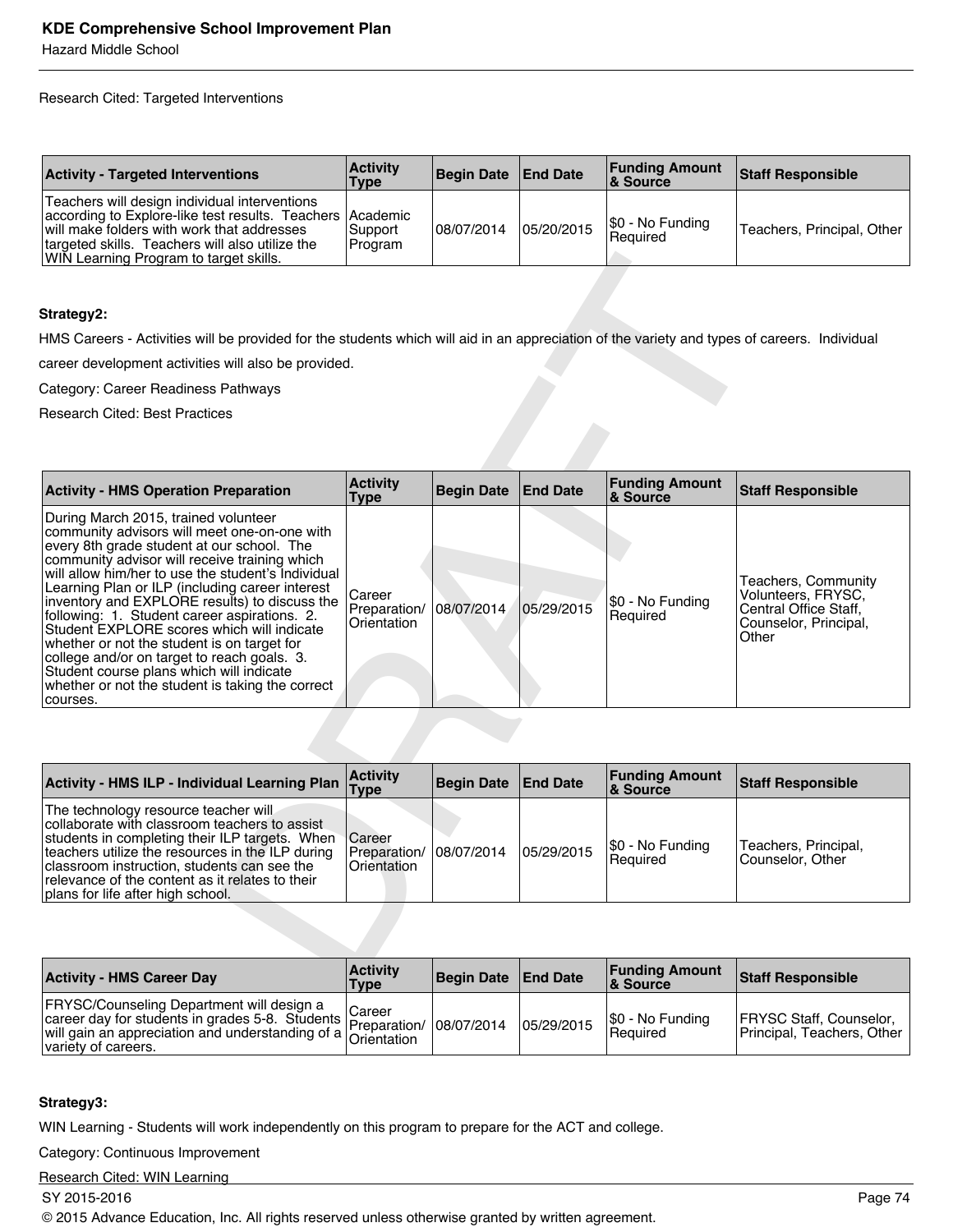| <b>Activity - WIN Learning</b>                                                                                                                                                                                                            | <b>Activity</b><br>Type | Begin Date   End Date |            | <b>Funding Amount</b><br>& Source | <b>Staff Responsible</b>                                           |
|-------------------------------------------------------------------------------------------------------------------------------------------------------------------------------------------------------------------------------------------|-------------------------|-----------------------|------------|-----------------------------------|--------------------------------------------------------------------|
| Students will work daily to acquire new skills in<br>and the same information and reading. Awards and Academic<br>math, locating information and reading. Awards Support<br>and recognition will be given at the completion<br>of levels. | Program                 | 08/10/2015            | 05/13/2016 | \$0 - GRECC Race<br>to the Top    | Technology Resource<br>Teacher, classroom<br>Iteachers & principal |

#### **Goal 3:**

#### **Measurable Objective 1:**

#### **Strategy1:**

| Goal 3:                                                                                                                                   |                                |                   |                 |                                   |                                    |
|-------------------------------------------------------------------------------------------------------------------------------------------|--------------------------------|-------------------|-----------------|-----------------------------------|------------------------------------|
| Increase the percentage of effective Principal and Teachers from % in 2015 to % in 2020.                                                  |                                |                   |                 |                                   |                                    |
|                                                                                                                                           |                                |                   |                 |                                   |                                    |
|                                                                                                                                           |                                |                   |                 |                                   |                                    |
| <b>Measurable Objective 1:</b>                                                                                                            |                                |                   |                 |                                   |                                    |
| collaborate to Ensure that all teachers are knowledgeable of Professional Growth and Effectiveness System (TPGES). Baseline data will     |                                |                   |                 |                                   |                                    |
| be available after first year of implementation by 05/20/2015 as measured by Framework for Effective Teaching.                            |                                |                   |                 |                                   |                                    |
|                                                                                                                                           |                                |                   |                 |                                   |                                    |
| Strategy1:                                                                                                                                |                                |                   |                 |                                   |                                    |
| HMS Instruction by Highly Qualified Teachers - Each year the principal completes a Highly Qualified Teacher Report and submits the report |                                |                   |                 |                                   |                                    |
| to the Kentucky's Educational Professional Standards Board. At Hazard Middle School, 143 courses require a Highly Qualified Teacher and   |                                |                   |                 |                                   |                                    |
| Hazard Middle School is 100% in compliance.                                                                                               |                                |                   |                 |                                   |                                    |
| Category: Teacher PGES                                                                                                                    |                                |                   |                 |                                   |                                    |
| Research Cited: Educational Professional Standards Board Highly Qualified Report (EPSB)                                                   |                                |                   |                 |                                   |                                    |
|                                                                                                                                           |                                |                   |                 |                                   |                                    |
|                                                                                                                                           |                                |                   |                 |                                   |                                    |
| <b>Activity - Highly Qualified Report</b>                                                                                                 | <b>Activity</b><br><b>Type</b> | <b>Begin Date</b> | <b>End Date</b> | <b>Funding Amount</b><br>& Source | <b>Staff Responsible</b>           |
| Principal will complete a Highly Qualified Report<br>annually.                                                                            | Professional<br>Learning       | 08/07/2014        | 05/29/2015      | \$0 - No Funding<br>Required      | Principal, Central Office<br>Staff |
|                                                                                                                                           |                                |                   |                 |                                   |                                    |
|                                                                                                                                           |                                |                   |                 |                                   |                                    |
| Strategy2:                                                                                                                                |                                |                   |                 |                                   |                                    |
| Professional Growth and Effectiveness System - Ensure that all teachers are knowledgeable of TPGES implementation components and          |                                |                   |                 |                                   |                                    |
| expectations.                                                                                                                             |                                |                   |                 |                                   |                                    |
| Category:                                                                                                                                 |                                |                   |                 |                                   |                                    |
| Research Cited: Next Generation Learners, TPGES                                                                                           |                                |                   |                 |                                   |                                    |
|                                                                                                                                           |                                |                   |                 |                                   |                                    |
|                                                                                                                                           |                                |                   |                 |                                   |                                    |
| <b>Activity - Professional Development</b>                                                                                                | <b>Activity</b>                | <b>Begin Date</b> | <b>End Date</b> | <b>Funding Amount</b>             | <b>Staff Responsible</b>           |

#### **Strategy2:**

| <b>Activity - Professional Development</b>                                                                                                                                          | <b>Activity</b><br><b>Type</b>          | Begin Date   End Date |            | <b>Funding Amount</b><br><b>8</b> Source | <b>Staff Responsible</b>   |
|-------------------------------------------------------------------------------------------------------------------------------------------------------------------------------------|-----------------------------------------|-----------------------|------------|------------------------------------------|----------------------------|
| <b>Principal and teachers will attend ISLN</b><br>Imeetings, and Content Network Meetings.<br>Principal requires book study on "Framework"<br>for Teaching" by Charlotte Danielson. | Professional $ 08/07/2014 $<br>Learning |                       | 05/20/2015 | I\$500 - District<br>l Fundina           | Principal, Teachers, Other |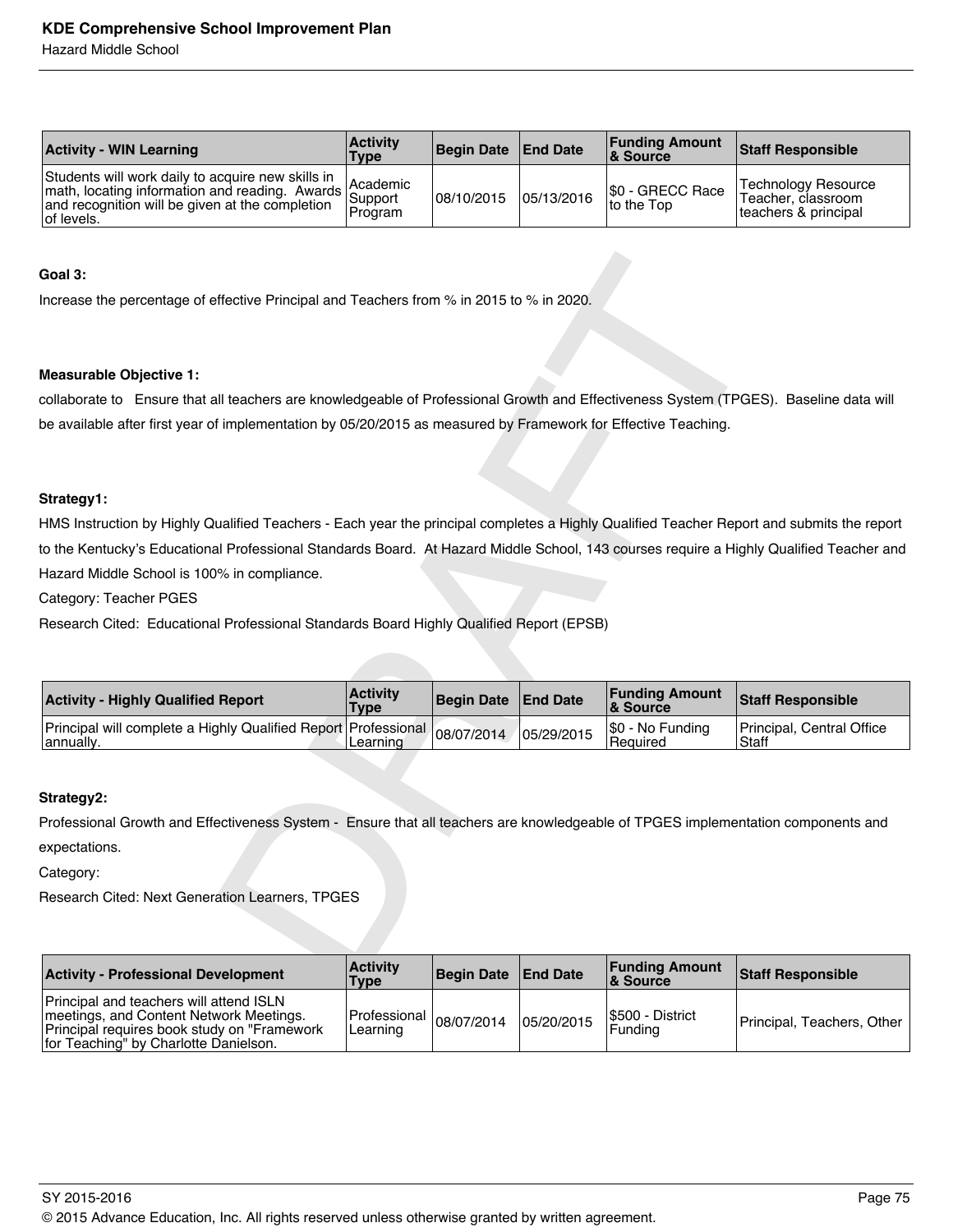Hazard Middle School

| <b>Activity - Development of Professional</b><br><b>Growth Plan</b>                                      | <b>Activity</b><br><b>Type</b>          | Begin Date   End Date |            | <b>Funding Amount</b><br>∣& Source  | <b>Staff Responsible</b>   |
|----------------------------------------------------------------------------------------------------------|-----------------------------------------|-----------------------|------------|-------------------------------------|----------------------------|
| Teachers will develop Professional Growth<br>Plans based on self-reflection and student<br>growth needs. | Professional $ 08/07/2014 $<br>Learning |                       | 05/20/2015 | \$0 - No Funding<br><b>Required</b> | Principal, Teachers, Other |

| <b>Activity - Development of Student Growth</b><br><b>Goals</b>                                                    | <b>Activity</b><br><b>Type</b>          | Begin Date   End Date |            | <b>Funding Amount</b><br>∣& Source | <b>Staff Responsible</b>   |
|--------------------------------------------------------------------------------------------------------------------|-----------------------------------------|-----------------------|------------|------------------------------------|----------------------------|
| Teachers will develop student growth goals<br>based on student need identified in data<br>analysis of assessments. | Professional $ 08/07/2014 $<br>Learning |                       | 05/20/2015 | \$0 - No Funding<br>Required       | Teachers, Principal, Other |

# **Goal 4:**

#### **Measurable Objective 1:**

#### **Strategy1:**

| Teachers will develop student growth goals<br>based on student need identified in data<br>analysis of assessments.                       | Professional<br>Learning       | 08/07/2014        | 05/20/2015      | \$0 - No Funding<br>Required      | Teachers, Principal, Other                |
|------------------------------------------------------------------------------------------------------------------------------------------|--------------------------------|-------------------|-----------------|-----------------------------------|-------------------------------------------|
|                                                                                                                                          |                                |                   |                 |                                   |                                           |
| Goal 4:                                                                                                                                  |                                |                   |                 |                                   |                                           |
| Ensure that the Program Review Process is an ongoing, reflective analysis used to identify strengths and areas of improvement while      |                                |                   |                 |                                   |                                           |
| ensuring a school-wide natural integration of the program skills across all contents.                                                    |                                |                   |                 |                                   |                                           |
|                                                                                                                                          |                                |                   |                 |                                   |                                           |
|                                                                                                                                          |                                |                   |                 |                                   |                                           |
| <b>Measurable Objective 1:</b>                                                                                                           |                                |                   |                 |                                   |                                           |
| collaborate to ensure that the Program Review Process is completed in an ongoing and timely manner by 05/29/2015 as measured by          |                                |                   |                 |                                   |                                           |
| Assessment Results                                                                                                                       |                                |                   |                 |                                   |                                           |
|                                                                                                                                          |                                |                   |                 |                                   |                                           |
|                                                                                                                                          |                                |                   |                 |                                   |                                           |
| Strategy1:                                                                                                                               |                                |                   |                 |                                   |                                           |
| Monitor Curriculum Adjustments and Improvements - Teachers and leaders will make instructional planning adjustments, if needed, based on |                                |                   |                 |                                   |                                           |
| student evidence. Curriculum adjustments and improvements will be monitored for effectiveness.                                           |                                |                   |                 |                                   |                                           |
| Category: Learning Systems                                                                                                               |                                |                   |                 |                                   |                                           |
| <b>Research Cited: Best Practices</b>                                                                                                    |                                |                   |                 |                                   |                                           |
|                                                                                                                                          |                                |                   |                 |                                   |                                           |
|                                                                                                                                          |                                |                   |                 |                                   |                                           |
| <b>Activity - Purpose and Process</b>                                                                                                    | <b>Activity</b><br><b>Type</b> | <b>Begin Date</b> | <b>End Date</b> | <b>Funding Amount</b><br>& Source | <b>Staff Responsible</b>                  |
| Provide information to teachers about the                                                                                                |                                |                   |                 |                                   |                                           |
| purpose and process of the review. Emphasize<br>the important role of the teacher in                                                     | Policy and<br>Process          | 08/07/2014        | 05/29/2015      | \$0 - No Funding<br>Required      | Central Office Staff,<br>Principal, Other |
| implementing high quality instructional<br>programs.                                                                                     |                                |                   |                 |                                   |                                           |
|                                                                                                                                          |                                |                   |                 |                                   |                                           |
|                                                                                                                                          |                                |                   |                 |                                   |                                           |
|                                                                                                                                          | <b>Activity</b>                |                   | <b>End Date</b> | <b>Funding Amount</b>             |                                           |
| <b>Activity - Rubrics</b>                                                                                                                | <b>Type</b>                    | <b>Begin Date</b> |                 | & Source                          | <b>Staff Responsible</b>                  |
| Examine the rubrics used in program review.<br>$O$ anaidau tha aviating agusana and avidanga                                             | Policy and                     | 0.070011          | 0.50000000000   | \$0 - No Funding                  | Central Office Staff,                     |

| <b>Activity - Rubrics</b>                                                                                                              | <b>Activity</b><br><b>Type</b> | Begin Date   End Date |            | <b>Funding Amount</b><br>8 Source | <b>Staff Responsible</b>                            |
|----------------------------------------------------------------------------------------------------------------------------------------|--------------------------------|-----------------------|------------|-----------------------------------|-----------------------------------------------------|
| Examine the rubrics used in program review.<br>Consider the existing sources and evidence to<br>inform the overall program assessment. | Policy and<br>Process          | 08/07/2014            | 05/29/2015 | \$0 - No Funding<br>Required      | Central Office Staff,<br>Principal, Teachers, Other |

| <b>Activity - Review Program Review Ratings</b>                                                                                                                                  | <b>Activity</b><br><b>Type</b> | Begin Date   End Date |            | <b>Funding Amount</b><br>8 Source | Staff Responsible                    |
|----------------------------------------------------------------------------------------------------------------------------------------------------------------------------------|--------------------------------|-----------------------|------------|-----------------------------------|--------------------------------------|
| Review PR ratings in ASSIST and provide<br>feedback through identifying and analyzing<br>gaps in particular program areas to determine<br>next steps for continuous improvement. | Policy and<br>l Process        | 08/07/2014            | 05/29/2015 | \$0 - No Funding<br>Required      | Principal, Teachers, Staff,<br>Other |

#### SY 2015-2016 Page 76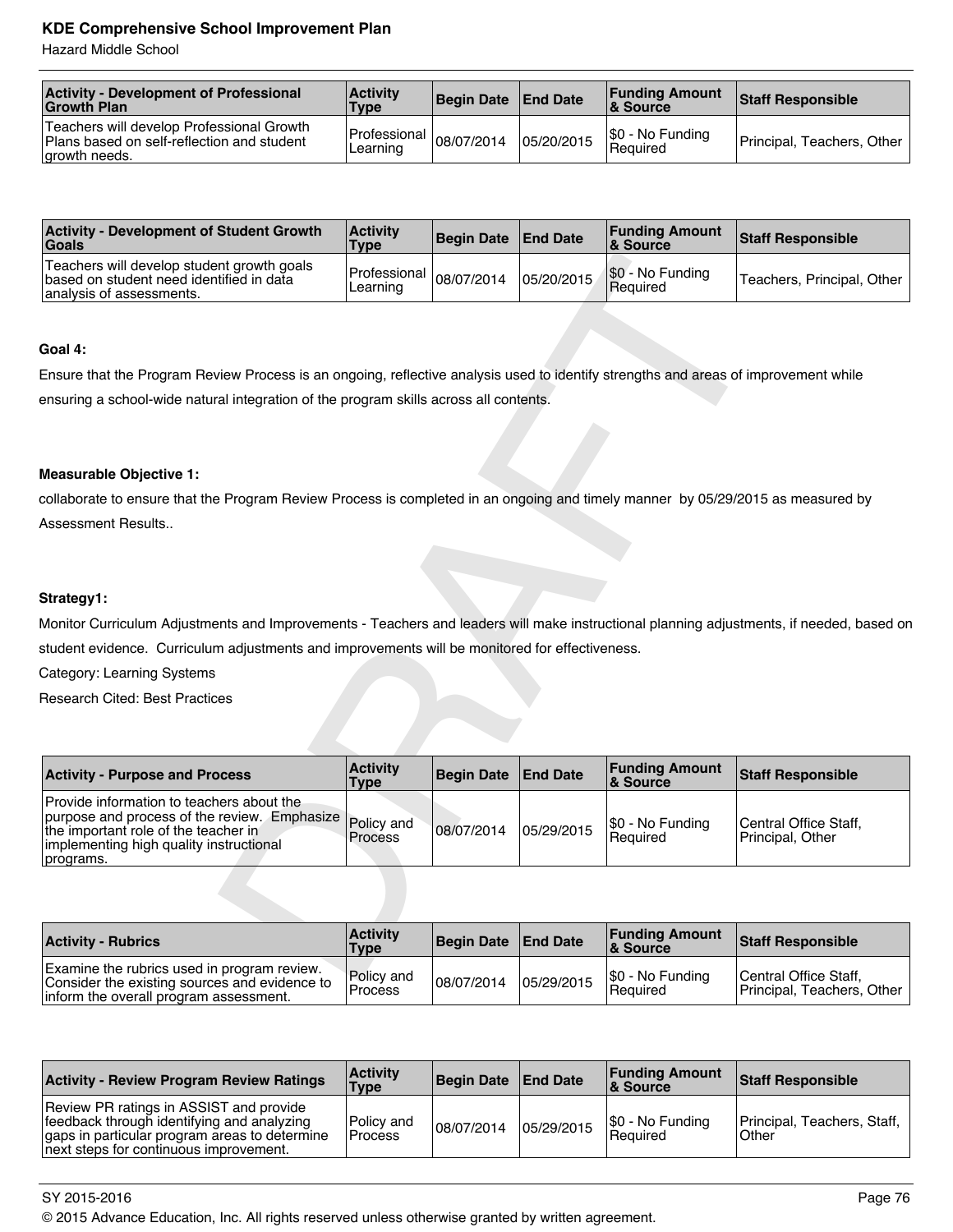Hazard Middle School

| <b>Activity - Expectations and Procedures</b>                                                               | <b>Activity</b><br><b>Type</b>                   | Begin Date   End Date |            | <b>Funding Amount</b><br><b>&amp; Source</b> | <b>Staff Responsible</b>                  |
|-------------------------------------------------------------------------------------------------------------|--------------------------------------------------|-----------------------|------------|----------------------------------------------|-------------------------------------------|
| Inform staff of the expectations and procedures  <br>as defined by the district external review<br>process. | - Professional 08/07/2014 Infinition<br>Learning |                       | 05/29/2015 | \$0 - No Funding<br>l Reauired               | Central Office Staff.<br>Principal, Other |

| <b>Activity - Program Review</b>                                                                                                                | <b>Activity</b><br><b>Type</b> | <b>Begin Date</b> | <b>End Date</b> | <b>Funding Amount</b><br>& Source | <b>Staff Responsible</b>                        |
|-------------------------------------------------------------------------------------------------------------------------------------------------|--------------------------------|-------------------|-----------------|-----------------------------------|-------------------------------------------------|
| Teachers and leaders will utilize Program<br>Review Components in classroom settings as<br>required by program review curriculum and<br>policy. | Academic<br>Support<br>Program | 08/07/2014        | 05/29/2015      | \$0 - No Funding<br>Required      | Principal, Teachers,<br>Counselor, FRYSC, Other |
|                                                                                                                                                 |                                |                   |                 |                                   |                                                 |
| Goal 5:                                                                                                                                         |                                |                   |                 |                                   |                                                 |
| Hazard Middle School will reduce the total number of students scoring Novice in reading and math by 50% by the 2018-2019 school year.           |                                |                   |                 |                                   |                                                 |
|                                                                                                                                                 |                                |                   |                 |                                   |                                                 |
|                                                                                                                                                 |                                |                   |                 |                                   |                                                 |
| <b>Measurable Objective 1:</b>                                                                                                                  |                                |                   |                 |                                   |                                                 |
| collaborate to reduce the total number of students scoring Novice in Mathematics (24) by 5 students per year for a total of 24 over 5 years by  |                                |                   |                 |                                   |                                                 |
| 05/13/2016 as measured by K-Prep data.                                                                                                          |                                |                   |                 |                                   |                                                 |
|                                                                                                                                                 |                                |                   |                 |                                   |                                                 |
|                                                                                                                                                 |                                |                   |                 |                                   |                                                 |
| Strategy1:                                                                                                                                      |                                |                   |                 |                                   |                                                 |
| Instruction by Highly Qualified Teachers - Each year the principal completes a Highly Qualified Teacher Report and submits the report to the    |                                |                   |                 |                                   |                                                 |
| Kentucky's Educational Professional Standards Board. At the Hazard Middle School, 143 courses require a Highly Qualified Teacher and            |                                |                   |                 |                                   |                                                 |
| Hazard Middle School is 100% in compliance.                                                                                                     |                                |                   |                 |                                   |                                                 |
| Category: Teacher PGES                                                                                                                          |                                |                   |                 |                                   |                                                 |
| Research Cited: Educational Professional Standards Board Highly Qualified Report (EPSB)                                                         |                                |                   |                 |                                   |                                                 |
|                                                                                                                                                 |                                |                   |                 |                                   |                                                 |
|                                                                                                                                                 |                                |                   |                 |                                   |                                                 |
| <b>Activity - Highly Qualified Report</b>                                                                                                       | <b>Activity</b><br><b>Type</b> | <b>Begin Date</b> | <b>End Date</b> | <b>Funding Amount</b><br>& Source | <b>Staff Responsible</b>                        |
| Principal will complete Highly Qualified Report<br>annually.                                                                                    | Professional<br>Learning       | 08/07/2014        | 05/20/2015      | \$0 - No Funding<br>Required      | Principal                                       |
|                                                                                                                                                 |                                |                   |                 |                                   |                                                 |
| <b>Measurable Objective 2:</b>                                                                                                                  |                                |                   |                 |                                   |                                                 |
| collaborate to reduce the total number of students scoring Novice in reading (29) by 6 students per year for a total of 29 over 5 years by      |                                |                   |                 |                                   |                                                 |
|                                                                                                                                                 |                                |                   |                 |                                   |                                                 |

#### **Goal 5:**

#### **Measurable Objective 1:**

#### **Strategy1:**

| <b>Activity - Highly Qualified Report</b>                    | <b>Activity</b><br><b>Type</b>          | Begin Date End Date |            | <b>Funding Amount</b><br>& Source   | <b>Staff Responsible</b> |
|--------------------------------------------------------------|-----------------------------------------|---------------------|------------|-------------------------------------|--------------------------|
| Principal will complete Highly Qualified Report<br> annually | Professional $ 08/07/2014 $<br>Learning |                     | 05/20/2015 | \$0 - No Funding<br><b>Required</b> | Principal                |

#### **Measurable Objective 2:**

collaborate to reduce the total number of students scoring Novice in reading (29) by 6 students per year for a total of 29 over 5 years by 05/13/2016 as measured by K-Prep data.

#### **Strategy1:**

Instruction by Highly Qualified Teachers - Each year the principal completes a Highly Qualified Teacher Report and submits the report to the Kentucky's Educational Professional Standards Board. At the Hazard Middle School, 143 courses require a Highly Qualified Teacher and Hazard Middle School is 100% in compliance.

Category: Teacher PGES

#### $\,$  SY 2015-2016  $\,$  Page 77  $\,$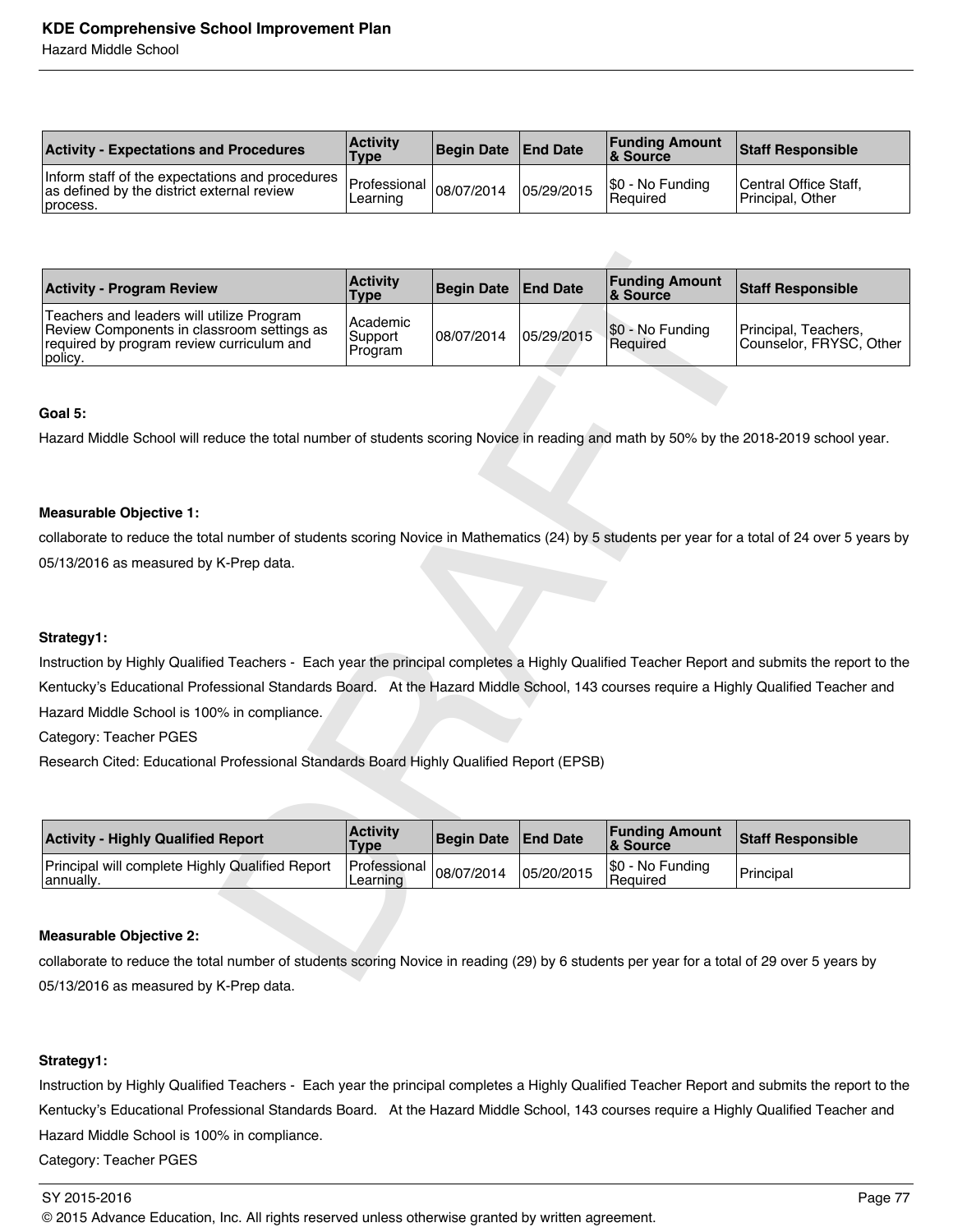Hazard Middle School

Research Cited: Educational Professional Standards Board Highly Qualified Report (EPSB)

| <b>Activity - Highly Qualified Report</b>                    | <b>Activity</b><br><b>Type</b>          | Begin Date End Date |            | <b>Funding Amount</b><br><b>&amp; Source</b> | <b>Staff Responsible</b> |
|--------------------------------------------------------------|-----------------------------------------|---------------------|------------|----------------------------------------------|--------------------------|
| Principal will complete Highly Qualified Report<br>annually. | Professional $ 08/07/2014 $<br>Learnıng |                     | 05/20/2015 | \$0 - No Funding<br>l Reauired               | 'Principal               |

#### **Goal 6:**

#### **Measurable Objective 1:**

#### **Strategy1:**

| Goal 6:                                                                                                                                  |                                |                   |                 |                                   |                                  |
|------------------------------------------------------------------------------------------------------------------------------------------|--------------------------------|-------------------|-----------------|-----------------------------------|----------------------------------|
| Increase the average combined reading and math KPREP scores for middle school students from 58.7% to 75.8% in 2018-2019.                 |                                |                   |                 |                                   |                                  |
|                                                                                                                                          |                                |                   |                 |                                   |                                  |
| <b>Measurable Objective 1:</b>                                                                                                           |                                |                   |                 |                                   |                                  |
| collaborate to increase the average combined Reading and Math scores by 3% by 05/13/2016 as measured by K-Prep data.                     |                                |                   |                 |                                   |                                  |
|                                                                                                                                          |                                |                   |                 |                                   |                                  |
|                                                                                                                                          |                                |                   |                 |                                   |                                  |
| Strategy1:                                                                                                                               |                                |                   |                 |                                   |                                  |
| IXL Math & Reading - Teachers will implement the IXL Program in Math Classes, Math Plus, Reading Classes, Reading Plus and ESS           |                                |                   |                 |                                   |                                  |
| curriculum. Students will be assessed to determine current math and reading levels and the classroom teacher will monitor progress. This |                                |                   |                 |                                   |                                  |
| program is self-paced and students will continuously revisit skills while being evaluated and get instant updates on their progress and  |                                |                   |                 |                                   |                                  |
| mastery level.                                                                                                                           |                                |                   |                 |                                   |                                  |
| Category: Integrated Methods for Learning                                                                                                |                                |                   |                 |                                   |                                  |
| Research Cited: IXL                                                                                                                      |                                |                   |                 |                                   |                                  |
|                                                                                                                                          |                                |                   |                 |                                   |                                  |
|                                                                                                                                          |                                |                   |                 |                                   |                                  |
| <b>Activity - Monitor IXL Math &amp; Reading</b>                                                                                         | <b>Activity</b><br><b>Type</b> | <b>Begin Date</b> | <b>End Date</b> | <b>Funding Amount</b><br>& Source | <b>Staff Responsible</b>         |
| Monitor the implementation of the IXL program<br>and track student progress on IXL math and<br>reading for all students.                 | Academic<br>Support<br>Program | 08/10/2015        | 05/13/2016      | \$0 - No Funding<br>Required      | Principal, classroom<br>teachers |
|                                                                                                                                          |                                |                   |                 |                                   |                                  |
| Strategy2:                                                                                                                               |                                |                   |                 |                                   |                                  |
| Professional Learning Curriculum Communities - Content-specific teams will meet monthly to refine the implementation of the common core  |                                |                   |                 |                                   |                                  |
| standards in all subject areas.                                                                                                          |                                |                   |                 |                                   |                                  |
| Category: Professional Learning & Support                                                                                                |                                |                   |                 |                                   |                                  |
| Research Cited: Curriculum Assessment and Alignment                                                                                      |                                |                   |                 |                                   |                                  |
|                                                                                                                                          |                                |                   |                 |                                   |                                  |
|                                                                                                                                          | <b>Activity</b>                |                   |                 | <b>Funding Amount</b>             |                                  |

#### **Strategy2:**

| <b>Activity - Content-Specific Teams</b>                                                                                                                                                                            | <b>Activity</b><br>Type         | Begin Date   End Date |            | <b>Funding Amount</b><br>∣& Source | <b>Staff Responsible</b>                                |
|---------------------------------------------------------------------------------------------------------------------------------------------------------------------------------------------------------------------|---------------------------------|-----------------------|------------|------------------------------------|---------------------------------------------------------|
| Content teams will examine and compare<br>working curriculum" with common core<br>standards to identify gaps. Once gaps have<br>been identified, modifications will be made to<br>the curriculum to eliminate gaps. | Academic<br>Support<br> Program | 08/10/2015            | 05/13/2016 | \$0 - No Funding<br>l Reauired     | Content Teachers, Special<br>Teachers, Principal, Other |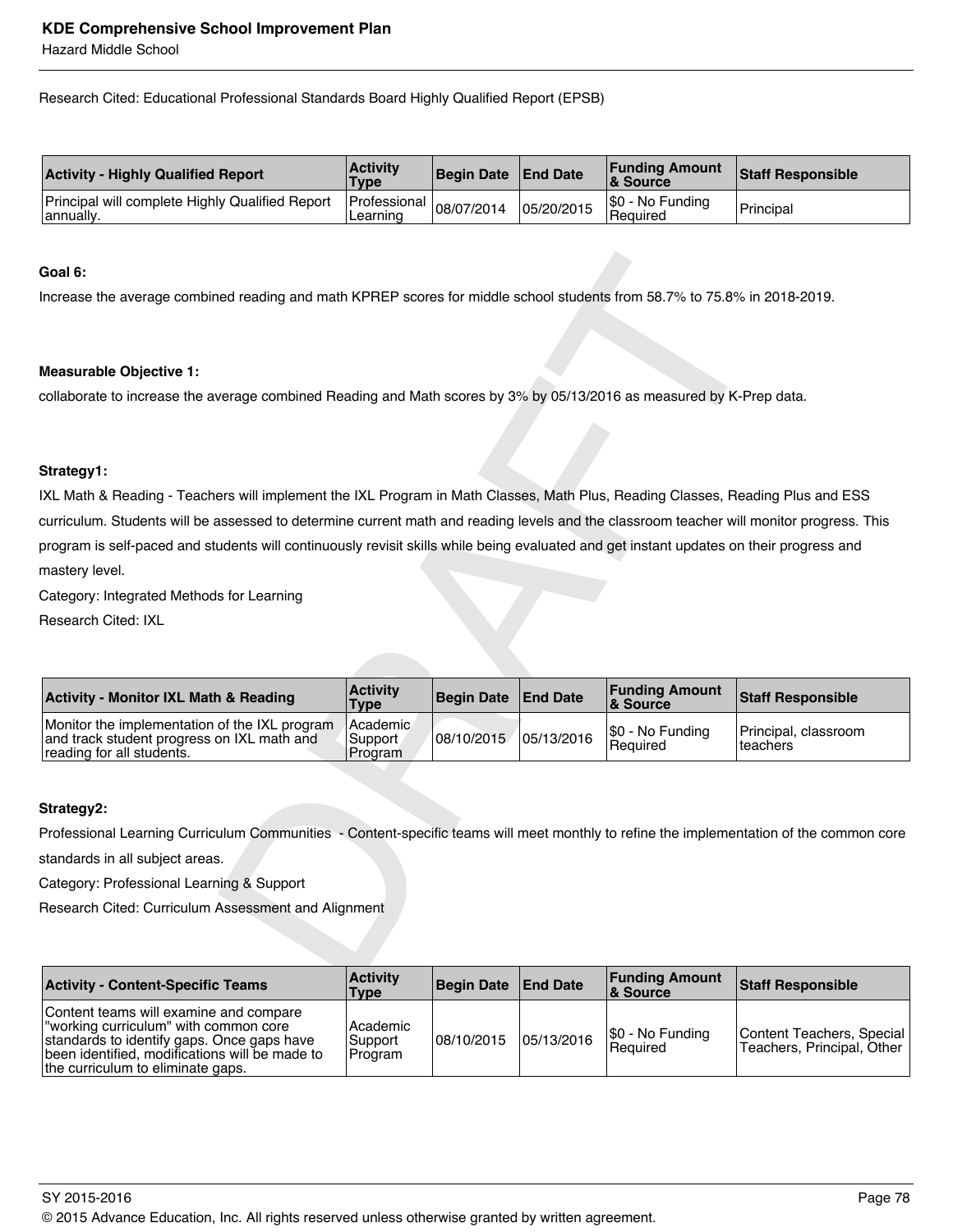**The school identified specific strategies to increase the percentage of distinguished programs in the arts and humanities, PL/CS and writing.**

# **Goal 1:**

PL/CS Curriculum and Instruction: Aligned and Rigorous Curriculum

#### **Measurable Objective 1:**

#### **Strategy1:**

| Measurable Objective 1:                                                                                                                                                                                                                                                                                           |                                |                   |                 |                                   |                                |
|-------------------------------------------------------------------------------------------------------------------------------------------------------------------------------------------------------------------------------------------------------------------------------------------------------------------|--------------------------------|-------------------|-----------------|-----------------------------------|--------------------------------|
| 50% of Fifth, Sixth, Seventh and Eighth grade students will demonstrate a behavior that shows students knowledge of historical and current                                                                                                                                                                        |                                |                   |                 |                                   |                                |
| leaders. in Social Studies by 05/08/2013 as measured by classroom teachers assessments                                                                                                                                                                                                                            |                                |                   |                 |                                   |                                |
| Strategy1:                                                                                                                                                                                                                                                                                                        |                                |                   |                 |                                   |                                |
| Collaboration of Content Areas - Social Studies teachers will collaborate with other disciplines to integrate knowledge about historical and                                                                                                                                                                      |                                |                   |                 |                                   |                                |
| current leaders.                                                                                                                                                                                                                                                                                                  |                                |                   |                 |                                   |                                |
| Category:                                                                                                                                                                                                                                                                                                         |                                |                   |                 |                                   |                                |
| Research Cited: null                                                                                                                                                                                                                                                                                              |                                |                   |                 |                                   |                                |
|                                                                                                                                                                                                                                                                                                                   |                                |                   |                 |                                   |                                |
| <b>Activity - Historical and Current Leaders</b>                                                                                                                                                                                                                                                                  | <b>Activity</b><br><b>Type</b> | <b>Begin Date</b> | <b>End Date</b> | <b>Funding Amount</b><br>& Source | <b>Staff Responsible</b>       |
| Teachers will bring in current news articles<br>about world events and their resspective<br>governmental leaders.                                                                                                                                                                                                 | Direct<br>Instruction          | 08/13/2012        | 05/08/2013      | \$0 - No Funding<br>Required      | <b>Social Studies Teachers</b> |
| <b>Measurable Objective 2:</b><br>80% of Fourth, Fifth, Sixth, Seventh and Eighth grade students will demonstrate a proficiency their knowledge of how tax revenue is used<br>and to become more aware of what our financial system has to offer in Mathematics by 05/13/2013 as measured by teacher observations |                                |                   |                 |                                   |                                |
| and assessments                                                                                                                                                                                                                                                                                                   |                                |                   |                 |                                   |                                |
| Strategy1:                                                                                                                                                                                                                                                                                                        |                                |                   |                 |                                   |                                |
| Tax/Revenue Unit - Guest speakers.                                                                                                                                                                                                                                                                                |                                |                   |                 |                                   |                                |
| Category:                                                                                                                                                                                                                                                                                                         |                                |                   |                 |                                   |                                |
| Research Cited: null                                                                                                                                                                                                                                                                                              |                                |                   |                 |                                   |                                |
|                                                                                                                                                                                                                                                                                                                   | <b>Activity</b>                |                   |                 | <b>Funding Amount</b>             |                                |

# **Measurable Objective 2:**

#### **Strategy1:**

Category:

| <b>Activity - Tax/Revenue Unit</b>                                                                                                                                  | <b>Activity</b><br>Type | Begin Date   End Date |            | <b>Funding Amount</b><br>∣& Source | <b>Staff Responsible</b> |
|---------------------------------------------------------------------------------------------------------------------------------------------------------------------|-------------------------|-----------------------|------------|------------------------------------|--------------------------|
| Guest speakers will discuss tax revenue and<br>how it applies to students and the city of<br>Hazard's budget in determining what the money Program<br>lis used for. | Academic<br>Support     | 08/08/2012            | 05/08/2013 | \$0 - No Funding<br>l Reauired     | Math teachers.           |

# **Strategy2:**

Career Day - Guess speakers from various financial institutions will discuss role in finances.

Category: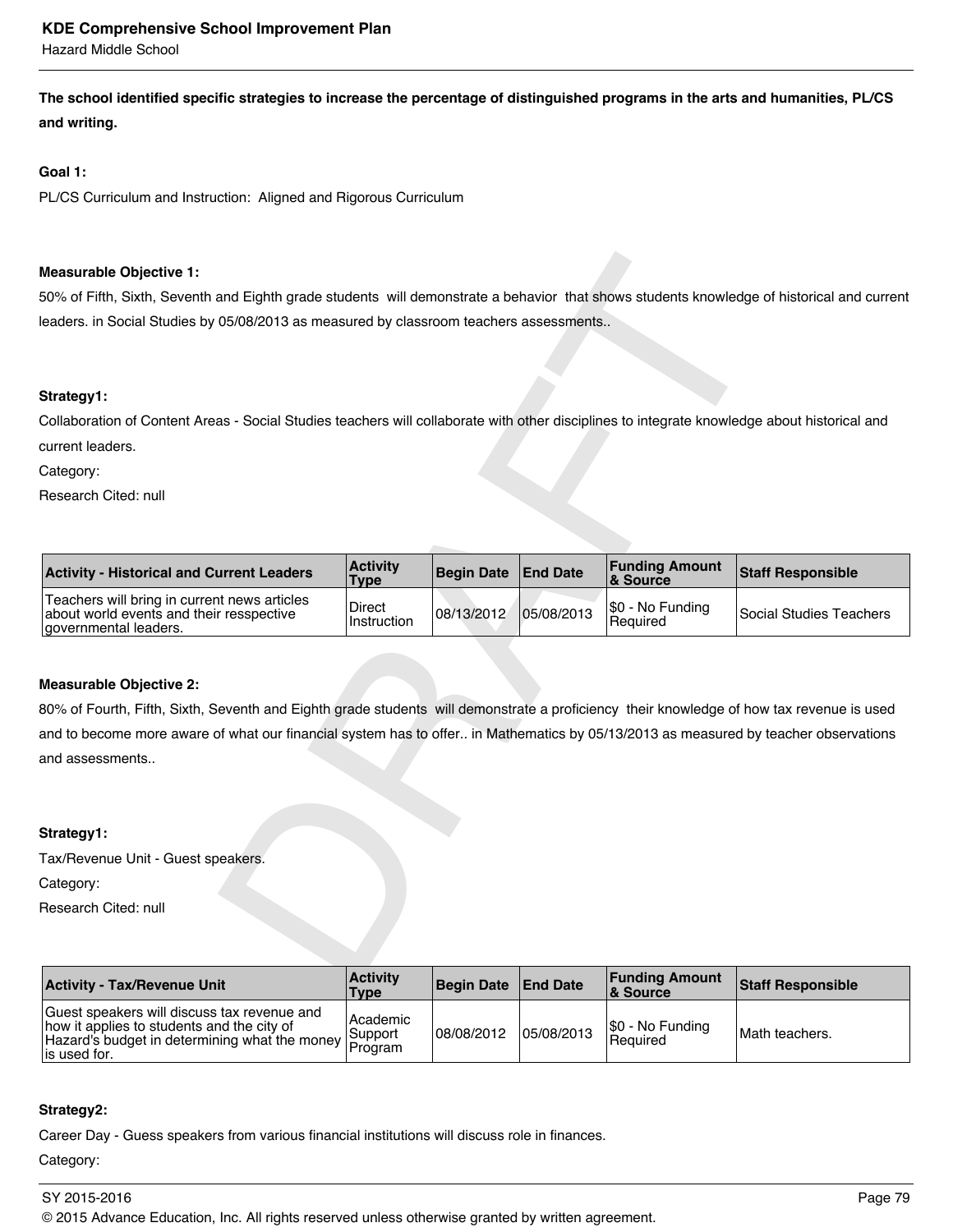Hazard Middle School

Research Cited: null

| <b>Activity - Career Day</b>                                                 | <b>Activity</b><br><b>Type</b>                  | Begin Date   End Date |            | <b>Funding Amount</b><br><b>&amp; Source</b> | <b>Staff Responsible</b>        |
|------------------------------------------------------------------------------|-------------------------------------------------|-----------------------|------------|----------------------------------------------|---------------------------------|
| Studnets will listen to guest speakers discuss<br>financial careers/systems. | Community<br>Primation 198/08/2012 1999. [1999] |                       | 12/13/2012 | \$0 - No Funding<br><b>Reauired</b>          | l Guidance<br> Counselor/FRYSC_ |

#### **Measurable Objective 3:**

#### **Strategy1:**

| <b>Measurable Objective 3:</b>                                                                                                                                                                                                          |                    |                   |                 |                       |                           |
|-----------------------------------------------------------------------------------------------------------------------------------------------------------------------------------------------------------------------------------------|--------------------|-------------------|-----------------|-----------------------|---------------------------|
| 75% of Fifth, Sixth, Seventh and Eighth grade students will demonstrate a behavior where students will regularly use problem-solving and                                                                                                |                    |                   |                 |                       |                           |
| critical thinking skills to interpret and analyze data in Health/Physical Education by 05/06/2013 as measured by teacher                                                                                                                |                    |                   |                 |                       |                           |
| observation/assessments and evaluation of student work                                                                                                                                                                                  |                    |                   |                 |                       |                           |
|                                                                                                                                                                                                                                         |                    |                   |                 |                       |                           |
|                                                                                                                                                                                                                                         |                    |                   |                 |                       |                           |
| Strategy1:                                                                                                                                                                                                                              |                    |                   |                 |                       |                           |
| Classroom Instruction/Active Participation - Students will use problem solving skills and critical thinking skills to analyze data about the                                                                                            |                    |                   |                 |                       |                           |
| present state of their physical wellness and use these skills and all available information to come up with ways to improve their physical                                                                                              |                    |                   |                 |                       |                           |
| wellness.                                                                                                                                                                                                                               |                    |                   |                 |                       |                           |
| Category:                                                                                                                                                                                                                               |                    |                   |                 |                       |                           |
| Research Cited: null                                                                                                                                                                                                                    |                    |                   |                 |                       |                           |
|                                                                                                                                                                                                                                         |                    |                   |                 |                       |                           |
|                                                                                                                                                                                                                                         |                    |                   |                 |                       |                           |
|                                                                                                                                                                                                                                         | <b>Activity</b>    |                   |                 | <b>Funding Amount</b> |                           |
| <b>Activity - Physical Wellness Chart</b>                                                                                                                                                                                               | Type               | <b>Begin Date</b> | <b>End Date</b> | & Source              | <b>Staff Responsible</b>  |
| Monitor student progress through individual<br>physical achievement awareness charts.                                                                                                                                                   |                    |                   |                 |                       |                           |
| Students will complete charts to build                                                                                                                                                                                                  | Academic           |                   |                 | \$0 - No Funding      | <b>Physical Education</b> |
| awareness and motivation of their progress.<br>The emphasis here is on progress so even                                                                                                                                                 | Support<br>Program | 08/13/2012        | 05/06/2013      | Required              | Teacher                   |
| students working at different levels can chart                                                                                                                                                                                          |                    |                   |                 |                       |                           |
| significiant gains.                                                                                                                                                                                                                     |                    |                   |                 |                       |                           |
|                                                                                                                                                                                                                                         |                    |                   |                 |                       |                           |
| <b>Measurable Objective 4:</b>                                                                                                                                                                                                          |                    |                   |                 |                       |                           |
|                                                                                                                                                                                                                                         |                    |                   |                 |                       |                           |
|                                                                                                                                                                                                                                         |                    |                   |                 |                       |                           |
| 75% of Fifth, Sixth, Seventh and Eighth grade students will demonstrate a proficiency by successfully completing formative and summative                                                                                                |                    |                   |                 |                       |                           |
|                                                                                                                                                                                                                                         |                    |                   |                 |                       |                           |
|                                                                                                                                                                                                                                         |                    |                   |                 |                       |                           |
| assessments aligned with 7 or more NHES standards and are consistent with national expectations as defined by NASPE in Health/Physical<br>Education by 05/08/2013 as measured by students scoring at or above 70% cummulative progress. |                    |                   |                 |                       |                           |
|                                                                                                                                                                                                                                         |                    |                   |                 |                       |                           |
| Strategy1:<br>Collaboration - The majority of the health education curriculum will be implemented during specific health/PE education classes, there will                                                                               |                    |                   |                 |                       |                           |

#### **Measurable Objective 4:**

#### **Strategy1:**

Collaboration - The majority of the health education curriculum will be implemented during specific health/PE education classes, there will also be collaboation with other disciplines and classroom teachers.

Category:

Research Cited: null

| <b>Activity - PD for all teachers</b>                                       | <b>Activity</b><br>Type        | Begin Date   End Date |            | <b>Funding Amount</b><br>8 Source   | <b>Staff Responsible</b>                |
|-----------------------------------------------------------------------------|--------------------------------|-----------------------|------------|-------------------------------------|-----------------------------------------|
| All teachers will become familiar with NHES<br>and health/PE content areas. | Academic<br>Support<br>Proaram | 08/08/2012            | 05/08/2013 | \$0 - No Funding<br><b>Required</b> | <b>PE</b> teacher/faculty and<br>Istaff |

#### SY 2015-2016 Page 80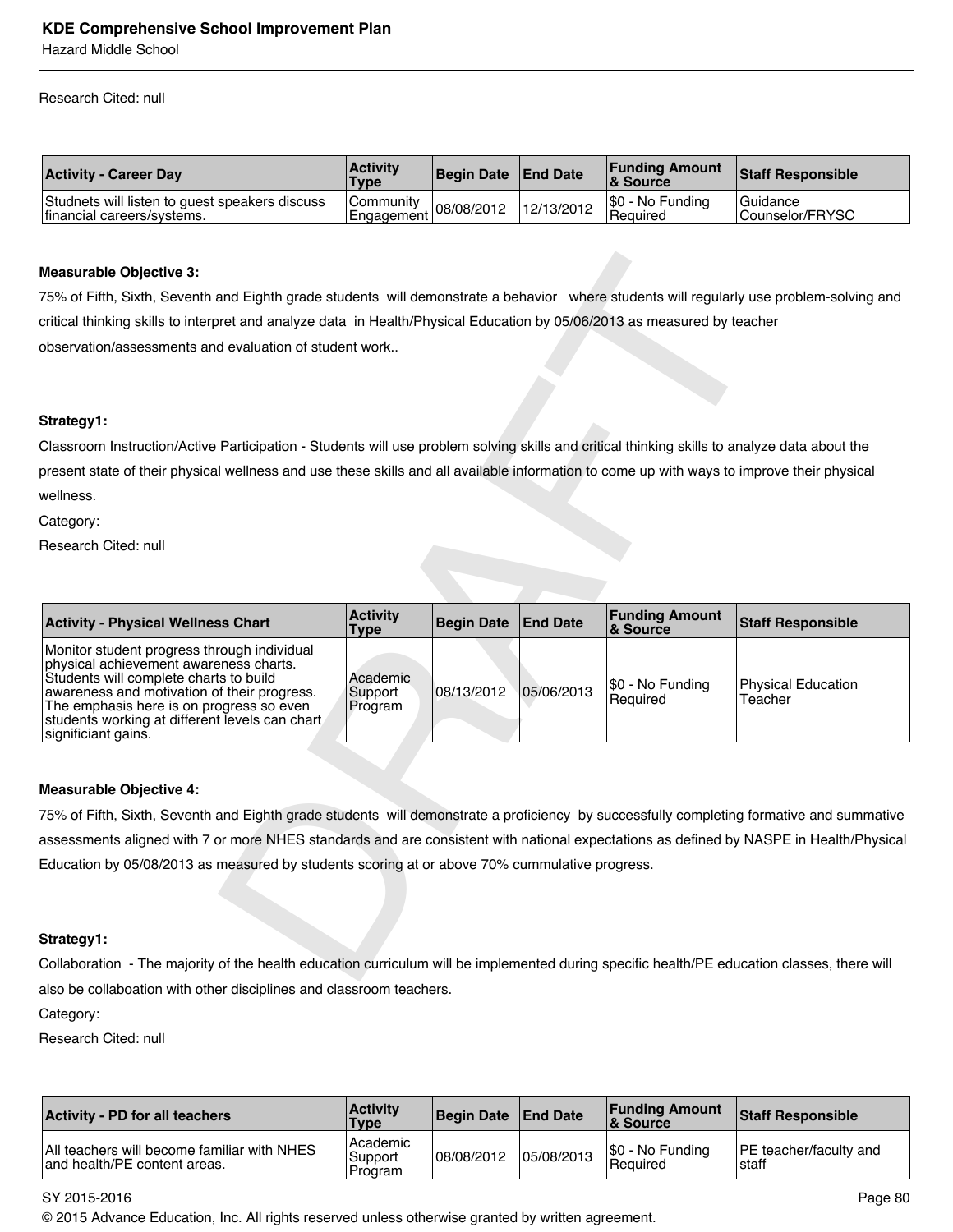Hazard Middle School

# **Strategy2:**

NSPE Standards - Students will demonstrate three or more ot the NSPE standards

Category:

Research Cited: null

| <b>Activity - Demonstration of Standards</b>                                                                                                          | <b>Activity</b><br><b>Type</b> | <b>Begin Date</b> | <b>End Date</b> | <b>Funding Amount</b><br>& Source | <b>Staff Responsible</b>                |
|-------------------------------------------------------------------------------------------------------------------------------------------------------|--------------------------------|-------------------|-----------------|-----------------------------------|-----------------------------------------|
| Students will perform tasks demonstrating three<br>or more NSPE standards at a proficiency level<br>as measured through instructional<br>assessments. | Direct<br>Instruction          | 08/08/2012        | 05/08/2013      | \$0 - No Funding<br>Required      | <b>Faculty and Staff</b>                |
|                                                                                                                                                       |                                |                   |                 |                                   |                                         |
| Strategy3:                                                                                                                                            |                                |                   |                 |                                   |                                         |
| FITT Plans - Students will develope and implement individual FITT plans using skill and health related components of fitness, self-assess             |                                |                   |                 |                                   |                                         |
| and adjust plans according to fitness goals                                                                                                           |                                |                   |                 |                                   |                                         |
| Category:                                                                                                                                             |                                |                   |                 |                                   |                                         |
| Research Cited: null                                                                                                                                  |                                |                   |                 |                                   |                                         |
|                                                                                                                                                       |                                |                   |                 |                                   |                                         |
|                                                                                                                                                       |                                |                   |                 |                                   |                                         |
| <b>Activity - Implementation of FITT plan</b>                                                                                                         | <b>Activity</b><br><b>Type</b> | <b>Begin Date</b> | <b>End Date</b> | <b>Funding Amount</b><br>& Source | <b>Staff Responsible</b>                |
| Students will create a personal fitness plan<br>using the FITT principle to guide their fitness<br>goals                                              | Direct<br>Instruction          | 08/08/2012        | 05/08/2013      | \$0 - No Funding<br>Required      | <b>Physical Eduction</b><br>Instructor  |
|                                                                                                                                                       |                                |                   |                 |                                   |                                         |
| Strategy4:                                                                                                                                            |                                |                   |                 |                                   |                                         |
| NASPE Expectations - The physical education instructor will use instructional strategies that are consistent with national expectations as            |                                |                   |                 |                                   |                                         |
| defined by NASPE                                                                                                                                      |                                |                   |                 |                                   |                                         |
|                                                                                                                                                       |                                |                   |                 |                                   |                                         |
| Category:                                                                                                                                             |                                |                   |                 |                                   |                                         |
| Research Cited: null                                                                                                                                  |                                |                   |                 |                                   |                                         |
|                                                                                                                                                       |                                |                   |                 |                                   |                                         |
| <b>Activity - Alignment of Instructionl</b><br><b>Strategies</b>                                                                                      | <b>Activity</b><br><b>Type</b> | <b>Begin Date</b> | <b>End Date</b> | <b>Funding Amount</b><br>& Source | <b>Staff Responsible</b>                |
| The physical education instructor will review<br>NASPE standards and align instructional<br>strategies to those standards                             | Professional<br>Learning       | 08/08/2012        | 05/08/2013      | \$0 - No Funding<br>Required      | <b>Physical Education</b><br>Instructor |
|                                                                                                                                                       |                                |                   |                 |                                   |                                         |
| Strategy5:                                                                                                                                            |                                |                   |                 |                                   |                                         |

#### **Strategy3:**

| <b>Activity - Implementation of FITT plan</b>                                                                   | <b>Activity</b><br><b>Type</b> | Begin Date   End Date |            | <b>Funding Amount</b><br><b>&amp; Source</b> | <b>Staff Responsible</b>                 |
|-----------------------------------------------------------------------------------------------------------------|--------------------------------|-----------------------|------------|----------------------------------------------|------------------------------------------|
| Students will create a personal fitness plan<br>using the FITT principle to quide their fitness<br><u>goals</u> | <b>Direct</b><br>Instruction   | 08/08/2012            | 05/08/2013 | \$0 - No Funding<br>l Reauired               | <b>Physical Eduction</b><br>l Instructor |

# **Strategy4:**

| <b>Activity - Alignment of Instructionl</b><br>Strategies                                                                 | <b>Activity</b><br><b>Type</b> | Begin Date   End Date |            | <b>Funding Amount</b><br>8 Source | Staff Responsible                         |
|---------------------------------------------------------------------------------------------------------------------------|--------------------------------|-----------------------|------------|-----------------------------------|-------------------------------------------|
| The physical education instructor will review<br>NASPE standards and align instructional<br>strategies to those standards | Professional<br>Learning       | 08/08/2012            | 05/08/2013 | \$0 - No Funding<br>l Reauired    | <b>Physical Education</b><br>l Instructor |

# **Strategy5:**

PECAT - The physcial education curriculum will more closely align with the CDC expectations of the PECAT

Category:

Research Cited: null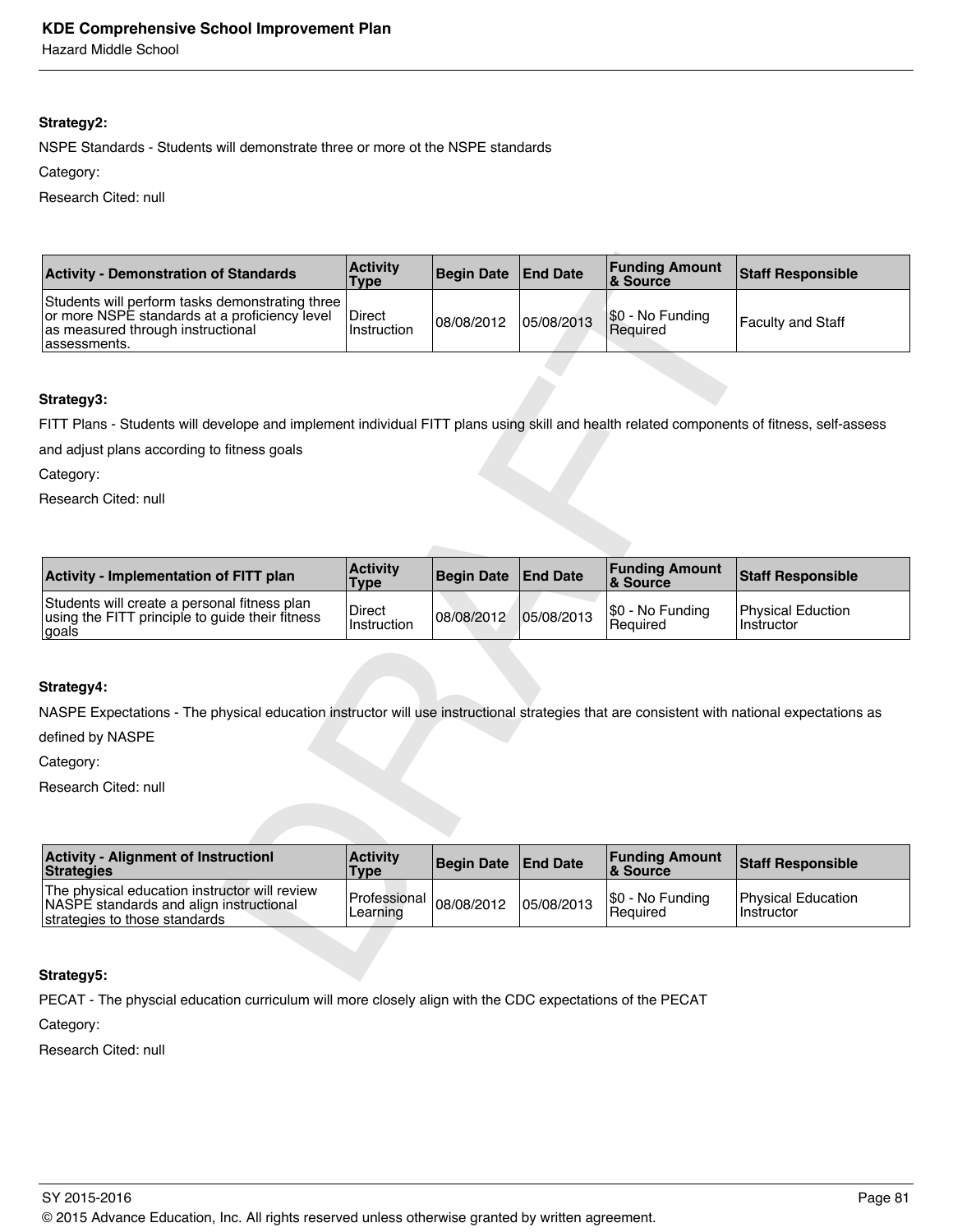Hazard Middle School

| Activity - Aligned of Physcial Education Plan Activity                                                                                                          |       | Begin Date   End Date |            | <b>Funding Amount</b><br>& Source | <b>Staff Responsible</b>                 |
|-----------------------------------------------------------------------------------------------------------------------------------------------------------------|-------|-----------------------|------------|-----------------------------------|------------------------------------------|
| <b>Physcial education instructor will examine CDC</b><br>expecations for the PECAT and will align the<br>physcial education curriculum to those<br>expectations | Other | 108/08/2012           | 05/08/2013 | \$0 - No Funding<br>Required      | <b>Physcial Education</b><br>linstructor |

# **Strategy6:**

Student choice/PE program - Students will have the opportunity to participate in three or more components of a comprehensive school-based

| <b>Activity - School based activity program</b>                                                                              | <b>Activity</b><br>Type | Begin Date End Date |            | <b>Funding Amount</b><br>8 Source | <b>Staff Responsible</b>                        |
|------------------------------------------------------------------------------------------------------------------------------|-------------------------|---------------------|------------|-----------------------------------|-------------------------------------------------|
| Students will have access to physical education Academic<br>classes, extra-curricular activities and<br> intramural programs | Support<br>Program      | 08/08/2012          | 05/08/2013 | \$0 - No Funding<br>Required      | <b>Faculty and Community</b><br><b>Partners</b> |

#### **Measurable Objective 5:**

#### **Strategy1:**

| Olddent choice/TE program - Olddents will have the opportunity to participate in three or more components or a comprehensive school-based |                                       |                   |                 |                                   |                                          |
|-------------------------------------------------------------------------------------------------------------------------------------------|---------------------------------------|-------------------|-----------------|-----------------------------------|------------------------------------------|
| physical activity program                                                                                                                 |                                       |                   |                 |                                   |                                          |
| Category:                                                                                                                                 |                                       |                   |                 |                                   |                                          |
| Research Cited: null                                                                                                                      |                                       |                   |                 |                                   |                                          |
|                                                                                                                                           |                                       |                   |                 |                                   |                                          |
|                                                                                                                                           |                                       |                   |                 |                                   |                                          |
| <b>Activity - School based activity program</b>                                                                                           | <b>Activity</b><br><b>Type</b>        | <b>Begin Date</b> | <b>End Date</b> | <b>Funding Amount</b><br>& Source | <b>Staff Responsible</b>                 |
| Students will have access to physical education<br>classes, extra-curricular activities and<br>intramural programs                        | Academic<br>Support<br>Program        | 08/08/2012        | 05/08/2013      | \$0 - No Funding<br>Required      | <b>Faculty and Community</b><br>Partners |
|                                                                                                                                           |                                       |                   |                 |                                   |                                          |
| <b>Measurable Objective 5:</b>                                                                                                            |                                       |                   |                 |                                   |                                          |
|                                                                                                                                           |                                       |                   |                 |                                   |                                          |
| 75% of Fifth, Sixth, Seventh and Eighth grade students will demonstrate a behavior by choosing to purchase consumer savvy products in     |                                       |                   |                 |                                   |                                          |
| Practical Living by 05/08/2013 as measured by teacher observation and assessments.                                                        |                                       |                   |                 |                                   |                                          |
|                                                                                                                                           |                                       |                   |                 |                                   |                                          |
|                                                                                                                                           |                                       |                   |                 |                                   |                                          |
| Strategy1:                                                                                                                                |                                       |                   |                 |                                   |                                          |
| Classroom Instruction - Teacher will model consumer savvy techniques and also utlize direct instruction.                                  |                                       |                   |                 |                                   |                                          |
| Category:                                                                                                                                 |                                       |                   |                 |                                   |                                          |
| Research Cited: null                                                                                                                      |                                       |                   |                 |                                   |                                          |
|                                                                                                                                           |                                       |                   |                 |                                   |                                          |
|                                                                                                                                           |                                       |                   |                 |                                   |                                          |
| <b>Activity - Savvy Shoppers</b>                                                                                                          | <b>Activity</b><br><b>Type</b>        | <b>Begin Date</b> | <b>End Date</b> | <b>Funding Amount</b><br>& Source | <b>Staff Responsible</b>                 |
| Students will make consumer decisions based<br>on product value and safety.                                                               | Career<br>Preparation/<br>Orientation | 08/20/2012        | 03/08/2013      | \$0 - No Funding<br>Required      | All Staff                                |
|                                                                                                                                           |                                       |                   |                 |                                   |                                          |
|                                                                                                                                           |                                       |                   |                 |                                   |                                          |
| <b>Measurable Objective 6:</b>                                                                                                            |                                       |                   |                 |                                   |                                          |
| 75% of Fifth, Sixth, Seventh and Eighth grade students will demonstrate a proficiency in seven or more of the NHES Standards as defined   |                                       |                   |                 |                                   |                                          |
| by NASPE in Health/Physical Education by 05/08/2013 as measured by formative and summative assessments.                                   |                                       |                   |                 |                                   |                                          |
|                                                                                                                                           |                                       |                   |                 |                                   |                                          |

#### **Measurable Objective 6:**

#### **Strategy1:**

Health/PE Comprehensive Program - The health and PE curriculum will provide a school-based program that will include FITT principles, PECAT, and expand the h ealth/physical education content areas as defined by NHES, NASPE,and NSPE.

Category:

Research Cited: null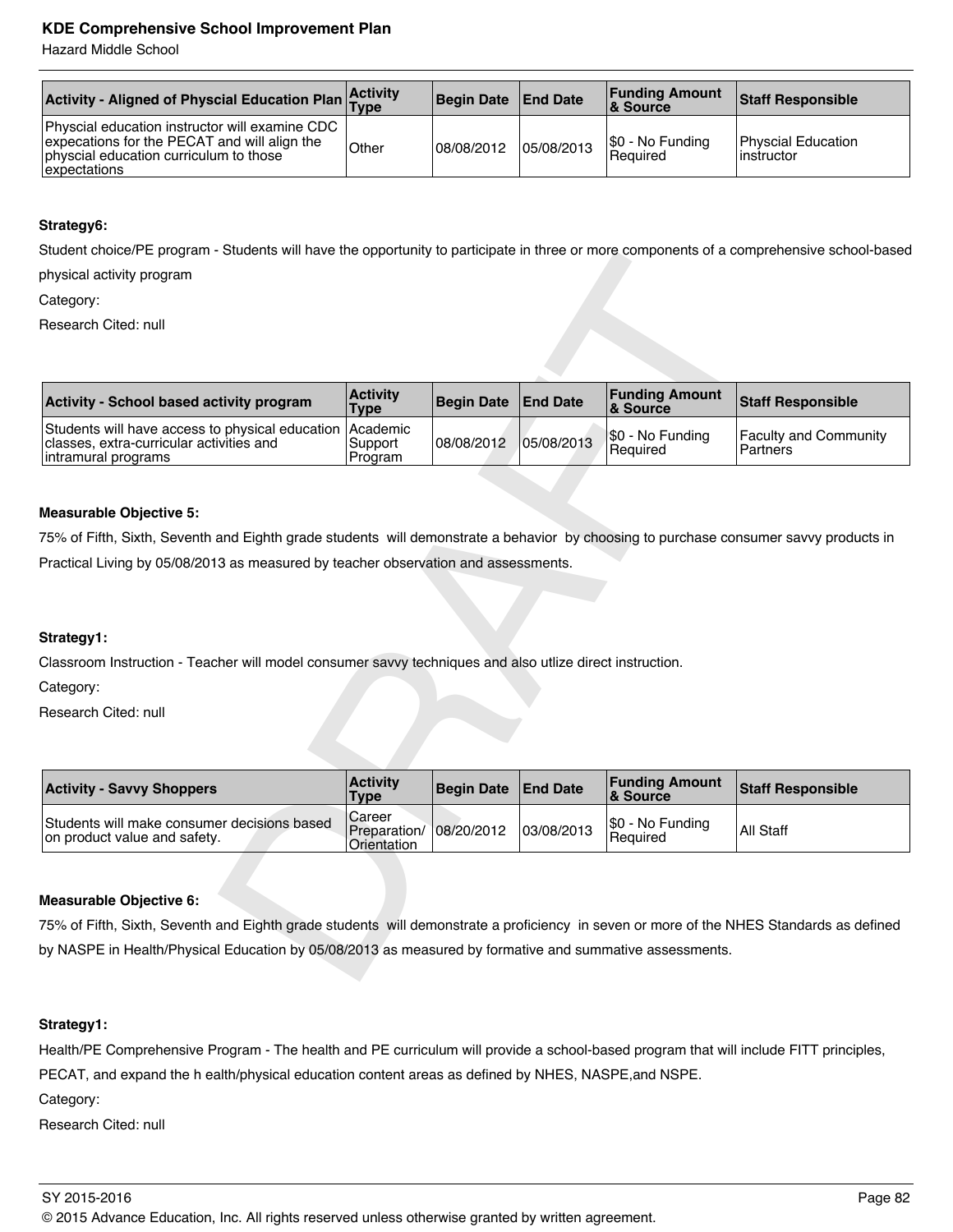Hazard Middle School

| <b>Activity - Getting Fit</b>                                                                                                | <b>Activity</b><br><b>Type</b> | Begin Date   End Date |            | <b>Funding Amount</b><br>8 Source | Staff Responsible |
|------------------------------------------------------------------------------------------------------------------------------|--------------------------------|-----------------------|------------|-----------------------------------|-------------------|
| Students will actively participate in a PE<br>program that is aligned with ten national<br>expectations as defined by NASPE. | <b>Direct</b><br>Instruction   | 108/08/2012           | 05/08/2013 | S0 - No Funding<br>Required       | Health/PE teacher |

# **Goal 2:**

PL/CS Curriculium and Instruction: Student Performance

#### **Measurable Objective 1:**

#### **Strategy1:**

| <b>Measurable Objective 1:</b>                                                                                                           |                                |                   |                 |                                   |                               |  |  |  |  |
|------------------------------------------------------------------------------------------------------------------------------------------|--------------------------------|-------------------|-----------------|-----------------------------------|-------------------------------|--|--|--|--|
| demonstrate a behavior to develope a wellness advisory committee. by 05/08/2013 as measured by minutes of the wellness advisory          |                                |                   |                 |                                   |                               |  |  |  |  |
| committee                                                                                                                                |                                |                   |                 |                                   |                               |  |  |  |  |
|                                                                                                                                          |                                |                   |                 |                                   |                               |  |  |  |  |
| Strategy1:                                                                                                                               |                                |                   |                 |                                   |                               |  |  |  |  |
| Wellness Committee Meetings - Wellness comittee will meet once a month.                                                                  |                                |                   |                 |                                   |                               |  |  |  |  |
| Category:                                                                                                                                |                                |                   |                 |                                   |                               |  |  |  |  |
| Research Cited: null                                                                                                                     |                                |                   |                 |                                   |                               |  |  |  |  |
|                                                                                                                                          |                                |                   |                 |                                   |                               |  |  |  |  |
|                                                                                                                                          |                                |                   |                 |                                   |                               |  |  |  |  |
| <b>Activity - Advisory Committee</b>                                                                                                     | <b>Activity</b><br><b>Type</b> | <b>Begin Date</b> | <b>End Date</b> | <b>Funding Amount</b><br>& Source | <b>Staff Responsible</b>      |  |  |  |  |
| Stakeholders will meet once a month to discuss<br>wellness issues and physcial education issues.                                         | Academic<br>Support<br>Program | 09/05/2012        | 05/08/2013      | \$0 - No Funding<br>Required      | Bobby Bowling,<br>Chairperson |  |  |  |  |
|                                                                                                                                          |                                |                   |                 |                                   |                               |  |  |  |  |
| <b>Measurable Objective 2:</b>                                                                                                           |                                |                   |                 |                                   |                               |  |  |  |  |
| demonstrate a behavior by using the ILP to research career options. by 05/08/2013 as measured by annual review conducted by teacher      |                                |                   |                 |                                   |                               |  |  |  |  |
| and advisors as well as ILP completion status report.                                                                                    |                                |                   |                 |                                   |                               |  |  |  |  |
|                                                                                                                                          |                                |                   |                 |                                   |                               |  |  |  |  |
|                                                                                                                                          |                                |                   |                 |                                   |                               |  |  |  |  |
| Strategy1:                                                                                                                               |                                |                   |                 |                                   |                               |  |  |  |  |
| Career research across the curriculum - Teachers will implement the ILP into the course work in multiple subject areas as well as in the |                                |                   |                 |                                   |                               |  |  |  |  |
| PL/CS classrooms.                                                                                                                        |                                |                   |                 |                                   |                               |  |  |  |  |
| Category:                                                                                                                                |                                |                   |                 |                                   |                               |  |  |  |  |
| Research Cited: null                                                                                                                     |                                |                   |                 |                                   |                               |  |  |  |  |
|                                                                                                                                          |                                |                   |                 |                                   |                               |  |  |  |  |
|                                                                                                                                          |                                |                   |                 |                                   |                               |  |  |  |  |

#### **Measurable Objective 2:**

# **Strategy1:**

| <b>Activity - Implementation of ILP across the</b><br><b>curriculum</b>     | <b>Activity</b><br>Type                          | Begin Date End Date |            | <b>Funding Amount</b><br><b>&amp; Source</b> | <b>Staff Responsible</b>                  |
|-----------------------------------------------------------------------------|--------------------------------------------------|---------------------|------------|----------------------------------------------|-------------------------------------------|
| Students will have access to the ILP in courses 1<br>across the curriculum. | Career<br>Preparation/ 08/08/2012<br>Orientation |                     | 05/08/2013 | \$0 - No Funding<br>l Reauired               | Technology instructor and<br>lother staff |

#### **Measurable Objective 3:**

collaborate to use assessment data as a guide, teachers and students work together to construct the Individual Learning Plan. by 05/06/2013 as measured by Evaluation of student work.

#### SY 2015-2016 Page 83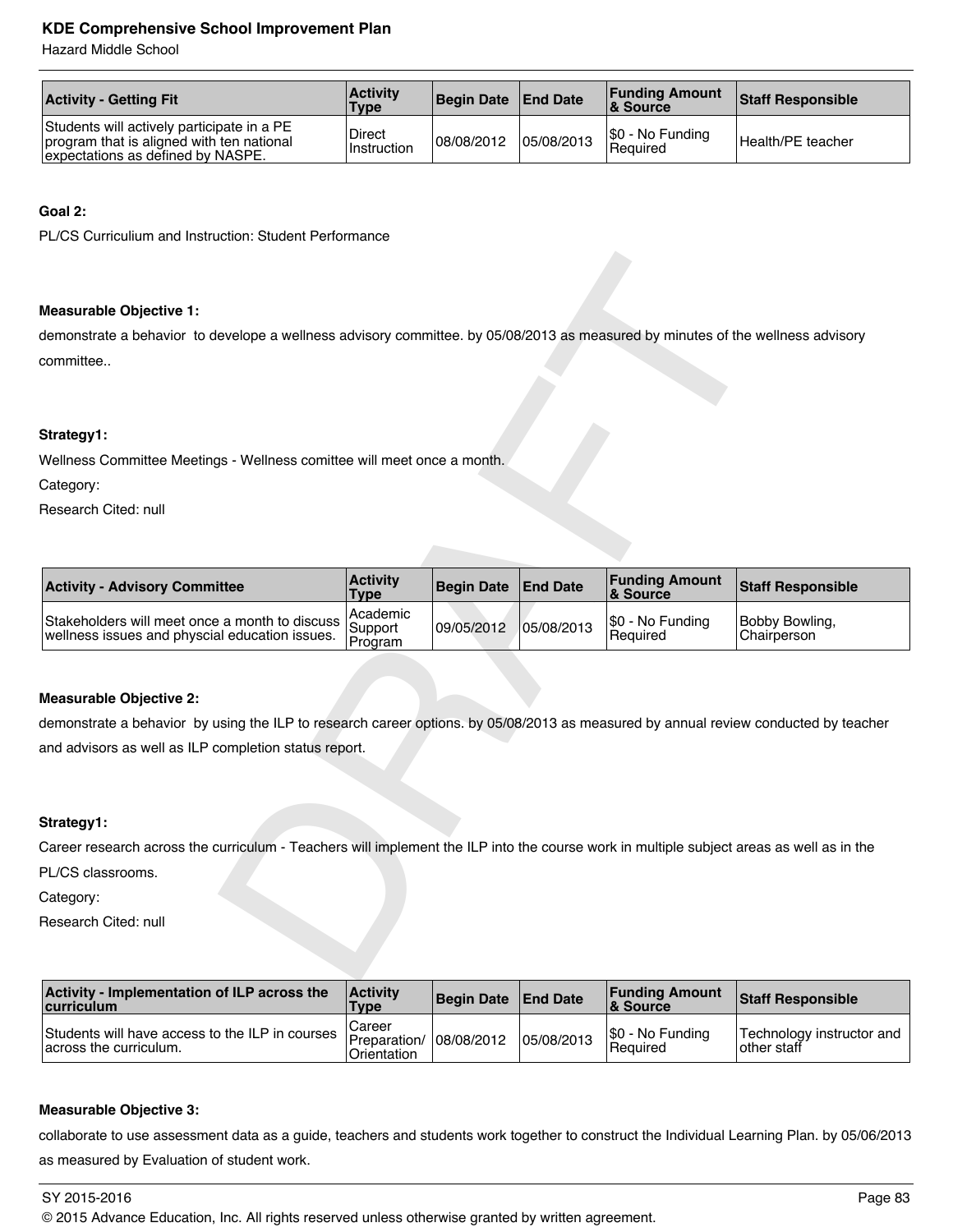#### **Strategy1:**

Classroom Instruction/Hands On Active Particiapation. - career awareness teachers will utlize assessment data to assist students in completeing their Individual Learning Plan.

Category:

Research Cited: null

| <b>Activity - ILP Collaboration</b>                                                                                                                                                  | <b>Activity</b><br><b>Type</b>        | <b>Begin Date</b> | <b>End Date</b> | <b>Funding Amount</b><br>& Source | <b>Staff Responsible</b>                                 |
|--------------------------------------------------------------------------------------------------------------------------------------------------------------------------------------|---------------------------------------|-------------------|-----------------|-----------------------------------|----------------------------------------------------------|
| Students will work on their ILP's individual with<br>guidance and assistance from their Career<br>teacher. Students will discuss their ILP<br>individually with at least one person. | Career<br>Preparation/<br>Orientation | 08/13/2012        | 05/06/2013      | \$0 - No Funding<br>Required      | <b>Career Studies Teacher</b><br>and Guidance Counselor. |
|                                                                                                                                                                                      |                                       |                   |                 |                                   |                                                          |
| <b>Measurable Objective 4:</b>                                                                                                                                                       |                                       |                   |                 |                                   |                                                          |
| collaborate to ensure that all teachers are infomed as to what portion of the PL/CS curriculum they are responsible for. by 04/01/2013 as                                            |                                       |                   |                 |                                   |                                                          |
| measured by completion of assigned curriculum.                                                                                                                                       |                                       |                   |                 |                                   |                                                          |
|                                                                                                                                                                                      |                                       |                   |                 |                                   |                                                          |
|                                                                                                                                                                                      |                                       |                   |                 |                                   |                                                          |
| Strategy1:                                                                                                                                                                           |                                       |                   |                 |                                   |                                                          |
| Teacher PL/CS Responsibilites - The PL/CS committee will decide which demonstrators each teacher is responsible for.                                                                 |                                       |                   |                 |                                   |                                                          |
| Category:                                                                                                                                                                            |                                       |                   |                 |                                   |                                                          |
| Research Cited: null                                                                                                                                                                 |                                       |                   |                 |                                   |                                                          |
|                                                                                                                                                                                      |                                       |                   |                 |                                   |                                                          |
|                                                                                                                                                                                      |                                       |                   |                 |                                   |                                                          |
| Activity - PL/CS Demonstrators                                                                                                                                                       | <b>Activity</b><br><b>Type</b>        | <b>Begin Date</b> | <b>End Date</b> | <b>Funding Amount</b><br>& Source | <b>Staff Responsible</b>                                 |
| Teachers will be given responsibilities as to<br>which part of the PL/CS program they are<br>responsible for.                                                                        | Academic<br>Support<br>Program        | 08/08/2012        | 05/08/2013      | \$0 - No Funding<br>Required      | Administrator and staff                                  |
|                                                                                                                                                                                      |                                       |                   |                 |                                   |                                                          |
| Goal 3:                                                                                                                                                                              |                                       |                   |                 |                                   |                                                          |
| Arts & Humanities Goal 1                                                                                                                                                             |                                       |                   |                 |                                   |                                                          |
|                                                                                                                                                                                      |                                       |                   |                 |                                   |                                                          |
|                                                                                                                                                                                      |                                       |                   |                 |                                   |                                                          |
| <b>Measurable Objective 1:</b>                                                                                                                                                       |                                       |                   |                 |                                   |                                                          |
| 75% of Fourth, Fifth, Sixth, Seventh and Eighth grade students will demonstrate a proficiency Performance in Art & Humanities by                                                     |                                       |                   |                 |                                   |                                                          |
|                                                                                                                                                                                      |                                       |                   |                 |                                   |                                                          |

#### **Measurable Objective 4:**

#### **Strategy1:**

| <b>Activity - PL/CS Demonstrators</b>                                                                         | <b>Activity</b><br><b>Type</b>   | Begin Date   End Date |            | <b>Funding Amount</b><br><b>&amp; Source</b> | <b>Staff Responsible</b> |
|---------------------------------------------------------------------------------------------------------------|----------------------------------|-----------------------|------------|----------------------------------------------|--------------------------|
| Teachers will be given responsibilities as to<br>which part of the PL/CS program they are<br>responsible for. | l Academic<br>Support<br>Program | 08/08/2012            | 05/08/2013 | \$0 - No Funding<br>Required                 | Administrator and staff  |

#### **Goal 3:**

# **Measurable Objective 1:**

75% of Fourth, Fifth, Sixth, Seventh and Eighth grade students will demonstrate a proficiency Performance in Art & Humanities by 03/01/2013 as measured by Count of the number of students involved..

# **Strategy1:**

Offer try outs - 1233343 Category: Research Cited: null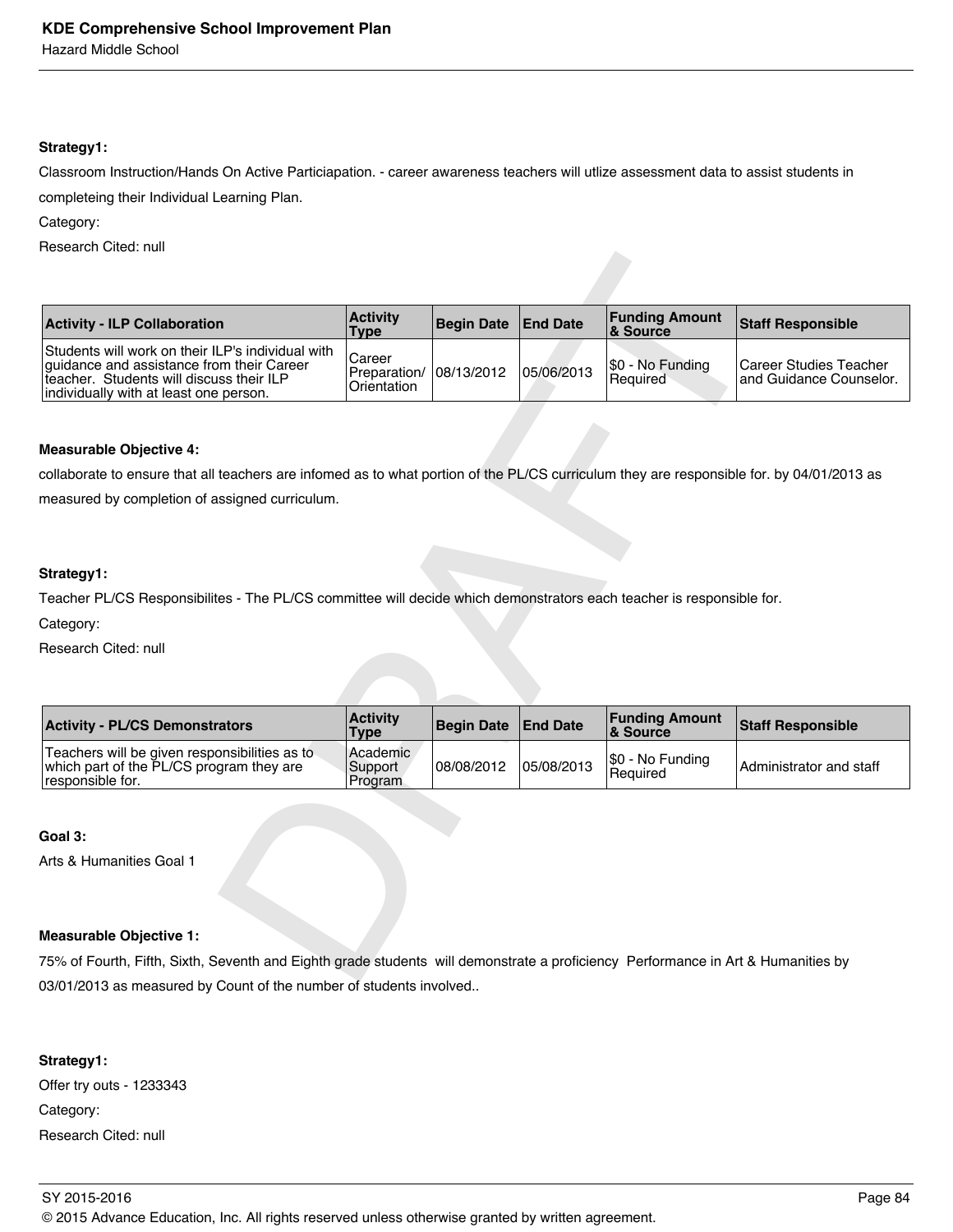Hazard Middle School

| <b>Activity - Performance</b> | <b>Activity</b><br>Type | Begin Date End Date |            | <b>Funding Amount</b><br><b>&amp; Source</b> | Staff Responsible   |
|-------------------------------|-------------------------|---------------------|------------|----------------------------------------------|---------------------|
| Plays, Chorus, Music          | Extra<br>Curricular     | 05/01/2012          | 03/01/2013 | <b>S5000 - General</b><br>Fund               | Patterson. Thompson |

#### **Goal 4:**

Curriculum and Instruction: Student Access

#### **Measurable Objective 1:**

#### **Strategy1:**

| <b>Measurable Objective 1:</b>                                                                                                                                  |                                |                   |                 |                                   |                                           |
|-----------------------------------------------------------------------------------------------------------------------------------------------------------------|--------------------------------|-------------------|-----------------|-----------------------------------|-------------------------------------------|
| 80% of Fifth, Sixth, Seventh and Eighth grade students will complete a portfolio or performance In all four arts disciplines in Art &                           |                                |                   |                 |                                   |                                           |
| Humanities by 05/10/2013 as measured by Program Review Committee.                                                                                               |                                |                   |                 |                                   |                                           |
| Strategy1:                                                                                                                                                      |                                |                   |                 |                                   |                                           |
| Improving the access to drama and dance - Dance will be incorporated in P.E. and drama will be incorporated in content areas.                                   |                                |                   |                 |                                   |                                           |
| Category:                                                                                                                                                       |                                |                   |                 |                                   |                                           |
| Research Cited: null                                                                                                                                            |                                |                   |                 |                                   |                                           |
|                                                                                                                                                                 |                                |                   |                 |                                   |                                           |
| <b>Activity - Dance and Drama</b>                                                                                                                               | <b>Activity</b><br><b>Type</b> | <b>Begin Date</b> | <b>End Date</b> | <b>Funding Amount</b><br>& Source | <b>Staff Responsible</b>                  |
| Students will participate in scripted<br>performances and respond/reflect in content<br>area classes. Dance elements will be taught as<br>a unit in P.E. class. | Direct<br>Instruction          | 08/24/2012        | 05/10/2013      | \$0 - No Funding<br>Required      | P.E. teacher and content<br>area teachers |
| Goal 5:                                                                                                                                                         |                                |                   |                 |                                   |                                           |
| Curriculum and Instruction: Instructional Strategies                                                                                                            |                                |                   |                 |                                   |                                           |
| <b>Measurable Objective 1:</b>                                                                                                                                  |                                |                   |                 |                                   |                                           |
| 80% of Fifth, Sixth, Seventh and Eighth grade students will collaborate to Participate in peer review and self reflection in Art & Humanities by                |                                |                   |                 |                                   |                                           |
| 05/10/2013 as measured by Arts and Humanities Program Review Committee.                                                                                         |                                |                   |                 |                                   |                                           |
|                                                                                                                                                                 |                                |                   |                 |                                   |                                           |
| Strategy1:                                                                                                                                                      |                                |                   |                 |                                   |                                           |
| Peer review and reflection of student products/performances - Students will participate in peer review activities and reflect upon their own                    |                                |                   |                 |                                   |                                           |
|                                                                                                                                                                 |                                |                   |                 |                                   |                                           |

# **Goal 5:**

#### **Measurable Objective 1:**

#### **Strategy1:**

Peer review and reflection of student products/performances - Students will participate in peer review activities and reflect upon their own products and performances.

Category:

Research Cited: null

| <b>Activity - Peer review/reflection document</b><br><b>creation and completion</b>                         | <b>Activity</b><br><b>Type</b> | Begin Date   End Date |            | <b>Funding Amount</b><br>8 Source | <b>Staff Responsible</b> |
|-------------------------------------------------------------------------------------------------------------|--------------------------------|-----------------------|------------|-----------------------------------|--------------------------|
| Arts teachers will create peer review/self<br>reflection documents appropriate to<br>products/performances. | Academic<br>Support<br>Program | 08/24/2012            | 05/10/2013 | \$0 - No Funding<br>Required      | Arts Teachers            |

#### SY 2015-2016 Page 85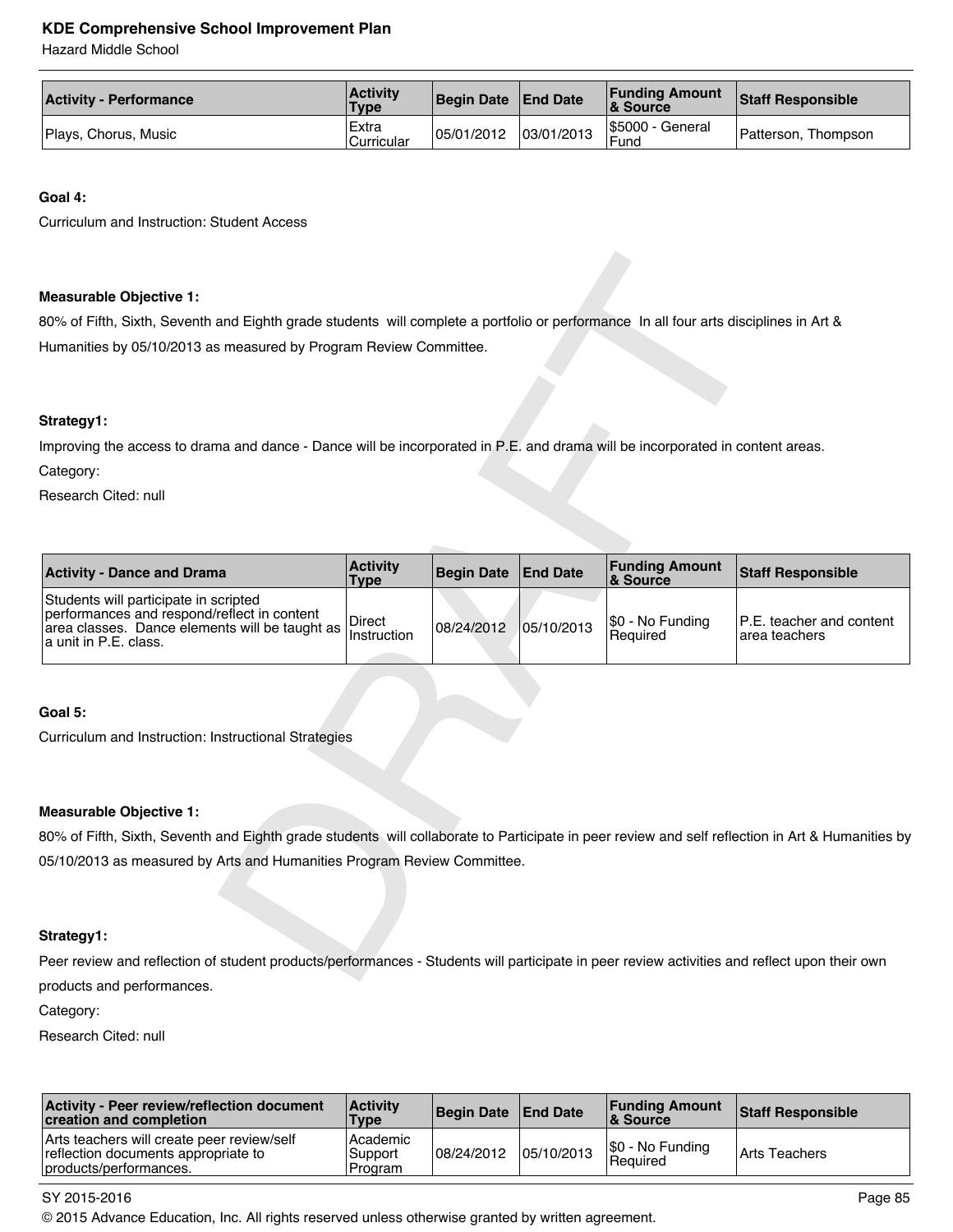Hazard Middle School

#### **Goal 6:**

Formative and Summative Assessment: Response to Assessment

#### **Measurable Objective 1:**

80% of Fifth, Sixth, Seventh and Eighth grade students will complete a portfolio or performance of authentic assessment tasks for the creation, performances, and response in all the arts in Art & Humanities by 05/10/2013 as measured by Program Review Committee.

#### **Strategy1:**

| creation, performances, and response in all the arts in Art & Humanities by 05/10/2013 as measured by Program Review Committee.             |                                |                   |                 |                                   |                          |
|---------------------------------------------------------------------------------------------------------------------------------------------|--------------------------------|-------------------|-----------------|-----------------------------------|--------------------------|
|                                                                                                                                             |                                |                   |                 |                                   |                          |
| Strategy1:                                                                                                                                  |                                |                   |                 |                                   |                          |
| Arts Assessment - Students regularly receive a variety of assessments to demonstrate their abilities for the creation, performance, and     |                                |                   |                 |                                   |                          |
| response of the arts.                                                                                                                       |                                |                   |                 |                                   |                          |
| Category:                                                                                                                                   |                                |                   |                 |                                   |                          |
| Research Cited: null                                                                                                                        |                                |                   |                 |                                   |                          |
|                                                                                                                                             |                                |                   |                 |                                   |                          |
|                                                                                                                                             |                                |                   |                 |                                   |                          |
| <b>Activity - Arts Assessment</b>                                                                                                           | <b>Activity</b><br><b>Type</b> | <b>Begin Date</b> | <b>End Date</b> | <b>Funding Amount</b><br>& Source | <b>Staff Responsible</b> |
| Arts teachers will create a variety of<br>assessments which measure students ability to<br>create, perform, and respond to the arts.        | Academic<br>Support<br>Program | 08/24/2012        | 05/10/2013      | \$0 - No Funding<br>Required      | <b>Arts Teachers</b>     |
|                                                                                                                                             |                                |                   |                 |                                   |                          |
| Goal 7:                                                                                                                                     |                                |                   |                 |                                   |                          |
| PL/CS Curriculum and Instruction: Aligned adn Rigorous Curriculum. Take Out                                                                 |                                |                   |                 |                                   |                          |
|                                                                                                                                             |                                |                   |                 |                                   |                          |
|                                                                                                                                             |                                |                   |                 |                                   |                          |
| <b>Measurable Objective 1:</b>                                                                                                              |                                |                   |                 |                                   |                          |
| 75% of Fifth, Sixth, Seventh and Eighth grade students will demonstrate a proficiency by successfully completing formative and summative    |                                |                   |                 |                                   |                          |
| assessments aligned with 7 or more NHES Standards and are consistent with national expectations as defined by NASPE in                      |                                |                   |                 |                                   |                          |
| Health/Physical Education by 05/08/2013 as measured by Students scoring at or above 70% cumulative progress                                 |                                |                   |                 |                                   |                          |
|                                                                                                                                             |                                |                   |                 |                                   |                          |
|                                                                                                                                             |                                |                   |                 |                                   |                          |
| Strategy1:                                                                                                                                  |                                |                   |                 |                                   |                          |
| Strategy One - While the majority of the health education curriculum will be implemented during specific health/physical education classes, |                                |                   |                 |                                   |                          |
| there will be collaboration with other disciplines and classroom teachers.                                                                  |                                |                   |                 |                                   |                          |
| Category:                                                                                                                                   |                                |                   |                 |                                   |                          |
| Dessenab Ottenburgh                                                                                                                         |                                |                   |                 |                                   |                          |

# **Goal 7:**

#### **Measurable Objective 1:**

#### **Strategy1:**

Research Cited: null

| <b>Activity - Professional Development for Non- Activity</b><br>Health education teachers.                              | <b>Type</b>                             | Begin Date End Date |            | <b>Funding Amount</b><br><b>&amp; Source</b> | <b>Staff Responsible</b> |
|-------------------------------------------------------------------------------------------------------------------------|-----------------------------------------|---------------------|------------|----------------------------------------------|--------------------------|
| Non-health education teachers will become<br><b>familiar with NHES and health/physical</b><br>leducation content areas. | Professional $ 08/30/2012 $<br>Learning |                     | 05/08/2013 | S0 - Other                                   | Faculty and Staff        |

# **Strategy2:**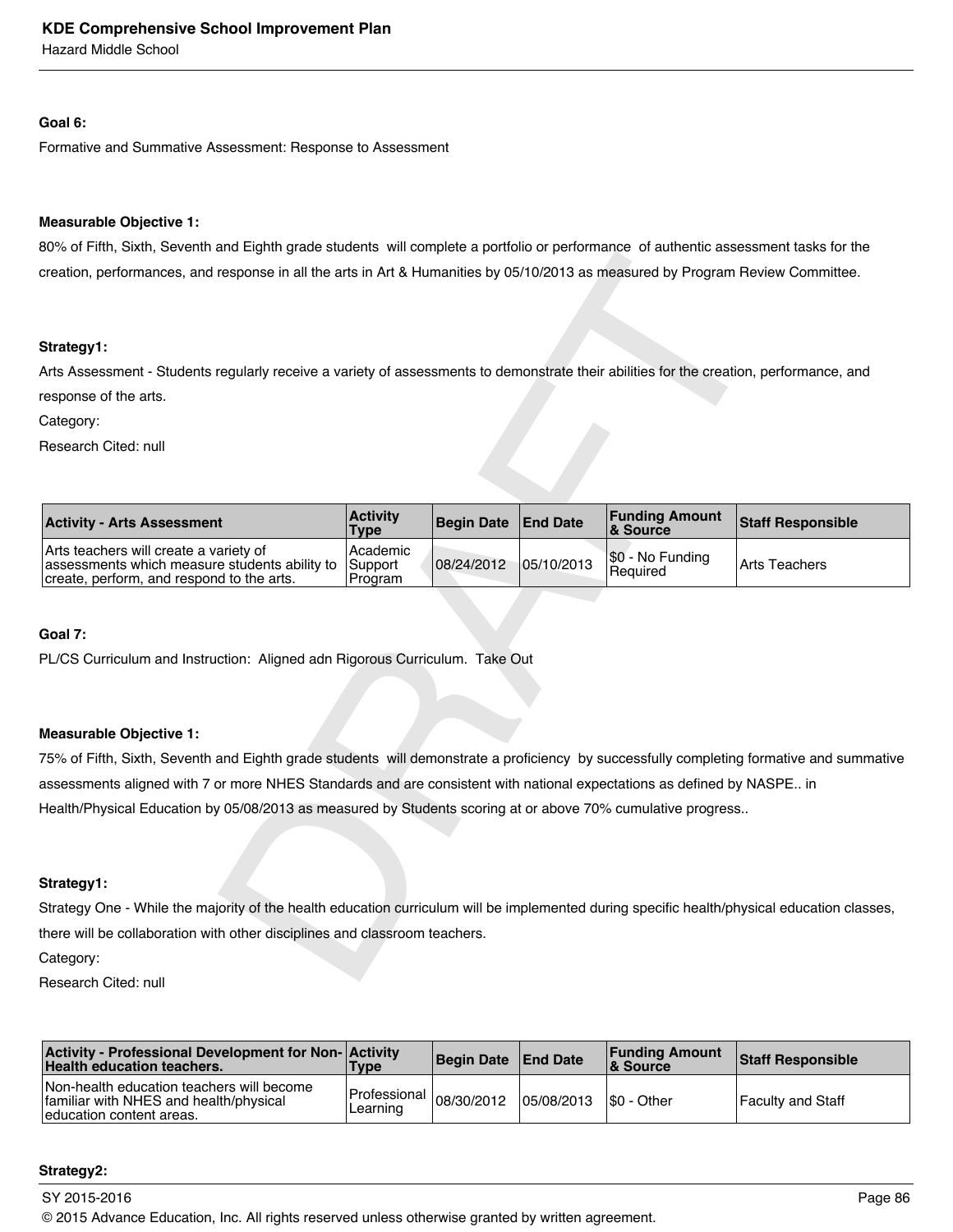Hazard Middle School

Strategy Four - Students will have the opportunity to participate in 3 or more components of a comprehensive school based physical activity

program.

Category:

Research Cited: null

| <b>Activity - School based physical activity</b><br>programs.                                                       | <b>Activity</b><br><b>Type</b> | Begin Date   End Date |            | <b>Funding Amount</b><br><b>&amp; Source</b> | <b>Staff Responsible</b>                  |
|---------------------------------------------------------------------------------------------------------------------|--------------------------------|-----------------------|------------|----------------------------------------------|-------------------------------------------|
| Students will have access to physical education<br>classes, extra-curricular activities and<br>intramural programs. | Other                          | 08/30/2012            | 05/08/2013 | S0 - Other                                   | Faculty, Staff and<br>Community Partners. |

#### **Strategy3:**

| programs.                                                                                                                                         | Type                           | sagni pala        | ייש ביי         | & Source                          | טועוטווטעטטו וושיכ                               |
|---------------------------------------------------------------------------------------------------------------------------------------------------|--------------------------------|-------------------|-----------------|-----------------------------------|--------------------------------------------------|
| Students will have access to physical education<br>classes, extra-curricular activities and<br>intramural programs.                               | Other                          | 08/30/2012        | 05/08/2013      | \$0 - Other                       | Faculty, Staff and<br><b>Community Partners.</b> |
|                                                                                                                                                   |                                |                   |                 |                                   |                                                  |
| Strategy3:                                                                                                                                        |                                |                   |                 |                                   |                                                  |
| Strategy Two - Students will develop and implement individual FITT plans using skill and health related components of fitness and self            |                                |                   |                 |                                   |                                                  |
| assess and adjust plans according to fitness goals.                                                                                               |                                |                   |                 |                                   |                                                  |
| Category:                                                                                                                                         |                                |                   |                 |                                   |                                                  |
| Research Cited: null                                                                                                                              |                                |                   |                 |                                   |                                                  |
|                                                                                                                                                   |                                |                   |                 |                                   |                                                  |
|                                                                                                                                                   |                                |                   |                 |                                   |                                                  |
| <b>Activity - Implementation of FITT Plan</b>                                                                                                     | <b>Activity</b><br><b>Type</b> | <b>Begin Date</b> | <b>End Date</b> | <b>Funding Amount</b><br>& Source | <b>Staff Responsible</b>                         |
| Students will create a personal fitness plan<br>using the FITT Principle to guide their fitness<br>goals.                                         | Direct<br>Instruction          | 08/30/2012        | 05/08/2013      | \$0 - Other                       | <b>Physical Education</b><br>Instructor          |
|                                                                                                                                                   |                                |                   |                 |                                   |                                                  |
| Strategy4:                                                                                                                                        |                                |                   |                 |                                   |                                                  |
| Strategy 6 - Students will demonstrate 3 or more of the NSPE.                                                                                     |                                |                   |                 |                                   |                                                  |
| Category:                                                                                                                                         |                                |                   |                 |                                   |                                                  |
| Research Cited: null                                                                                                                              |                                |                   |                 |                                   |                                                  |
|                                                                                                                                                   |                                |                   |                 |                                   |                                                  |
|                                                                                                                                                   |                                |                   |                 |                                   |                                                  |
| <b>Activity - Demonstration of Standards</b>                                                                                                      | <b>Activity</b><br><b>Type</b> | <b>Begin Date</b> | <b>End Date</b> | <b>Funding Amount</b><br>& Source | <b>Staff Responsible</b>                         |
| Students will perform tasks demonstrating 3 or<br>more NSPE at a proficiency level as measured<br>through instructional assessments.              | <b>Direct</b><br>Instruction   | 08/30/2012        | 05/30/2013      | \$0 - Other                       | <b>Faculty and Staff</b>                         |
|                                                                                                                                                   |                                |                   |                 |                                   |                                                  |
| Strategy5:                                                                                                                                        |                                |                   |                 |                                   |                                                  |
| Strategy Five - The physical education instructor will uses instructional strategies that are consistent with national expectations as defined by |                                |                   |                 |                                   |                                                  |
| NASPE.                                                                                                                                            |                                |                   |                 |                                   |                                                  |
|                                                                                                                                                   |                                |                   |                 |                                   |                                                  |

## **Strategy4:**

| <b>Activity - Demonstration of Standards</b>                                                                                         | <b>Activity</b><br>Type | Begin Date   End Date |                           | <b>Funding Amount</b><br>∣& Source | <b>Staff Responsible</b> |
|--------------------------------------------------------------------------------------------------------------------------------------|-------------------------|-----------------------|---------------------------|------------------------------------|--------------------------|
| Students will perform tasks demonstrating 3 or<br>more NSPE at a proficiency level as measured<br>through instructional assessments. | Direct<br>Instruction   | 08/30/2012            | 105/30/2013   \$0 - Other |                                    | Faculty and Staff        |

#### **Strategy5:**

Category:

Research Cited: null

| <b>Activity - Alignment of instructional</b><br>strategies                                                                 | <b>Activity</b><br><b>Type</b>         | Begin Date   End Date |                          | <b>Funding Amount</b><br>8 Source | <b>Staff Responsible</b>                  |
|----------------------------------------------------------------------------------------------------------------------------|----------------------------------------|-----------------------|--------------------------|-----------------------------------|-------------------------------------------|
| The physical education instructor will review<br>NASPE standards and align instructional<br>strategies to those standards. | Professional $ 08/30/2012$<br>Learning |                       | 05/08/2013   \$0 - Other |                                   | <b>Physical Education</b><br>⊺Instructor. |

SY 2015-2016 Page 87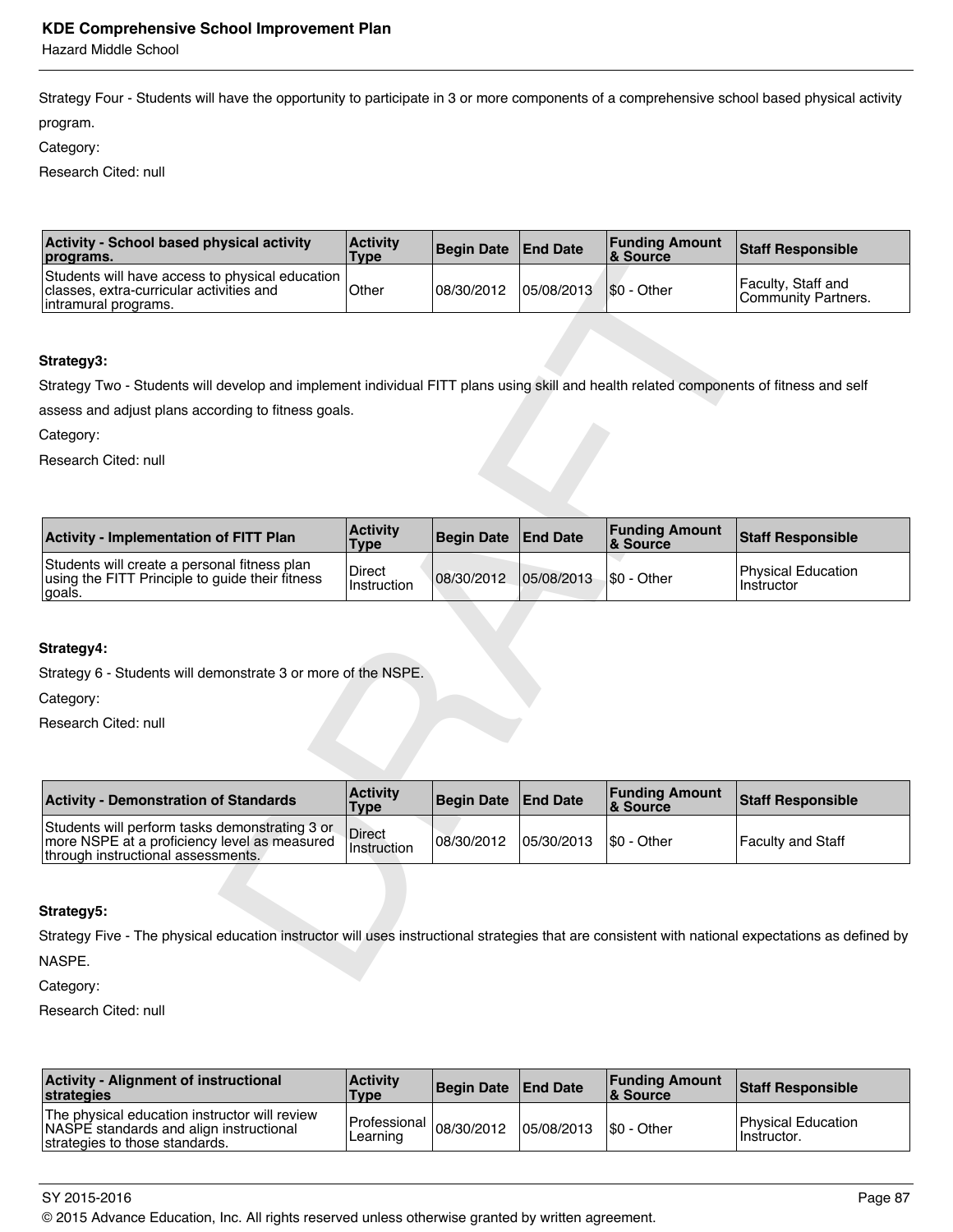Hazard Middle School

# **Strategy6:**

Strategy Three - The physical education curriculum will more closely align with the CDC expectations of the PECAT.

Category:

Research Cited: null

| <b>Activity - Alignment of Physical Education</b><br>Curriculum.                                                                                                        | <b>Activity</b><br><b>Type</b> | <b>Begin Date</b> | <b>End Date</b> | <b>Funding Amount</b><br>& Source | <b>Staff Responsible</b>                |
|-------------------------------------------------------------------------------------------------------------------------------------------------------------------------|--------------------------------|-------------------|-----------------|-----------------------------------|-----------------------------------------|
| Physical education instructor will examine CDC<br>expectations for the PECAT and will align the<br>physical education curriculum more closely to<br>those expectations. | Other                          | 08/30/2012        | 05/08/2013      | \$0 - Other                       | <b>Physical Education</b><br>Instructor |
|                                                                                                                                                                         |                                |                   |                 |                                   |                                         |
| <b>Measurable Objective 2:</b>                                                                                                                                          |                                |                   |                 |                                   |                                         |
| 75% of Fifth, Sixth, Seventh and Eighth grade students will demonstrate a proficiency in seven or more of the NHES Standards as defined                                 |                                |                   |                 |                                   |                                         |
| by NASPE in Health/Physical Education by 05/08/2013 as measured by formative and summative assessments.                                                                 |                                |                   |                 |                                   |                                         |
|                                                                                                                                                                         |                                |                   |                 |                                   |                                         |
|                                                                                                                                                                         |                                |                   |                 |                                   |                                         |
| Strategy1:                                                                                                                                                              |                                |                   |                 |                                   |                                         |
| Direct Instruction - The halth and P.E. curricumumn will provide a comprehensive school based program that will include FITT Principle,                                 |                                |                   |                 |                                   |                                         |
| PECAT, and expand the health/physical education content areas as defined by NHES, NASPE, and NSPE                                                                       |                                |                   |                 |                                   |                                         |
| Category:                                                                                                                                                               |                                |                   |                 |                                   |                                         |
| Research Cited: null                                                                                                                                                    |                                |                   |                 |                                   |                                         |
|                                                                                                                                                                         |                                |                   |                 |                                   |                                         |
|                                                                                                                                                                         |                                |                   |                 |                                   |                                         |
| <b>Activity - Getting Fit</b>                                                                                                                                           | <b>Activity</b><br><b>Type</b> | <b>Begin Date</b> | <b>End Date</b> | <b>Funding Amount</b><br>& Source | <b>Staff Responsible</b>                |
| Students will actively participate in a P.E.<br>program that is aligned with teh national<br>expectations as defined by NASPE                                           | Academic<br>Support<br>Program | 08/08/2012        | 05/08/2013      | \$0 - No Funding<br>Required      | Health/ P.E. Teacher                    |
|                                                                                                                                                                         |                                |                   |                 |                                   |                                         |
| Goal 8:                                                                                                                                                                 |                                |                   |                 |                                   |                                         |
| Formative and Summative Assessment: Expectations for Student Learning                                                                                                   |                                |                   |                 |                                   |                                         |
|                                                                                                                                                                         |                                |                   |                 |                                   |                                         |
|                                                                                                                                                                         |                                |                   |                 |                                   |                                         |
| <b>Measurable Objective 1:</b>                                                                                                                                          |                                |                   |                 |                                   |                                         |
| 100% of Fifth, Sixth, Seventh and Eighth grade students will collaborate to co-develop scoring guides and rubrics to assess writing and                                 |                                |                   |                 |                                   |                                         |
|                                                                                                                                                                         |                                |                   |                 |                                   |                                         |
| communication in English Language Arts by 05/10/2013 as measured by Writing Program Review Committee.                                                                   |                                |                   |                 |                                   |                                         |

#### **Measurable Objective 2:**

#### **Strategy1:**

#### Category:

| <b>Activity - Getting Fit</b>                                                                                                 | <b>Activity</b><br>Type          | Begin Date End Date |            | <b>Funding Amount</b><br>8 Source | <b>Staff Responsible</b> |
|-------------------------------------------------------------------------------------------------------------------------------|----------------------------------|---------------------|------------|-----------------------------------|--------------------------|
| Students will actively participate in a P.E.<br>program that is aligned with teh national<br>expectations as defined by NASPE | l Academic<br>Support<br>Program | 08/08/2012          | 05/08/2013 | \$0 - No Funding<br>l Reauired    | Health/ P.E. Teacher     |

#### **Goal 8:**

#### **Measurable Objective 1:**

#### **Strategy1:**

Collaboration on student assessment - Teachers will implement instructional strategies that require teacher/student collaboration on developing rubrics/scoring guides to assess writing and communication.

Category:

Research Cited: null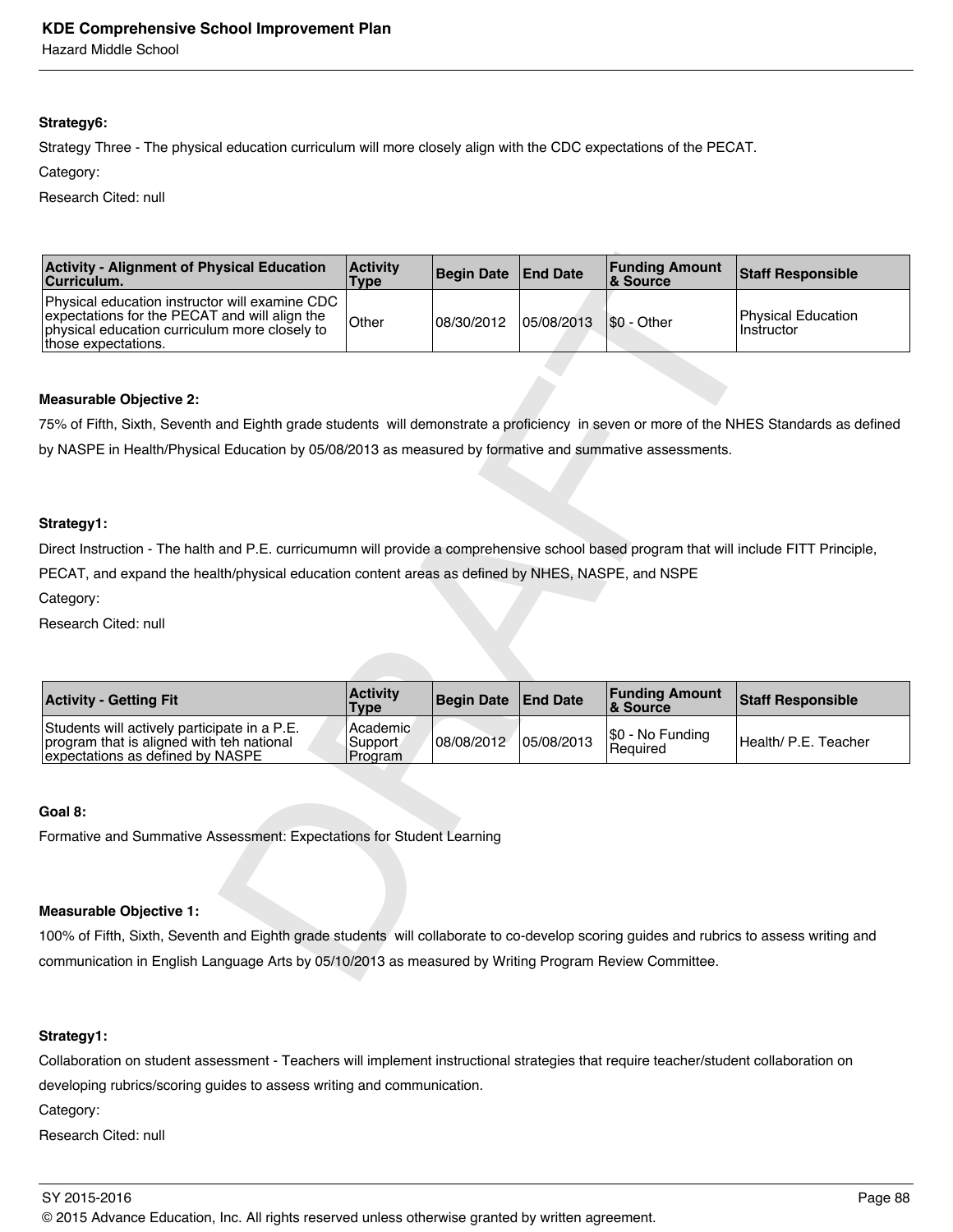Hazard Middle School

| <b>Activity - Collaboration to Develop Rubrics</b>                                                                                                                                                                                      | <b>Activity</b><br><b>Type</b> | Begin Date End Date |            | <b>Funding Amount</b><br>8 Source | <b>Staff Responsible</b>                                         |
|-----------------------------------------------------------------------------------------------------------------------------------------------------------------------------------------------------------------------------------------|--------------------------------|---------------------|------------|-----------------------------------|------------------------------------------------------------------|
| Teachers and students will collaborate to create<br>a rubric for specific writing assignments; for<br>example, the teacher could use a standard<br>rubric and discuss with students the best way to<br>adapt it for a particular piece. | Direct<br><i>Instruction</i>   | 08/13/2012          | 05/10/2013 | \$0 - No Funding<br>Required      | IAII teachers with<br>assistance from language<br>larts teachers |

# **Goal 9:**

#### **Measurable Objective 1:**

#### **Strategy1:**

#### Category:

| Curriculum and Instruction: Instructional Strategies                                                                                                                                                     |                                |                   |                 |                                   |                                                                            |
|----------------------------------------------------------------------------------------------------------------------------------------------------------------------------------------------------------|--------------------------------|-------------------|-----------------|-----------------------------------|----------------------------------------------------------------------------|
| <b>Measurable Objective 1:</b>                                                                                                                                                                           |                                |                   |                 |                                   |                                                                            |
| 80% of Fifth, Sixth, Seventh and Eighth grade students will complete a portfolio or performance that exhibits the appropriate use of                                                                     |                                |                   |                 |                                   |                                                                            |
| technology for communicating ideas. in English Language Arts by 05/10/2013 as measured by All teachers and Writing Program Review                                                                        |                                |                   |                 |                                   |                                                                            |
| Committee.                                                                                                                                                                                               |                                |                   |                 |                                   |                                                                            |
|                                                                                                                                                                                                          |                                |                   |                 |                                   |                                                                            |
|                                                                                                                                                                                                          |                                |                   |                 |                                   |                                                                            |
| Strategy1:                                                                                                                                                                                               |                                |                   |                 |                                   |                                                                            |
| Implementing Technology - Teachers plan a variety of lessons that incorporate the use of various forms of technology.                                                                                    |                                |                   |                 |                                   |                                                                            |
| Category:                                                                                                                                                                                                |                                |                   |                 |                                   |                                                                            |
| Research Cited: null                                                                                                                                                                                     |                                |                   |                 |                                   |                                                                            |
|                                                                                                                                                                                                          |                                |                   |                 |                                   |                                                                            |
|                                                                                                                                                                                                          |                                |                   |                 |                                   |                                                                            |
| <b>Activity - Collaboration with Technology</b><br><b>Teacher</b>                                                                                                                                        | <b>Activity</b><br><b>Type</b> | <b>Begin Date</b> | <b>End Date</b> | <b>Funding Amount</b><br>& Source | <b>Staff Responsible</b>                                                   |
| Teachers will collaborate with the technology<br>teacher to plan a lesson(s)/activities that<br>incorporate technology; for example, web<br>quests, PREZI Presentations, Power Points,<br>Rubistar, etc. | Technology                     | 08/13/2012        | 05/10/2013      | \$0 - No Funding<br>Required      | All teachers, technology<br>staff, and Writing Program<br>Review Committee |
|                                                                                                                                                                                                          |                                |                   |                 |                                   |                                                                            |
| <b>Goal 10:</b>                                                                                                                                                                                          |                                |                   |                 |                                   |                                                                            |
| Professional Development and Support Services: Teacher Leadership                                                                                                                                        |                                |                   |                 |                                   |                                                                            |
|                                                                                                                                                                                                          |                                |                   |                 |                                   |                                                                            |
|                                                                                                                                                                                                          |                                |                   |                 |                                   |                                                                            |
| <b>Measurable Objective 1:</b>                                                                                                                                                                           |                                |                   |                 |                                   |                                                                            |
| collaborate to learn and model the best practices for instruction in writing and communication skills by 05/10/2013 as measured by teacher                                                               |                                |                   |                 |                                   |                                                                            |
| participation during faculty meetings, PLC meetings, and teacher growth plans                                                                                                                            |                                |                   |                 |                                   |                                                                            |

#### **Goal 10:**

#### **Measurable Objective 1:**

#### **Strategy1:**

Empowering teacher leaders - Teachers support the professional development action plan by presenting/modeling best practices for

instruction in writing and communication skills.

Category:

Research Cited: null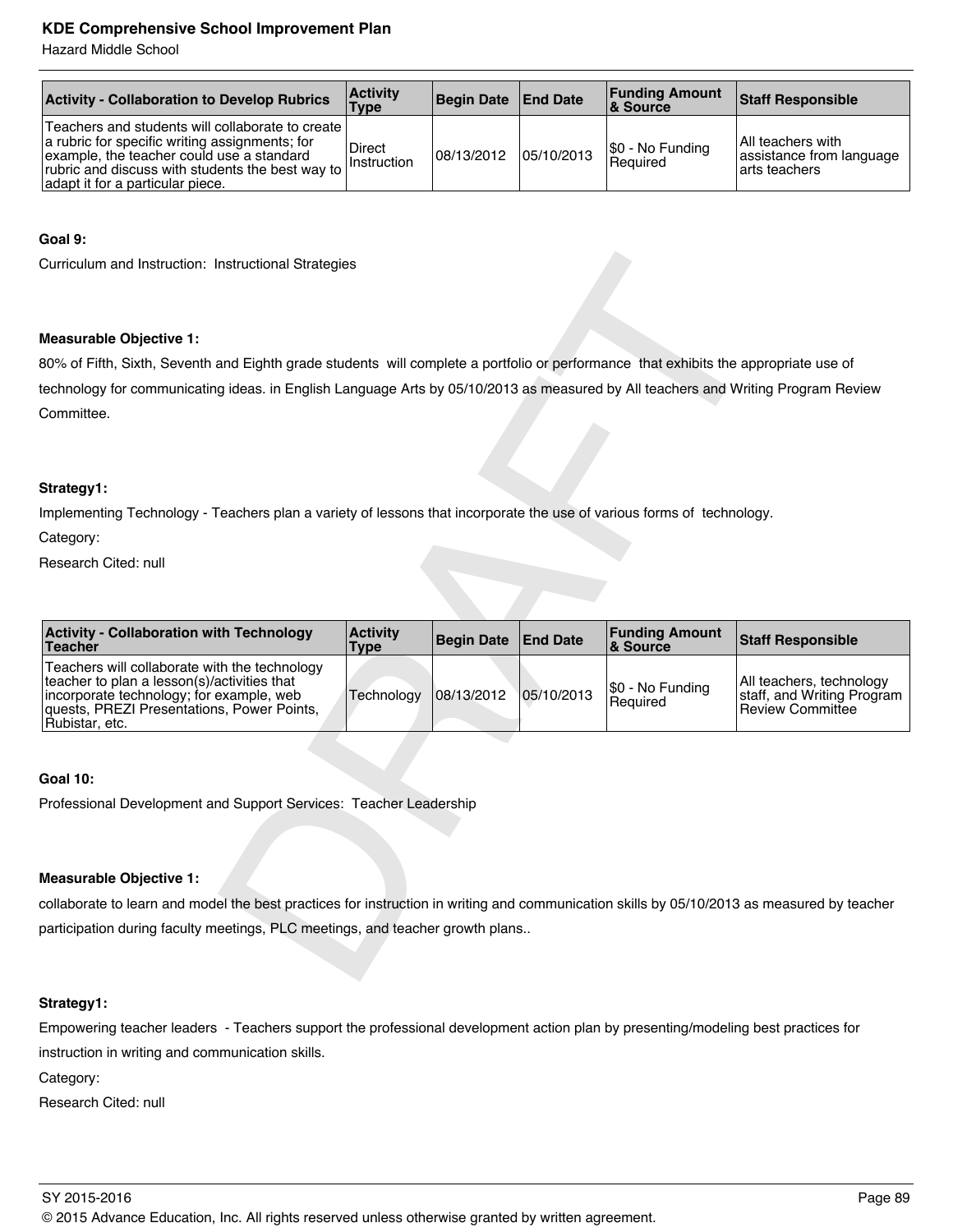Hazard Middle School

| <b>Activity - Teacher Team Presentations</b>                                                                                                                                         | <b>Activity</b><br>Type                | Begin Date End Date |            | <b>Funding Amount</b><br>∣& Source | <b>Staff Responsible</b> |
|--------------------------------------------------------------------------------------------------------------------------------------------------------------------------------------|----------------------------------------|---------------------|------------|------------------------------------|--------------------------|
| Teacher teams will present and model best<br>practices for instruction in writing and<br>communication skills on a rotational basis at<br>  faculty meetings, and/or growth/PD days. | Professional $ 08/13/2012$<br>Learning |                     | 05/10/2013 | \$0 - No Funding<br>Reauired       | All faculty and staff    |

# **Goal 11:**

PL/CS Formative and Summative Assessment

#### **Measurable Objective 1:**

#### **Strategy1:**

| $\sim$ 1 orman ve and Odinman ve $\sim$                                                                                                     |                                       |                   |                 |                                   |                          |
|---------------------------------------------------------------------------------------------------------------------------------------------|---------------------------------------|-------------------|-----------------|-----------------------------------|--------------------------|
| <b>Measurable Objective 1:</b>                                                                                                              |                                       |                   |                 |                                   |                          |
| 100% of Sixth, Seventh and Eighth grade students will demonstrate a proficiency in ILP completion that will provide teacher's access to ILP |                                       |                   |                 |                                   |                          |
| data and interest inventories in Career & Technical by 05/08/2013 as measured by classroom teachers abilitiy to intregrate information into |                                       |                   |                 |                                   |                          |
| the classroom.                                                                                                                              |                                       |                   |                 |                                   |                          |
|                                                                                                                                             |                                       |                   |                 |                                   |                          |
|                                                                                                                                             |                                       |                   |                 |                                   |                          |
| Strategy1:                                                                                                                                  |                                       |                   |                 |                                   |                          |
| Teacher ILP Collaboration - Information shared and used in monthly PLC meetings.                                                            |                                       |                   |                 |                                   |                          |
| Category:<br>Research Cited: null                                                                                                           |                                       |                   |                 |                                   |                          |
|                                                                                                                                             |                                       |                   |                 |                                   |                          |
|                                                                                                                                             |                                       |                   |                 |                                   |                          |
| <b>Activity - PLC Collaboration</b>                                                                                                         | <b>Activity</b><br><b>Type</b>        | <b>Begin Date</b> | <b>End Date</b> | <b>Funding Amount</b><br>& Source | <b>Staff Responsible</b> |
| During PLC meetings, examine ILP data and<br>interest inventory results to plan lessons that<br>will improve student performance.           | Career<br>Preparation/<br>Orientation | 08/08/2012        | 05/08/2013      | \$0 - No Funding<br>Required      | All staff.               |
|                                                                                                                                             |                                       |                   |                 |                                   |                          |
| <b>Measurable Objective 2:</b>                                                                                                              |                                       |                   |                 |                                   |                          |
| 100% of Fifth, Sixth, Seventh and Eighth grade students will collaborate to to codevelop scoring guides and rubics to assess writing and    |                                       |                   |                 |                                   |                          |
| communicaton in English/Language Arts in Career & Technical by 08/08/2012 as measured by Writing Program Review Committee.                  |                                       |                   |                 |                                   |                          |
|                                                                                                                                             |                                       |                   |                 |                                   |                          |
|                                                                                                                                             |                                       |                   |                 |                                   |                          |
| Strategy1:                                                                                                                                  |                                       |                   |                 |                                   |                          |
| Collaboration on Student Assessment - Teachers will implement instructional strategies that require techer/student collaboration on         |                                       |                   |                 |                                   |                          |
| developing rubrics/scoring guides to assess writing and communication.                                                                      |                                       |                   |                 |                                   |                          |
| Category:                                                                                                                                   |                                       |                   |                 |                                   |                          |
| Research Cited: null                                                                                                                        |                                       |                   |                 |                                   |                          |
|                                                                                                                                             |                                       |                   |                 |                                   |                          |

#### **Measurable Objective 2:**

#### **Strategy1:**

| <b>Activity - Collaboration to Develop Rubrics</b>                                                                                                                                                                                    | <b>Activity</b><br>Type      | Begin Date   End Date |            | <b>Funding Amount</b><br>8 Source      | <b>Staff Responsible</b>                                          |
|---------------------------------------------------------------------------------------------------------------------------------------------------------------------------------------------------------------------------------------|------------------------------|-----------------------|------------|----------------------------------------|-------------------------------------------------------------------|
| Teachers and students will collaborate to create<br>a rubric for specific writing assignments; for<br>example, the teacher could use a standard<br>rubric and discuss with students the best way to<br>adapt it to a particulr piece. | <b>Direct</b><br>Instruction | 108/08/2012           | 05/08/2013 | $ \$0 - No Funding$<br><b>Reauired</b> | IAII teachers with<br>assistance from language<br>larts teachers. |

#### **Measurable Objective 3:**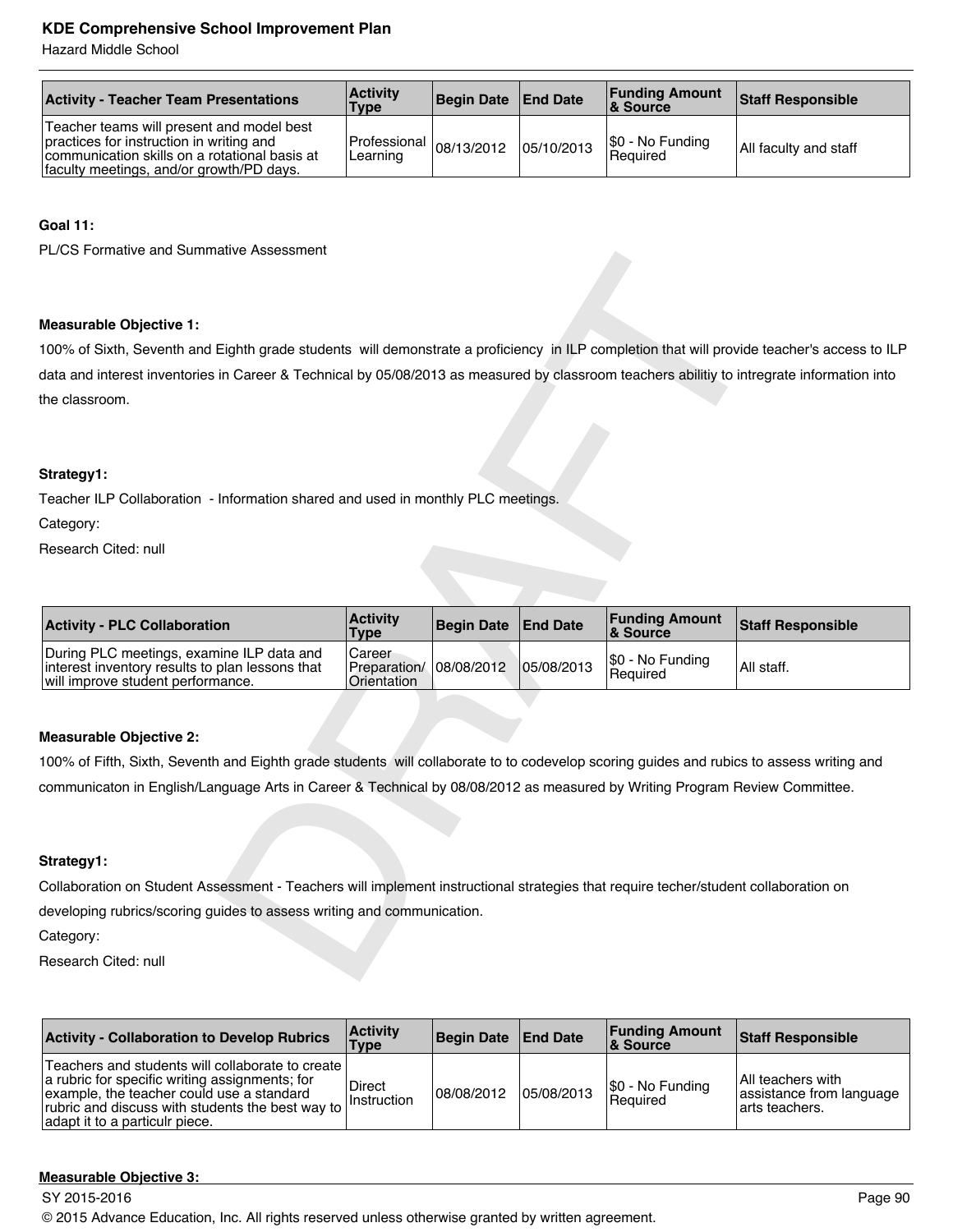100% of Fifth, Sixth, Seventh and Eighth grade students will collaborate to give all students a grade based on student performance PL/CS classes at mid-term and each nine weeks in Practical Living by 05/08/2013 as measured by evaluation of student work.

#### **Strategy1:**

Student Evaluation - Teachers will measure student performance on daily targets by utilizing formative and summative assessments. Grades will be recorded on infinite campus.

| Category:                                                                                                                           |                                |                   |                 |                                   |                          |
|-------------------------------------------------------------------------------------------------------------------------------------|--------------------------------|-------------------|-----------------|-----------------------------------|--------------------------|
| Research Cited: null                                                                                                                |                                |                   |                 |                                   |                          |
|                                                                                                                                     |                                |                   |                 |                                   |                          |
| <b>Activity - Student Progress</b>                                                                                                  | <b>Activity</b><br><b>Type</b> | <b>Begin Date</b> | <b>End Date</b> | <b>Funding Amount</b><br>& Source | <b>Staff Responsible</b> |
| Teachers will monitor student progress in all<br>PL/CS classes by recording scores on infinite<br>campus.                           | Academic<br>Support<br>Program | 08/08/2012        | 05/08/2013      | \$0 - No Funding<br>Required      | All staff.               |
|                                                                                                                                     |                                |                   |                 |                                   |                          |
| <b>Goal 12:</b>                                                                                                                     |                                |                   |                 |                                   |                          |
| PL/CS Professional Development and Support Services                                                                                 |                                |                   |                 |                                   |                          |
|                                                                                                                                     |                                |                   |                 |                                   |                          |
|                                                                                                                                     |                                |                   |                 |                                   |                          |
| <b>Measurable Objective 1:</b>                                                                                                      |                                |                   |                 |                                   |                          |
| collaborate to provide opportunities for professinal development to work with community partners relating to PL/CS by 05/08/2013 as |                                |                   |                 |                                   |                          |
| measured by documentation of professional development participation                                                                 |                                |                   |                 |                                   |                          |
|                                                                                                                                     |                                |                   |                 |                                   |                          |
|                                                                                                                                     |                                |                   |                 |                                   |                          |
| Strategy1:                                                                                                                          |                                |                   |                 |                                   |                          |
| Professional Development - Teachers will particpate in various professional development opportunities.                              |                                |                   |                 |                                   |                          |
| Category:                                                                                                                           |                                |                   |                 |                                   |                          |
| Research Cited: null                                                                                                                |                                |                   |                 |                                   |                          |
|                                                                                                                                     |                                |                   |                 |                                   |                          |
|                                                                                                                                     |                                |                   |                 |                                   |                          |
| <b>Activity - Teachers Choice</b>                                                                                                   | <b>Activity</b><br><b>Type</b> | <b>Begin Date</b> | <b>End Date</b> | <b>Funding Amount</b><br>& Source | <b>Staff Responsible</b> |
| During afterschool PD's, community partners<br>will provide information on PL/CS topics.                                            | Professional<br>Learning       | 08/08/2012        | 05/08/2013      | \$600 - General<br>Fund           | All staff.               |
|                                                                                                                                     |                                |                   |                 |                                   |                          |
|                                                                                                                                     |                                |                   |                 |                                   |                          |
| <b>Measurable Objective 2:</b>                                                                                                      |                                |                   |                 |                                   |                          |

#### **Goal 12:**

#### **Measurable Objective 1:**

#### **Strategy1:**

| <b>Activity - Teachers Choice</b>                                                        | <b>Activity</b><br>Type                                                                    | Begin Date End Date |            | <b>Funding Amount</b><br><b>&amp; Source</b> | <b>Staff Responsible</b> |
|------------------------------------------------------------------------------------------|--------------------------------------------------------------------------------------------|---------------------|------------|----------------------------------------------|--------------------------|
| During afterschool PD's, community partners<br>will provide information on PL/CS topics. | $\left  \frac{\text{Professor}}{\text{Lop} \cdot \text{P}} \right  08/08/2012$<br>Learning |                     | 05/08/2013 | S600 - General<br>Fund                       | All staff.               |

# **Measurable Objective 2:**

collaborate to include all teachers and staff in PLC meetings held after school by 05/08/2013 as measured by sign-in sheets and minutes of the meetings after school.

#### **Strategy1:**

100% PLC Participation - PL/CS teachers and core subject teachers will collaborate on a monthly basis.

Category:

Research Cited: null

# SY 2015-2016 **Page 91**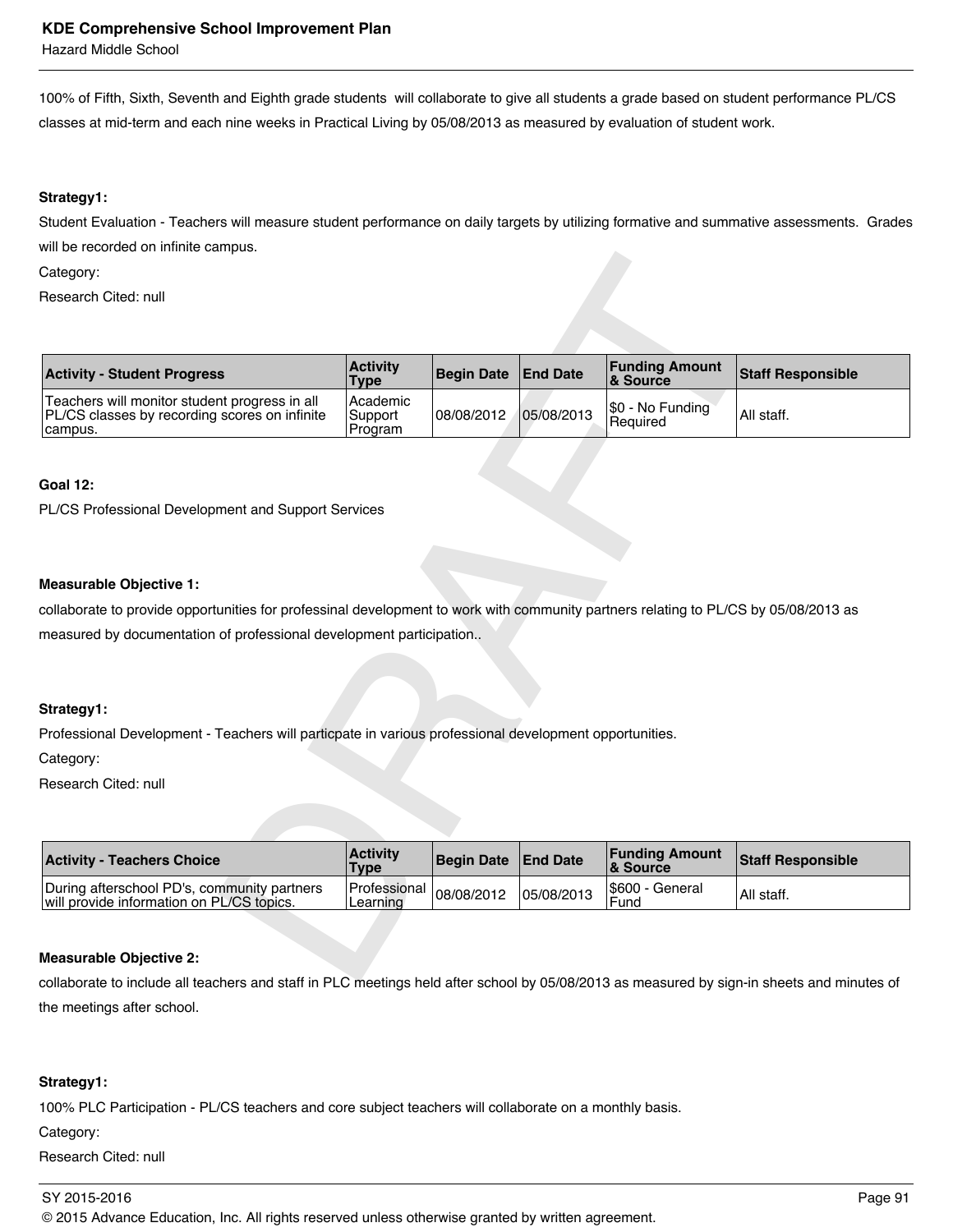| <b>Activity - Faculty Meetings</b>                                         | <b>Activity</b><br><b>Type</b>          | Begin Date End Date |            | <b>Funding Amount</b><br>& Source   | <b>Staff Responsible</b> |
|----------------------------------------------------------------------------|-----------------------------------------|---------------------|------------|-------------------------------------|--------------------------|
| All teachers will participate in PLC activiites<br>after school as needed. | Professional $ 08/08/2012 $<br>Learning |                     | 05/08/2013 | \$0 - No Funding<br><b>Required</b> | All staff.               |

#### **Measurable Objective 3:**

#### **Strategy1:**

#### Category:

| collaborate to provide training to staff regarding the use of ILPs by students by 05/08/2013 as measured by teacher evaluations.                                        |                                |                   |                 |                                   |                          |
|-------------------------------------------------------------------------------------------------------------------------------------------------------------------------|--------------------------------|-------------------|-----------------|-----------------------------------|--------------------------|
| Strategy1:                                                                                                                                                              |                                |                   |                 |                                   |                          |
| Teacher ILP Training - Teachers will be provided training in the use of student ILPs.                                                                                   |                                |                   |                 |                                   |                          |
| Category:                                                                                                                                                               |                                |                   |                 |                                   |                          |
| Research Cited: null                                                                                                                                                    |                                |                   |                 |                                   |                          |
|                                                                                                                                                                         |                                |                   |                 |                                   |                          |
| <b>Activity - ILP PD</b>                                                                                                                                                | <b>Activity</b><br><b>Type</b> | <b>Begin Date</b> | <b>End Date</b> | <b>Funding Amount</b><br>& Source | <b>Staff Responsible</b> |
| Teachers will attend a training on how to use<br>ILPs to help students develop career goals.                                                                            | Professional<br>Learning       | 08/08/2012        | 04/10/2013      | \$0 - No Funding<br>Required      | All staff.               |
|                                                                                                                                                                         |                                |                   |                 |                                   |                          |
| <b>Goal 13:</b>                                                                                                                                                         |                                |                   |                 |                                   |                          |
| Increase the percentage of effective Principal and Teachers from % in 2015 to % in 2020.                                                                                |                                |                   |                 |                                   |                          |
|                                                                                                                                                                         |                                |                   |                 |                                   |                          |
|                                                                                                                                                                         |                                |                   |                 |                                   |                          |
| <b>Measurable Objective 1:</b><br>collaborate to Ensure that all teachers are knowledgeable of Professional Growth and Effectiveness System (TPGES). Baseline data will |                                |                   |                 |                                   |                          |
| be available after first year of implementation by 05/20/2015 as measured by Framework for Effective Teaching.                                                          |                                |                   |                 |                                   |                          |
|                                                                                                                                                                         |                                |                   |                 |                                   |                          |
|                                                                                                                                                                         |                                |                   |                 |                                   |                          |
| Strategy1:                                                                                                                                                              |                                |                   |                 |                                   |                          |
| HMS Instruction by Highly Qualified Teachers - Each year the principal completes a Highly Qualified Teacher Report and submits the report                               |                                |                   |                 |                                   |                          |
| to the Kentucky's Educational Professional Standards Board. At Hazard Middle School, 143 courses require a Highly Qualified Teacher and                                 |                                |                   |                 |                                   |                          |
| Hazard Middle School is 100% in compliance.                                                                                                                             |                                |                   |                 |                                   |                          |
| Category: Teacher PGES                                                                                                                                                  |                                |                   |                 |                                   |                          |
| Research Cited: Educational Professional Standards Board Highly Qualified Report (EPSB)                                                                                 |                                |                   |                 |                                   |                          |
|                                                                                                                                                                         |                                |                   |                 |                                   |                          |

#### **Goal 13:**

#### **Measurable Objective 1:**

#### **Strategy1:**

| <b>Activity - Highly Qualified Report</b>                                              | <b>Activity</b><br><b>Type</b> | Begin Date End Date |            | <b>Funding Amount</b><br>& Source | <b>Staff Responsible</b>           |
|----------------------------------------------------------------------------------------|--------------------------------|---------------------|------------|-----------------------------------|------------------------------------|
| Principal will complete a Highly Qualified Report Professional 08/07/2014<br> annually | Learning                       |                     | 05/29/2015 | \$0 - No Funding<br>Required      | Principal, Central Office<br>Staff |

# **Strategy2:**

Professional Growth and Effectiveness System - Ensure that all teachers are knowledgeable of TPGES implementation components and expectations.

# SY 2015-2016 Page 92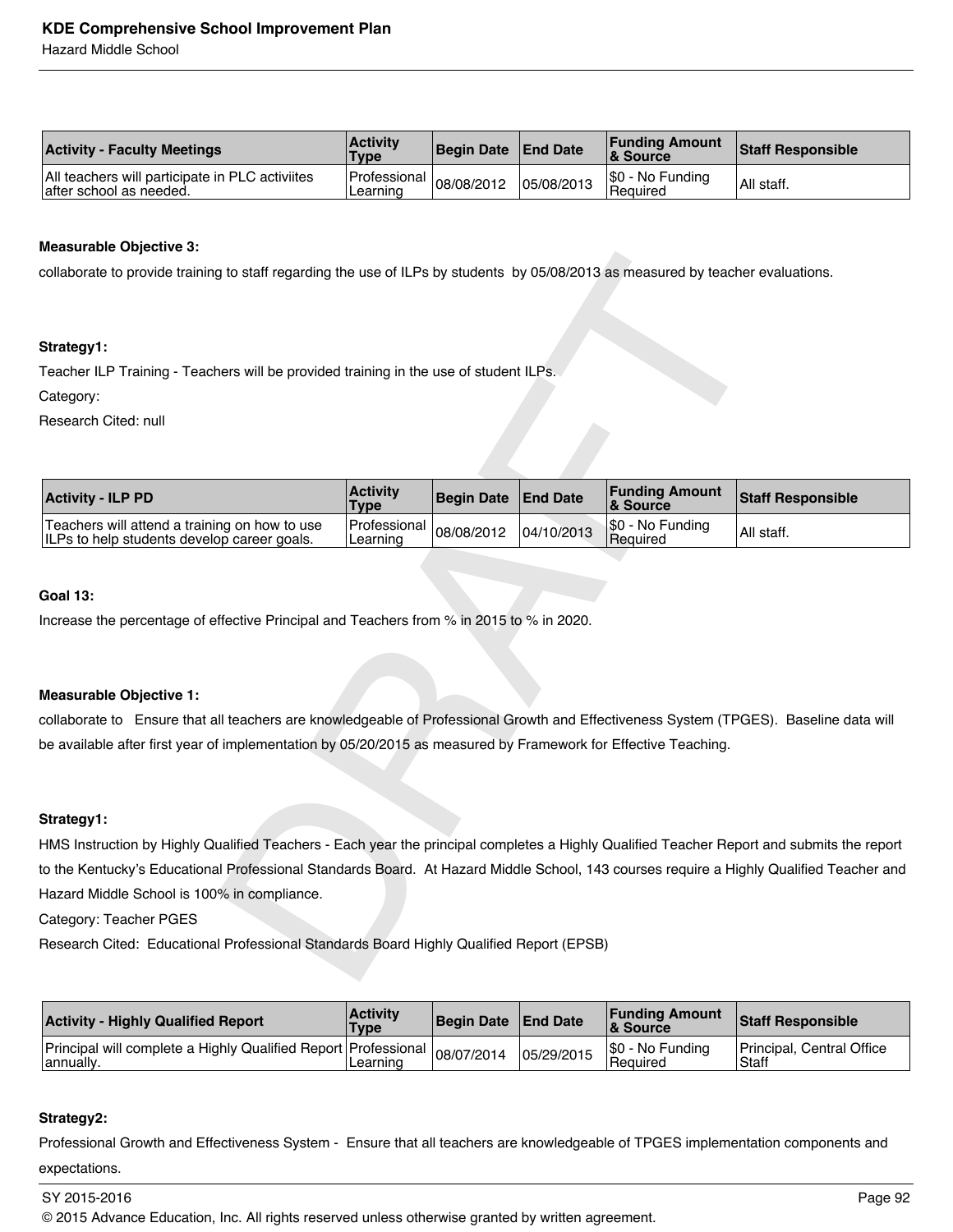Hazard Middle School

# Category:

Research Cited: Next Generation Learners, TPGES

| <b>Activity - Development of Professional</b><br><b>Growth Plan</b>                                       | <b>Activity</b><br>Type                 | Begin Date End Date |            | <b>Funding Amount</b><br>∣& Source | <b>Staff Responsible</b>   |
|-----------------------------------------------------------------------------------------------------------|-----------------------------------------|---------------------|------------|------------------------------------|----------------------------|
| Teachers will develop Professional Growth<br> Plans based on self-reflection and student<br>growth needs. | Professional $ 08/07/2014 $<br>Learning |                     | 05/20/2015 | \$0 - No Funding<br>Required       | Principal, Teachers, Other |

| growth needs.                                                                                                                                                              |                                |                   |                 |                                   |                            |
|----------------------------------------------------------------------------------------------------------------------------------------------------------------------------|--------------------------------|-------------------|-----------------|-----------------------------------|----------------------------|
|                                                                                                                                                                            |                                |                   |                 |                                   |                            |
| <b>Activity - Professional Development</b>                                                                                                                                 | <b>Activity</b><br><b>Type</b> | <b>Begin Date</b> | <b>End Date</b> | <b>Funding Amount</b><br>& Source | <b>Staff Responsible</b>   |
| Principal and teachers will attend ISLN<br>meetings, and Content Network Meetings.<br>Principal requires book study on "Framework<br>for Teaching" by Charlotte Danielson. | Professional<br>Learning       | 08/07/2014        | 05/20/2015      | \$500 - District<br>Funding       | Principal, Teachers, Other |
|                                                                                                                                                                            |                                |                   |                 |                                   |                            |
| <b>Activity - Development of Student Growth</b><br><b>Goals</b>                                                                                                            | <b>Activity</b><br><b>Type</b> | <b>Begin Date</b> | <b>End Date</b> | <b>Funding Amount</b><br>& Source | <b>Staff Responsible</b>   |
| Teachers will develop student growth goals<br>based on student need identified in data<br>analysis of assessments.                                                         | Professional<br>Learning       | 08/07/2014        | 05/20/2015      | \$0 - No Funding<br>Required      | Teachers, Principal, Other |
|                                                                                                                                                                            |                                |                   |                 |                                   |                            |
| Goal 14:                                                                                                                                                                   |                                |                   |                 |                                   |                            |
| Art and Humanities Goal/2013/14                                                                                                                                            |                                |                   |                 |                                   |                            |
|                                                                                                                                                                            |                                |                   |                 |                                   |                            |
| <b>Measurable Objective 1:</b>                                                                                                                                             |                                |                   |                 |                                   |                            |
| 75% of Fifth grade students will collaborate to Social Studies in Art & Humanities by 05/18/2015 as measured by Teacher assessment,                                        |                                |                   |                 |                                   |                            |
| performance product, and the relation to the social studies content testing                                                                                                |                                |                   |                 |                                   |                            |
|                                                                                                                                                                            |                                |                   |                 |                                   |                            |
| Strategy1:                                                                                                                                                                 |                                |                   |                 |                                   |                            |
| Product/Performance - Students will use hands on activities in music and art to help them understand the similarities and differences in the                               |                                |                   |                 |                                   |                            |
| cultures they study in the social studies. Students will learn the content area of the arts to reinforce the social studies topic.                                         |                                |                   |                 |                                   |                            |
| Category:                                                                                                                                                                  |                                |                   |                 |                                   |                            |
| Research Cited: Younger students will benefit from physical hands on learning as a way to remember facts.                                                                  |                                |                   |                 |                                   |                            |
|                                                                                                                                                                            |                                |                   |                 |                                   |                            |
|                                                                                                                                                                            |                                |                   |                 |                                   |                            |

| <b>Activity - Development of Student Growth</b><br><b>Goals</b>                                                    | <b>Activity</b><br><b>Type</b>          | Begin Date   End Date |            | <b>Funding Amount</b><br><b>&amp; Source</b> | <b>Staff Responsible</b>   |
|--------------------------------------------------------------------------------------------------------------------|-----------------------------------------|-----------------------|------------|----------------------------------------------|----------------------------|
| Teachers will develop student growth goals<br>based on student need identified in data<br>analysis of assessments. | Professional $ 08/07/2014 $<br>Learning |                       | 05/20/2015 | \$0 - No Funding<br><b>Required</b>          | Teachers, Principal, Other |

#### **Goal 14:**

#### **Measurable Objective 1:**

# **Strategy1:**

| <b>Activity - Arts and Humanities Fifth Grade</b><br><b>Classes</b>                                                                                                       | <b>Activity</b><br><b>Type</b> | Begin Date End Date |            | <b>Funding Amount</b><br>8 Source | <b>Staff Responsible</b>                                   |
|---------------------------------------------------------------------------------------------------------------------------------------------------------------------------|--------------------------------|---------------------|------------|-----------------------------------|------------------------------------------------------------|
| Students will make products and performances<br>during the nine weeks to illustrate their<br>understanding of art and humanities core<br>content and social studies core. | Academic<br>Support<br>Program | 108/12/2013         | 05/19/2014 | I\$400 - District<br>Funding      | Letha Patterson, Pauletta<br>Smith, and Joanna<br>Thompson |

# **Goal 15:**

Ensure that the Program Review Process is an ongoing, reflective analysis used to identify strengths and areas of improvement while

ensuring a school-wide natural integration of the program skills across all contents.

SY 2015-2016 Page 93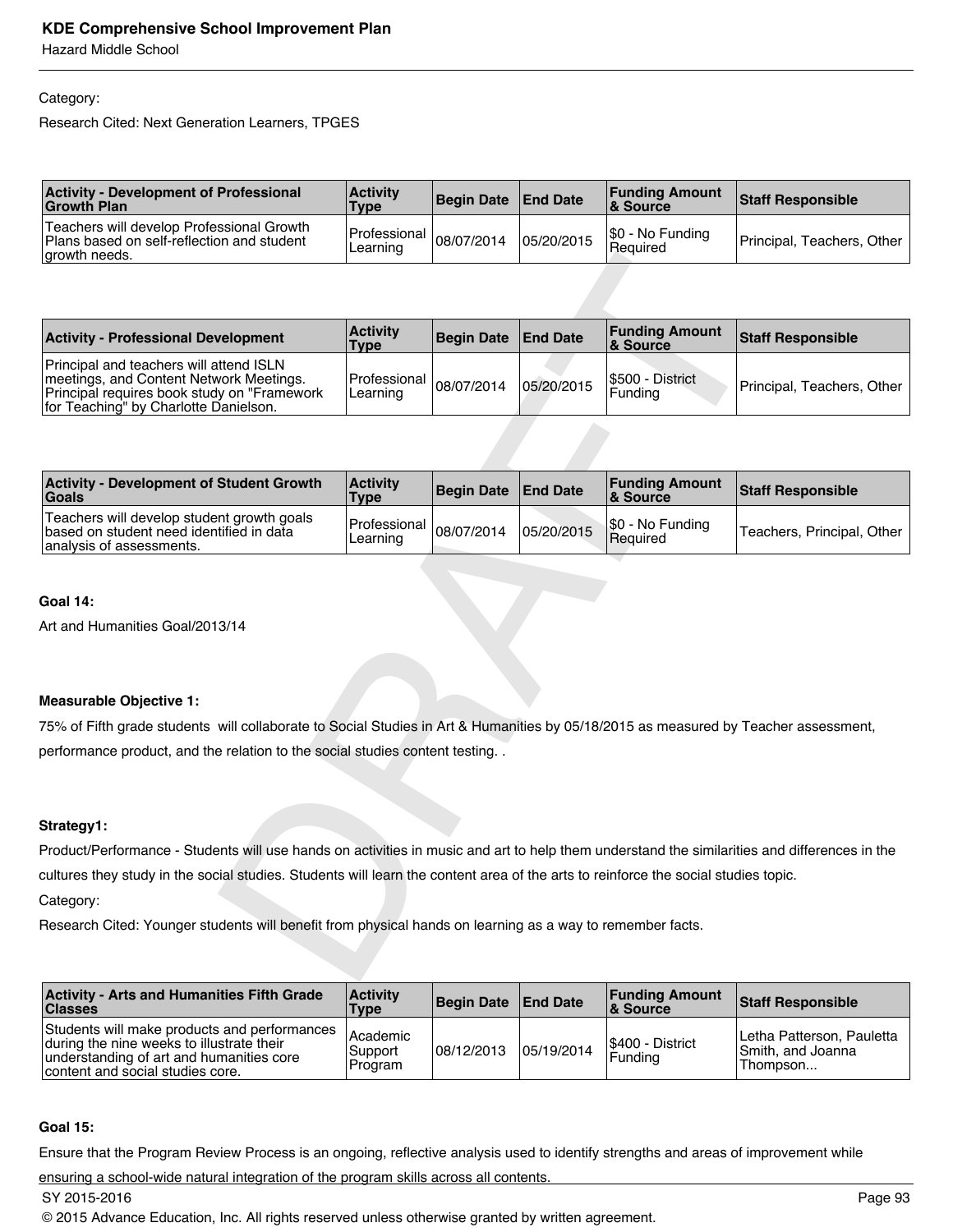#### **Measurable Objective 1:**

collaborate to ensure that the Program Review Process is completed in an ongoing and timely manner by 05/29/2015 as measured by Assessment Results..

#### **Strategy1:**

| <b>Activity - Rubrics</b>                                                                                                              | <b>Activity</b><br>Type      | Begin Date   End Date |            | <b>Funding Amount</b><br><b>&amp; Source</b> | <b>Staff Responsible</b>                            |
|----------------------------------------------------------------------------------------------------------------------------------------|------------------------------|-----------------------|------------|----------------------------------------------|-----------------------------------------------------|
| Examine the rubrics used in program review.<br>Consider the existing sources and evidence to<br>inform the overall program assessment. | Policy and<br><b>Process</b> | 08/07/2014            | 05/29/2015 | \$0 - No Funding<br>l Reauired               | Central Office Staff.<br>Principal, Teachers, Other |

| <b>Activity - Review Program Review Ratings</b>                                                                                                                                  | <b>Activity</b><br>Type | Begin Date   End Date |            | <b>Funding Amount</b><br>8 Source | Staff Responsible                      |
|----------------------------------------------------------------------------------------------------------------------------------------------------------------------------------|-------------------------|-----------------------|------------|-----------------------------------|----------------------------------------|
| Review PR ratings in ASSIST and provide<br>feedback through identifying and analyzing<br>gaps in particular program areas to determine<br>next steps for continuous improvement. | Policy and<br>l Process | 08/07/2014            | 05/29/2015 | \$0 - No Funding<br>l Reauired    | Principal, Teachers, Staff,<br>l Other |

| Strategy1:                                                                                                                                                                                |                                |                   |                 |                                   |                                                     |
|-------------------------------------------------------------------------------------------------------------------------------------------------------------------------------------------|--------------------------------|-------------------|-----------------|-----------------------------------|-----------------------------------------------------|
| Monitor Curriculum Adjustments and Improvements - Teachers and leaders will make instructional planning adjustments, if needed, based on                                                  |                                |                   |                 |                                   |                                                     |
| student evidence. Curriculum adjustments and improvements will be monitored for effectiveness.                                                                                            |                                |                   |                 |                                   |                                                     |
| Category: Learning Systems                                                                                                                                                                |                                |                   |                 |                                   |                                                     |
| <b>Research Cited: Best Practices</b>                                                                                                                                                     |                                |                   |                 |                                   |                                                     |
|                                                                                                                                                                                           |                                |                   |                 |                                   |                                                     |
|                                                                                                                                                                                           |                                |                   |                 |                                   |                                                     |
| <b>Activity - Rubrics</b>                                                                                                                                                                 | <b>Activity</b><br>Type        | <b>Begin Date</b> | <b>End Date</b> | <b>Funding Amount</b><br>& Source | <b>Staff Responsible</b>                            |
| Examine the rubrics used in program review.<br>Consider the existing sources and evidence to<br>inform the overall program assessment.                                                    | Policy and<br>Process          | 08/07/2014        | 05/29/2015      | \$0 - No Funding<br>Required      | Central Office Staff,<br>Principal, Teachers, Other |
|                                                                                                                                                                                           |                                |                   |                 |                                   |                                                     |
| <b>Activity - Review Program Review Ratings</b>                                                                                                                                           | <b>Activity</b><br><b>Type</b> | <b>Begin Date</b> | <b>End Date</b> | <b>Funding Amount</b><br>& Source | <b>Staff Responsible</b>                            |
| Review PR ratings in ASSIST and provide<br>feedback through identifying and analyzing<br>gaps in particular program areas to determine<br>next steps for continuous improvement.          | Policy and<br>Process          | 08/07/2014        | 05/29/2015      | \$0 - No Funding<br>Required      | Principal, Teachers, Staff,<br>Other                |
|                                                                                                                                                                                           |                                |                   |                 |                                   |                                                     |
| <b>Activity - Purpose and Process</b>                                                                                                                                                     | <b>Activity</b><br><b>Type</b> | <b>Begin Date</b> | <b>End Date</b> | <b>Funding Amount</b><br>& Source | <b>Staff Responsible</b>                            |
| Provide information to teachers about the<br>purpose and process of the review. Emphasize<br>the important role of the teacher in<br>implementing high quality instructional<br>programs. | Policy and<br>Process          | 08/07/2014        | 05/29/2015      | \$0 - No Funding<br>Required      | Central Office Staff,<br>Principal, Other           |
|                                                                                                                                                                                           |                                |                   |                 |                                   |                                                     |
| <b>Activity - Program Review</b>                                                                                                                                                          | <b>Activity</b><br><b>Type</b> | <b>Begin Date</b> | <b>End Date</b> | <b>Funding Amount</b><br>& Source | <b>Staff Responsible</b>                            |
| Teachers and leaders will utilize Program<br>Review Components in classroom settings as<br>required by program review curriculum and<br>policy.                                           | Academic<br>Support<br>Program | 08/07/2014        | 05/29/2015      | \$0 - No Funding<br>Reguired      | Principal, Teachers,<br>Counselor, FRYSC, Other     |

| <b>Activity - Program Review</b>                                                                                                                | <b>Activity</b><br>Type        | Begin Date End Date |            | <b>Funding Amount</b><br><b>&amp; Source</b> | <b>Staff Responsible</b>                          |
|-------------------------------------------------------------------------------------------------------------------------------------------------|--------------------------------|---------------------|------------|----------------------------------------------|---------------------------------------------------|
| Teachers and leaders will utilize Program<br>Review Components in classroom settings as<br>required by program review curriculum and<br>policy. | Academic<br>Support<br>Program | 08/07/2014          | 05/29/2015 | \$0 - No Funding<br>l Reauired               | Principal, Teachers,<br>Counselor. FRYSC. Other I |

| <b>Activity - Expectations and Procedures</b>                                                              | <b>Activity</b><br><b>Type</b> | Begin Date   End Date |            | <b>Funding Amount</b><br>8 Source | <b>Staff Responsible</b>                  |
|------------------------------------------------------------------------------------------------------------|--------------------------------|-----------------------|------------|-----------------------------------|-------------------------------------------|
| . inform staff of the expectations and procedures $\left $ Professional $\right _{08/07/2014}$<br>process. | Learnıng                       |                       | 05/29/2015 | \$0 - No Funding<br>l Reauired    | Central Office Staff,<br>Principal, Other |

SY 2015-2016 Page 94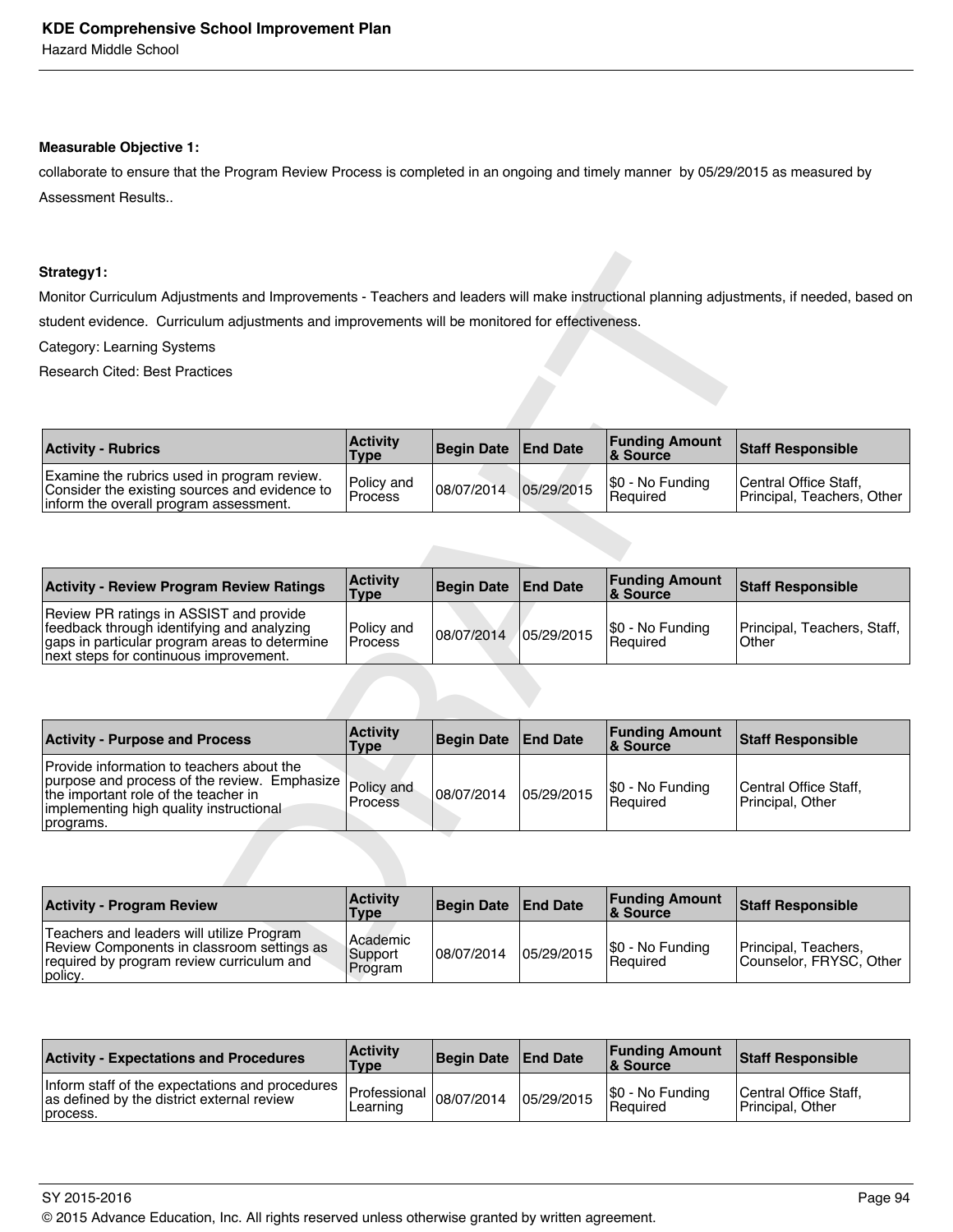SY 2015-2016 **Page 95** © 2015 Advance Education, Inc. All rights reserved unless otherwise granted by written agreement.

DRAFT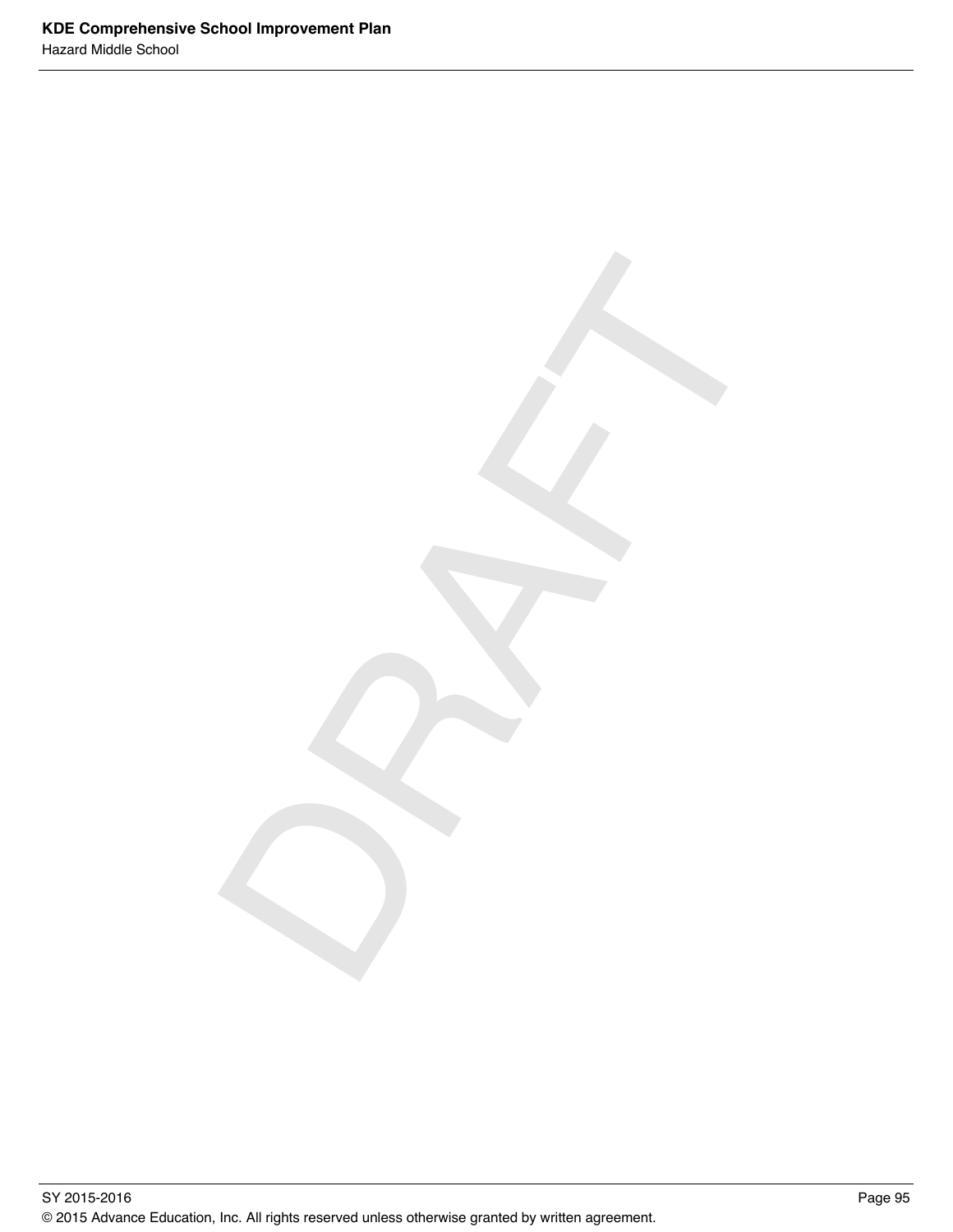# KDE Assurances - School **KDE Assurances - School**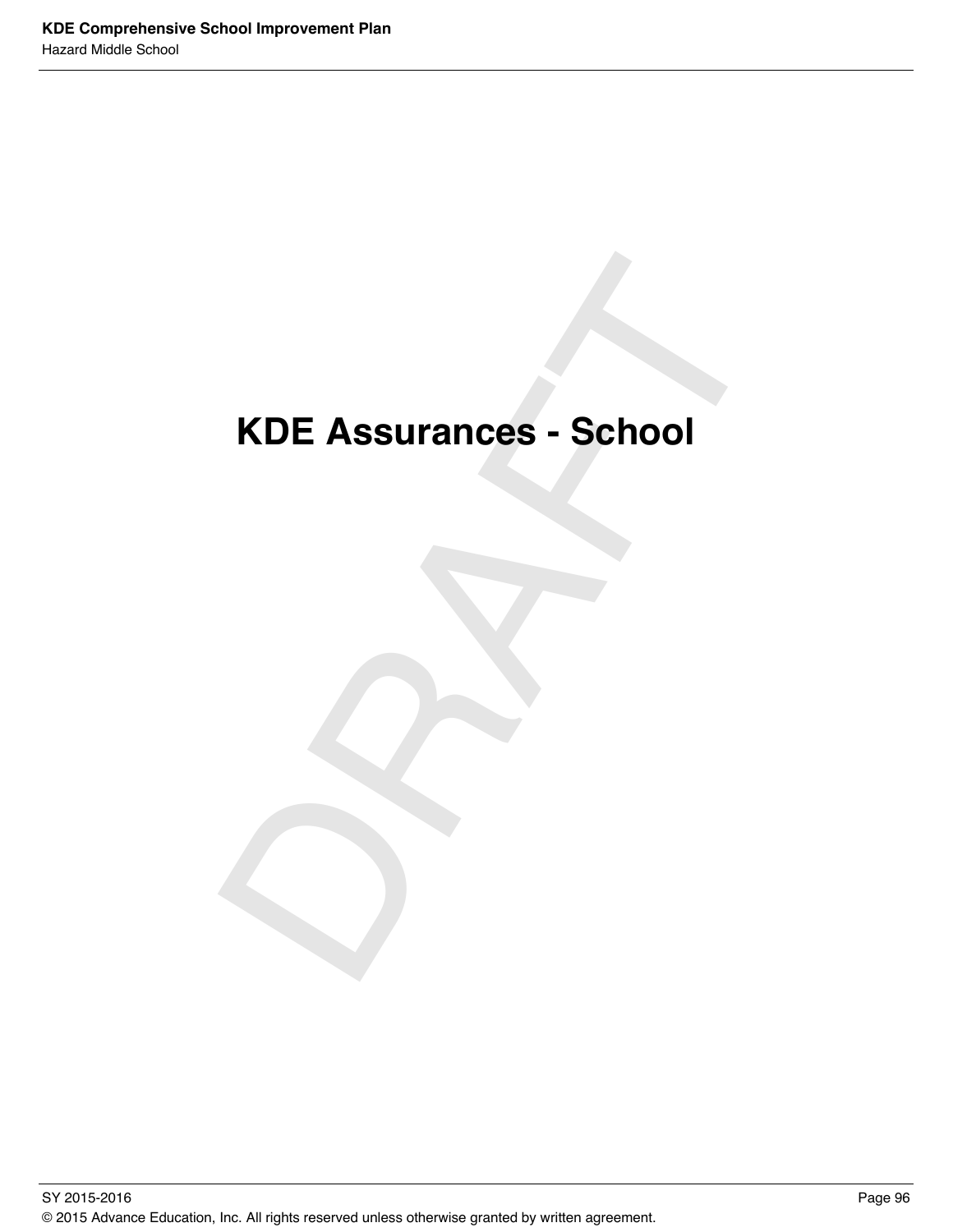# **Introduction**

DRAFT

KDE Assurances - School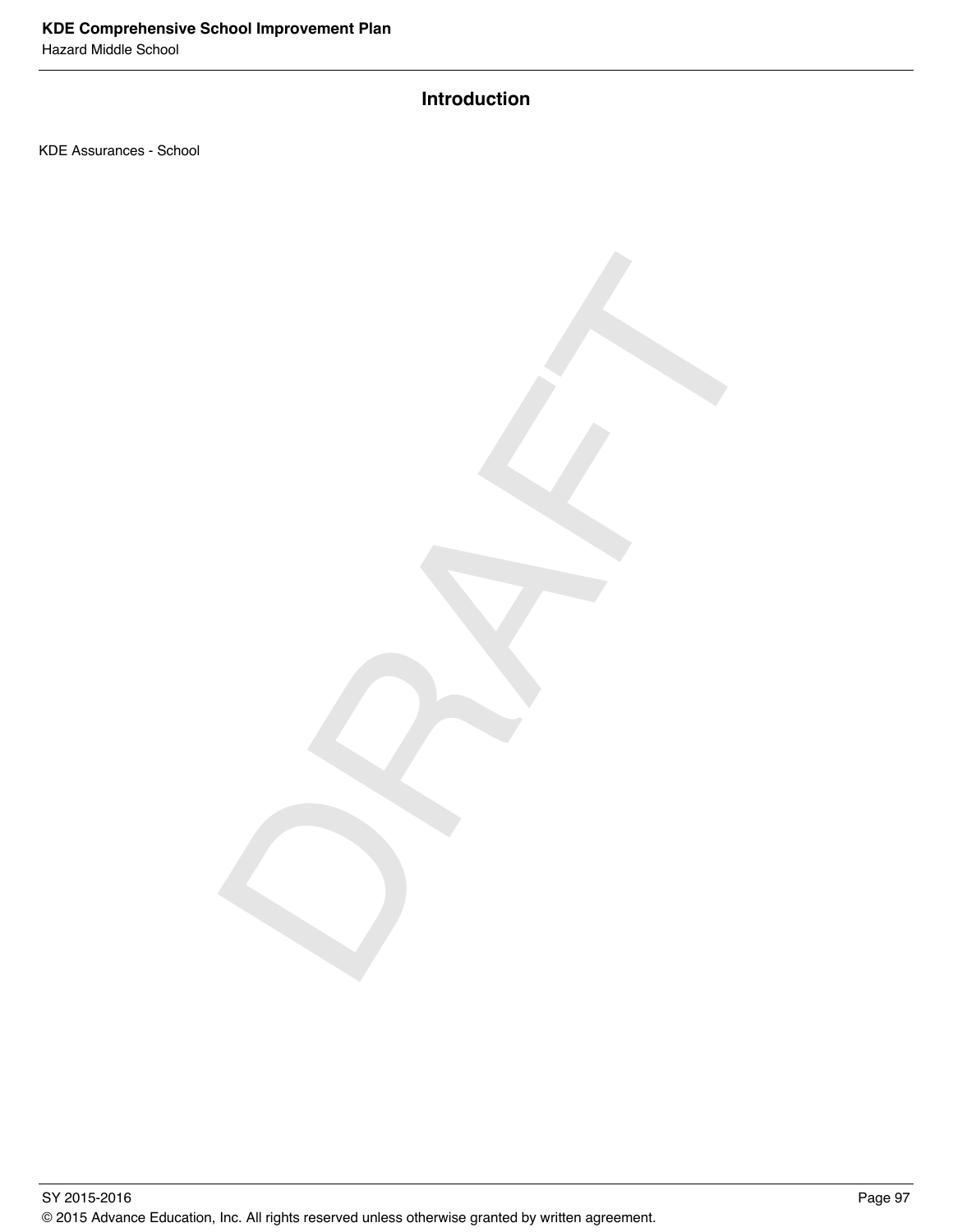# **Assurances**

| <b>⊥abel</b>  | Assurance                                                                                                                                                                                                                                                  | Response    | <b>Comment</b> | <b>Attachment</b> |
|---------------|------------------------------------------------------------------------------------------------------------------------------------------------------------------------------------------------------------------------------------------------------------|-------------|----------------|-------------------|
| Comprehensive | The school conducted a comprehensive needs<br>Needs Assessment lassessment, which included a review of<br>lacademic achievement data for all students and l<br>lassessed the needs of the school relative to<br>each of the schoolwide program components. | <b>IYes</b> |                |                   |

|                                            | Needs Assessment assessment, which included a review of<br>academic achievement data for all students and<br>assessed the needs of the school relative to<br>each of the schoolwide program components.                                                 |                 |                |                   |
|--------------------------------------------|---------------------------------------------------------------------------------------------------------------------------------------------------------------------------------------------------------------------------------------------------------|-----------------|----------------|-------------------|
|                                            |                                                                                                                                                                                                                                                         |                 |                |                   |
| Label                                      | Assurance                                                                                                                                                                                                                                               | Response        | <b>Comment</b> | <b>Attachment</b> |
| Core Academic<br>Programs                  | The school planned and developed Schoolwide<br>researchbased instructional reform strategies to<br>strengthen the core academic program,<br>increase the amount and quality of learning<br>time, and provide additional support to all<br>students.     | Yes             |                |                   |
|                                            |                                                                                                                                                                                                                                                         |                 |                |                   |
| Label                                      | Assurance                                                                                                                                                                                                                                               | <b>Response</b> | <b>Comment</b> | <b>Attachment</b> |
| Preschool<br>Transition                    | The school planned preschool transition<br>strategies and the implementation process.                                                                                                                                                                   | N/A             |                |                   |
|                                            |                                                                                                                                                                                                                                                         |                 |                |                   |
| Label                                      | <b>Assurance</b>                                                                                                                                                                                                                                        | <b>Response</b> | <b>Comment</b> | Attachment        |
| Research-based<br><b>Strategies</b>        | The school planned and developed schoolwide<br>researchbased instructional strategies that<br>provide additional instruction for students<br>experiencing the greatest degree of difficulty<br>mastering the state's academic achievement<br>standards. | Yes             |                |                   |
|                                            |                                                                                                                                                                                                                                                         |                 |                |                   |
| Label                                      | <b>Assurance</b>                                                                                                                                                                                                                                        | <b>Response</b> | Comment        | <b>Attachment</b> |
| <b>Highly Qualified</b><br><b>Teachers</b> | The school planned strategies to recruit and<br>retain highly qualified teachers.                                                                                                                                                                       | Yes             |                |                   |
|                                            |                                                                                                                                                                                                                                                         |                 |                |                   |
| Label                                      | Assurance                                                                                                                                                                                                                                               | <b>Response</b> | Comment        | Attachment        |
| Title I, Part A<br>Schoolwide Funds        | The school allocated and spent Title I, Part A<br>Schoolwide funds only on allowable programs<br>and octivities and maintained enprenriate                                                                                                              | Yes             |                |                   |

| ∣Label                                      | Assurance                                                                             | <b>Response</b> | l Comment | l Attachment |
|---------------------------------------------|---------------------------------------------------------------------------------------|-----------------|-----------|--------------|
| <b>Preschool</b><br><sup>'</sup> Transition | The school planned preschool transition<br>strategies and the implementation process. | N/A             |           |              |

| ∣Label                       | Assurance                                                                                                                                                                                                                                                  | <b>Response</b> | <b>Comment</b> | <b>Attachment</b> |
|------------------------------|------------------------------------------------------------------------------------------------------------------------------------------------------------------------------------------------------------------------------------------------------------|-----------------|----------------|-------------------|
| Research-based<br>Strategies | The school planned and developed schoolwide<br>researchbased instructional strategies that<br>provide additional instruction for students<br>experiencing the greatest degree of difficulty<br>I mastering the state's academic achievement<br>Istandards. | <b>IYes</b>     |                |                   |

| ∣Labe                                | <b>Assurance</b>                                                                    | <b>Response</b> | <b>Comment</b> | <b>Attachment</b> |
|--------------------------------------|-------------------------------------------------------------------------------------|-----------------|----------------|-------------------|
| <b>Highly Qualified</b><br>'Teachers | The school planned strategies to recruit and<br>I retain highly qualified teachers. | Yes             |                |                   |

| ∣Label                              | Assurance                                                                                                                                                                                                                                 | <b>Response</b> | <b>Comment</b> | ∣Attachment |
|-------------------------------------|-------------------------------------------------------------------------------------------------------------------------------------------------------------------------------------------------------------------------------------------|-----------------|----------------|-------------|
| Title I. Part A<br>Schoolwide Funds | The school allocated and spent Title I, Part A<br>Schoolwide funds only on allowable programs<br>and activities and maintained appropriate<br>Ifinancial records in this regard on its Title I.<br><b>Part A programs and activities.</b> | l Yes           |                |             |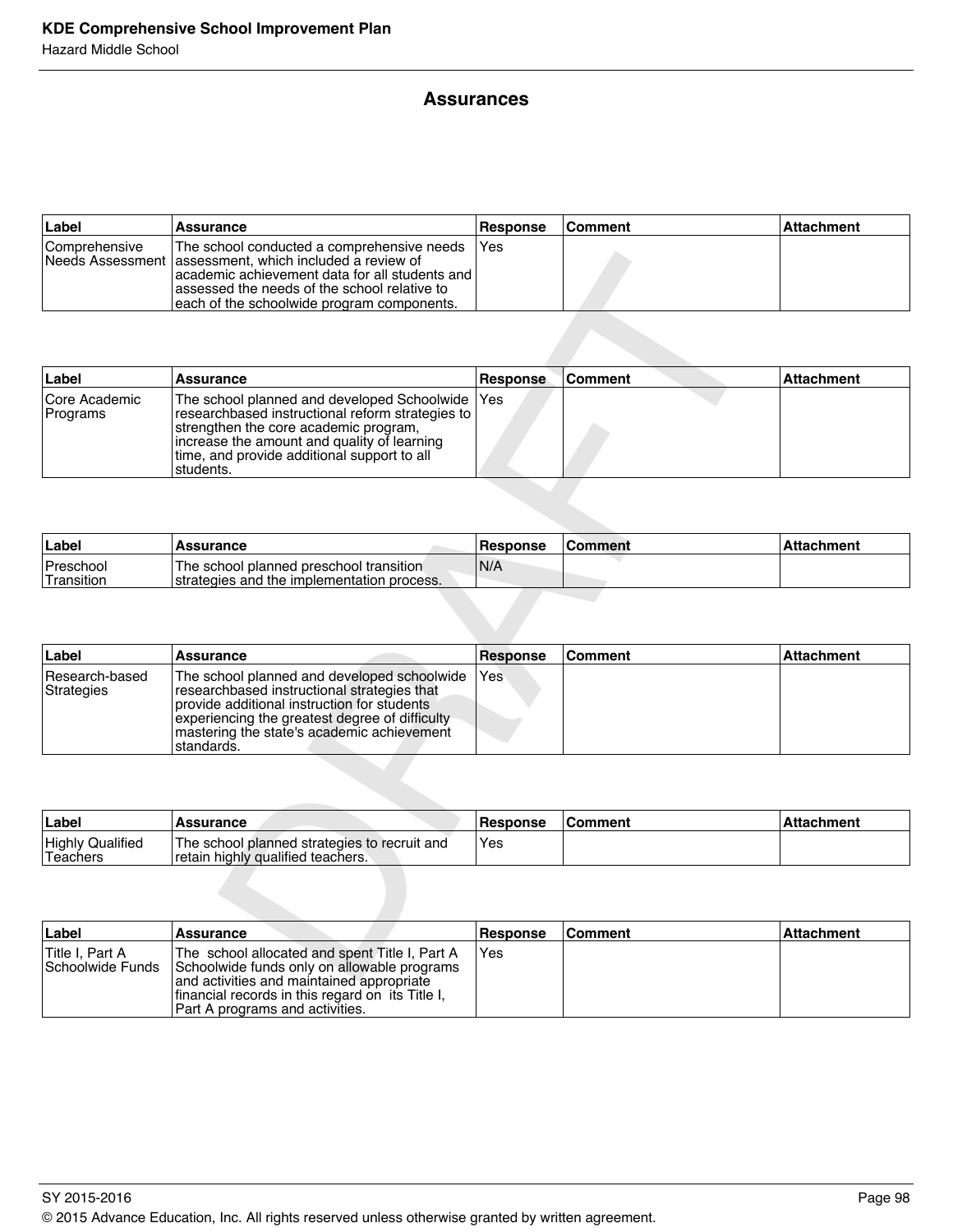| Label                   | Assurance                                                                                                                                                                                                                                                                                                              | Response | ∣Comment | <b>Attachment</b> |
|-------------------------|------------------------------------------------------------------------------------------------------------------------------------------------------------------------------------------------------------------------------------------------------------------------------------------------------------------------|----------|----------|-------------------|
| Parental<br>Involvement | The school planned or developed strategies to<br>increase parental involvement in the design,<br>implementation, evaluation and communication<br>lof assessment results of the Schoolwide<br>activities, which included the development and<br>limplementation of a Parent Compact and a<br>Parent Involvement Policy. | Yes      |          |                   |

| Label                  | Assurance                                                                                                                    | <b>Response</b> | <b>Comment</b> | ∣Attachment |
|------------------------|------------------------------------------------------------------------------------------------------------------------------|-----------------|----------------|-------------|
| Schoolwide<br>Planning | The school incorporated the ten schoolwide<br>I planning criteria into the existing school<br>limprovement planning process. | Yes             |                |             |

| Label                         | Assurance                                                                                                                              | <b>Response</b> | <b>Comment</b> | <b>Attachment</b> |
|-------------------------------|----------------------------------------------------------------------------------------------------------------------------------------|-----------------|----------------|-------------------|
| Professional<br>l Development | The school planned or provided appropriate<br>I professional development activities for staff<br>members who will be serving students. | Yes             |                |                   |

| Label                         | <b>Assurance</b>                                                                                                                                                                    | Response | <b>Comment</b> | ∣Attachment |
|-------------------------------|-------------------------------------------------------------------------------------------------------------------------------------------------------------------------------------|----------|----------------|-------------|
| <b>Comprehensive</b><br> Plan | The school an annual evaluation that addresses lYes<br>the implementation of the comprehensive plan<br>land student achievement results that will inform I<br>Ichanges when needed. |          |                |             |

| Label                              | Assurance                                                                                                                                                                                 | <b>Response</b> | <b>Comment</b> | <b>Attachment</b> |
|------------------------------------|-------------------------------------------------------------------------------------------------------------------------------------------------------------------------------------------|-----------------|----------------|-------------------|
| Schoolwide<br>Planning             | The school incorporated the ten schoolwide<br>planning criteria into the existing school<br>improvement planning process.                                                                 | Yes             |                |                   |
|                                    |                                                                                                                                                                                           |                 |                |                   |
| Label                              | Assurance                                                                                                                                                                                 | Response        | <b>Comment</b> | <b>Attachment</b> |
| Professional<br>Development        | The school planned or provided appropriate<br>professional development activities for staff<br>members who will be serving students.                                                      | Yes             |                |                   |
|                                    |                                                                                                                                                                                           |                 |                |                   |
| Label                              | <b>Assurance</b>                                                                                                                                                                          | Response        | <b>Comment</b> | <b>Attachment</b> |
| Comprehensive<br>Plan              | The school an annual evaluation that addresses<br>the implementation of the comprehensive plan<br>and student achievement results that will inform<br>changes when needed.                | Yes             |                |                   |
| Label                              | <b>Assurance</b>                                                                                                                                                                          | <b>Response</b> | <b>Comment</b> | <b>Attachment</b> |
| Comprehensive<br>Needs Assessment  | The school conducted a comprehensive needs<br>assessment, which included a review of<br>academic achievement data, and established<br>objective criteria for identifying eligible Title I | Yes             |                |                   |
|                                    | students.                                                                                                                                                                                 |                 |                |                   |
|                                    |                                                                                                                                                                                           |                 |                |                   |
| Label                              | <b>Assurance</b>                                                                                                                                                                          | Response        | <b>Comment</b> | Attachment        |
| Instructional<br><b>Strategies</b> | The school planned and developed research<br>based instructional strategies to support and<br>assist identified students.                                                                 | Yes             |                |                   |
|                                    |                                                                                                                                                                                           |                 |                |                   |
| Label                              | Assurance                                                                                                                                                                                 | Response        | <b>Comment</b> | Attachment        |
| Targeted<br>Assistance             | The school planned targeted assistance<br>activities for identified students that coordinated                                                                                             | Yes             |                |                   |

| ∣Label                             | Assurance                                                                                                                  | <b>Response</b> | <b>Comment</b> | <b>Attachment</b> |
|------------------------------------|----------------------------------------------------------------------------------------------------------------------------|-----------------|----------------|-------------------|
| <b>Instructional</b><br>Strategies | The school planned and developed research<br>based instructional strategies to support and<br>lassist identified students. | 'Yes            |                |                   |

| ∣Label                                             | <b>Assurance</b>                                                                                                                                                    | <b>Response</b> | <b>Comment</b> | ∣Attachment |
|----------------------------------------------------|---------------------------------------------------------------------------------------------------------------------------------------------------------------------|-----------------|----------------|-------------|
| Targeted<br><b>Assistance</b><br><b>Activities</b> | The school planned targeted assistance<br>activities for identified students that coordinated I<br>and integrate with other federal, state, and local<br> programs. | <b>Yes</b>      |                |             |

| Label                                          | Assurance                                                                                                                                                                                            | <b>Response</b> | Comment | ∣Attachment |
|------------------------------------------------|------------------------------------------------------------------------------------------------------------------------------------------------------------------------------------------------------|-----------------|---------|-------------|
| 'Targeted<br> Assistance <br><b>Activities</b> | The school planned targeted assistance<br>activities for identified students that coordinate<br>with and support the regular educational<br>Iprogram so identified students have access to<br>'both. | Yes             |         |             |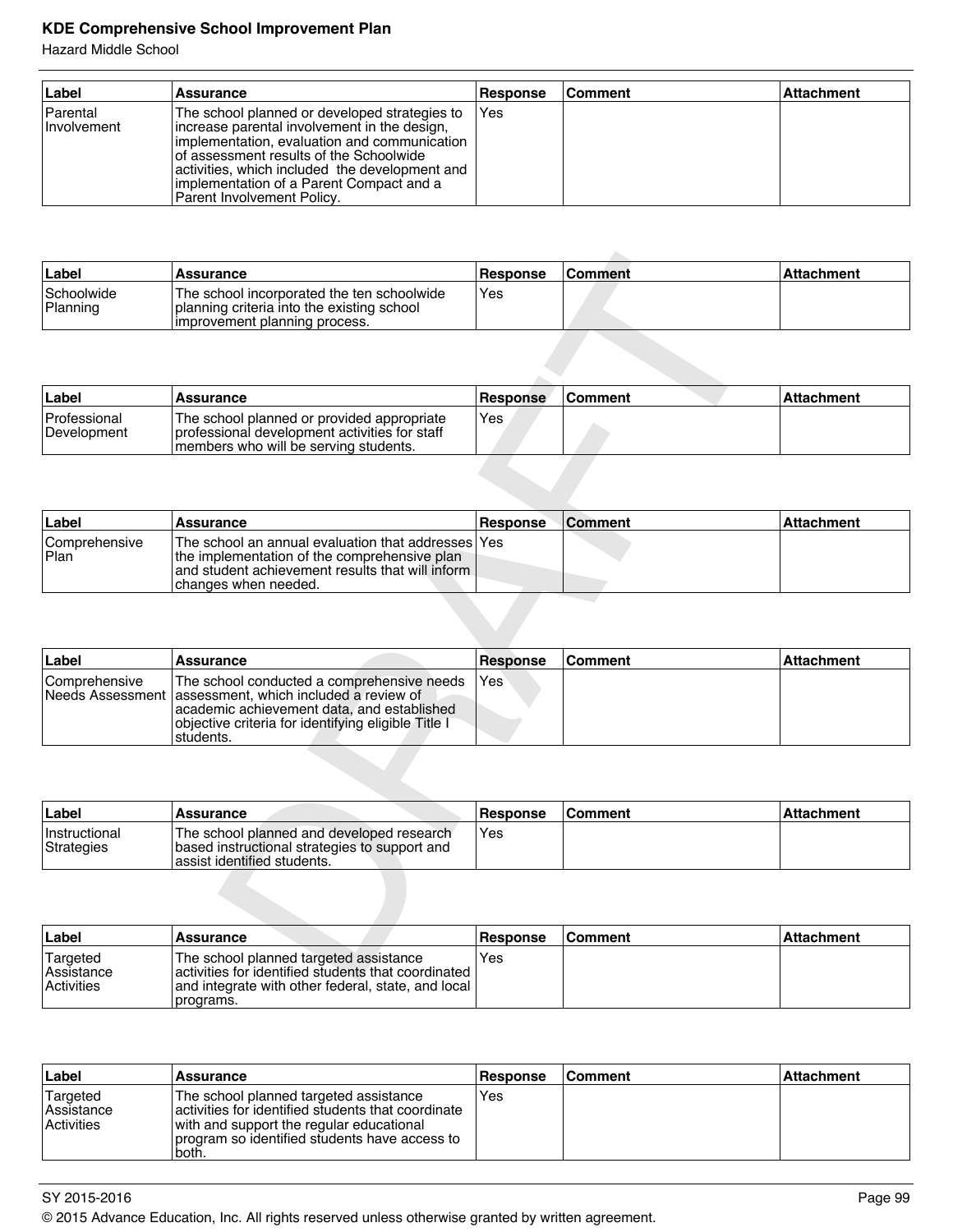| ∣Label                          | <b>Assurance</b>                                                                                                    | <b>Response</b> | <b>Comment</b> | <b>Attachment</b> |
|---------------------------------|---------------------------------------------------------------------------------------------------------------------|-----------------|----------------|-------------------|
| Schoolwide<br><b>Activities</b> | The school planned activities to coordinate and TYes<br>integrate with other federal, state, and local<br>programs. |                 |                |                   |

| Label                                              | Assurance                                                                                                                                                                                                                                                                                        | Response | <b>Comment</b> | <b>Attachment</b> |
|----------------------------------------------------|--------------------------------------------------------------------------------------------------------------------------------------------------------------------------------------------------------------------------------------------------------------------------------------------------|----------|----------------|-------------------|
| Targeted<br><b>Assistance</b><br><b>Activities</b> | The school planned or developed strategies to<br>monitor and evaluate the success of targeted<br>assistance activities with the identified students<br>and will use the results of the evaluation to<br>inform and improve instructional strategies and<br>Iprofessional development activities. | IYes     |                |                   |

| Label                   | <b>Assurance</b>                                                                                                                                                  | <b>Response</b> | <b>Comment</b> | <b>Attachment</b> |
|-------------------------|-------------------------------------------------------------------------------------------------------------------------------------------------------------------|-----------------|----------------|-------------------|
| <b>Highly Qualified</b> | The school assigned paraprofessionals who<br>Imet the requirements of Highly Qualified under<br>ESEA to work with targeted assistance<br>programs and activities. | <b>Yes</b>      |                |                   |

| Label                     | <b>Assurance</b>                                                                                                                                                                                                                              | <b>Response</b> | ∣Comment | ∣Attachment |
|---------------------------|-----------------------------------------------------------------------------------------------------------------------------------------------------------------------------------------------------------------------------------------------|-----------------|----------|-------------|
| Federal Program<br> Funds | The school allocated and spent federal program   Yes<br>funds only on programs and activities for<br>lidentified eligible students. The school<br>maintained appropriate financial records on its<br>Title I, Part A programs and activities. |                 |          |             |

| Label                                | <b>Assurance</b>                                                                                                                                                                                                                                                                                | <b>Response</b> | <b>Comment</b> | <b>Attachment</b> |
|--------------------------------------|-------------------------------------------------------------------------------------------------------------------------------------------------------------------------------------------------------------------------------------------------------------------------------------------------|-----------------|----------------|-------------------|
| Targeted<br>Assistance<br>Activities | The school planned or developed strategies to<br>monitor and evaluate the success of targeted<br>assistance activities with the identified students<br>and will use the results of the evaluation to<br>inform and improve instructional strategies and<br>professional development activities. | Yes             |                |                   |
|                                      |                                                                                                                                                                                                                                                                                                 |                 |                |                   |
| Label                                | <b>Assurance</b>                                                                                                                                                                                                                                                                                | <b>Response</b> | <b>Comment</b> | <b>Attachment</b> |
| <b>Highly Qualified</b>              | The school assigned paraprofessionals who<br>met the requirements of Highly Qualified under<br>ESEA to work with targeted assistance<br>programs and activities.                                                                                                                                | Yes             |                |                   |
|                                      |                                                                                                                                                                                                                                                                                                 |                 |                |                   |
| Label                                | <b>Assurance</b>                                                                                                                                                                                                                                                                                | <b>Response</b> | <b>Comment</b> | <b>Attachment</b> |
| Federal Program<br><b>Funds</b>      | The school allocated and spent federal program<br>funds only on programs and activities for<br>identified eligible students. The school<br>maintained appropriate financial records on its<br>Title I, Part A programs and activities.                                                          | Yes             |                |                   |
|                                      |                                                                                                                                                                                                                                                                                                 |                 |                |                   |
| Label                                | <b>Assurance</b>                                                                                                                                                                                                                                                                                | <b>Response</b> | <b>Comment</b> | <b>Attachment</b> |
| Parental<br>Involvement              | The school planned or developed strategies to<br>increase parental involvement in the design,<br>implementation, and evaluation of the targeted<br>assistance activities, which included the<br>implementation of a Parent Compact and a<br>Parent Involvement Policy.                          | Yes             |                |                   |
|                                      |                                                                                                                                                                                                                                                                                                 |                 |                |                   |
| Label                                | <b>Assurance</b>                                                                                                                                                                                                                                                                                | Response        | <b>Comment</b> | <b>Attachment</b> |
| Targeted<br>Assistance<br>Planning   | The school incorporated the eight Targeted<br>Assistance Planning components into the<br>existing school improvement planning process.                                                                                                                                                          | Yes             |                |                   |
|                                      |                                                                                                                                                                                                                                                                                                 |                 |                |                   |

| ∣Label                                     | 'Assurance                                                                                                                             | <b>Response</b> | <b>Comment</b> | ∣Attachment |
|--------------------------------------------|----------------------------------------------------------------------------------------------------------------------------------------|-----------------|----------------|-------------|
| 'Targeted<br><b>Assistance</b><br>Planning | The school incorporated the eight Targeted<br>Assistance Planning components into the<br>existing school improvement planning process. | Yes             |                |             |

| Label                       | <b>Assurance</b>                                                                                                                                | <b>Response</b> | <b>Comment</b> | ∣Attachment |
|-----------------------------|-------------------------------------------------------------------------------------------------------------------------------------------------|-----------------|----------------|-------------|
| Professional<br>Development | The school planned or provided appropriate<br>Iprofessional development activities for staff<br>Imembers who serve identified Title I students. | <b>Yes</b>      |                |             |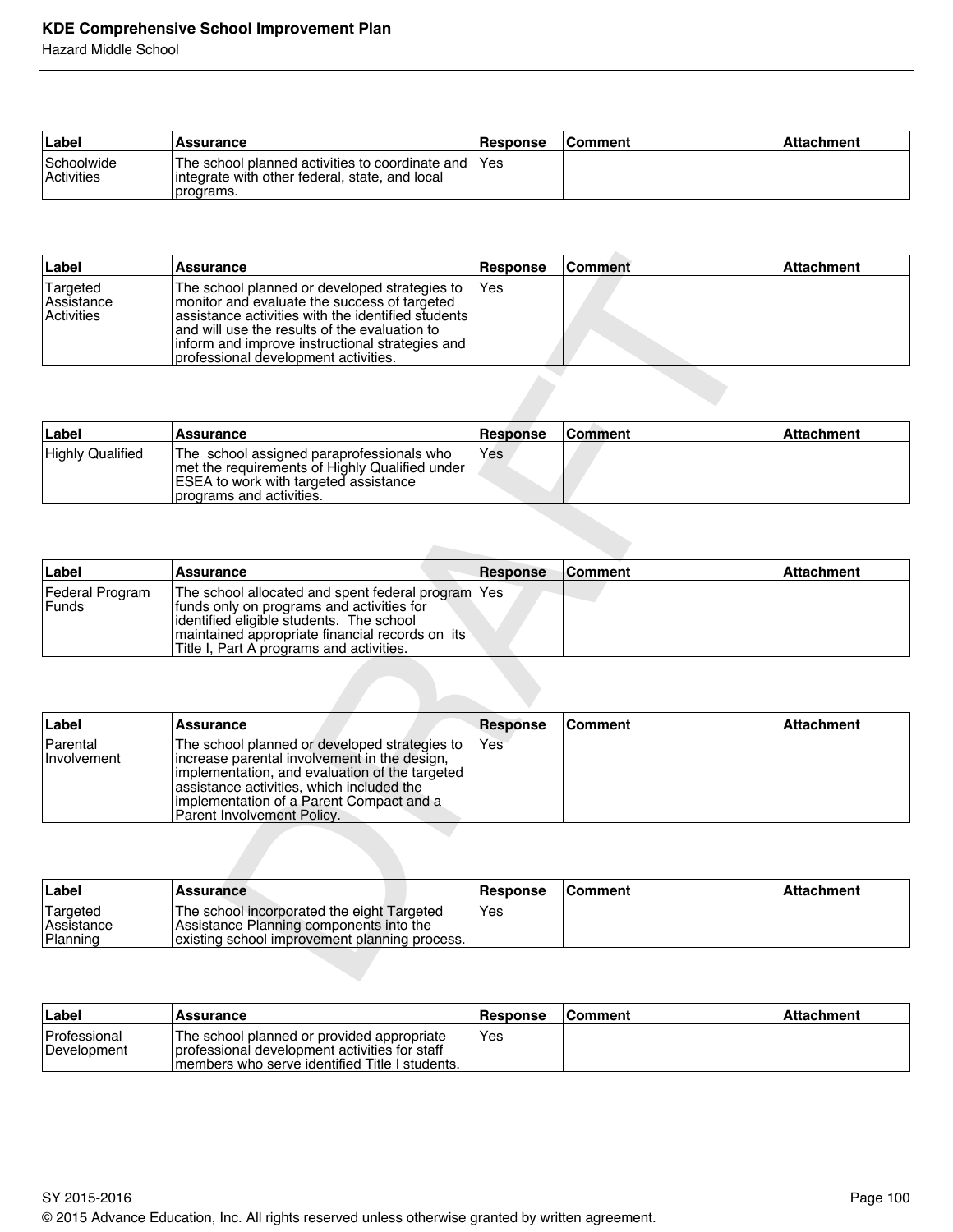| Label                                    | Assurance                                                                                                                                                                       | <b>Response</b> | <b>Comment</b> | <b>Attachment</b> |
|------------------------------------------|---------------------------------------------------------------------------------------------------------------------------------------------------------------------------------|-----------------|----------------|-------------------|
| <b>Comprehensive</b><br>Improvement Plan | The school planned an annual evaluation that<br>addressed the implementation of the<br>comprehensive plan and student achievement<br>results that informed changes when needed. | l Yes           |                |                   |

| Label        | <b>Assurance</b>                                                                                                                                                                    | Response | <b>Comment</b>          | <b>Attachment</b> |
|--------------|-------------------------------------------------------------------------------------------------------------------------------------------------------------------------------------|----------|-------------------------|-------------------|
| Transparency | The current school year Comprehensive School  Yes<br>Improvement Plan (CSIP) is available for<br>stakeholders to examine on our school website<br>(provide the website link below). |          | www.hazard.kyschools.us |                   |

| ∣Label          | <b>Assurance</b>                                                                                                                                   | <b>Response</b> | <b>Comment</b>                     | <b>Attachment</b> |
|-----------------|----------------------------------------------------------------------------------------------------------------------------------------------------|-----------------|------------------------------------|-------------------|
| Teacher Quality | The school notifies parents when their<br>child(ren) are taught for four or more<br>consecutive weeks by teachers who are not<br>highly qualified. | N/A             | All teachers are highly qualified. |                   |

| <b>Hallsparency</b>         | The current scribble year Complementsive Scribble Lites<br>Improvement Plan (CSIP) is available for<br>stakeholders to examine on our school website<br>(provide the website link below).                                            |                 | www.fiazafu.kySCHOOIS.uS           |                   |
|-----------------------------|--------------------------------------------------------------------------------------------------------------------------------------------------------------------------------------------------------------------------------------|-----------------|------------------------------------|-------------------|
|                             |                                                                                                                                                                                                                                      |                 |                                    |                   |
| Label                       | Assurance                                                                                                                                                                                                                            | Response        | <b>Comment</b>                     | <b>Attachment</b> |
| <b>Teacher Quality</b>      | The school notifies parents when their<br>child(ren) are taught for four or more<br>consecutive weeks by teachers who are not<br>highly qualified.                                                                                   | N/A             | All teachers are highly qualified. |                   |
|                             |                                                                                                                                                                                                                                      |                 |                                    |                   |
| Label                       | Assurance                                                                                                                                                                                                                            | <b>Response</b> | <b>Comment</b>                     | <b>Attachment</b> |
| Professional<br>Development | The school provides professional development<br>for staff based on a comprehensive needs<br>assessment, which included a review of<br>academic achievement data and additional<br>criteria, to ensure all students are college and   | Yes             |                                    |                   |
|                             | career ready.                                                                                                                                                                                                                        |                 |                                    |                   |
|                             |                                                                                                                                                                                                                                      |                 |                                    |                   |
| Label                       | Assurance                                                                                                                                                                                                                            | <b>Response</b> | <b>Comment</b>                     | <b>Attachment</b> |
| Ranking Report              | The school ensures that if the Title I Ranking<br>Report lists counselors, nurses, media,<br>specialists or "other" staff for the school, there<br>is documentation indicating this need in order to<br>improve student achievement. | Yes             |                                    |                   |
|                             |                                                                                                                                                                                                                                      |                 |                                    |                   |
| Label                       | <b>Assurance</b>                                                                                                                                                                                                                     | <b>Response</b> | <b>Comment</b>                     | Attachment        |
| Para-educators              | The school ensures that all para-educators with<br>instructional duties are under the direct<br>supervision of a highly qualified classroom<br>teacher and providing instruction rather than<br>clerical work.                       | Yes             |                                    |                   |
| ll ahall                    | <b>Accurance</b>                                                                                                                                                                                                                     | <b>Reenonce</b> | $Cc$ mmant                         | <b>Attachment</b> |

| ⊥Label         | <b>∣Assurance</b>                                                                                                                                                                                                                         | <b>Response</b> | <b>Comment</b> | ∣Attachment |
|----------------|-------------------------------------------------------------------------------------------------------------------------------------------------------------------------------------------------------------------------------------------|-----------------|----------------|-------------|
| Ranking Report | The school ensures that if the Title I Ranking<br>Report lists counselors, nurses, media,<br>specialists or "other" staff for the school, there<br>  is documentation indicating this need in order to  <br>limprove student achievement. | l Yes           |                |             |

| ∣Label         | Assurance                                                                                                                                                                                                             | <b>Response</b> | <b>Comment</b> | ∣Attachment |
|----------------|-----------------------------------------------------------------------------------------------------------------------------------------------------------------------------------------------------------------------|-----------------|----------------|-------------|
| Para-educators | The school ensures that all para-educators with  Yes<br>linstructional duties are under the direct<br>supervision of a highly qualified classroom<br>teacher and providing instruction rather than<br>Iclerical work. |                 |                |             |

| ∣Label         | Assurance                                                                                                                                                                                                                                          | Response | <b>Comment</b> | <b>Attachment</b> |
|----------------|----------------------------------------------------------------------------------------------------------------------------------------------------------------------------------------------------------------------------------------------------|----------|----------------|-------------------|
| Para-educators | The school ensures that all para-educators with  Yes<br>instructional duties that involve targeted<br>students are under the direct supervision of a<br>highly qualified classroom teacher and<br>providing instruction rather than clerical work. |          |                |                   |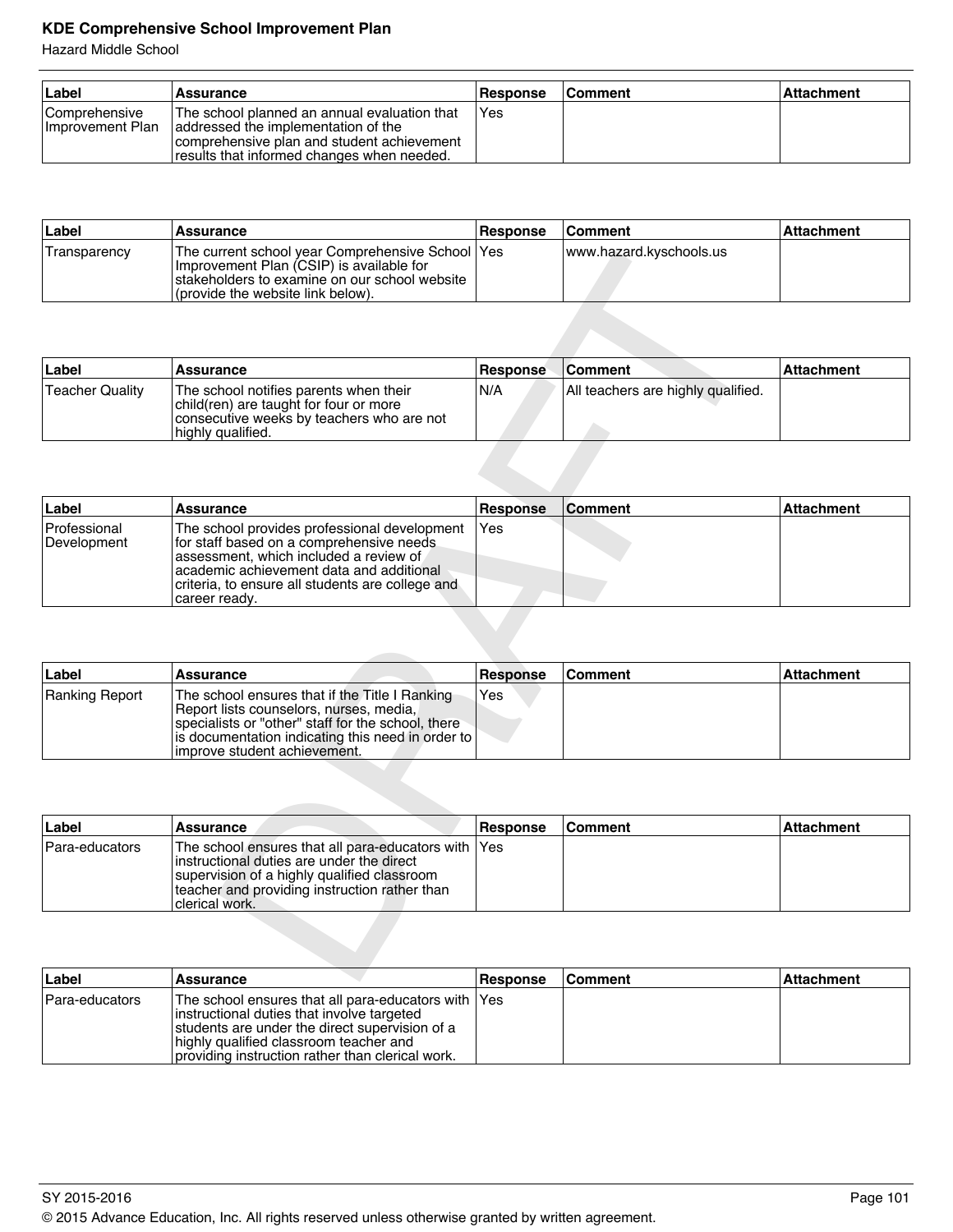| Label | <b>Assurance</b>                                                                                                                                                                                         | <b>Response</b> | <b>Comment</b> | ∣Attachment |
|-------|----------------------------------------------------------------------------------------------------------------------------------------------------------------------------------------------------------|-----------------|----------------|-------------|
|       | Para-educator Non- The school ensures that there is a schedule of<br>Instructional Duties   non-instructional duties for para-educators<br>demonstrating that the duties are on a limited<br>basis only. | l Yes           |                |             |

| ⊦Label | <b>Assurance</b>                                                                                                                                                                                             | <b>Response</b> | <b>Comment</b> | ∣Attachment |
|--------|--------------------------------------------------------------------------------------------------------------------------------------------------------------------------------------------------------------|-----------------|----------------|-------------|
|        | Para-educator Non- The school scheduled non-instructional duties<br>Instructional Duties for para-educators working with targeted<br>students demonstrating that the duties are on a<br>llimited basis onlv. | <b>IYes</b>     |                |             |

| <b>Instructional Duties</b> | <b>Fara-educator Non-</b> Trile scribbi scributible fibri-instructional duties<br>for para-educators working with targeted<br>students demonstrating that the duties are on a<br>limited basis only. | 155             |                |                   |
|-----------------------------|------------------------------------------------------------------------------------------------------------------------------------------------------------------------------------------------------|-----------------|----------------|-------------------|
|                             |                                                                                                                                                                                                      |                 |                |                   |
| Label                       | <b>Assurance</b>                                                                                                                                                                                     | <b>Response</b> | <b>Comment</b> | <b>Attachment</b> |
| Cap Size<br>Requirements    | The school met its cap size requirements<br>without using Title I funds.                                                                                                                             | Yes             |                |                   |
|                             |                                                                                                                                                                                                      |                 |                |                   |
| Label                       | <b>Assurance</b>                                                                                                                                                                                     | <b>Response</b> | Comment        | <b>Attachment</b> |
| Cap Size<br>Requirements    | The school met its cap size requirements<br>without using Title II funds.                                                                                                                            | Yes             |                |                   |
|                             |                                                                                                                                                                                                      |                 |                |                   |
|                             |                                                                                                                                                                                                      |                 |                |                   |
|                             |                                                                                                                                                                                                      |                 |                |                   |
|                             |                                                                                                                                                                                                      |                 |                |                   |
|                             |                                                                                                                                                                                                      |                 |                |                   |
|                             |                                                                                                                                                                                                      |                 |                |                   |
|                             |                                                                                                                                                                                                      |                 |                |                   |
|                             |                                                                                                                                                                                                      |                 |                |                   |
|                             |                                                                                                                                                                                                      |                 |                |                   |
|                             |                                                                                                                                                                                                      |                 |                |                   |
|                             |                                                                                                                                                                                                      |                 |                |                   |
|                             |                                                                                                                                                                                                      |                 |                |                   |
|                             |                                                                                                                                                                                                      |                 |                |                   |
|                             |                                                                                                                                                                                                      |                 |                |                   |
|                             |                                                                                                                                                                                                      |                 |                |                   |

| ∣Label                                | <b>Assurance</b>                                                          | <b>Response</b> | <b>Comment</b> | <b>Attachment</b> |
|---------------------------------------|---------------------------------------------------------------------------|-----------------|----------------|-------------------|
| <sup>1</sup> Cap Size<br>Requirements | The school met its cap size requirements<br>without using Title II funds. | Yes             |                |                   |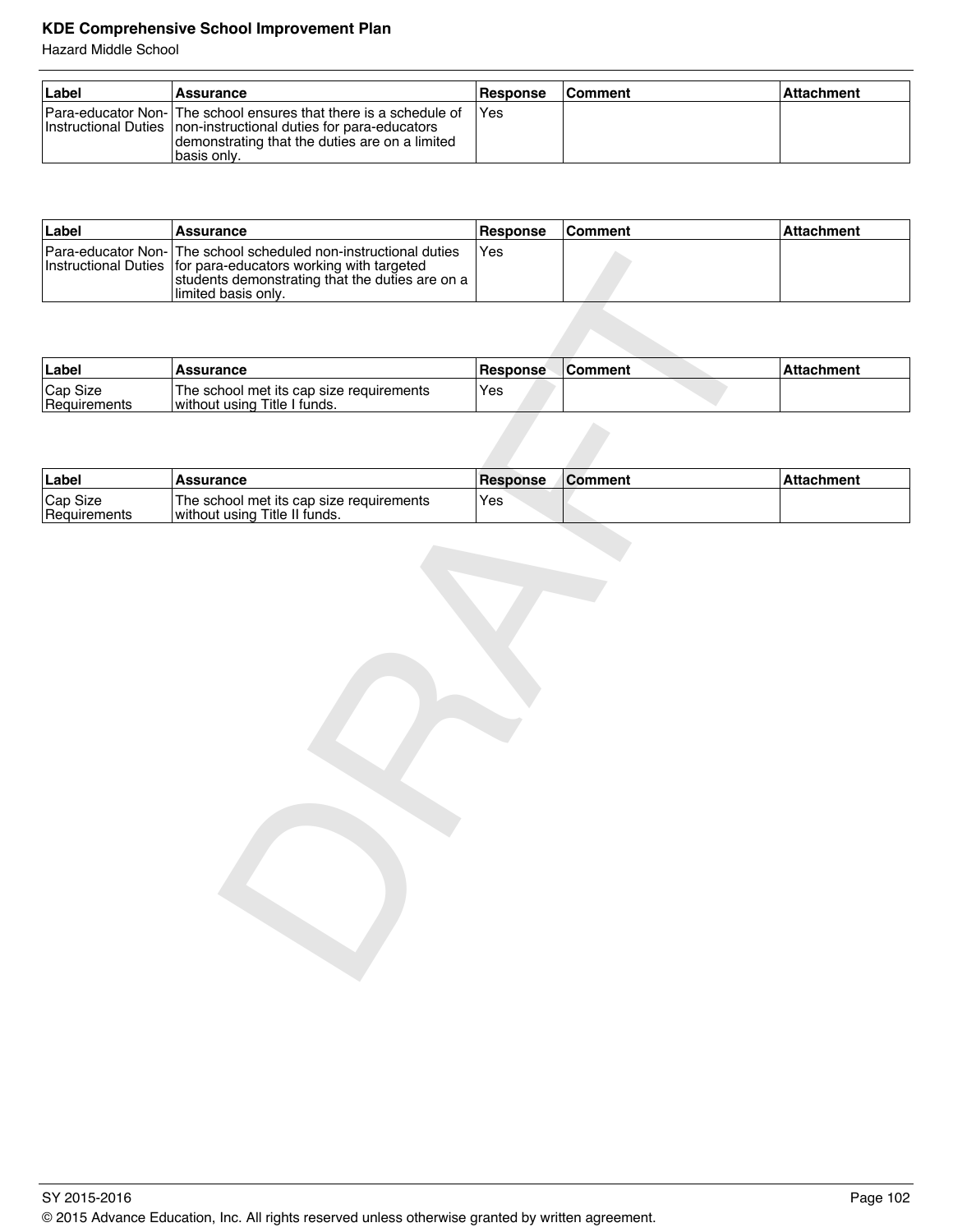# The Missing Piece **The Missing Piece**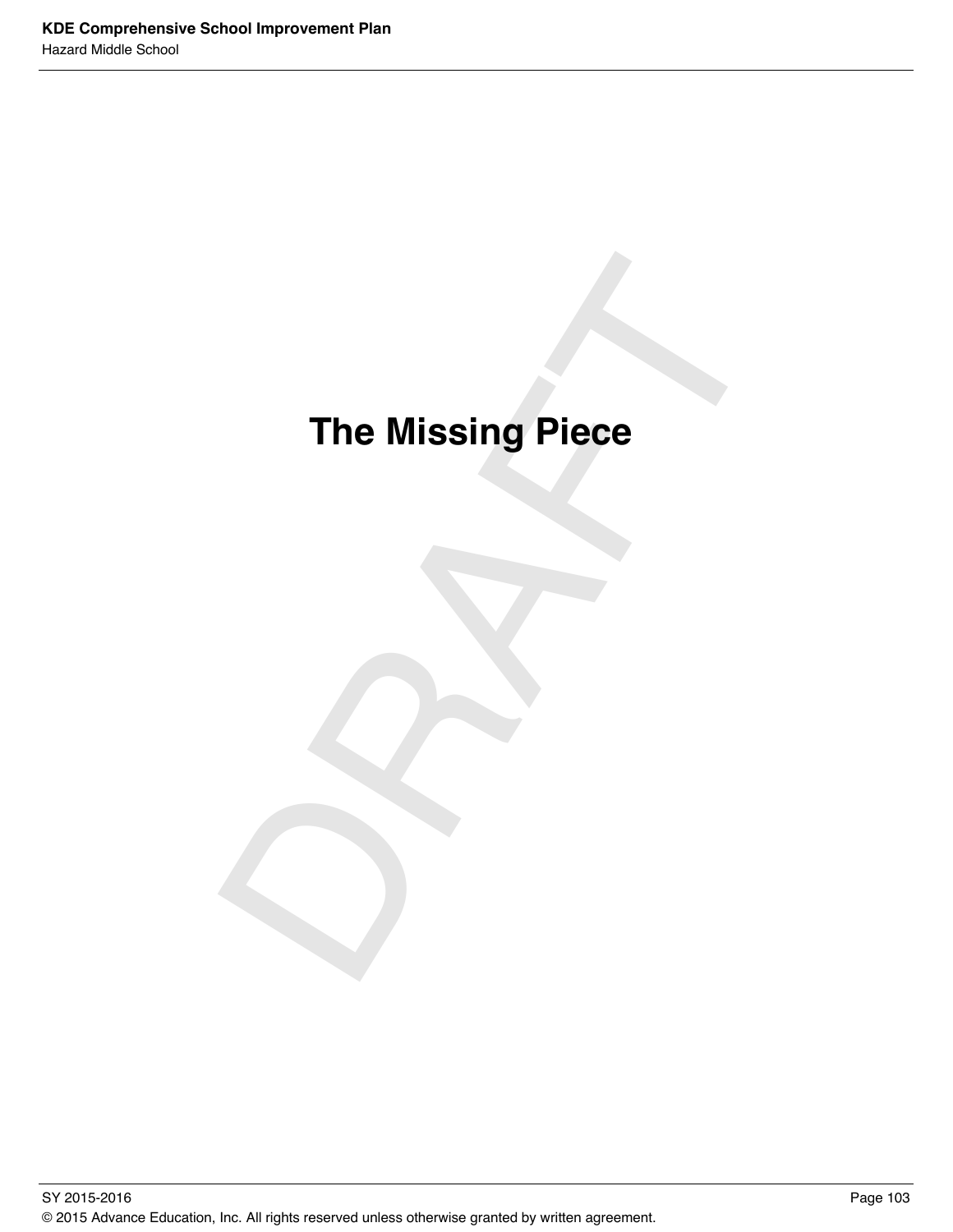# **Introduction**

This report provides a comprehensive response to the six objectives of The Missing Piece set for the by the Commissioner's Parent Advisory Council (CPAC). This diagnostic uses performance measurement and progress, as well as relationship building, resources and support to build capacity within schools and districts measure parent involvement and the desired outcome being made. Use the links below to navigate the diagnostic content and respond to the questions.

DRAFT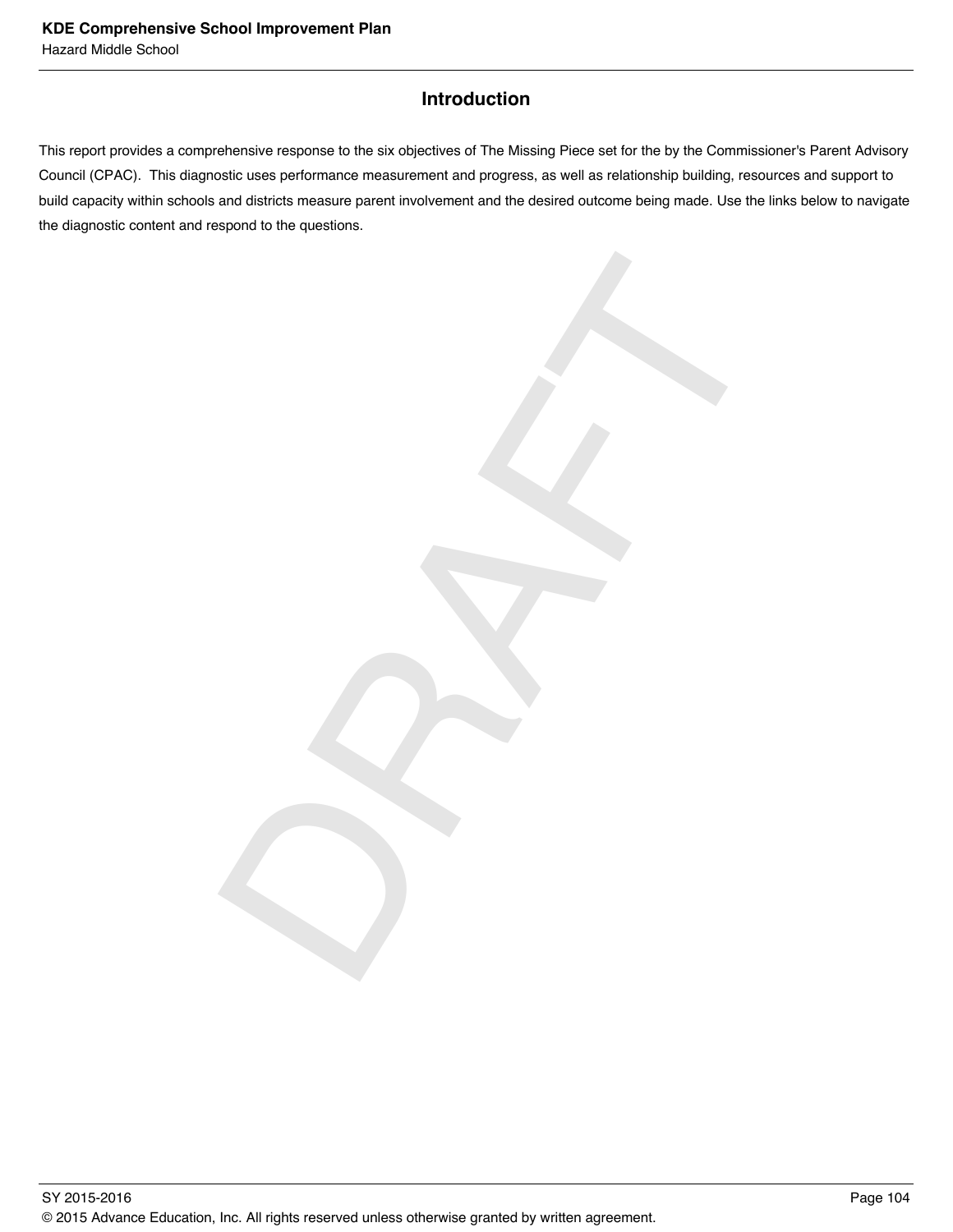# **Stakeholders**

### **What stakeholders (name and title) did you engage for the purpose of completing the Missing Piece diagnostic?**

oard, Hazard Independent faculty, Site Base Members, parents, families, Police/Fire Dring, FRYSC, PLC team/grade level, local Health Departments, local churches, Camp f<br>embers Superintendent and School board, Hazard Independent faculty, Site Base Members, parents, families, Police/Fire Departments, KVEC, Gifted/Talented Student Planning, FRYSC, PLC team/grade level, local Health Departments, local churches, Camp Nathanial, Star-Land after-school services, LPC members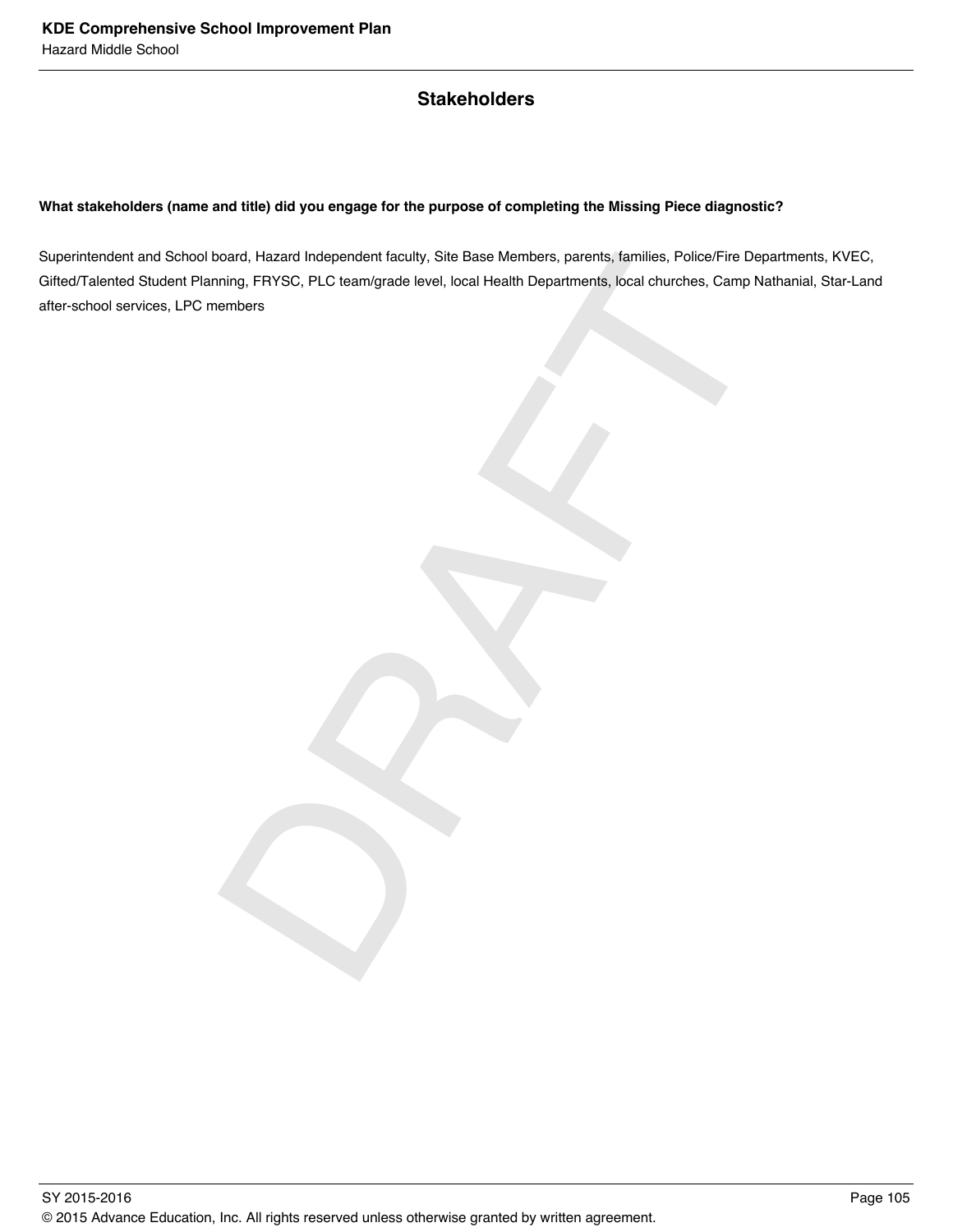# **Relationship Building**

|     | <b>Statement or Question</b>                                                                                                                                                                                 | <b>Response</b>                                                                                | Rating        |
|-----|--------------------------------------------------------------------------------------------------------------------------------------------------------------------------------------------------------------|------------------------------------------------------------------------------------------------|---------------|
| 2.1 | Parents report that school staff understands<br>and demonstrates how strong relationships with collaborative partnering relationships with all<br>parents contribute to effective teaching and<br>'Iearnıng. | Teachers and staff have developed<br>parents and students to improve teaching and<br>learning. | Distinguished |

|     | and demonstrates how strong relationships with collaborative partnering relationships with all<br>parents contribute to effective teaching and<br>learning.                                                                        | parents and students to improve teaching and<br>learning.                                                                                                       |               |
|-----|------------------------------------------------------------------------------------------------------------------------------------------------------------------------------------------------------------------------------------|-----------------------------------------------------------------------------------------------------------------------------------------------------------------|---------------|
|     |                                                                                                                                                                                                                                    |                                                                                                                                                                 |               |
|     | <b>Statement or Question</b>                                                                                                                                                                                                       | Responsel                                                                                                                                                       | Rating        |
| 2.2 | School staff implements systematic steps to<br>welcome the parents of new and English as-a-<br>Second-Language (ESL) students (for example,<br>using home visits, personal calls or letters,<br>open houses and/or other methods). | Administrators and school staff welcome and<br>actively seek parents of all new and ESL<br>students to encourage early relationship<br>building.                | Distinguished |
|     |                                                                                                                                                                                                                                    |                                                                                                                                                                 |               |
|     | <b>Statement or Question</b>                                                                                                                                                                                                       | Response                                                                                                                                                        | <b>Rating</b> |
| 2.3 | Parents and other stakeholders report that they<br>are actively welcomed when they visit the<br>school.                                                                                                                            | District and school staff provide training to<br>involve all stakeholders in the process of<br>improving the interaction between school, home<br>and community. | Distinguished |
|     |                                                                                                                                                                                                                                    |                                                                                                                                                                 |               |
|     | <b>Statement or Question</b>                                                                                                                                                                                                       | <b>Response</b>                                                                                                                                                 | Rating        |
| 2.4 | School staff implements systematic steps to<br>encourage parents to attend school activities<br>and participate in decisions about their<br>children's learning.                                                                   | Parents and community stakeholders have<br>authentic participation, help plan and implement<br>school and district improvement activities.                      | Distinguished |
|     |                                                                                                                                                                                                                                    |                                                                                                                                                                 |               |
|     | <b>Statement or Question</b>                                                                                                                                                                                                       | Response                                                                                                                                                        | Rating        |
| 2.5 | School staff involves parents in personal<br>communication about their students' progress<br>at least once a month.                                                                                                                | District and school staffs encourage continuous<br>and meaningful communication with all parents<br>about their student's academic goals and<br>progress.       | Distinguished |
|     |                                                                                                                                                                                                                                    |                                                                                                                                                                 |               |
|     | <b>Statement or Question</b>                                                                                                                                                                                                       | <b>Response</b>                                                                                                                                                 | Rating        |
| 2.6 | School staff completes needs assessment with<br>all parents to determine resources necessary<br>for thoir obild <sup>l</sup> e asadomia successo                                                                                   | District and school staff identify family interests,<br>needs and barriers and provides services to<br>angura goodamig quaqqaa                                  | Distinguished |

|     | <b>Statement or Question</b>                                                                                                                           | Response                                                                                                         | Ratinɑ        |
|-----|--------------------------------------------------------------------------------------------------------------------------------------------------------|------------------------------------------------------------------------------------------------------------------|---------------|
| 2.3 | Parents and other stakeholders report that they District and school staff provide training to<br>are actively welcomed when they visit the<br>Ischool. | involve all stakeholders in the process of<br>  improving the interaction between school, home<br>and community. | Distinguished |

|     | <b>Statement or Question</b>                                                                                                                                     | <b>Response</b>                                                                                                                                | Rating        |
|-----|------------------------------------------------------------------------------------------------------------------------------------------------------------------|------------------------------------------------------------------------------------------------------------------------------------------------|---------------|
| 2.4 | School staff implements systematic steps to<br>encourage parents to attend school activities<br>and participate in decisions about their<br>children's learning. | Parents and community stakeholders have<br>  authentic participation, help plan and implement  <br>school and district improvement activities. | Distinguished |

|     | <b>Statement or Question</b>                                                                                         | <b>Response</b>                                                                                                                                                         | ∣Ratinɑ |
|-----|----------------------------------------------------------------------------------------------------------------------|-------------------------------------------------------------------------------------------------------------------------------------------------------------------------|---------|
| 2.5 | School staff involves parents in personal<br>communication about their students' progress<br>lat least once a month. | District and school staffs encourage continuous Distinguished<br>and meaningful communication with all parents<br>about their student's academic goals and<br>progress. |         |

|     | <b>Statement or Question</b>                                                                                                          | <b>Response</b>                                                                                                                                | ∣Ratinq |
|-----|---------------------------------------------------------------------------------------------------------------------------------------|------------------------------------------------------------------------------------------------------------------------------------------------|---------|
| 2.6 | School staff completes needs assessment with<br>all parents to determine resources necessary<br>If or their child's academic success. | District and school staff identify family interests, Distinguished<br>needs and barriers and provides services to<br>Tensure academic success. |         |

|     | <b>Statement or Question</b>                                                                              | Response                                                                                                                                                                                         | Rating              |
|-----|-----------------------------------------------------------------------------------------------------------|--------------------------------------------------------------------------------------------------------------------------------------------------------------------------------------------------|---------------------|
| 2.7 | All parents are asked for feedback on the<br>and the feedback is used to improve the<br>school's efforts. | All parents are asked for feedback on school's<br>school's efforts to welcome and engage parents efforts to welcome and engage parents, and the<br>feedback is used to improve school's efforts. | <b>I</b> Proficient |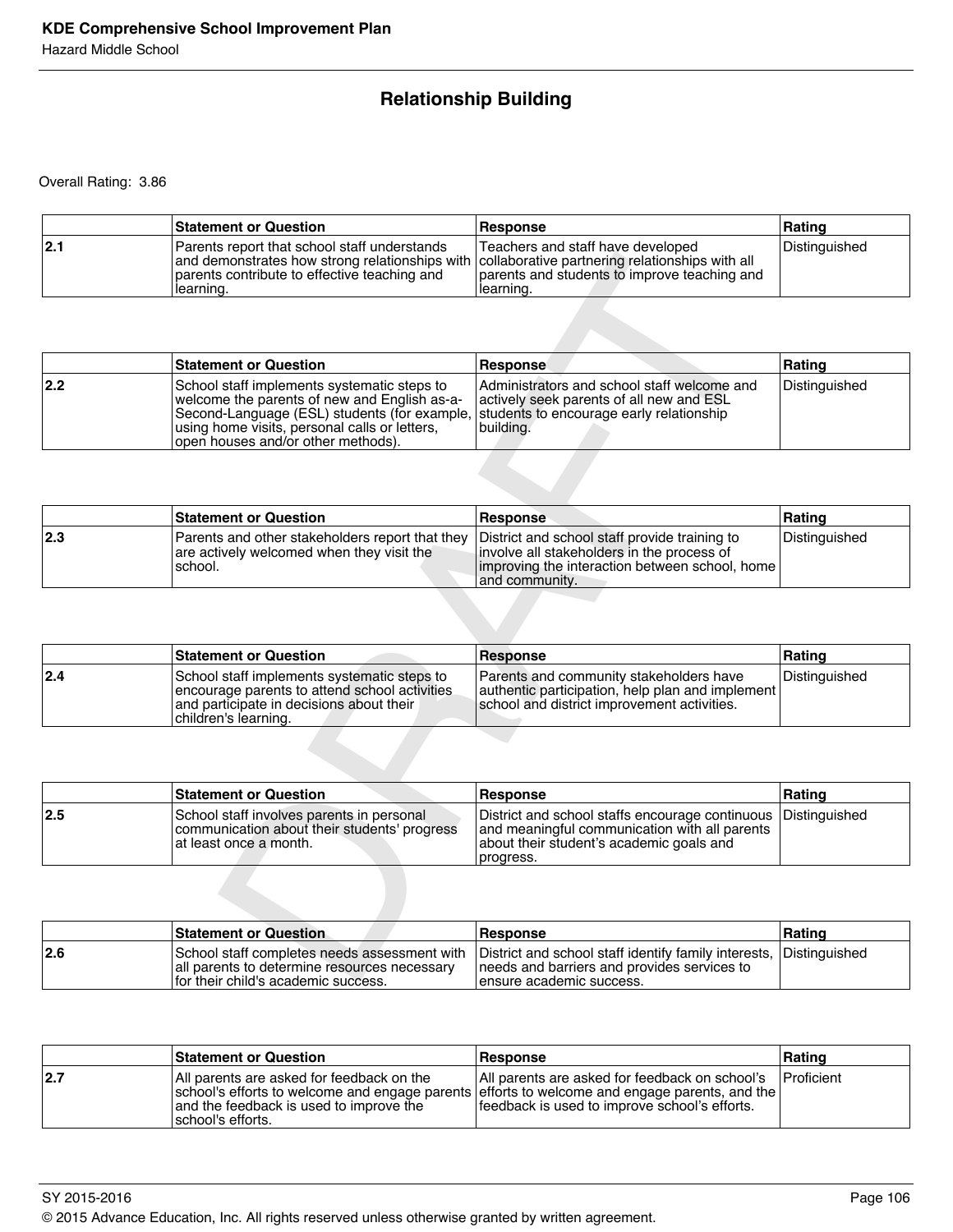# **Communications**

|     | <b>Statement or Question</b>                                                                                                                                                                                                        | Response                                                                                                                                                                                                                                                                                                                                        | Rating       |
|-----|-------------------------------------------------------------------------------------------------------------------------------------------------------------------------------------------------------------------------------------|-------------------------------------------------------------------------------------------------------------------------------------------------------------------------------------------------------------------------------------------------------------------------------------------------------------------------------------------------|--------------|
| 3.1 | School staff implements systematic efforts to<br>linform parents about academic goals, class<br>their home language. (For example, classroom<br>contracts, student assignment books,<br>homework websites, and online grade books). | School staff implements systematic efforts to<br>linform parents about academic goals, class<br>work, grades and homework for their children in vork, grades and homework for their children in<br>their home language. (For example, using<br>classroom contracts, student assignment<br>books, homework websites, and online grade<br>books.) | l Proficient |

|     | <b>Statement or Question</b>                                                                                                                                                                                                                                                                        | <b>Response</b>                                                                                                                                                                      | Rating       |
|-----|-----------------------------------------------------------------------------------------------------------------------------------------------------------------------------------------------------------------------------------------------------------------------------------------------------|--------------------------------------------------------------------------------------------------------------------------------------------------------------------------------------|--------------|
| 3.2 | School staff offers varied ways that parents can School staff offers varied ways to that parent<br>share information with teachers about their<br>children's learning needs. (For example, phone<br>and e-mail contacts, offering parent<br>conferences, making home visits, or other<br> methods). | can see share information with teachers about<br>their children's learning needs. (For example,<br>phone and email contact, offering parent<br>conferences, and making home visits). | l Proficient |

|     | <b>Statement or Question</b>                                                                                                      | <b>Response</b>                                                                                                                                                                                                              | <b>IRating</b>      |
|-----|-----------------------------------------------------------------------------------------------------------------------------------|------------------------------------------------------------------------------------------------------------------------------------------------------------------------------------------------------------------------------|---------------------|
| 3.3 | School staff partners with community leaders<br>of academic expectations, school strategies,<br>land student achievement results. | School staff partners with community leaders<br>and organizations to build parent understanding and organizations to build parent understanding<br>of academic expectations, school strategies,<br>land student achievement. | <b>I</b> Proficient |

|     | <b>Statement or Question</b>                                                                                                                         | <b>Response</b>                                                                                                                                    | <b>Rating</b> |
|-----|------------------------------------------------------------------------------------------------------------------------------------------------------|----------------------------------------------------------------------------------------------------------------------------------------------------|---------------|
| 3.4 | School staff offers parents opportunities to<br>discuss school-wide achievement issues.<br>lincluding assessment data, at least once a<br>!semester. | School staff offers parents opportunities to<br>discuss school-wide achievement issues.<br>including assessment data, at least once a<br>semester. | Proficient    |

|     | inform parents about academic goals, class<br>work, grades and homework for their children in<br>their home language. (For example, classroom<br>contracts, student assignment books,<br>homework websites, and online grade books).                                                  | inform parents about academic goals, class<br>work, grades and homework for their children in<br>their home language. (For example, using<br>classroom contracts, student assignment<br>books, homework websites, and online grade<br>books.)                                     |            |
|-----|---------------------------------------------------------------------------------------------------------------------------------------------------------------------------------------------------------------------------------------------------------------------------------------|-----------------------------------------------------------------------------------------------------------------------------------------------------------------------------------------------------------------------------------------------------------------------------------|------------|
|     |                                                                                                                                                                                                                                                                                       |                                                                                                                                                                                                                                                                                   |            |
|     | <b>Statement or Question</b>                                                                                                                                                                                                                                                          | <b>Response</b>                                                                                                                                                                                                                                                                   | Rating     |
| 3.2 | School staff offers varied ways that parents can<br>share information with teachers about their<br>children's learning needs. (For example, phone<br>and e-mail contacts, offering parent<br>conferences, making home visits, or other<br>methods).                                   | School staff offers varied ways to that parent<br>can see share information with teachers about<br>their children's learning needs. (For example,<br>phone and email contact, offering parent<br>conferences, and making home visits).                                            | Proficient |
|     |                                                                                                                                                                                                                                                                                       |                                                                                                                                                                                                                                                                                   |            |
|     | <b>Statement or Question</b>                                                                                                                                                                                                                                                          | <b>Response</b>                                                                                                                                                                                                                                                                   | Rating     |
| 3.3 | School staff partners with community leaders<br>and organizations to build parent understanding<br>of academic expectations, school strategies,<br>and student achievement results.                                                                                                   | School staff partners with community leaders<br>and organizations to build parent understanding<br>of academic expectations, school strategies,<br>and student achievement.                                                                                                       | Proficient |
|     |                                                                                                                                                                                                                                                                                       |                                                                                                                                                                                                                                                                                   |            |
|     | <b>Statement or Question</b>                                                                                                                                                                                                                                                          | <b>Response</b>                                                                                                                                                                                                                                                                   | Rating     |
| 3.4 | School staff offers parents opportunities to<br>discuss school-wide achievement issues.<br>including assessment data, at least once a<br>semester.                                                                                                                                    | School staff offers parents opportunities to<br>discuss school-wide achievement issues,<br>including assessment data, at least once a<br>semester.                                                                                                                                | Proficient |
|     |                                                                                                                                                                                                                                                                                       |                                                                                                                                                                                                                                                                                   |            |
|     | <b>Statement or Question</b>                                                                                                                                                                                                                                                          | <b>Response</b>                                                                                                                                                                                                                                                                   | Rating     |
| 3.5 | School staff implements systematic efforts to<br>maximize parent-teacher conference<br>participation. (For example, offering multiple<br>locations, convenient times, follow-up with<br>parents who do not reply to first notices, and<br>opportunities for student-led conferences). | School staff implements systematic efforts to<br>maximize parent-teacher conference<br>participation. (For example, offering multiple<br>locations, convenient times, follow-up with<br>parents who do not reply to first notices,<br>opportunities for student-led conferences). | Proficient |
|     |                                                                                                                                                                                                                                                                                       |                                                                                                                                                                                                                                                                                   |            |

|      | <b>Statement or Question</b>                                                                        | <b>Response</b>                                                                           | Rating       |
|------|-----------------------------------------------------------------------------------------------------|-------------------------------------------------------------------------------------------|--------------|
| 13.6 | At least 50 percent of parents respond to<br>annual school and/or district stakeholder<br>Isurvevs. | IAt least 50% of parents respond to annual<br>school and/or district stakeholder surveys. | l Proficient |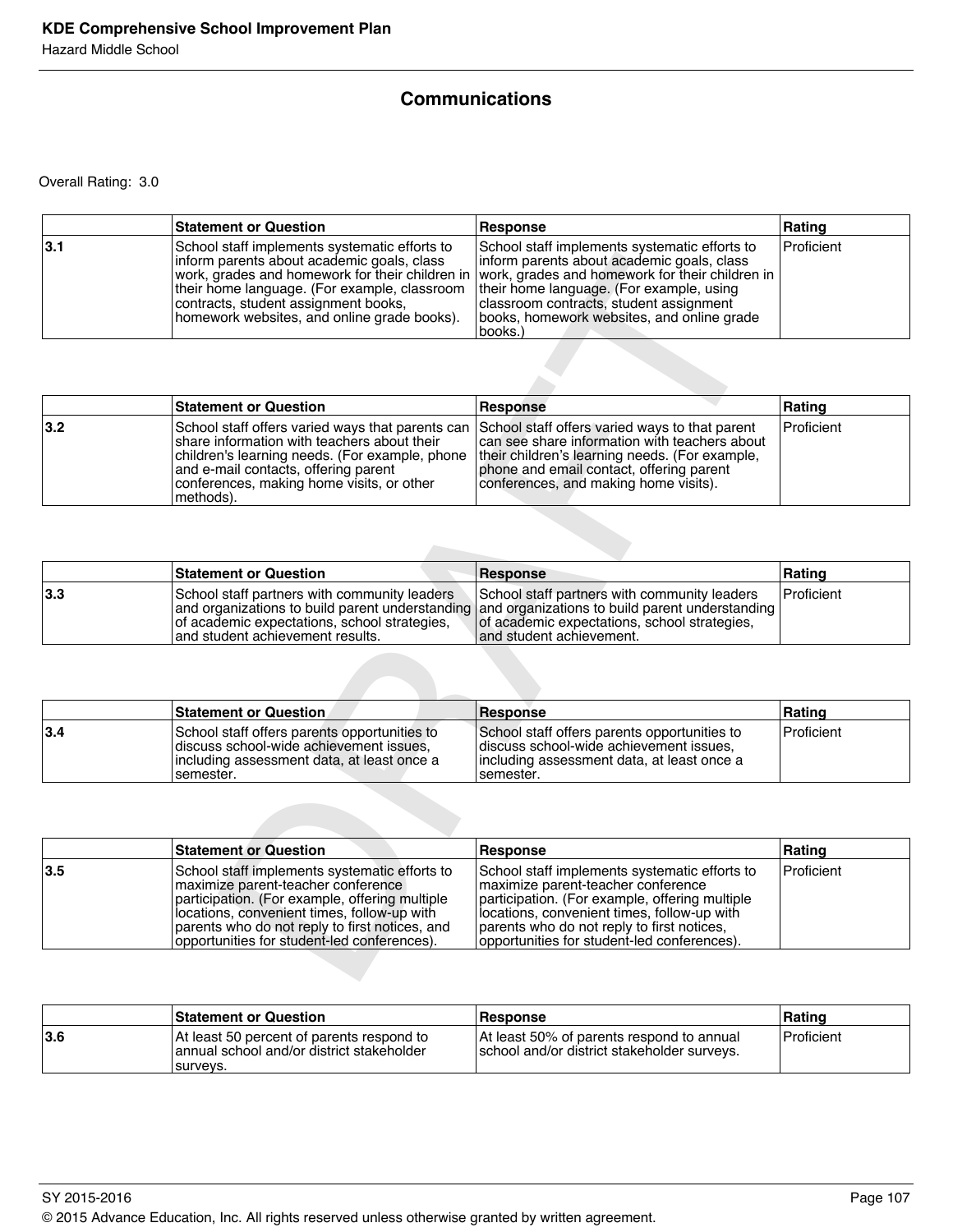# **KDE Comprehensive School Improvement Plan**

Hazard Middle School

|     | <b>Statement or Question</b>                                                                                                                                                             | <b>Response</b>                                                            | Rating |
|-----|------------------------------------------------------------------------------------------------------------------------------------------------------------------------------------------|----------------------------------------------------------------------------|--------|
| 3.7 | Stakeholder survey data is consistently used to Stakeholder survey data is consistently used to [Proficient]<br>plan school improvement efforts and to<br>levaluate their effectiveness. | I plan school improvement efforts and to<br>levaluate their effectiveness. |        |

DRAFT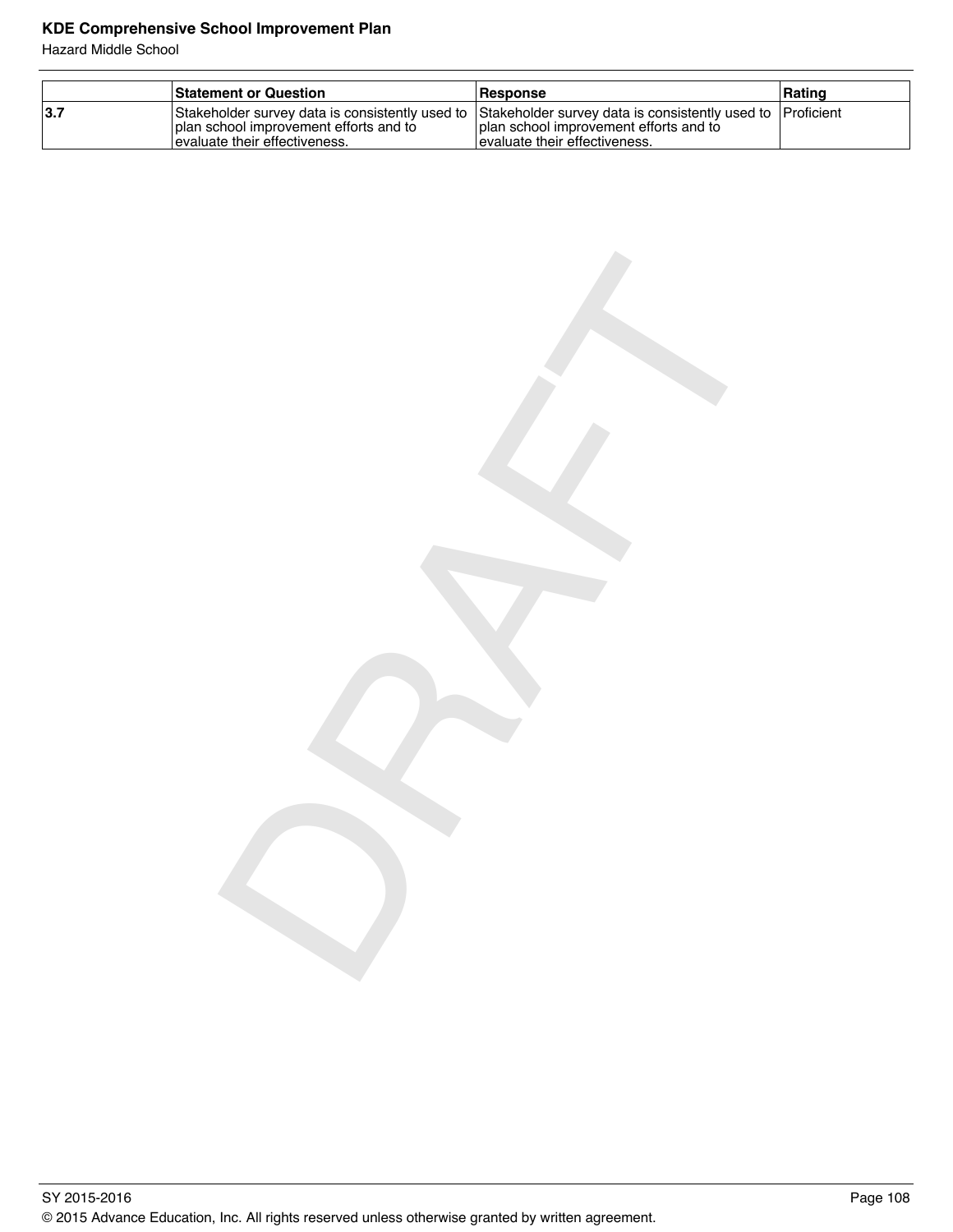# **Decision Making**

|      | <b>Statement or Question</b>                                                                                                                                                                                                                                                                     | <b>Response</b>                                                                          | Ratinɑ     |
|------|--------------------------------------------------------------------------------------------------------------------------------------------------------------------------------------------------------------------------------------------------------------------------------------------------|------------------------------------------------------------------------------------------|------------|
| 14.1 | The school staff offers professional learning<br>community opportunities, workshops, and easily community opportunities, workshops, and<br>accessible written information to equip parents accessible written information to equip parents<br>for service on the SBDM council and<br>committees. | School staff offers professional learning<br>for service on SBDM council and committees. | Proficient |

|     | community opportunities, workshops, and easily community opportunities, workshops, and<br>accessible written information to equip parents<br>for service on the SBDM council and<br>committees.                                                                                                                             | accessible written information to equip parents<br>for service on SBDM council and committees.                                                                                                                                                                                                    |            |
|-----|-----------------------------------------------------------------------------------------------------------------------------------------------------------------------------------------------------------------------------------------------------------------------------------------------------------------------------|---------------------------------------------------------------------------------------------------------------------------------------------------------------------------------------------------------------------------------------------------------------------------------------------------|------------|
|     |                                                                                                                                                                                                                                                                                                                             |                                                                                                                                                                                                                                                                                                   |            |
|     | <b>Statement or Question</b>                                                                                                                                                                                                                                                                                                | Response                                                                                                                                                                                                                                                                                          | Rating     |
| 4.2 | School council and committees facilitate broad<br>parent participation by actively recruiting<br>diverse membership, providing interpreters and<br>translated materials when needed, setting<br>convenient meeting times, and seeking wide<br>parent input. At least 40 percent of parents vote<br>in SBDM parent election. | School council and committees facilitate broad<br>parent participation by actively recruiting<br>diverse membership, providing interpreters and<br>translated materials, setting convenient meeting<br>times, seeking wide parent input. At least 40%<br>of parents vote in SBDM parent election. | Proficient |
|     |                                                                                                                                                                                                                                                                                                                             |                                                                                                                                                                                                                                                                                                   |            |
|     | <b>Statement or Question</b>                                                                                                                                                                                                                                                                                                | <b>Response</b>                                                                                                                                                                                                                                                                                   | Rating     |
| 4.3 | Parents on the SBDM council and committees<br>engage and mentor many other parents by<br>reporting to multiple groups and seeking input<br>through surveys, meetings, and varied other<br>methods.                                                                                                                          | School council chair reports feedback to head<br>of largest parent organization who then decides<br>further dissemination methods or input. There is<br>no provision for parent input other than as<br>required by school law.                                                                    | Apprentice |
|     |                                                                                                                                                                                                                                                                                                                             |                                                                                                                                                                                                                                                                                                   |            |
|     | <b>Statement or Question</b>                                                                                                                                                                                                                                                                                                | <b>Response</b>                                                                                                                                                                                                                                                                                   | Rating     |
| 4.4 | The school council adopts measurable<br>objectives and plans coherent strategies to<br>build authentic parent participation, and the<br>school council monitors the implementation and<br>impact of that work.                                                                                                              | School council adopts measurable objectives<br>and plans coherent strategies to build authentic<br>parent participation, and the school council<br>monitors the implementation and impact of that<br>work.                                                                                        | Proficient |
|     |                                                                                                                                                                                                                                                                                                                             |                                                                                                                                                                                                                                                                                                   |            |
|     | <b>Statement or Question</b>                                                                                                                                                                                                                                                                                                | <b>Response</b>                                                                                                                                                                                                                                                                                   | Rating     |
| 4.5 | School council policies ensure active roles for<br>parents on SBDM council and committees, and<br>other groups making decisions about school<br>improvement.                                                                                                                                                                | School council policies ensure active roles for<br>parents on SBDM committees, in school<br>improvement planning, and also in decisions<br>about the education of their individual children.                                                                                                      | Proficient |
|     |                                                                                                                                                                                                                                                                                                                             |                                                                                                                                                                                                                                                                                                   |            |

|     | <b>Statement or Question</b>                                                                                                                                                                         | <b>Response</b>                                                                                                                                                                                                                 | <b>IRating</b>    |
|-----|------------------------------------------------------------------------------------------------------------------------------------------------------------------------------------------------------|---------------------------------------------------------------------------------------------------------------------------------------------------------------------------------------------------------------------------------|-------------------|
| 4.3 | Parents on the SBDM council and committees<br>engage and mentor many other parents by<br>reporting to multiple groups and seeking input<br>Ithrough surveys, meetings, and varied other<br>Imethods. | School council chair reports feedback to head<br>of largest parent organization who then decides<br> further dissemination methods or input. There is<br>no provision for parent input other than as<br>required by school law. | <i>Apprentice</i> |

|     | <b>Statement or Question</b>                                                                                                                                                                                                                                    | <b>Response</b>                                                                                                                                          | Rating            |
|-----|-----------------------------------------------------------------------------------------------------------------------------------------------------------------------------------------------------------------------------------------------------------------|----------------------------------------------------------------------------------------------------------------------------------------------------------|-------------------|
| 4.4 | The school council adopts measurable<br>objectives and plans coherent strategies to<br>build authentic parent participation, and the<br>school council monitors the implementation and Imonitors the implementation and impact of that<br>limpact of that work. | School council adopts measurable objectives<br>and plans coherent strategies to build authentic<br>parent participation, and the school council<br>work. | <b>Proficient</b> |

|      | <b>Statement or Question</b>                                                                                                                                                                        | <b>Response</b>                                                                                                                                     | Rating       |
|------|-----------------------------------------------------------------------------------------------------------------------------------------------------------------------------------------------------|-----------------------------------------------------------------------------------------------------------------------------------------------------|--------------|
| 14.5 | School council policies ensure active roles for<br>parents on SBDM council and committees, and parents on SBDM committees, in school<br>other groups making decisions about school<br>limprovement. | School council policies ensure active roles for<br>improvement planning, and also in decisions<br>about the education of their individual children. | l Proficient |

|      | <b>Statement or Question</b>                                                                                                                                                                                                                           | <b>Response</b>                                                                                                                           | Rating            |
|------|--------------------------------------------------------------------------------------------------------------------------------------------------------------------------------------------------------------------------------------------------------|-------------------------------------------------------------------------------------------------------------------------------------------|-------------------|
| 14.6 | Parents report that they are treated as valued<br>partners on school leadership teams, SBDM<br>council and committees, the school council, and council and committees, and other groups<br>other groups making decisions about school<br>limprovement. | Parents report that they are treated as valued<br>partners on school leadership teams, SBDM<br>making decisions about school improvement. | <b>Proficient</b> |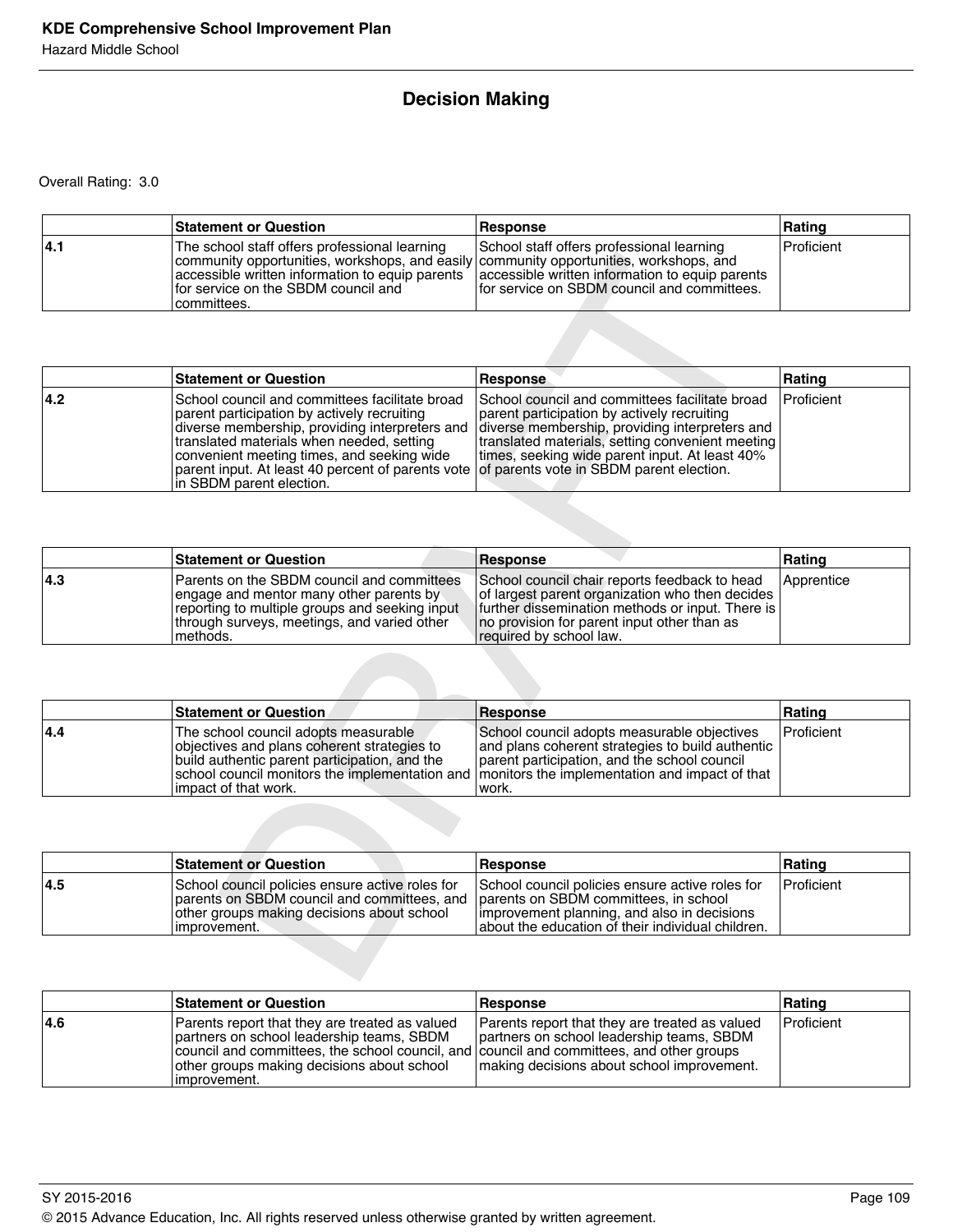# **KDE Comprehensive School Improvement Plan**

Hazard Middle School

|      | <b>Statement or Question</b>                                                                                                                                                                                                         | <b>Response</b>                                                                                                | ∣Ratinɑ       |
|------|--------------------------------------------------------------------------------------------------------------------------------------------------------------------------------------------------------------------------------------|----------------------------------------------------------------------------------------------------------------|---------------|
| 14.7 | School staff has a plan to identify new and<br>experienced parent leaders who support and<br> build capacity for parents to serve effectively on  sustain and support each other in school<br>the school council and committee work. | School staff fosters a community of<br>stakeholders and parents who continually<br>council and committee work. | Distinguished |

DRAFT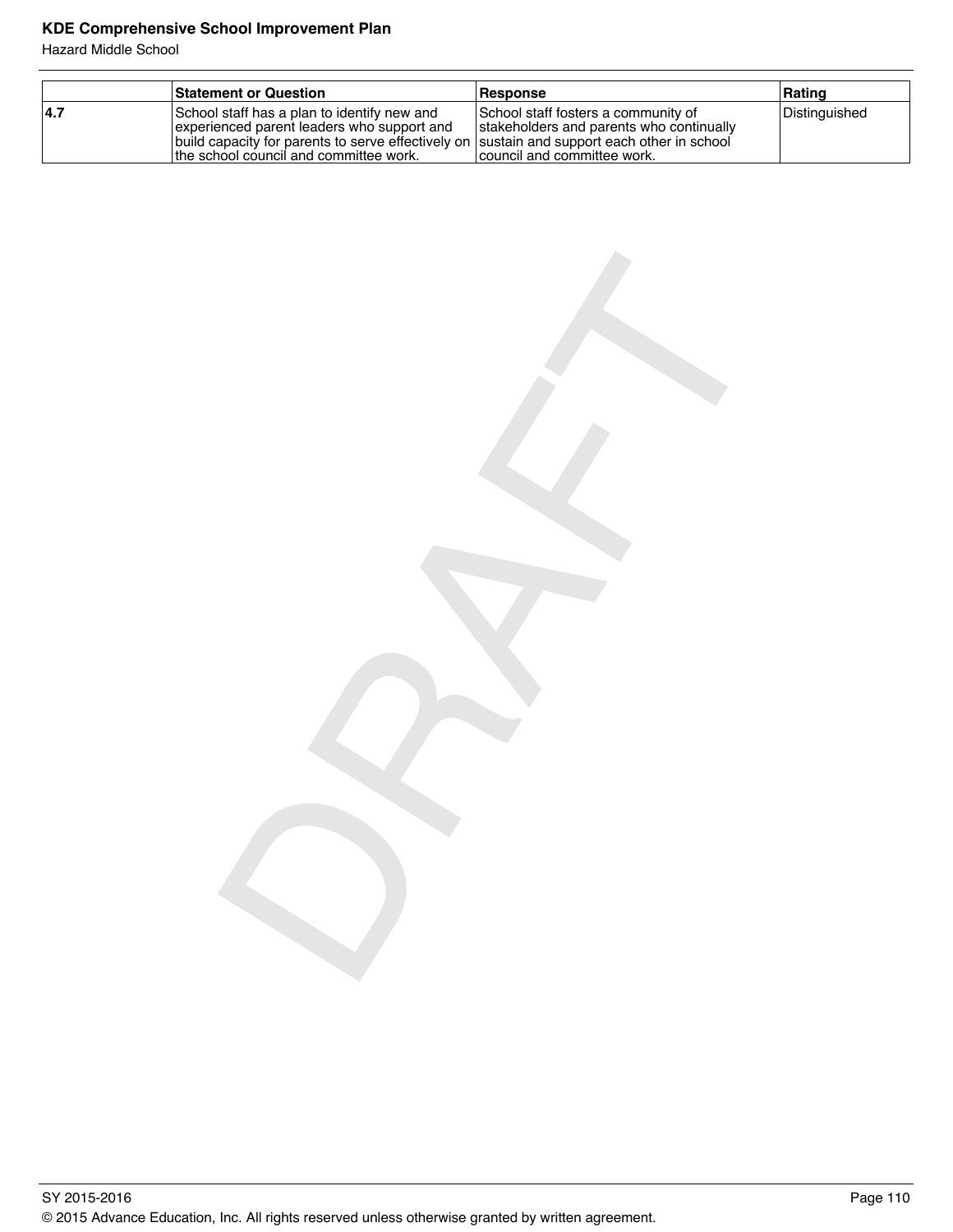# **Advocacy**

|      | <b>Statement or Question</b>                                                                                                                                                           | <b>Response</b>                                                                                                                                                                                      | Rating |
|------|----------------------------------------------------------------------------------------------------------------------------------------------------------------------------------------|------------------------------------------------------------------------------------------------------------------------------------------------------------------------------------------------------|--------|
| 15.1 | land/or another adult who knows how to<br>advocate, or speak up for them, regarding the<br>student's academic goals and individual needs. Students' academic goals and learning needs. | School staff ensures every student has a parent School staff ensures every student has a parent Proficient<br>and/or another adult who knows how to<br>advocate, or speak up for them, regarding the |        |

|     | <b>Statement or Question</b>                                                                                                                                 | <b>Response</b>                                                                                                                | Rating     |
|-----|--------------------------------------------------------------------------------------------------------------------------------------------------------------|--------------------------------------------------------------------------------------------------------------------------------|------------|
| 5.2 | Most parents participate actively in student led<br>conferences or other two-way communication<br>about meeting their child's individual learning<br>'needs. | Some parents are involved in informal<br>conversation with school staff to address their<br>child's individual learning needs. | Apprentice |

|     | and/or another adult who knows how to<br>advocate, or speak up for them, regarding the<br>student's academic goals and individual needs.                                                                                                                                                           | and/or another adult who knows how to<br>advocate, or speak up for them, regarding the<br>students' academic goals and learning needs.                                                                                                                                                             |            |
|-----|----------------------------------------------------------------------------------------------------------------------------------------------------------------------------------------------------------------------------------------------------------------------------------------------------|----------------------------------------------------------------------------------------------------------------------------------------------------------------------------------------------------------------------------------------------------------------------------------------------------|------------|
|     |                                                                                                                                                                                                                                                                                                    |                                                                                                                                                                                                                                                                                                    |            |
|     | <b>Statement or Question</b>                                                                                                                                                                                                                                                                       | Response                                                                                                                                                                                                                                                                                           | Rating     |
| 5.2 | Most parents participate actively in student led<br>conferences or other two-way communication<br>about meeting their child's individual learning<br>needs.                                                                                                                                        | Some parents are involved in informal<br>conversation with school staff to address their<br>child's individual learning needs.                                                                                                                                                                     | Apprentice |
|     |                                                                                                                                                                                                                                                                                                    |                                                                                                                                                                                                                                                                                                    |            |
|     | <b>Statement or Question</b>                                                                                                                                                                                                                                                                       | <b>Response</b>                                                                                                                                                                                                                                                                                    | Rating     |
| 5.3 | Parents report participating actively and<br>effectively in required planning for individual<br>learning, for example, Individual Education<br>Plans, Individual Learning Plans, Gifted Student<br>Plans, 504 Plans, and intervention strategies to<br>ensure college readiness (Senate Bill 130). | Parents report participating actively and<br>effectively in required planning for individual<br>learning, for example, Individual Education<br>Plans, Individual Learning Plans, Gifted Student<br>Plans, 504 Plans, and intervention strategies to<br>ensure college readiness (Senate Bill 130). | Proficient |
|     |                                                                                                                                                                                                                                                                                                    |                                                                                                                                                                                                                                                                                                    |            |
|     | <b>Statement or Question</b>                                                                                                                                                                                                                                                                       | <b>Response</b>                                                                                                                                                                                                                                                                                    | Rating     |
| 5.4 | School staff gives parents clear, complete<br>information on the procedures for resolving<br>concerns and filing complaints, and the council<br>reviews summary data on those complaints to<br>identify needed improvements.                                                                       | School staff gives parents clear, complete<br>information on the procedures for resolving<br>concerns and filing complaints, and the council<br>reviews summary data on those complaints to<br>identify needed improvements.                                                                       | Proficient |
|     |                                                                                                                                                                                                                                                                                                    |                                                                                                                                                                                                                                                                                                    |            |
|     | <b>Statement or Question</b>                                                                                                                                                                                                                                                                       | Response                                                                                                                                                                                                                                                                                           | Rating     |
| 5.5 | School staff ensures that parents and<br>community members are well informed about<br>how to become educational advocates, or how<br>to access a trained educational advocate when<br>needed.                                                                                                      | School staff ensures that parents and<br>community members are well informed about<br>how to become an educational advocate or how<br>to access an educational advocate when<br>needed.                                                                                                            | Proficient |
|     |                                                                                                                                                                                                                                                                                                    |                                                                                                                                                                                                                                                                                                    |            |
|     | <b>Statement or Question</b>                                                                                                                                                                                                                                                                       | <b>Response</b>                                                                                                                                                                                                                                                                                    | Rating     |

|     | <b>Statement or Question</b>                                                                                                                                                                                                  | Response                                                                                                                                                                                                                       | Rating            |
|-----|-------------------------------------------------------------------------------------------------------------------------------------------------------------------------------------------------------------------------------|--------------------------------------------------------------------------------------------------------------------------------------------------------------------------------------------------------------------------------|-------------------|
| 5.4 | School staff gives parents clear, complete<br>information on the procedures for resolving<br>concerns and filing complaints, and the council<br>reviews summary data on those complaints to<br>lidentify needed improvements. | School staff gives parents clear, complete<br>linformation on the procedures for resolving<br>concerns and filing complaints, and the council<br>reviews summary data on those complaints to<br>lidentify needed improvements. | <b>Proficient</b> |

|     | <b>Statement or Question</b>                                                                                                                                                                    | <b>Response</b>                                                                                                                                                                           | Rating     |
|-----|-------------------------------------------------------------------------------------------------------------------------------------------------------------------------------------------------|-------------------------------------------------------------------------------------------------------------------------------------------------------------------------------------------|------------|
| 5.5 | School staff ensures that parents and<br>community members are well informed about<br>how to become educational advocates, or how<br>Ito access a trained educational advocate when<br>Ineeded. | School staff ensures that parents and<br>community members are well informed about<br>Thow to become an educational advocate or how<br>Ito access an educational advocate when<br>needed. | Proficient |

|     | <b>Statement or Question</b>                                                                                                                                                                                                                                                     | <b>Response</b>                                                                                                                                                                                                                                                    | Rating     |
|-----|----------------------------------------------------------------------------------------------------------------------------------------------------------------------------------------------------------------------------------------------------------------------------------|--------------------------------------------------------------------------------------------------------------------------------------------------------------------------------------------------------------------------------------------------------------------|------------|
| 5.6 | As students are identified by school staff as<br>having disabilities or performing at the novice<br>level, additional intentional steps are taken to<br>ensure that parents have the option to use a<br>trained advocate to assist them in speaking for<br>Itheir child's needs. | Novice level students are identified by school<br>staff to receive targeted strategies for academic<br>limprovement. Parents are informed of the<br>strategies but do not receive training on how to<br>use those strategies or how progress will be<br>Imeasured. | Apprentice |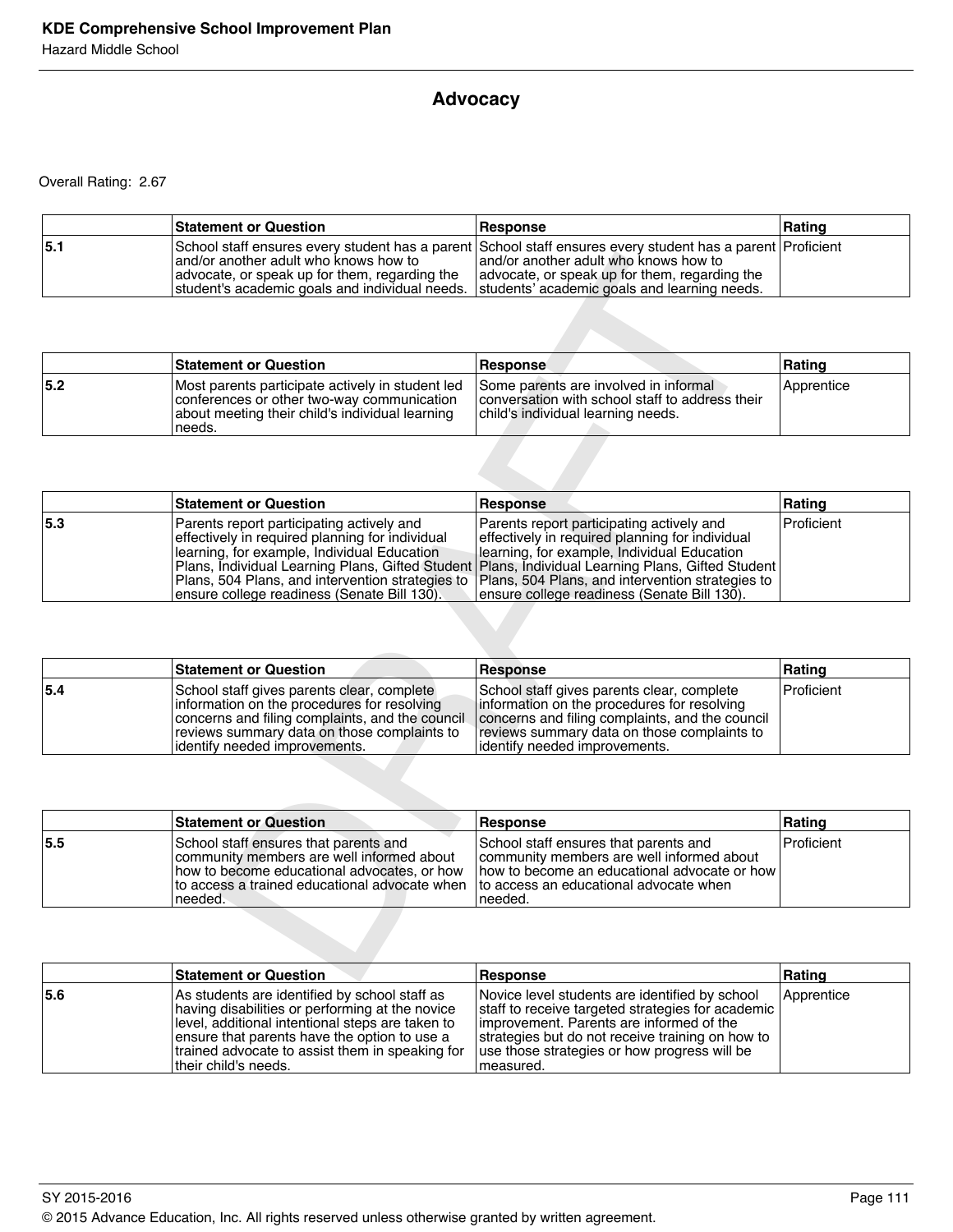# **Learning Opportunities**

|     | <b>Statement or Question</b>                                                                                                                                                                                                                                                                                                                                                                                                                                                                                                                                                                                                                                                                                  | <b>Response</b>                                                                                                                                                                                                                                                                                                                                                                                                                                                                                                                                                                                                                                                                             | Rating        |
|-----|---------------------------------------------------------------------------------------------------------------------------------------------------------------------------------------------------------------------------------------------------------------------------------------------------------------------------------------------------------------------------------------------------------------------------------------------------------------------------------------------------------------------------------------------------------------------------------------------------------------------------------------------------------------------------------------------------------------|---------------------------------------------------------------------------------------------------------------------------------------------------------------------------------------------------------------------------------------------------------------------------------------------------------------------------------------------------------------------------------------------------------------------------------------------------------------------------------------------------------------------------------------------------------------------------------------------------------------------------------------------------------------------------------------------|---------------|
| 6.1 | Parents have multiple opportunities to learn<br>about and discuss the following: - Kentucky<br>standards and expectations for all students -<br>The school's curriculum, instructional methods,<br>and student services - The school's decision-<br>making process, including opportunities for<br>parents to participate on SBDM councils and<br>committees - Their children's learning and<br>development, along with legal and practical<br>options for helping their children succeed, such<br>the IEP and/or ILP process - Community<br>resources to support learning - Opportunities to<br>participate in state and district school<br>improvement efforts, such as forums,<br>committees, and surveys. | Parents have multiple opportunities to learn<br>about and discuss: • Kentucky standards and<br>expectations for all students. • School's<br>curriculum, instructional methods, and student<br>services. • School's decision-making process,<br>including opportunities to participate on SBDM<br>councils and committees. • Their children's<br>learning and development, along with legal and<br>practical options for helping their children<br>succeed such as participation in IEP and/or ILP<br>process. • Community resources to support<br>learning. • Opportunities to participate in state<br>and district school improvement efforts, such as<br>forums, committees, and surveys. | Proficient    |
|     |                                                                                                                                                                                                                                                                                                                                                                                                                                                                                                                                                                                                                                                                                                               |                                                                                                                                                                                                                                                                                                                                                                                                                                                                                                                                                                                                                                                                                             |               |
|     | <b>Statement or Question</b>                                                                                                                                                                                                                                                                                                                                                                                                                                                                                                                                                                                                                                                                                  | <b>Response</b>                                                                                                                                                                                                                                                                                                                                                                                                                                                                                                                                                                                                                                                                             | Rating        |
| 6.2 | School staff makes systematic use of written<br>communications (for example, newsletters,<br>websites, and bulletin boards) to help parents<br>understand their own children's progress and<br>the progress of the school.                                                                                                                                                                                                                                                                                                                                                                                                                                                                                    | School staff makes systematic use of written<br>communications (for example, newsletters,<br>Web sites, bulletin boards) to help parents<br>understand their own children's academic<br>progress and the progress of school.                                                                                                                                                                                                                                                                                                                                                                                                                                                                | Proficient    |
|     | <b>Statement or Question</b>                                                                                                                                                                                                                                                                                                                                                                                                                                                                                                                                                                                                                                                                                  |                                                                                                                                                                                                                                                                                                                                                                                                                                                                                                                                                                                                                                                                                             | Rating        |
|     |                                                                                                                                                                                                                                                                                                                                                                                                                                                                                                                                                                                                                                                                                                               | <b>Response</b>                                                                                                                                                                                                                                                                                                                                                                                                                                                                                                                                                                                                                                                                             |               |
| 6.3 | School staff displays proficient student work<br>with scoring guides to demonstrate academic<br>expectations to parents and students, and<br>updates the displays regularly.                                                                                                                                                                                                                                                                                                                                                                                                                                                                                                                                  | School staff exhibits and rotates proficient and<br>distinguished work and provides resources to<br>achieve at higher levels.                                                                                                                                                                                                                                                                                                                                                                                                                                                                                                                                                               | Distinguished |
|     |                                                                                                                                                                                                                                                                                                                                                                                                                                                                                                                                                                                                                                                                                                               |                                                                                                                                                                                                                                                                                                                                                                                                                                                                                                                                                                                                                                                                                             |               |
|     | <b>Statement or Question</b>                                                                                                                                                                                                                                                                                                                                                                                                                                                                                                                                                                                                                                                                                  | <b>Response</b>                                                                                                                                                                                                                                                                                                                                                                                                                                                                                                                                                                                                                                                                             | Rating        |
| 6.4 | School staff offers parent workshops and<br>meetings in convenient locations to help<br>parents develop skills in supporting their<br>children's learning and the school's<br>improvement efforts.                                                                                                                                                                                                                                                                                                                                                                                                                                                                                                            | School staff offers parent workshops or<br>meetings in convenient locations to help<br>parents develop skills in supporting their<br>children's learning and school's improvement<br>efforts.                                                                                                                                                                                                                                                                                                                                                                                                                                                                                               | Proficient    |
|     |                                                                                                                                                                                                                                                                                                                                                                                                                                                                                                                                                                                                                                                                                                               |                                                                                                                                                                                                                                                                                                                                                                                                                                                                                                                                                                                                                                                                                             |               |
|     | <b>Statement or Question</b>                                                                                                                                                                                                                                                                                                                                                                                                                                                                                                                                                                                                                                                                                  | <b>Response</b>                                                                                                                                                                                                                                                                                                                                                                                                                                                                                                                                                                                                                                                                             | Rating        |
| e r | Cahaal aayyaal haa a alaaayaan ah                                                                                                                                                                                                                                                                                                                                                                                                                                                                                                                                                                                                                                                                             | Cahaal saupail haa a alaasusana ahaamustism                                                                                                                                                                                                                                                                                                                                                                                                                                                                                                                                                                                                                                                 | $D = 4$       |

|     | <b>Statement or Question</b>                                                                                                                                                                                               | <b>Response</b>                                                                                                                                                                                                              | Rating            |
|-----|----------------------------------------------------------------------------------------------------------------------------------------------------------------------------------------------------------------------------|------------------------------------------------------------------------------------------------------------------------------------------------------------------------------------------------------------------------------|-------------------|
| 6.2 | School staff makes systematic use of written<br>communications (for example, newsletters,<br>websites, and bulletin boards) to help parents<br>understand their own children's progress and<br>the progress of the school. | School staff makes systematic use of written<br>communications (for example, newsletters,<br>Web sites, bulletin boards) to help parents<br>understand their own children's academic<br>progress and the progress of school. | <b>Proficient</b> |

|      | <b>Statement or Question</b>                                                                                                                                                 | <b>Response</b>                                                                                                               | ∣Ratinɑ       |
|------|------------------------------------------------------------------------------------------------------------------------------------------------------------------------------|-------------------------------------------------------------------------------------------------------------------------------|---------------|
| 16.3 | School staff displays proficient student work<br>with scoring guides to demonstrate academic<br>expectations to parents and students, and<br>updates the displays regularly. | School staff exhibits and rotates proficient and<br>distinguished work and provides resources to<br>achieve at higher levels. | Distinguished |

|     | <b>Statement or Question</b>                                                                                                                                                                         | <b>Response</b>                                                                                                                                                                                  | Rating     |
|-----|------------------------------------------------------------------------------------------------------------------------------------------------------------------------------------------------------|--------------------------------------------------------------------------------------------------------------------------------------------------------------------------------------------------|------------|
| 6.4 | School staff offers parent workshops and<br>Imeetings in convenient locations to help<br>parents develop skills in supporting their<br>children's learning and the school's<br>limprovement efforts. | ISchool staff offers parent workshops or<br>Imeetings in convenient locations to help<br>parents develop skills in supporting their<br>children's learning and school's improvement<br>lefforts. | Proficient |

|      | <b>Statement or Question</b>                                                                             | <b>Response</b>                                                                                         | Rating       |
|------|----------------------------------------------------------------------------------------------------------|---------------------------------------------------------------------------------------------------------|--------------|
| 16.5 | ISchool council has a classroom observation<br>policy that welcomes families to visit all<br>classrooms. | School council has a classroom observation<br>policy that welcomes families to visit all<br>classrooms. | l Proficient |

|     | <b>Statement or Question</b>                                                                                                                                                                         | <b>Response</b>                                                                                        | Rating            |
|-----|------------------------------------------------------------------------------------------------------------------------------------------------------------------------------------------------------|--------------------------------------------------------------------------------------------------------|-------------------|
| 6.6 | School staff develops parent leaders who<br>contribute regularly to other parents'<br>understanding and who help meet other parent  understanding and who help meet other parent<br>Ilearning needs. | School staff develops parent leaders who<br>contribute regularly to other parents'<br>Ilearning needs. | <b>Proficient</b> |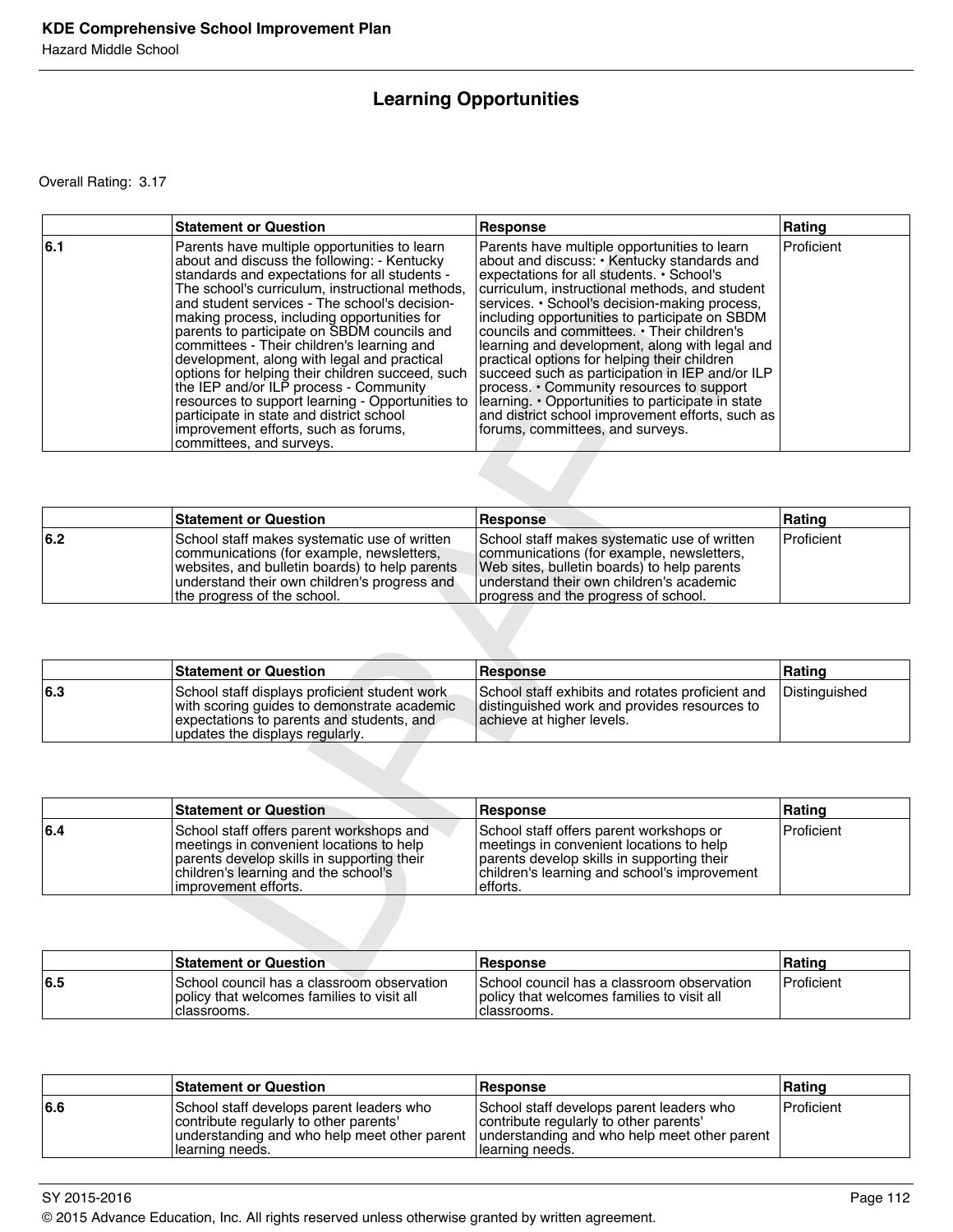# **Community Partnerships**

|     | <b>Statement or Question</b>                                                                                                                              | <b>Response</b>                                                                                                                                                                   | ∣Ratinq |
|-----|-----------------------------------------------------------------------------------------------------------------------------------------------------------|-----------------------------------------------------------------------------------------------------------------------------------------------------------------------------------|---------|
| 7.1 | School leadership regularly shares information<br>on student achievement and involves business<br>and community leaders in school improvement<br>efforts. | School staff networks and partners with multiple Distinguished<br>businesses and organizations to support<br>student achievement at a school council and a<br>programmatic level. |         |

|      | <b>Statement or Question</b>                                                                                                 | <b>Response</b>                                                                                                                                                                                                                 | ∣Ratinɑ      |
|------|------------------------------------------------------------------------------------------------------------------------------|---------------------------------------------------------------------------------------------------------------------------------------------------------------------------------------------------------------------------------|--------------|
| 17.2 | School leadership develops partnerships with<br>several businesses, organizations, and<br>Imentors for students and parents. | School leadership develops partnerships with<br>several businesses, organizations, and<br>agencies to support student learning and create agencies to support student learning and create<br>Imentors for students and parents. | l Proficient |

|      | <b>Statement or Question</b>                                                                                                 | <b>Response</b>                                                                                                                 | <b>Rating</b> |
|------|------------------------------------------------------------------------------------------------------------------------------|---------------------------------------------------------------------------------------------------------------------------------|---------------|
| 17.3 | to support parent and volunteer participation in   to support parent and volunteer participation in<br>Istudents' education. | School leadership collaborates with employers School leadership collaborates with employers Proficient<br>Istudents' education. |               |

|     | <b>Statement or Question</b>                                                                                                                                    | <b>Response</b>                                                                                                                                         | Rating        |
|-----|-----------------------------------------------------------------------------------------------------------------------------------------------------------------|---------------------------------------------------------------------------------------------------------------------------------------------------------|---------------|
| 7.4 | School staff collaborates with businesses.<br>organizations, and agencies to address<br>lindividual student needs and shares that<br>linformation with parents. | District and school staffs collaborate with all<br>willing organizations to support parents and<br>advocates in addressing individual student<br>needs. | Distinguished |

|            | on student achievement and involves business<br>and community leaders in school improvement<br>efforts.                                                                                                                                                                                                               | businesses and organizations to support<br>student achievement at a school council and a<br>programmatic level.                                                                          |               |
|------------|-----------------------------------------------------------------------------------------------------------------------------------------------------------------------------------------------------------------------------------------------------------------------------------------------------------------------|------------------------------------------------------------------------------------------------------------------------------------------------------------------------------------------|---------------|
|            |                                                                                                                                                                                                                                                                                                                       |                                                                                                                                                                                          |               |
|            | <b>Statement or Question</b>                                                                                                                                                                                                                                                                                          | Response                                                                                                                                                                                 | Rating        |
| 7.2        | School leadership develops partnerships with<br>several businesses, organizations, and<br>agencies to support student learning and create<br>mentors for students and parents.                                                                                                                                        | School leadership develops partnerships with<br>several businesses, organizations, and<br>agencies to support student learning and create<br>mentors for students and parents.           | Proficient    |
|            |                                                                                                                                                                                                                                                                                                                       |                                                                                                                                                                                          |               |
|            | <b>Statement or Question</b>                                                                                                                                                                                                                                                                                          | <b>Response</b>                                                                                                                                                                          | Rating        |
| 7.3        | School leadership collaborates with employers<br>to support parent and volunteer participation in<br>students' education.                                                                                                                                                                                             | School leadership collaborates with employers<br>to support parent and volunteer participation in<br>students' education.                                                                | Proficient    |
|            |                                                                                                                                                                                                                                                                                                                       |                                                                                                                                                                                          |               |
|            | <b>Statement or Question</b>                                                                                                                                                                                                                                                                                          | <b>Response</b>                                                                                                                                                                          | Rating        |
| 7.4        | School staff collaborates with businesses,<br>organizations, and agencies to address<br>individual student needs and shares that<br>information with parents.                                                                                                                                                         | District and school staffs collaborate with all<br>willing organizations to support parents and<br>advocates in addressing individual student<br>needs.                                  | Distinguished |
|            |                                                                                                                                                                                                                                                                                                                       |                                                                                                                                                                                          |               |
|            |                                                                                                                                                                                                                                                                                                                       |                                                                                                                                                                                          |               |
|            | <b>Statement or Question</b>                                                                                                                                                                                                                                                                                          | <b>Response</b>                                                                                                                                                                          | Rating        |
|            | Parents make active use of the school's<br>resources and community resources and report<br>that they provide meaningful help to resolve<br>family challenges that could interfere with<br>student learning. (For example, FRYSC or Title<br>I coordinators connect family with community<br>resources and follow up). | School staff and parents have seamless<br>integration of consistent and sustained family<br>support services from school and the<br>community to reduce student barriers to<br>learning. | Distinguished |
|            |                                                                                                                                                                                                                                                                                                                       |                                                                                                                                                                                          |               |
| 7.5<br>7.6 | <b>Statement or Question</b><br>School staff offers and publicizes community-                                                                                                                                                                                                                                         | <b>Response</b><br>School staff offers and publicizes community-                                                                                                                         | <b>Rating</b> |

|      | <b>Statement or Question</b>                                                                                                                                                                               | <b>Response</b>                                                                                                                                           | Ratinɑ            |
|------|------------------------------------------------------------------------------------------------------------------------------------------------------------------------------------------------------------|-----------------------------------------------------------------------------------------------------------------------------------------------------------|-------------------|
| 17.6 | School staff offers and publicizes community-<br>based learning activities aligned with the<br>curriculum, such as tutoring linked to the<br>curriculum and internships, for all students and<br>Iparents. | School staff offers and publicizes community-<br>(based learning activities, such as tutoring linked)<br>to the curriculum, for all students and parents. | <b>Proficient</b> |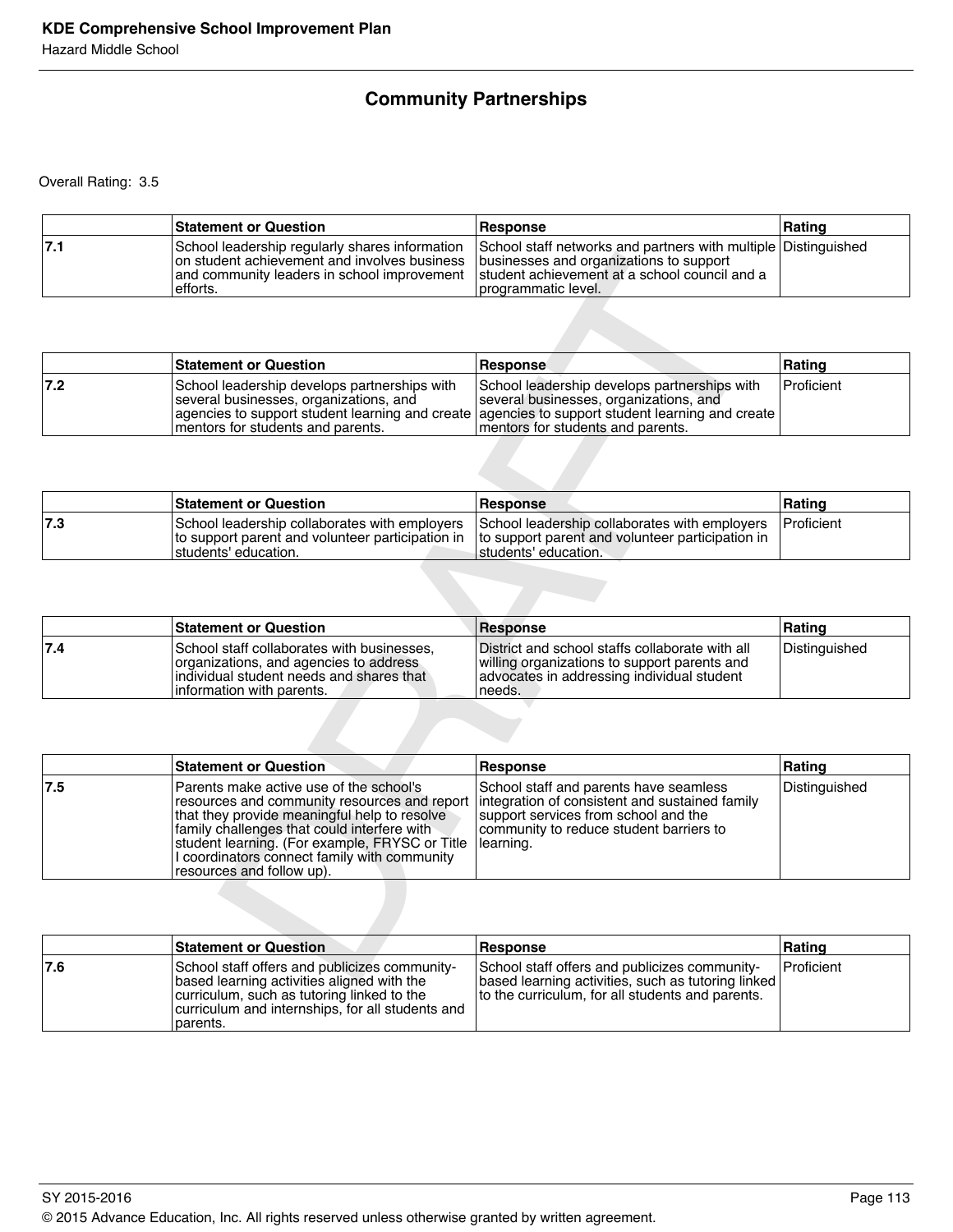## **Reflection**

### **Reflect upon your responses to each of the Missing Piece objectives.**

Areas of strength- parent involvement, staff reaching out to the community for student needs,

Areas of improvement- setting up community partnership to promote adult advocacy

aboment, staff reaching out to the community for student needs,<br>a up community partnership to promote adult advocacy<br>volumes to help resolve family challenges, the school staff and leadership team do a gre<br>for in efforts t The work with community resources to help resolve family challenges, the school staff and leadership team do a great job of involving business and community leader in efforts to improve the school. The school is trying to find new ways to bring in other community organizations that can help our students with and help resolve issues outside of school. HMS staff are finding new and creative ways of getting parents more involved in their students success by planning ILP and IXL Math Night to walk parents through computer based programs that can help improve student achievement.

The staff and stakeholders are working on communication networks that will make it easier for parents to take and participate in surveys and using that data to make school improvement.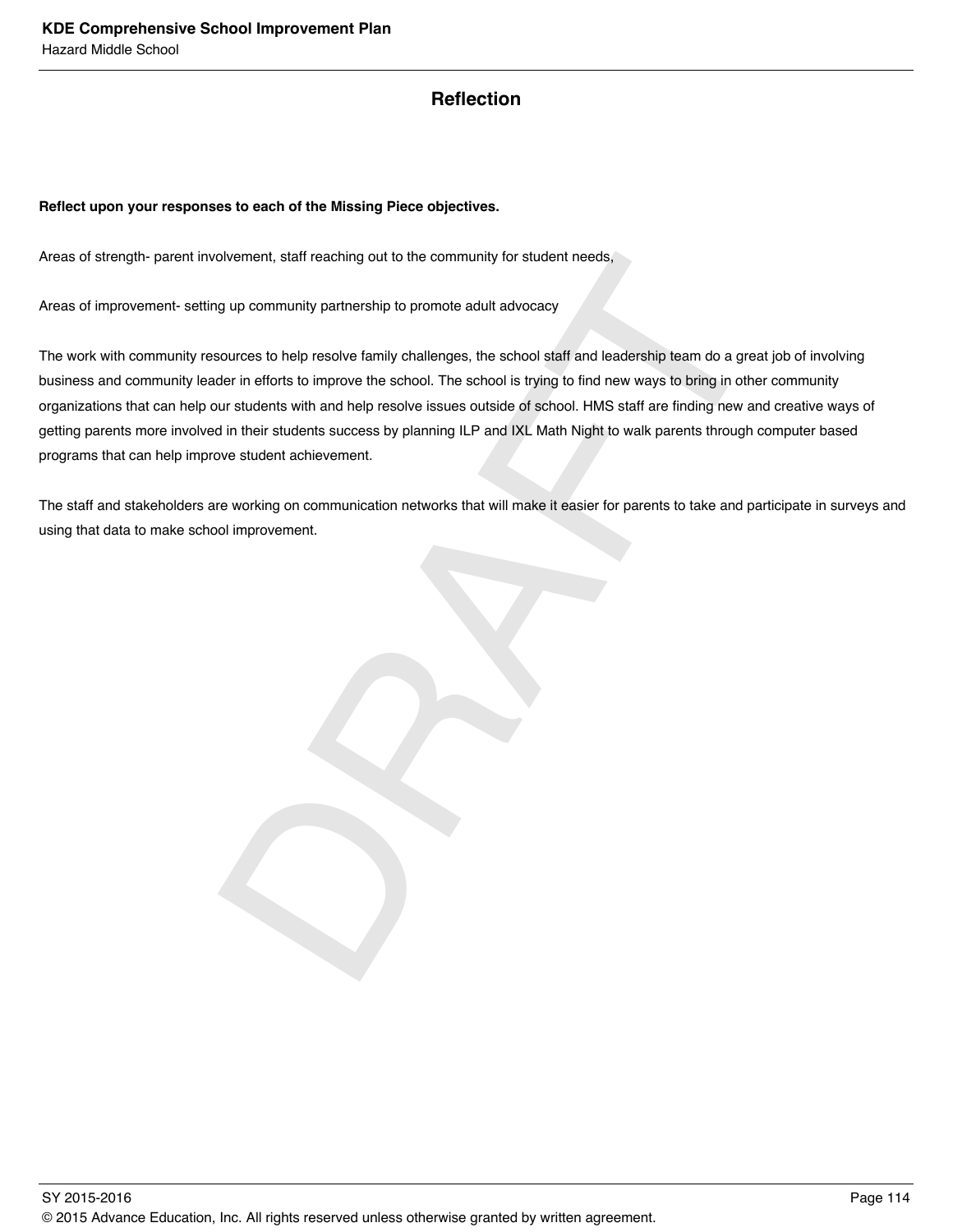# **Report Summary**



**Scores By Section**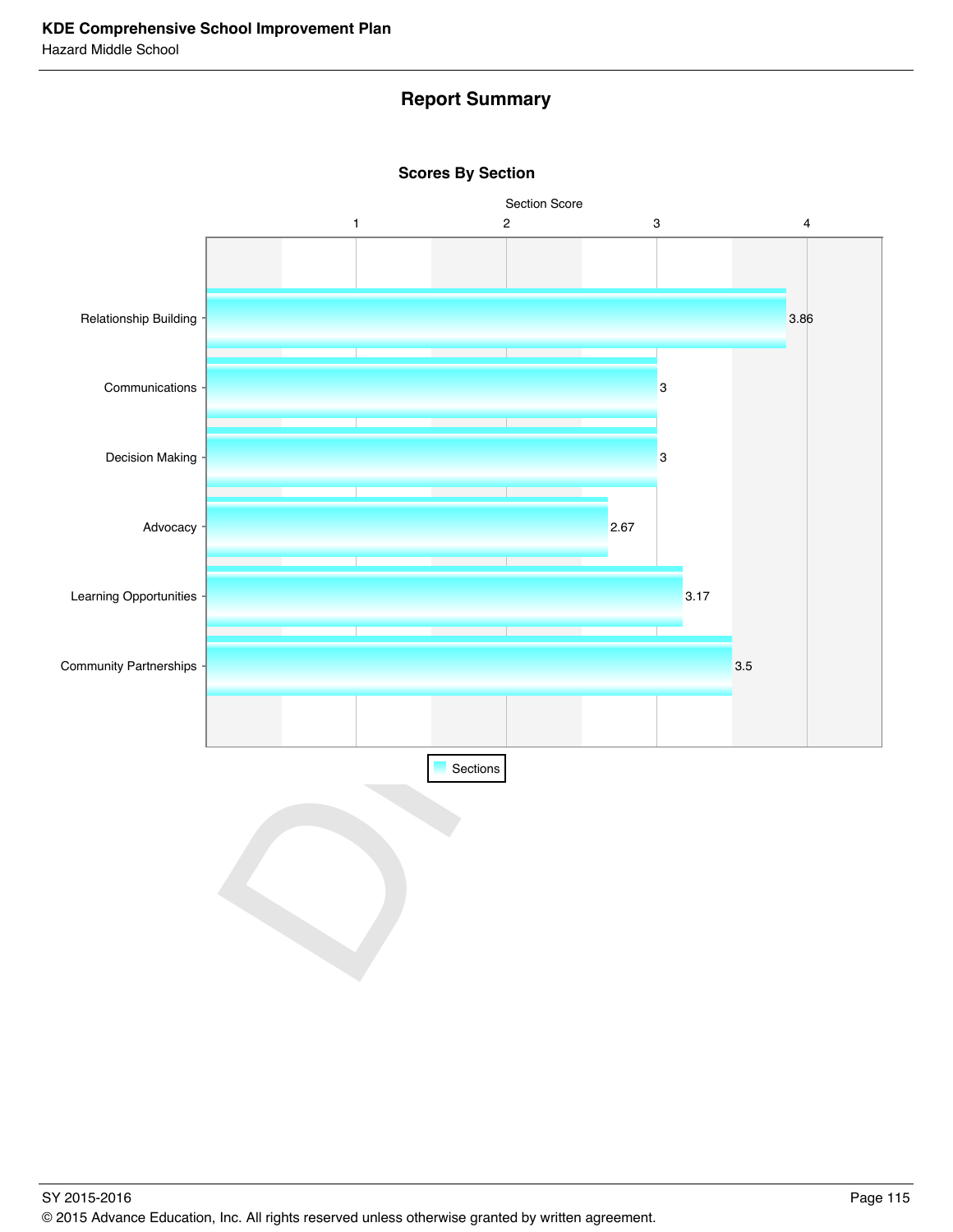# ement Plan Stakeholder Involve<br>Drama<br>Drama<br>Drama<br>Drama<br>Drama<br>Drama<br>Drama<br>Drama<br>Drama<br>Drama<br>Drama<br>Drama<br>Drama<br>Drama<br>Drama<br>Drama<br>Drama<br>Drama<br>Drama<br>Drama<br>Drama<br>Drama<br>Drama<br>Drama<br>Drama<br>Drama<br>Drama<br>Drama<br>Drama<br>Drama<br>Drama<br>Drama **Improvement Plan Stakeholder Involvement**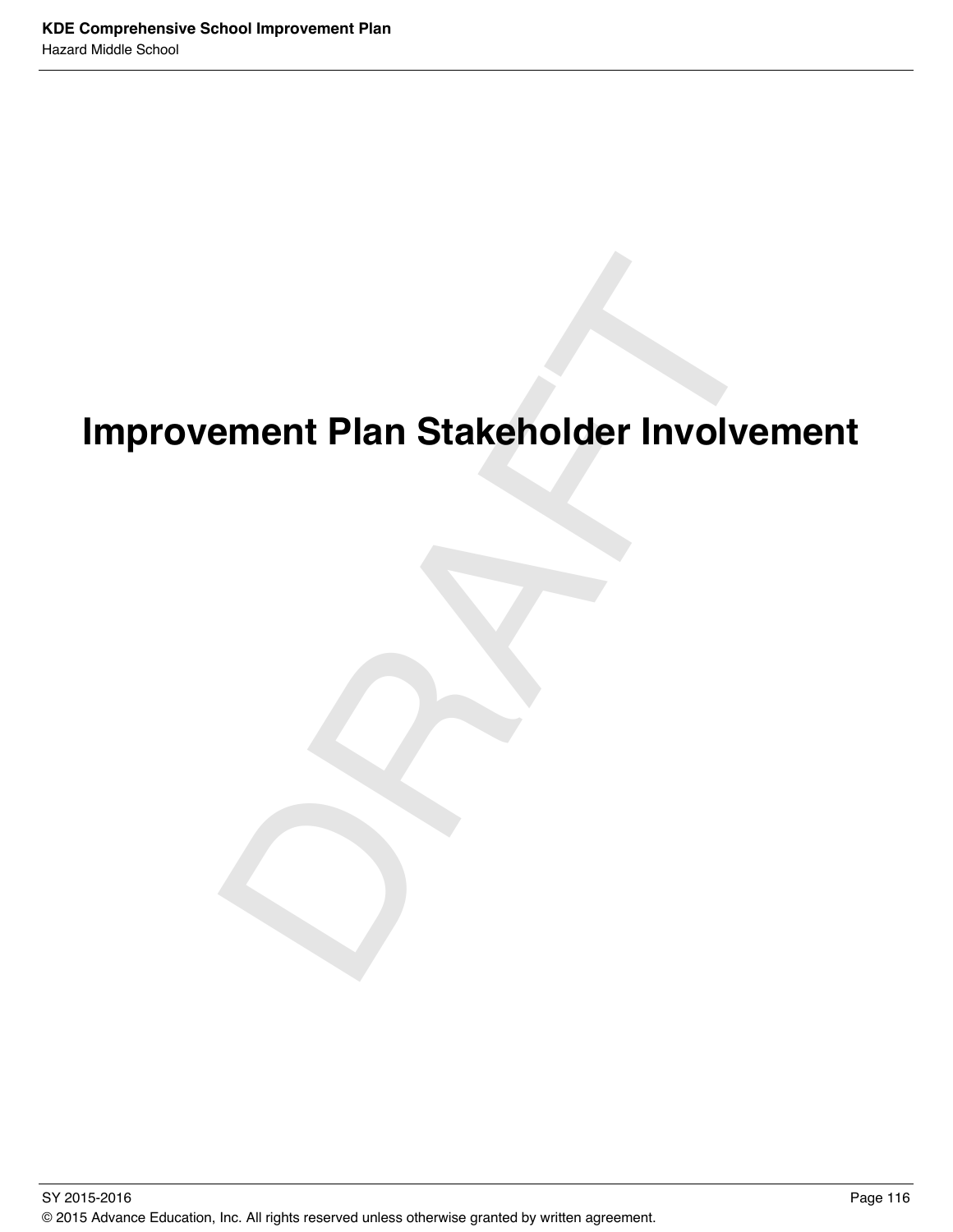# **Introduction**

The responses should be brief, descriptive, and appropriate for the specific section. It is recommended that the responses are written offline and then transferred into the sections below.

DRAFT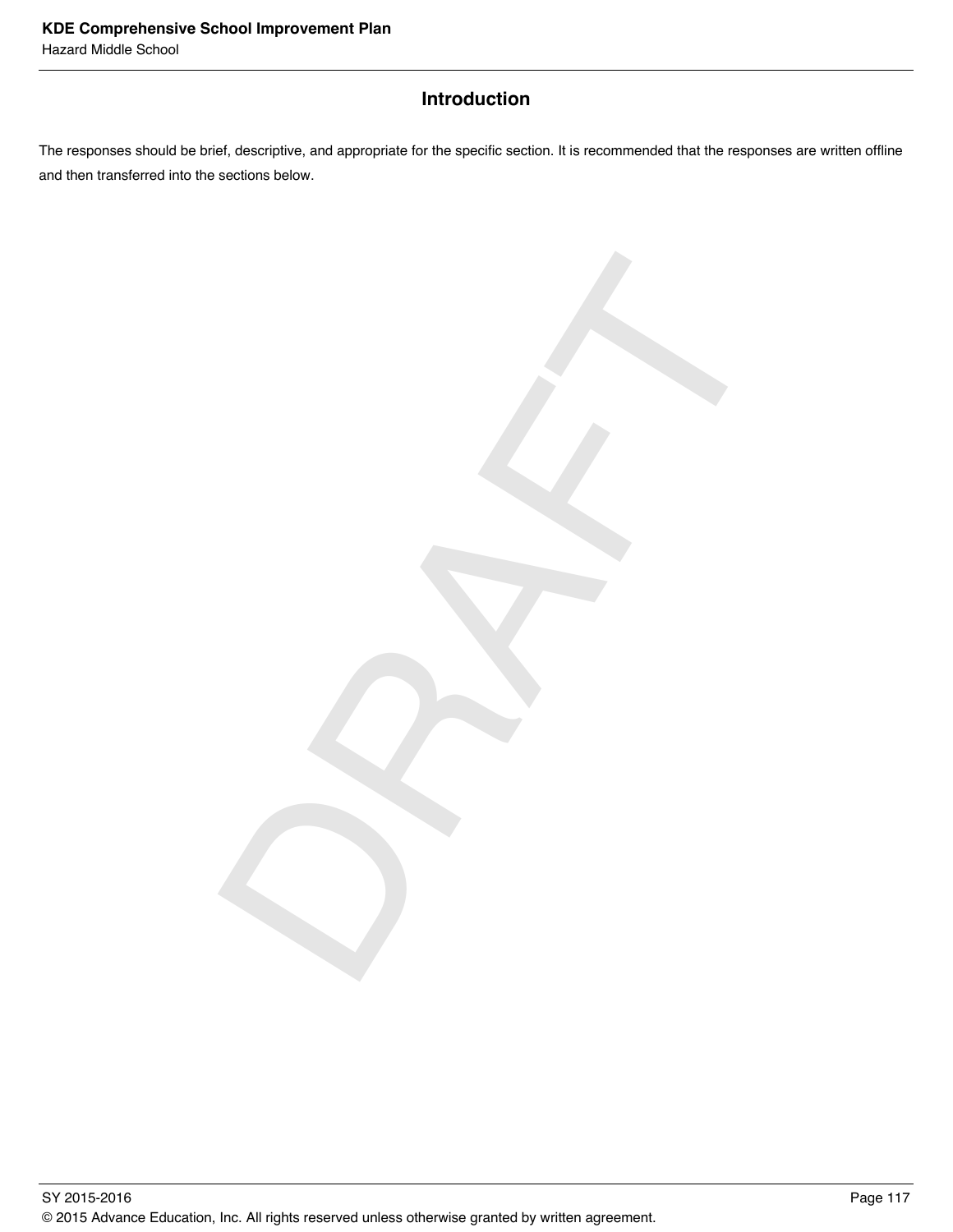### **Improvement Planning Process**

Improvement Planning Process

**Describe the process used to engage a variety of stakeholders in the development of the institution's improvement plan. Include information on how stakeholders were selected and informed of their roles, and how meetings were scheduled to accommodate them.** 

ed stakeholders in the development of the school improvement plan (CSIP). The stake<br>which is a dynamic, living document that responds to data points throughout the year.<br>Troles by the principal; they were placed in groups Hazard Middle School engaged stakeholders in the development of the school improvement plan (CSIP). The stakeholders utilized data in the development of the CSIP which is a dynamic, living document that responds to data points throughout the year. Stakeholders were selected and informed of their roles by the principal; they were placed in groups and were encouraged to meet on a schedule that accommodated the various members of the group.

**Describe the representations from stakeholder groups that participated in the development of the improvement plan and their responsibilities in this process.**

Hazard Middle School Stakeholders annually develop, review and revise a comprehensive school improvement plan CSIP.

**Explain how the final improvement plan was communicated to all stakeholders, and the method and frequency in which stakeholders receive information on its progress.** 

The final comprehensive school improvement plan (CSIP) is communicated to all stakeholders in following ways: District Web Site, Faculty Meetings, SBDM Meetings, Etc…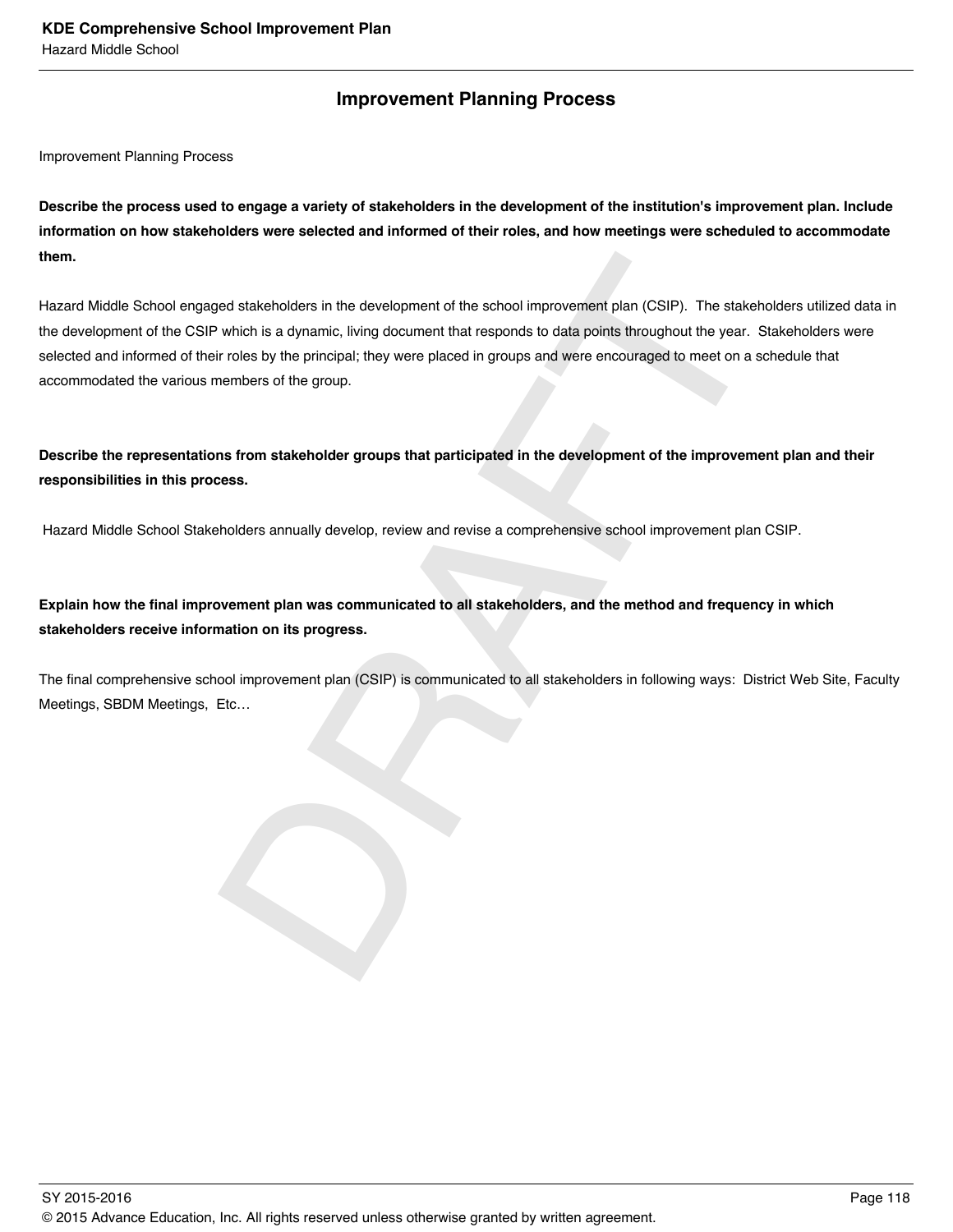# School Safety Report **School Safety Report**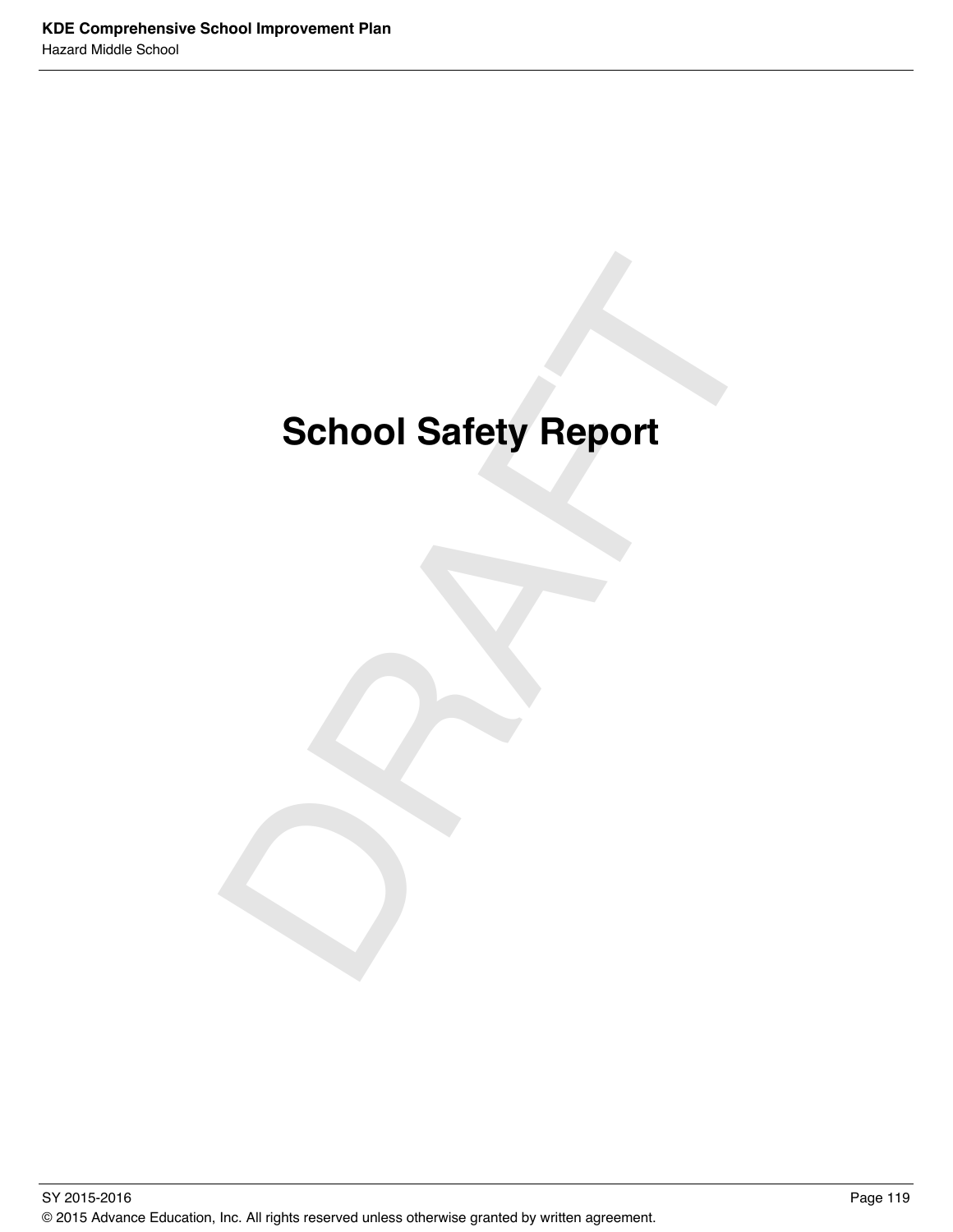## **Introduction**

DRAFT CONTROLL In response to recent tragic events in our nation's schools, during the 2013 legislative session the Kentucky General Assembly took action, through the passage of Senate Bill 8/House Bill 354, to assure that our schools are safer places for students and staff to work and learn. Among other things, SB8/HB354 required changes to emergency plan requirements, the development of school safety practices, and additional severe weather, lockdown and earthquake drills. The bill also required local school district superintendents to verify to the Kentucky Department of Education that all schools in the district are in compliance with these requirements. This diagnostic is the means by which this reporting is accomplished.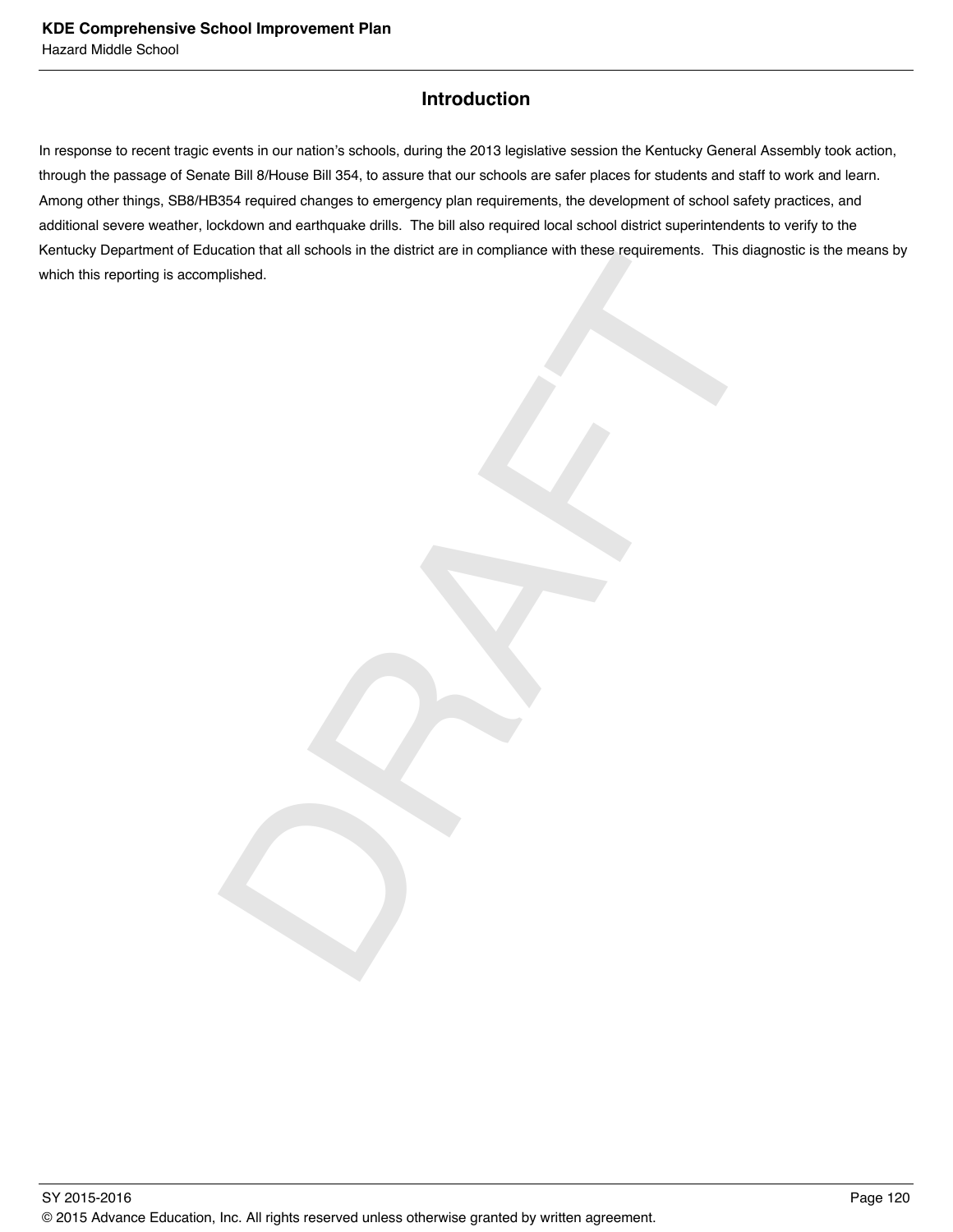# **School Safety Requirements**

| ∣Label | <b>Assurance</b>                                                    | Response | <b>Comment</b> | <b>Attachment</b> |
|--------|---------------------------------------------------------------------|----------|----------------|-------------------|
|        | Does each school have a written Emergency<br>Management Plan (EMP)? | 'Yes     |                |                   |

| Label | <b>Assurance</b>                                                                         | <b>Response</b> | <b>Comment</b>    | <b>Attachment</b> |
|-------|------------------------------------------------------------------------------------------|-----------------|-------------------|-------------------|
| 12.   | Did the SBDM Council adopt a policy requiring<br>the development and adoption of an EMP? | Yes             | lOctober 12. 2015 |                   |

| Labe <sup>®</sup> | <b>\ssurance</b>                                     | <b>Response</b> | Comment          | :hment<br>Alla <sup>r</sup> |
|-------------------|------------------------------------------------------|-----------------|------------------|-----------------------------|
| $\sqrt{2}$<br>J.  | Council adopt the EMP?<br><b>SBDM</b><br>`the<br>Did | Yes             | 2015<br>.October |                             |

| ∣Label | Assurance                                                                                                                            | Response | <b>Comment</b> | ∣Attachment |
|--------|--------------------------------------------------------------------------------------------------------------------------------------|----------|----------------|-------------|
|        | Has each school provided the local first.<br>responders with a copy of the school's EMP<br>copy of the school's floor plan?<br>and a | Yes.     |                |             |

|                            | Management Plan (EMP)?                                                                                                           |                 |                  |                   |
|----------------------------|----------------------------------------------------------------------------------------------------------------------------------|-----------------|------------------|-------------------|
|                            |                                                                                                                                  |                 |                  |                   |
|                            |                                                                                                                                  |                 |                  |                   |
| Label                      | <b>Assurance</b>                                                                                                                 | <b>Response</b> | <b>Comment</b>   | <b>Attachment</b> |
| $\overline{2}$ .           | Did the SBDM Council adopt a policy requiring<br>the development and adoption of an EMP?                                         | Yes             | October 12, 2015 |                   |
|                            |                                                                                                                                  |                 |                  |                   |
|                            |                                                                                                                                  |                 |                  |                   |
| Label                      | Assurance                                                                                                                        | <b>Response</b> | <b>Comment</b>   | <b>Attachment</b> |
| 3.                         | Did the SBDM Council adopt the EMP?                                                                                              | Yes             | October 12, 2015 |                   |
|                            |                                                                                                                                  |                 |                  |                   |
|                            | Has each school provided the local first<br>responders with a copy of the school's EMP<br>and a copy of the school's floor plan? | Yes             |                  |                   |
|                            |                                                                                                                                  |                 |                  |                   |
|                            | <b>Assurance</b>                                                                                                                 | <b>Response</b> | <b>Comment</b>   | <b>Attachment</b> |
|                            | Has the EMP been reviewed and revised as<br>needed by the SBDM council, principal, and<br>first responders (annually)?           | Yes             | October 7, 2015  |                   |
|                            |                                                                                                                                  |                 |                  |                   |
| 4.<br>Label<br>5.<br>Label | <b>Assurance</b>                                                                                                                 | Response        | <b>Comment</b>   | <b>Attachment</b> |
| 6.                         | Was the EMP reviewed with the faculty and<br>staff prior to the first instructional day of the<br>school year?                   | Yes             | August 5, 2015   |                   |
|                            |                                                                                                                                  |                 |                  |                   |
| Label                      | <b>Assurance</b>                                                                                                                 | <b>Response</b> | <b>Comment</b>   | <b>Attachment</b> |

| ∣Label | <b>Assurance</b>                                                                                                | <b>Response</b> | <b>Comment</b> | ∣Attachment |
|--------|-----------------------------------------------------------------------------------------------------------------|-----------------|----------------|-------------|
| 16.    | Was the EMP reviewed with the faculty and<br>staff prior to the first instructional day of the<br>Ischool vear? | Yes             | August 5, 2015 |             |

| ∣Label | <b>Assurance</b>                                                                | Response | <b>Comment</b>  | l Attachment |
|--------|---------------------------------------------------------------------------------|----------|-----------------|--------------|
| .      | Were local law enforcement and/or fire officials<br>linvited to review the EMP? | Yes      | October 7, 2015 |              |

| ∣Label | <b>Assurance</b>                                                                                                                 | Response | <b>Comment</b> | Attachment |
|--------|----------------------------------------------------------------------------------------------------------------------------------|----------|----------------|------------|
| 18.    | Are evacuation routes posted in each room at<br>any doorway used for evacuation, with primary<br>and secondary routes indicated? | Yes      |                |            |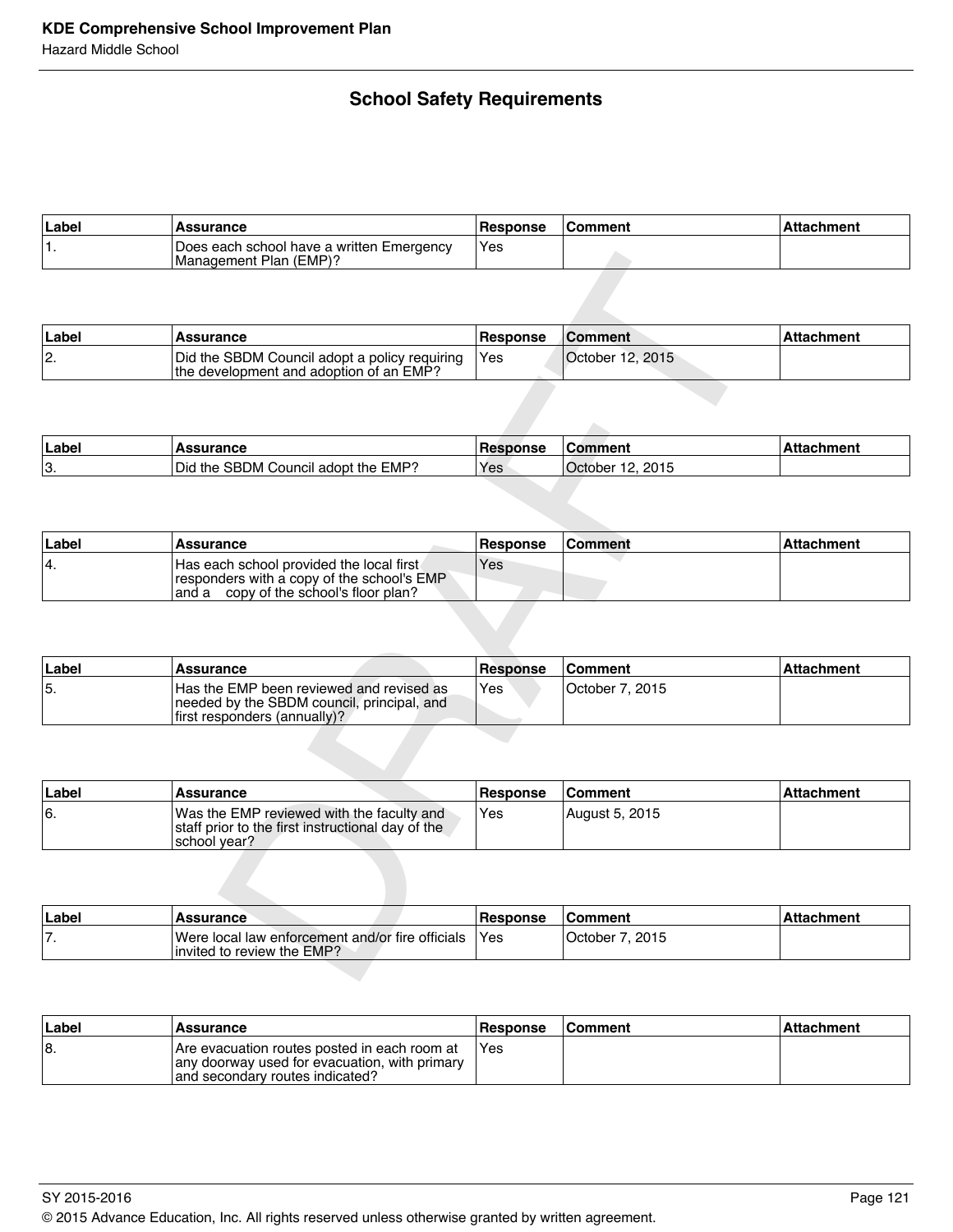## **KDE Comprehensive School Improvement Plan**

Hazard Middle School

| ∣Label | <b>Assurance</b>                                                                                                         | Response | <b>Comment</b>  | ∣Attachment |
|--------|--------------------------------------------------------------------------------------------------------------------------|----------|-----------------|-------------|
| l9.    | Has the local Fire Marshal reviewed the<br>designated safe zones for severe weather and<br>are they posted in each room? | Yes      | August 30, 2013 |             |

| ∣Label | Assurance                                                                        | <b>Response</b> | ∣Comment | Attachment |
|--------|----------------------------------------------------------------------------------|-----------------|----------|------------|
| '10.   | I Have practices been developed for students to<br>lfollow during an earthquake? | <b>Yes</b>      |          |            |

| ∣Label | Assurance                                                                                                                                                                                                                                                       | <b>Response</b> | <b>Comment</b> | ∣ Attachment |
|--------|-----------------------------------------------------------------------------------------------------------------------------------------------------------------------------------------------------------------------------------------------------------------|-----------------|----------------|--------------|
|        | Has each school developed and adhered to<br>practices designed to ensure control of access<br>to each school (i.e., controlling access to<br>exterior doors, front entrance, classrooms,<br>requiring visitor sign-in and display of<br>identification badges)? | l Yes           |                |              |

| Label | <b>Assurance</b>                                                                                                                                                                                                                                                                                             | Response | <b>Comment</b>    | <b>Attachment</b> |
|-------|--------------------------------------------------------------------------------------------------------------------------------------------------------------------------------------------------------------------------------------------------------------------------------------------------------------|----------|-------------------|-------------------|
| 12.   | Has each school completed all four emergency<br>response drills during the first 30 days of the<br> school year? (Fire in compliance with <a<br> href="http://www.lrc.ky.gov/kar/815/010/060.ht<br/>m" TARGET=" blank"&gt; Fire Safety<br/>regulations), Lockdown, Severe Weather and<br/>Earthquake)</a<br> | IYes     | September 5, 2015 |                   |

|              | iollow during an earlinguake?                                                                                                                                                                                                                                                                           |                        |                   |                   |
|--------------|---------------------------------------------------------------------------------------------------------------------------------------------------------------------------------------------------------------------------------------------------------------------------------------------------------|------------------------|-------------------|-------------------|
|              |                                                                                                                                                                                                                                                                                                         |                        |                   |                   |
| Label        | <b>Assurance</b>                                                                                                                                                                                                                                                                                        | <b>Response</b>        | <b>Comment</b>    | <b>Attachment</b> |
| 11.          | Has each school developed and adhered to<br>practices designed to ensure control of access<br>to each school (i.e., controlling access to<br>exterior doors, front entrance, classrooms,<br>requiring visitor sign-in and display of<br>identification badges)?                                         | Yes                    |                   |                   |
|              |                                                                                                                                                                                                                                                                                                         |                        |                   |                   |
| Label        | <b>Assurance</b>                                                                                                                                                                                                                                                                                        | Response               | <b>Comment</b>    | <b>Attachment</b> |
| 12.          | Has each school completed all four emergency<br>response drills during the first 30 days of the<br>school year? (Fire in compliance with <a<br>href="http://www.lrc.ky.gov/kar/815/010/060.ht<br/>m" TARGET="_blank"&gt; Fire Safety<br/>regulations), Lockdown, Severe Weather and</a<br>              | Yes                    | September 5, 2015 |                   |
|              | Earthquake)                                                                                                                                                                                                                                                                                             |                        |                   |                   |
|              | <b>Assurance</b>                                                                                                                                                                                                                                                                                        |                        |                   | <b>Attachment</b> |
| Label<br>13. | Are processes in place to ensure all four<br>emergency response drills (Fire in compliance<br>with <a<br>href="http://www.lrc.ky.gov/kar/815/010/060.ht<br/>m" TARGET="_blank"&gt; Fire Safety<br/>regulations), Lockdown, Severe Weather and<br/>Earthquake) will occur within the first thirty</a<br> | <b>Response</b><br>Yes | <b>Comment</b>    |                   |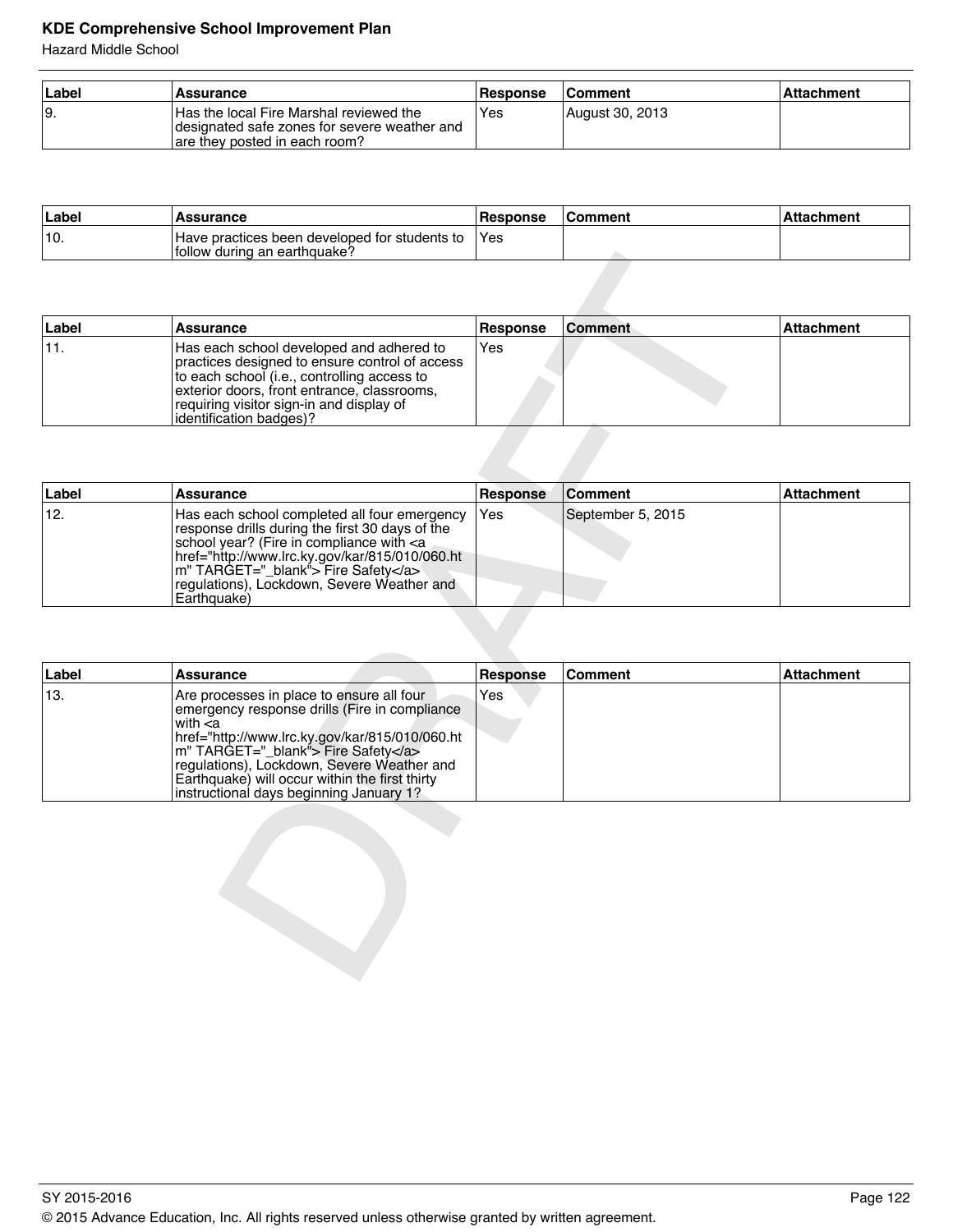# Equitable Access Diagnostic<br>Dragmatic<br>Dragmatic School of School of School of School of School of School of School of School of School of School of **Equitable Access Diagnostic**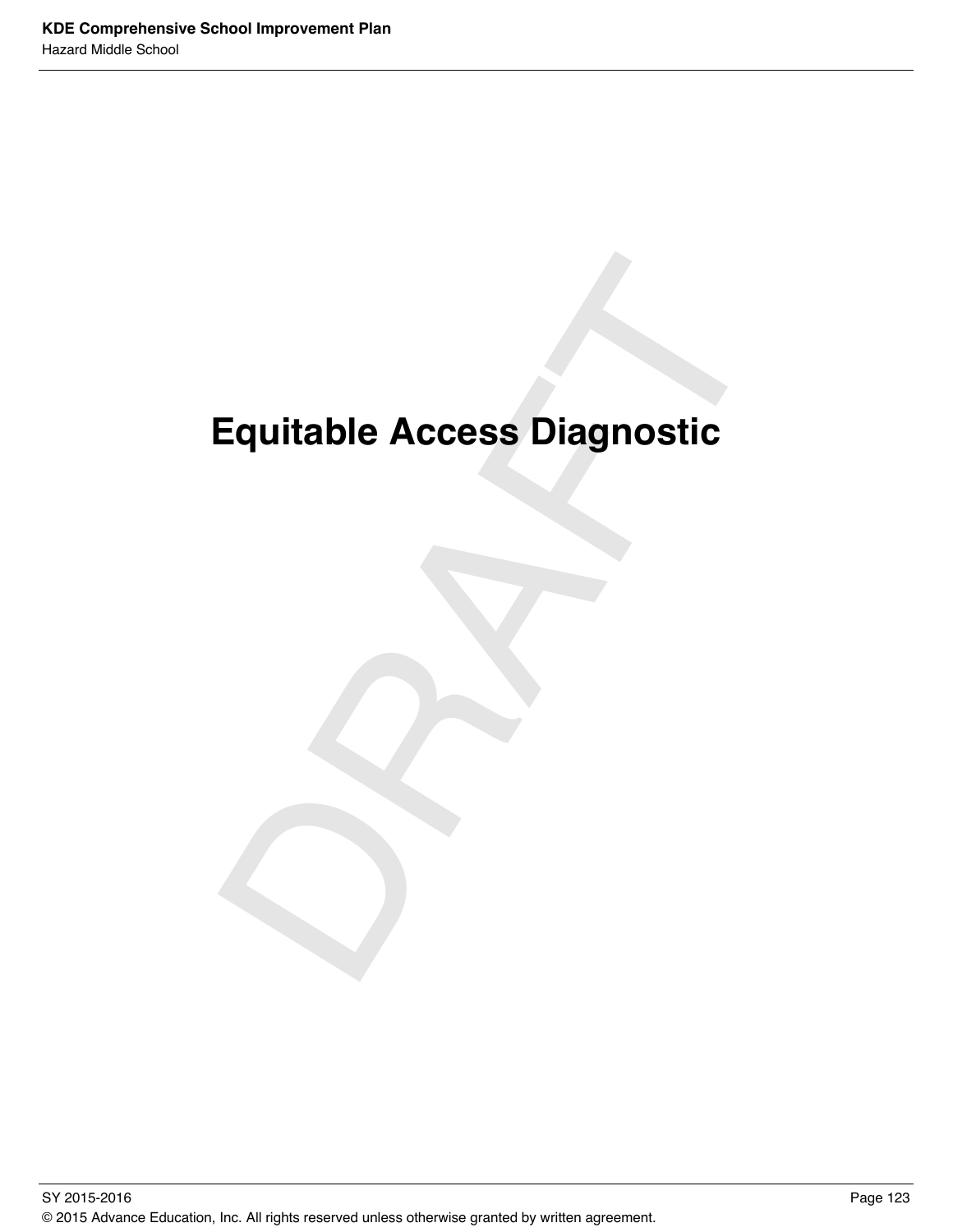# **Introduction**

the changes are the focus of the plan is to move away from the concept of "highly caddress this issue. The focus of the plan is to move away from the concept of "highly c As part of No Child Left Behind (NCLB) each state is required to develop strategies to ensure that poor and minority children are not taught at higher rates than other children by inexperienced, unqualified, or out-of-field teachers. The results of this effort became a national push to ensure all teachers were highly qualified (HQT); meaning each teacher holds the appropriate certification for the content and/or grade level for which they are assigned. National data show that poor and minority continue to be taught by inexperienced, unqualified, or out-of-field teachers. As a result, in 2014, the United States Department of Education (USDOE) required states to develop equity plans and use evidence based strategies to address this issue. The focus of the plan is to move away from the concept of "highly qualified" to "high effective".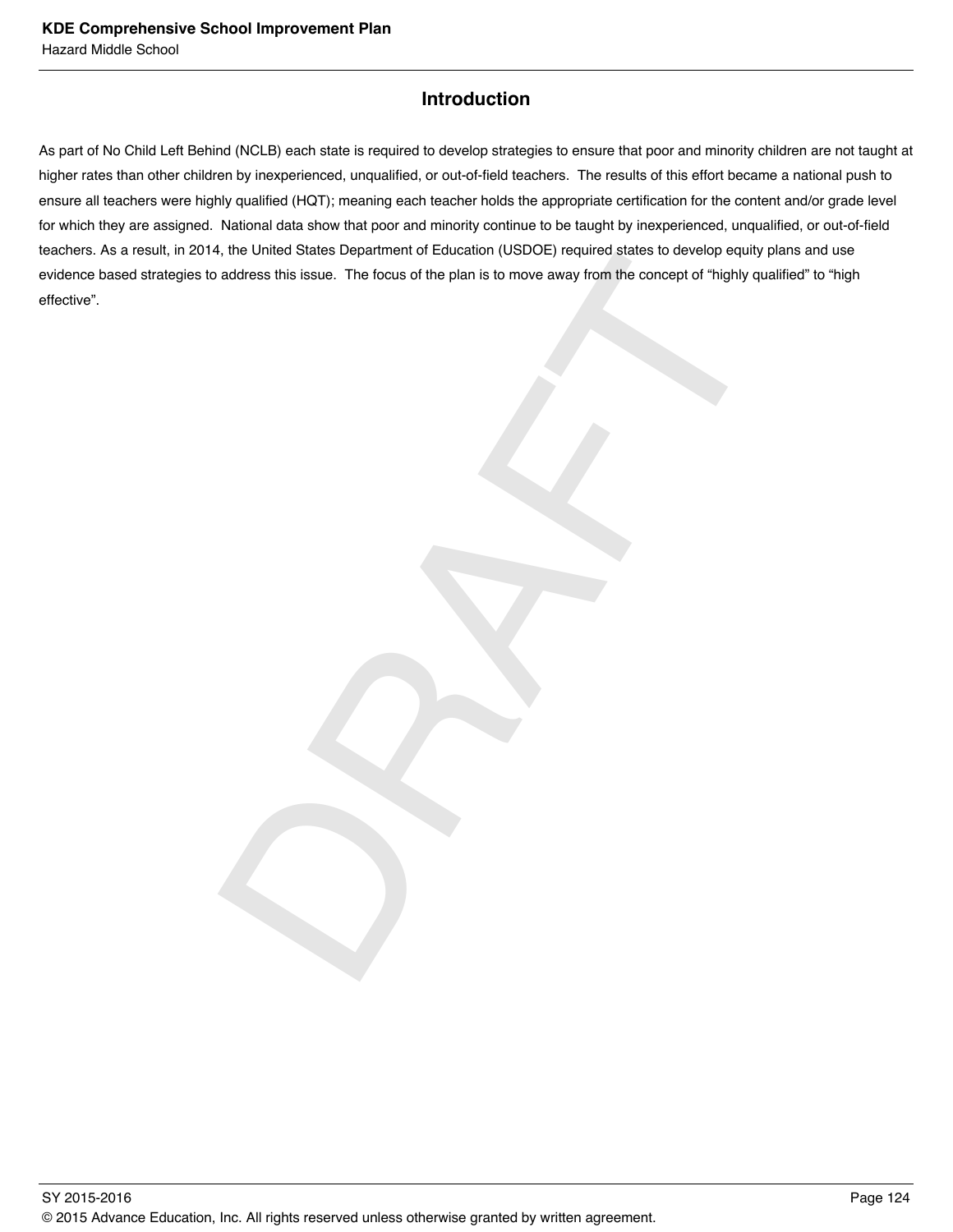### **Needs Assessment**

| ⊥Label | <b>Assurance</b>                                                                                                                                    | <b>Response</b> | <b>Comment</b> | Attachment |
|--------|-----------------------------------------------------------------------------------------------------------------------------------------------------|-----------------|----------------|------------|
|        | Has a review of the data has been conducted to IYes<br>determine barriers to achieve equitable access<br>Ito effective educators within the school? |                 |                |            |

### **What are the barriers identified?**

Novice in overall 5th grade reading performance , novice reduction in 5th grade Reading Disability with IEP, Novice reduction in 7th grade female reading scores from 11% in 6th grade to 22.9% in 7th grade, Novice reduction in 5th grade Math scores 16%; above state average of 14.5%,

### **What sources of data were used to determine the barriers?**

KPREP scores, Discovery Ed ThinkLink scores, RtI data, IXL Math & Reading, AR data

### **What are the root causes of those identified barriers?**

Transition from the elementary school-- 4th grade to new school environment in the 5th grade, gaps in the curriculum and a large number of intervention students.

### **What does the Professional Growth and Effectiveness System data say about the effectiveness of teachers in the school?**

ine barriers to achieve equitable access<br>
The ducators within the school?<br>
The ducators within the school?<br>
The ducators within the school?<br>
The ducators within the school?<br>
Think Link scores, Rtl data, IXL Math & Reading, Teachers are very good in the environment of the classroom Domain 2. Teachers are improving in areas of Domain 3 with assessments and questioning. Teachers do a great job of reflecting on lessons, re-teaching and pre-planning in Domain 1. Teachers use their PLCs and work time in committees to increase student performance.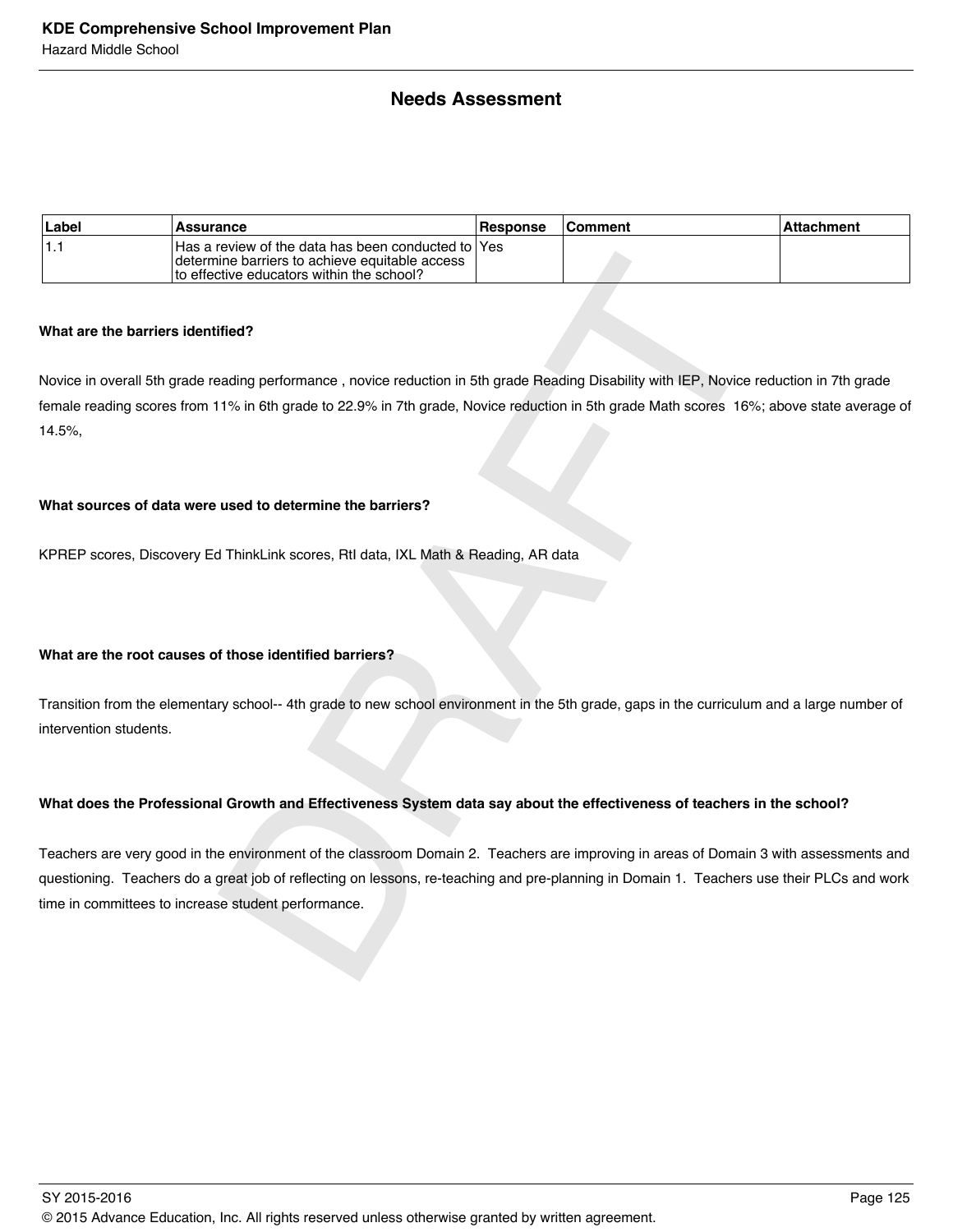## **Equitable Access Strategies**

**Placement: Describe school policies or procedures that address the assignment of students to ensure low income and minority students are not assigned to inexperienced, ineffective or out-of-field teachers more often than their peers who are not identified as low income or minority students.** 

We are a Title I Schoolwide school. All students work with all teachers.

**Placement: How is data used to make student assignment decisions to ensure low income, minority, Limited English Proficient and Exceptional Children and Youth are not assigned to inexperienced, ineffective or out-of-field teachers more often than their peers?**

Every grade level student will work with all teachers for Math, Science, Social Studies, Reading and Writing. Elective courses are offered on a rotation for Art, Library, Arts/Humanities, Computer Skills, Practical Living and PE.

**Recruitment and Retention: How does the school analyze student level data to design targeted recruitment of effective and diverse teachers?** 

School data is disaggregated to look for gaps and trends. Teachers are targeted based on student needs, content area and certification.

chool. All students work with all teachers.<br>
and to make student assignment decisions to ensure low income, minority, Limited of to make student assigned to inexperienced, ineffective or out-of-field teachers m<br>
1997 work **Recruitment and Retention: How does the school recruit teachers who are effective in implementing practices that are targeted to support the diverse learning needs of minority students, low income students, Limited English Proficient and Exceptional Children and Youth?**

Teacher recruitment is based on student needs and areas of specialization. When creating positions and hiring teachers, HMS looks for highly qualified candidates in content-specific areas.

### **Recruitment and Retention: How does the school retain effective teachers? Identify any incentives.**

HMS provides every teacher a daily planning period, values their opinion when creating and revisiting student schedules and allows flexibility to choose professional development on an individualized basis.

### **Professional Learning: Identify supports, including mentoring and/or induction, provided to meet the needs of first year, inexperienced and out-of-field teachers.**

In addition to KTIP, inexperienced teachers are assigned to an experienced teacher as a mentor and strategically placed on PLC's to provide

proper support.

SY 2015-2016 Page 126

© 2015 Advance Education, Inc. All rights reserved unless otherwise granted by written agreement.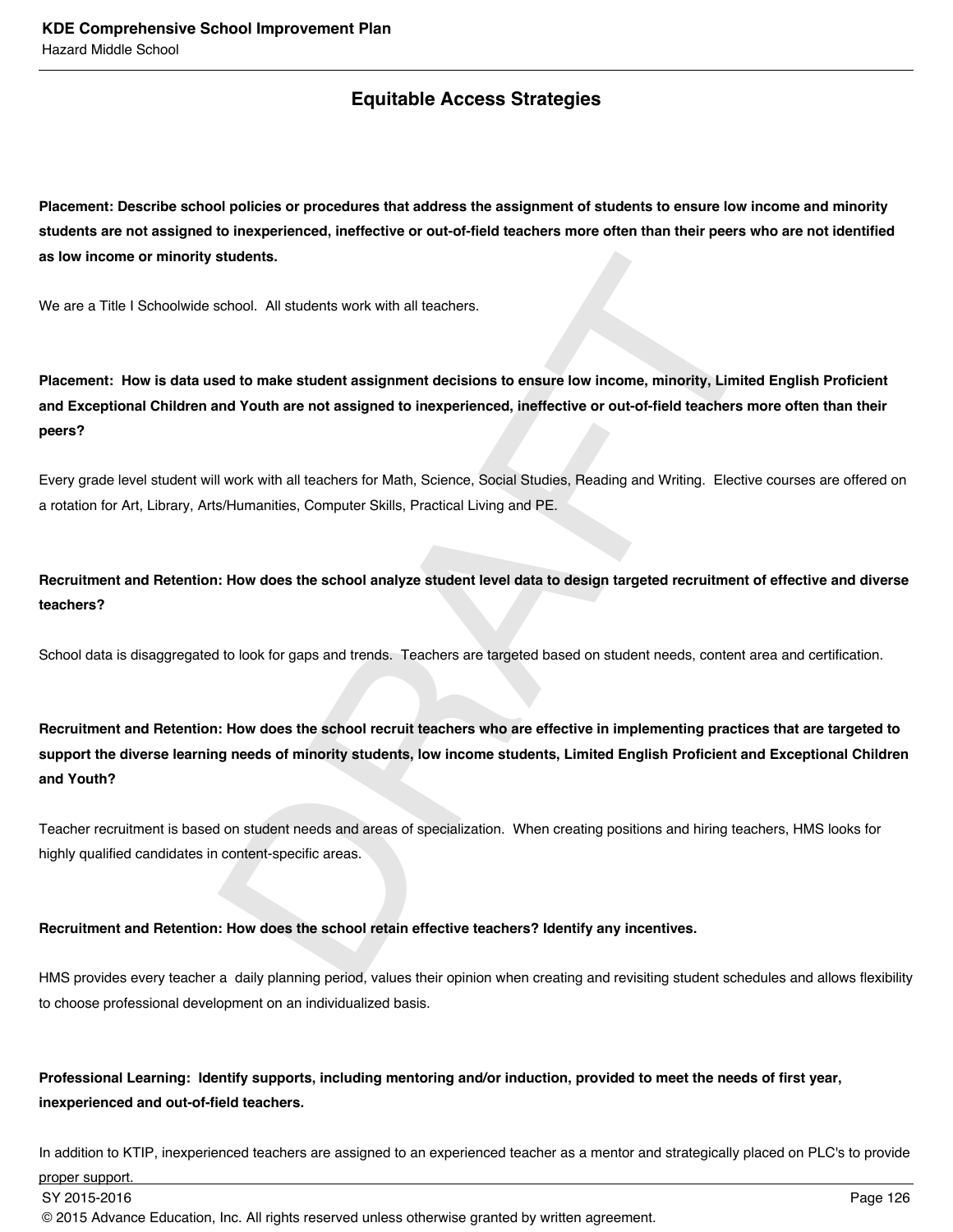**Professional Learning: Utilizing PGES data, how are the professional learning needs of teachers with an effectiveness rating below accomplished addressed?**

To date, HMS has no teachers below accomplished.

are TELL Kentucky results being addressed to increase recruitment, retention and<br>the results as a group to generate ideas and ways to improve on working conditions. **Working Conditions: How are TELL Kentucky results being addressed to increase recruitment, retention and professional learning needs of staff?** 

HMS addresses TELL Survey results as a group to generate ideas and ways to improve on working conditions.